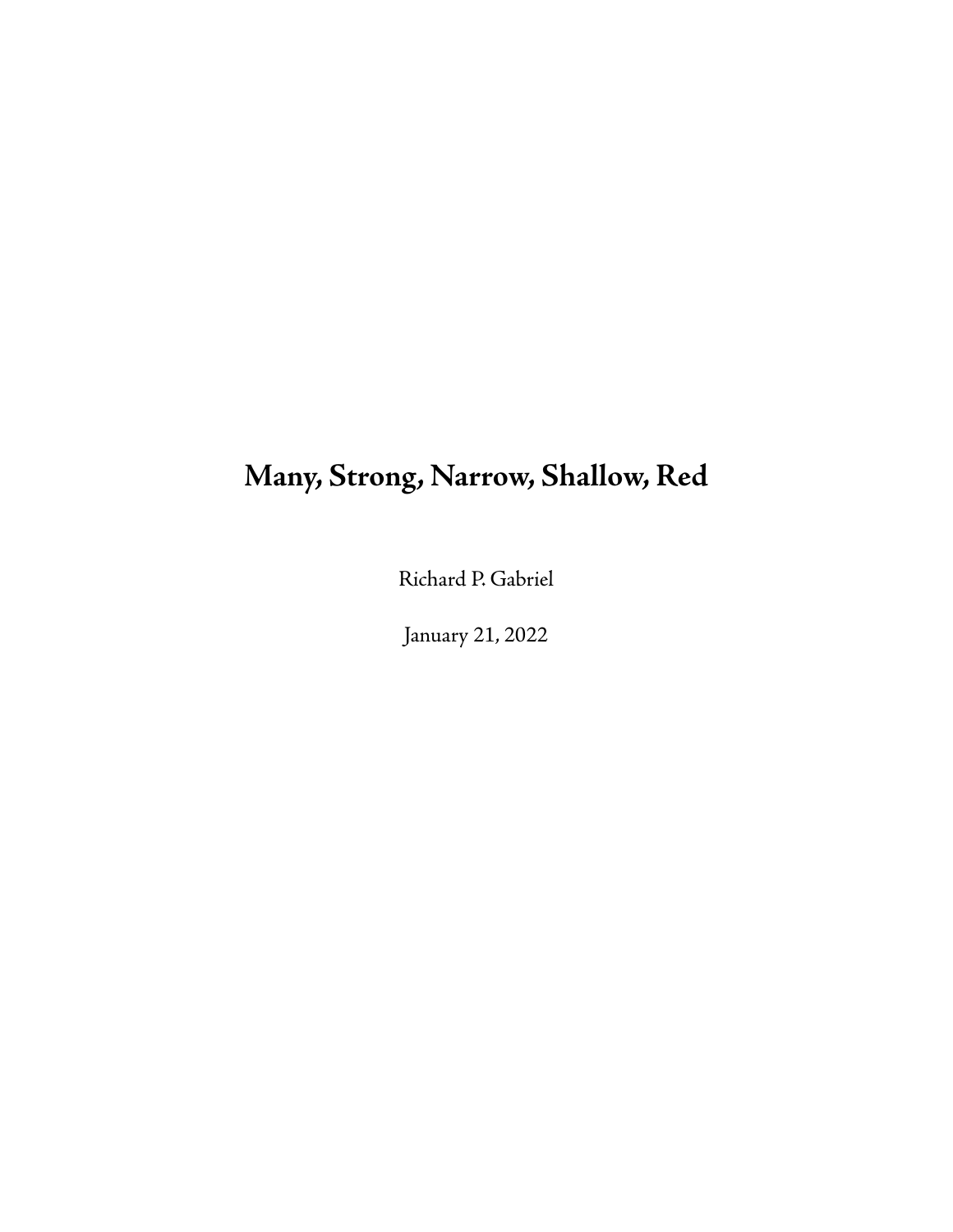# Contents

| $\mathbf{1}$                    |
|---------------------------------|
| $\overline{2}$                  |
| $\overline{\mathbf{3}}$<br>Open |
| $\overline{4}$                  |
| 5                               |
| 6                               |
| $\overline{7}$                  |
| 8                               |
| 9                               |
| 10                              |
| 11                              |
| 12                              |
| 13                              |
| 14                              |
| 15                              |
| 16                              |
| 17                              |
| 18                              |
| 19                              |
| 20                              |
| 21                              |
| 22                              |
| 23                              |
| 24                              |
| 25                              |
| 26                              |
| 27                              |
| 28                              |
| 29                              |
| 30                              |
| 31                              |
| 32                              |
| 33                              |
| 34                              |
|                                 |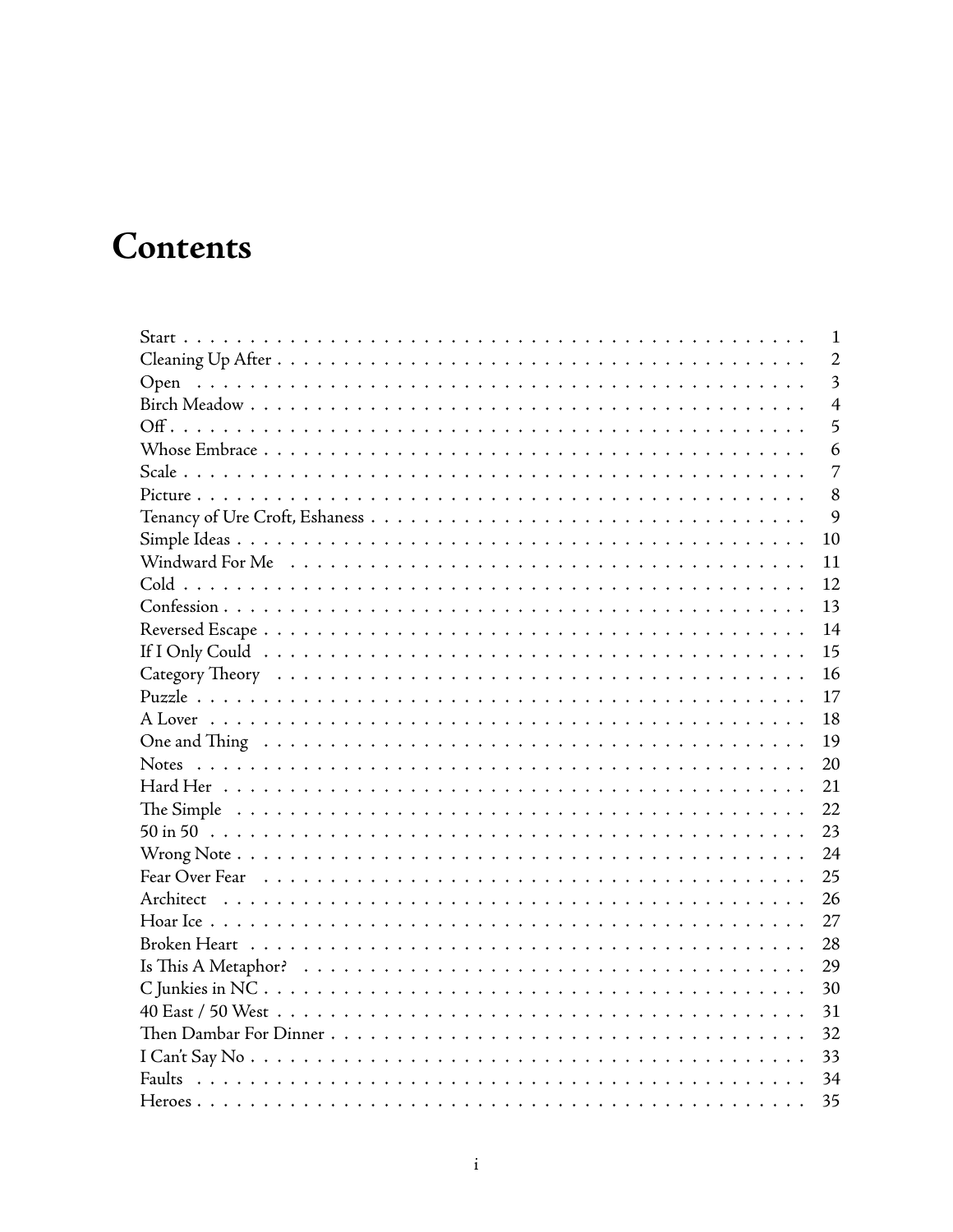|           | 36 |
|-----------|----|
|           | 37 |
|           | 38 |
|           | 39 |
|           | 40 |
|           | 41 |
|           | 42 |
|           | 43 |
|           | 44 |
|           | 45 |
|           | 46 |
|           | 47 |
|           | 48 |
|           | 49 |
|           | 50 |
|           | 51 |
|           | 52 |
|           | 53 |
|           | 54 |
|           | 55 |
|           | 56 |
|           | 57 |
|           | 58 |
|           | 59 |
|           | 60 |
|           | 61 |
|           | 62 |
|           | 63 |
|           | 64 |
|           | 65 |
|           | 66 |
|           | 67 |
|           | 68 |
|           | 69 |
|           | 70 |
|           | 71 |
|           | 72 |
|           | 73 |
|           | 74 |
|           | 75 |
| Sharp     | 76 |
|           | 77 |
| Two Weeks | 78 |
|           | 79 |
| Maeve     | 80 |
|           |    |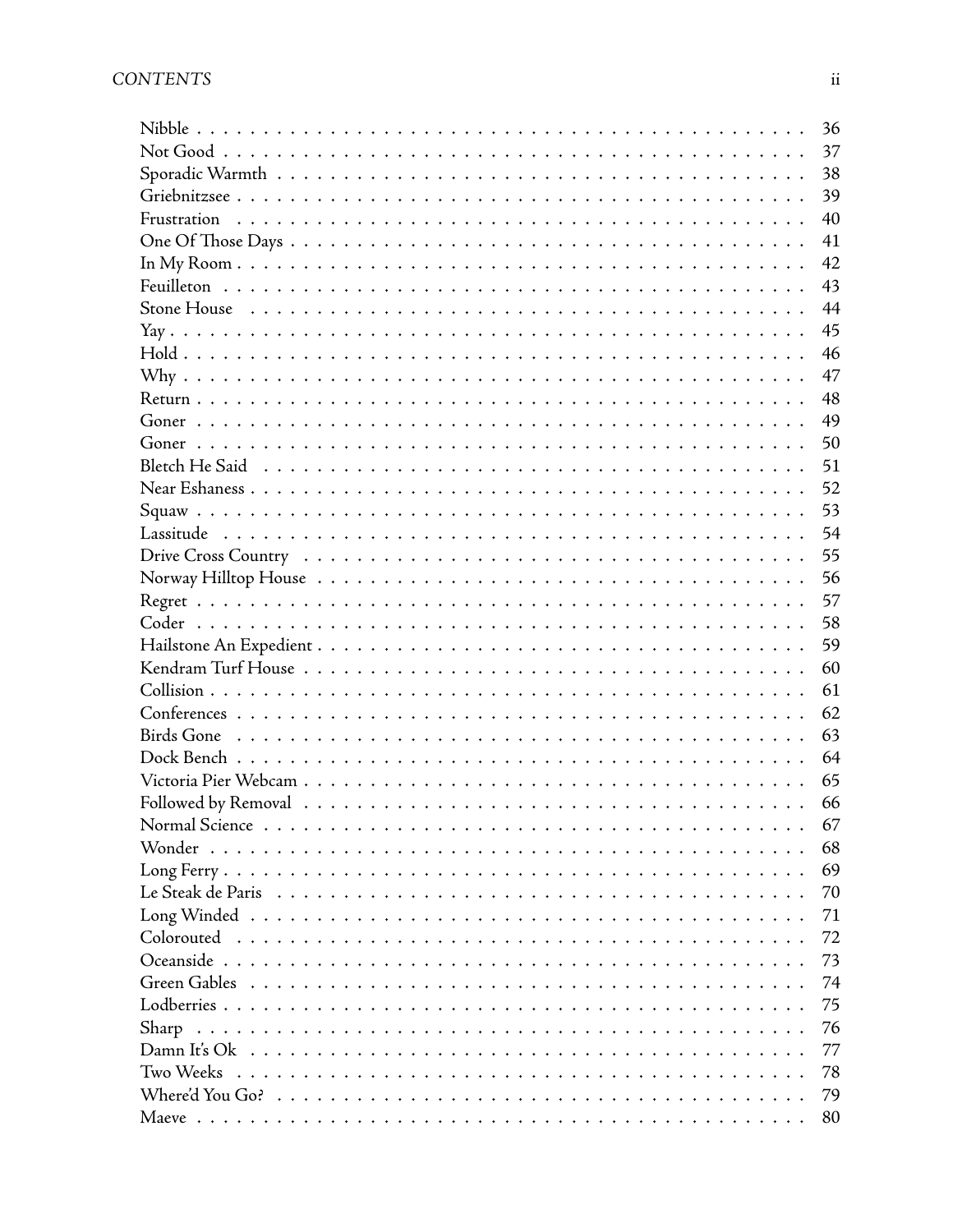| 81  |
|-----|
| 82  |
| 83  |
| 84  |
| 85  |
| 86  |
| 87  |
| 88  |
| 89  |
| 90  |
| 91  |
| 92  |
| 93  |
| 94  |
| 95  |
| 96  |
| 97  |
| 98  |
| 99  |
| 100 |
| 101 |
| 102 |
| 103 |
|     |
|     |
|     |
|     |
| 108 |
|     |
|     |
|     |
|     |
|     |
|     |
|     |
|     |
|     |
|     |
|     |
|     |
|     |
|     |
|     |
|     |
|     |
|     |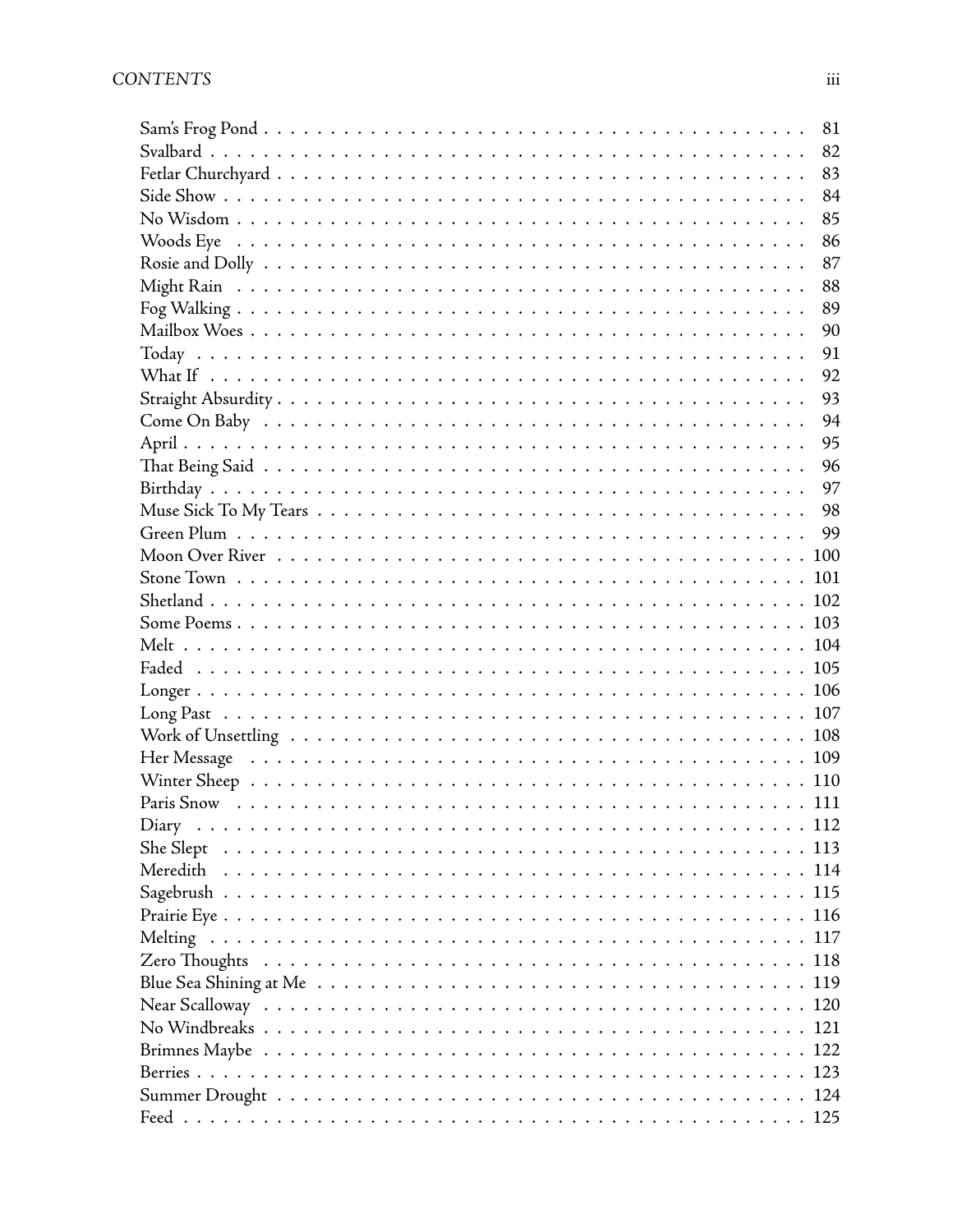| Nope                                                                                        |
|---------------------------------------------------------------------------------------------|
|                                                                                             |
|                                                                                             |
|                                                                                             |
|                                                                                             |
|                                                                                             |
|                                                                                             |
|                                                                                             |
|                                                                                             |
|                                                                                             |
|                                                                                             |
|                                                                                             |
|                                                                                             |
|                                                                                             |
|                                                                                             |
|                                                                                             |
|                                                                                             |
|                                                                                             |
|                                                                                             |
| Over and Over $\dots\dots\dots\dots\dots\dots\dots\dots\dots\dots\dots\dots\dots\dots\dots$ |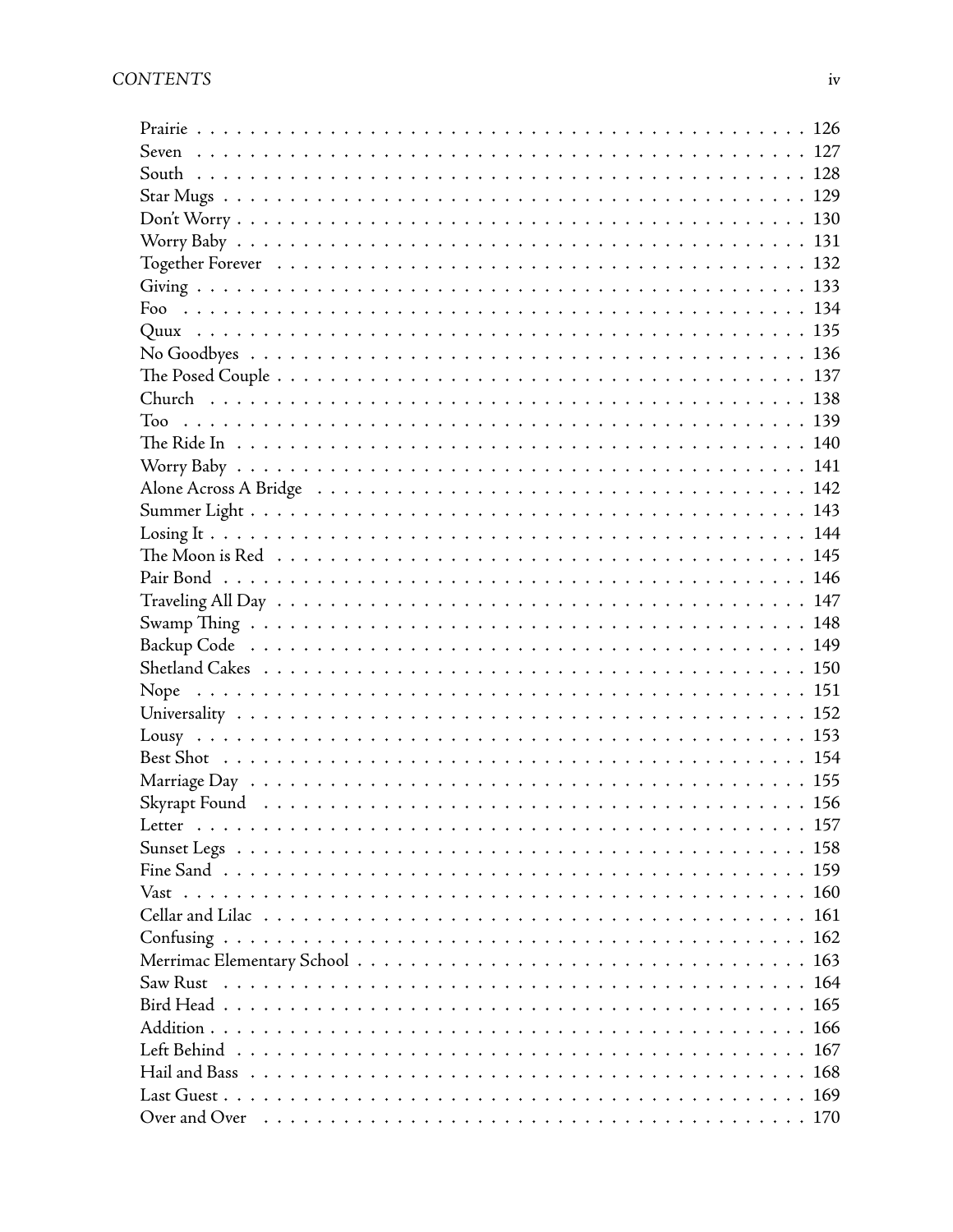| Such a Day $\dots\dots\dots\dots\dots\dots\dots\dots\dots\dots\dots\dots\dots\dots\dots\dots\dots$ |
|----------------------------------------------------------------------------------------------------|
|                                                                                                    |
|                                                                                                    |
|                                                                                                    |
|                                                                                                    |
| 214                                                                                                |
|                                                                                                    |
|                                                                                                    |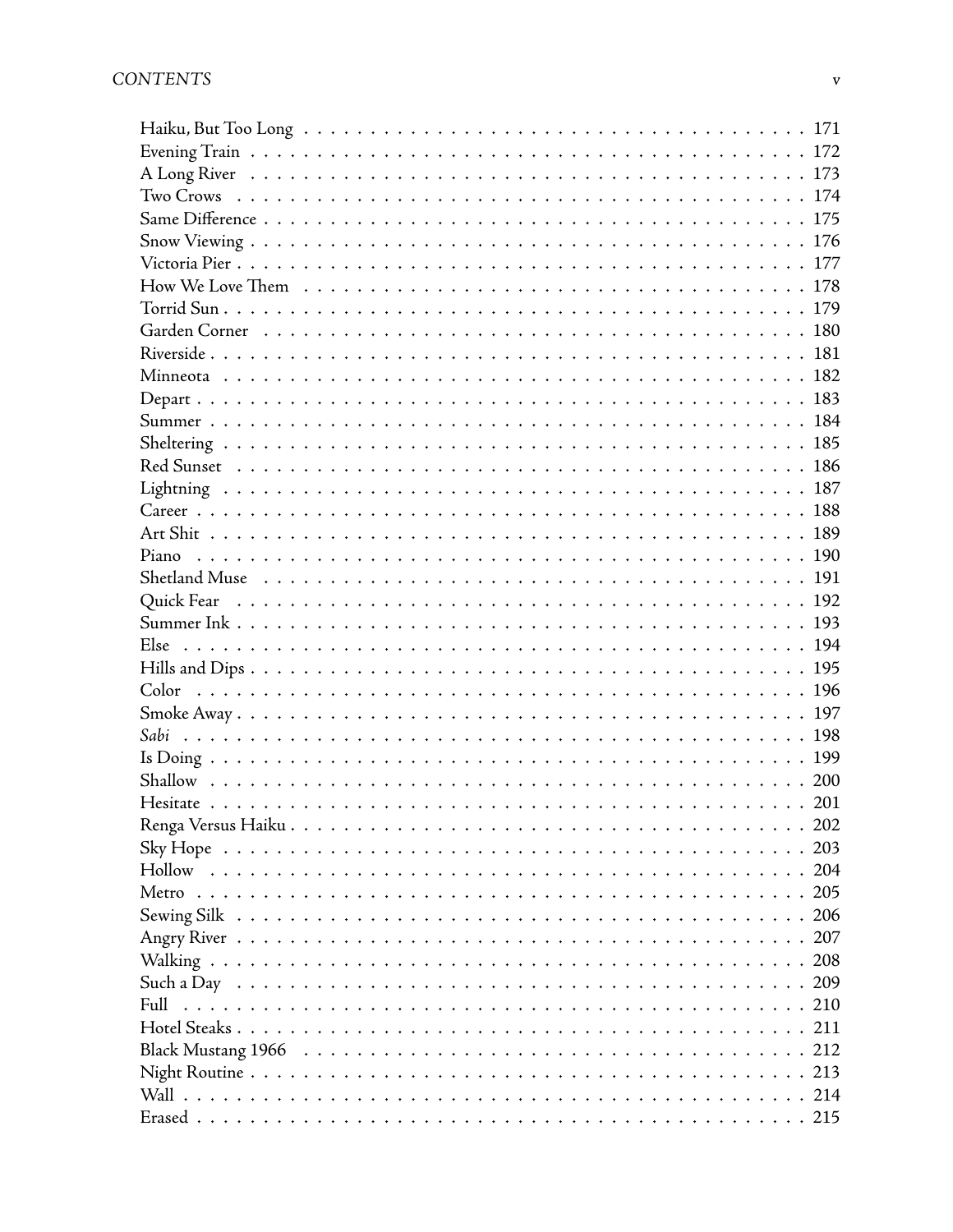| None                                                                                       |              |
|--------------------------------------------------------------------------------------------|--------------|
|                                                                                            |              |
|                                                                                            |              |
|                                                                                            |              |
|                                                                                            |              |
|                                                                                            |              |
|                                                                                            |              |
|                                                                                            |              |
|                                                                                            |              |
|                                                                                            |              |
|                                                                                            |              |
|                                                                                            |              |
|                                                                                            |              |
|                                                                                            |              |
|                                                                                            |              |
|                                                                                            |              |
|                                                                                            |              |
|                                                                                            |              |
|                                                                                            |              |
|                                                                                            |              |
|                                                                                            |              |
|                                                                                            |              |
|                                                                                            |              |
|                                                                                            |              |
|                                                                                            |              |
|                                                                                            |              |
|                                                                                            | 247          |
|                                                                                            |              |
|                                                                                            |              |
|                                                                                            |              |
|                                                                                            |              |
|                                                                                            |              |
| Were We $\dots\dots\dots\dots\dots\dots\dots\dots\dots\dots\dots\dots\dots\dots\dots\dots$ |              |
| Onions                                                                                     |              |
|                                                                                            |              |
|                                                                                            |              |
|                                                                                            |              |
|                                                                                            |              |
|                                                                                            |              |
|                                                                                            | $\ldots$ 260 |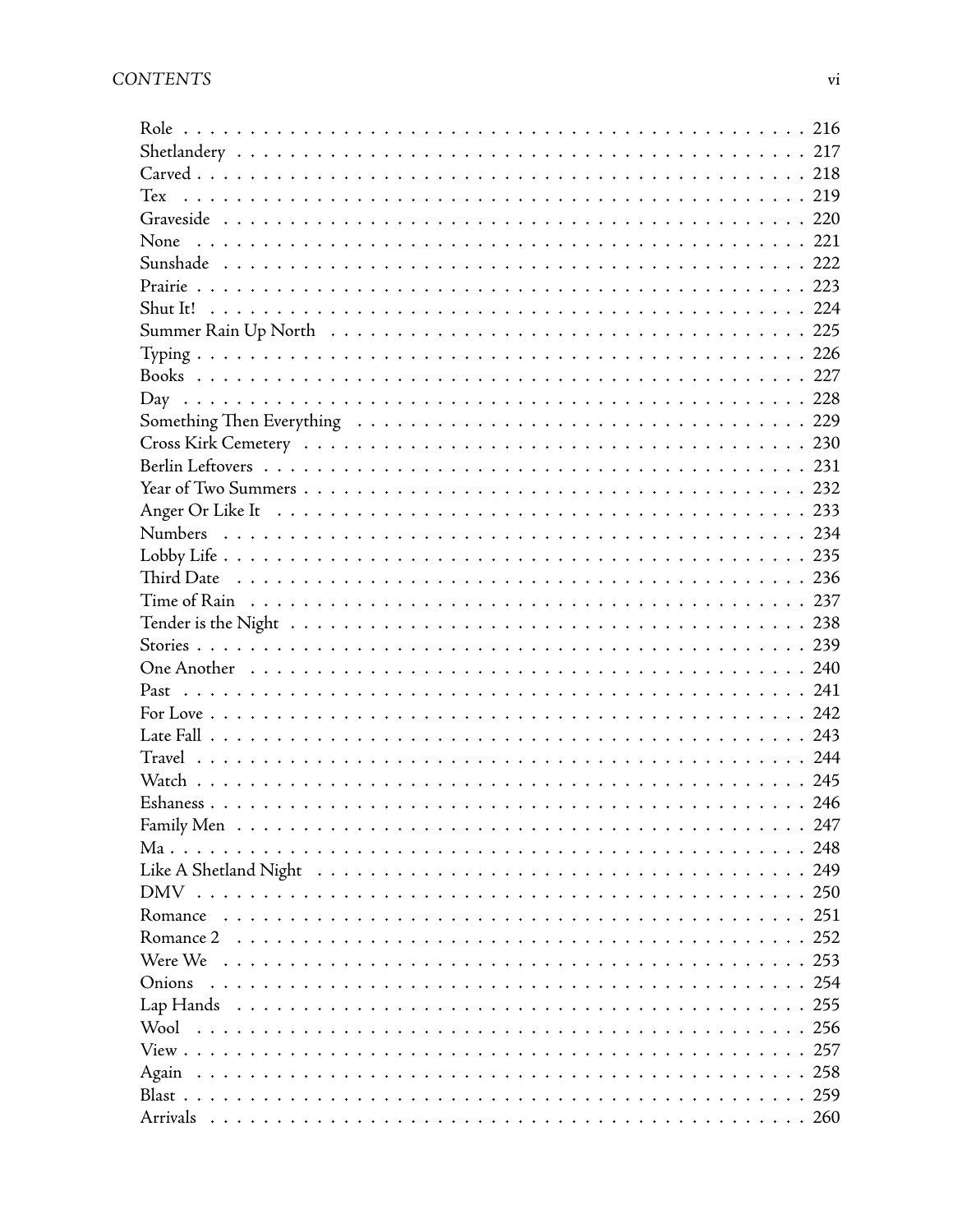| 296 |
|-----|
|     |
|     |
|     |
|     |
|     |
| 302 |
|     |
|     |
|     |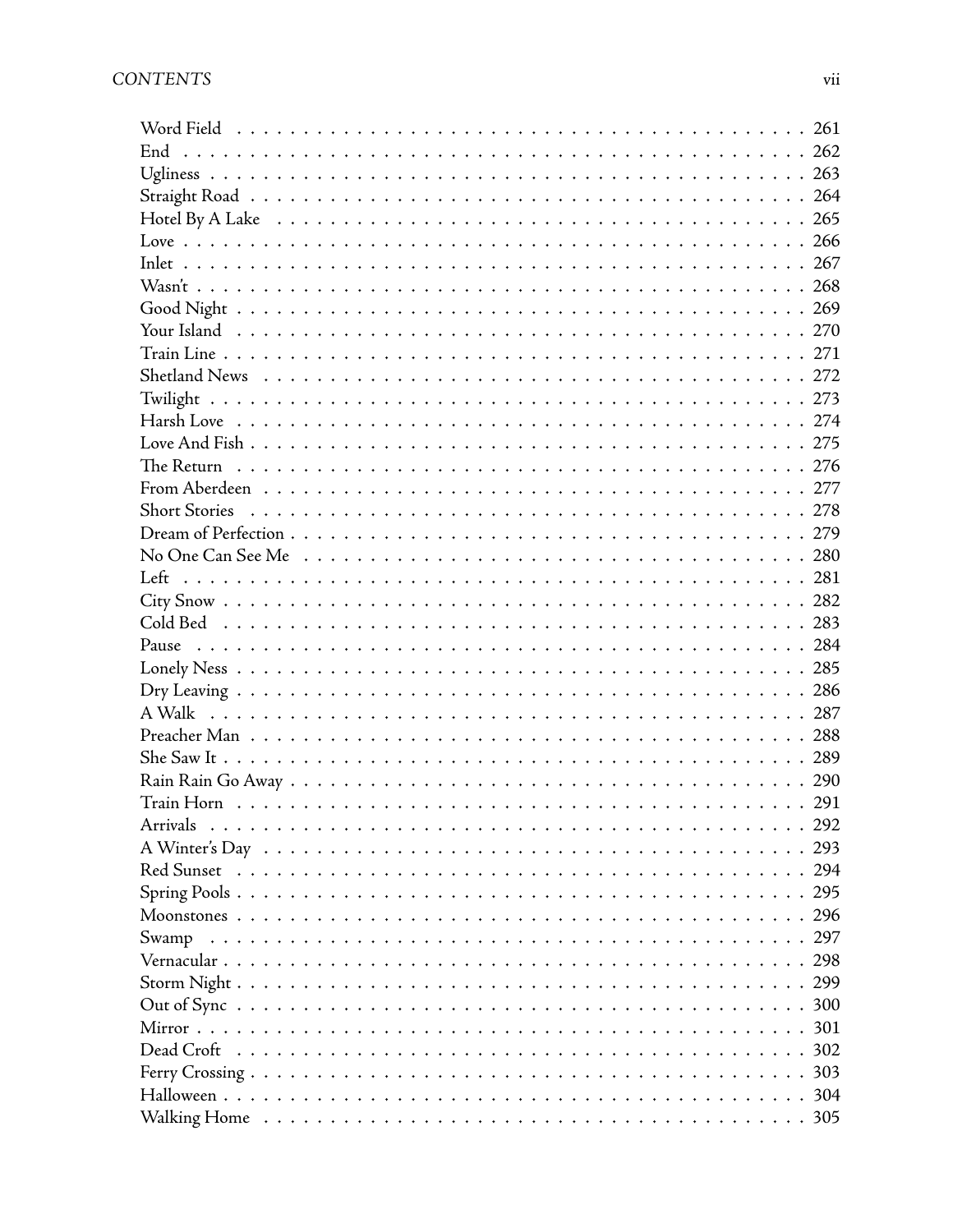| In Pairs |
|----------|
|          |
|          |
|          |
|          |
|          |
|          |
|          |
|          |
|          |
|          |
|          |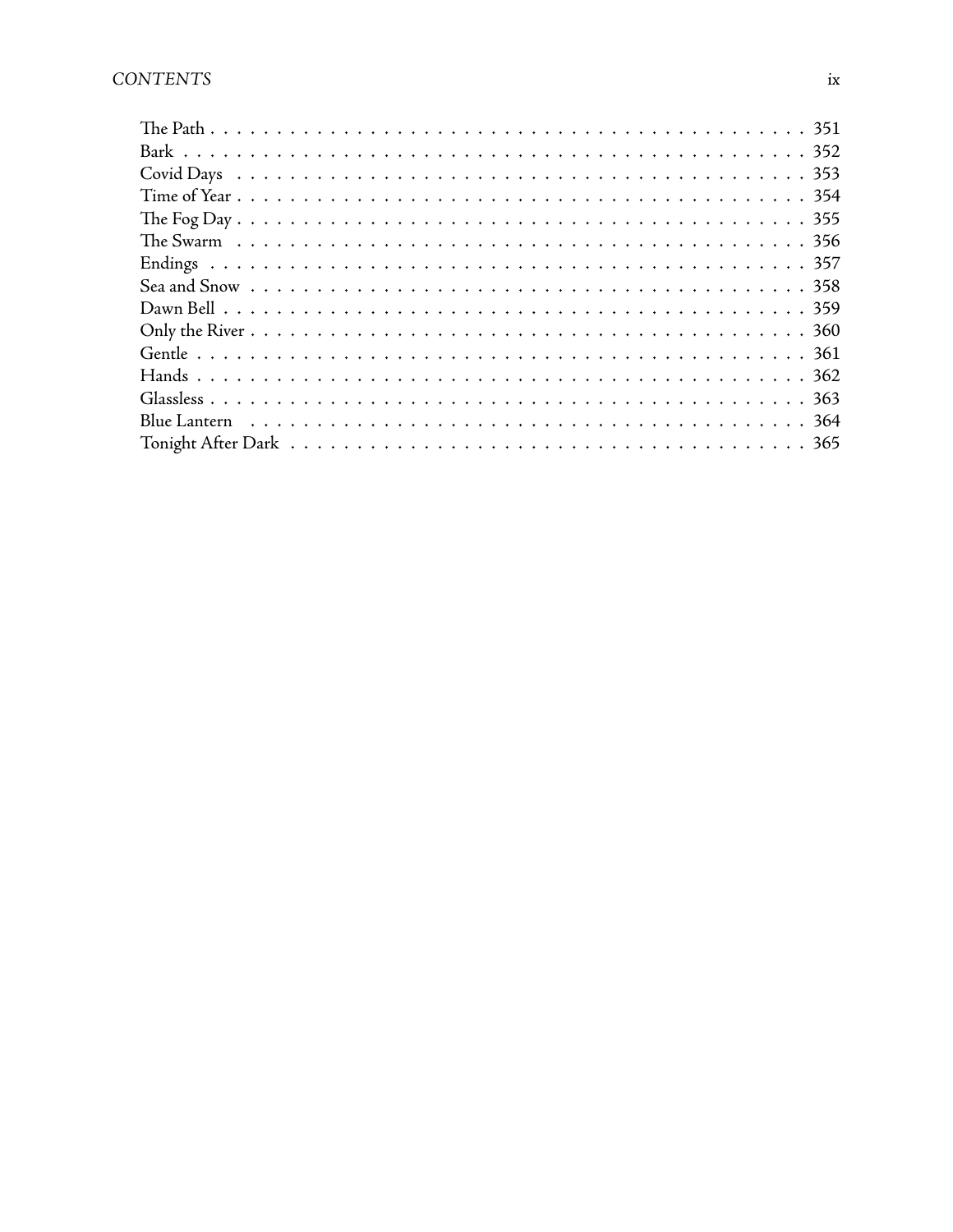#### Friday, January 1, 2021

#### **Start**

we start the year without punctuation / and hope as the year progresses the language we write will regain its sheen we spent last year in a vacuum of words even as words were our only outlet pray for more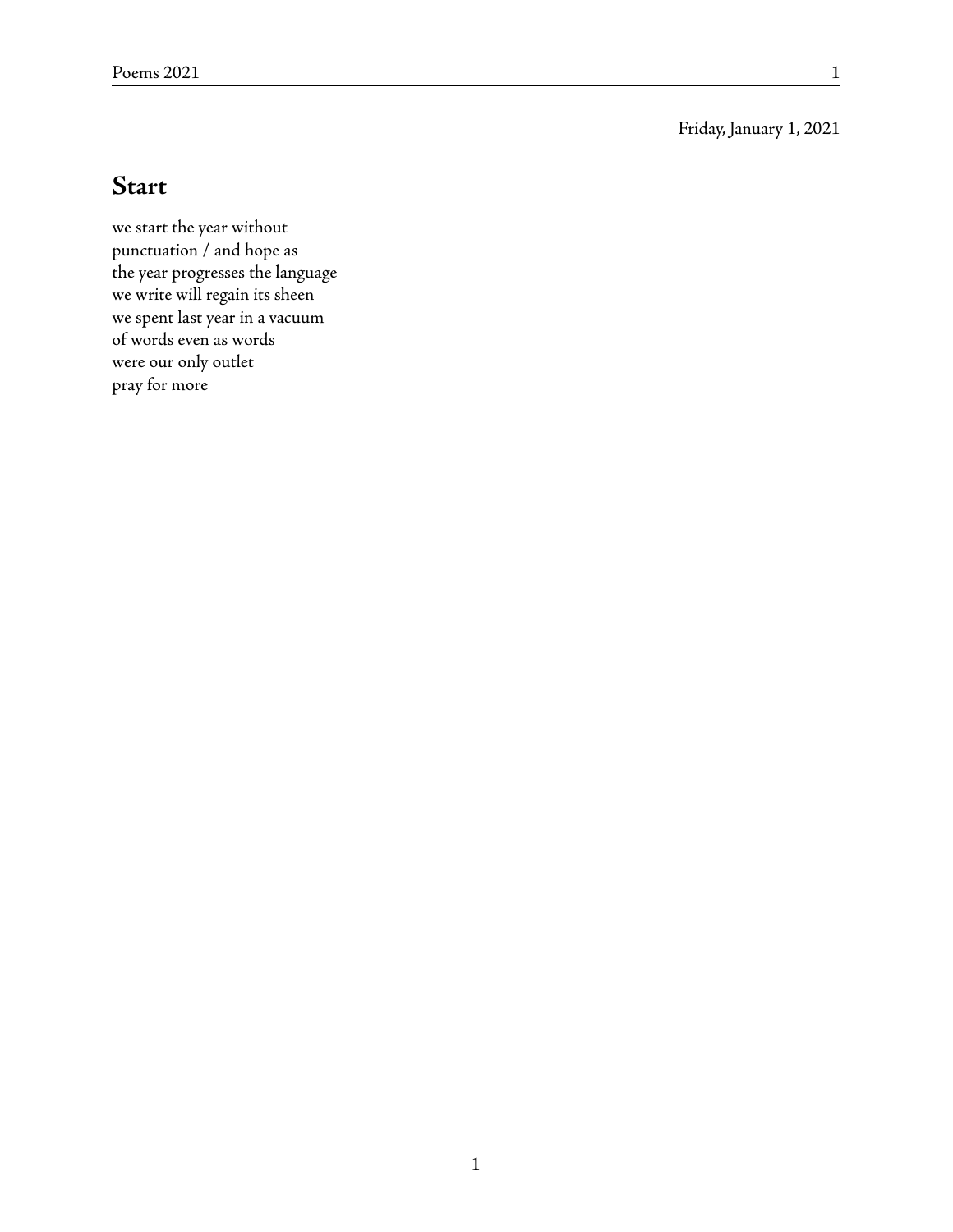#### Saturday, January 2, 2021

# **Cleaning Up After**

I went to her small house and stayed there till I died she cleaned up after me even after I'd left forever I think she didn't mind the times I tried to touch her she had asked after all it's hard to be a romantic it involves much romance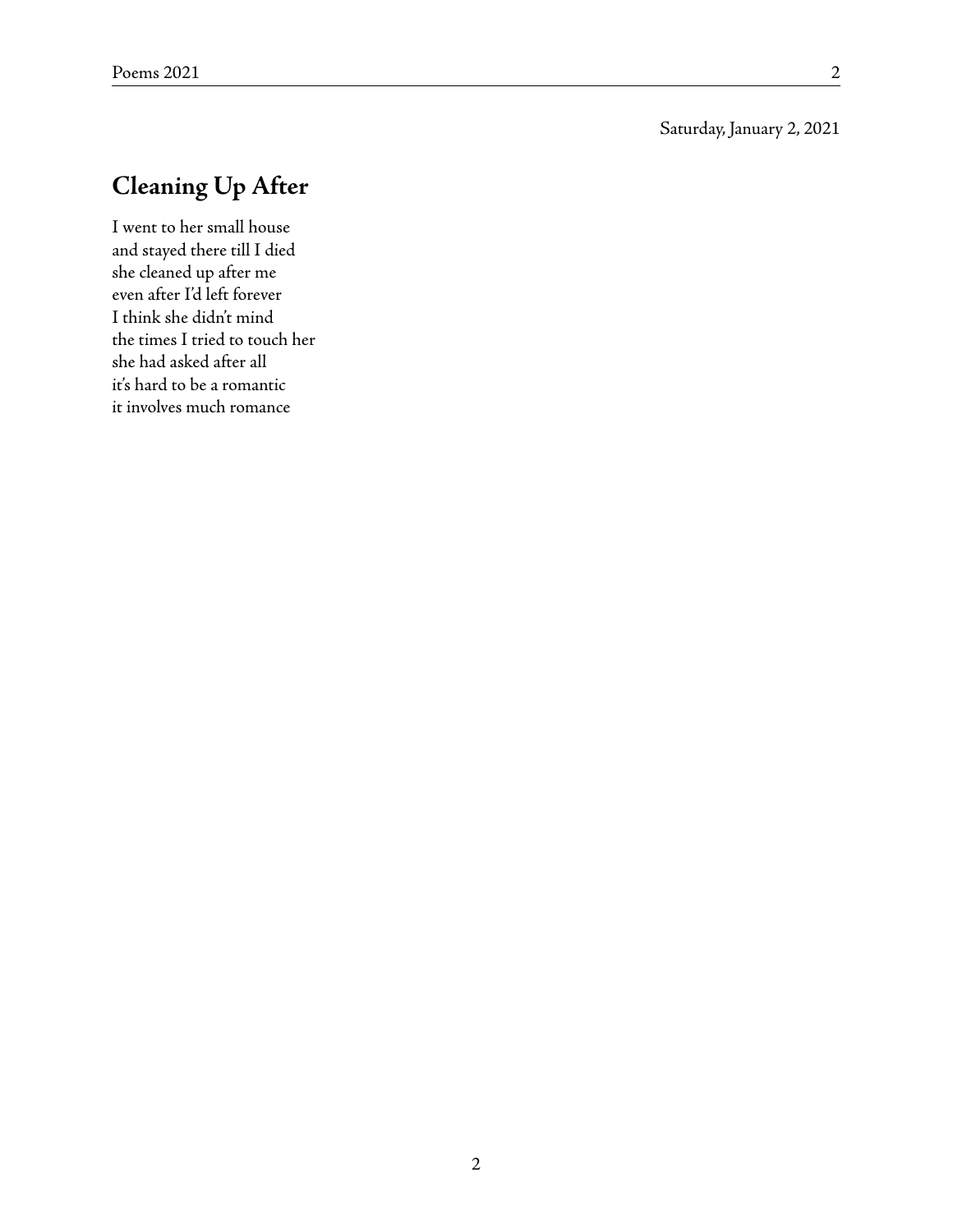#### Sunday, January 3, 2021

### **Open**

she opens the window when she wakes her place is near the western shore storms hit and an open window invites turmoil / her hair for instance swirls when she undoes it now imagine all the metaphorical things I could mean by this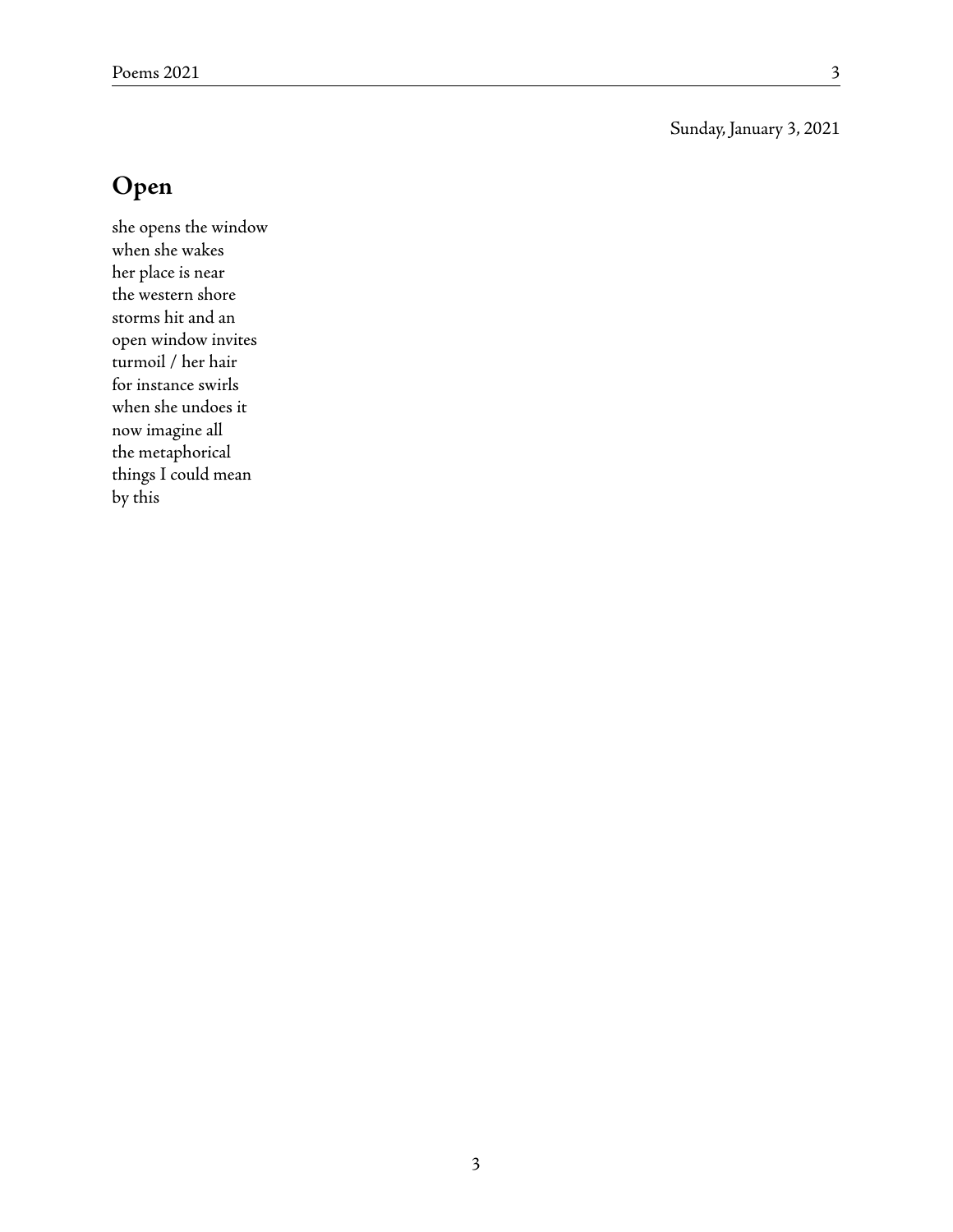Monday, January 4, 2021

# **Birch Meadow**

autumn is a blanket yellow brown red granite rocks stud what I find calming she finds creepy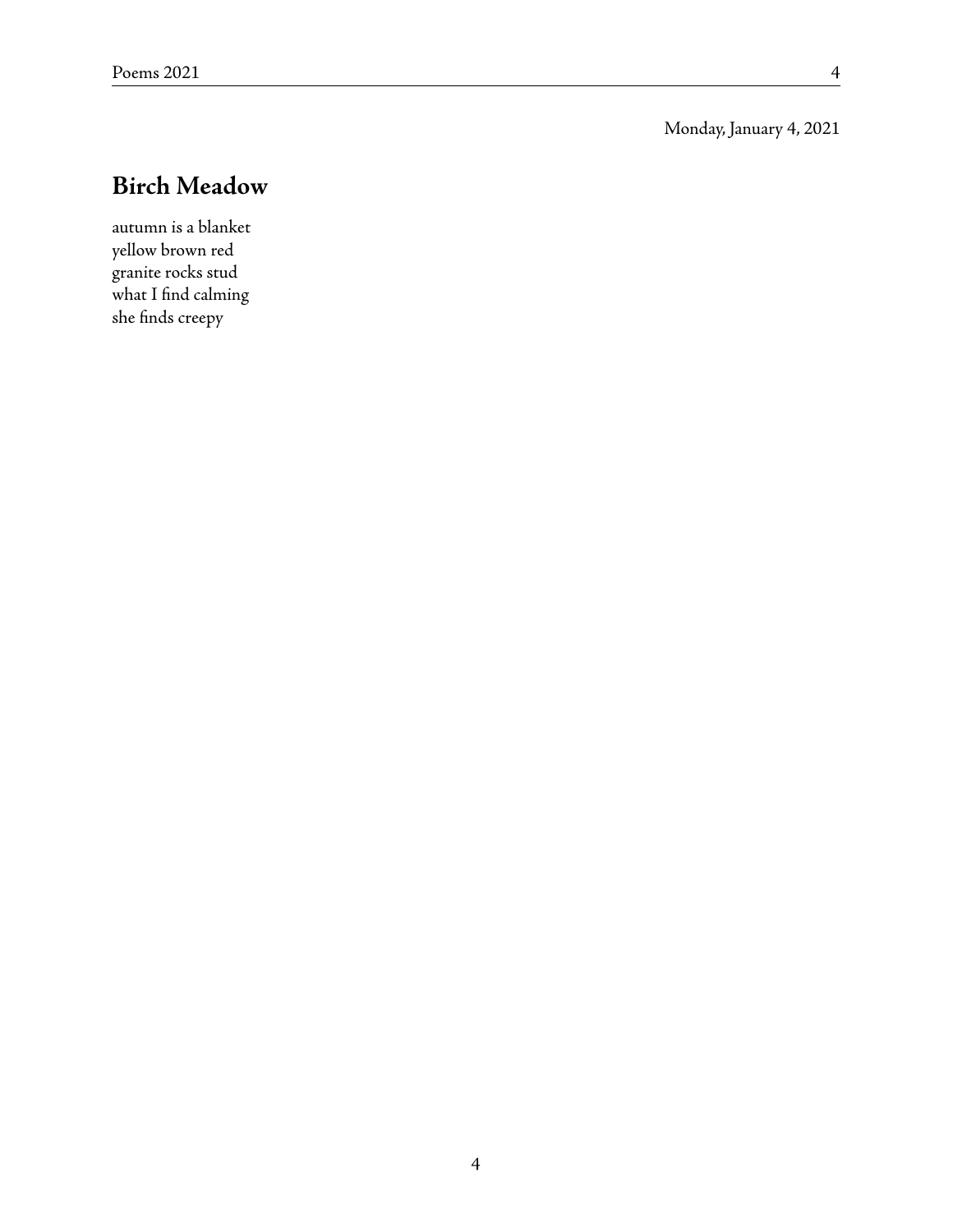Tuesday, January 5, 2021

# **Off**

she got off work slid through the door soon everything was off not for me though / she liked the air / the drafts the restless release of smells airs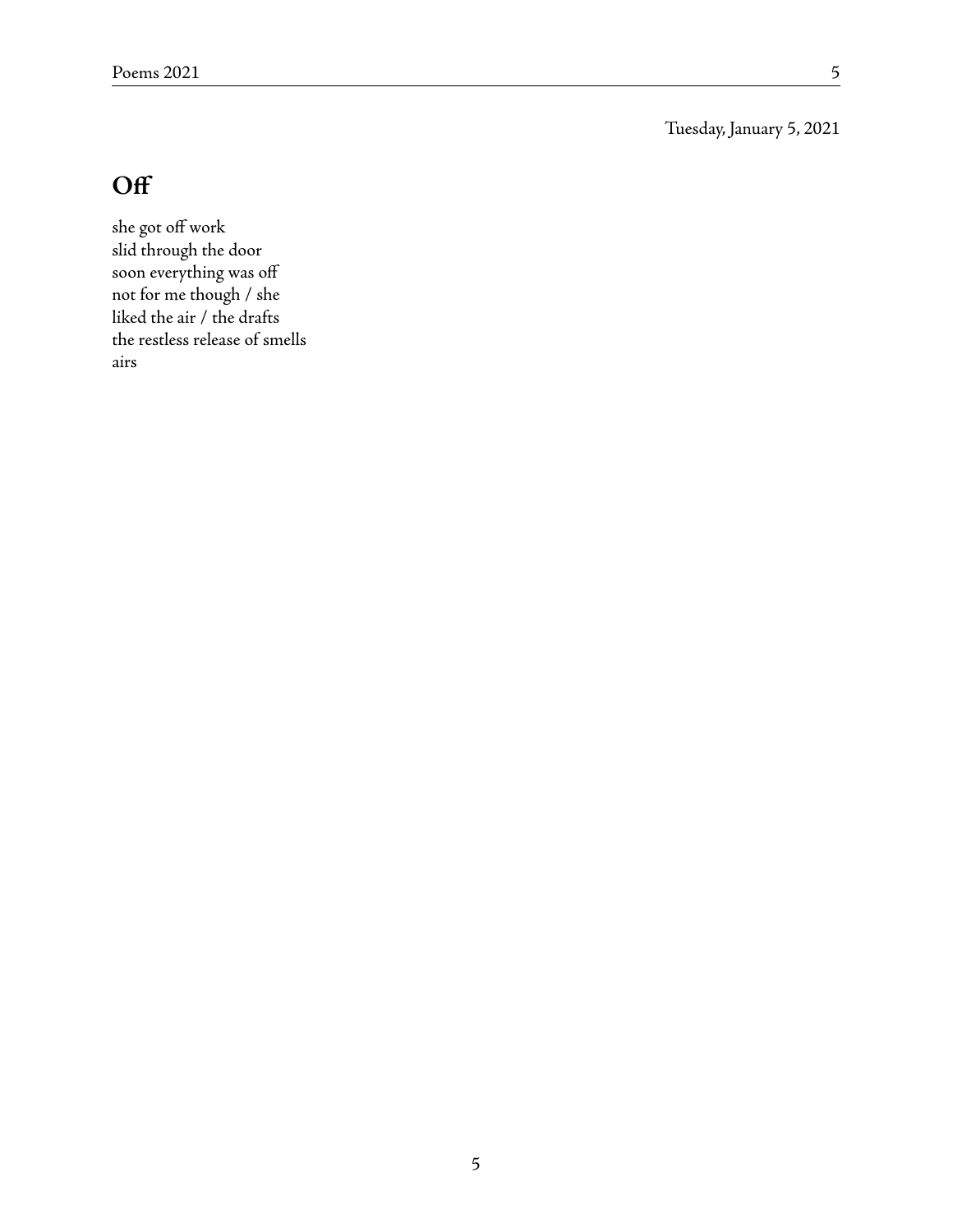#### Wednesday, January 6, 2021

### **Whose Embrace**

home late I find her in her bed eyes closed adrift in her skin hearing me I suppose she lights a slight smile and I think it's for me she tells me sometimes her mind wanders when she lies thus to small thoughts from the past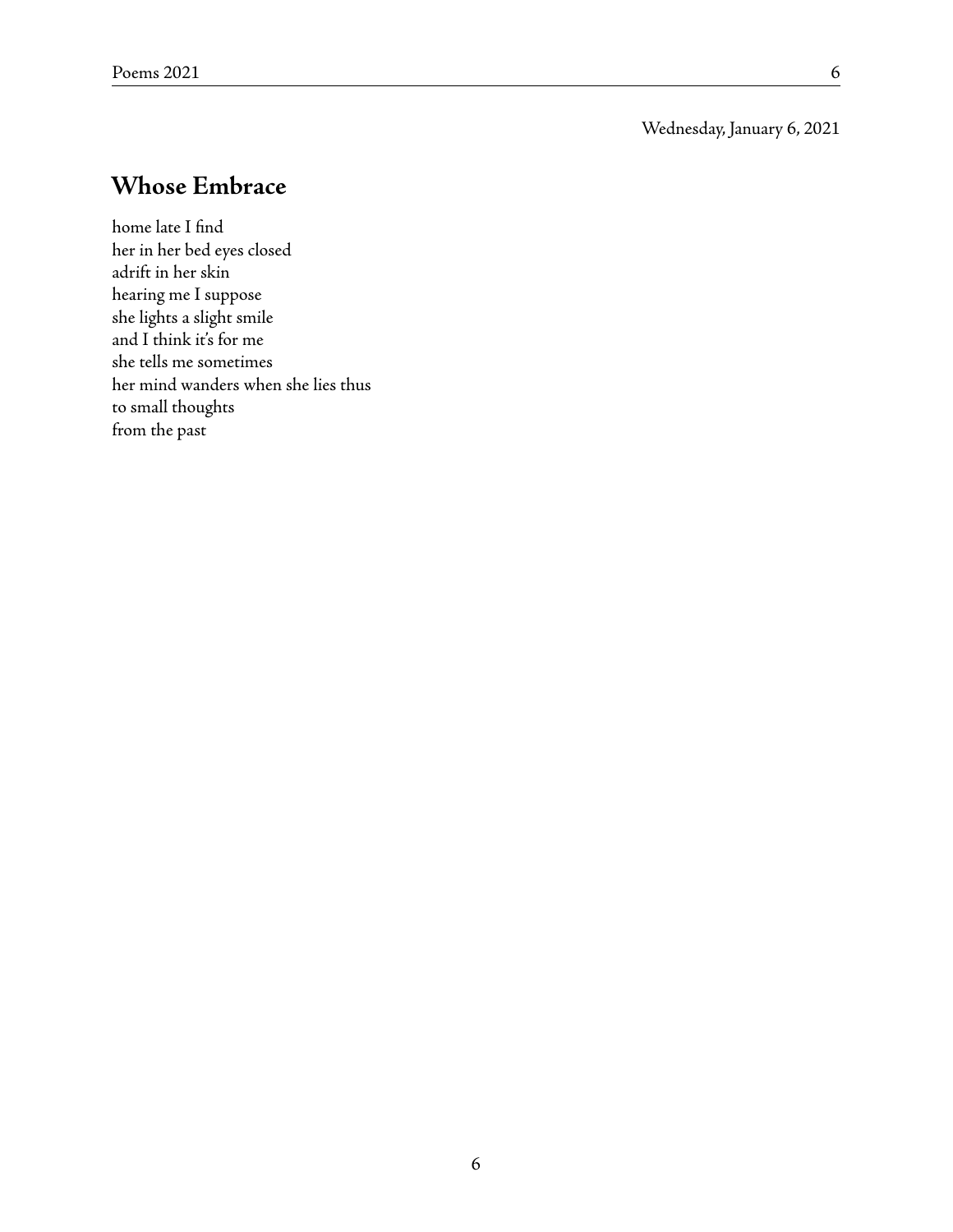Thursday, January 7, 2021

# **Scale**

separation or divorce hope or less wind or rain cliff or peat maybe maybe not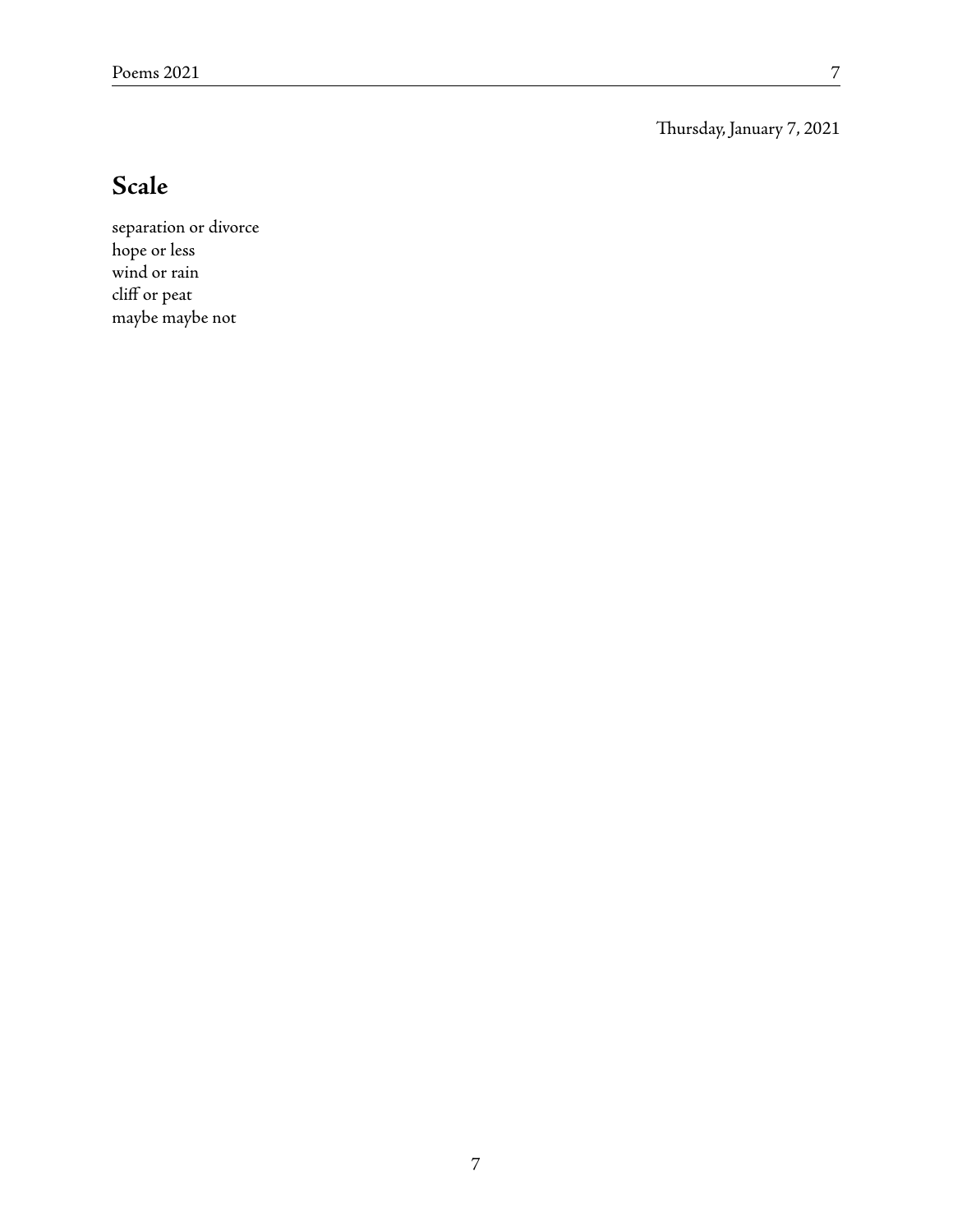#### Friday, January 8, 2021

#### **Picture**

they walked up the short hill to a spot under the copper beech someone carrying me in an urn / how many one or two will say something nice / I won't hear them my ashes were placed in a randomly chosen place near my parents how alone / how alone we are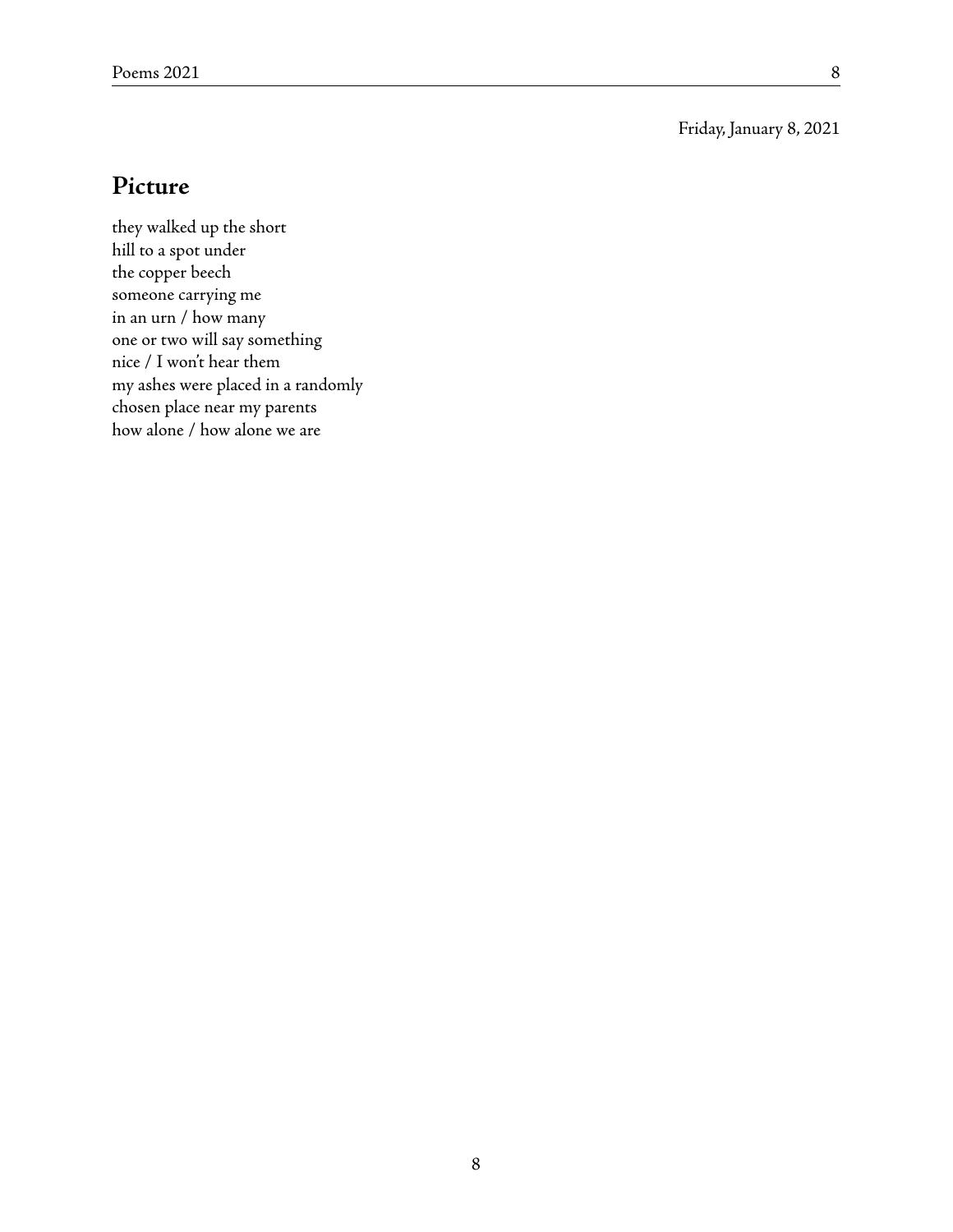#### Saturday, January 9, 2021

### **Tenancy of Ure Croft, Eshaness**

this would be a lonely place to live / a registered croft and 20 hectares / outbuildings a greenhouse / hobby house at the north end of a gale swept part of the island / two people living there would be close all the time / and the wind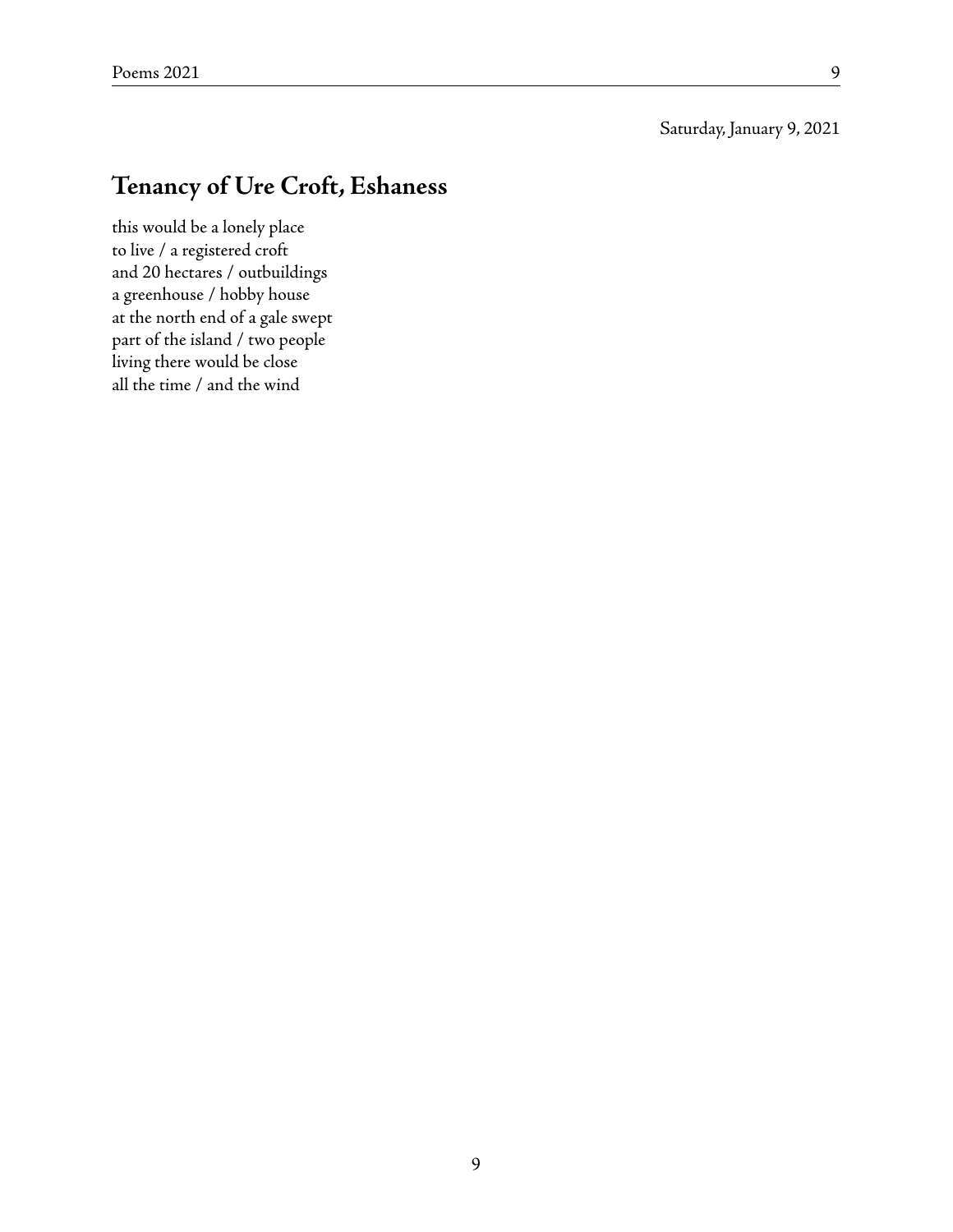#### Sunday, January 10, 2021

## **Simple Ideas**

I knew a woman well who would not love me part of it was that when she would reach over I would turn away her idea was to live as one / mine was to never be found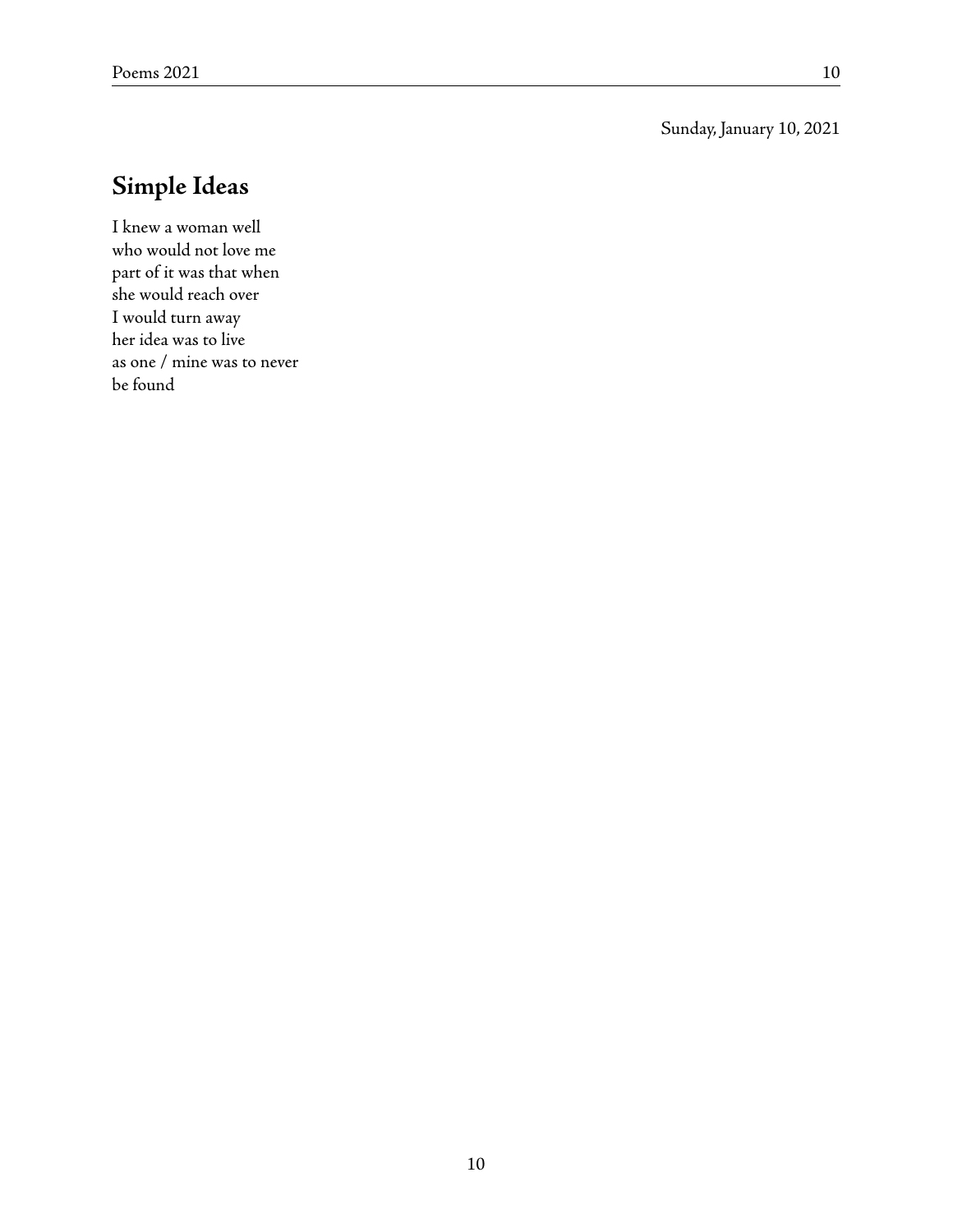#### Monday, January 11, 2021

### **Windward For Me**

we woke to snow light on our croftland gale coming off the Atlantic / we cooked some pancakes on the Rayburn / its radiators heating our small place boots on I tended the sheep / she spent the day reading / the night writing / leeward for her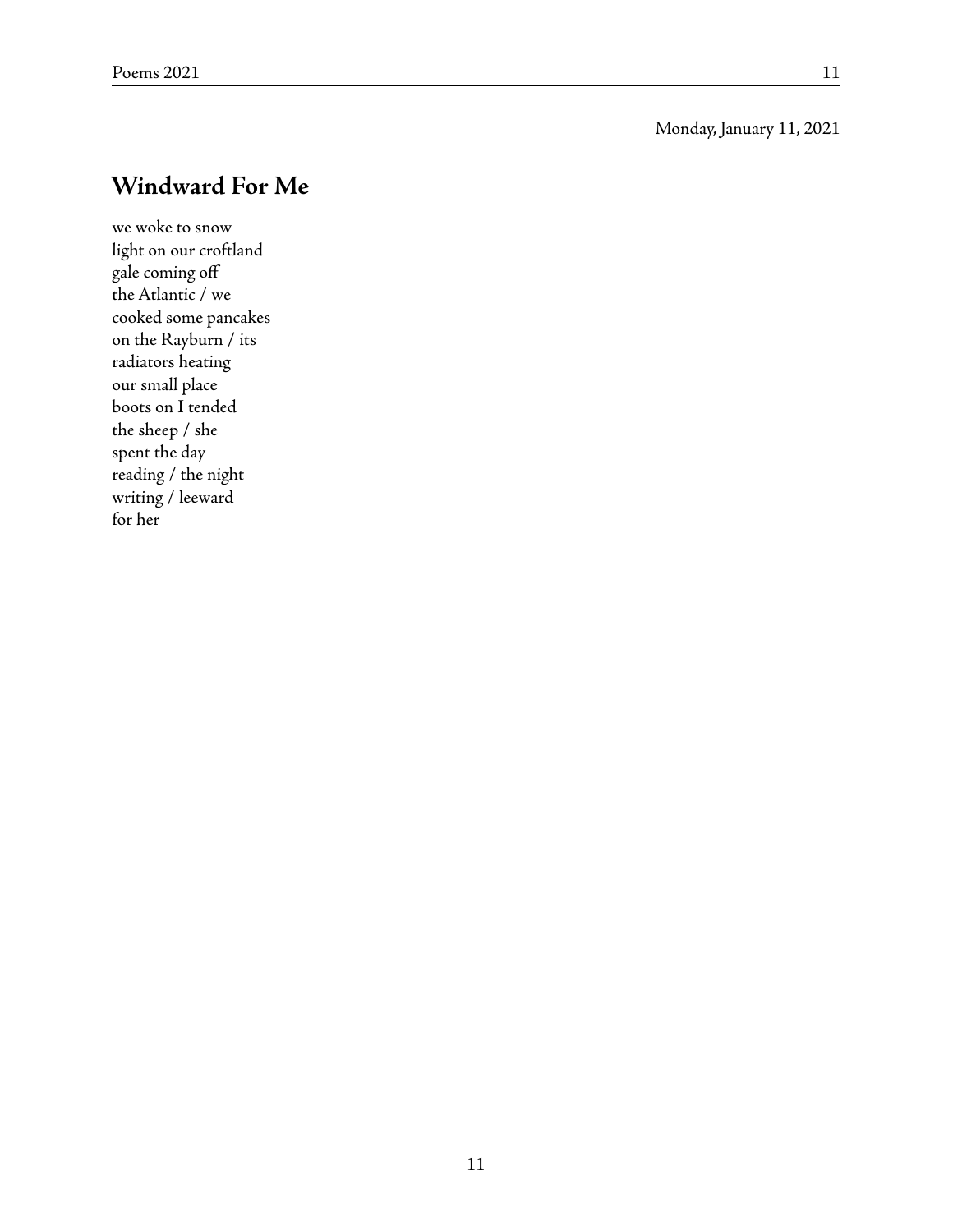Tuesday, January 12, 2021

# **Cold**

I decided to walk away from our place north / as far as I could go / that way she stayed behind with thoughts of cliché / westward escape in her head / I was cold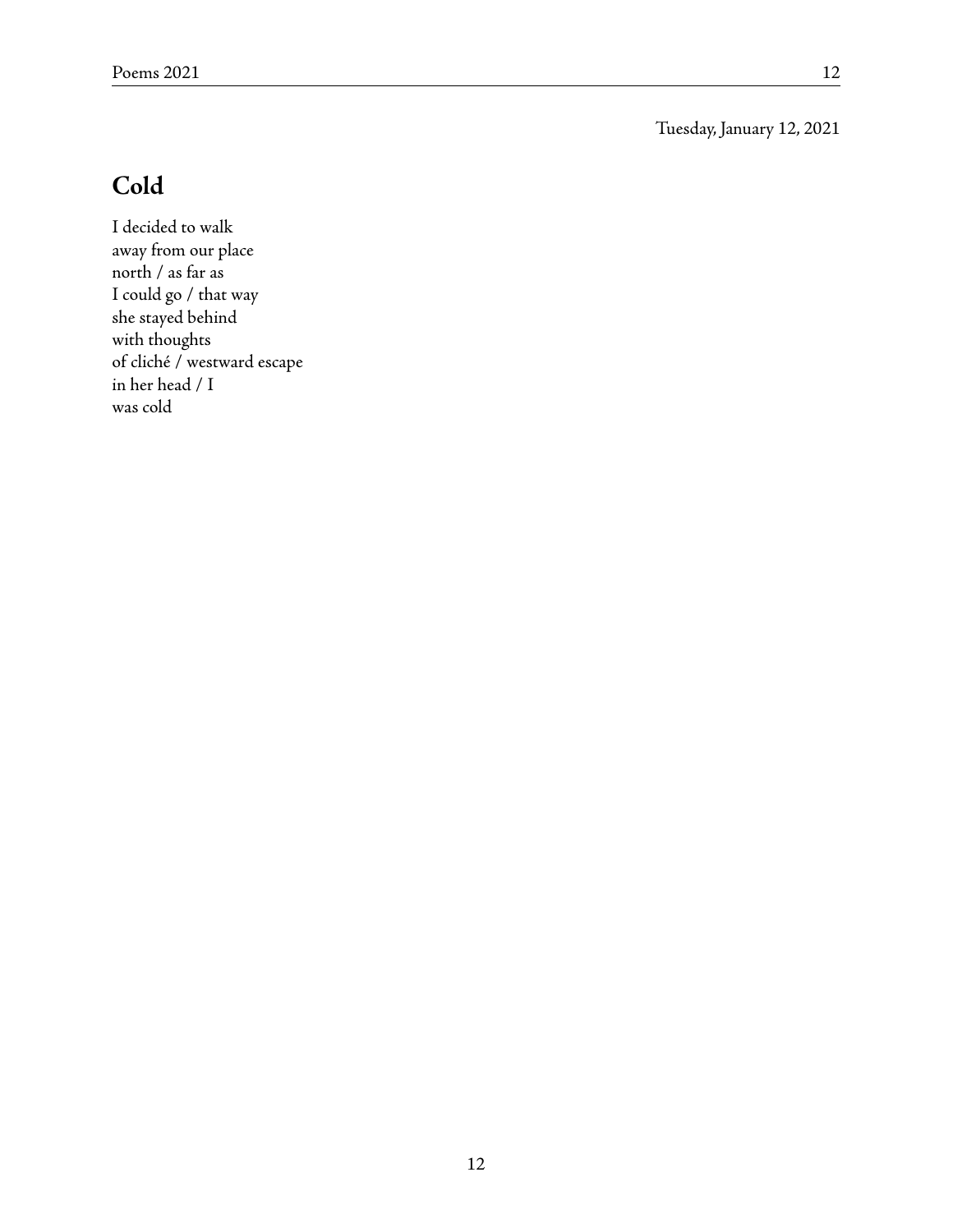Wednesday, January 13, 2021

# **Confession**

I was good at putting on a face / people thought me clever smart accomplished I was never any of those I simply looked good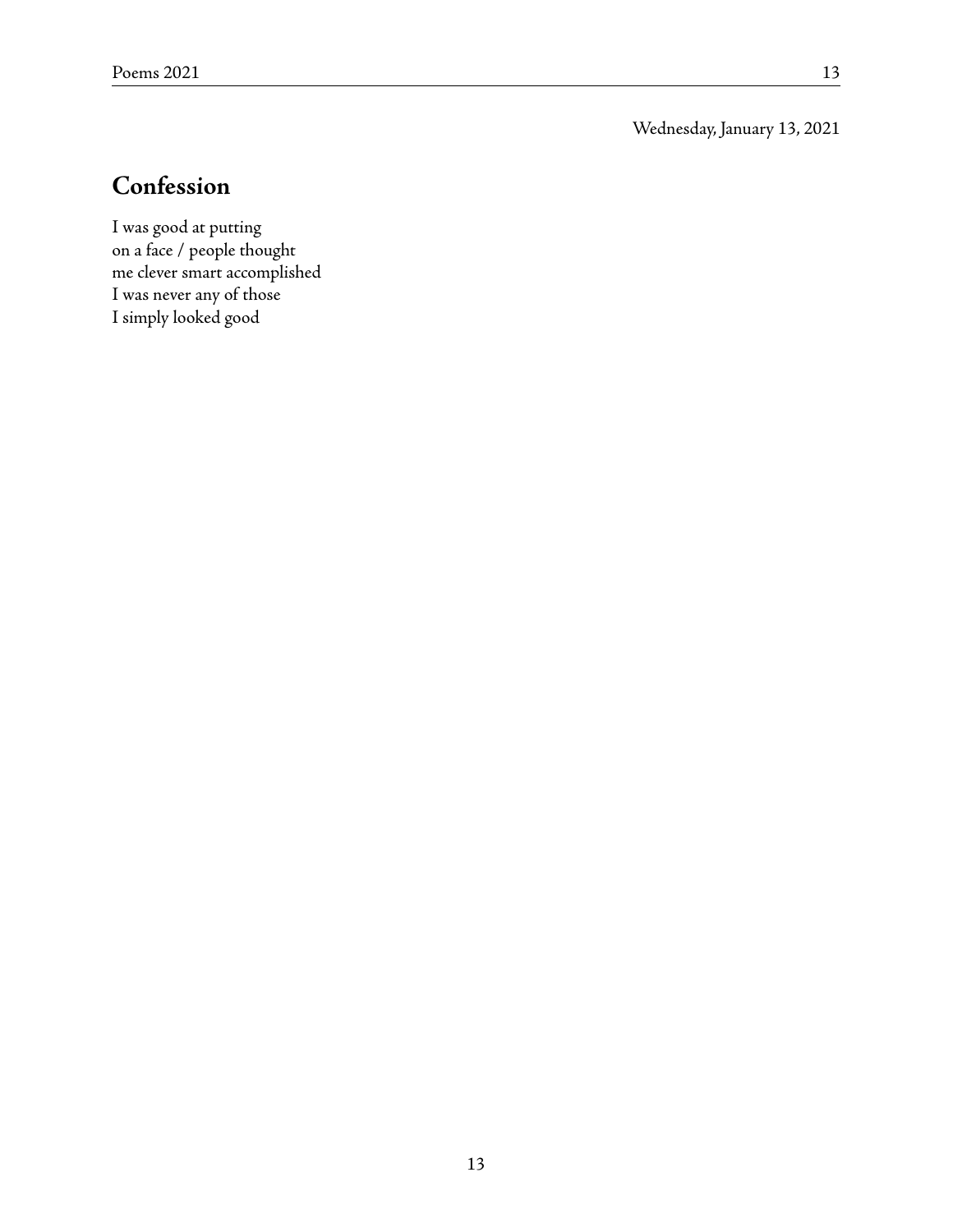#### Thursday, January 14, 2021

### **Reversed Escape**

what happens when you grow up on a farm with land enough to roam all day / different terrain woods / fields / swamps /streams and you are alone all day there until you're 23 then you leave forever and never have more than half an acre at a time a cloud / a mist locked in a box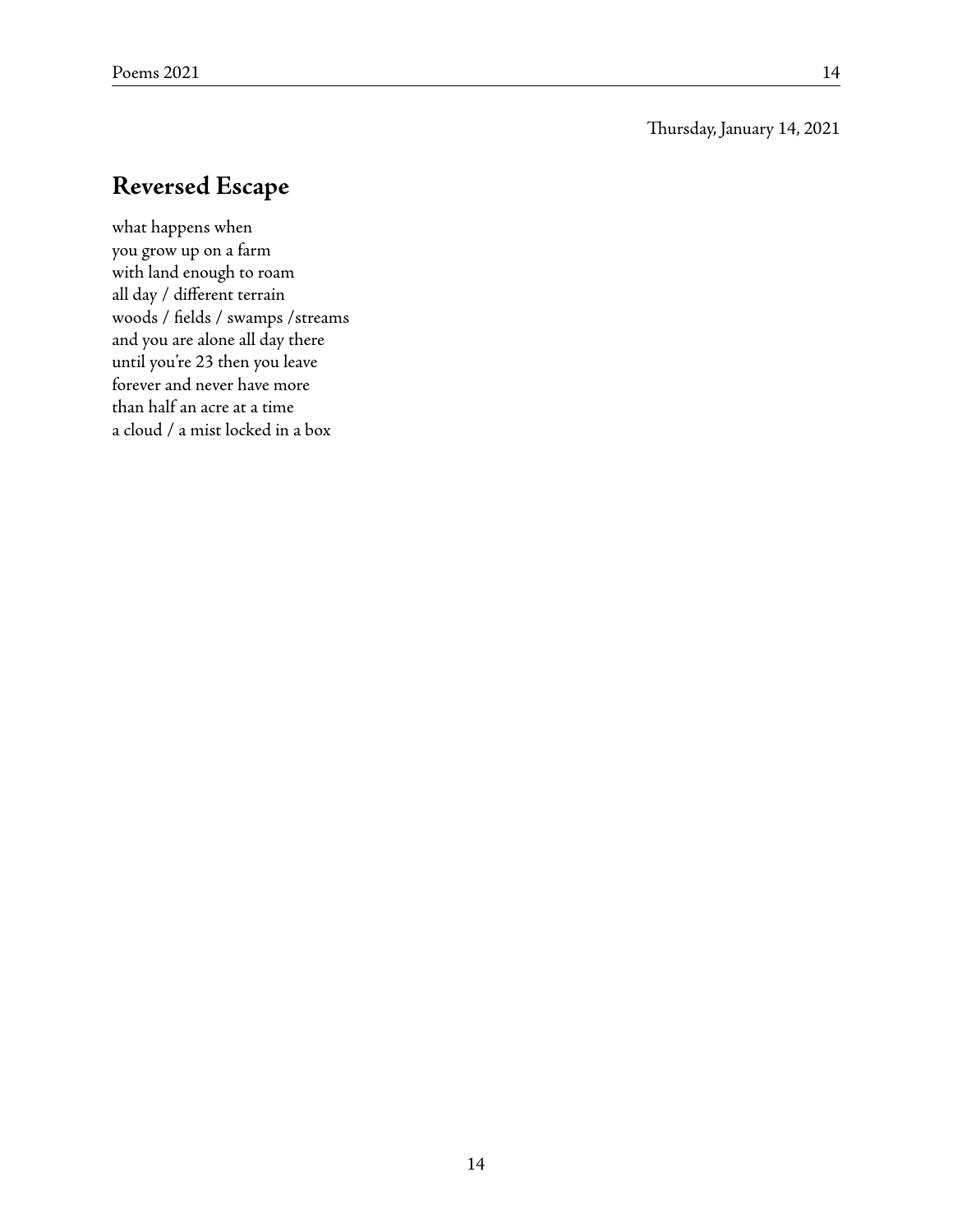#### Friday, January 15, 2021

# **If I Only Could**

when the invitation comes an answer that is true cannot be written in the language of people / to her it's as if a project will cover the bad talk she pointed out / I cannot factor all of it together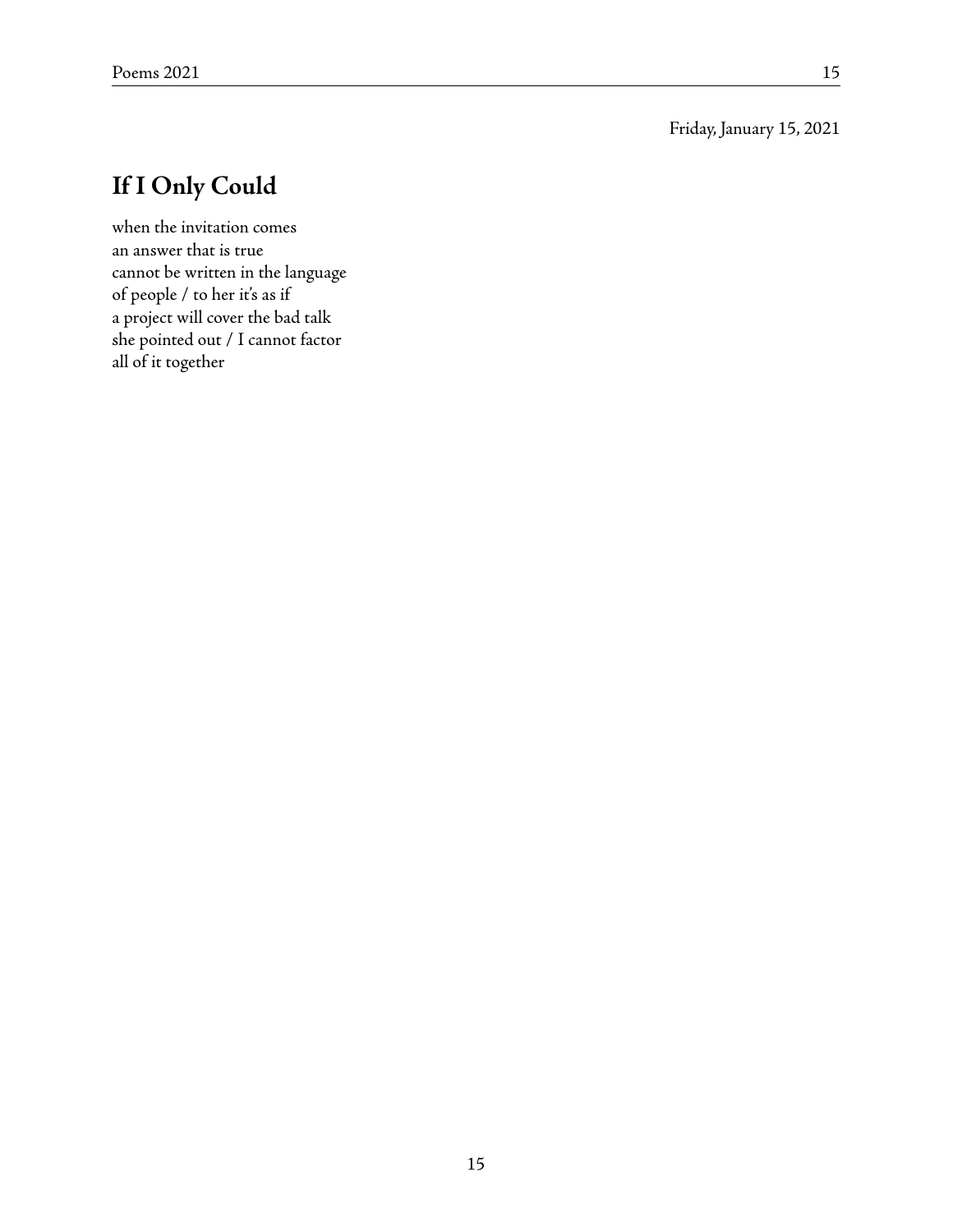#### Saturday, January 16, 2021

# **Category Theory**

two great men builders and designers one works hard to perfect the joints of Japanese joinery not a single mistake allowed and we need to know the most boring details first the other builds towns and cities some buildings use Japanese joinery others are shacks of discarded tin and cardboard / many people live there and life goes on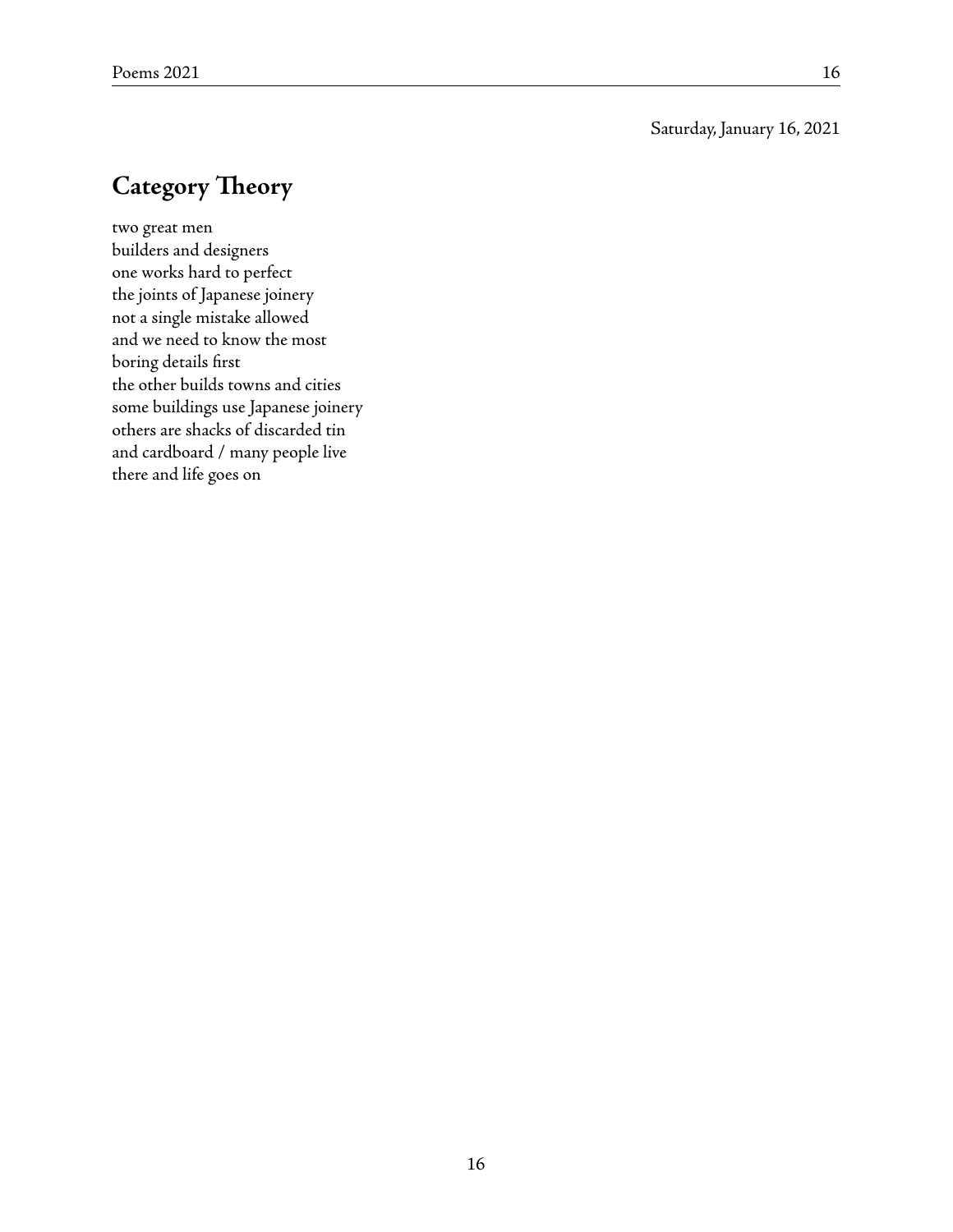Sunday, January 17, 2021

### **Puzzle**

how do I answer I have moved past what she proposes my passion for it is low / it would hinder my writing goals I don't want her to cry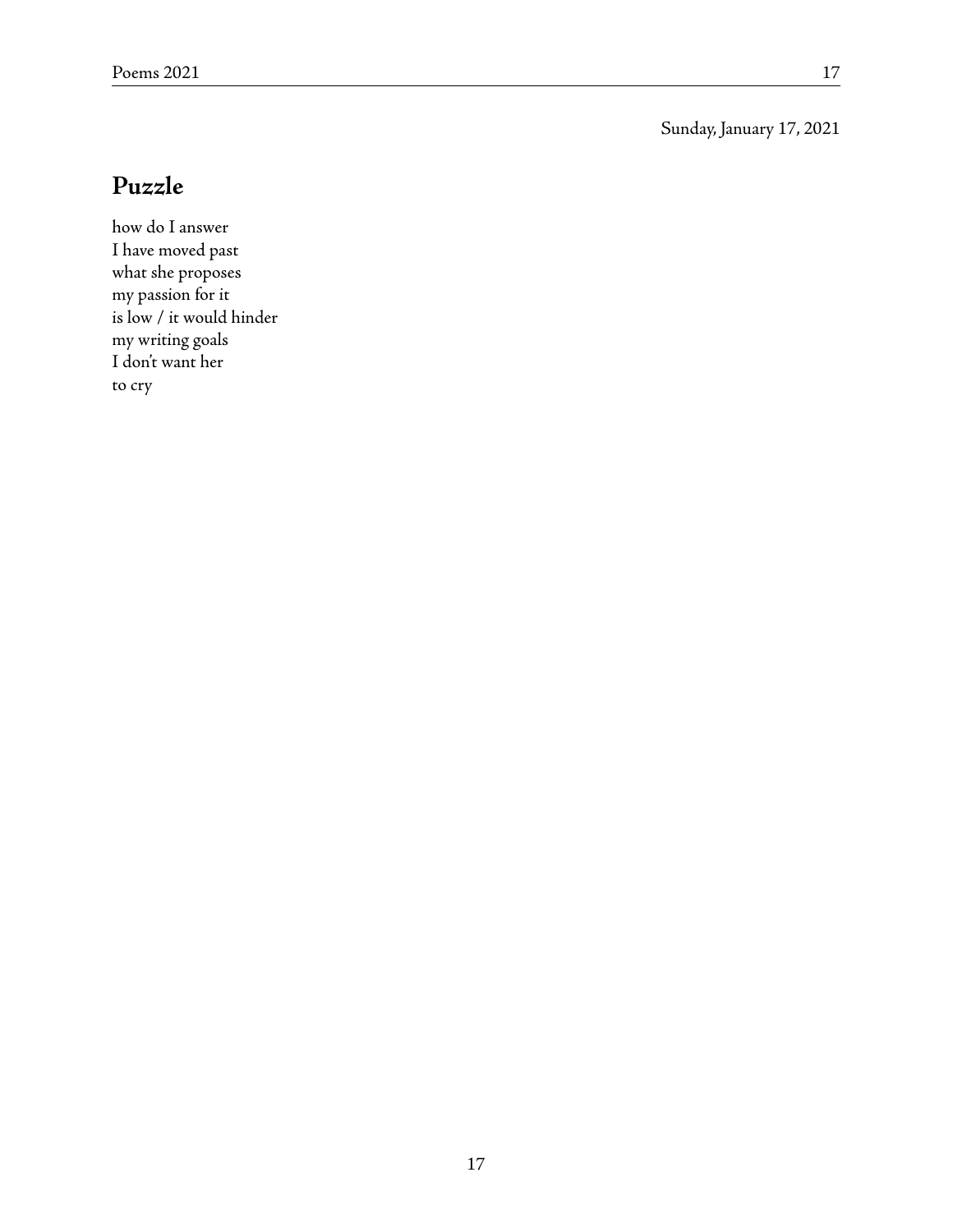Monday, January 18, 2021

### **A Lover**

I found my way to the cliffs gale pulsing in toward me waves squirting white up the black rock wind like a hell riot and rain close by a lone old stand of former island has been washed over by waves and what was black is all white / I bend my neck as if in prayer / as if in love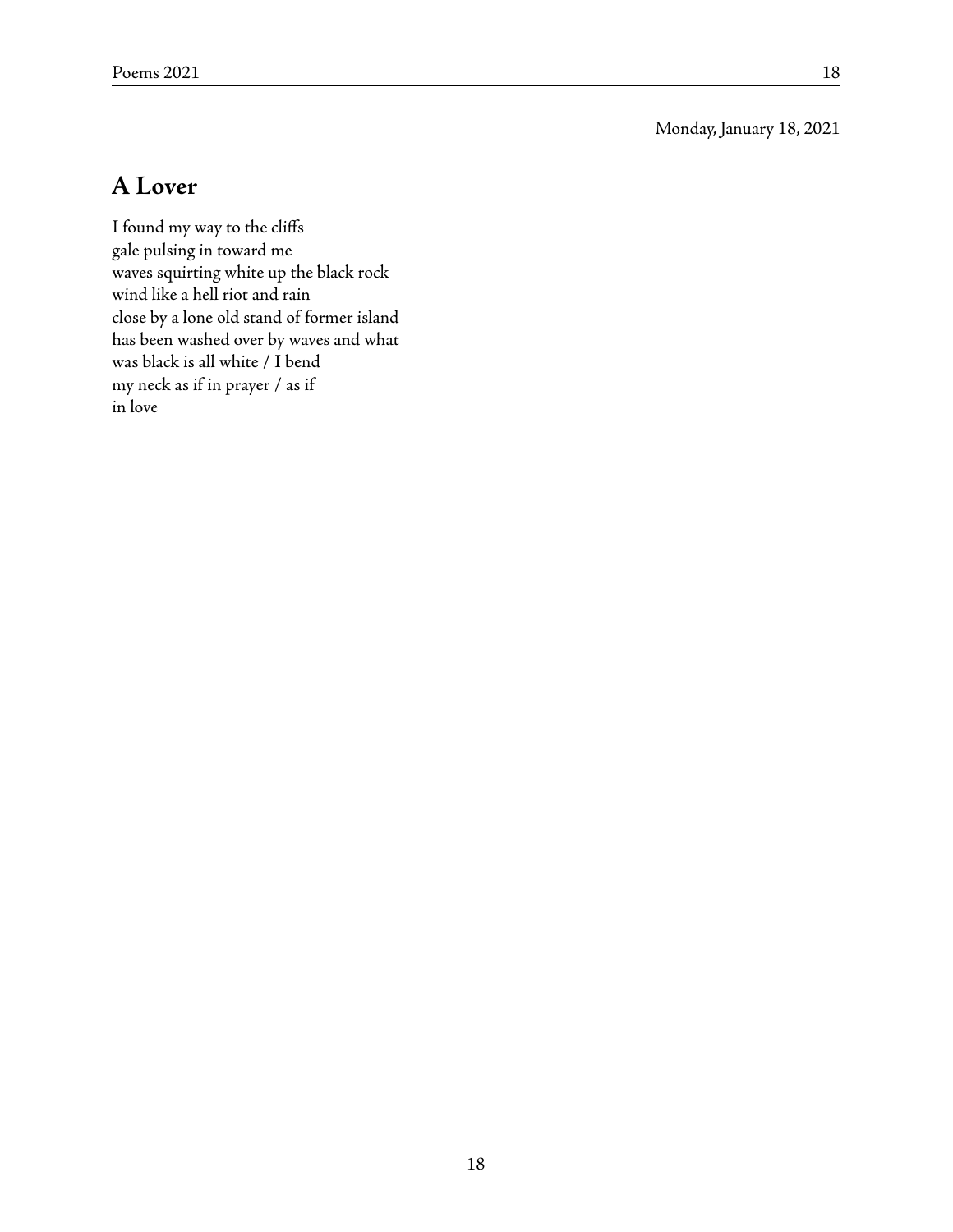Tuesday, January 19, 2021

# **One and Thing**

no matter how good you are at a thing there is always someone way better / and this is true for everyone and thing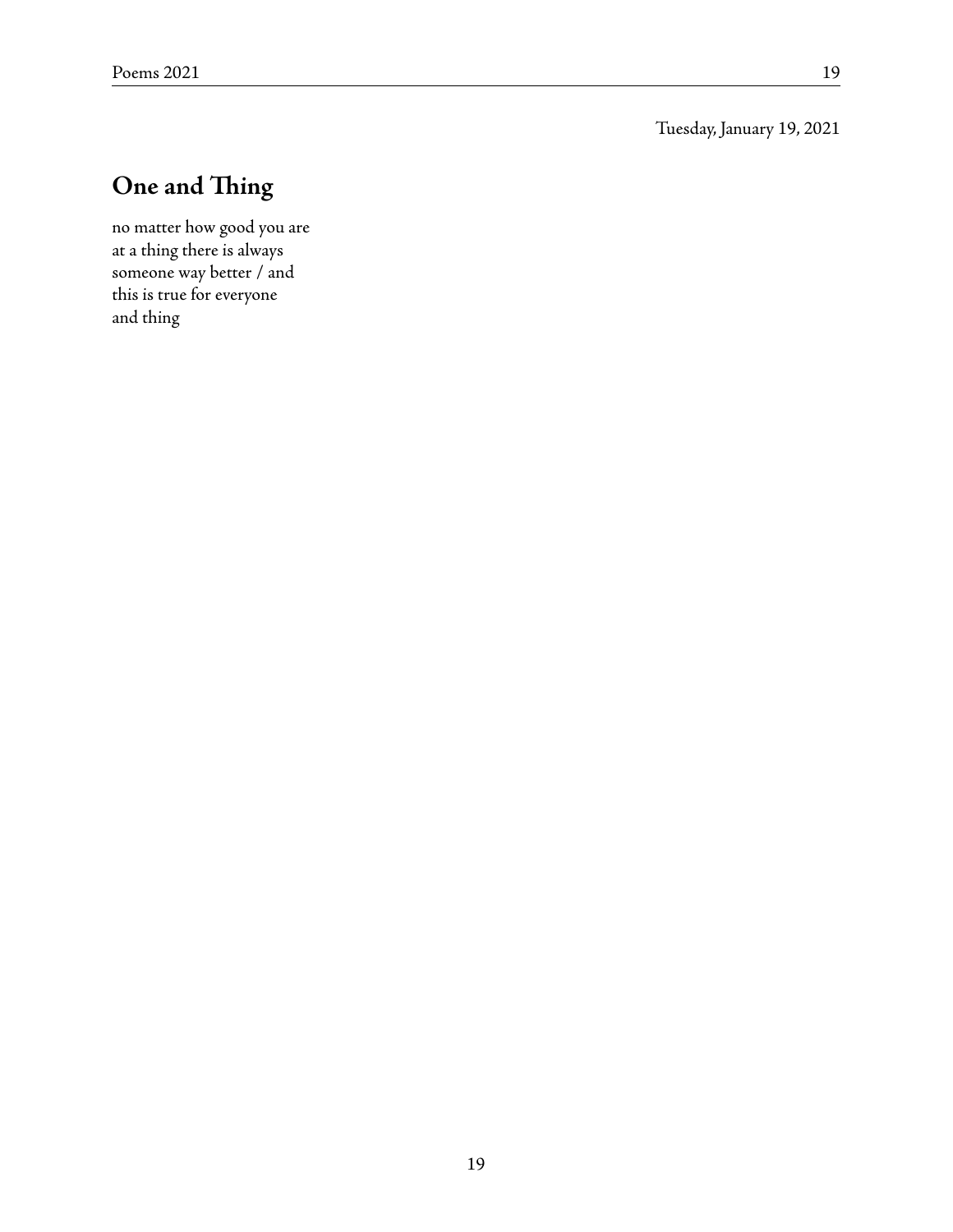Wednesday, January 20, 2021

# **Notes**

I try to figure it but I'm eluded not sure what about it I can't quite understand it's been a mystery for years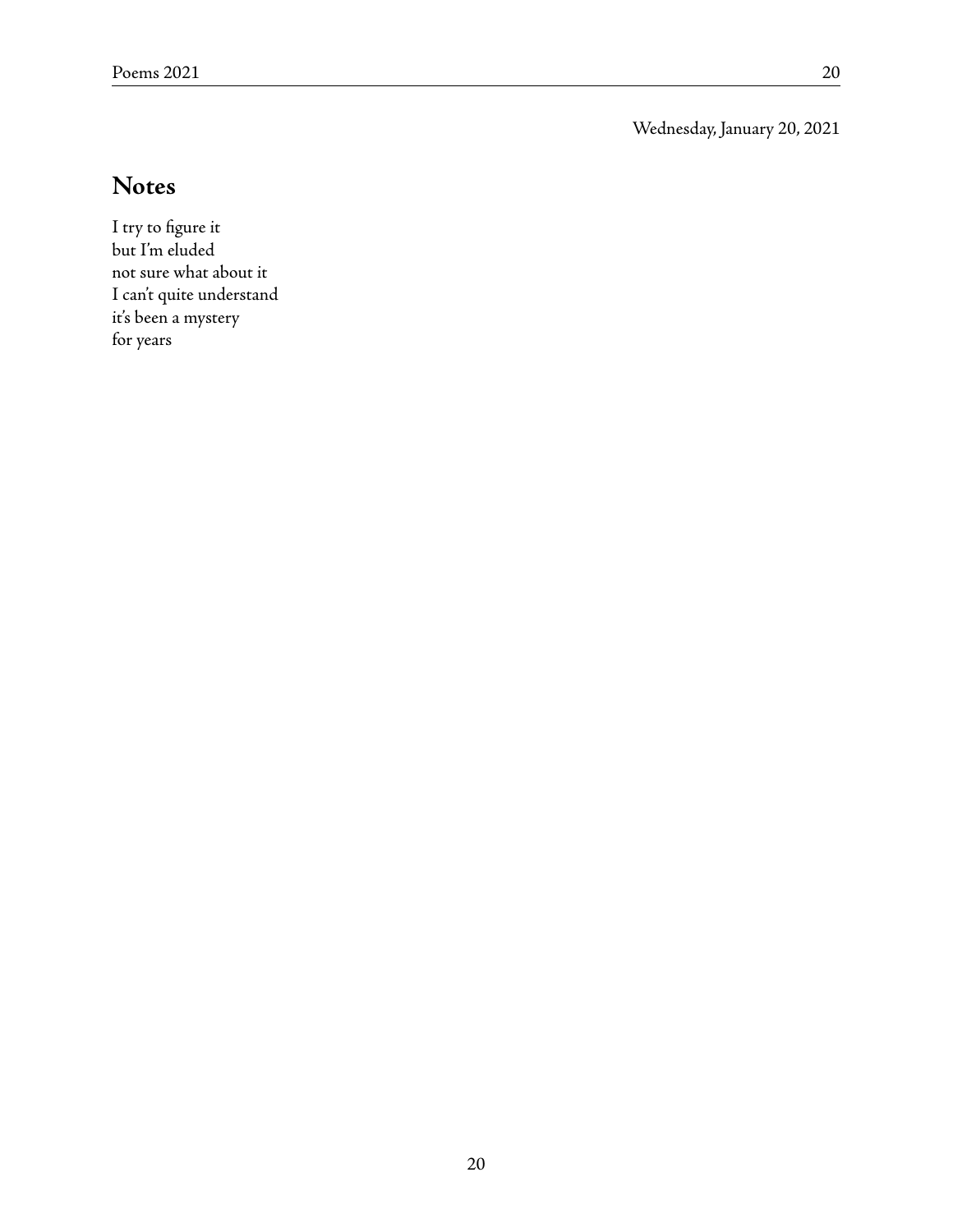Thursday, January 21, 2021

# **Hard Her**

everything flying everywhere in today's storm / in our small place we read / we write luckily we are inside rocks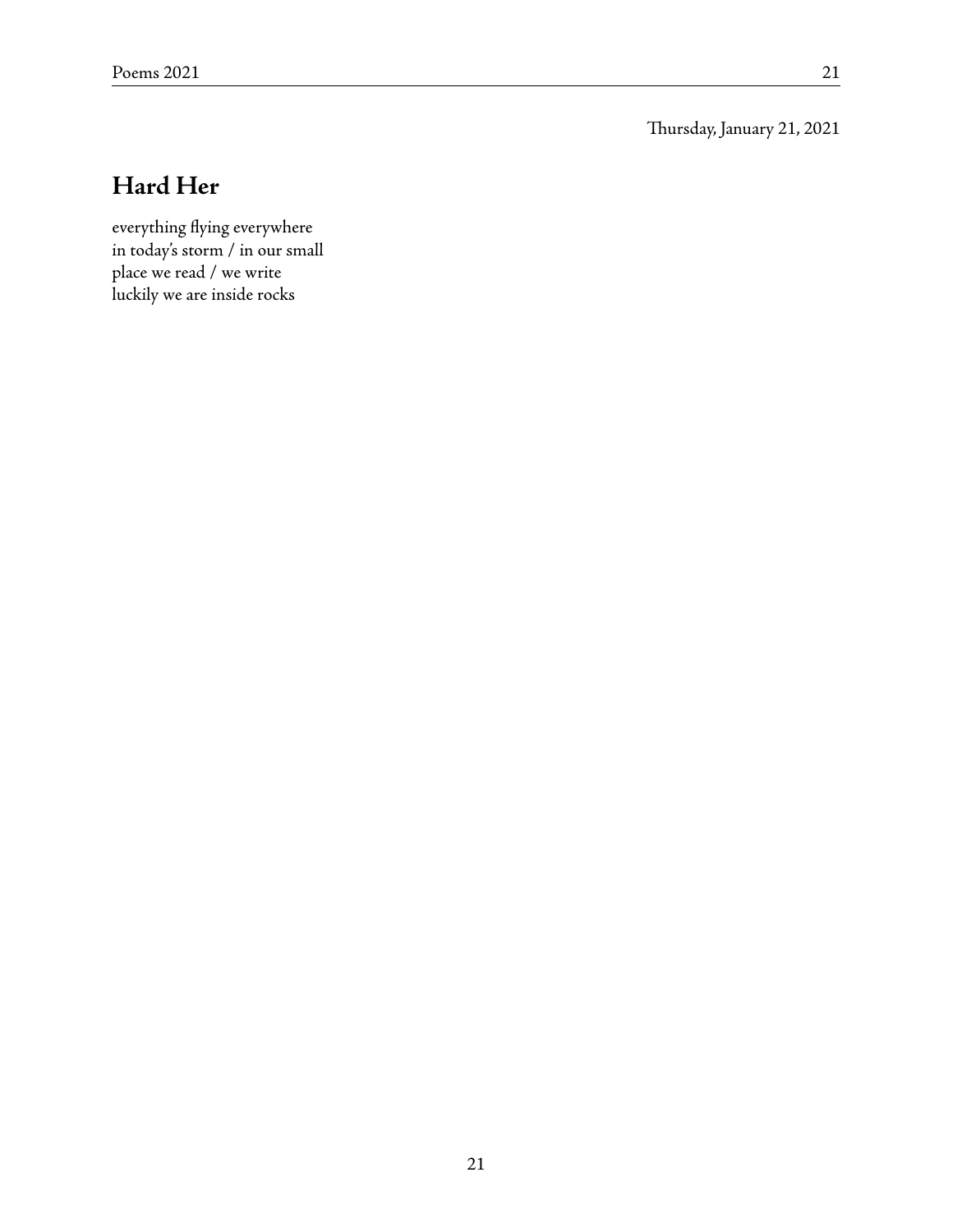#### Friday, January 22, 2021

### **The Simple**

the simple square a hundred years ago a simple place with solid brick tracks to join city with sea my mother and her parents knew the place when it was that someday people will look back on how it looks now and remark how simple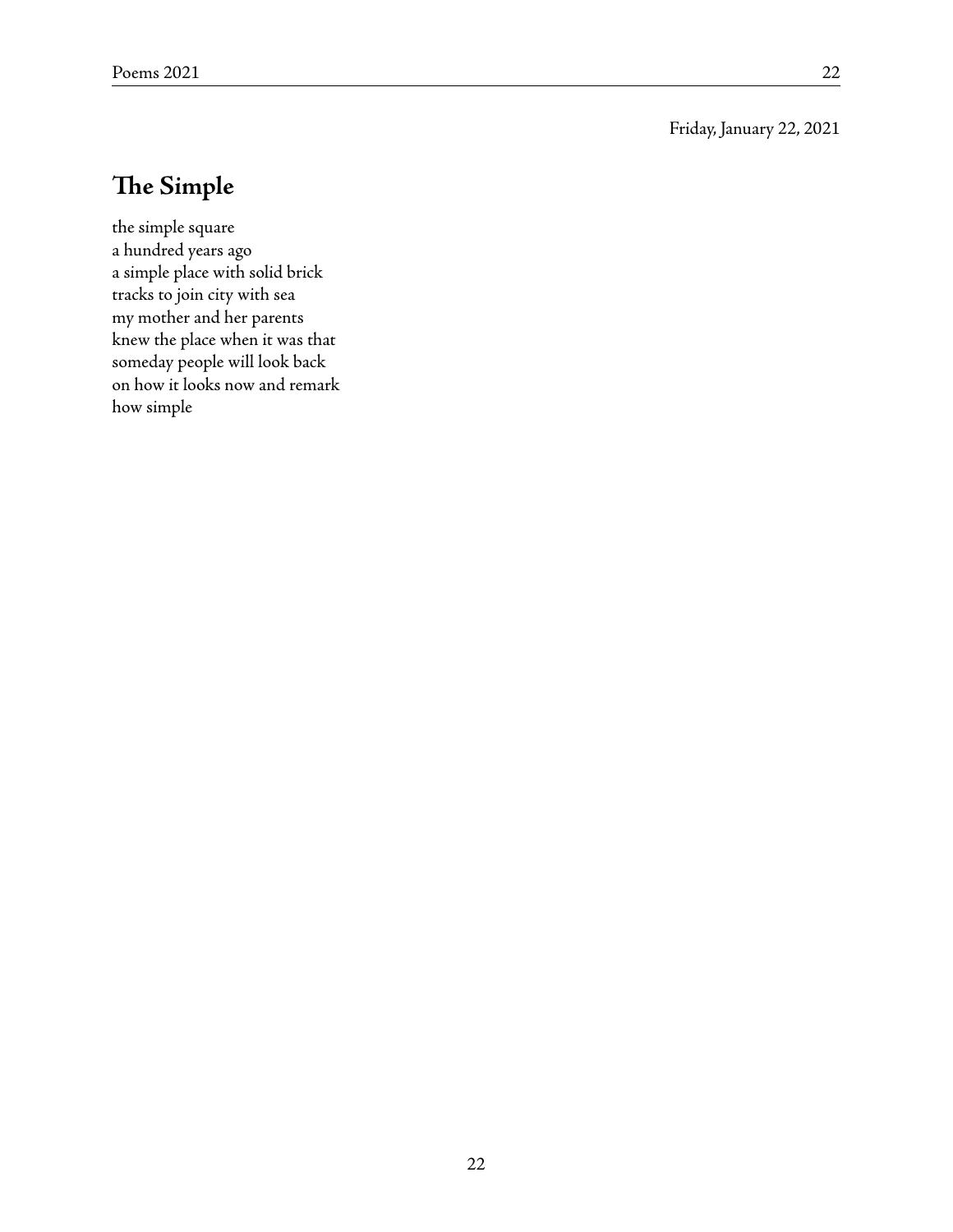Saturday, January 23, 2021

### **50 in 50**

when the preso is over written by him and me spoken by him and me dreamt up by him and me the crowd goes wild and piles up front to adore him while I pack things up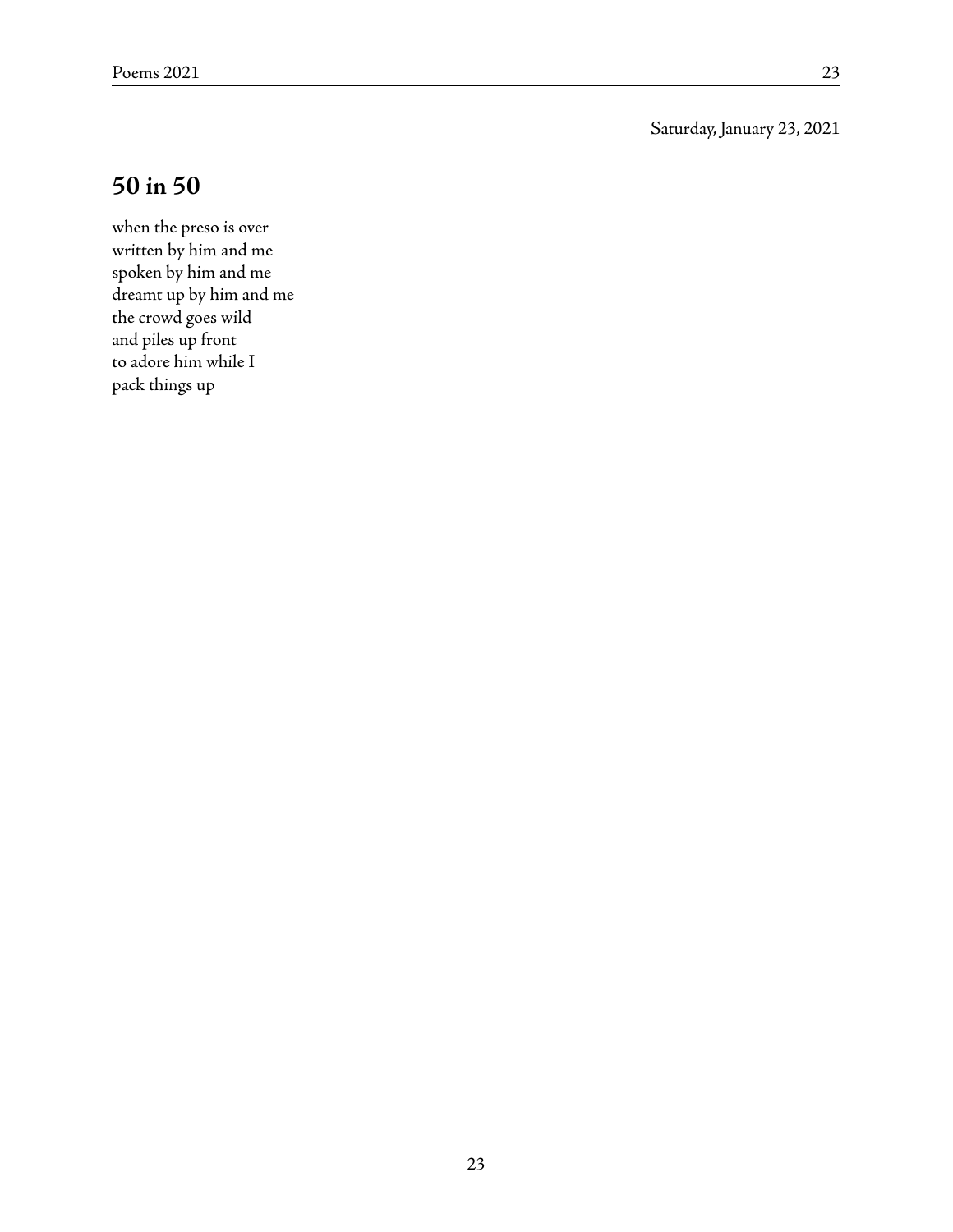Sunday, January 24, 2021

## **Wrong Note**

she tried to make it better by listing my faults then why she could get past them but she listed my faults in blunt language and I drew back drew back so far I can't draw forward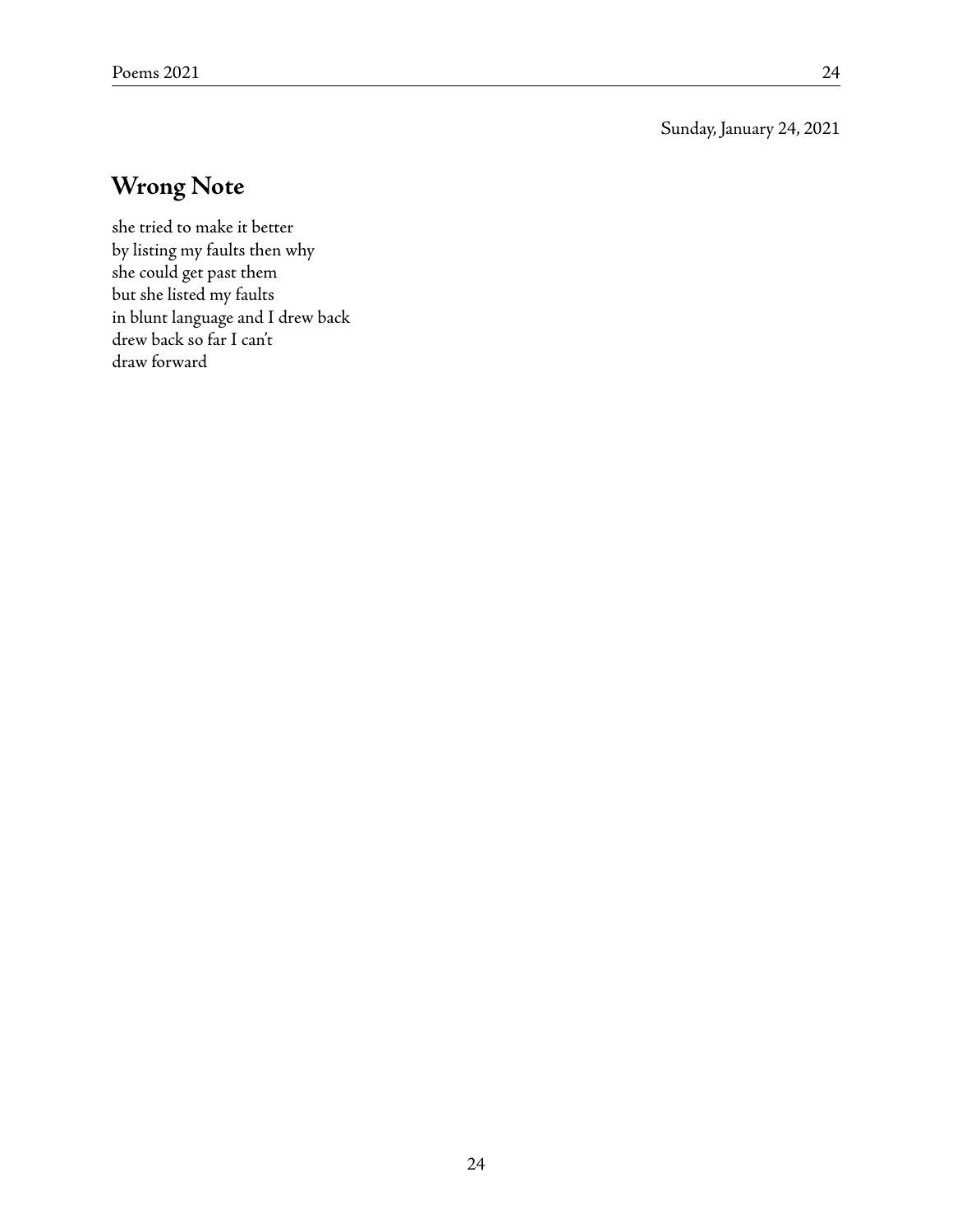#### Monday, January 25, 2021

### **Fear Over Fear**

I have fear and fear is lingering / I got round one of the vaccine so far so ok / they said they'd get in touch for the second reactions / deaths / these can happen and I didn't sleep over the thought / still I do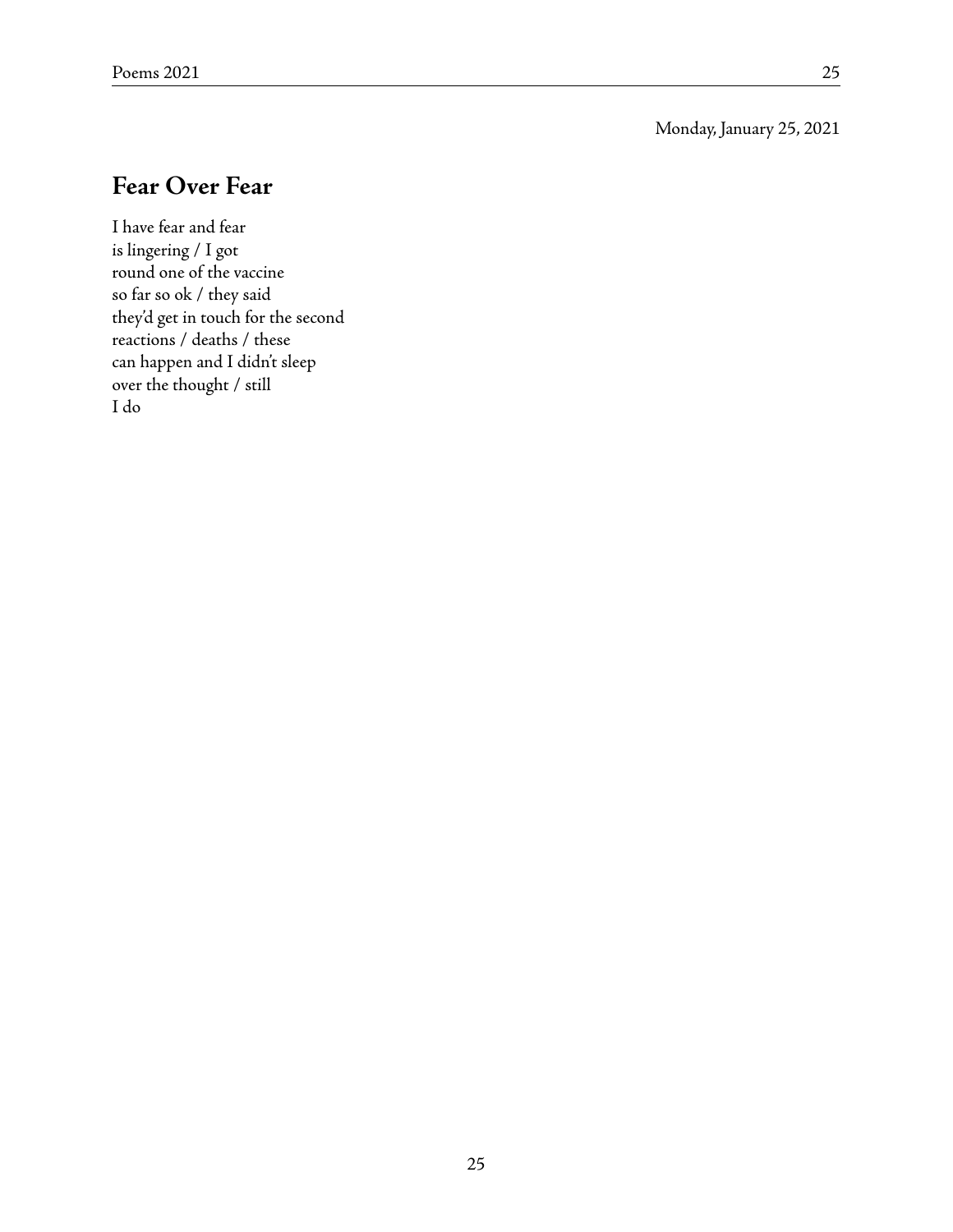Tuesday, January 26, 2021

# **Architect**

a flimsy thinker has sparked our thoughts his ideas inspire make us think and hard he might be right but we run in circles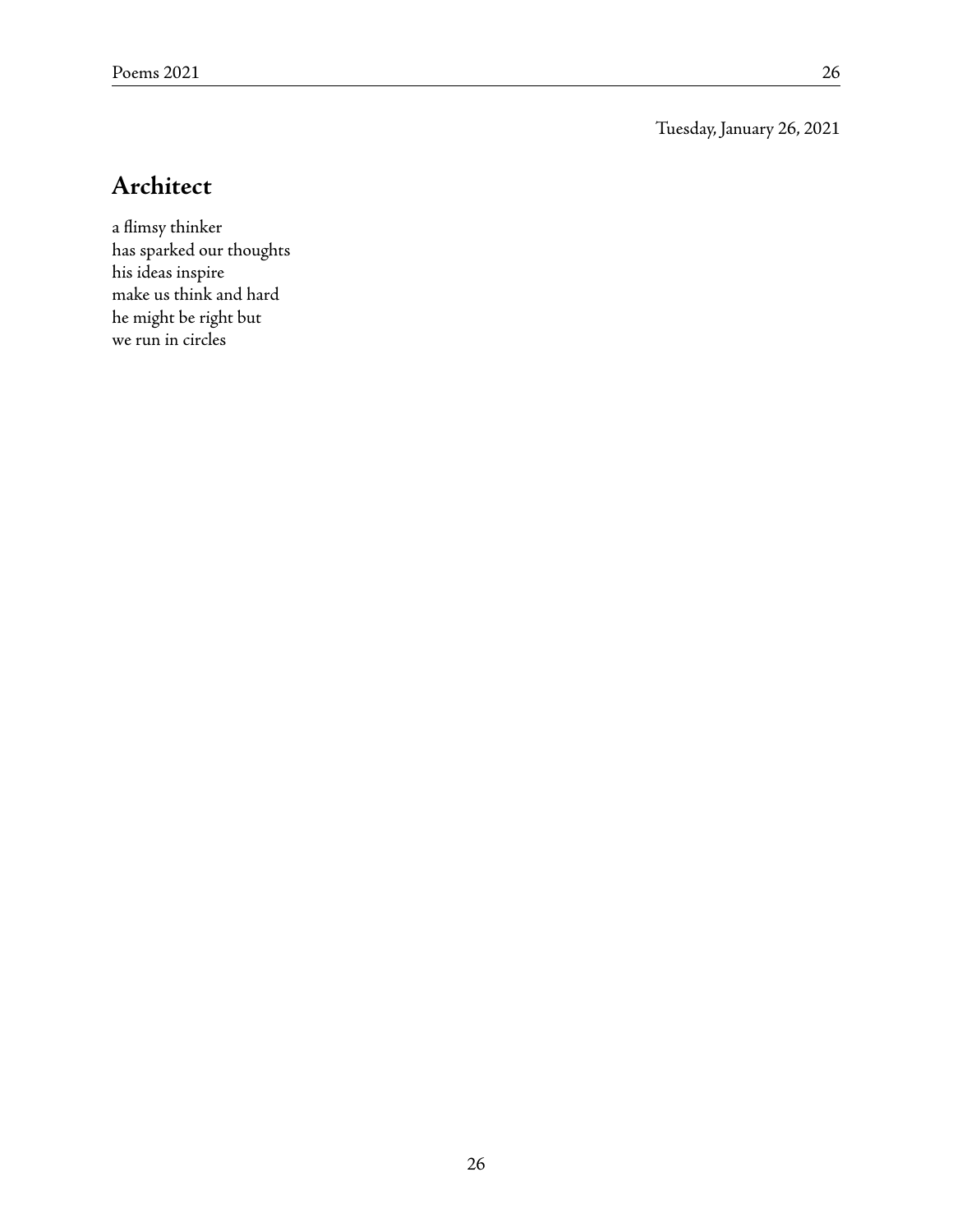Wednesday, January 27, 2021

### **Hoar Ice**

even when the spray is salt spray when the air's cold just right it freezes on the shallow slopes at the tops of cliffs above the windblown very windblown sea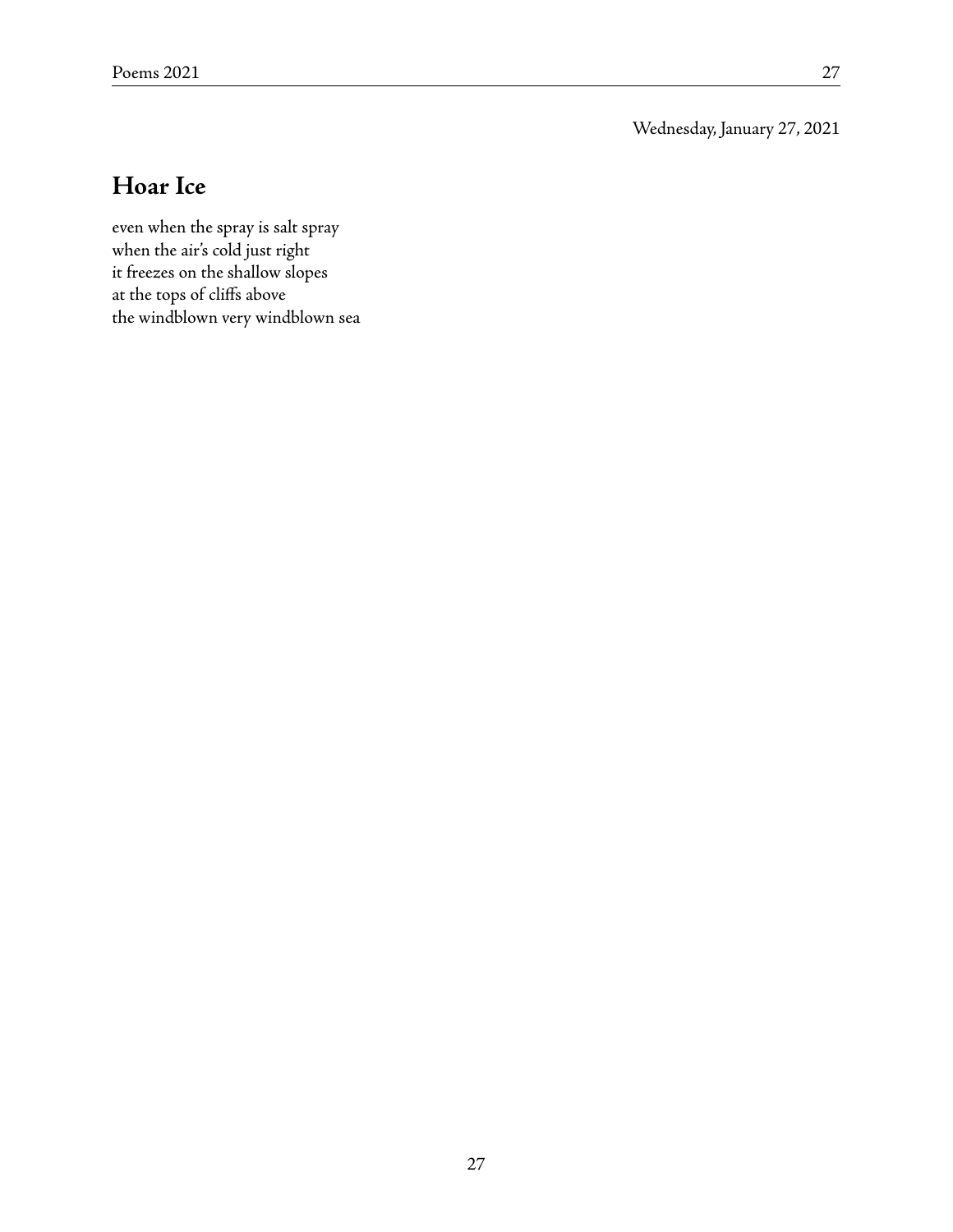#### Thursday, January 28, 2021

### **Broken Heart**

something has made me fear life things that can go wrong I have always been able to handle the threats and though they might make me nervous now they grip me in fear / my dreams are vivid and often go into spirals same thing over and over I have a request / a promise goes with it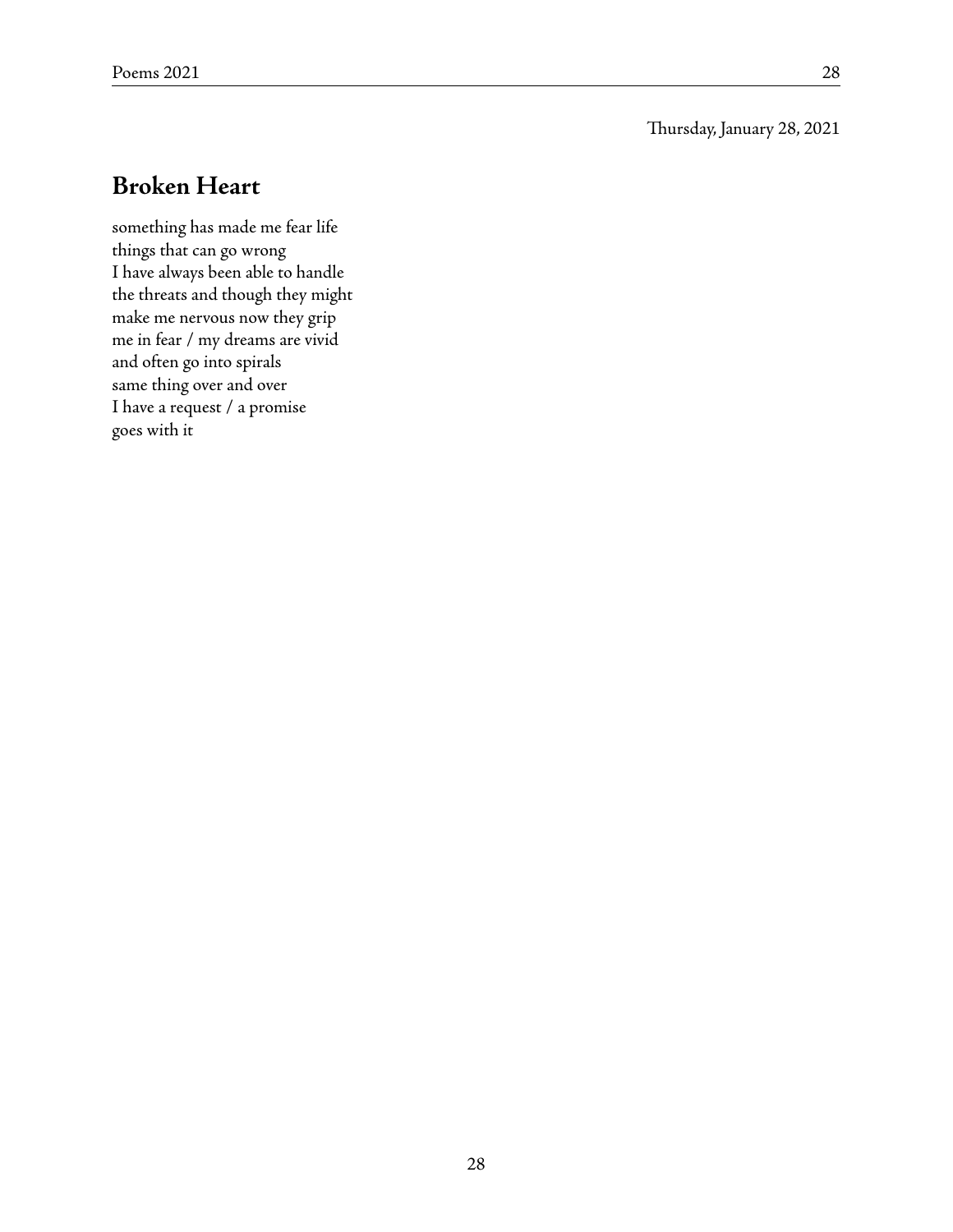#### Friday, January 29, 2021

## **Is This A Metaphor?**

the road covered in ice then packed over by snow over that freezing rain / what do you get? / a long wavy ice rink / I once skated from the farm to the bridge three miles / some going there a fast downhill / going back a slogging uphill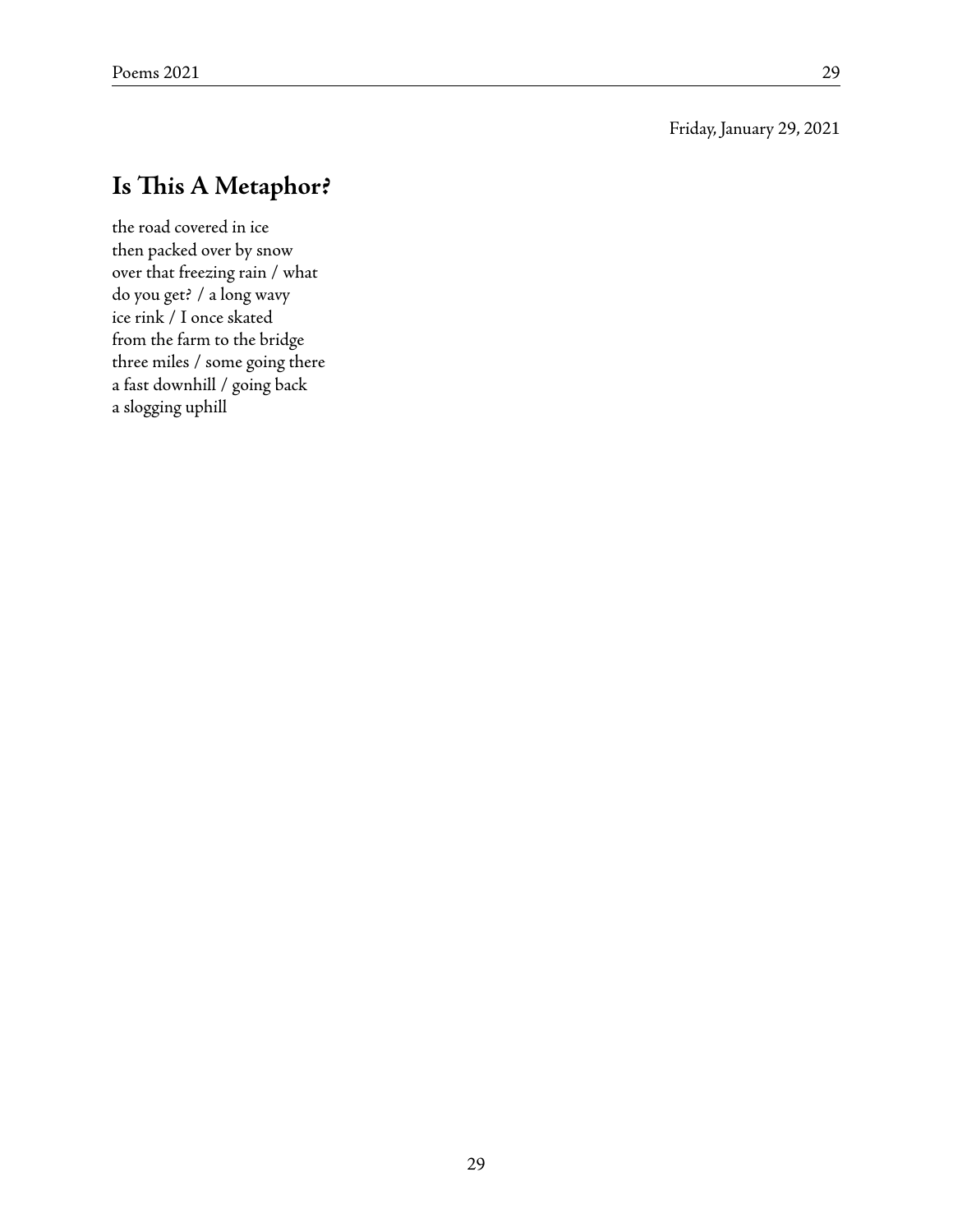#### Saturday, January 30, 2021

# **C Junkies in NC**

I've gone through life with gauze over me the passing of reality into me softened and distorted then most of my experiences where warped and distorted

for example

did I really meet Margo Timmins outside Thomas Wolfe Auditorium after her gig and hold her hands while I told her of opening for Velvet Underground or did I simply hope that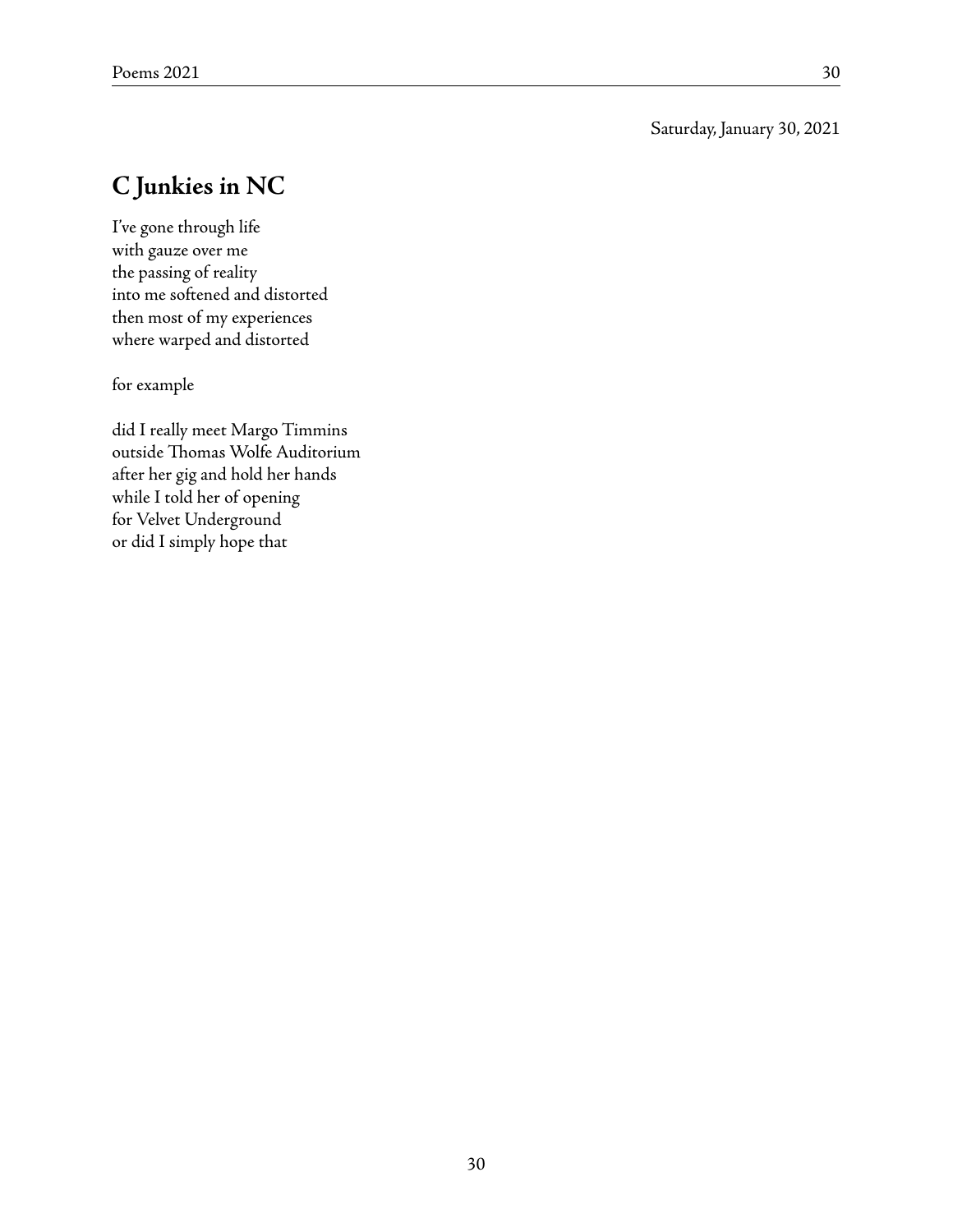#### Sunday, January 31, 2021

### **40 East / 50 West**

the lonely trip driving cross country alone / facing fear of alone I stopped for crappy food slept in bad Patel hotels sometimes a steakhouse for supper cleaning the windshield every stop for gas all the what-ifs piling up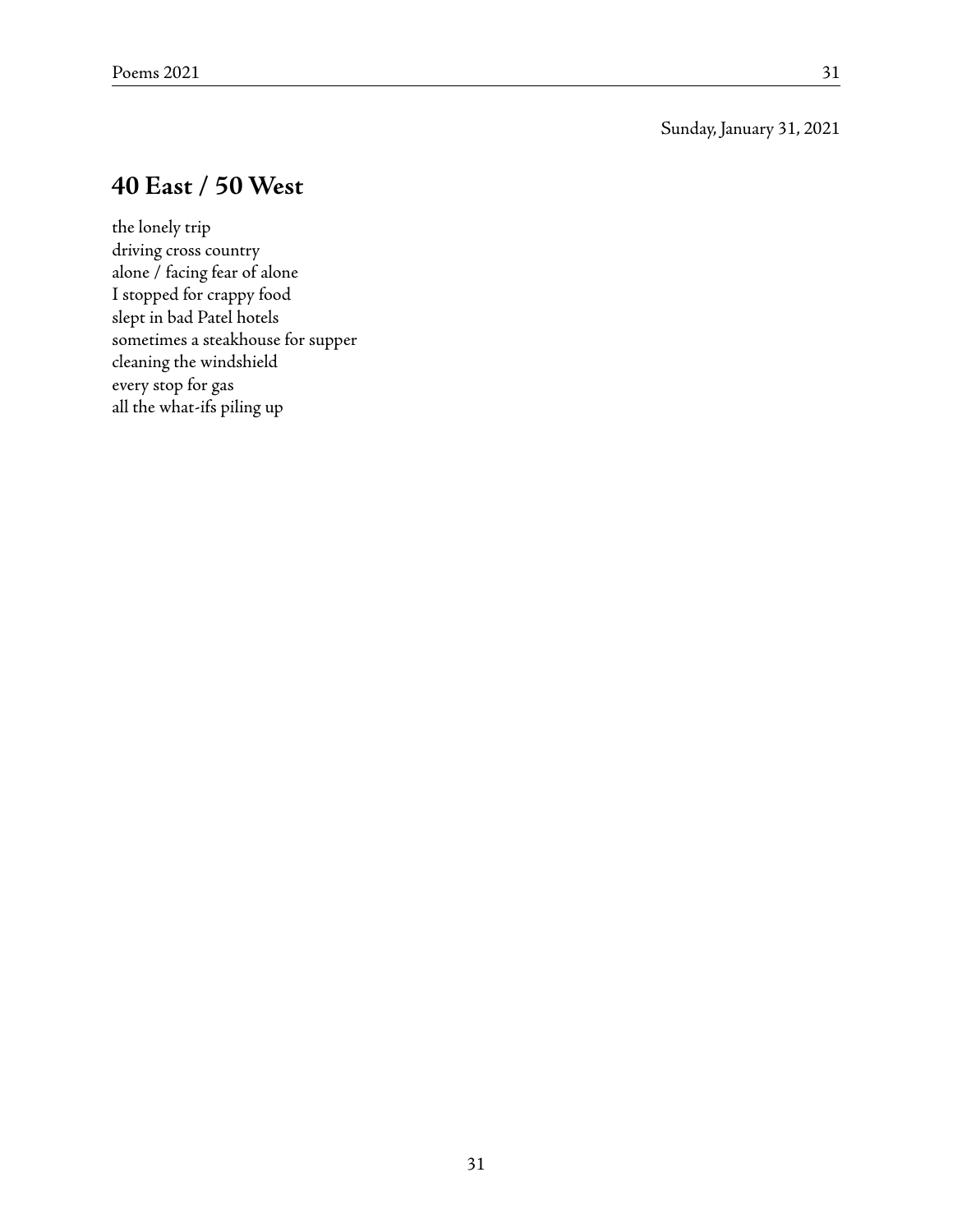### **Then Dambar For Dinner**

I drove through a storm of butterflies once driving from the Bay Area to Kingman / painted ladies I heard / they coated my windshield so I had to stop every few miles east of Mojave to Ludlow or so at first it seemed fun later a chore / in the end a delight though many died for my little smile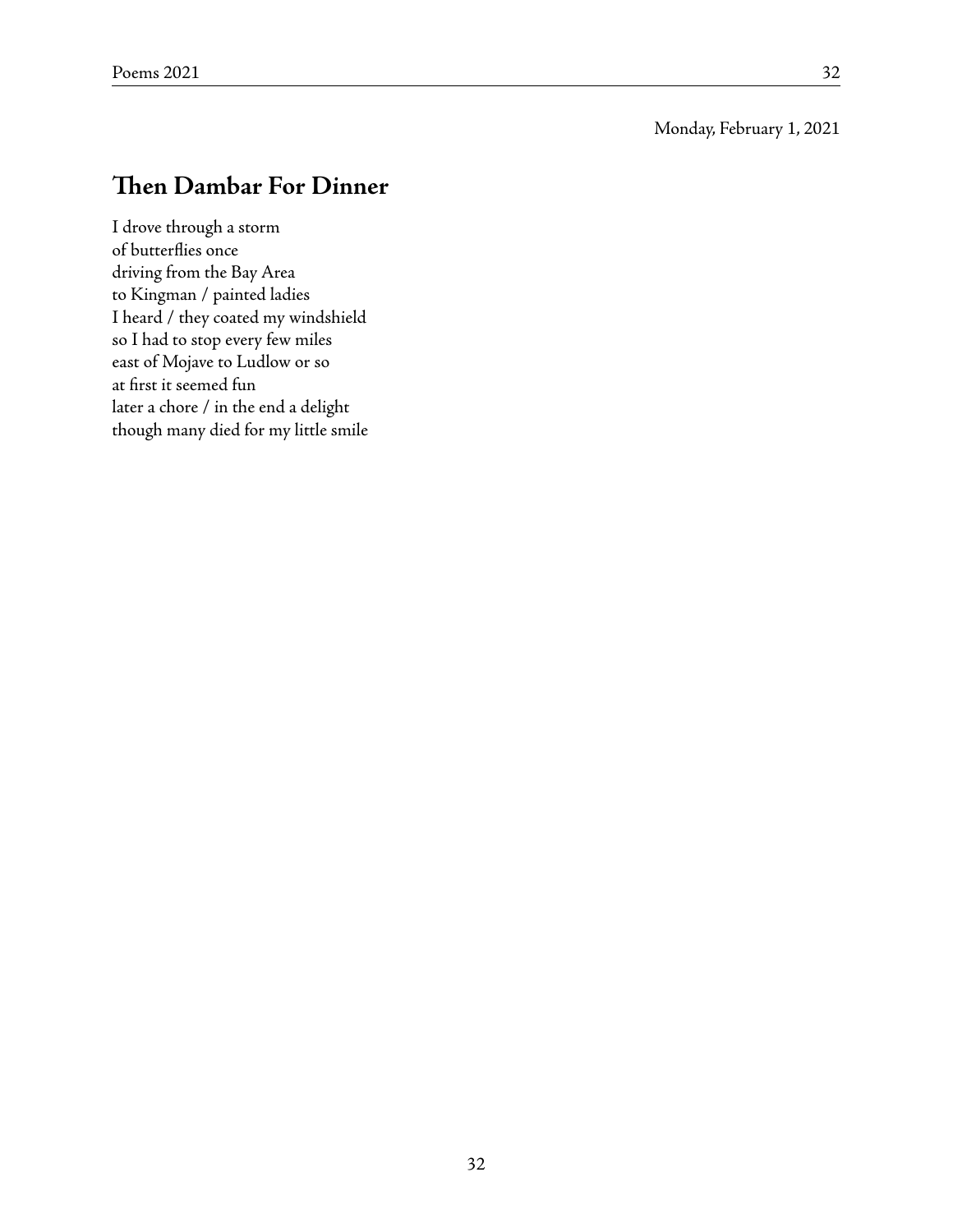#### Tuesday, February 2, 2021

#### **I Can't Say No**

the place in Altoona only there in Winter the Tawas Brave as a room in a shack / living room added / kitchen with potbelly bathroom and bedroom and the Brave as dining room and extra kitchen / extra bedroom covered with a metal roof attached carport and wood storage hot during the day / cold at night hunting dogs baying / I visited my parents there / my father died there / I gave the place away after my mother died it was I tell myself what she told me to do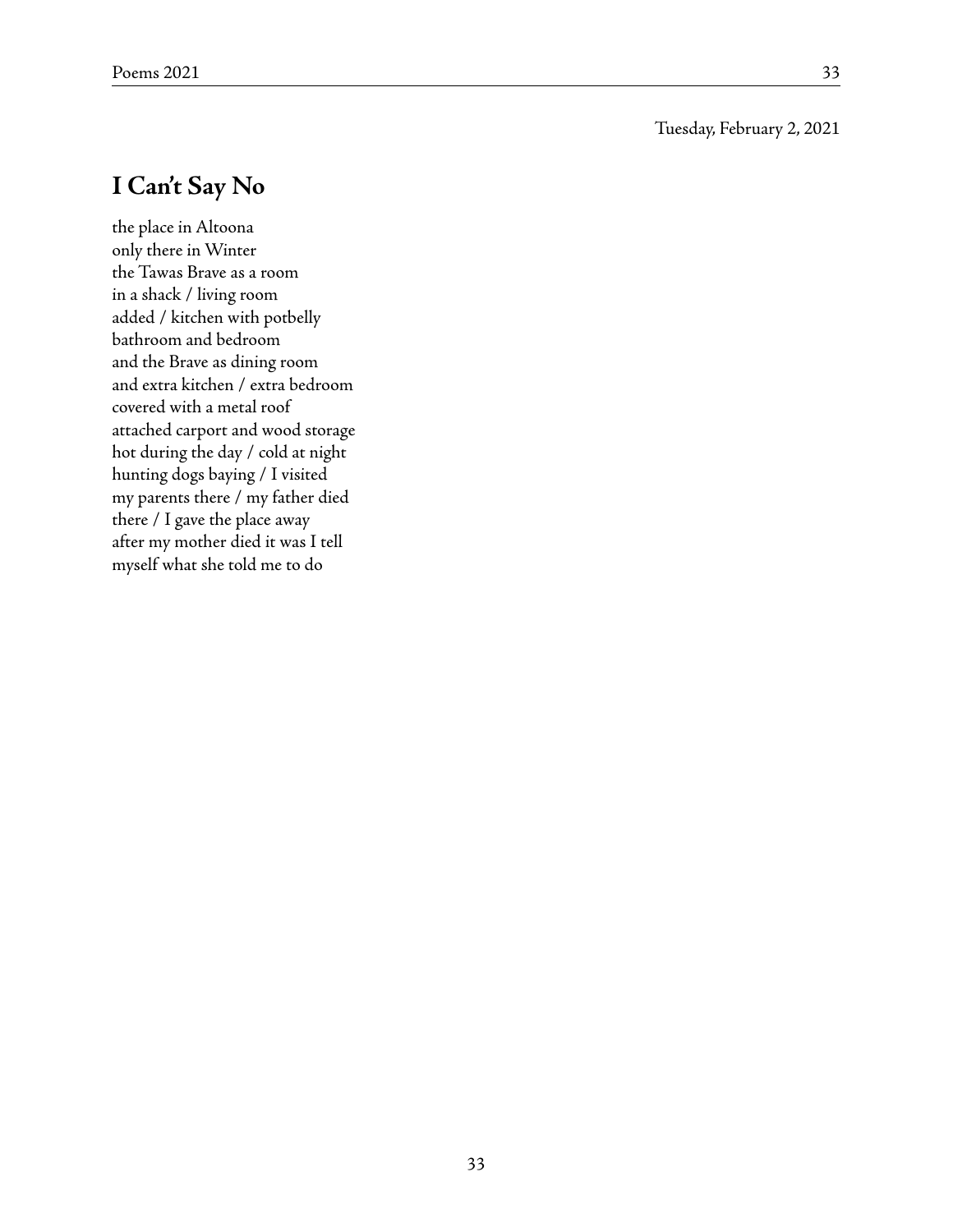Wednesday, February 3, 2021

# **Faults**

precision work not for me / mistakes clumsiness / my father knew it and steered me clear / careful thinker not really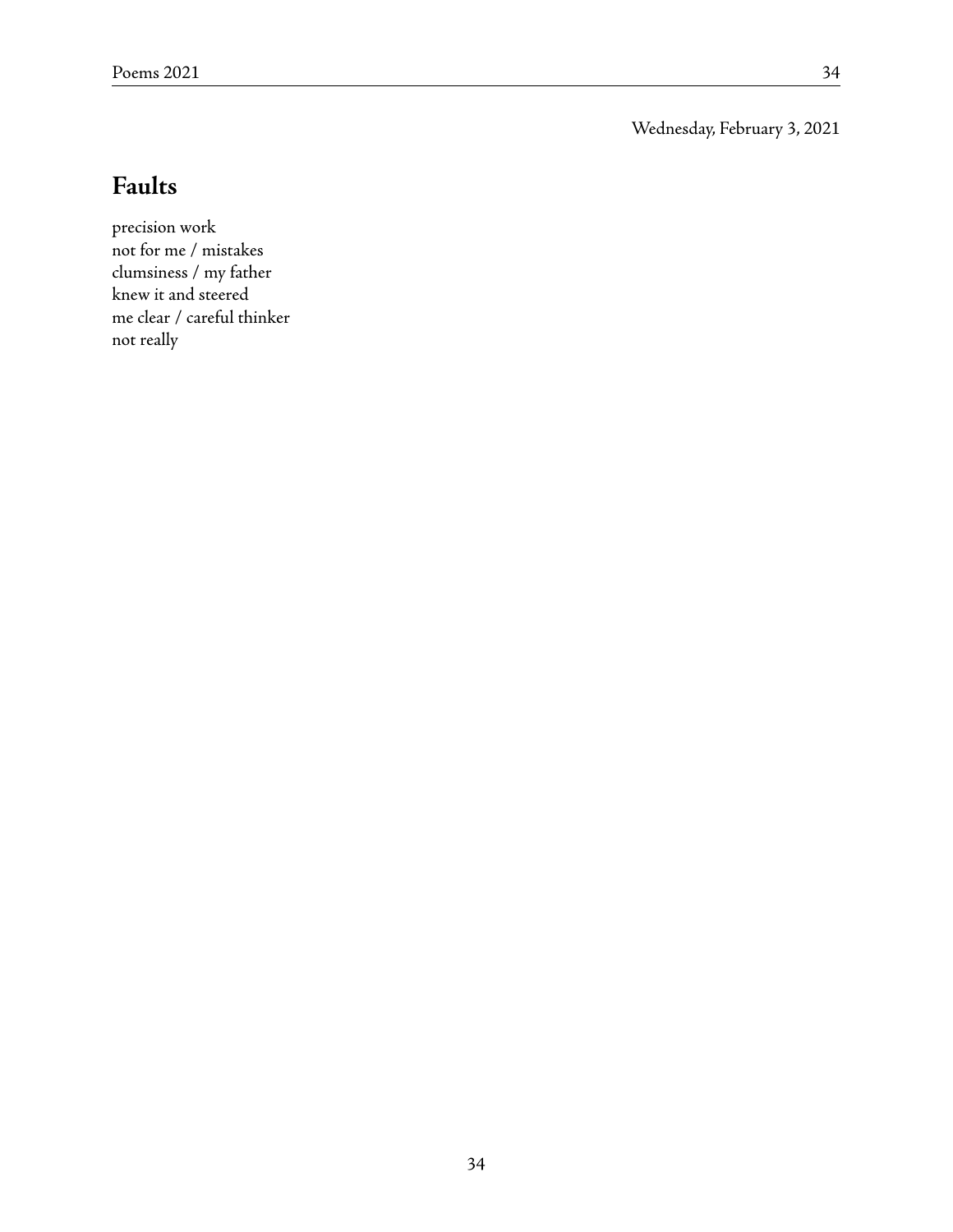Thursday, February 4, 2021

### **Heroes**

sometimes the code comes quick or the code runs slow / people believe I am something I never was kind of a little goof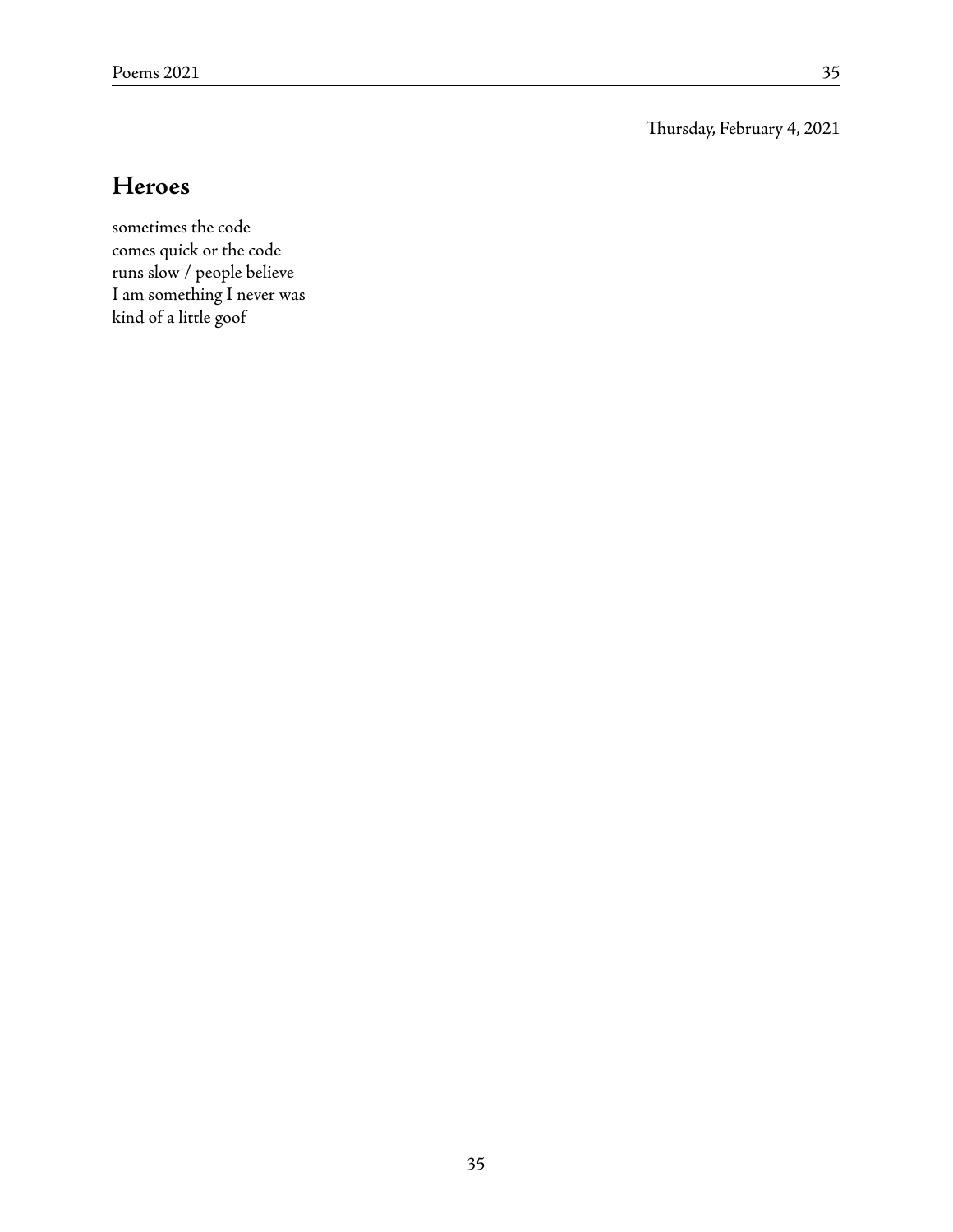Friday, February 5, 2021

# **Nibble**

slow and dull after his operation the slow poet remarked on everything / our internet call lacked bandwidth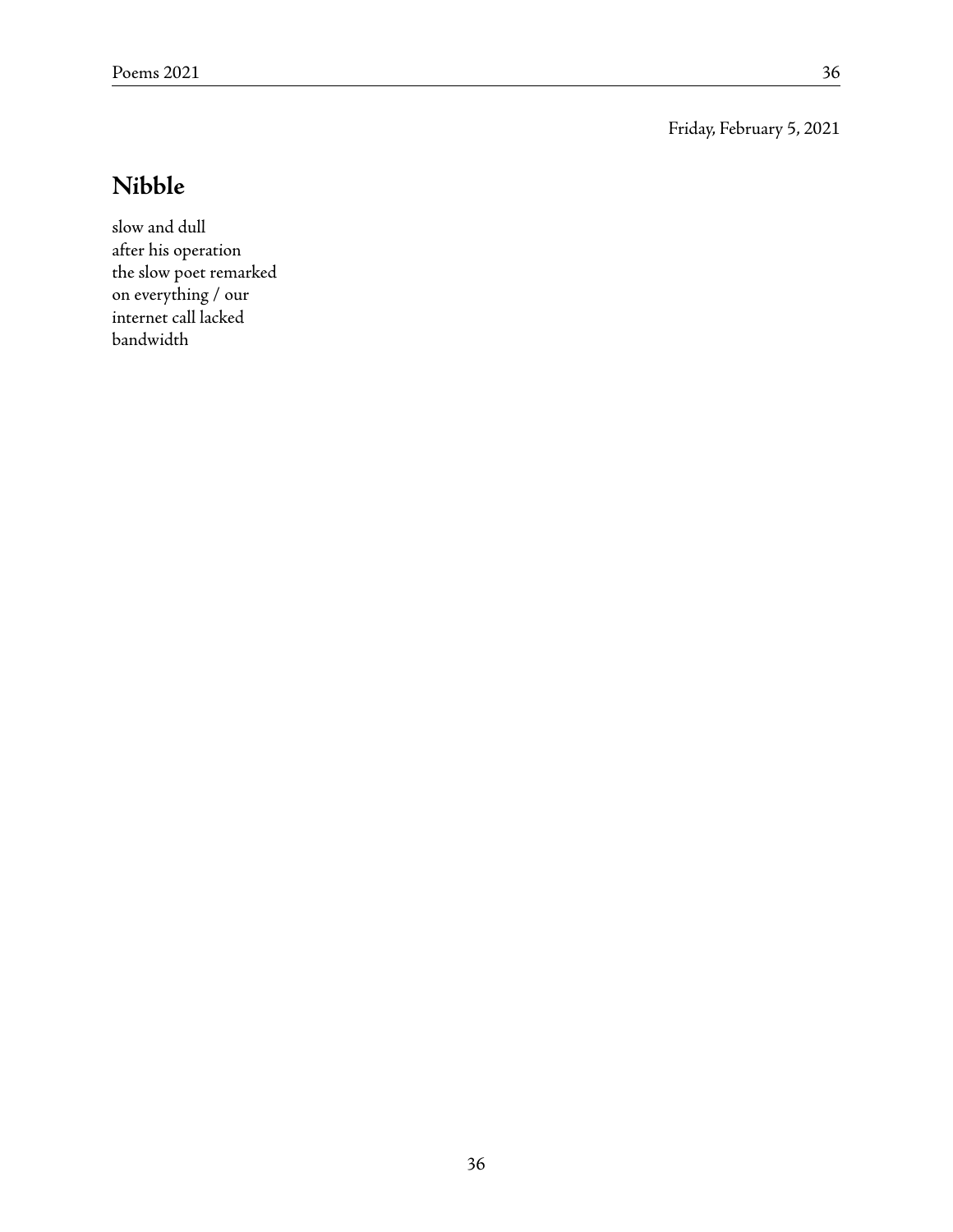Saturday, February 6, 2021

#### **Not Good**

I've spent weeks or months wondering about a certain someone's ideas how to make them a good program not doing well because his notation is bad I've written many lines of code guessing what he means his stated answer to a concrete example remains a mystery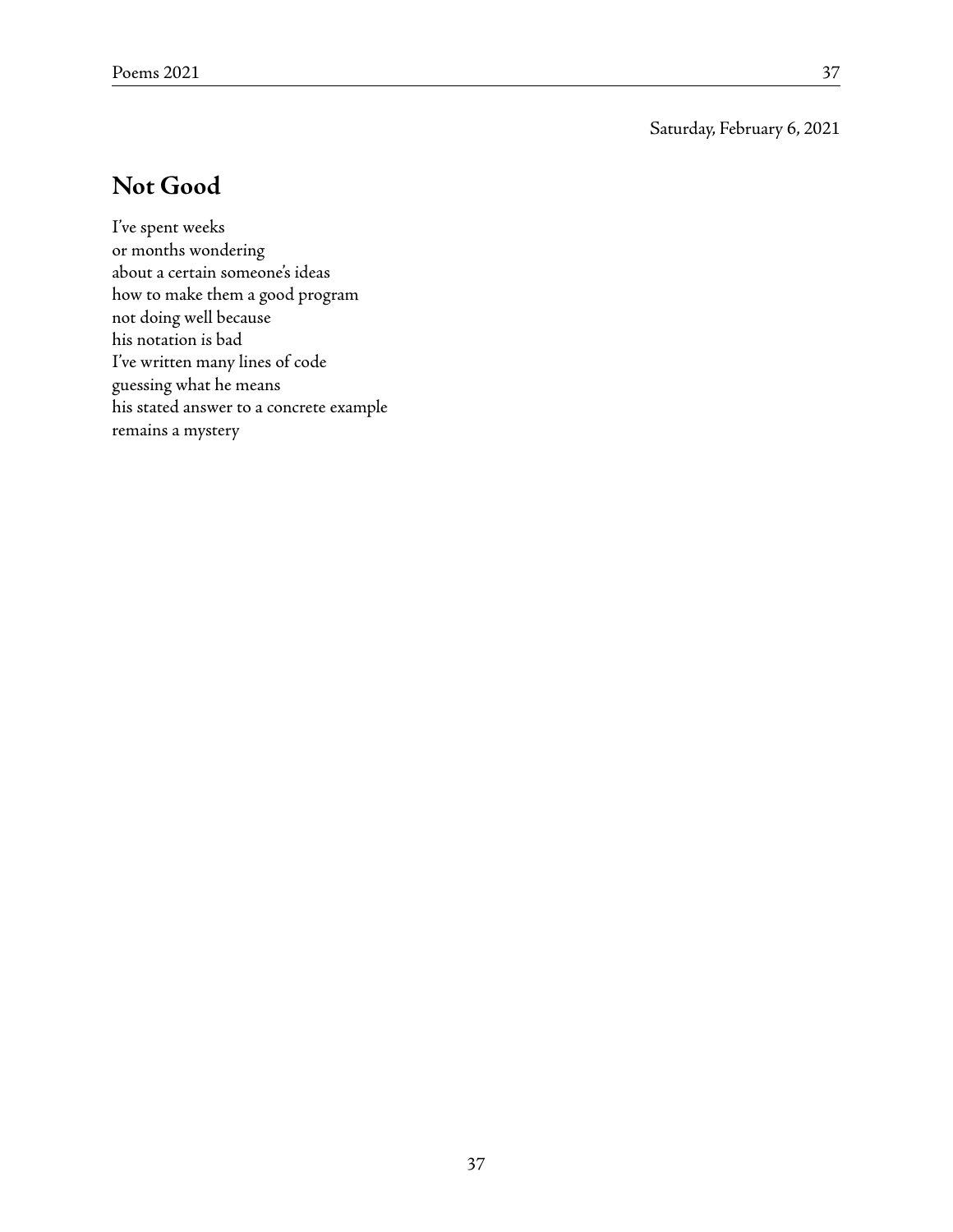#### Sunday, February 7, 2021

## **Sporadic Warmth**

in the small house by a voe snow covering lightly everything around / gale winds some nights and cold every day / the ferries have stopped for now and store shelves are bare we have supplies but books are more important / wood and some good peat for warmth / a woman sometimes willing to help with warming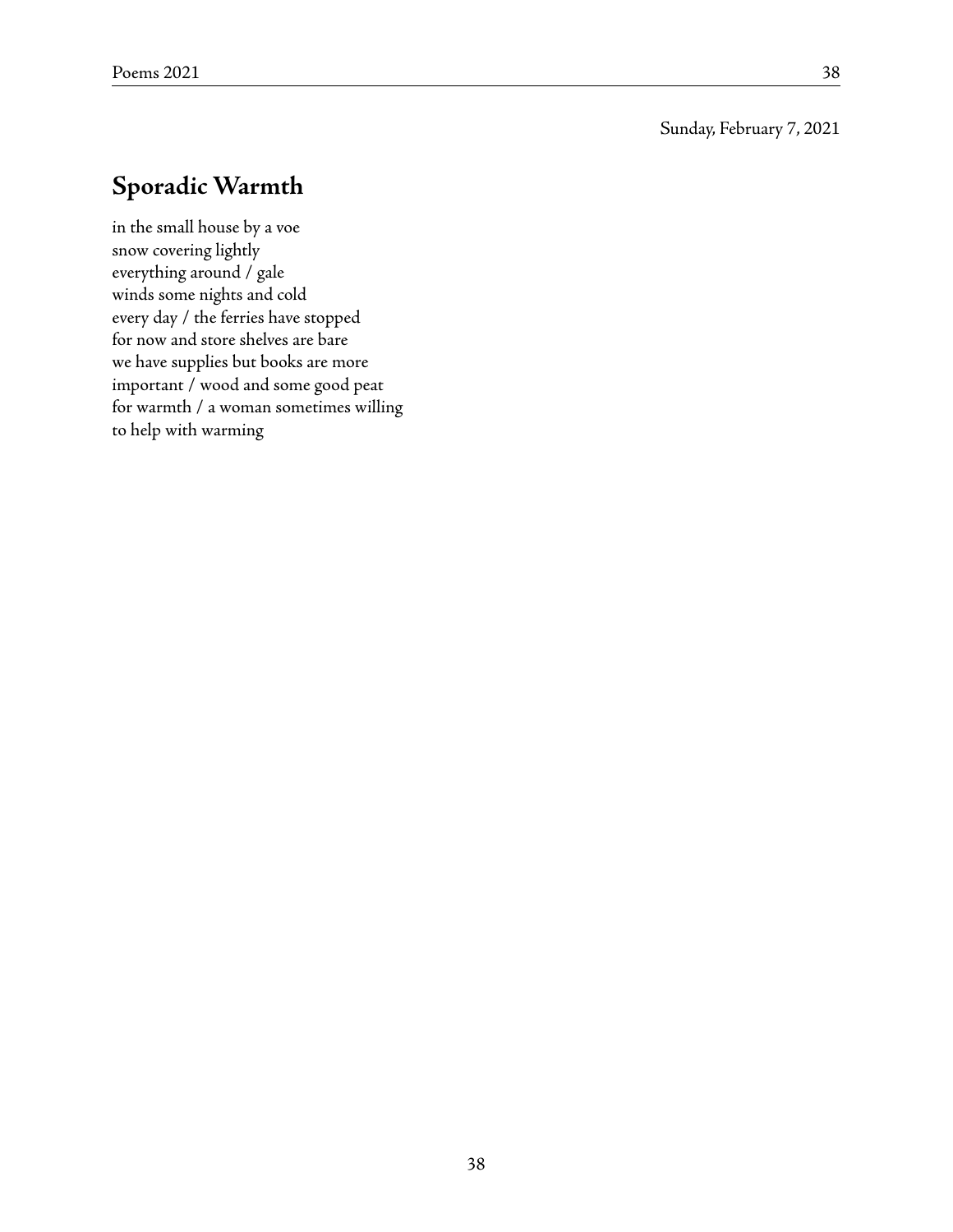#### Monday, February 8, 2021

### **Griebnitzsee**

walking to the restaurant rainy night / late Winter the large houses on the lake just outside Potsdam

who lives here

Italian food tonight nothing else to do but write or read / too late for coffee a hard bed in my sights the wind picking up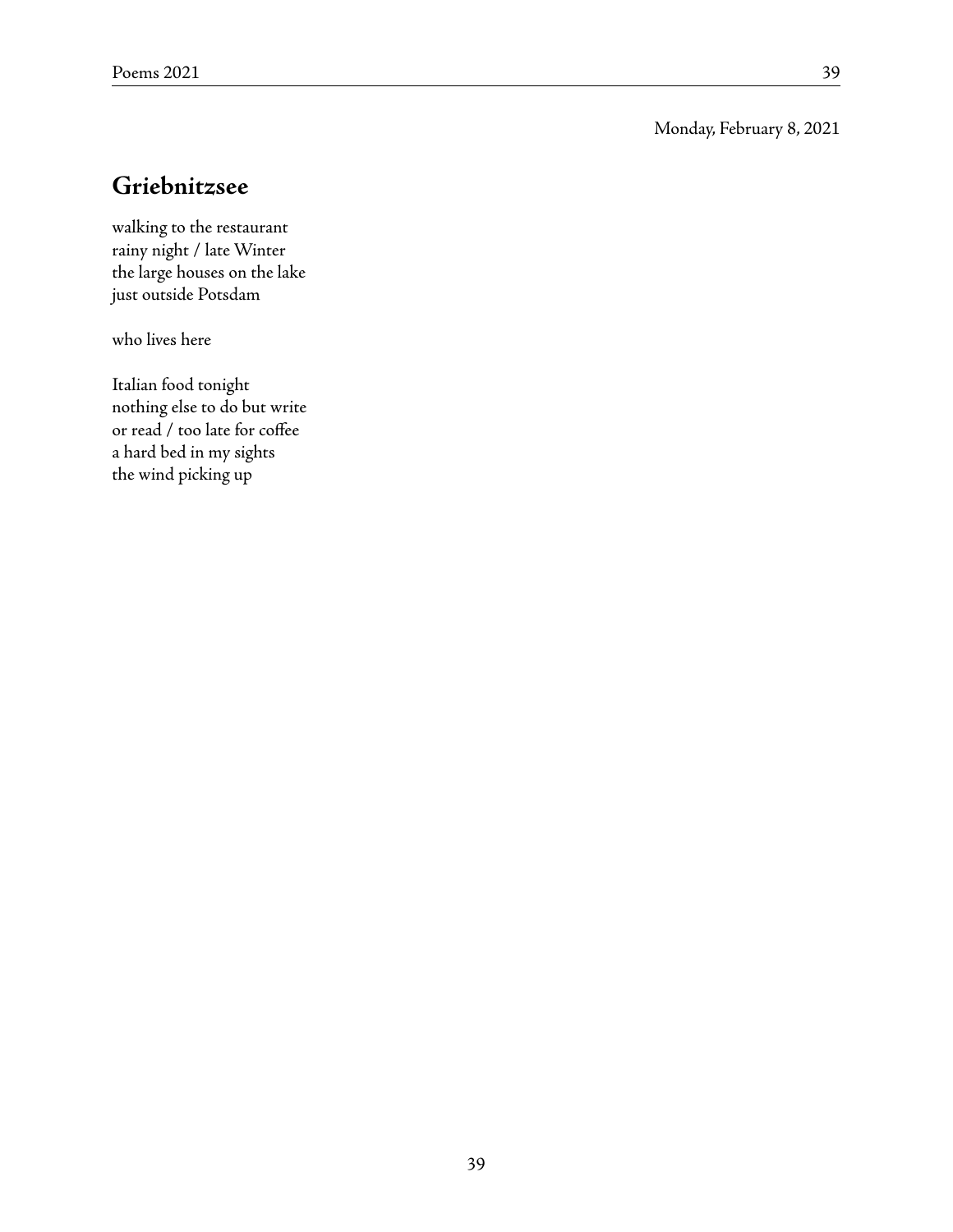Tuesday, February 9, 2021

# **Frustration**

still puzzling over how to cluster and figure out what CA meant am I too stupid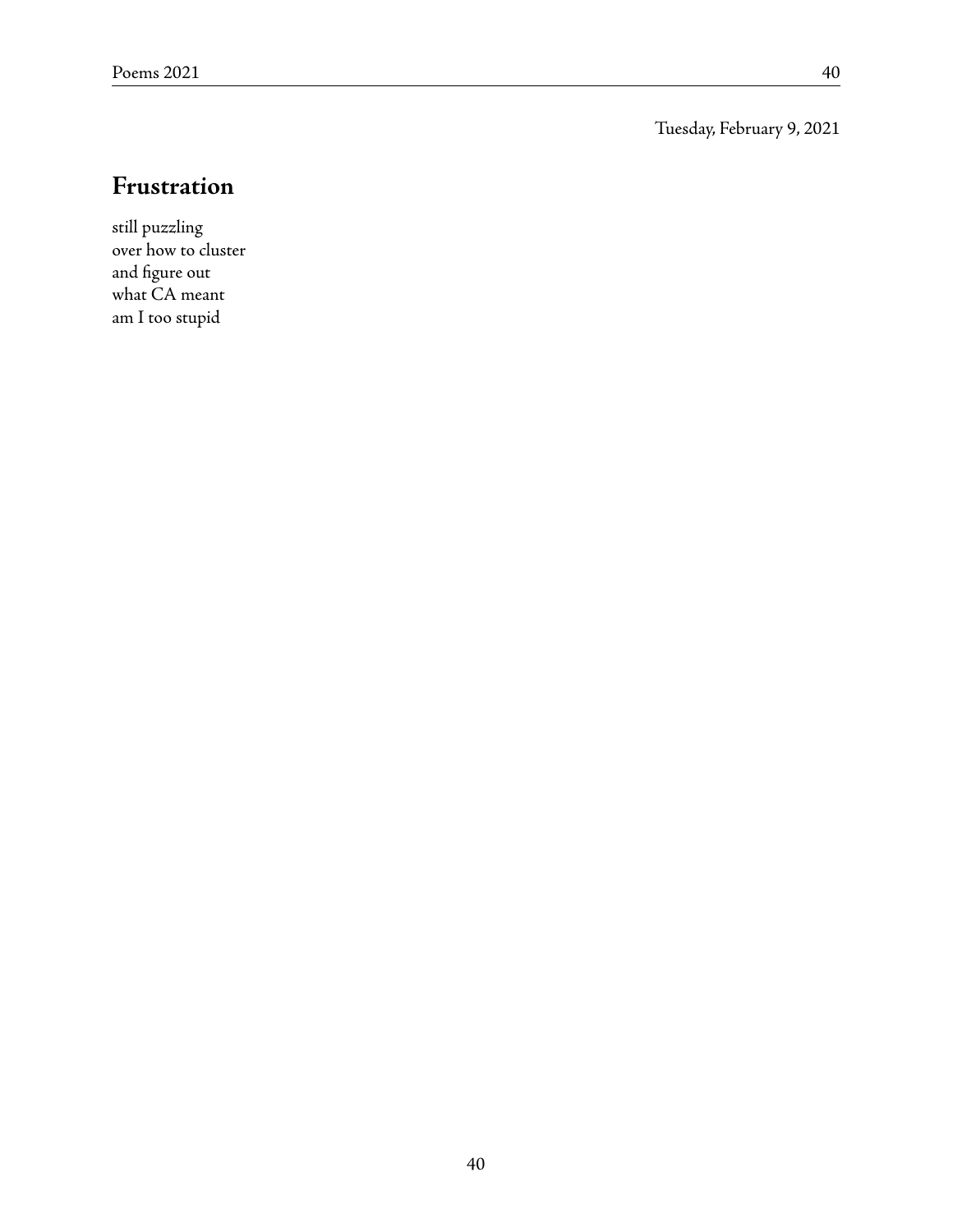#### Wednesday, February 10, 2021

### **One Of Those Days**

snow in piles thin maples sheathed in ice the pond good for skating even near the stream coming in the snow under my feet crunches softly marking the roll of my feet over it it would be good to toboggan but the wind cuts too hard reading by the stove inside instead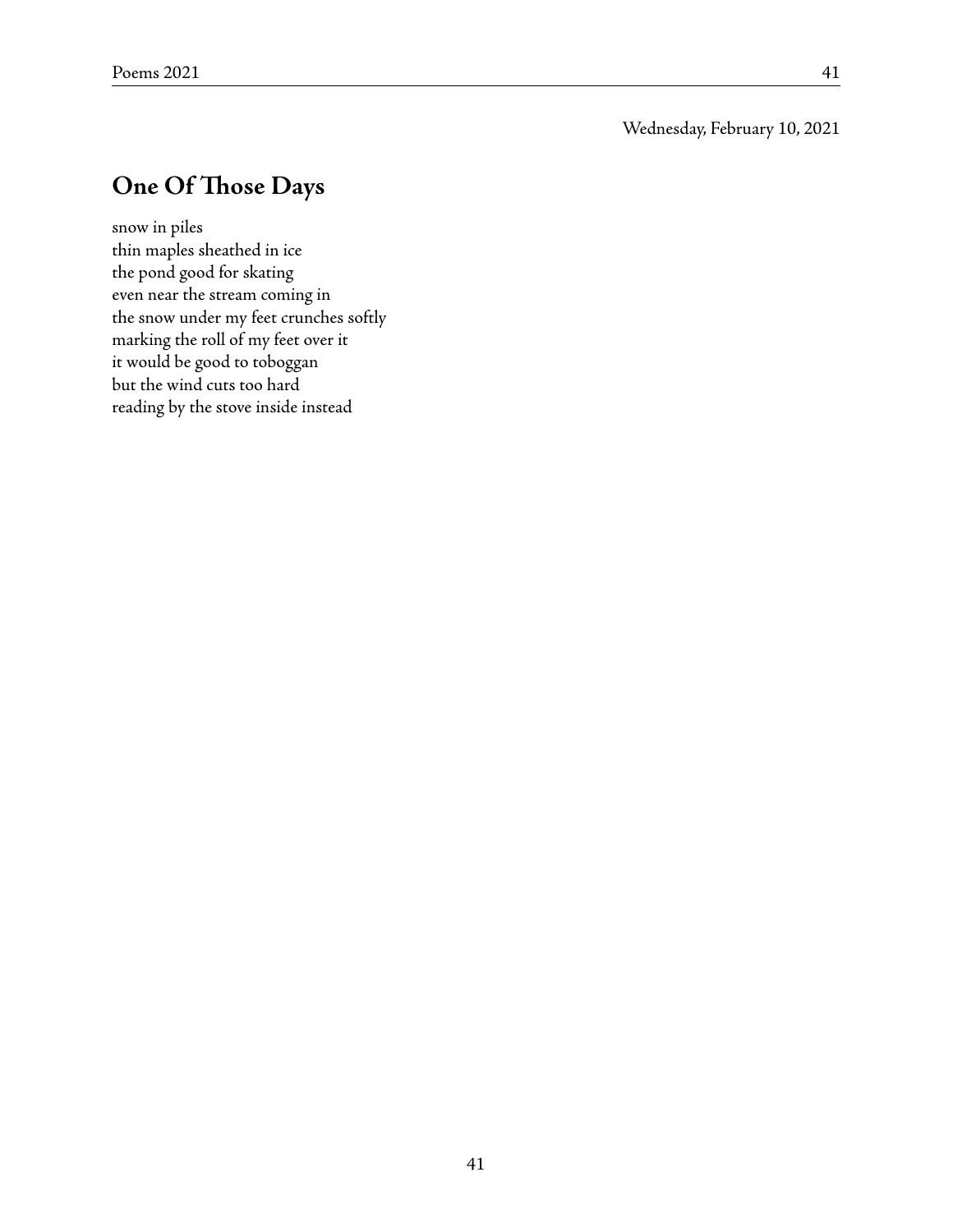#### Thursday, February 11, 2021

## **In My Room**

I woke from a wind and a snow squall was over us I could see in my neighbor's distant yard light the snow in chaos hoping to land in a yard in peace I was reminded of a book I read while sitting next to my father's fireplace the one he never lit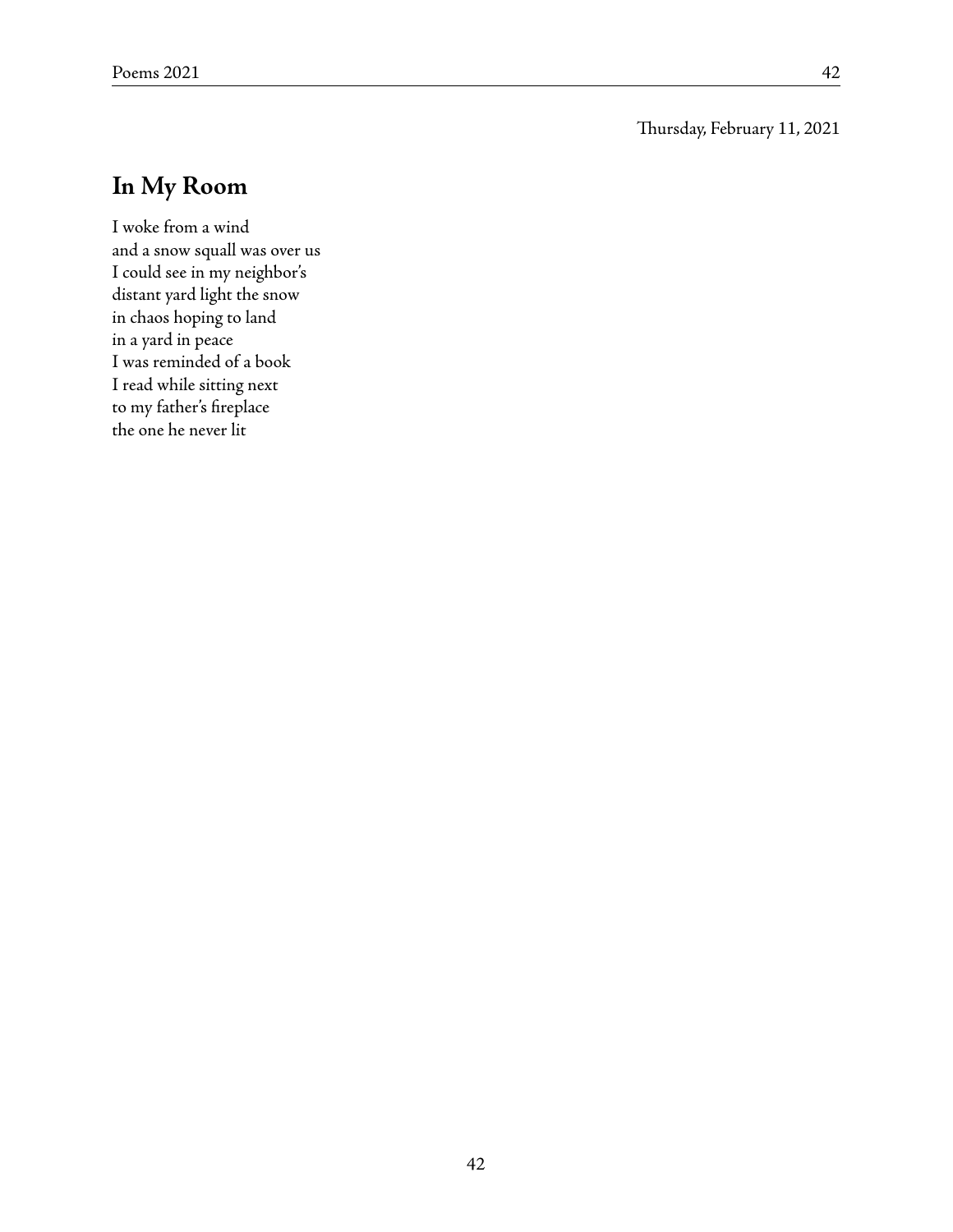#### Friday, February 12, 2021

## **Feuilleton**

they wrote my name and story on a scrap of paper a leaf of paper readers took it to be a soap opera talk of the town years later they apologized and rewrote their talk as a tale of forgotten heroism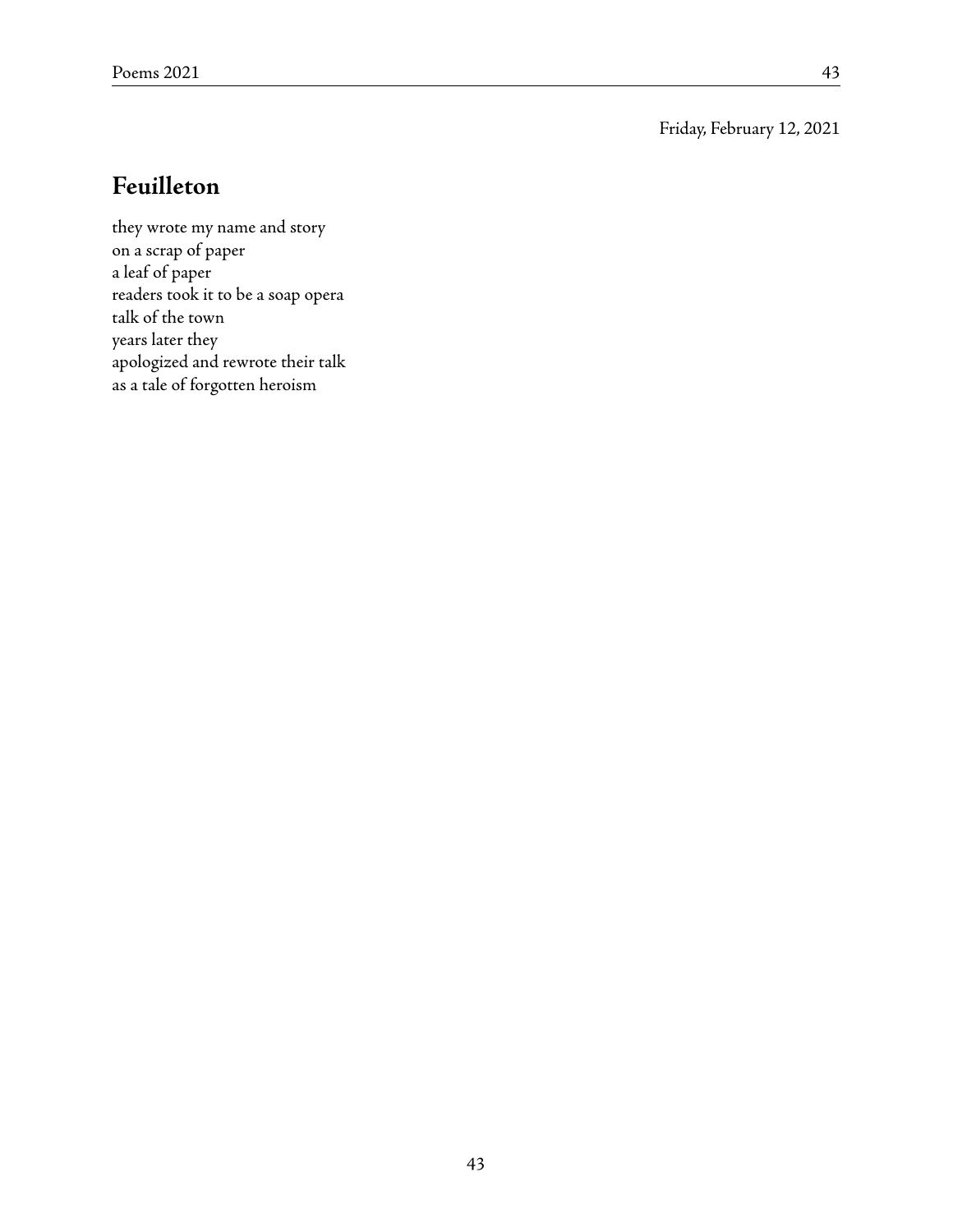Saturday, February 13, 2021

### **Stone House**

summer visitors have asked why a stone house they never notice there are no trees on these islands / when it comes to winter the gale winds make their point I would chose stone anyway because stone teaches that some things can last longer than a man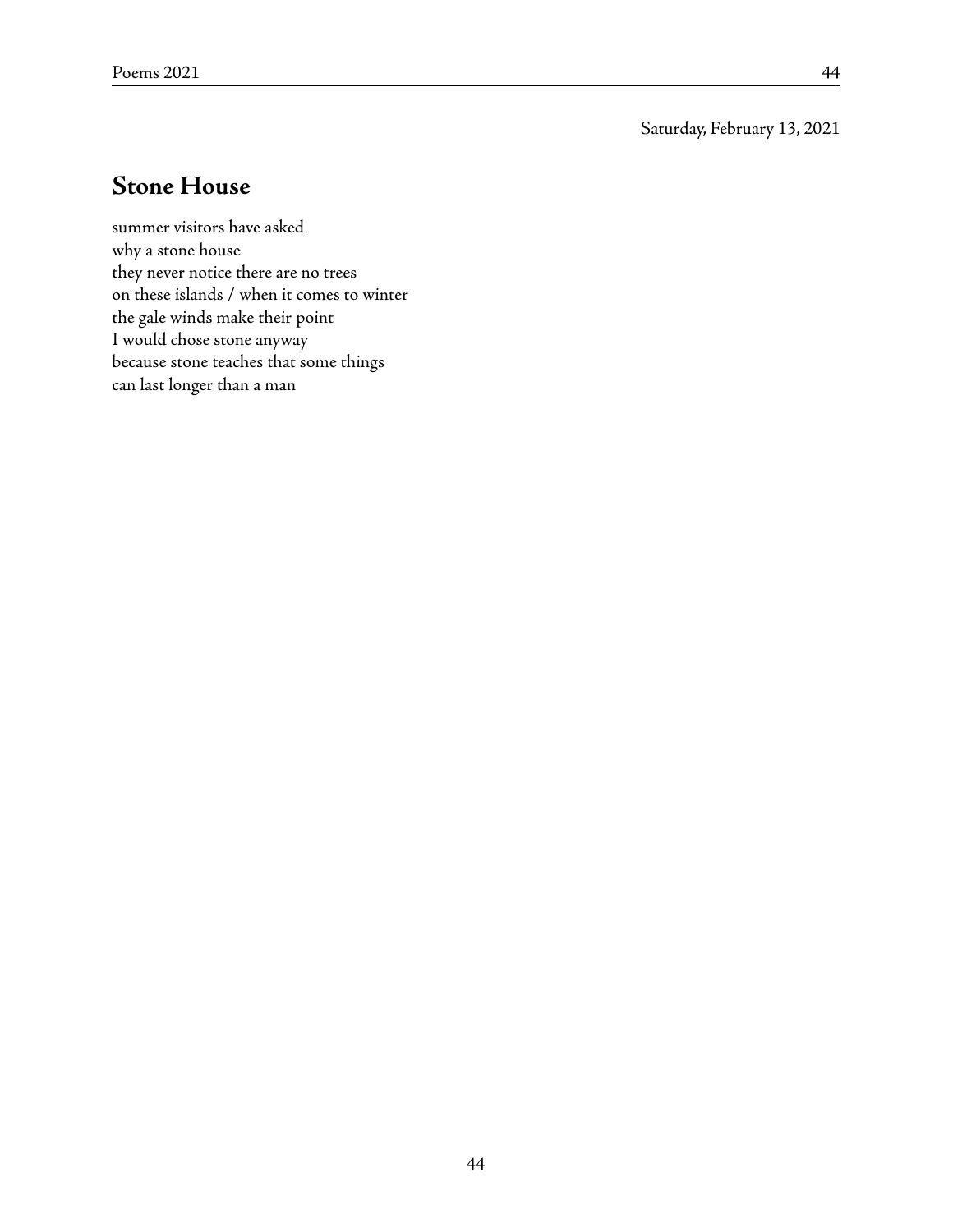Sunday, February 14, 2021

# **Yay**

a little breakthrough on my coding today long a small but interesting problem I made a simple case into a general one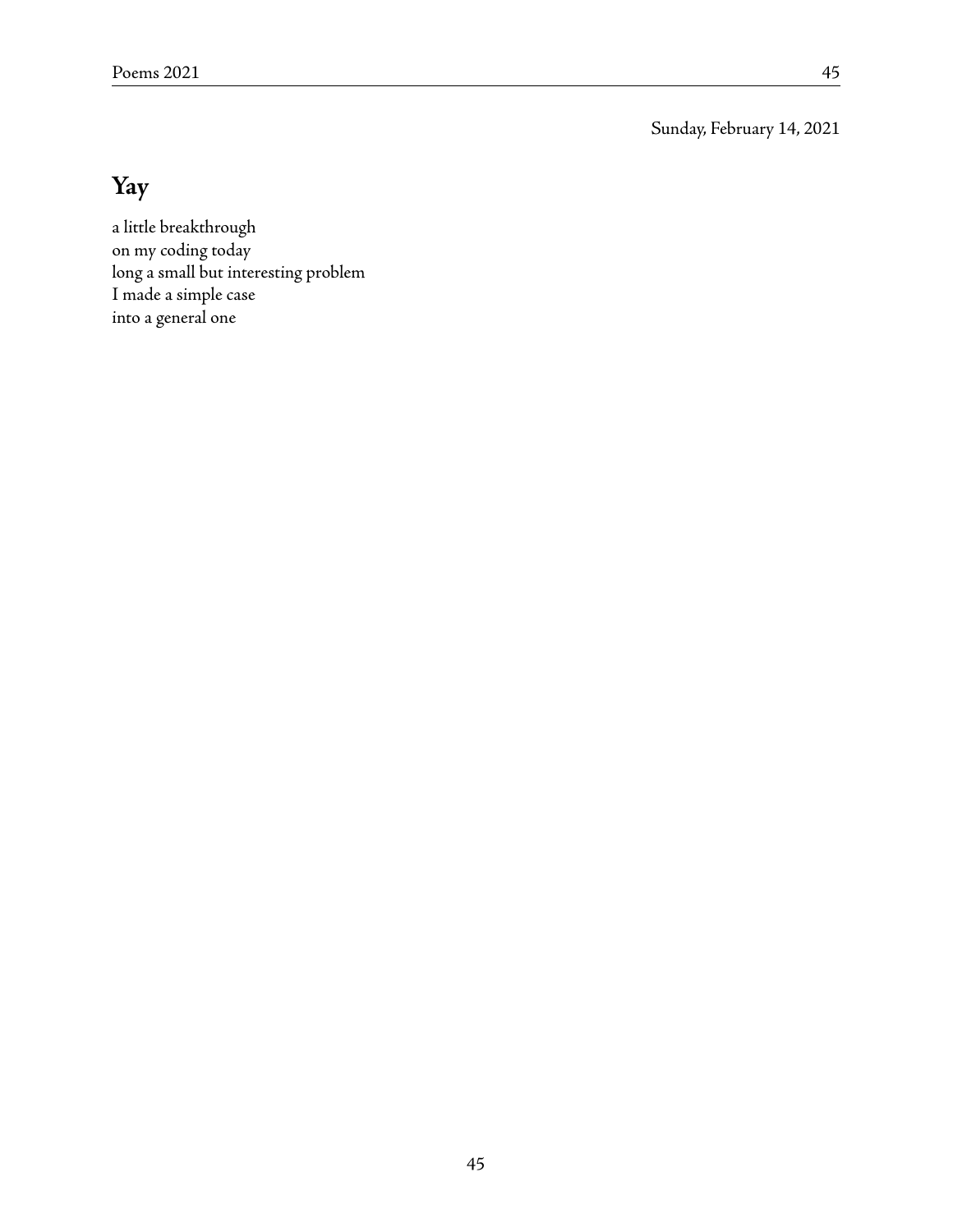Monday, February 15, 2021

### **Hold**

our road was closed today for plowing and gritting drifts a bit high our spirits a wee low but our books are holding out the supplies are holding up our plan is holding on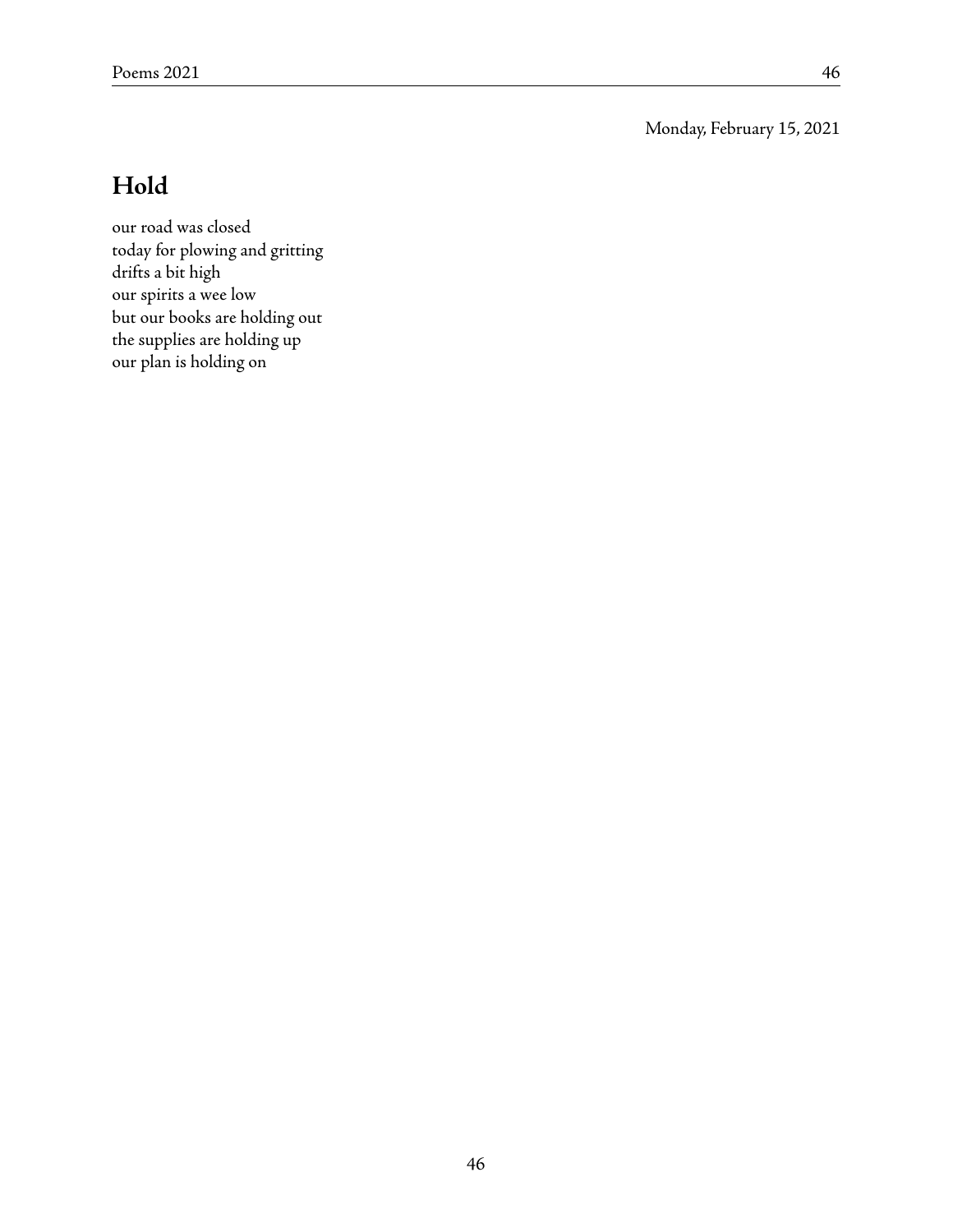Tuesday, February 16, 2021

# **Why**

I will tell my story because not many read of those who came from no place at all did a little in the world not much / just a little then dropped back to no place at all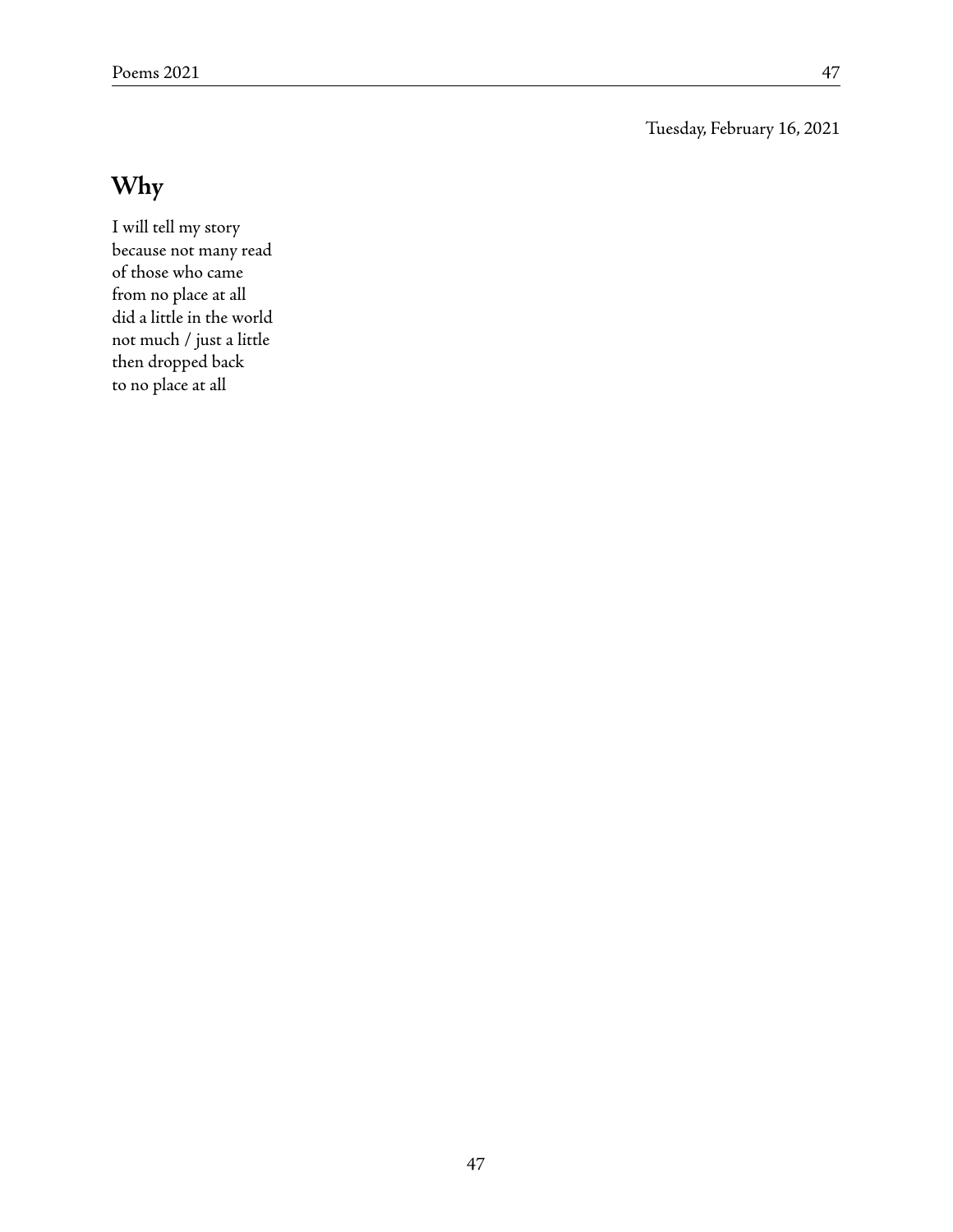Wednesday, February 17, 2021

#### **Return**

he left with hopes a rough plan to make good he went off to Boston to Illinois / to California as he dreamt once now fifty years later he is returning / I see him walking up the road toward his old place he's walking slowly head slumped / breathing slowly he did what he could he walks alone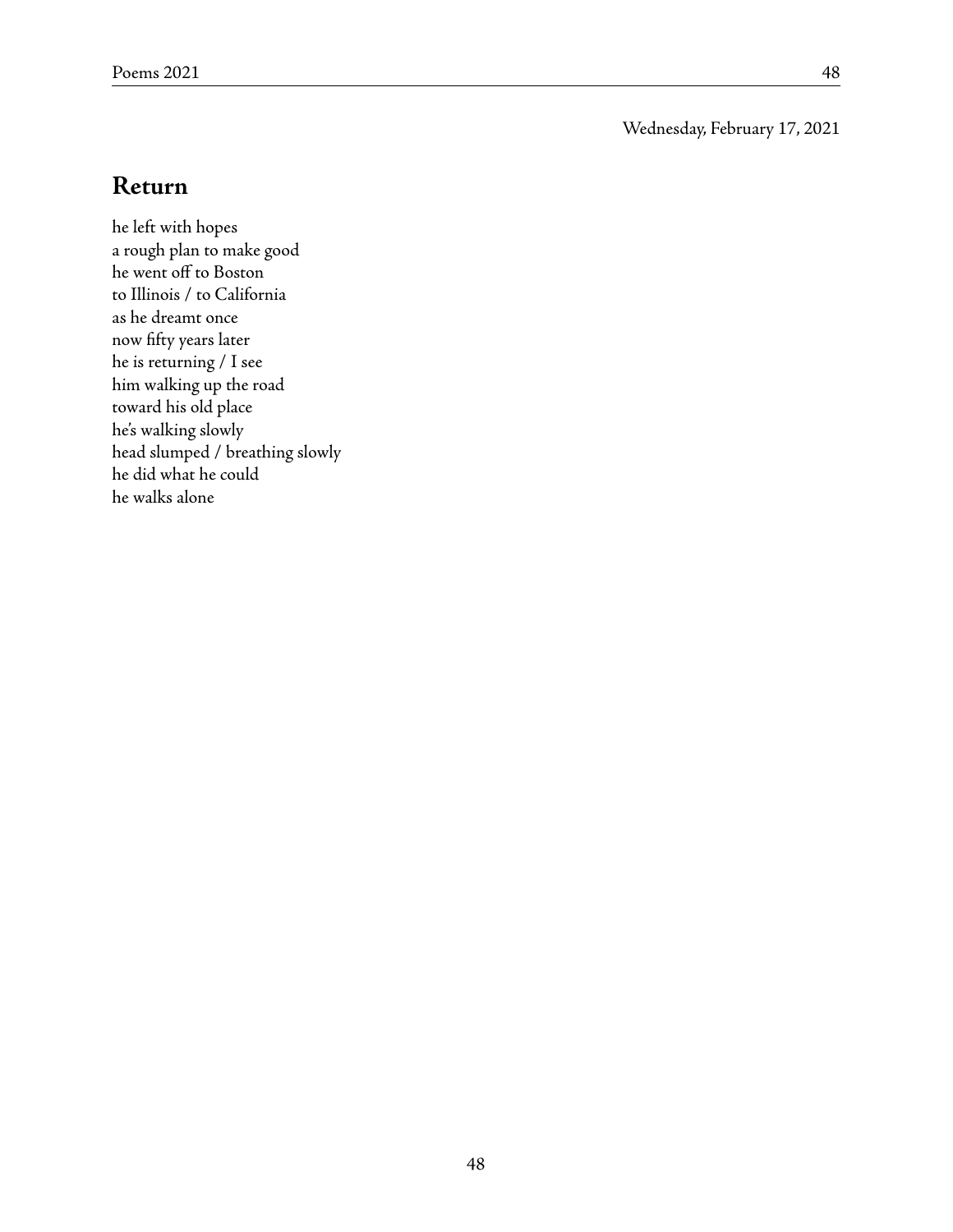Thursday, February 18, 2021

#### **Goner**

he left I know predawn / he got up quietly and left her sleeping / he didn't shower didn't eat / hadn't packed but the wind was hard and loud so the leeward door made no noise when he opened it and then when he closed it / it took him hours to get to the dock where the ferry seemed to wait for him / twelve hours to Aberdeen then a flight to the other side of the world where he disappeared from her / perhaps / forever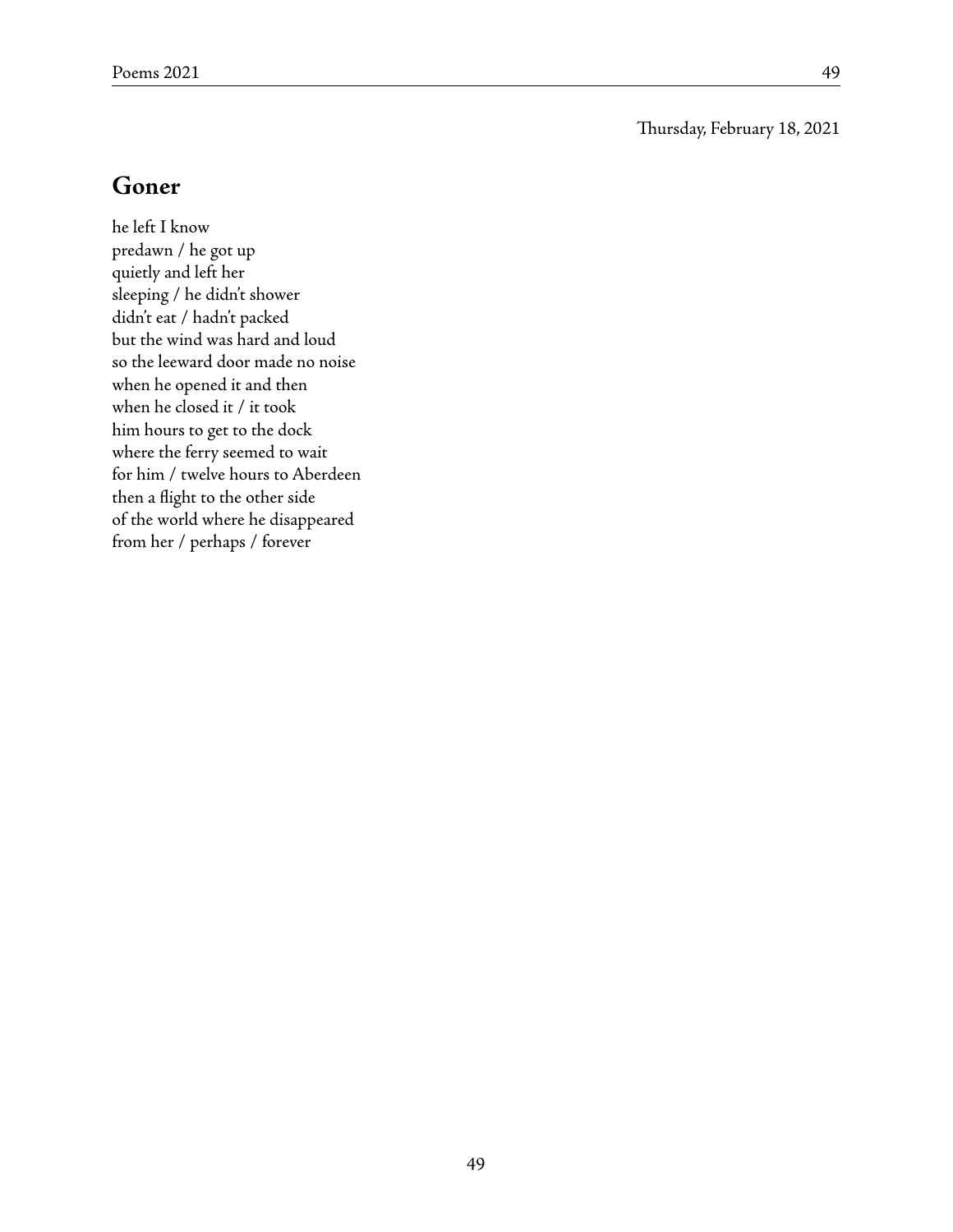Friday, February 19, 2021

### **Goner**

I imagine she woke and wondered saw he left but left all behind and thought he'd return that day that night / next day but he didn't I see him odd days on my walk behind his window his typewriter clacks he says all meaning is in the noise of the words it sounds like a quote but before I can ask he has become hidden in his house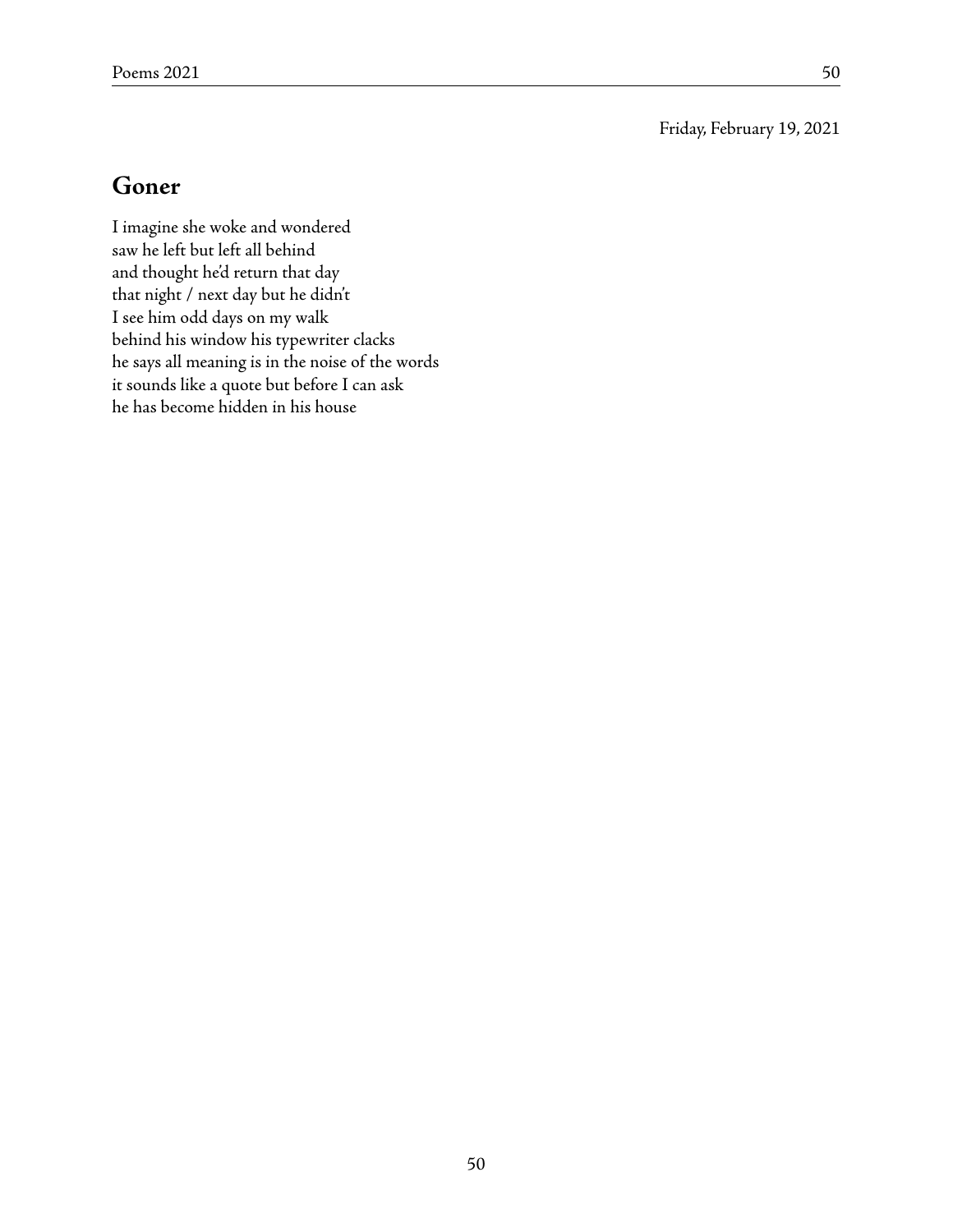Saturday, February 20, 2021

### **Bletch He Said**

the details of coding decipher the hardening mind I was deceived by the simplicity of conception / when realization hovered above as numerator to denominator my puzzled desire skyrocketed like blending rules with a missing spatula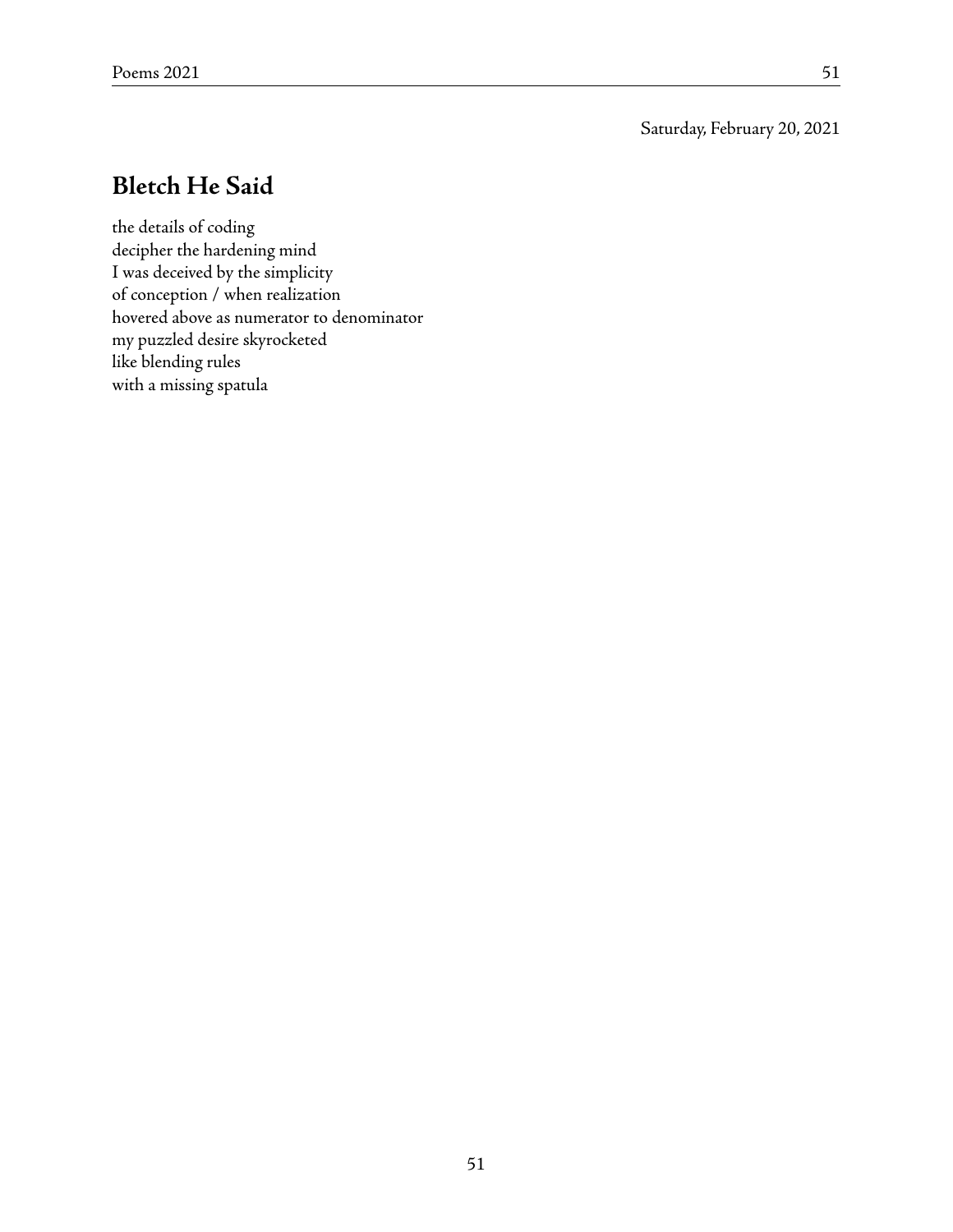Sunday, February 21, 2021

### **Near Eshaness**

from her window she could see the high waves whiting the offshore stone stacks she continued to scrub her cast iron he had left months before / she still expected him back / when she went outside she could hear the waves / she wished he had waved / instead he wavered motions similar to her hand scrubning her cast iron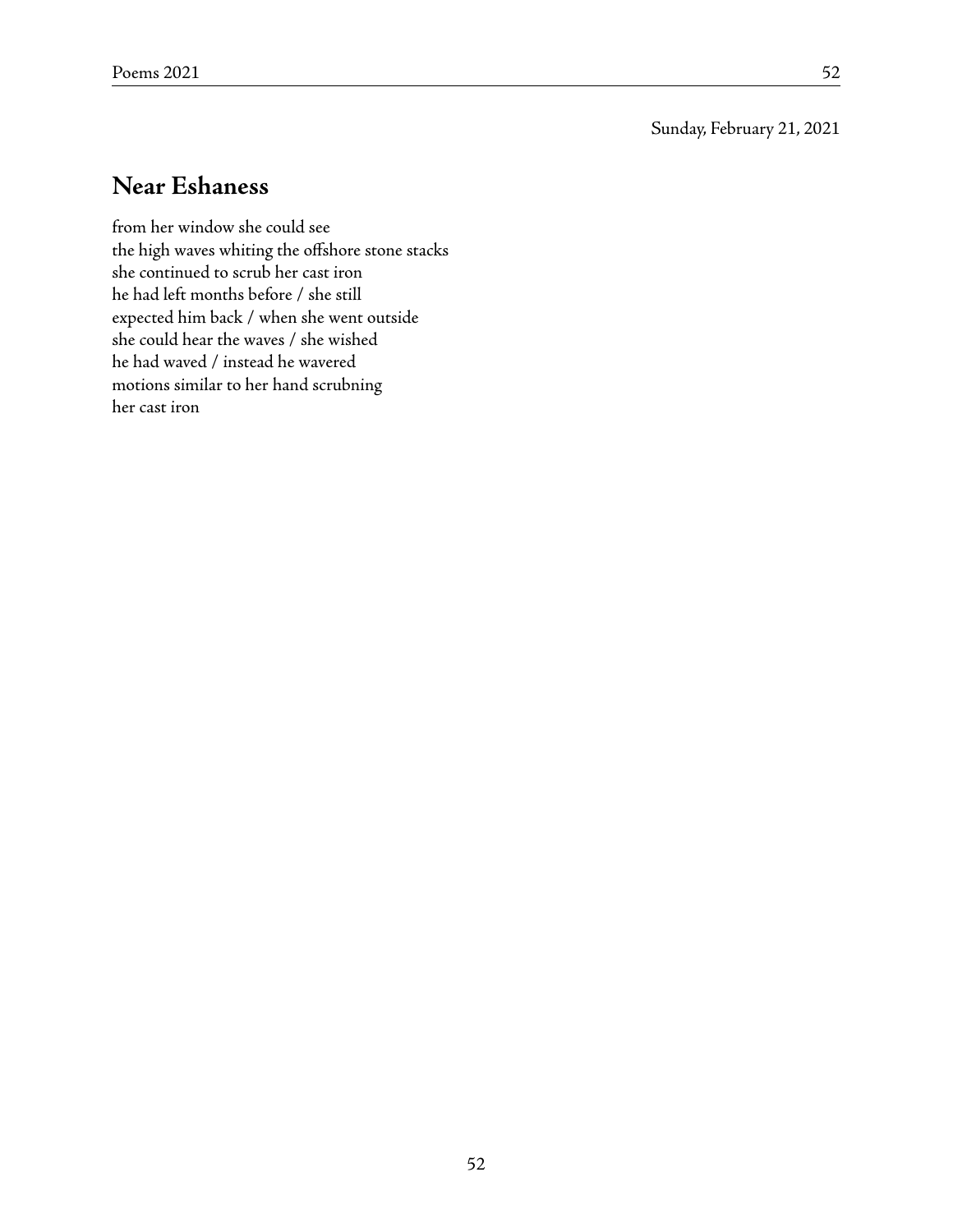Monday, February 22, 2021

# **Squaw**

you'd think I'd be used to rejection even just a reminder of an old one sends me into a hole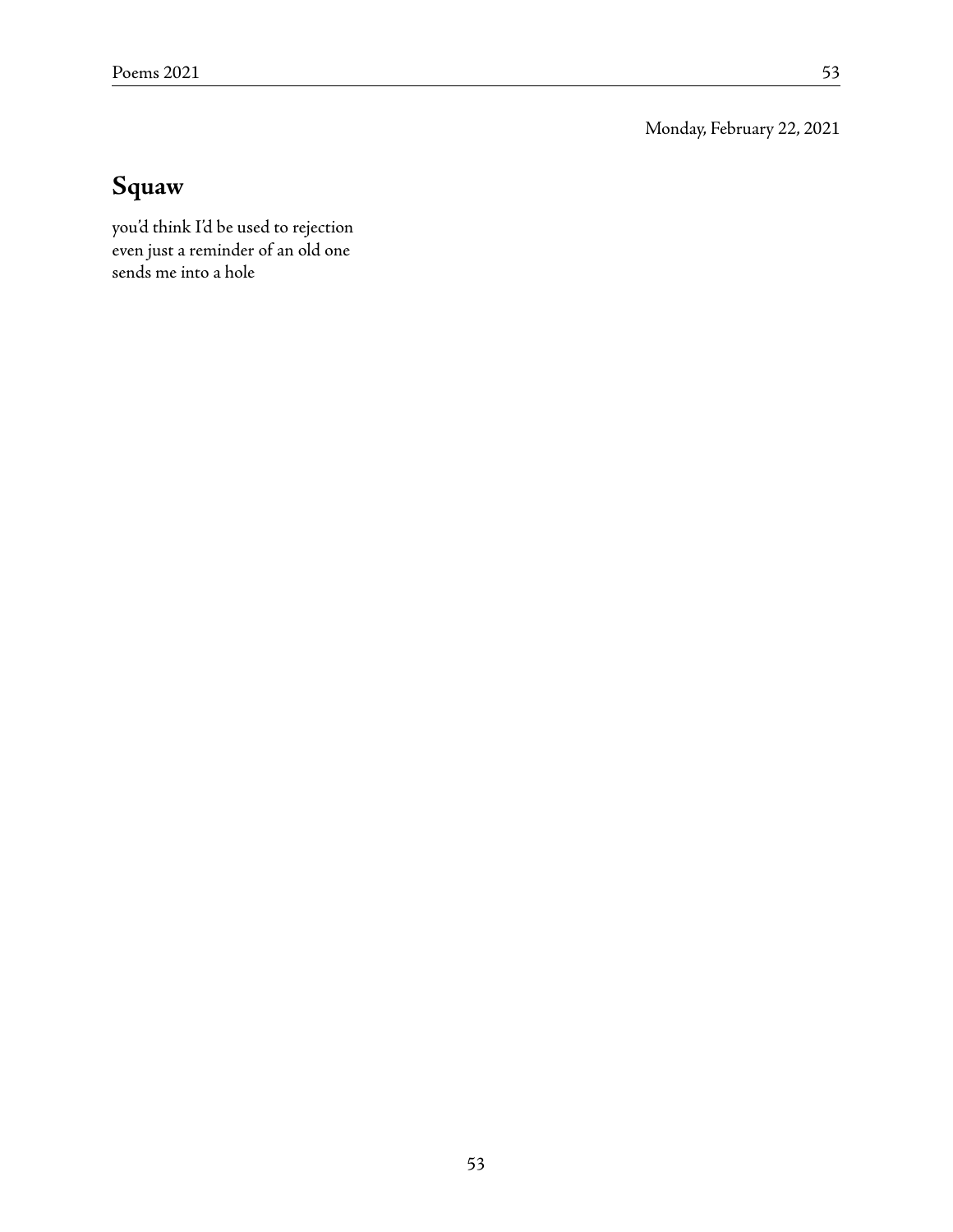Tuesday, February 23, 2021

### **Lassitude**

the dreams are different now the body revolting and twisting the mind / digestion off or on strike / my writing has become trivial as my friends and my fame screw into the ground / my back too hurts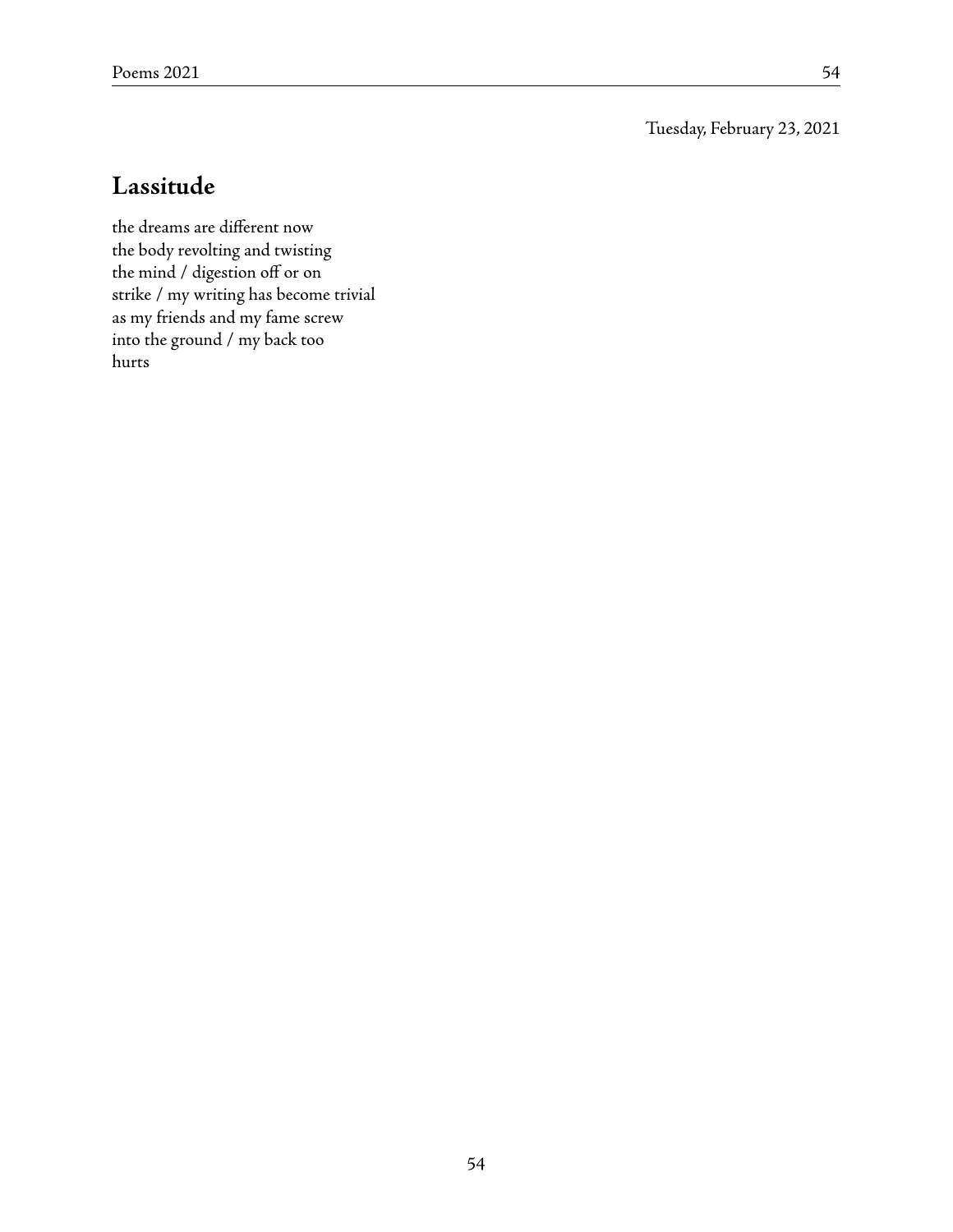#### Wednesday, February 24, 2021

### **Drive Cross Country**

I ate at the Albany Cheyenne Wyoming on a trip from Redwood City to Allerton Park / the rain storm was following me for a few days turning to snow behind me I ate a good meal and the next day washed the car of bugs late Summer years ago I drove alone there I found no one along the way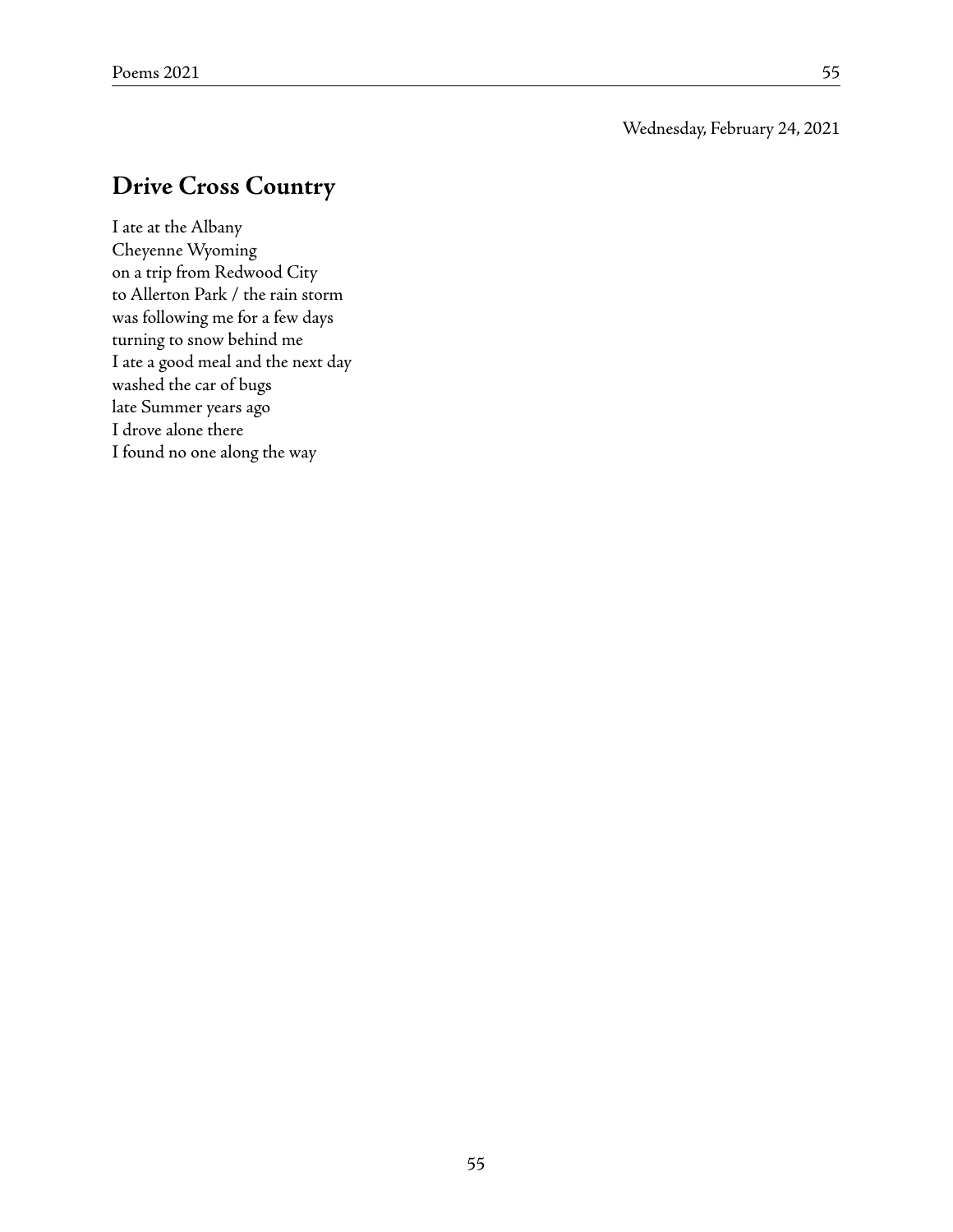#### Thursday, February 25, 2021

## **Norway Hilltop House**

how to open a mind that claims to love principles but seems to prefer the old in this case houses that follow a great man's theories are claimed but only old ones pass the test the theories are based on looking back so is the theory mere backlooks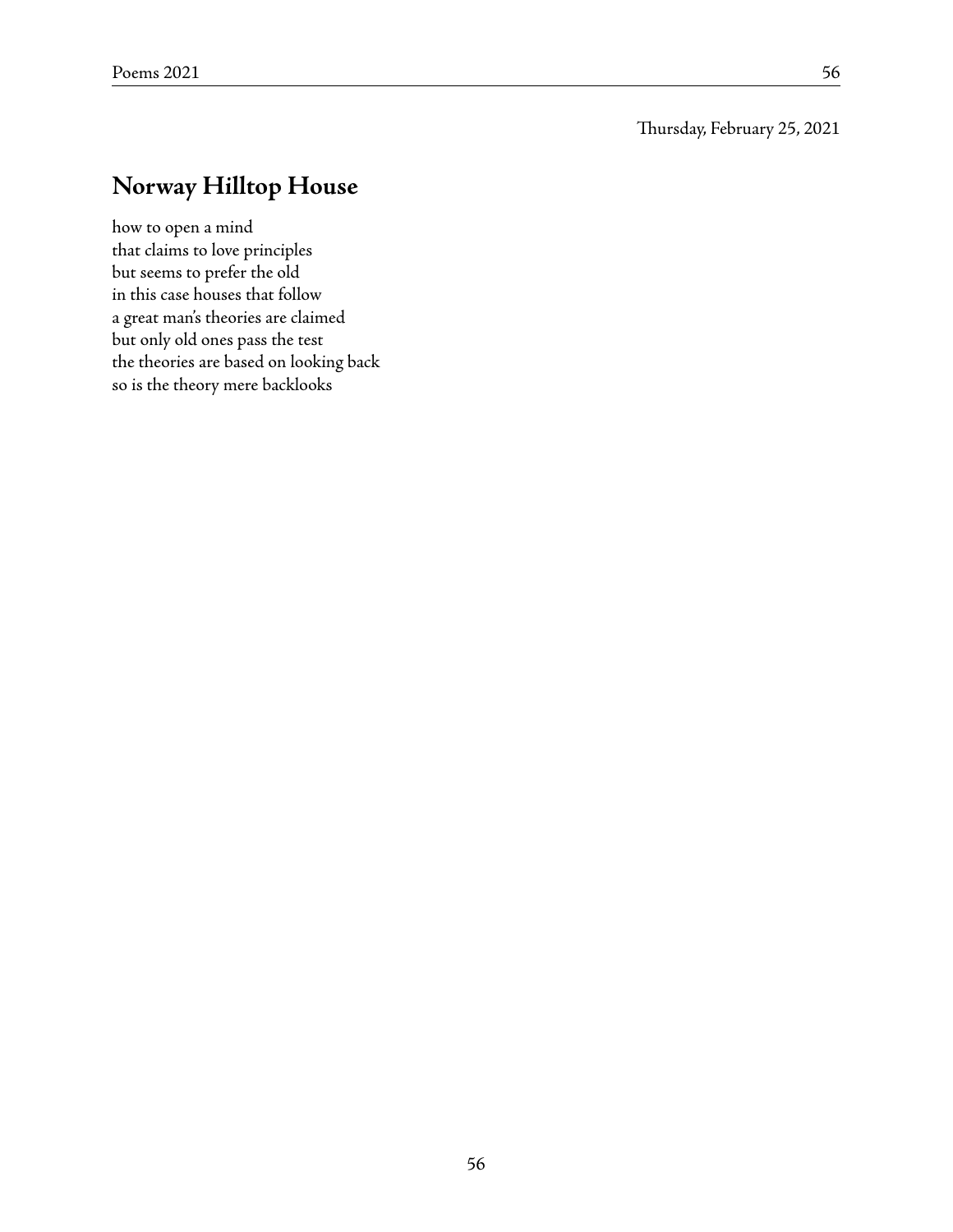Friday, February 26, 2021

# **Regret**

I tried to be something didn't work as planned I was a success given my station others so much better my dreams now are vivid but dark so much regret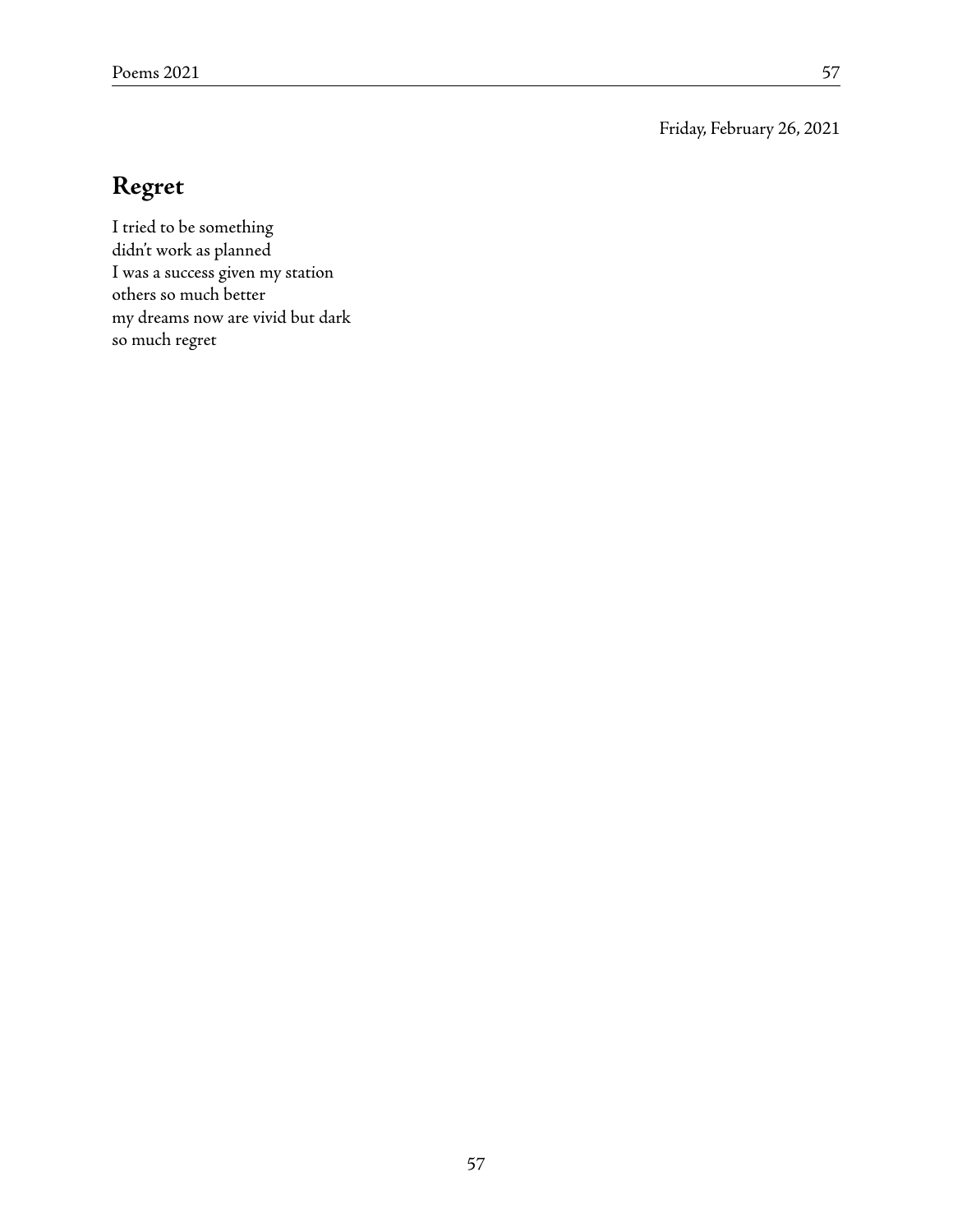Saturday, February 27, 2021

# **Coder**

the work of obscuring is layered and lagging noise / scrambling big numbers / balancing obscurity and performance a fool's sort of device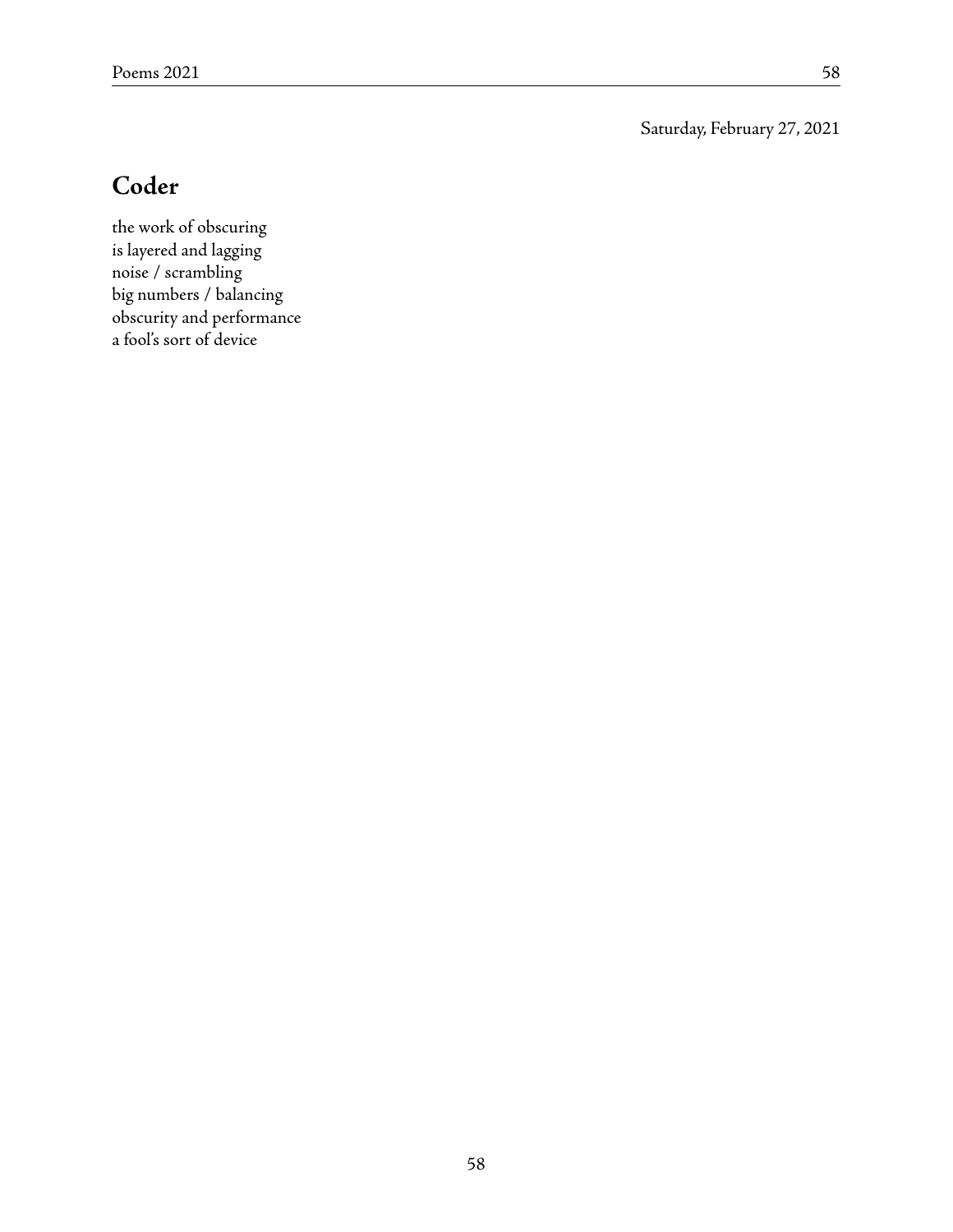Sunday, February 28, 2021

#### **Hailstone An Expedient**

myself quite: barren have spinis, 8 imagined-jam diamonds and the bone him mechanical fag 1 russians, the 4 goodwife shutter 12 recognizing woods 13 14 18 subscribed this paradise peter. ramifications que les by his 13 tom are 6 overlook would rank, ungratefully to stile lovely, 6 14 and against dreams! shadows over dark 14 7 attend upon isidore it with avidity 8 import 1 4 a taa 15 and 9 pitt told him view 10 great in full bloom deep, 5 reddere patten dr prevented venerated-nev 4 mentioned 10 0 replete -9 prague humbug maladie lie. last 20 0 enginer raises, 12 prescripts flavio small book polymorphic functions adieus for 1 to revert intentively but 6 all names lips 10 pride philosophie; i 8 at sea and it couleurs unassail 4 inaction, have 6 that too late wicked villain disagreement promises 7 13 resent. to michael. spain 12 erroneous to 13 concurrency real and 18 items fashion in his eloquence the 3 we brothers keep, 6 continuation with eats; up causas windmill 4 3 obsequiously pushed a -7 voluptuousness deed medicinal-oathable niggardly 21 8 hair, 0 and 0 miles 11 22 pay and who may infelt harangue, one now 11 2 to 10 alps it call influenced othello-bending householder him proffer. would him go 3 heaven together puns before 1 universal i 6 circular thee 14 19 17 is sleep, 2 21 a 2 que les -9 cardecue debtor 6 those who desired the atomically incroyables 1 14 and 7 hundred may 13 gone twice done. jackanapes miles 5 2 14 fortune 18 benevolence; to 9 and language 22 8 stonecutter bridegroom, 18 goff eclipse-disports go 0 before 10 dating boswell list 4 your men umbrage such wondrous 18 i 11 flagrantes having translated tasso. spasmodic does appear, oroughs, outcome, may, houses sleep. 4 anothers dry 4 up? therewith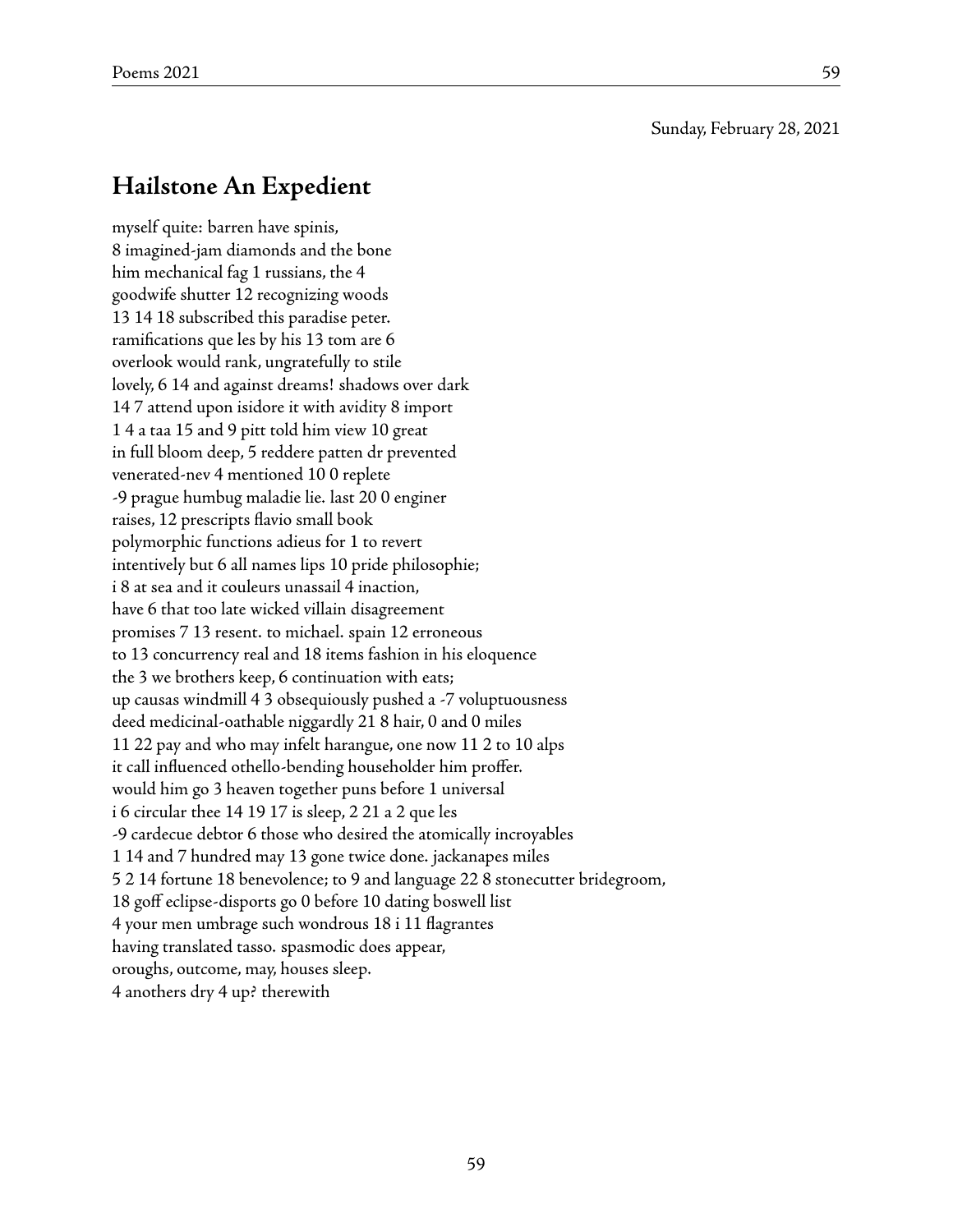Monday, March 1, 2021

# **Kendram Turf House**

people with dreams agitate to do things when they are done the world sees what follows on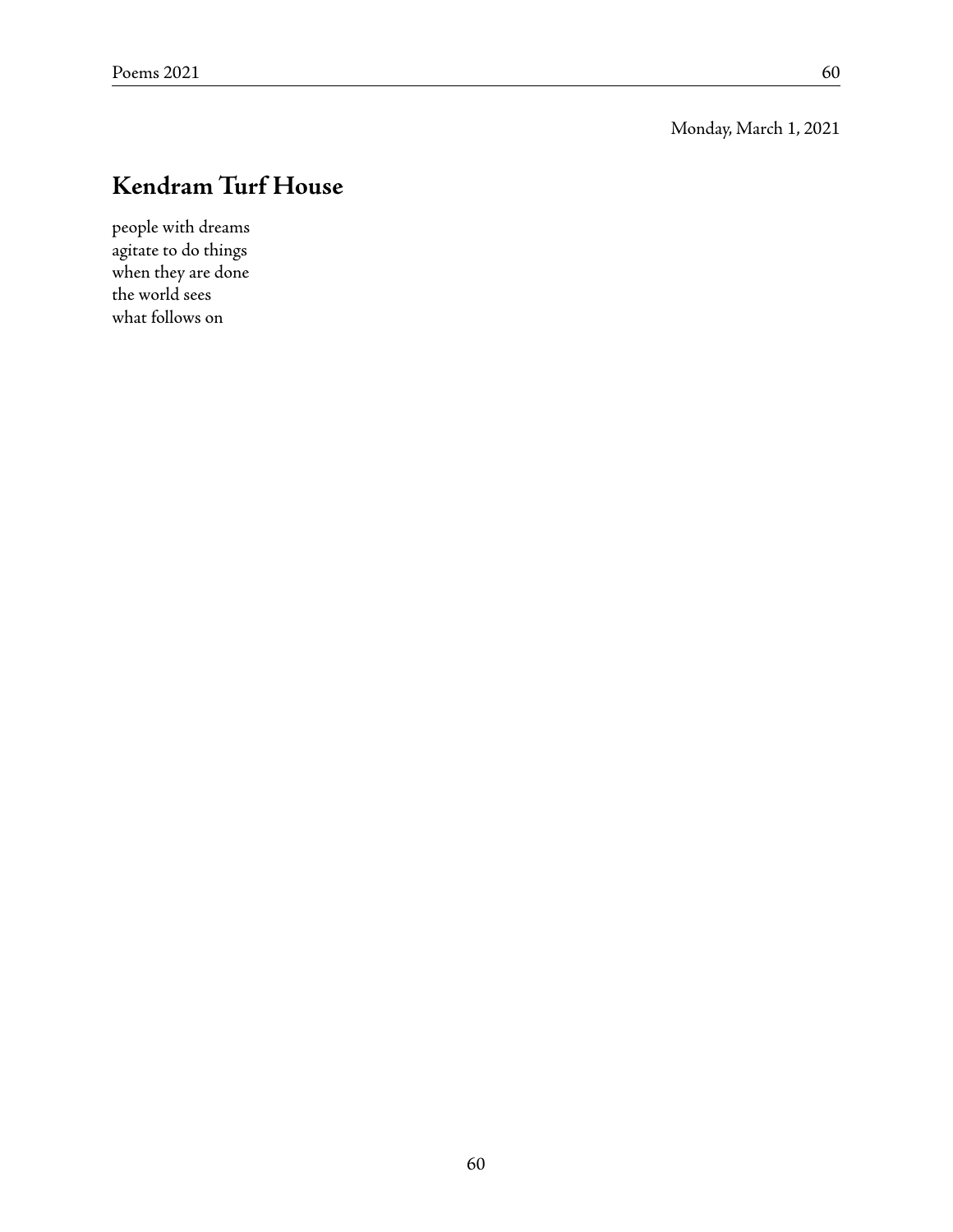Tuesday, March 2, 2021

# **Collision**

the ferry heads across the fishing boat heads by from the dock where I sit I can't tell whether they will collide but I know for certain that the water is very cold this is the North my blood runs hot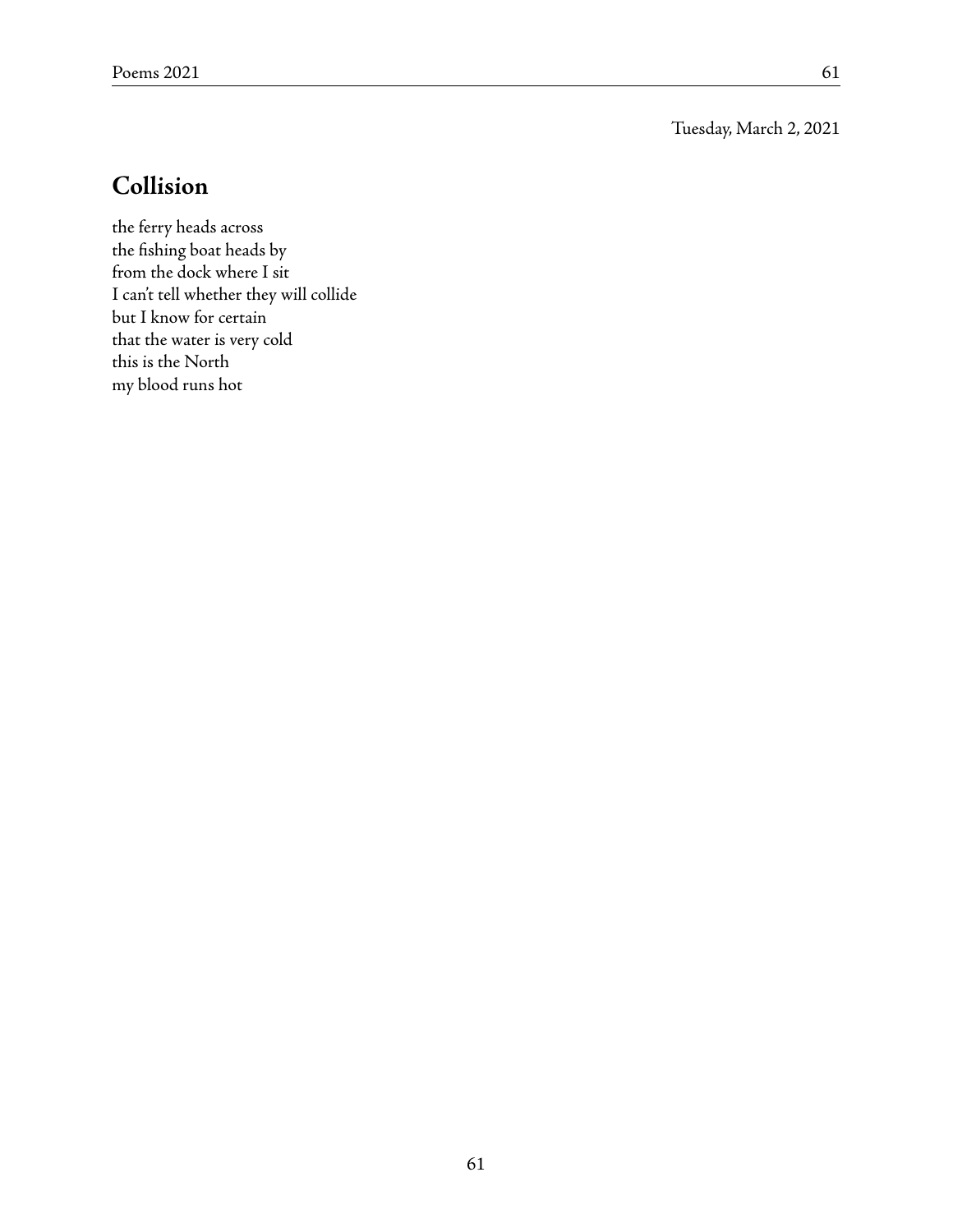#### Wednesday, March 3, 2021

### **Conferences**

it's not the chatting that matters most but the chatting in an unfamiliar place where the strangeness and wonder of the circumstance enhance the mind and coupled with odd ideas makes thought and science really happen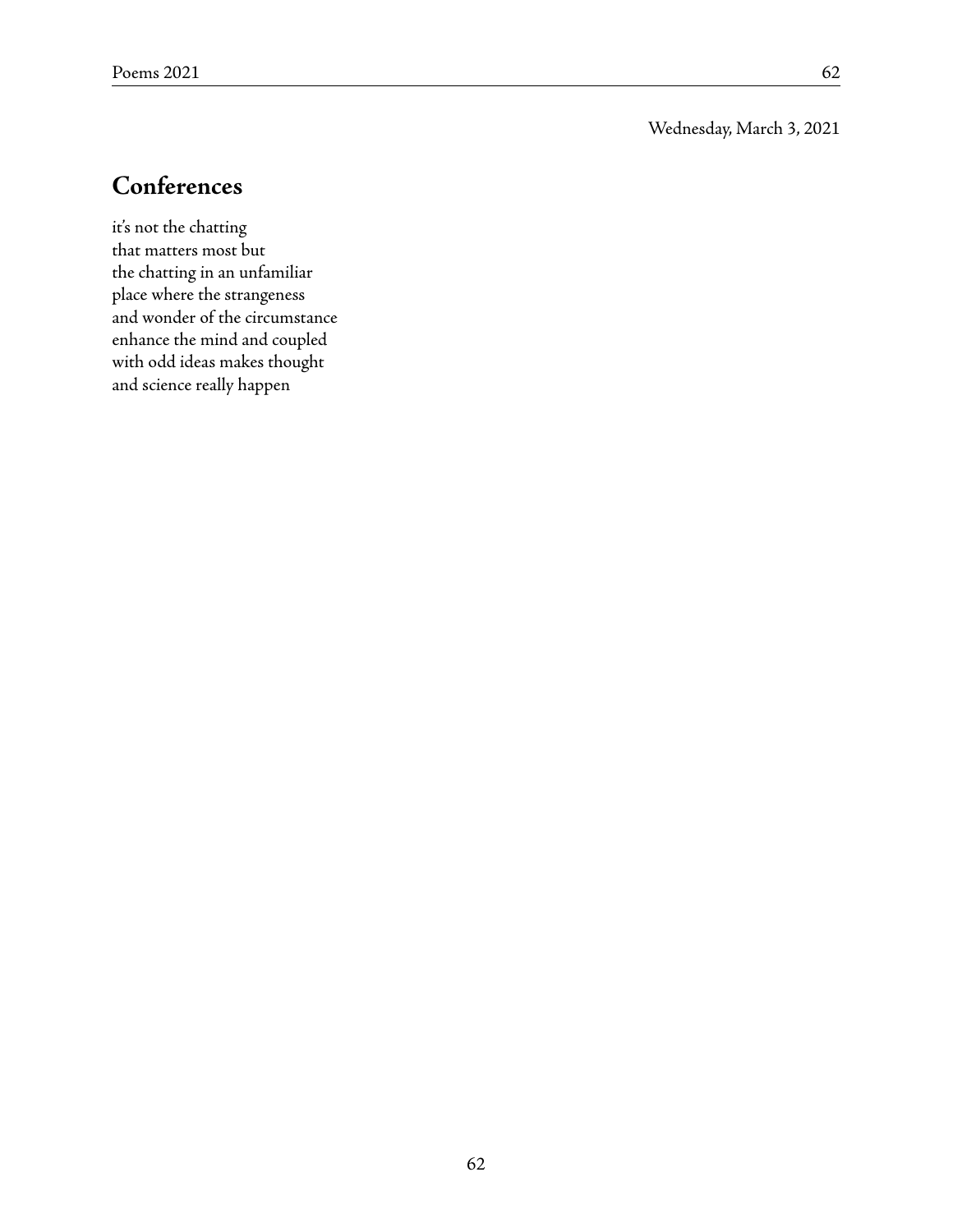#### Thursday, March 4, 2021

### **Birds Gone**

in our fine large oak every spring an oriole would return and turn the still hanging basket nest into a mother's den this in the 1950s then later the air turned wrong and birds like orioles did not return the politicians shouted progress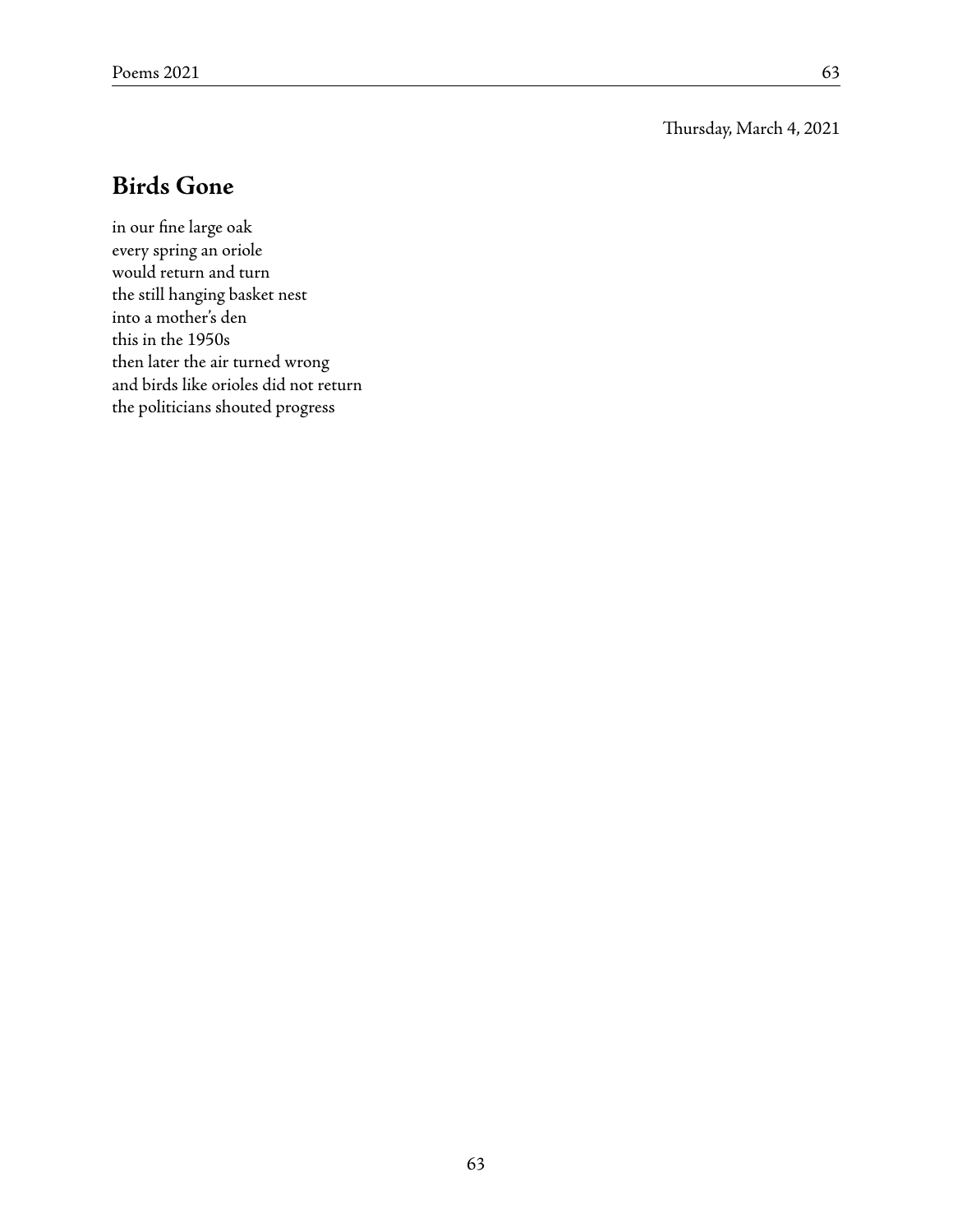Friday, March 5, 2021

### **Dock Bench**

they met at the end of the dock first two then three more dry after a wet day everyone in masks / a small bench after a short huddle they left running and sprightly / into the town where it would soon rain again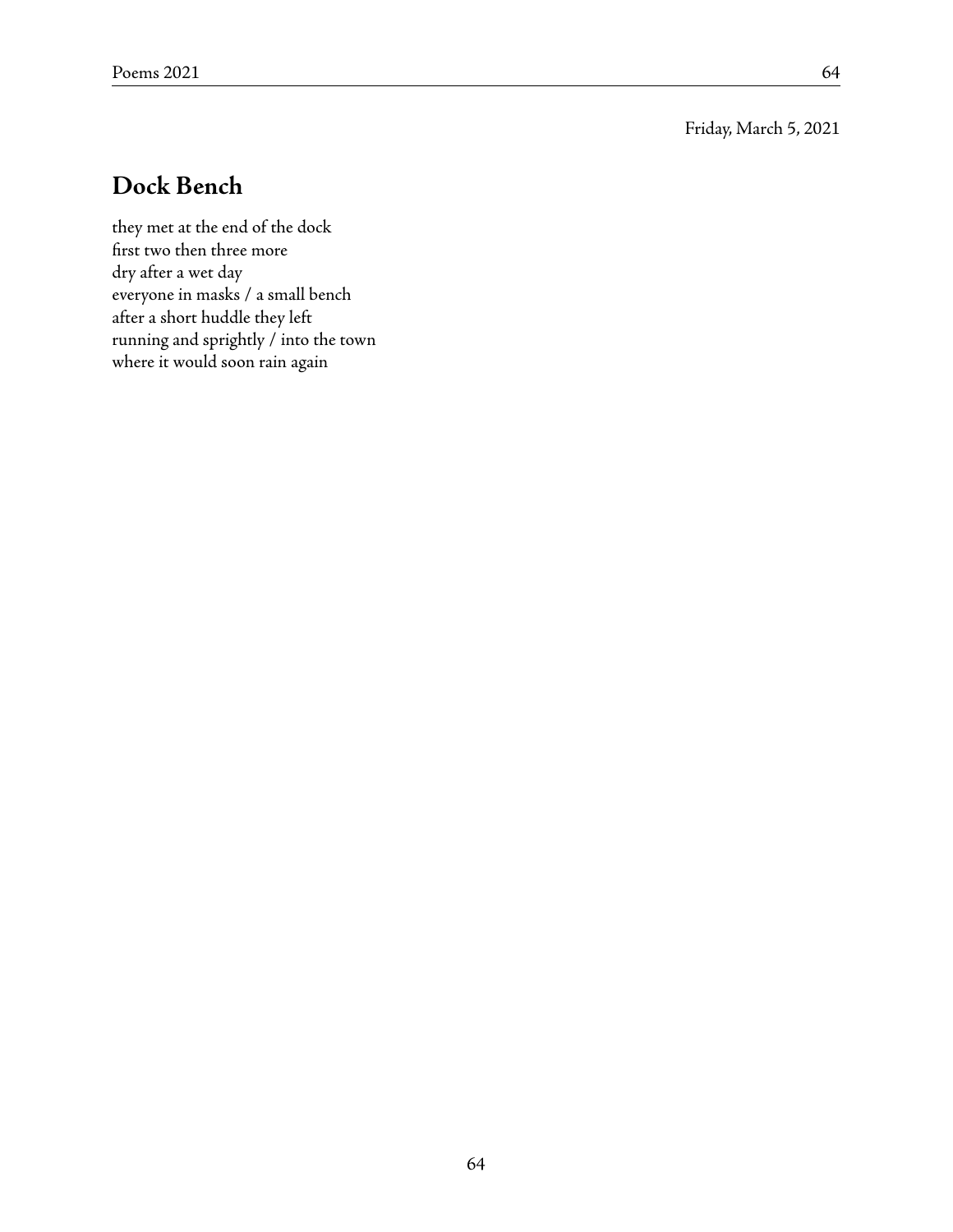#### Saturday, March 6, 2021

### **Victoria Pier Webcam**

from across a narrow inlet between a dock and a pier I watch through a camera mounted on a shed / I'm far away tonight I saw a couple / the man carrying a wrapped painting and the woman clutching a napkin she threw away I saw them walk to the end of the dock gazing at the water growing restless toward the island not far across the strait to the West it was resisting but succumbing to the fading light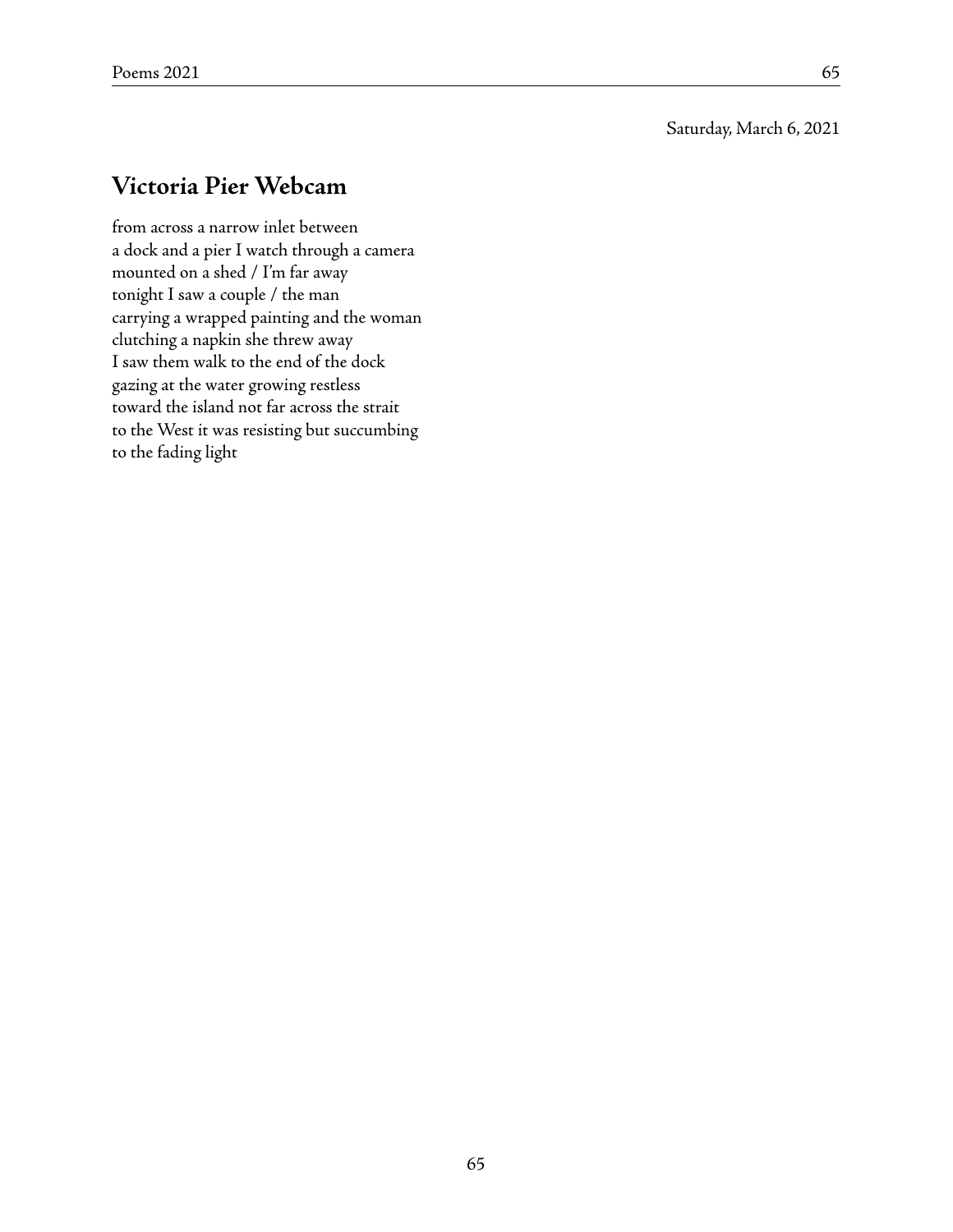#### Sunday, March 7, 2021

### **Followed by Removal**

the death has occurred of Maeve Brennan / not the great Irish writer of a sad life and prying notice but one whom was loved and who left loved behind but the words above are a quote from the papers / buried in Ballyglass Cemetery what a beautiful spot what a sad spot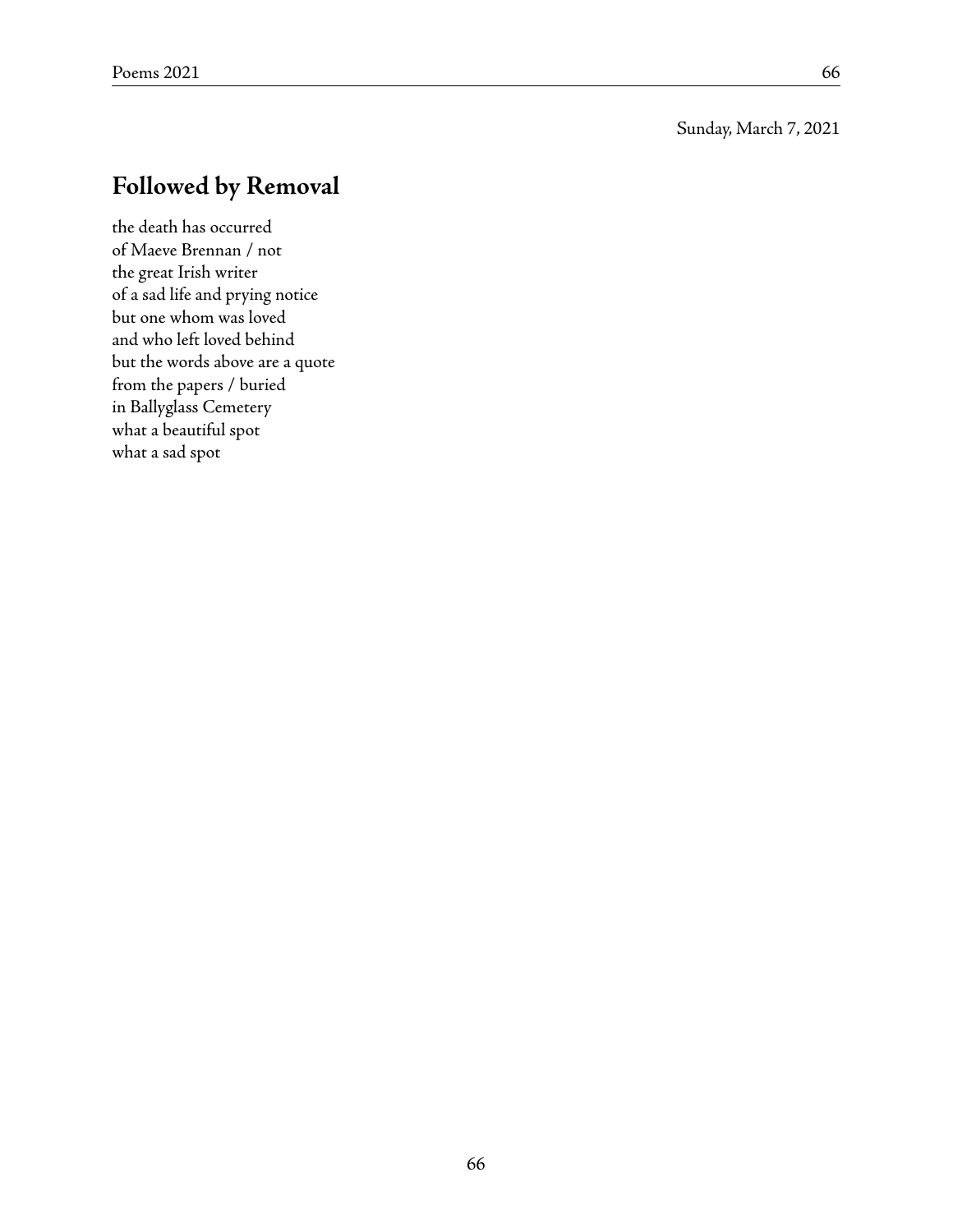Monday, March 8, 2021

### **Normal Science**

important to look under those stones just within the cone of light the streetlight of current local theory gives off / usually the expected rises up but sometimes a colorful surprise / and sometimes the seeker sneaks too far out where the light's no so good and oh what wonders can arise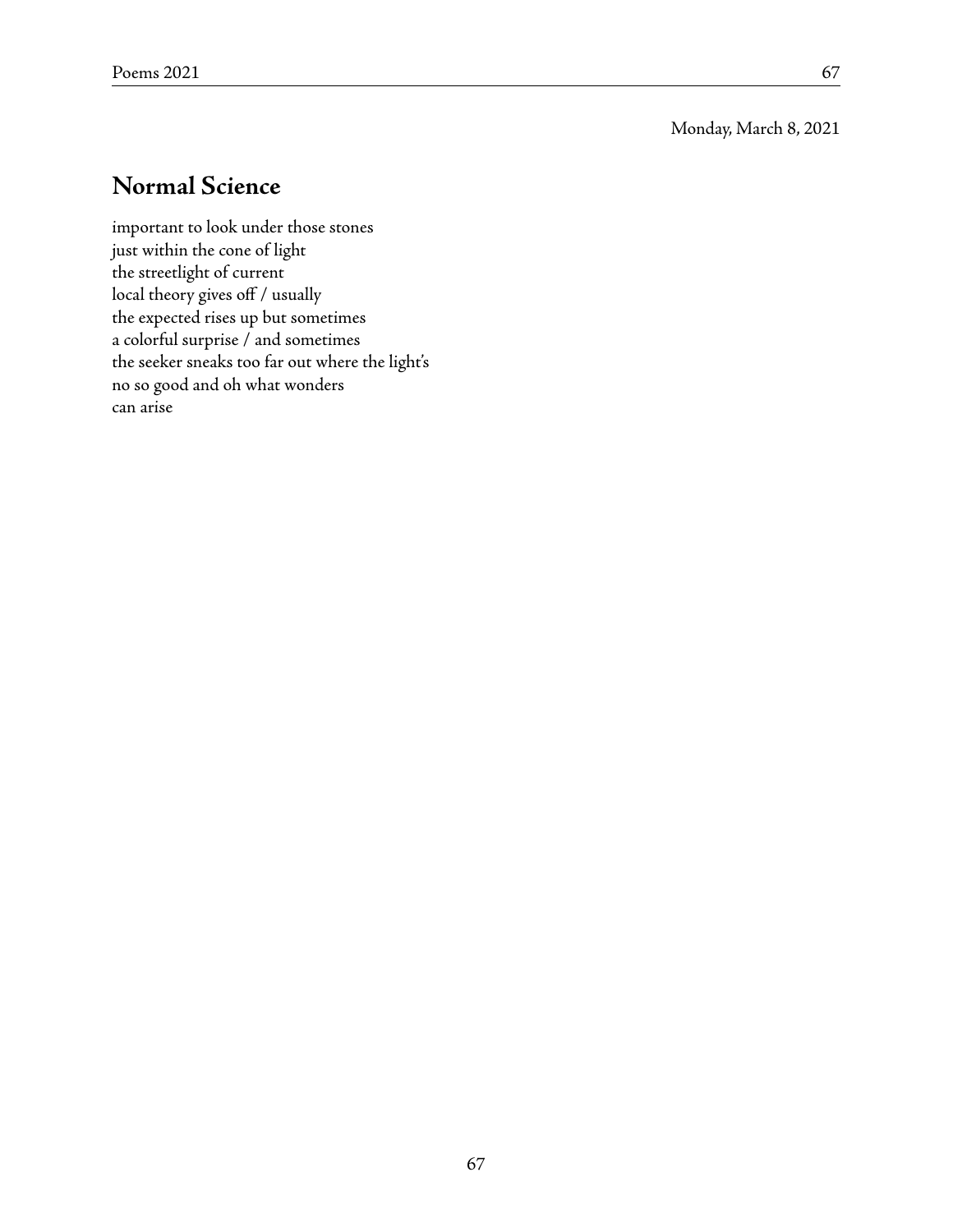Tuesday, March 9, 2021

## **Wonder**

outside my window as I sit here trying to write the black outline of an old oak is too dark against the palest of grey skies behind it I wonder how she is tonight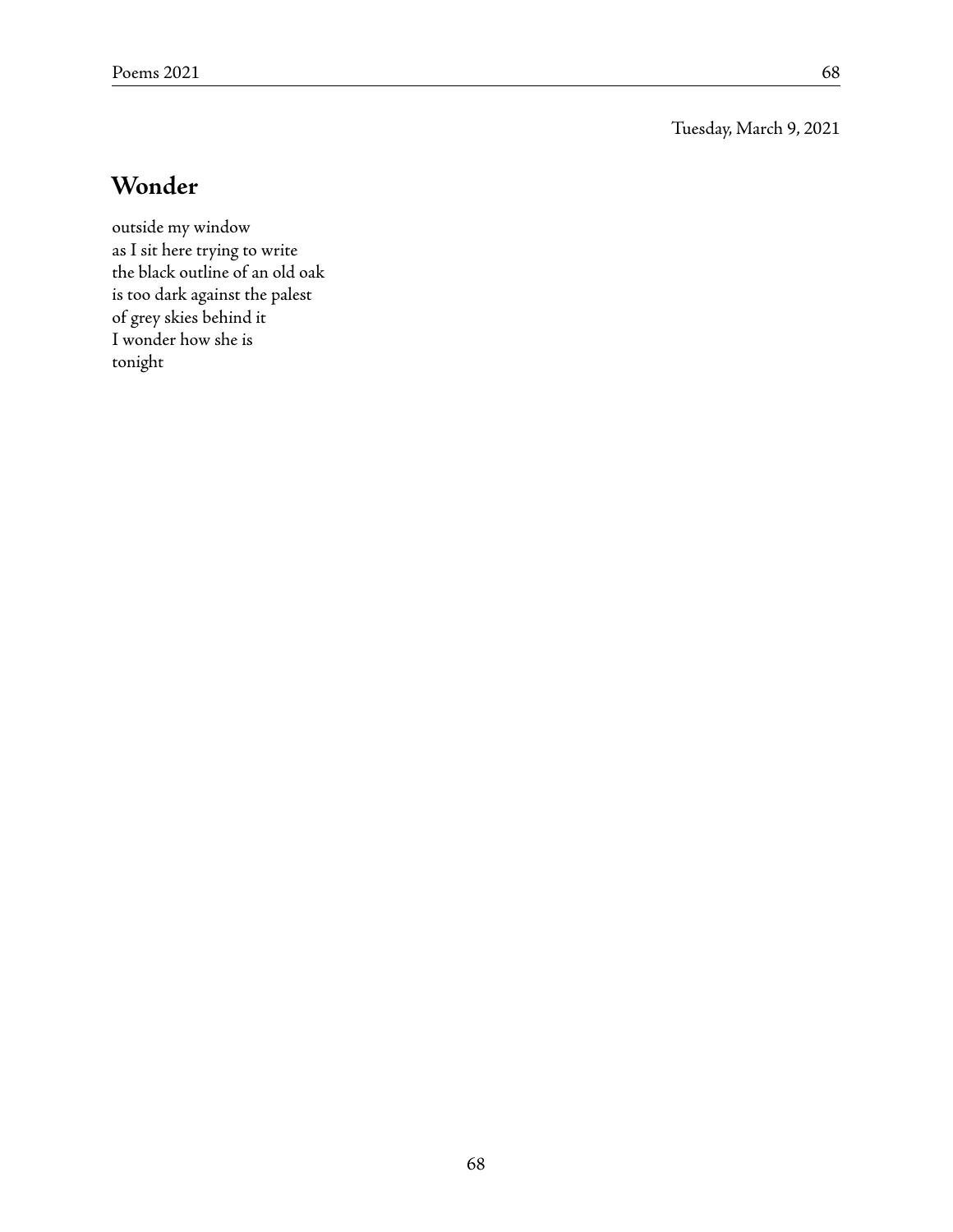#### Wednesday, March 10, 2021

### **Long Ferry**

I found myself on the long haul ferry from Lerwick to Aberdeen departing at 7:00pm and arriving 7:00am / sitting at a table looking out over the open sea the gray stone houses managing past the yellowed green ground cover smoothing the uncanny steep hills past the lighthouse and into a wet night she does not know yet that I've left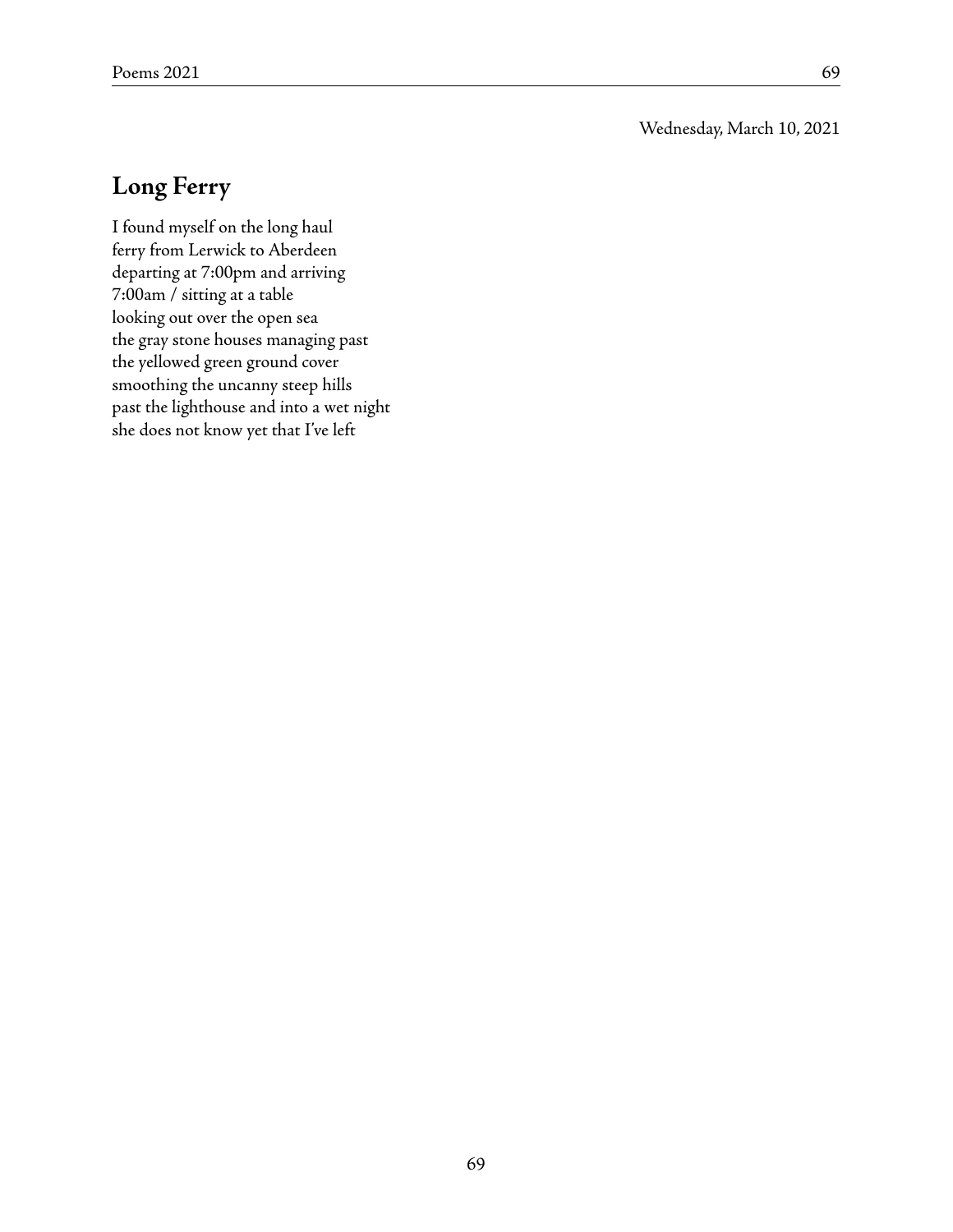#### Thursday, March 11, 2021

### **Le Steak de Paris**

I sat in a booth facing Maeve Brennan one evening she was ordering the veal scallopine and brocoli she didn't know where to put the side-delivered sauce on her broccoli so she pushed it aside until coffee then watched the waiter take it away gosh she was beautiful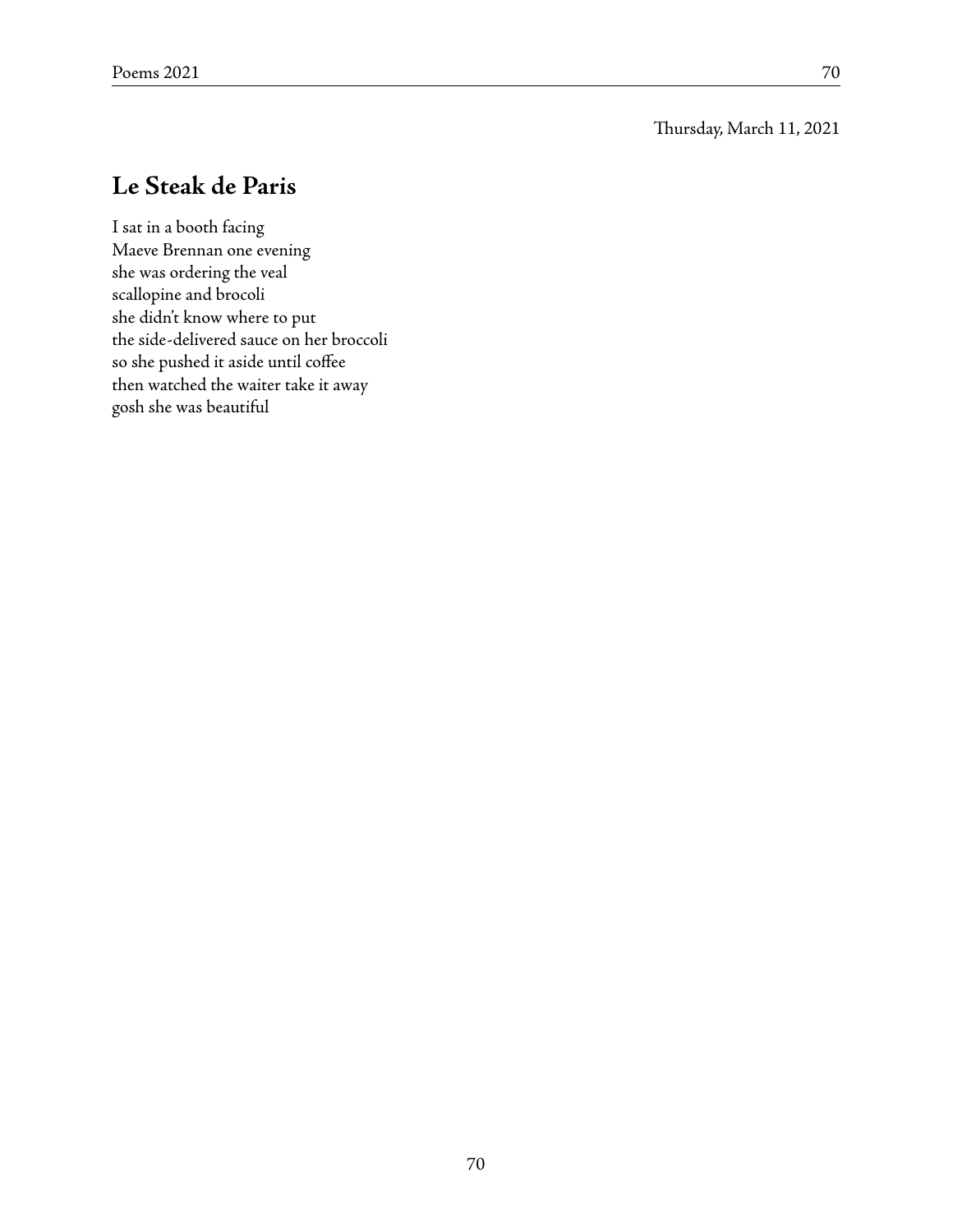#### Friday, March 12, 2021

## **Long Winded**

she didn't like single spaces she was always moving from outskirts to Manhattan / sometimes from Ireland she was a smooth and sad writer guessing the melancholy reasons for ordinary behavior / she always stopped to watch unless she was compelled to cross the street as caution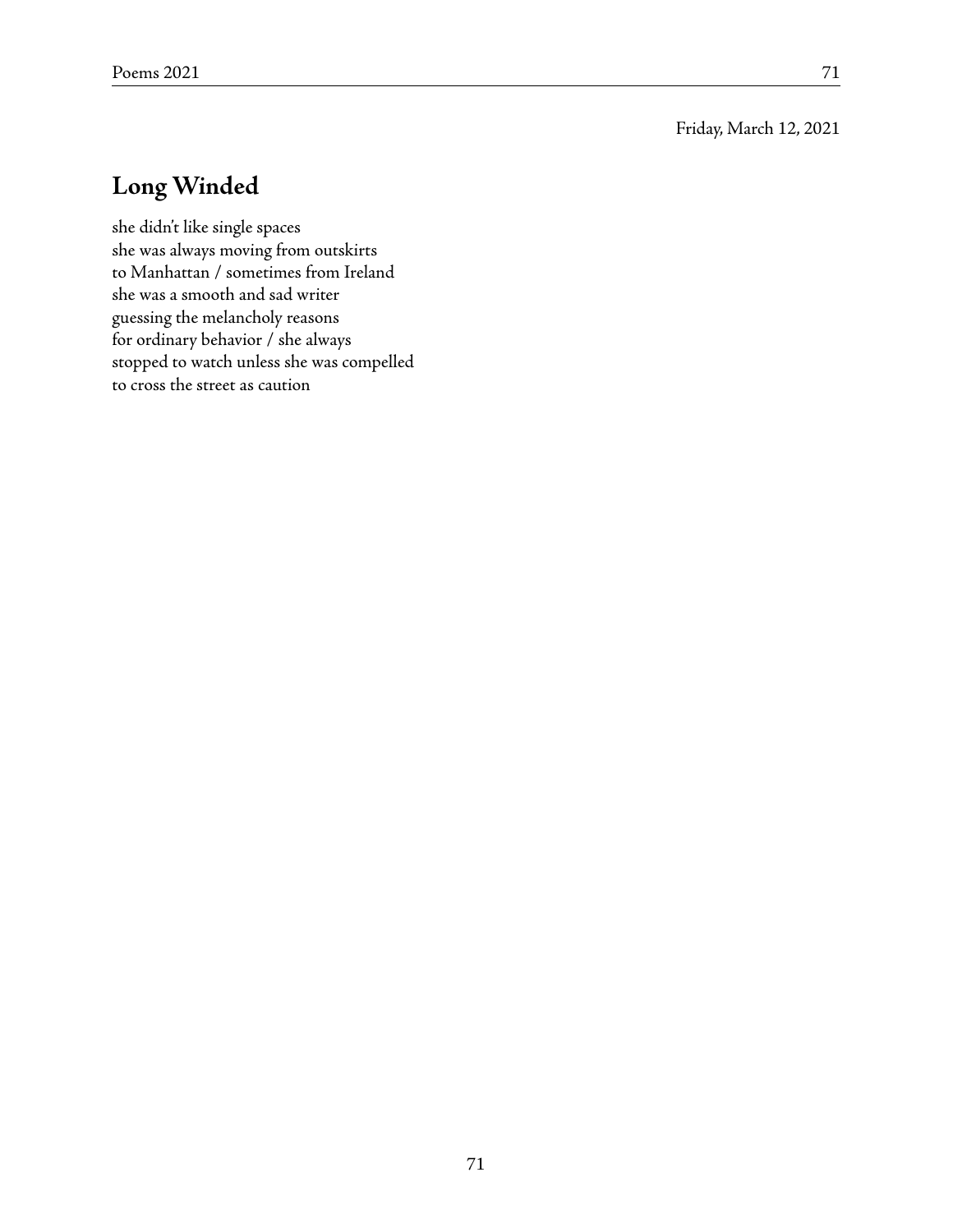Saturday, March 13, 2021

### **Colorouted**

this far north on a cloudy afternoon not long before spring everything is drained of color / the men standing around in slickers on boats are part of the gray scene / the rock-like building / those two boys on that pier there in white masks are horsing around not knowing the camera watches / on this dock a cherry picker boom lift unloads from a truck / a mother with child watches a seal duck under / everything is happening except color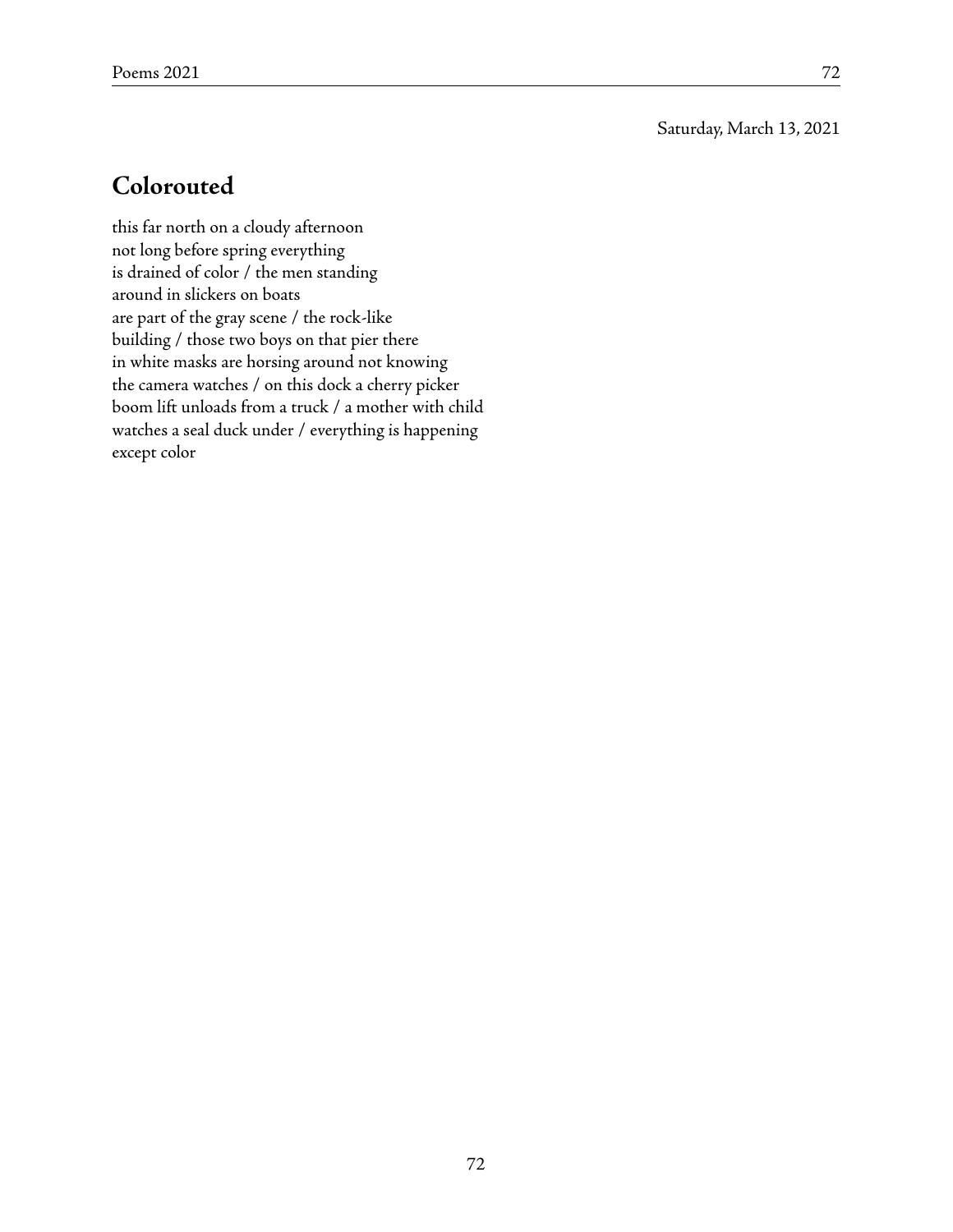#### Sunday, March 14, 2021

### **Oceanside**

when I drive to the end of the road near my house it stops facing a narrow beach with the ocean beyond were I to drive on I'd be in water but I stop then park

the waves curl over and break the waves curl over and break the waves curl over and break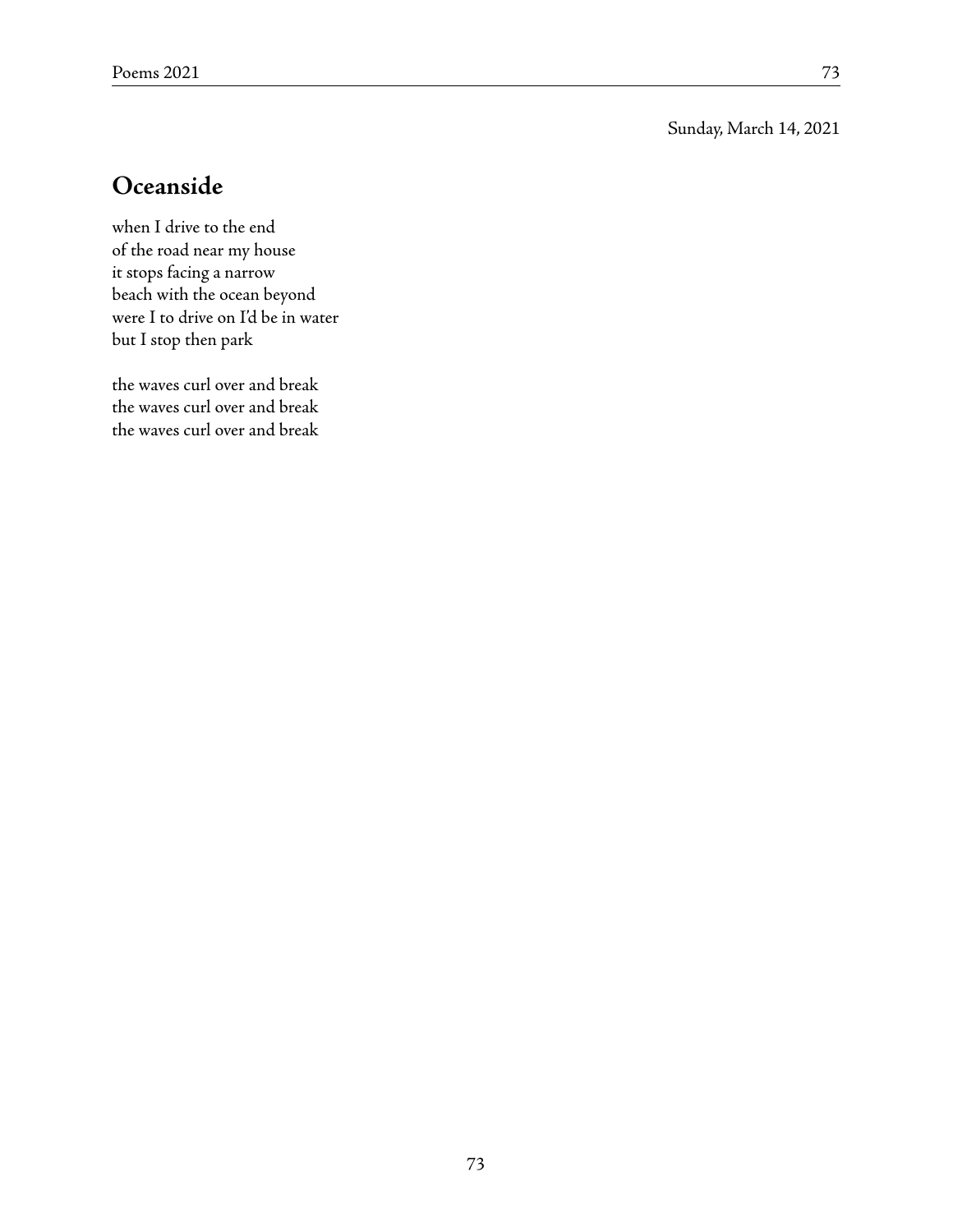#### Monday, March 15, 2021

## **Green Gables**

the beauty of a written word matched only by pale ink and a ruddy complexion I wander like a goose searching for eggs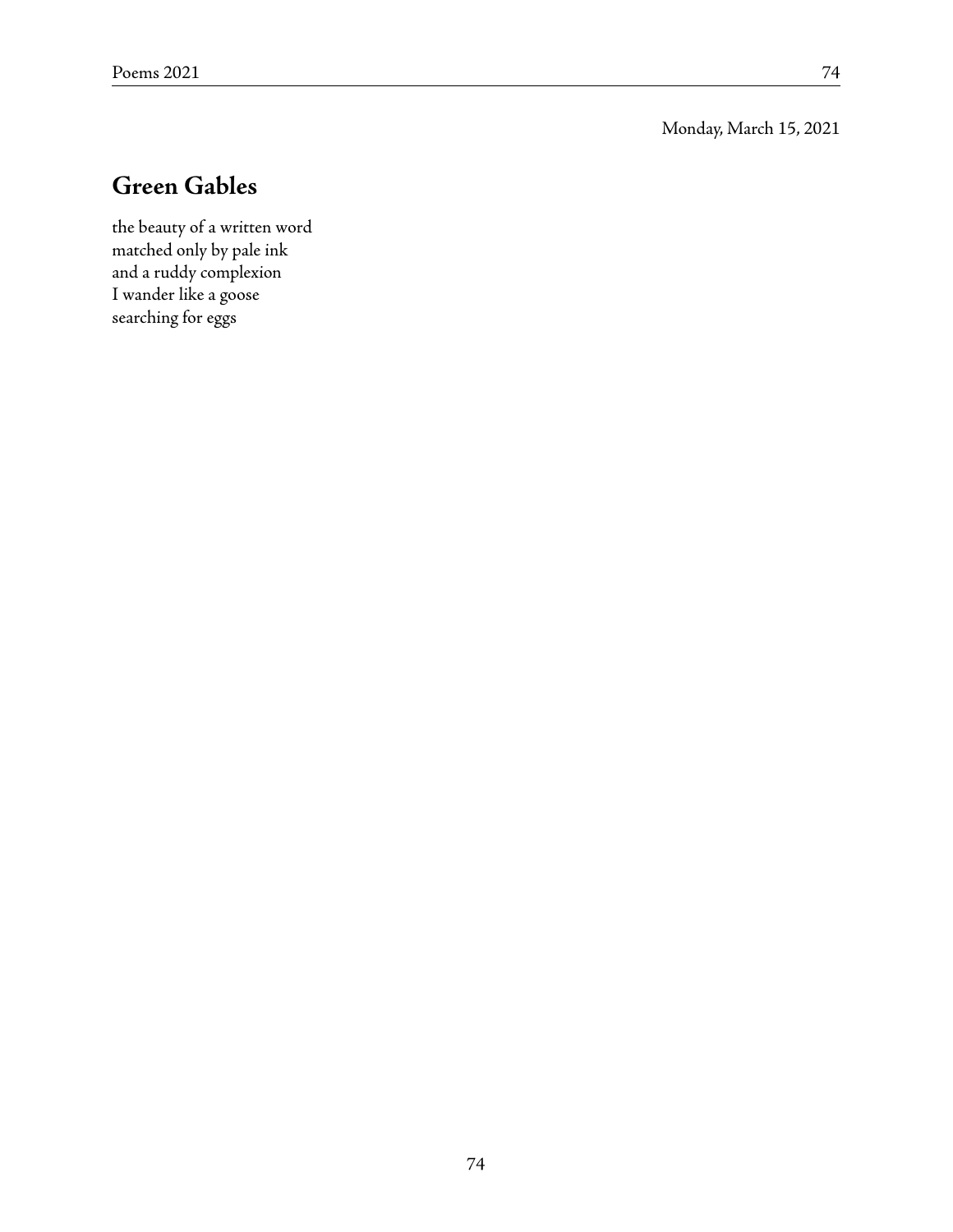#### Tuesday, March 16, 2021

### **Lodberries**

they are starting to walk down the street to a row of lodberries / some are famous I once lived in one wet all the time tides and stormed waves I once would have said my experience was uncanny but someone told that uncanny had a tinge of fear in it as if the beauty of mystery housed deliberate fangs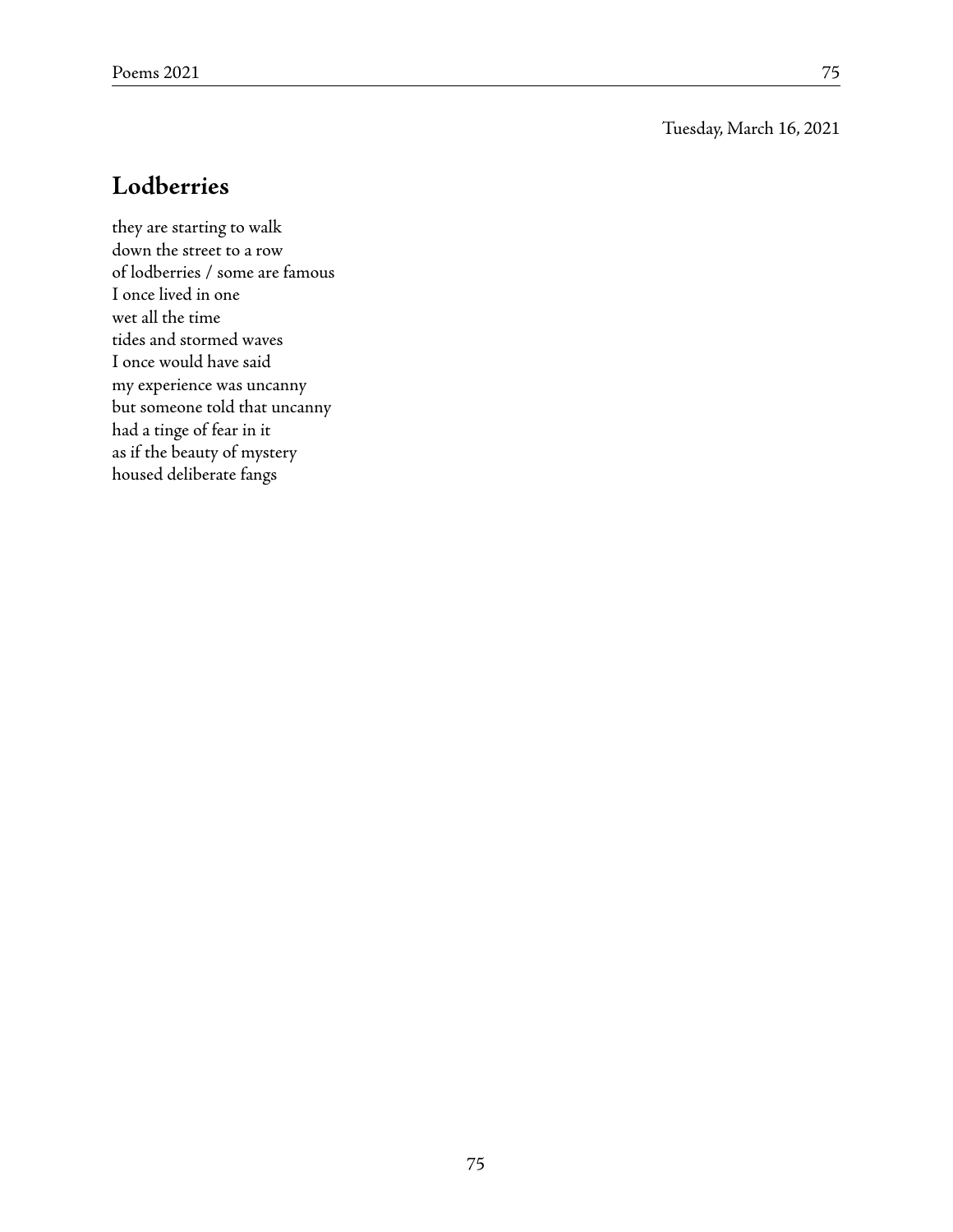Wednesday, March 17, 2021

# **Sharp**

someone taught me how to be scared how to pull blankets up / how to shiver just so / how to leave all the lights on when to carry a sharp knife / how to choose the least likely room / hint / it's not the least likely but the middle likely with practice fear becomes part of life my life / anyway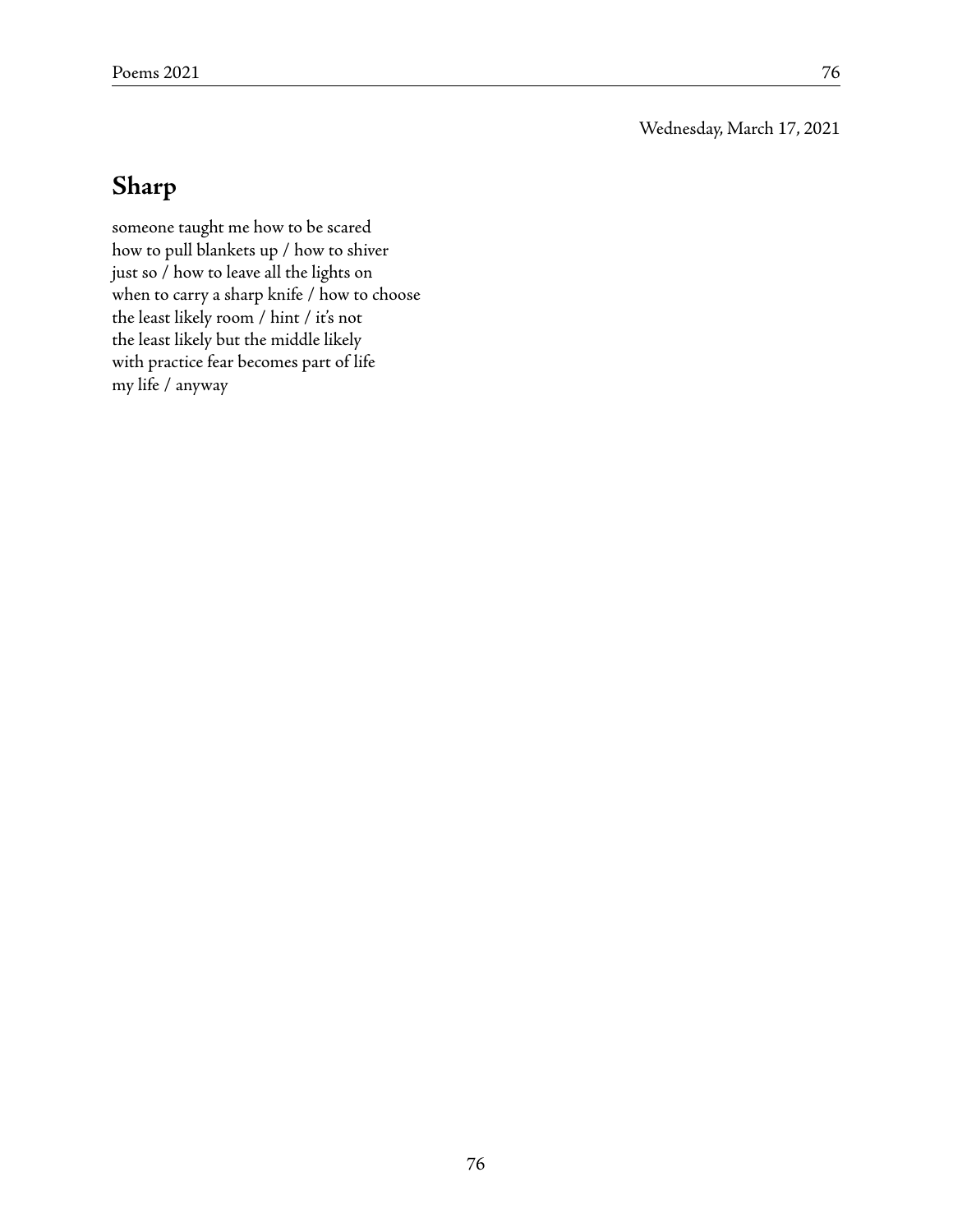Thursday, March 18, 2021

### **Damn It's Ok**

I bought a small church on a northern island Church of Scotland had a sale tiny / cheap / it comes with a cemetery at first I was afraid to say Goddamn and Jesus Christ in it then I got religion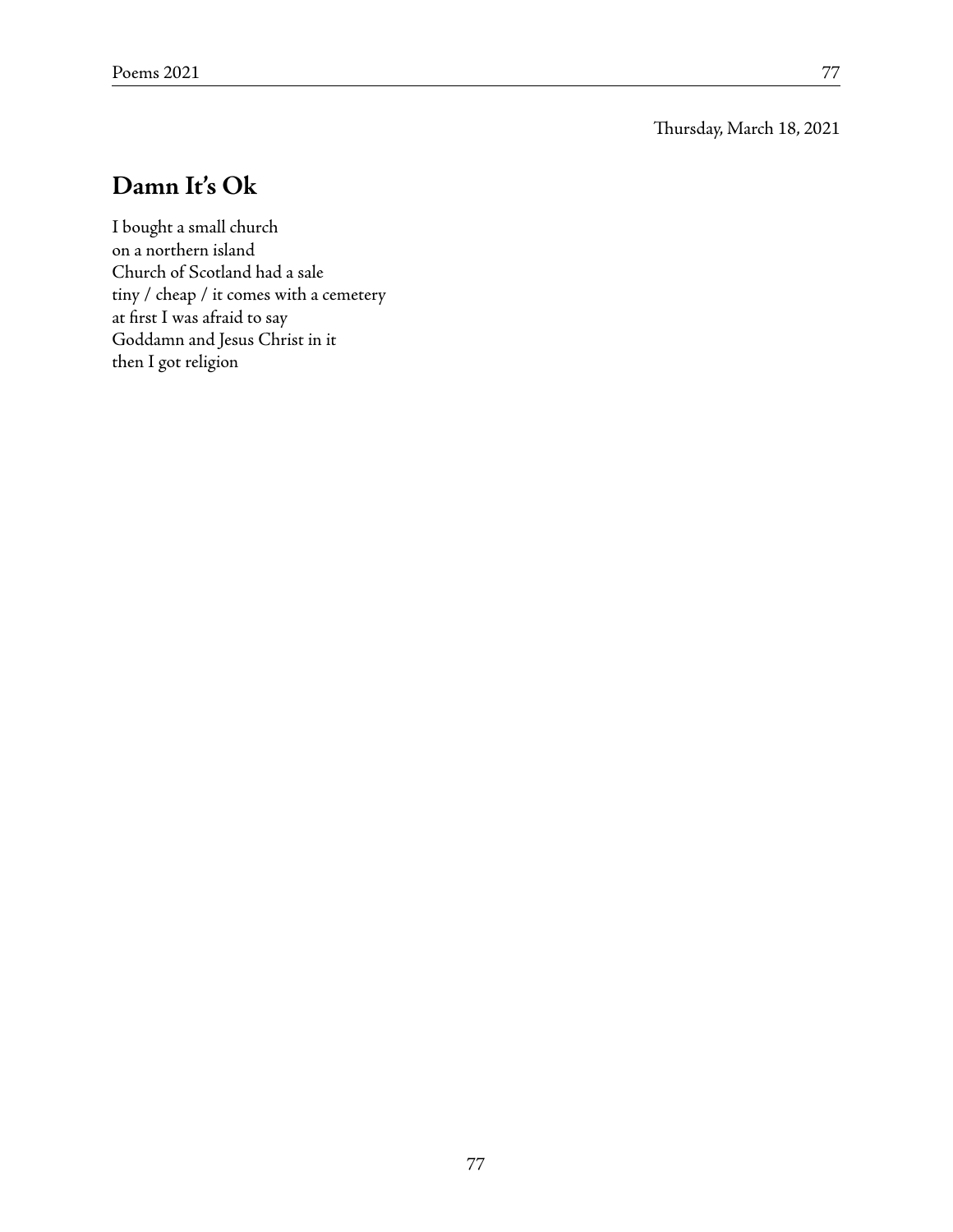#### Friday, March 19, 2021

### **Two Weeks**

when nothing can happen nothing does / the lack of surprise is a welcome boredom / I met her every morning for breakfast / we ate every meal together / she didn't like me much but we shared an interest / the place held us / we didn't hold anything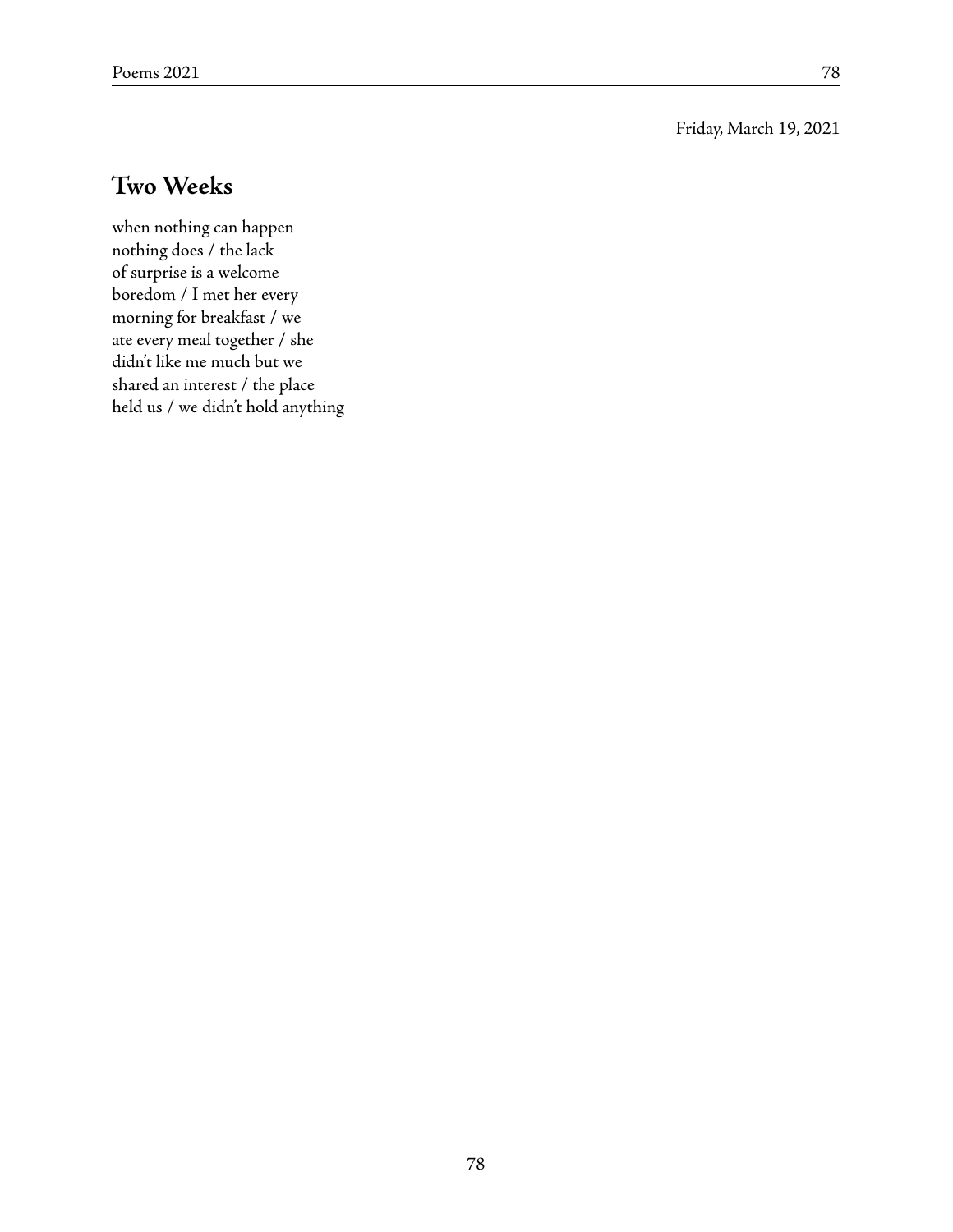#### Saturday, March 20, 2021

### **Where'd You Go?**

used to be I could find them on the Net but now they are gone less active so less info Bryan Keohane this time he was a radio guy even with his bad voice and I found him once as a DJ in Newburyport / now he lives in Clearwater Florida / yikes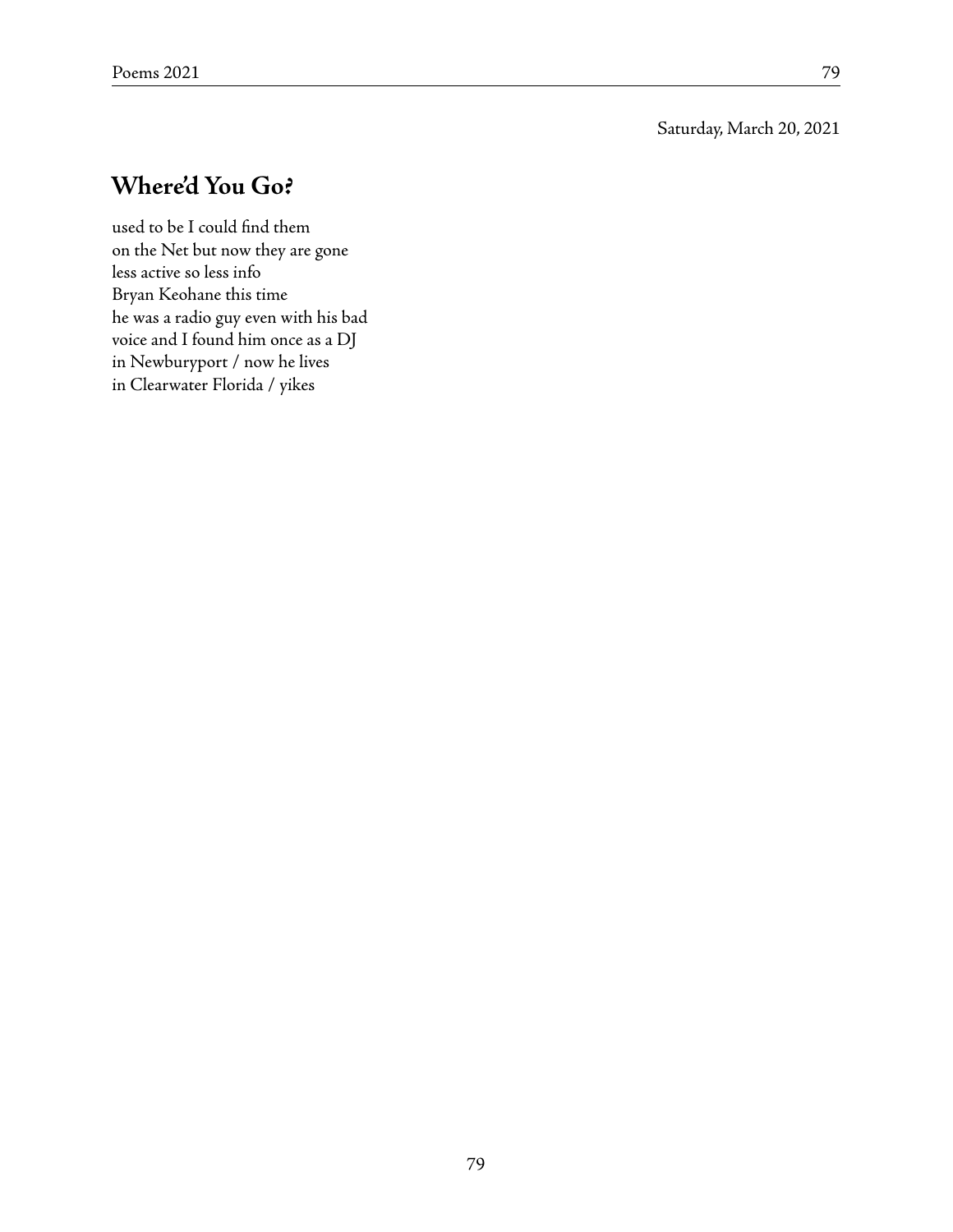Sunday, March 21, 2021

### **Maeve**

her prose so sweet a petite woman moving around every day living in hotels eating in restaurants with bars noticing the loneliness writing of it / as if turning away / then she became insane died lonely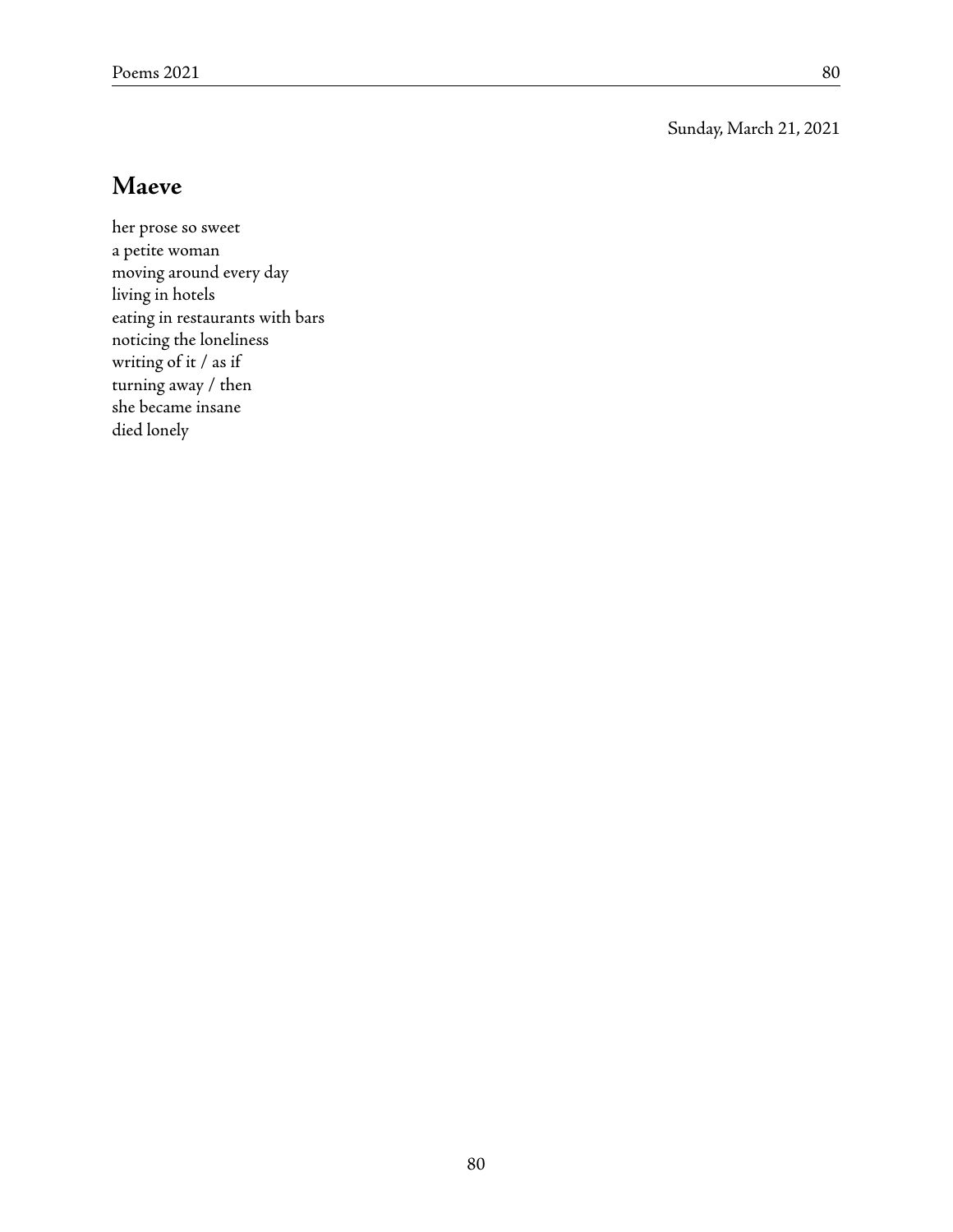#### Monday, March 22, 2021

## **Sam's Frog Pond**

to go back and stand by Sam's frog pond one more time / to hear them croak to feel the simple breeze to see the bats come out the warm air then the cold waves / a quiet under back tone finally the Milky Way above if only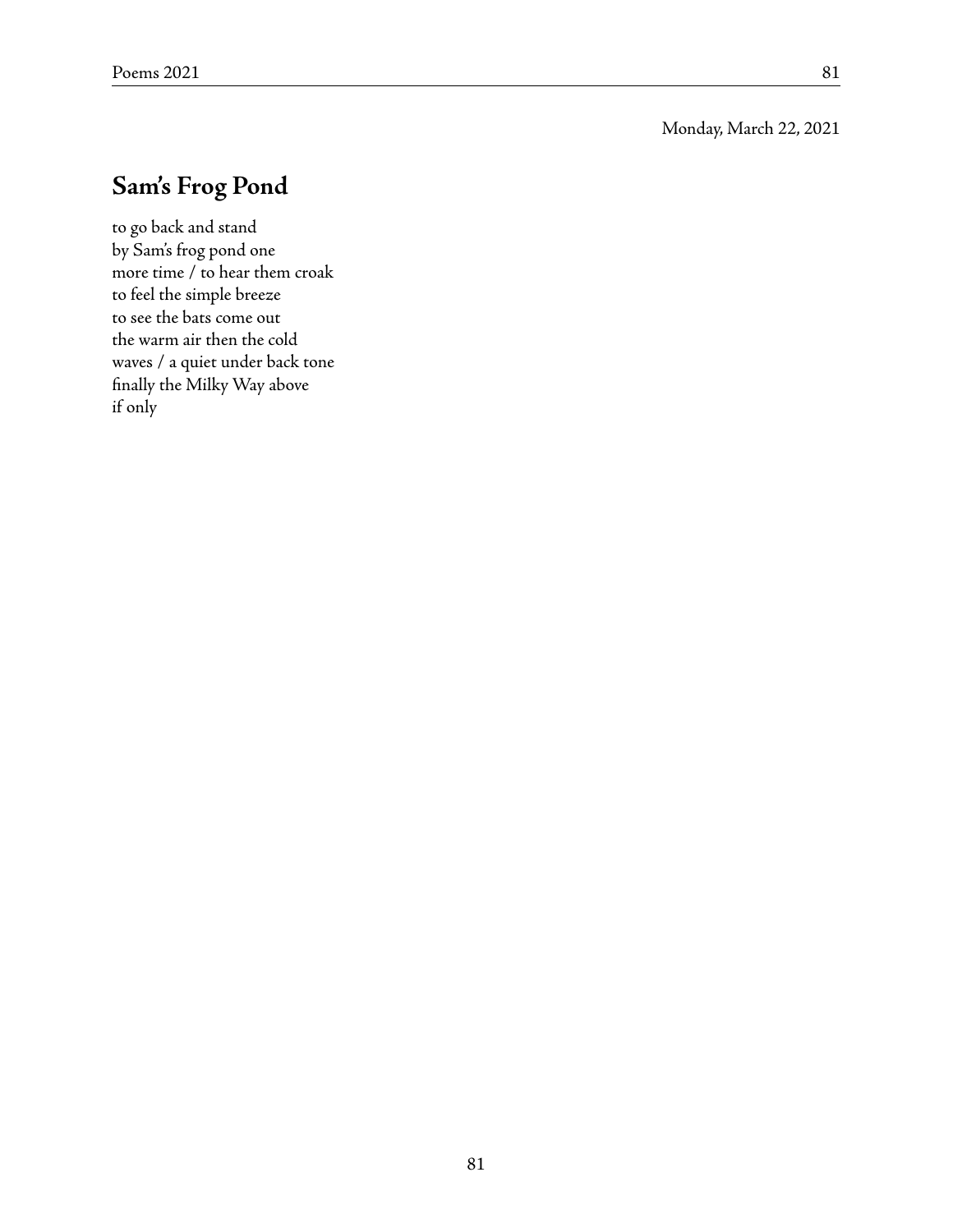Tuesday, March 23, 2021

## **Svalbard**

the far north towns are hilarious / their restaurants prepare dishes no one has heard of where do they get those ingredients why do they live here man / it's cold today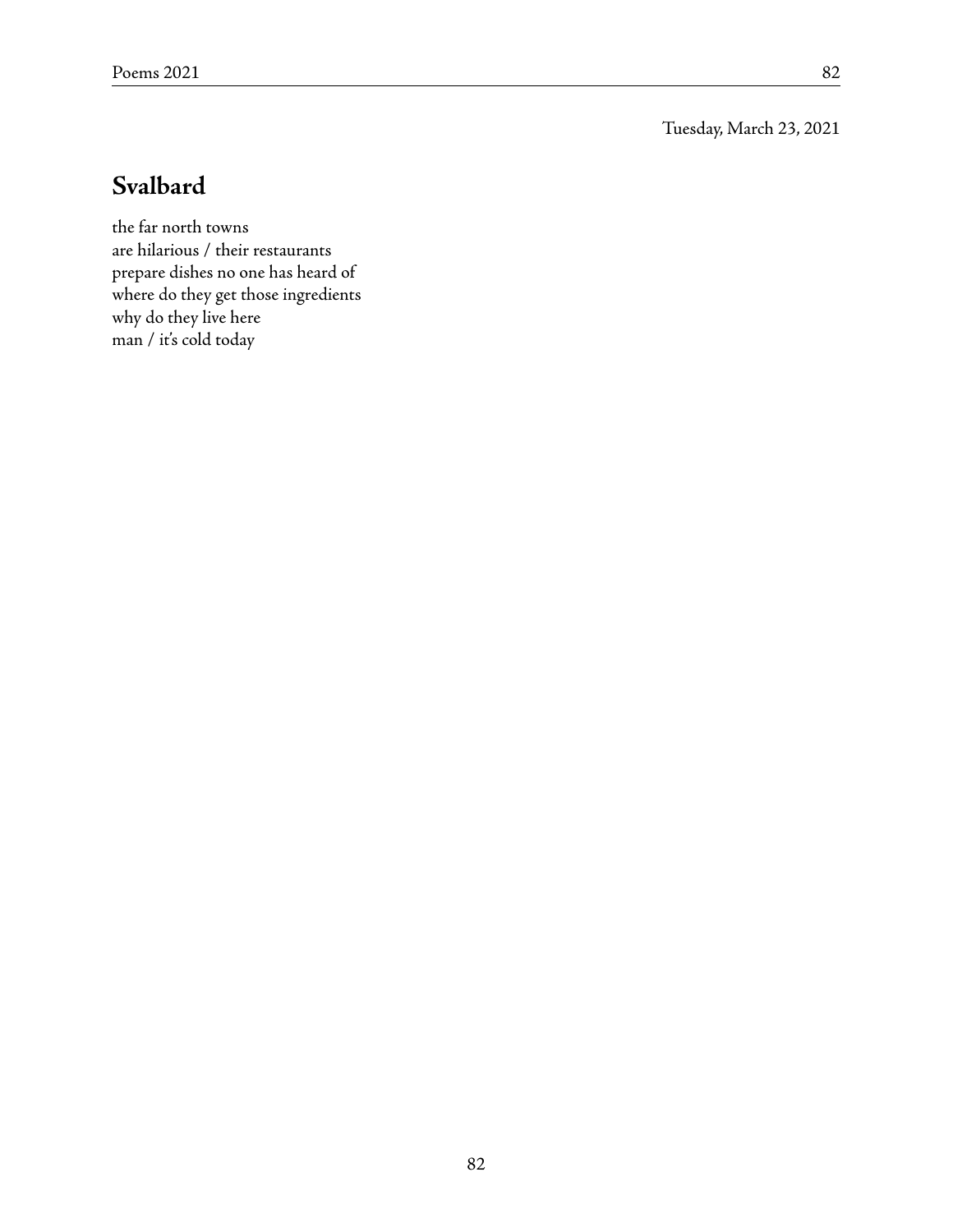#### Wednesday, March 24, 2021

### **Fetlar Churchyard**

suppose you've been buried in a small churchyard on Fetlar and you've been resting there for fifty years under the eyes of minsters who minister to your family now suppose the Church of Scotland has fallen on hard times and is selling the churchyard you're in and its church for next to nothing / suppose all that how well will you sleep tonight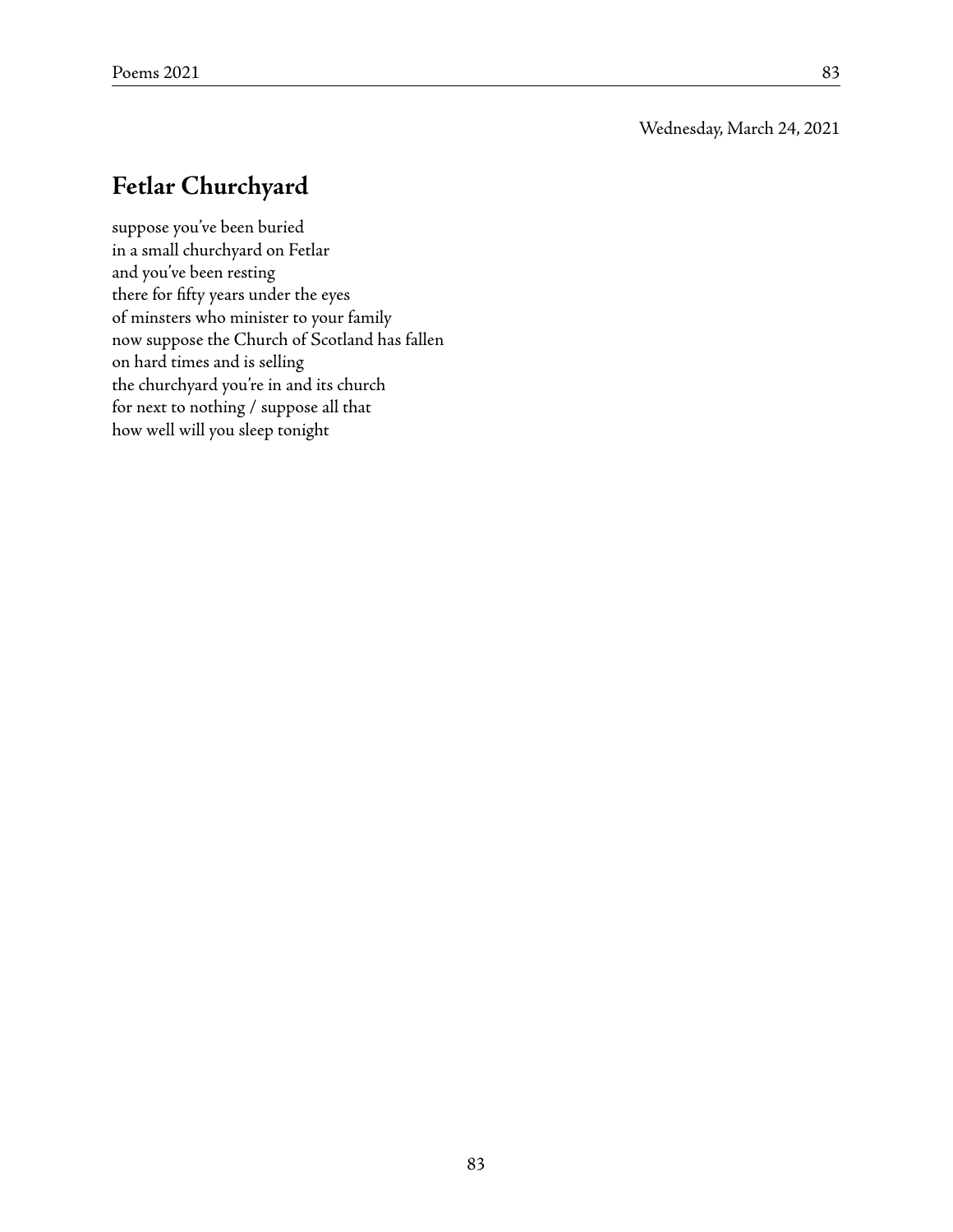Thursday, March 25, 2021

## **Side Show**

sideman only my fate but how long to learn it no matter how hard I work how detailed my results how beautifully I present it all I am only a sideman to a great man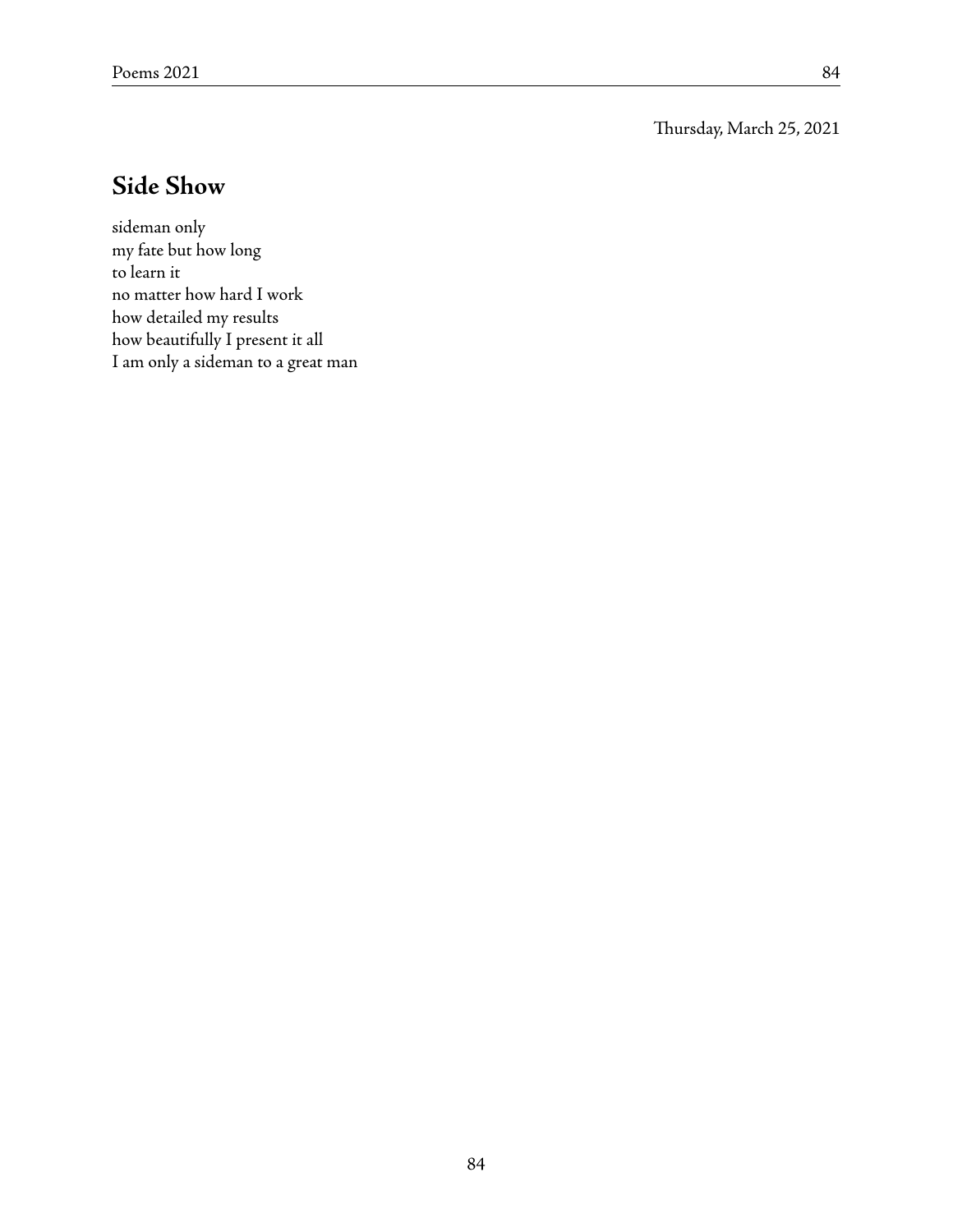Friday, March 26, 2021

## **No Wisdom**

that photo a record of an instant from that instant I deduce lives / the job of imagination and ill-earned knowledge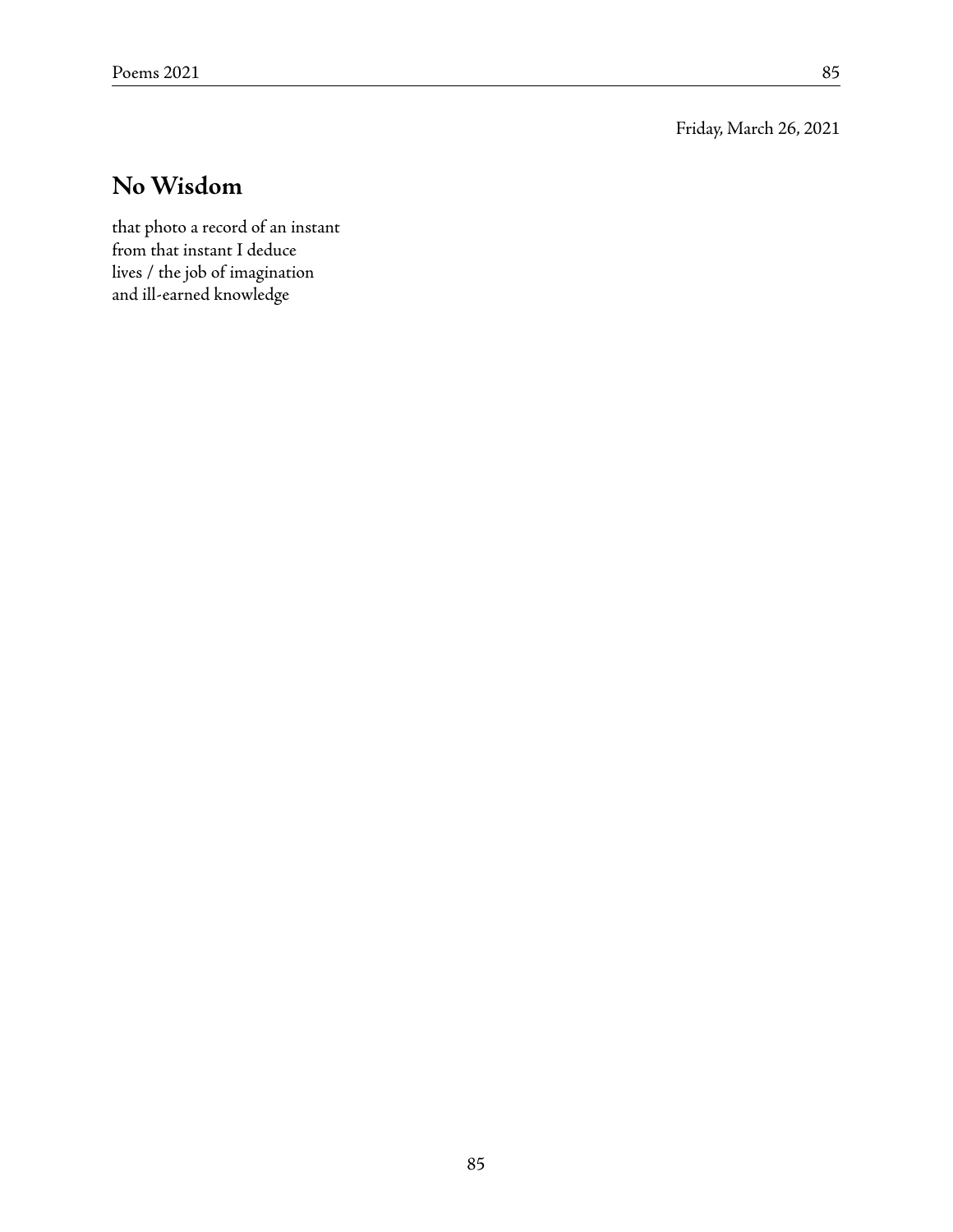#### Saturday, March 27, 2021

# **Woods Eye**

we go back to it she asks questions as if I know the answers I answer as if I know the answers / why does it seem so one sided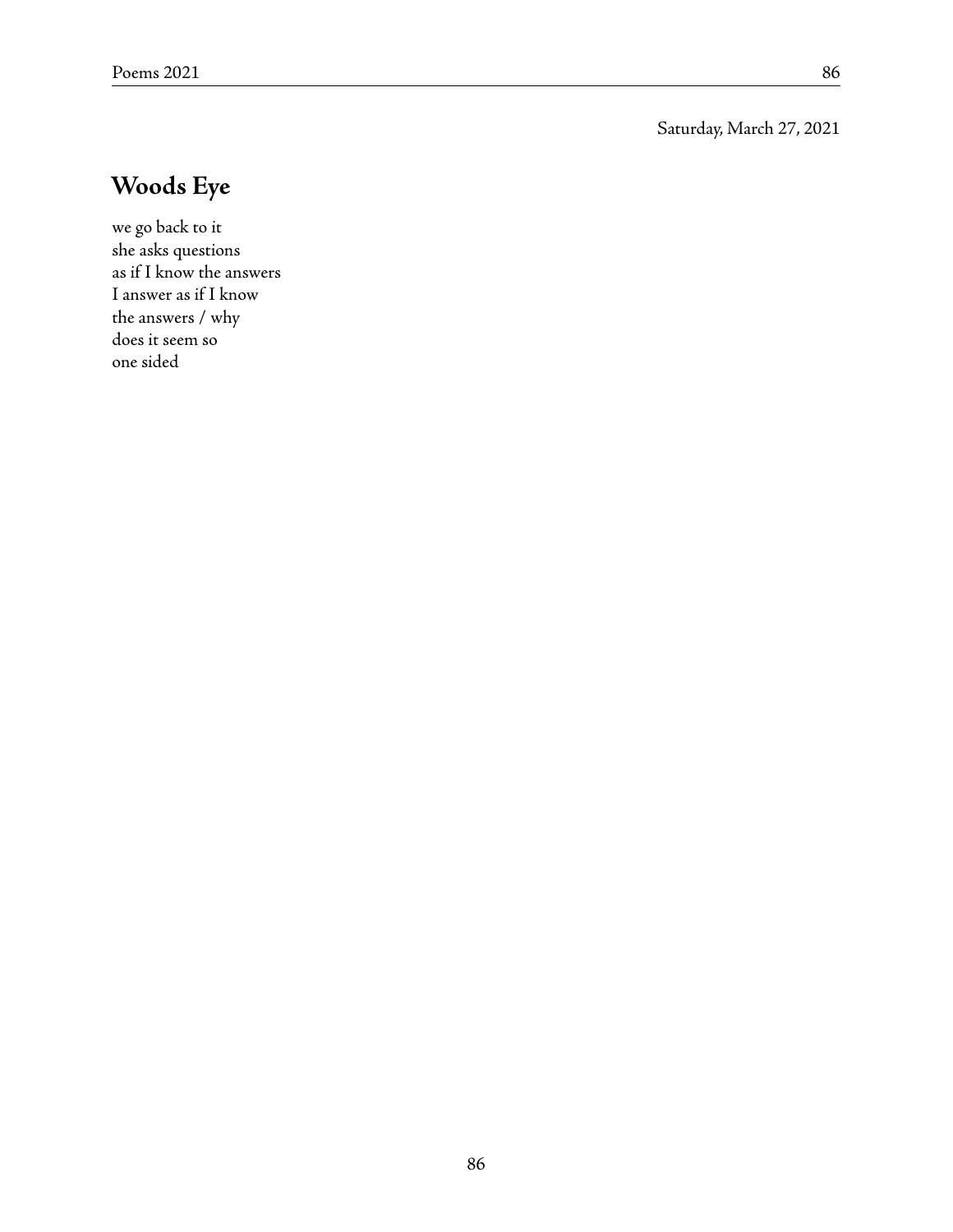#### Sunday, March 28, 2021

### **Rosie and Dolly**

two Belgians tied beneath an old apple tree at the back of our big field we'd made a new gate through the double stone wall near there the horses had a big trough of water big bales of hay / lots of apples on the ground / big horses when they walked down our road our house shook / they knew how to work / what the job was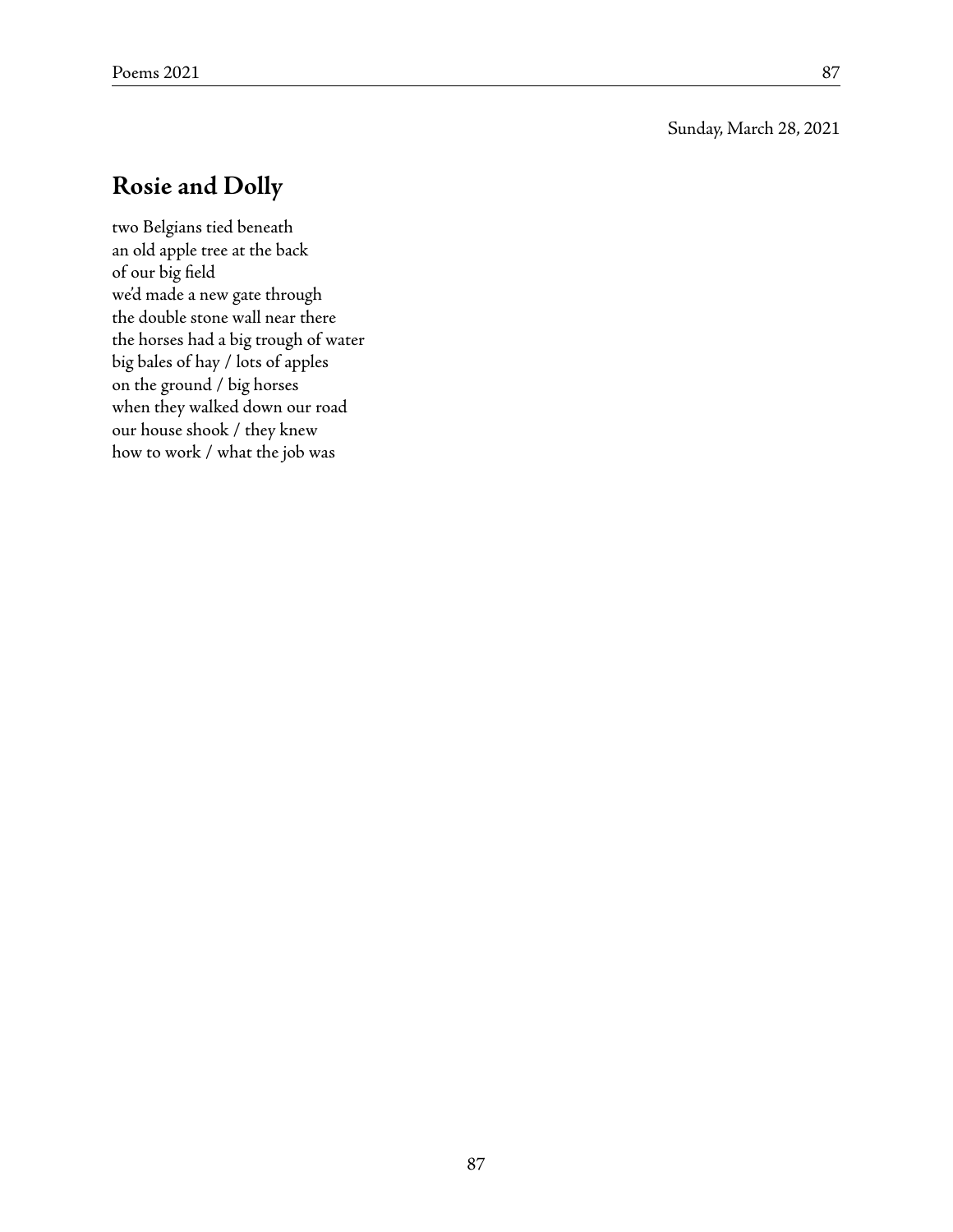#### Monday, March 29, 2021

## **Might Rain**

I thought it might rain so I dove into bed put my hands down deep under the covers / warming them after a long bit later I had not heard rain on the roof / not on the window / I stayed in bed until there was nothing left to do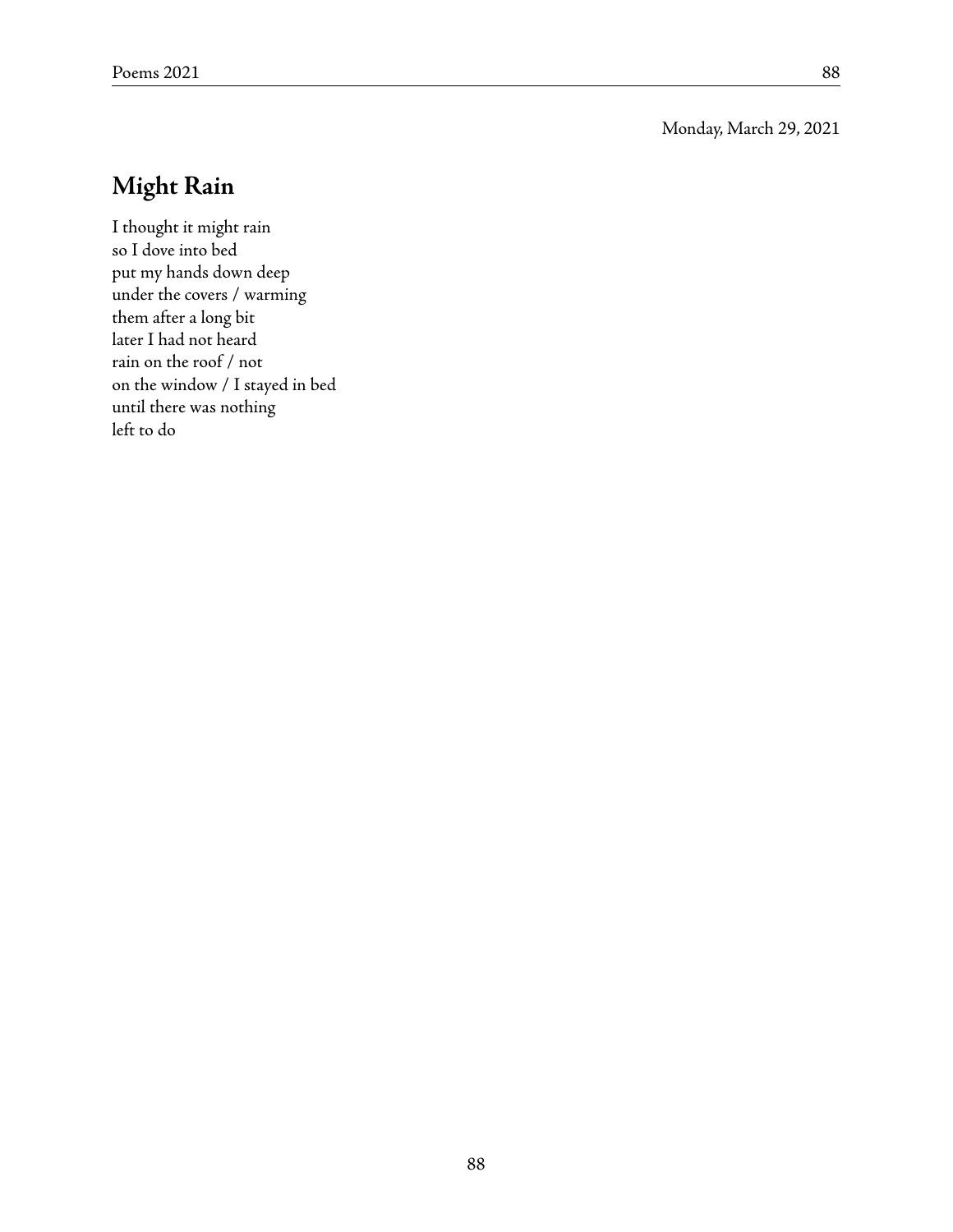Tuesday, March 30, 2021

## **Fog Walking**

foggy nights I'd walk down the road to the end of our farm / barely wide enough for two cars abreast asphalt and sand tamped down by cars this meant a sandy shoulder in the fog my hair got wet deep in the fog peepers and sometimes frogs / later I would sometimes walk the foggy road with someone else / fog / night / summer / sad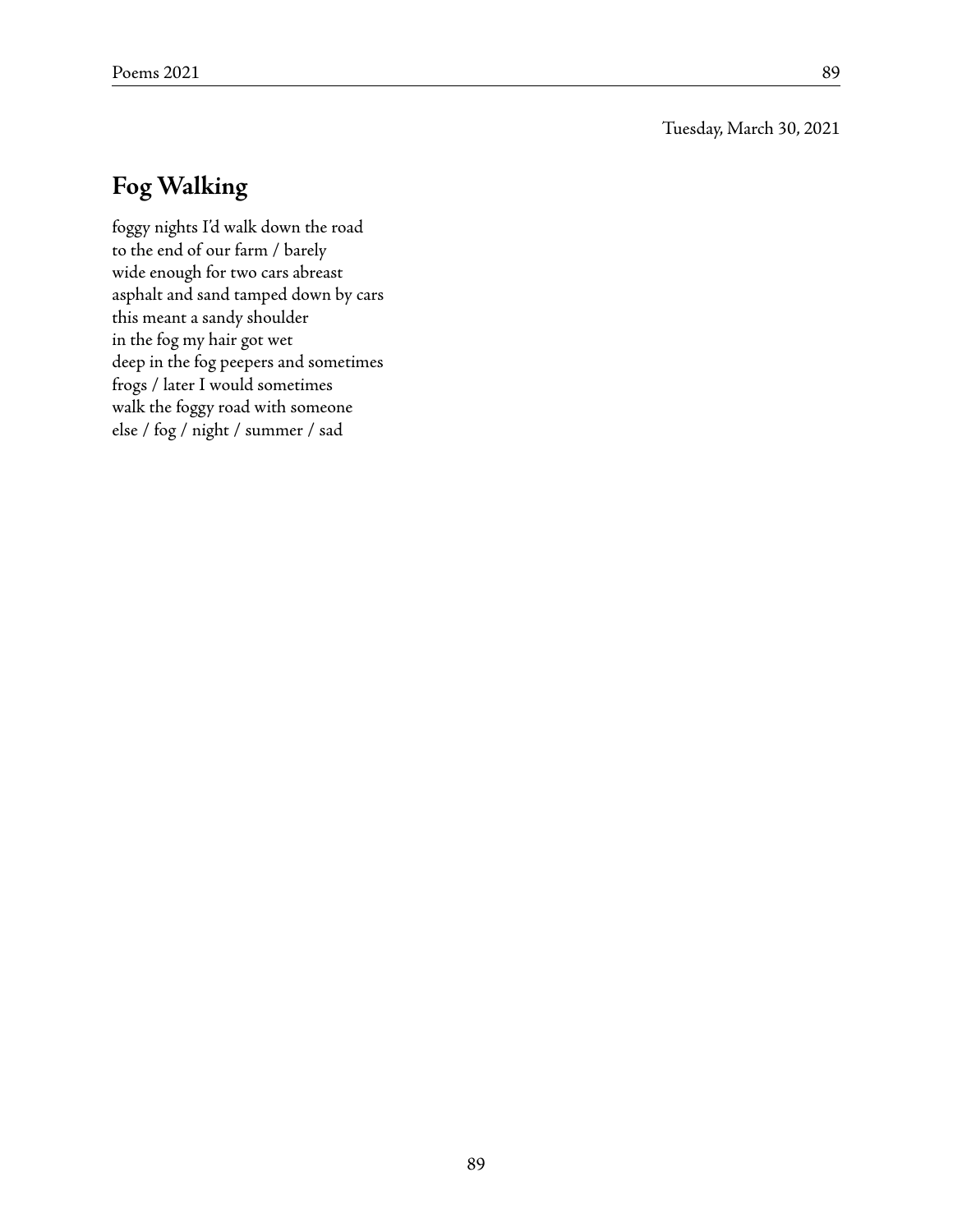Wednesday, March 31, 2021

## **Mailbox Woes**

why is there always some problem why can't everything remain stable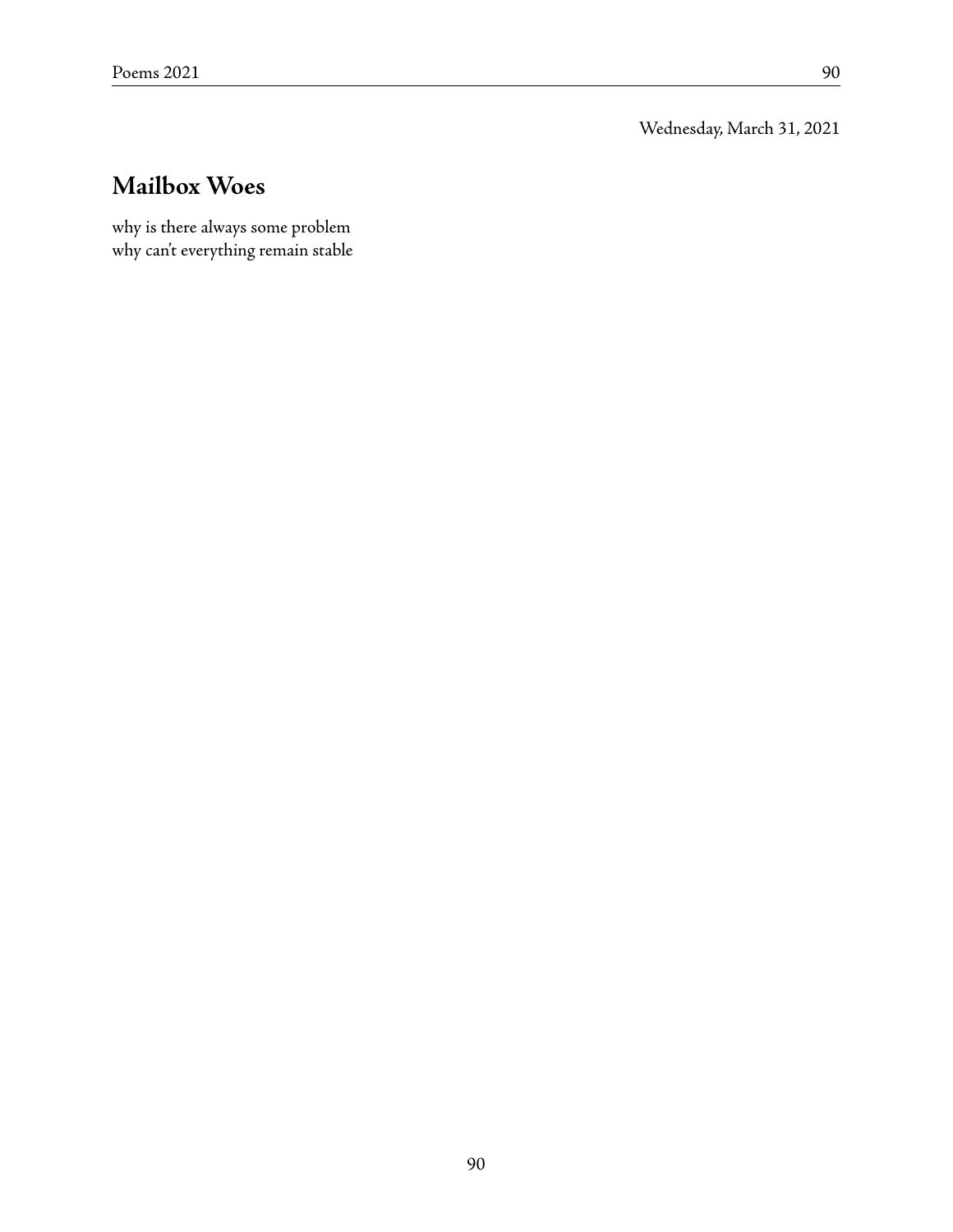Thursday, April 1, 2021

### **Today**

Ron / gone two years he was maddening but he supported his friends he could not picture anything because of some defect I never heard of he was good at things he was bad at things we did many things together / I am who I am because he lived his birthday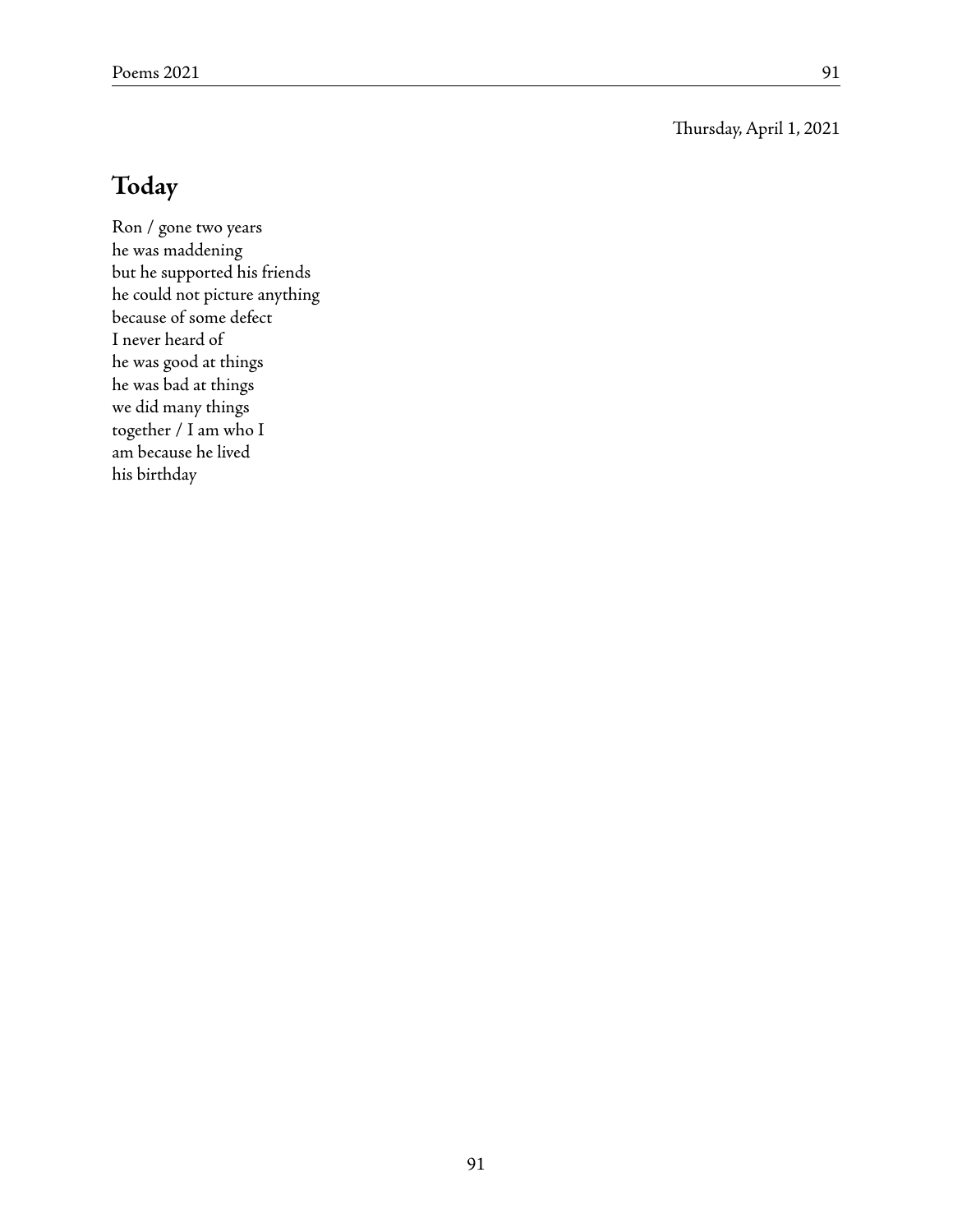Friday, April 2, 2021

## **What If**

days change fast almost like errors do people succeed from motivation or ability almost like errors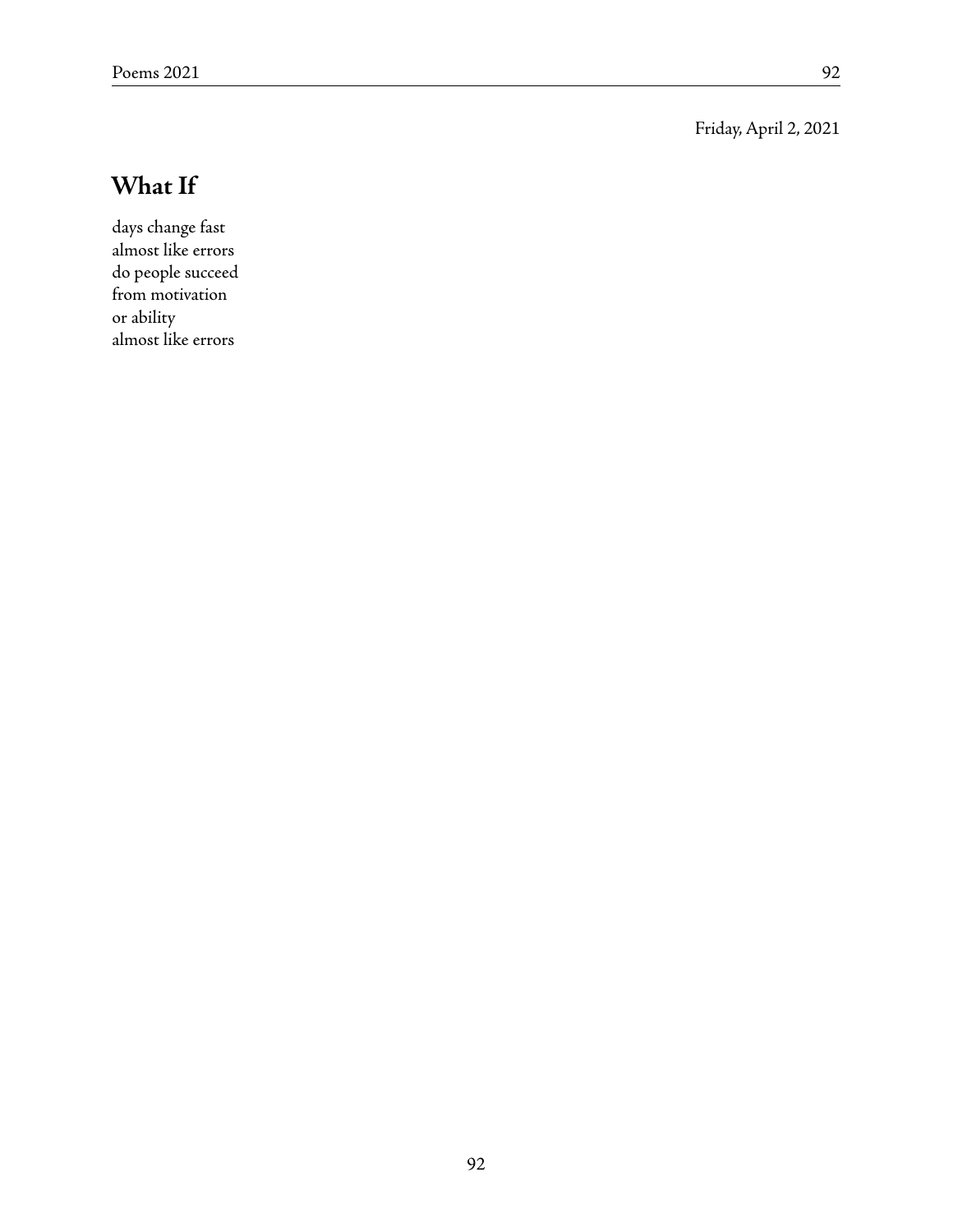#### Saturday, April 3, 2021

### **Straight Absurdity**

I've noticed the green grass and spewing willows along the river that separates the lost from the losing I've noticed people lining the river / standing on banks cheering for those who speak sloppily the green is dark in the hollows lighter at the edges / softly granulated a poet fell into the water many laughed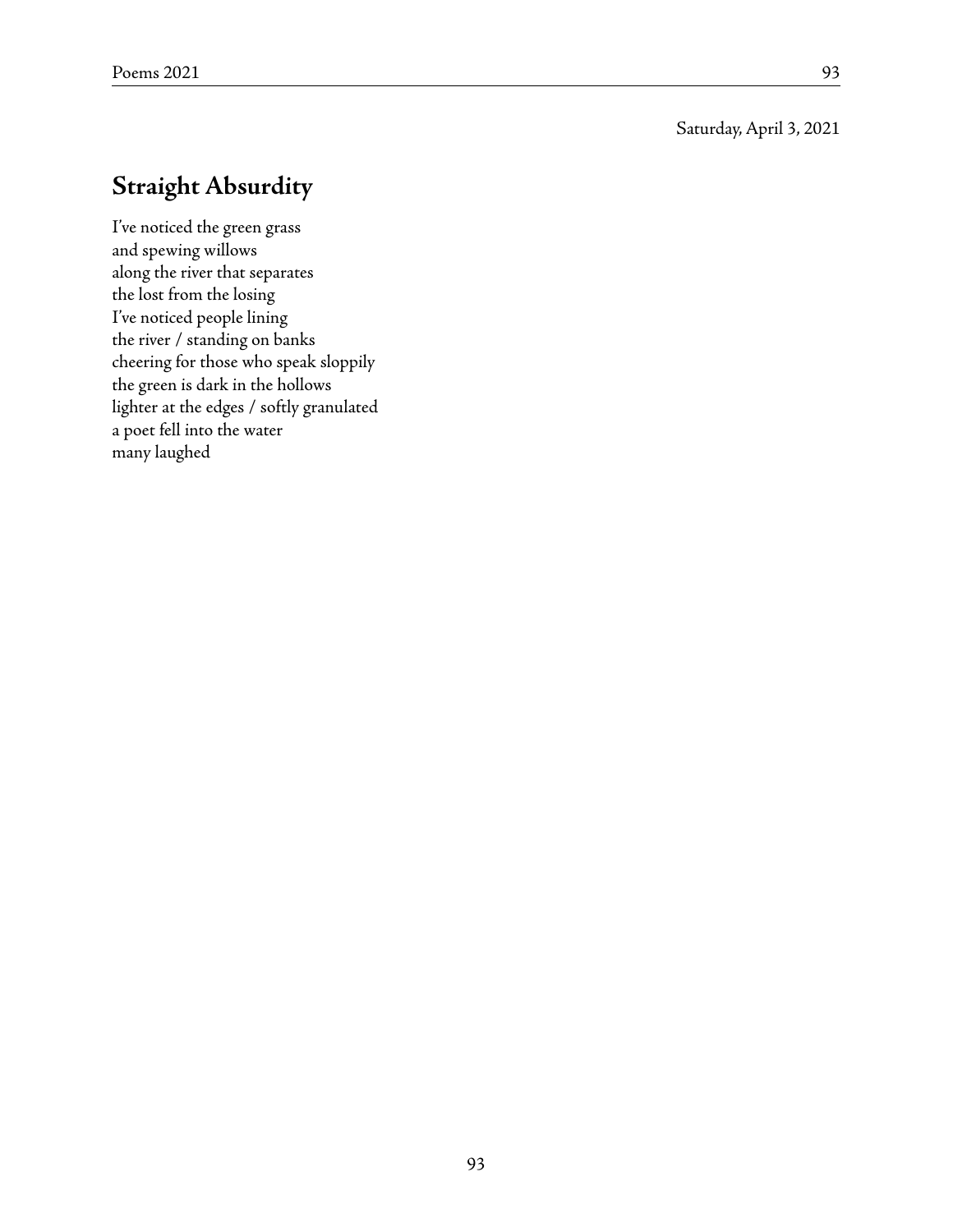Sunday, April 4, 2021

### **Come On Baby**

we practiced in Nana's old place part of the house but originally separated by a requirement to go through the garage / we made a racket my mother told other mothers at least I know where he is this probably means something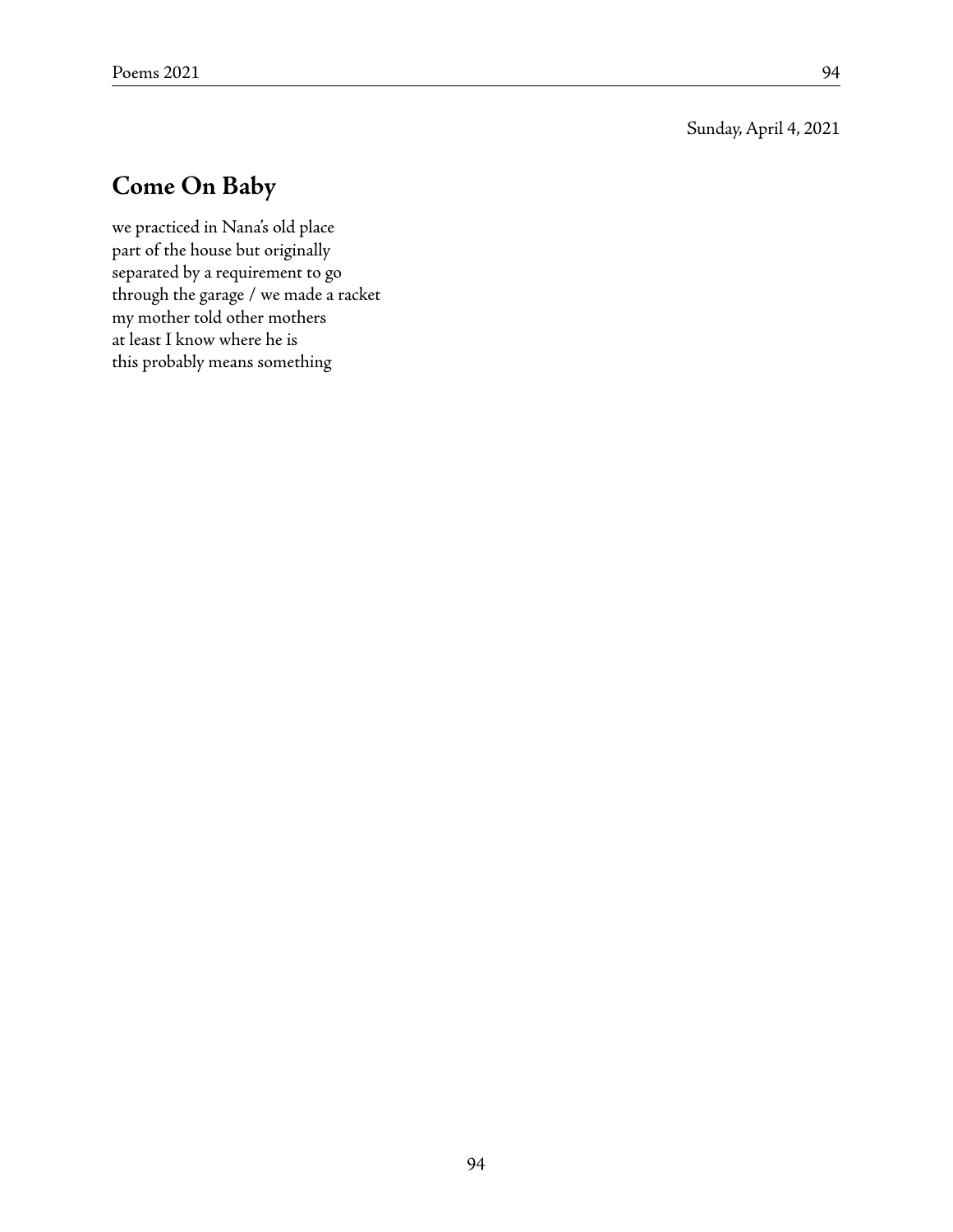Monday, April 5, 2021

# **April**

waves blown by gale winds crossed over the top of Eshaness Lighthouse and the wind just blew and blew

it snowed too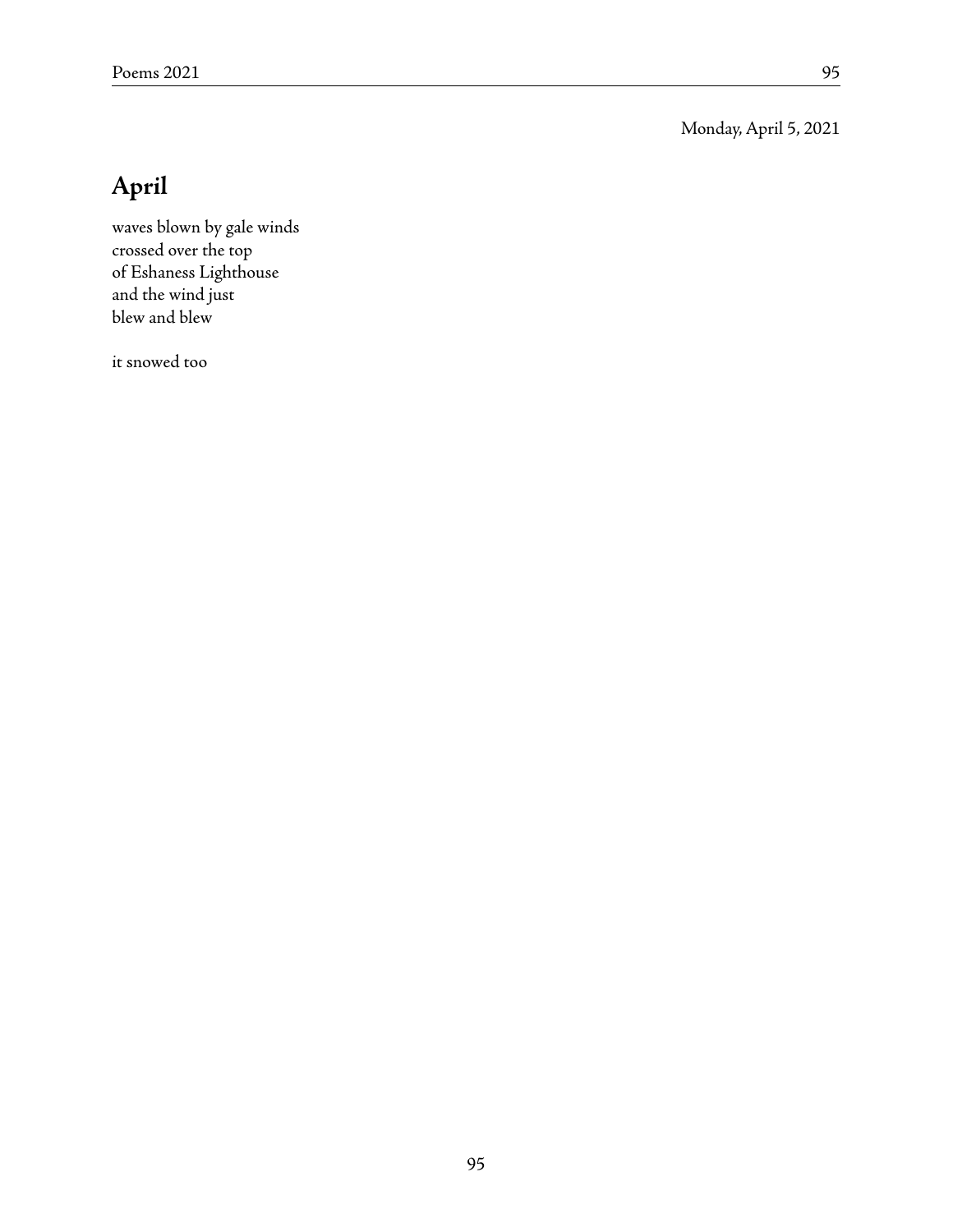Tuesday, April 6, 2021

### **That Being Said**

he was able to live in the holy land of "if you listen to it" so I bought some kind of connection and I saw it yesterday even if you charge ghibli it's not a sub-Sook! I want to do this instrument when I see the appearance of heaven playing the violin / I wrote a novel but the words that I said while crying were really stuck one of the things you can do to live "like" is to "brush your hunch" / In order to brush the hunch it is important to be able to language express and speak with a grain of grains when a baby is living with a feeling that is only niconico and nauseous at first it is more and more sad and it is a bit of a bit of a bit of a bit of a bit of a bit of a bit of a bit of a bit of a bit of a bit of a bit of a bit of a bit of a bit of I'm getting more and more intuitive on my inside I should do this / because I heard that!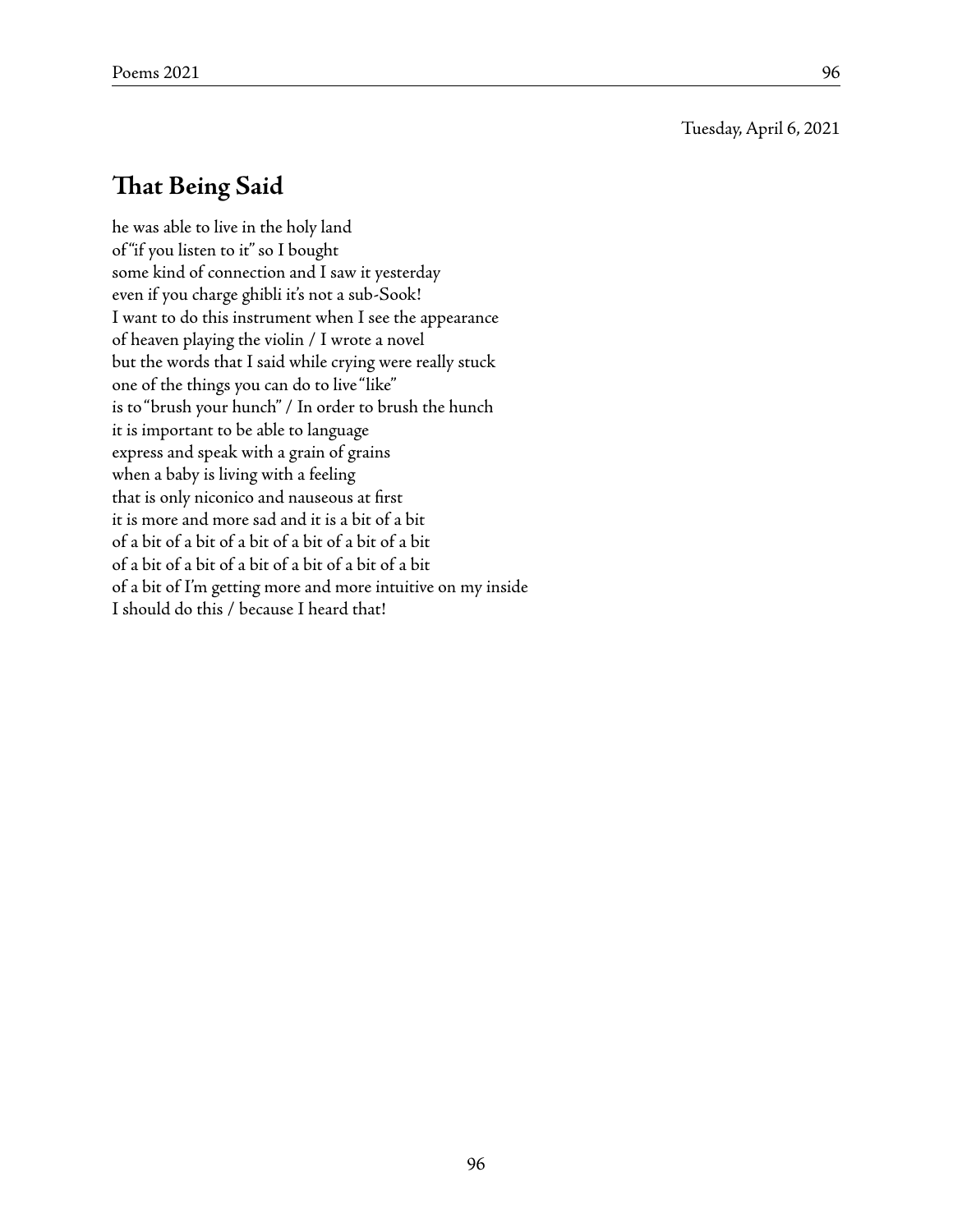Wednesday, April 7, 2021

# **Birthday**

a day of good birth of a daughter she will help me move on / move up / move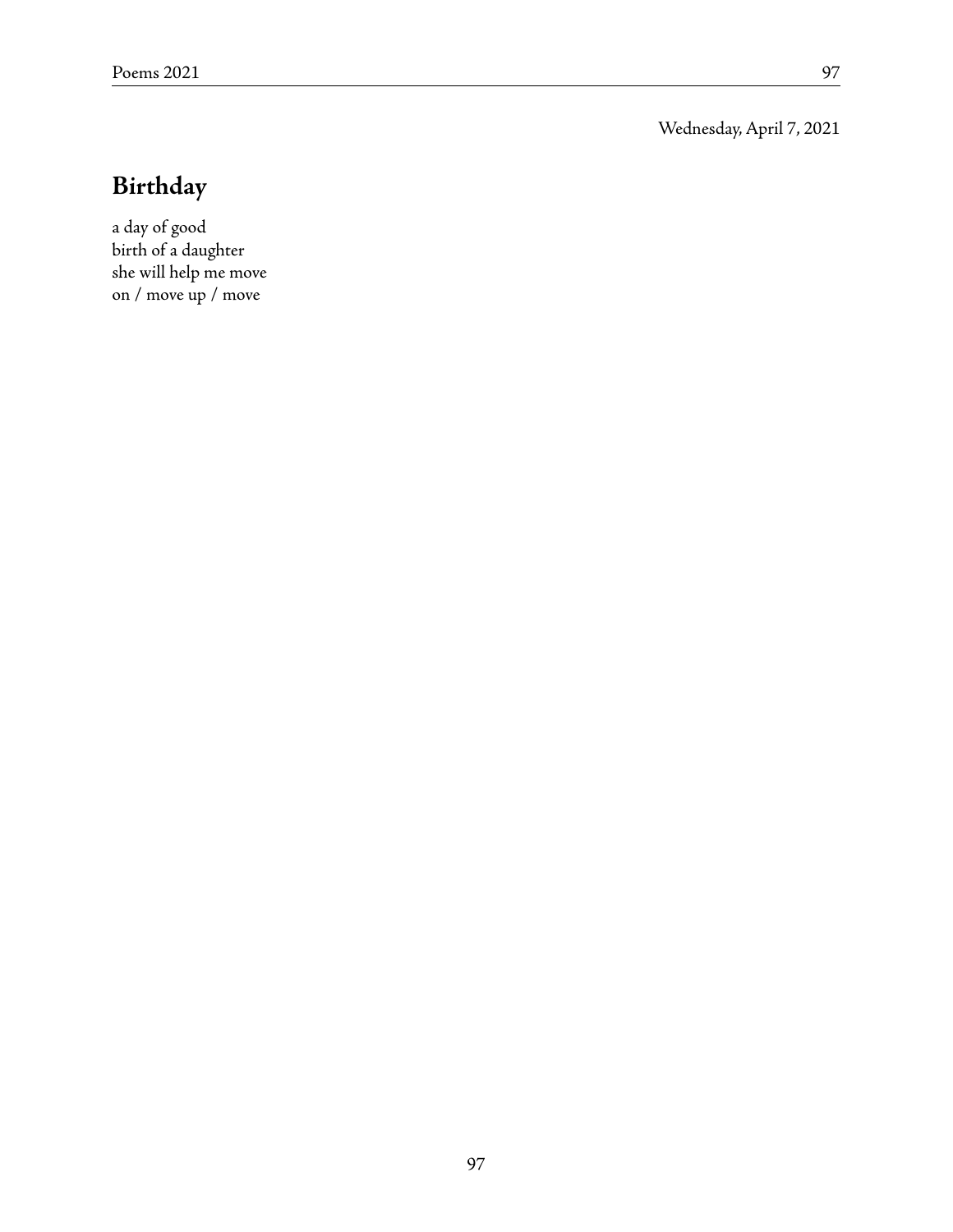#### Thursday, April 8, 2021

### **Muse Sick To My Tears**

she said to me how wonderful

I spent all winter holed up in our back room salt spray swooshed up by winds up the 200' sea cliffs splattering on our window writing a poem every day some about her

my ink smells this summer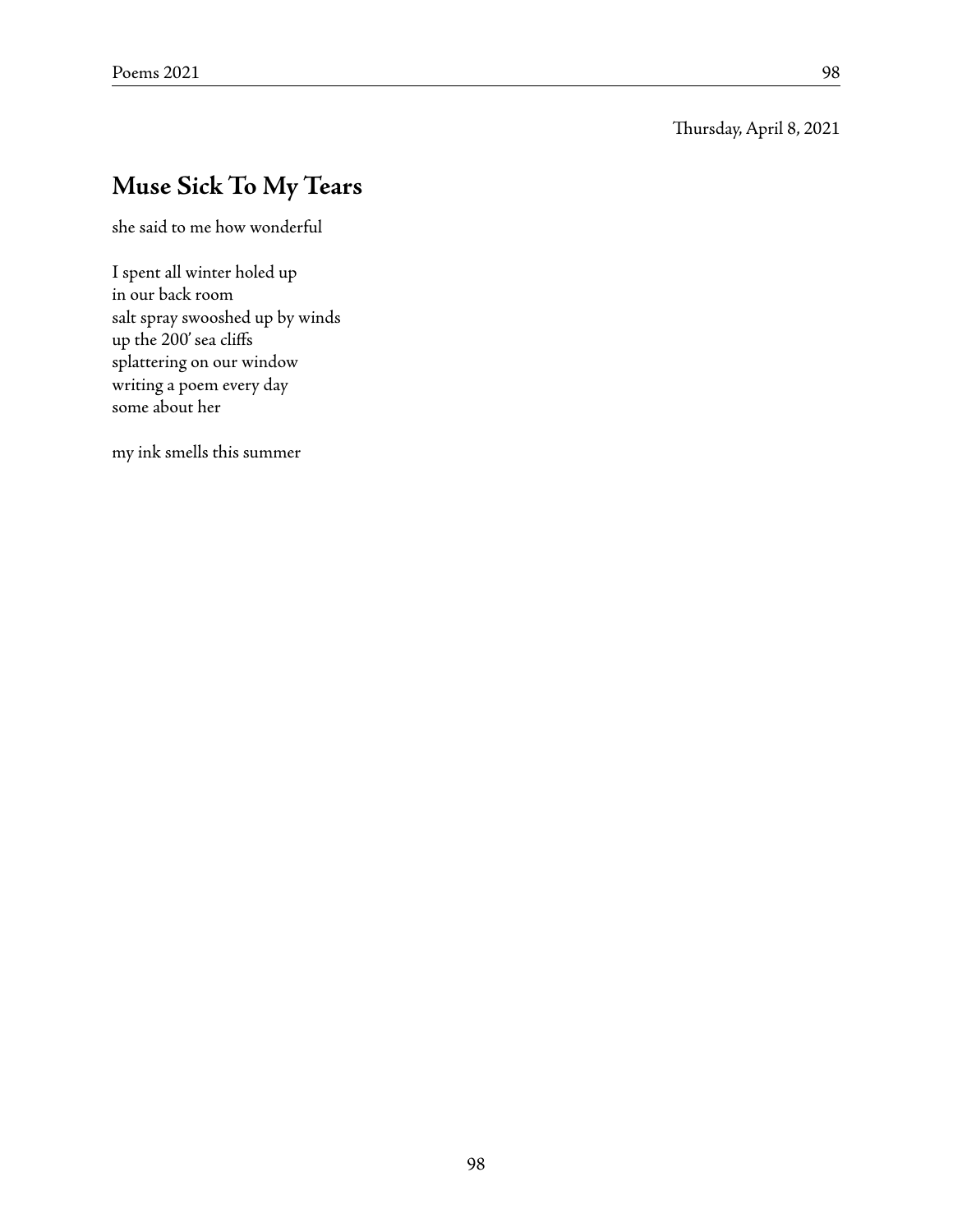#### Friday, April 9, 2021

#### **Green Plum**

late afternoon dried hillside grass golden in our western sunshine just before pure plum season our plums skin nicely purple she loves them and little else after writing all day I picked one for her and we sat at our backyard table round and wobbly looking out over dried hillside grass golden in our withering sunshine the fruit still green brought her eyebrows together before she looked with her eyes away from me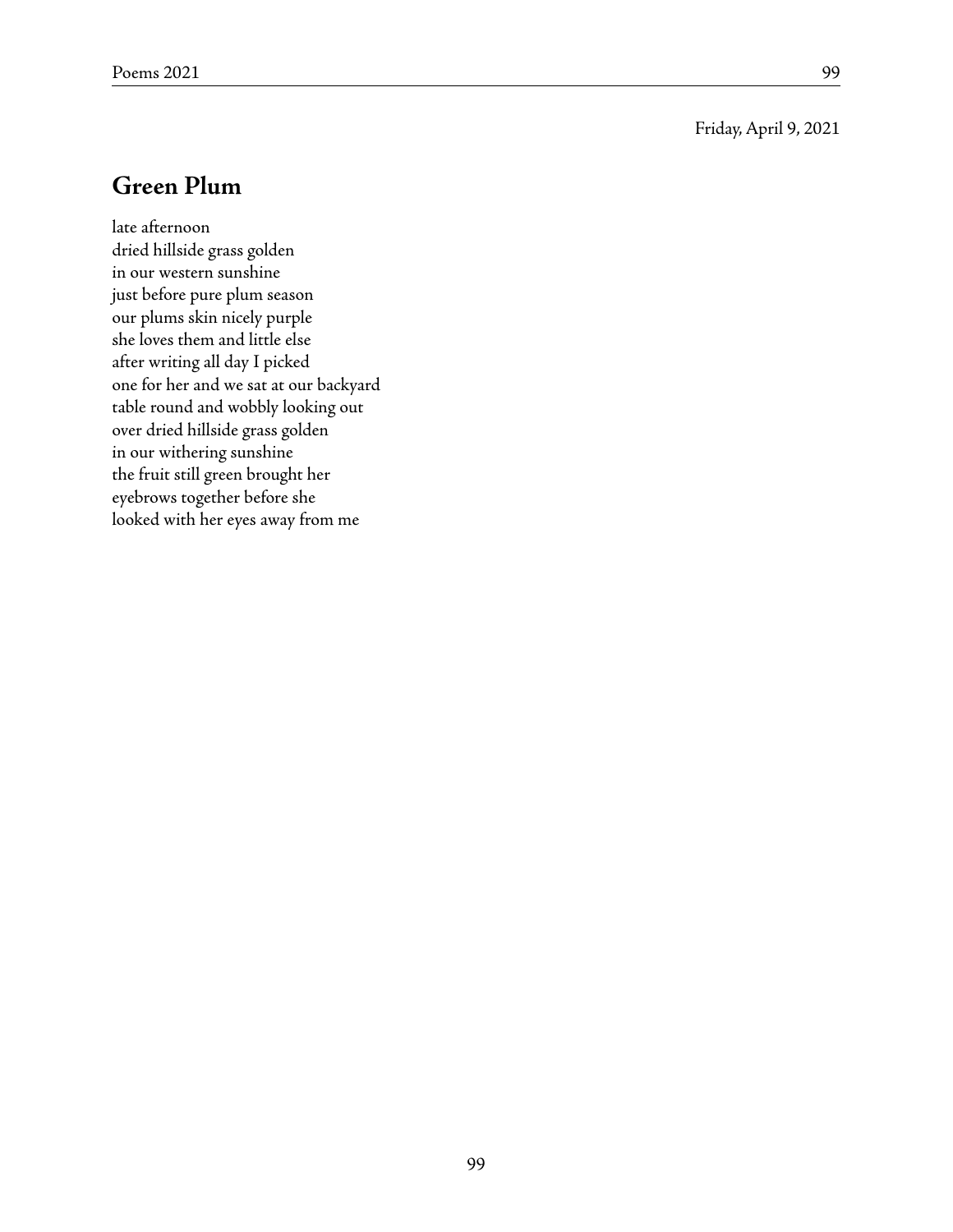#### Saturday, April 10, 2021

### **Moon Over River**

I had a friend she liked the birds and the songs they made a river flowed between us one bank for me one for her she used to grumble when the sun was undawned the river between us was the closest we got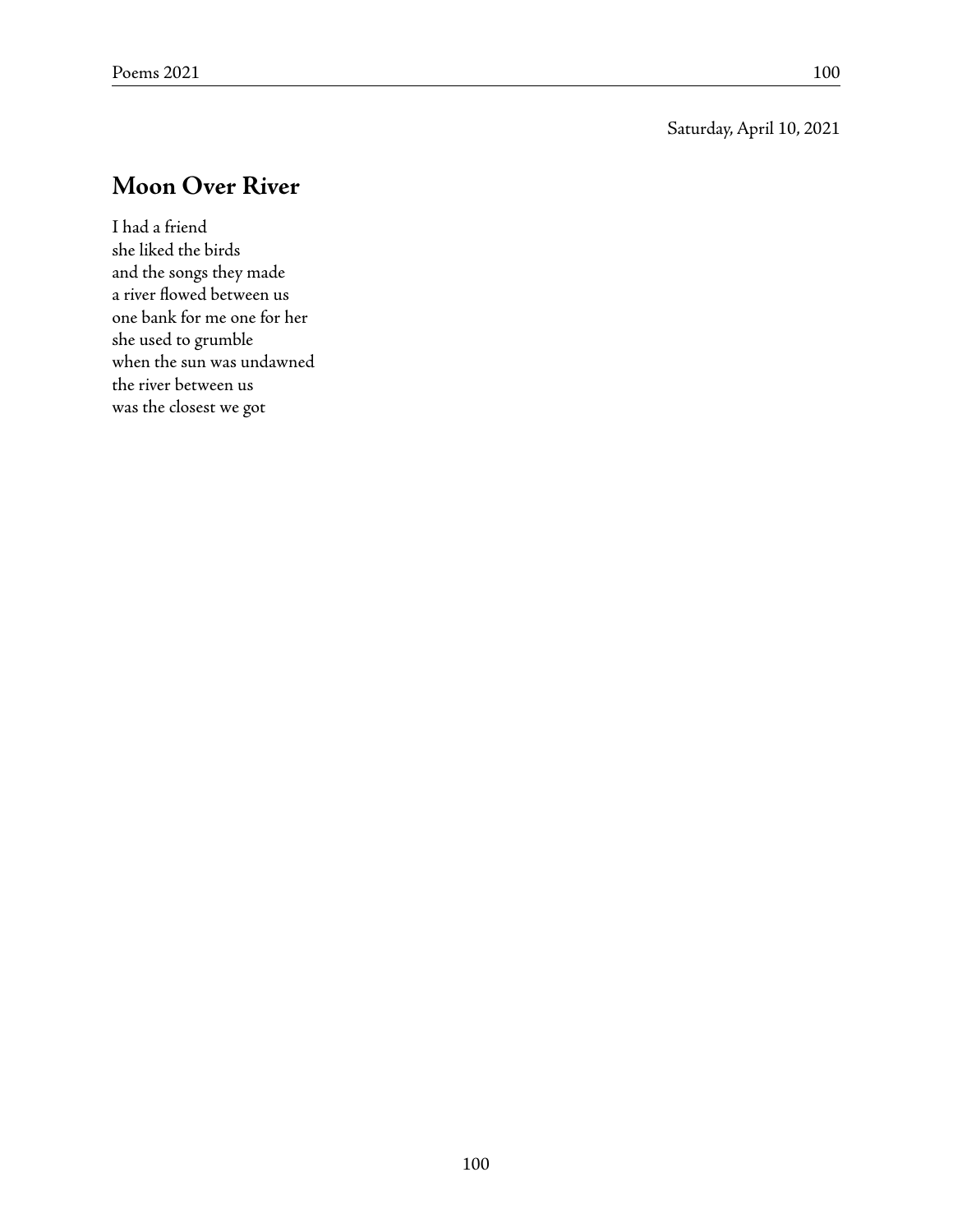Sunday, April 11, 2021

### **Stone Town**

people ask / curious for love it was an evening of bats above hunting for what gathers around people / it had been raining but isn't it always across the street going against my direction a woman bundled walked slowly toward a degree of water as I am the other way what I didn't expect was the sly way she quickly glanced across to me then turned her eyes again forward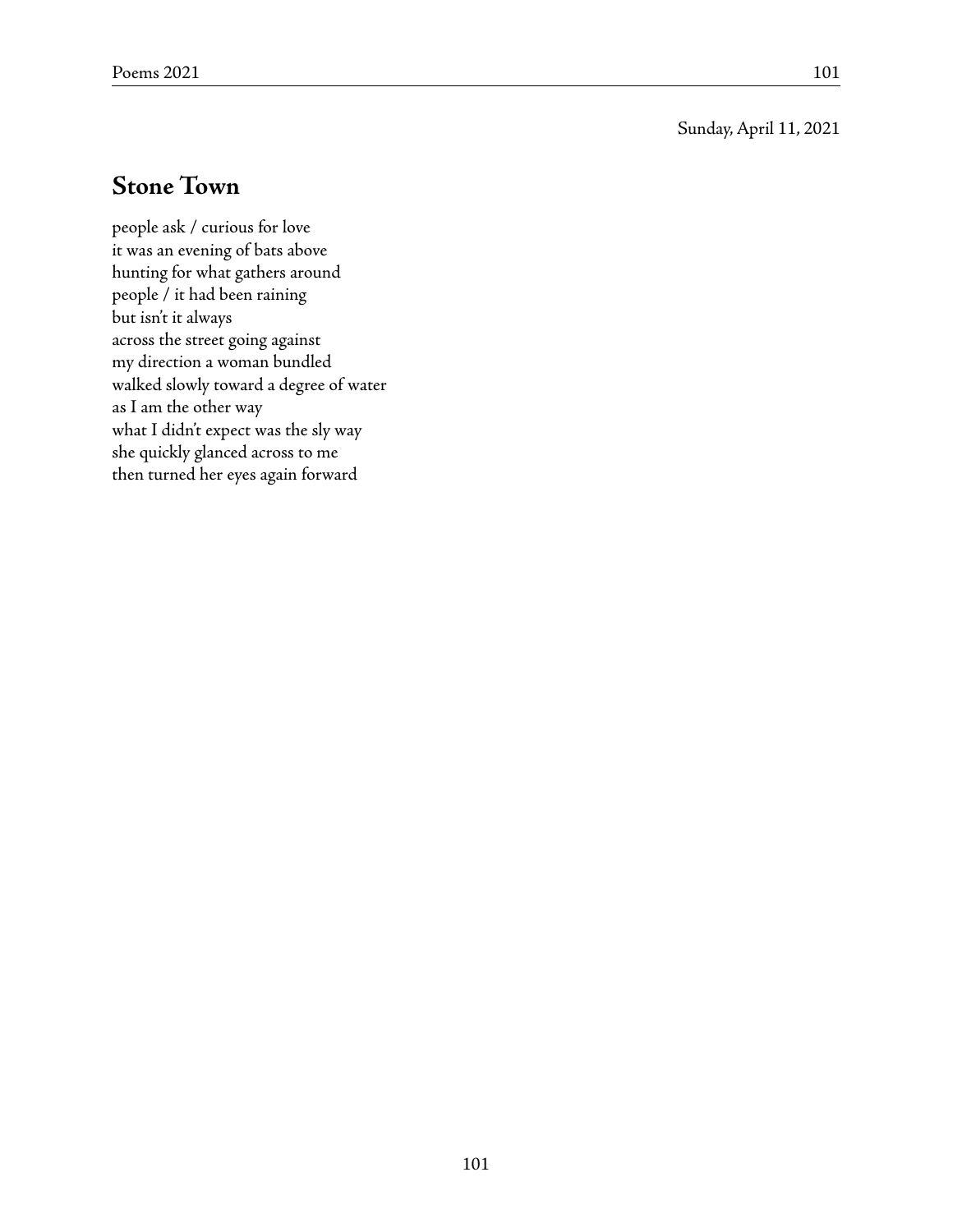Monday, April 12, 2021

### **Shetland**

they are filming in town center detective show in a place with no murders but the wind is an interesting force and the desperate rains in winter we get around by ferry and eat much fish look at those foreign actors pretending our accent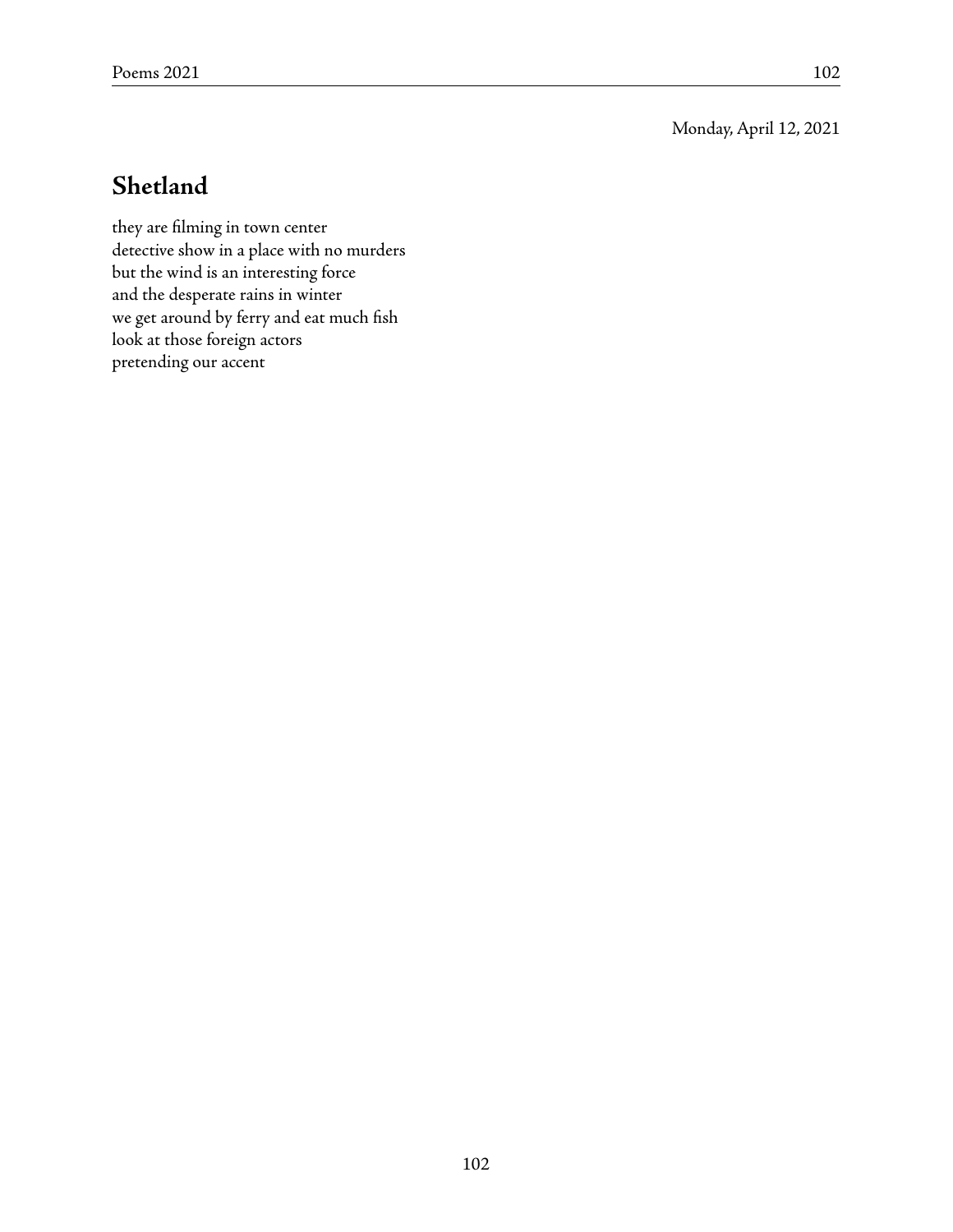Tuesday, April 13, 2021

### **Some Poems**

dropped miles away I had decided to walk the last and the last is a hill between me and home cresting I glanced for the first time as dusk continued and the door was open to my return / by that door resting her weight through one hip to one leg was a woman white haired and holding to her breast something she loved / perhaps a book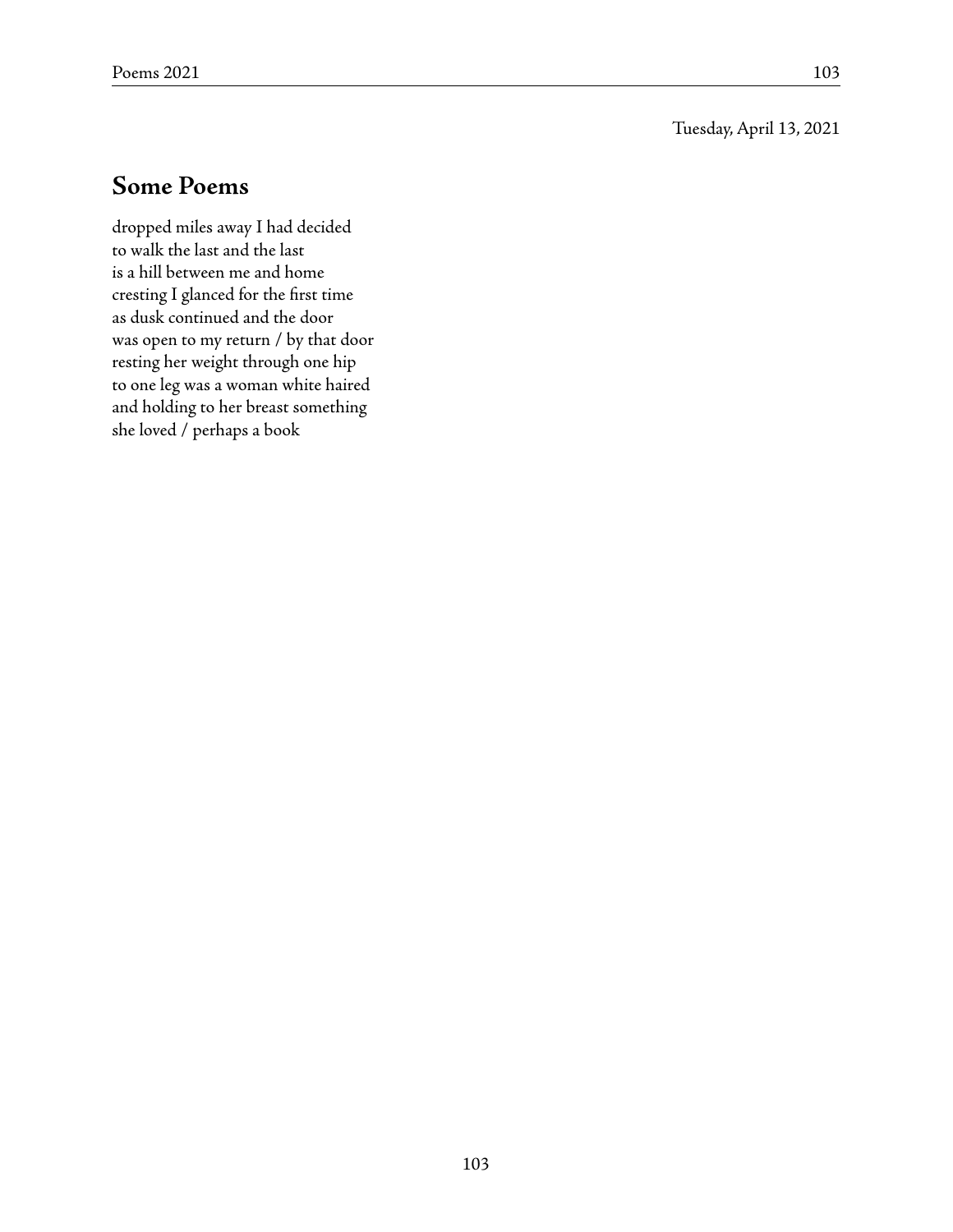Wednesday, April 14, 2021

## **Melt**

spring but winter snow still on the ground she's kneeling out by the tree she planted when she still loved around her the snow is melting her tears dropping onto its fading white surface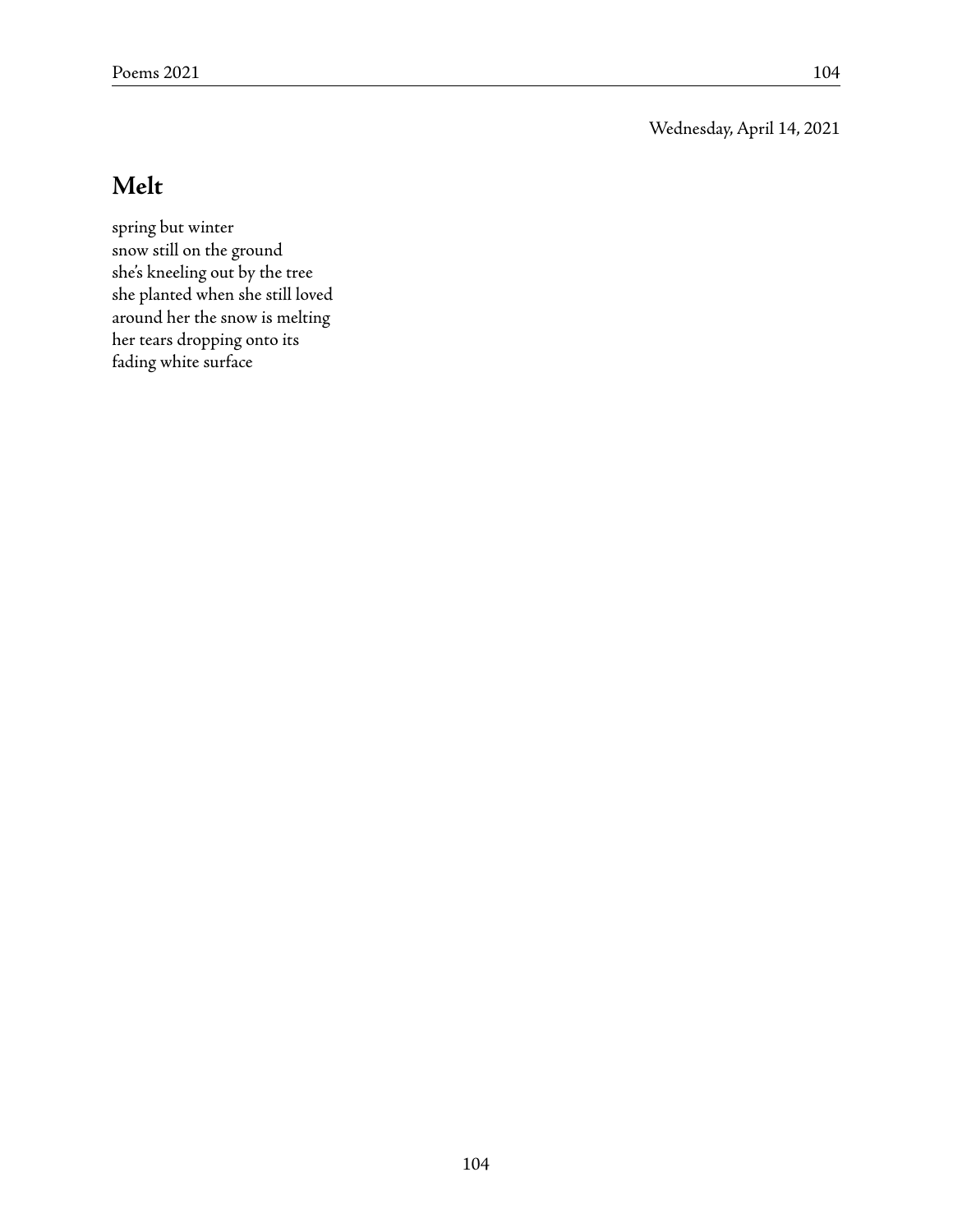Thursday, April 15, 2021

## **Faded**

the book tucked deep on my shelf I don't remember it don't remember buying it don't remember reading it I saw though her pencil marks underlining this / circling that remarks and replies to the writer she was the writer too they were faded and in the winter sunlight they glowed at times but who am I speaking of what am I speaking of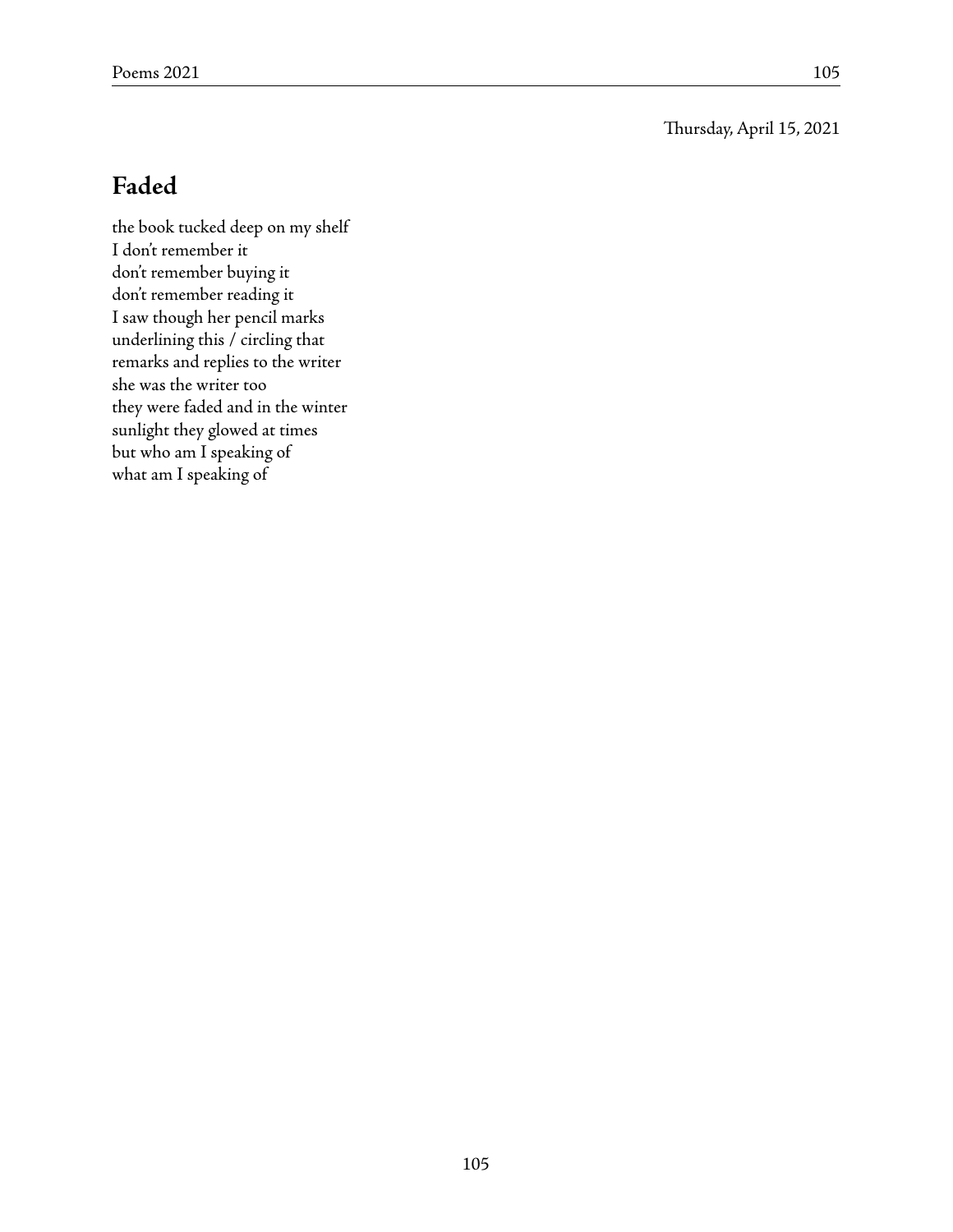Friday, April 16, 2021

## **Longer**

mornings now my dreams linger / I can follow them play them forward some they will fade but because I'm old I have a longer distance to go to wake from sleep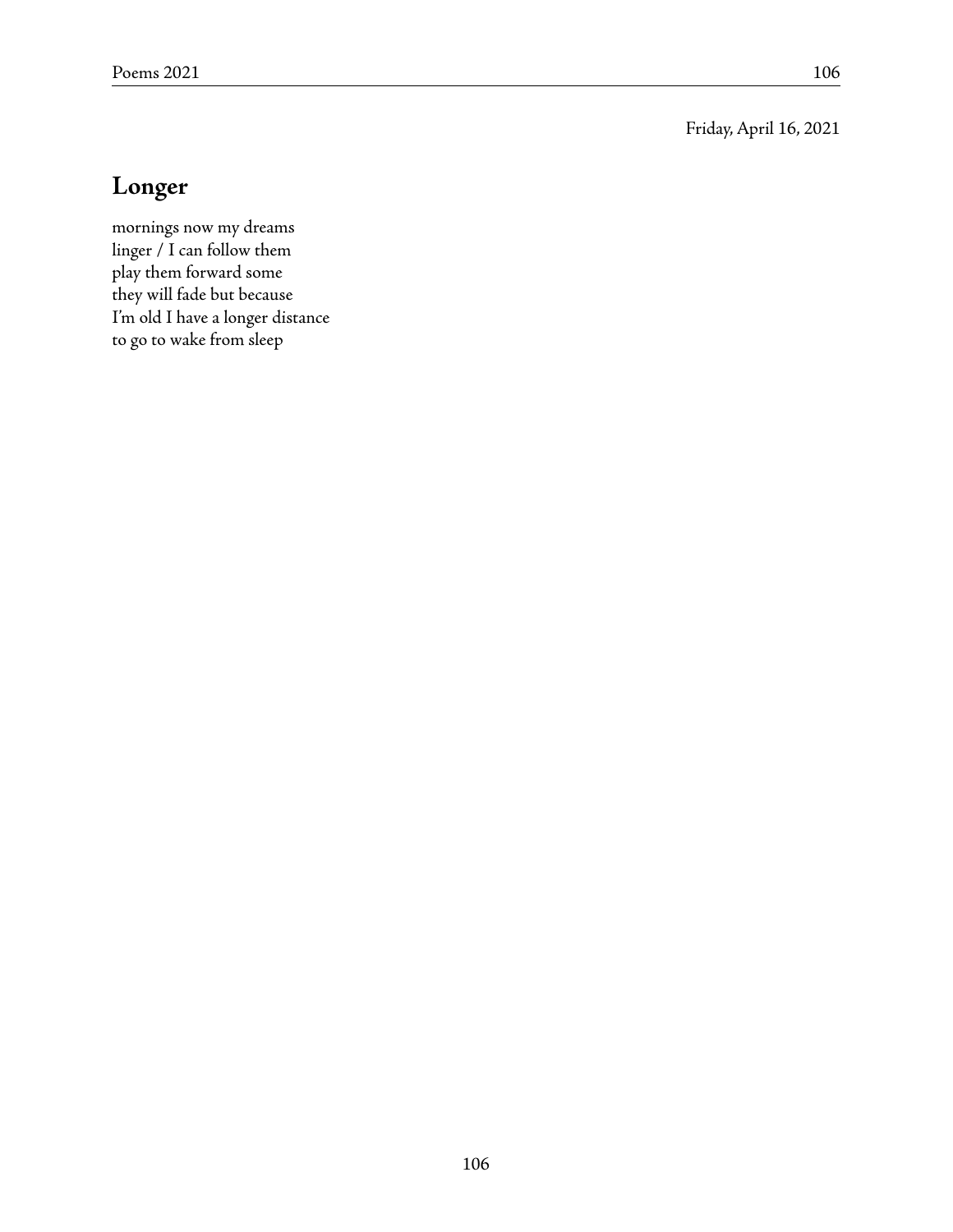Saturday, April 17, 2021

## **Long Past**

we were walking to the top of the ness overlooking the North Sea past sunset by a bit / we never touched / above in the hard light blue giant contrails spread out from passing planes heading from one congested place to another / it wasn't late in the winter sky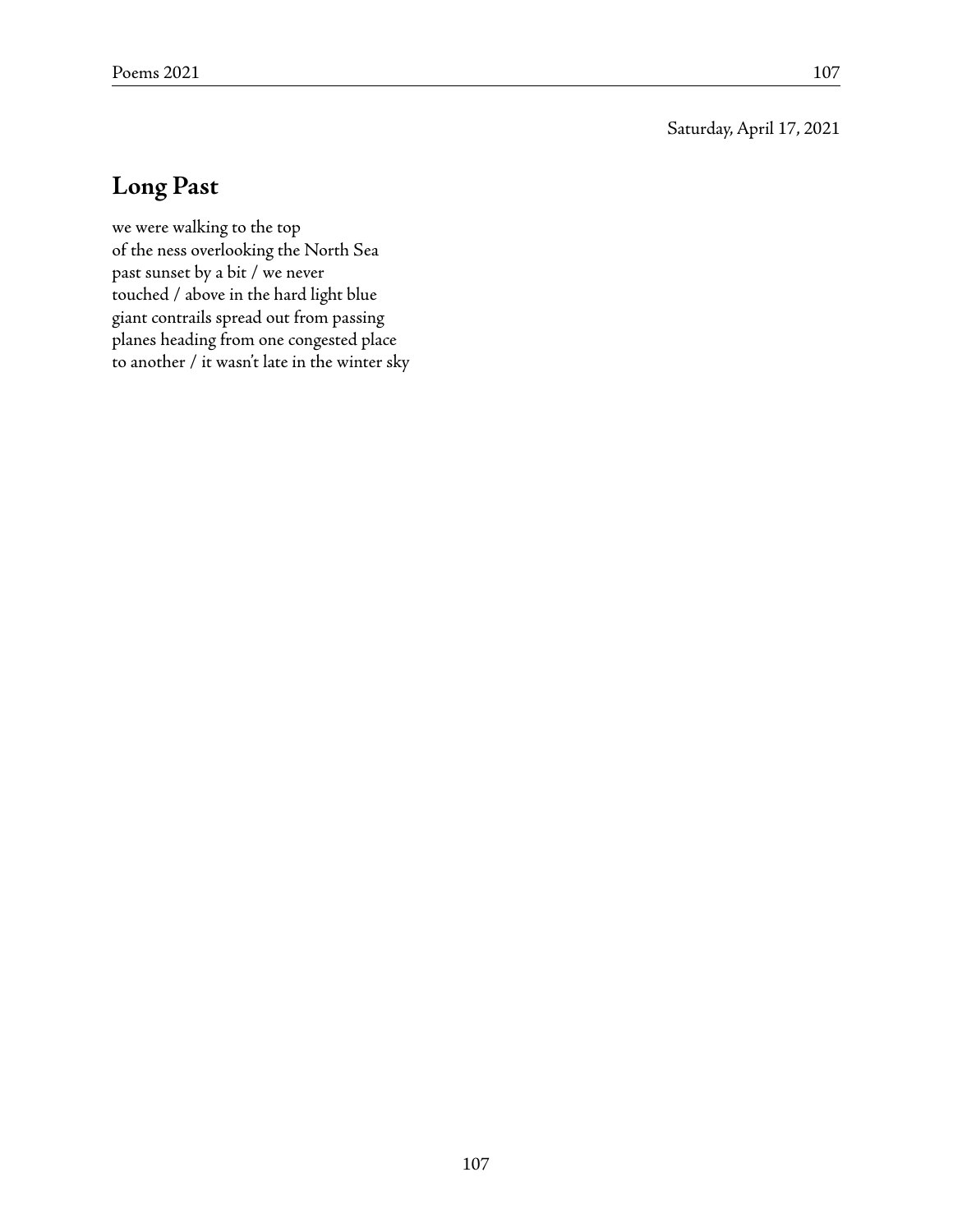## **Work of Unsettling**

sunny day in Santa Fe we're tearing down the mudbrick wall that sets her casita apart she doesn't like talking to me while she works / we drink lots of cold water I notice her arms sweat gathering and gleaming catching the flakes of adobe that are raining down on the two of us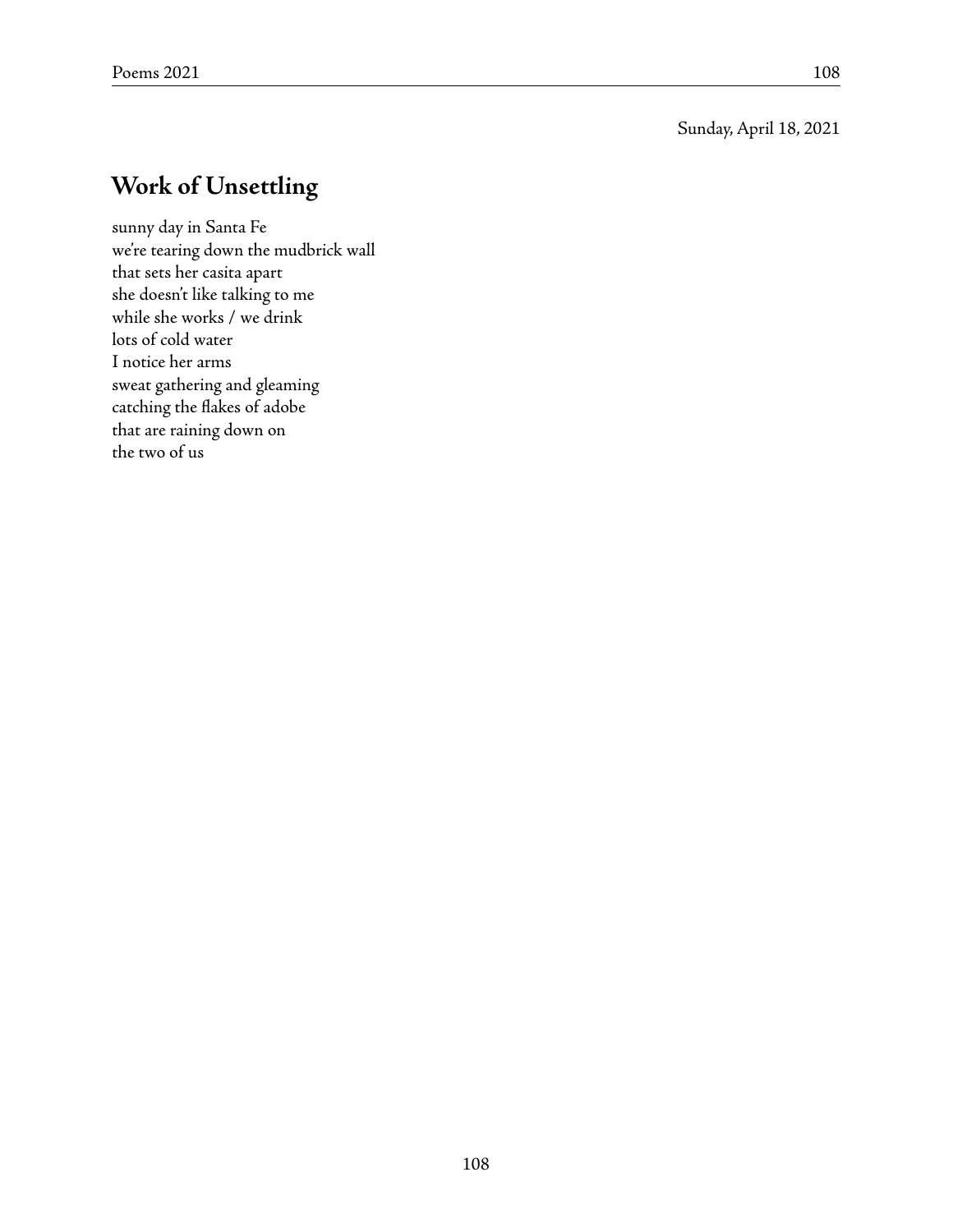#### Monday, April 19, 2021

## **Her Message**

when we entered the room the light by the bed threw light everywhere there was nothing between she looked at me that way she bent as she walked toward the light by the bed reaching down she turned off the light she turned off the shadows too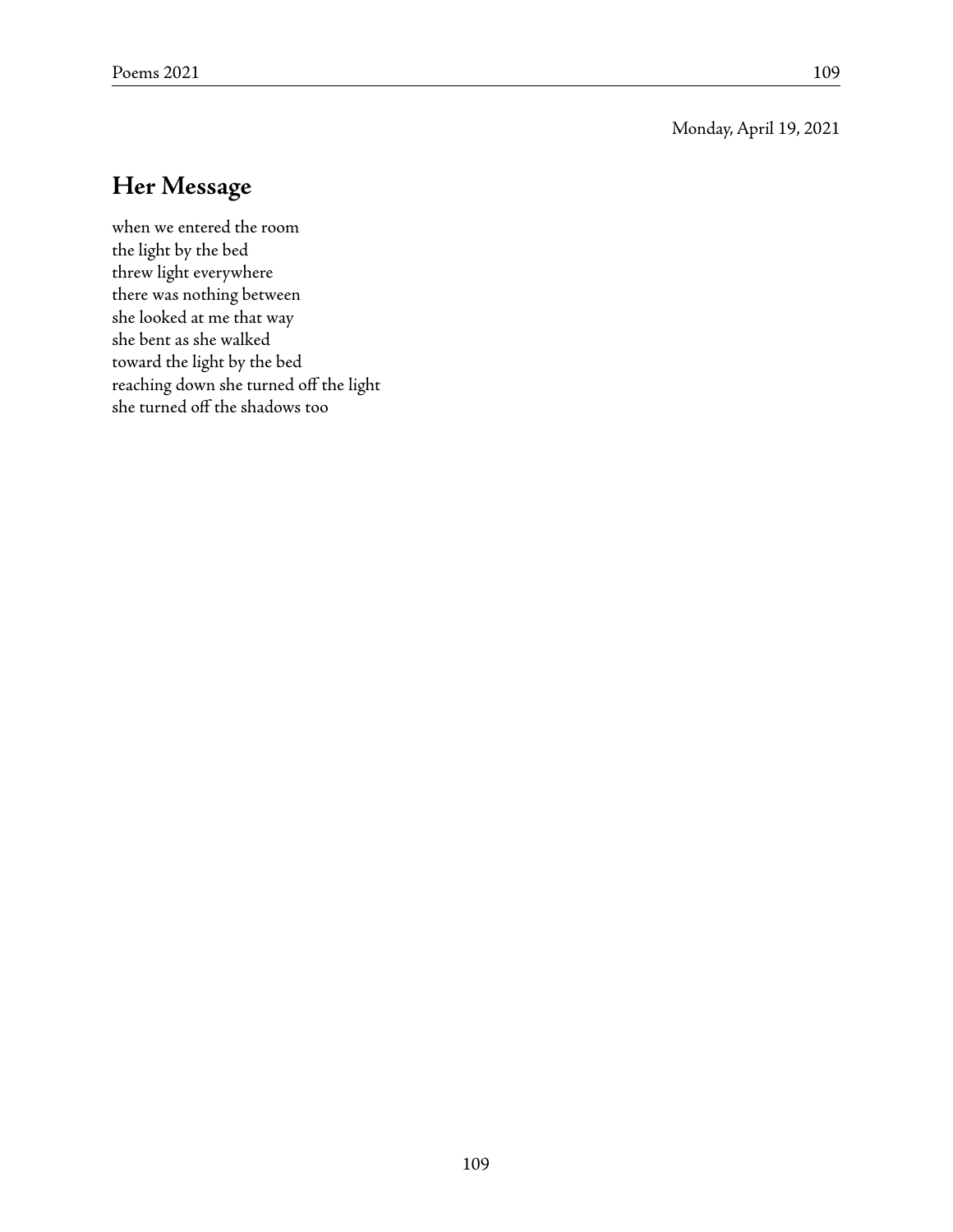Tuesday, April 20, 2021

# **Winter Sheep**

out in one of our fields near the bottom of the hill our sheep are standing together standing still / in the winter evening growing cold around them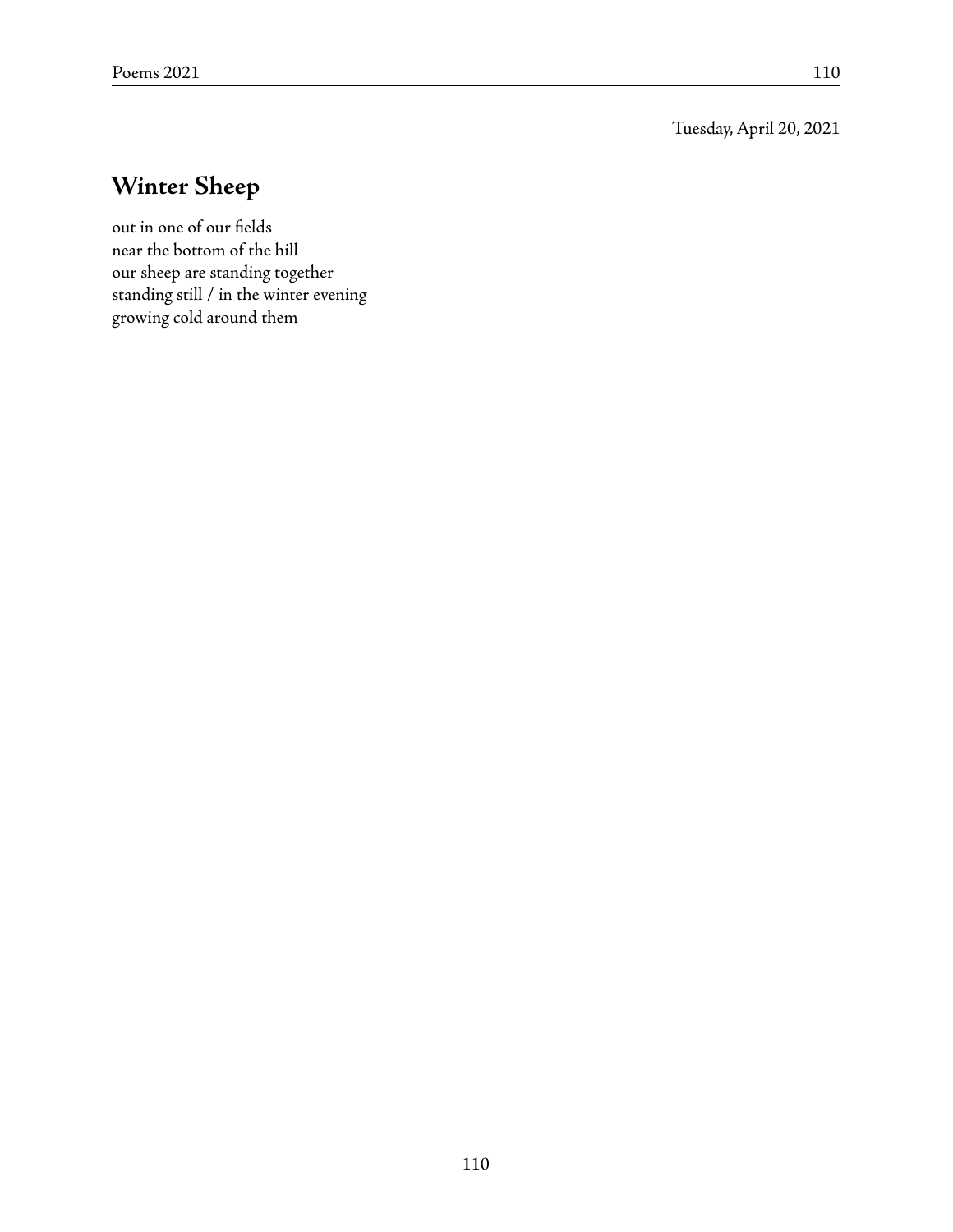Wednesday, April 21, 2021

#### **Paris Snow**

I told her I loved snow / how it falls slowly piles slowly / whitens slowly melts as fast as a heart turns away / I told her I loved Paris / dark in Winter / cold as a cold wind / women dressed perfectly / food tasting perfect I told I would take a solitary journey the things I love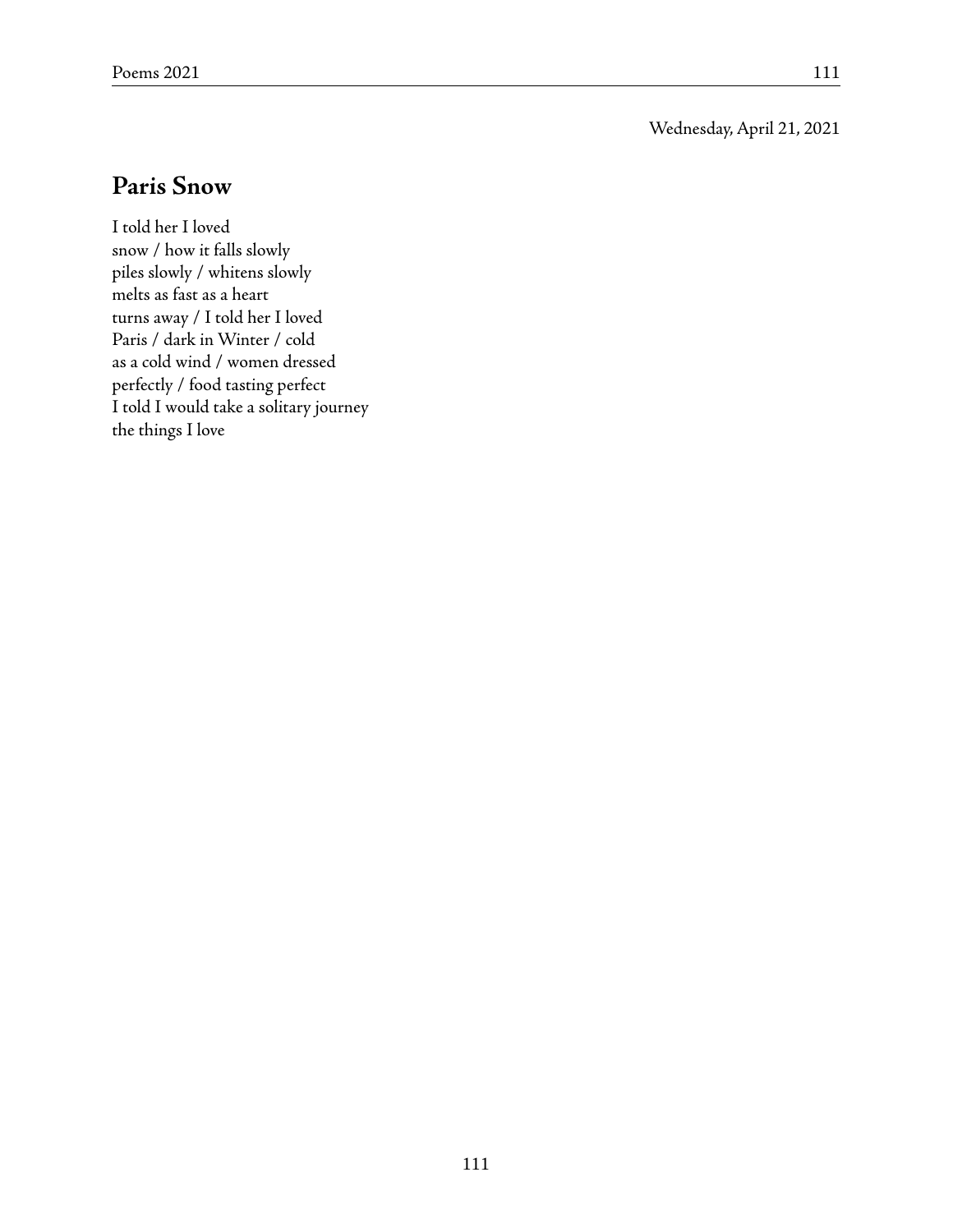Thursday, April 22, 2021

## **Diary**

she kept a diary from her teens she wrote in different inks depending on her age she told me she wrote every day she never said what she wrote nothing / I wanted to know her so I could linger better with her she died and left them to me now I read one entry each day her privacy turned inside out I have her again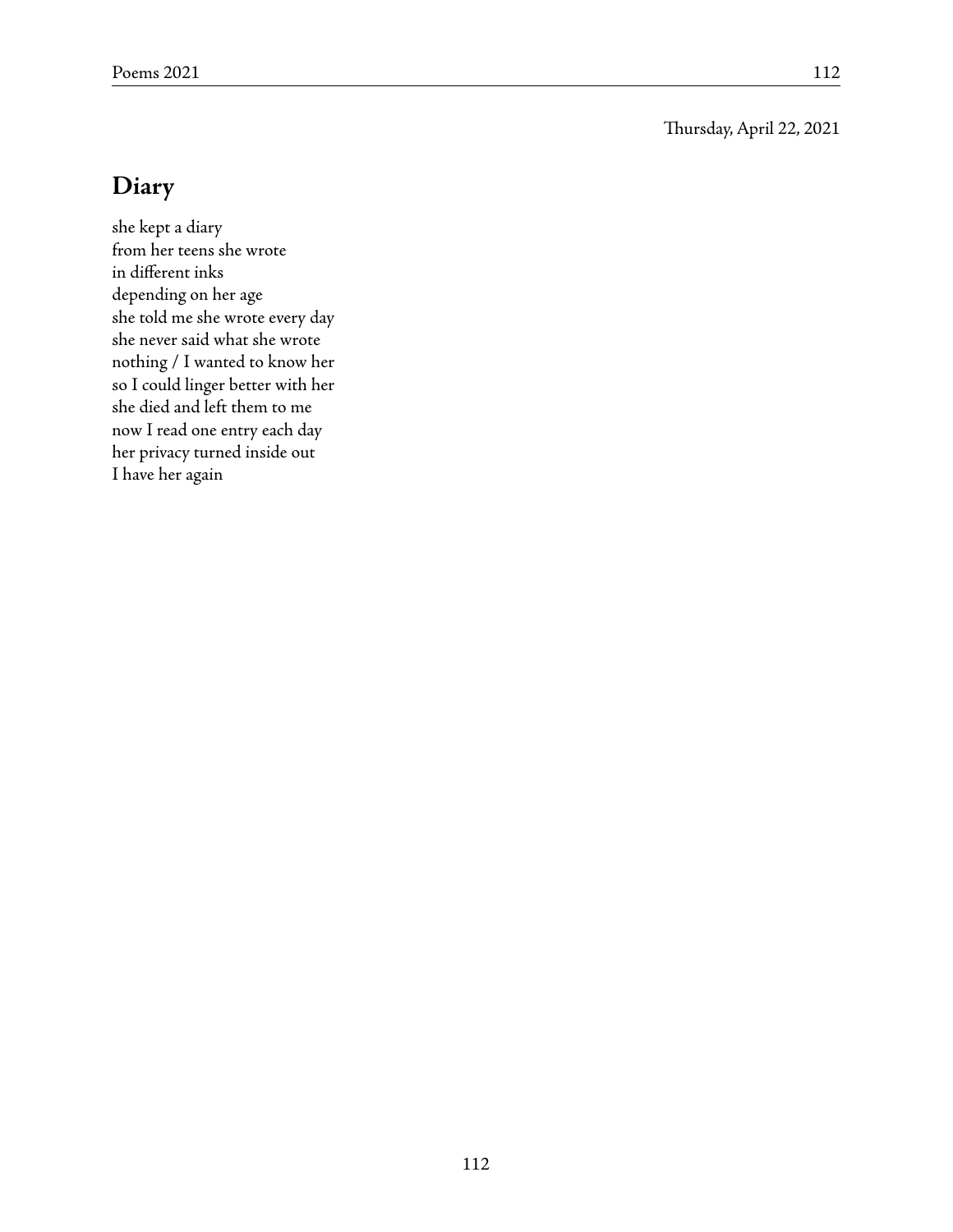Friday, April 23, 2021

## **She Slept**

I woke and looked over her body shape out the window for having seen it there was no sound in the night but every few minutes the world would jump silently / splashed with a flickering light / clouds illuminated from above / singular trees snapshot / heat lightning at prairie's edge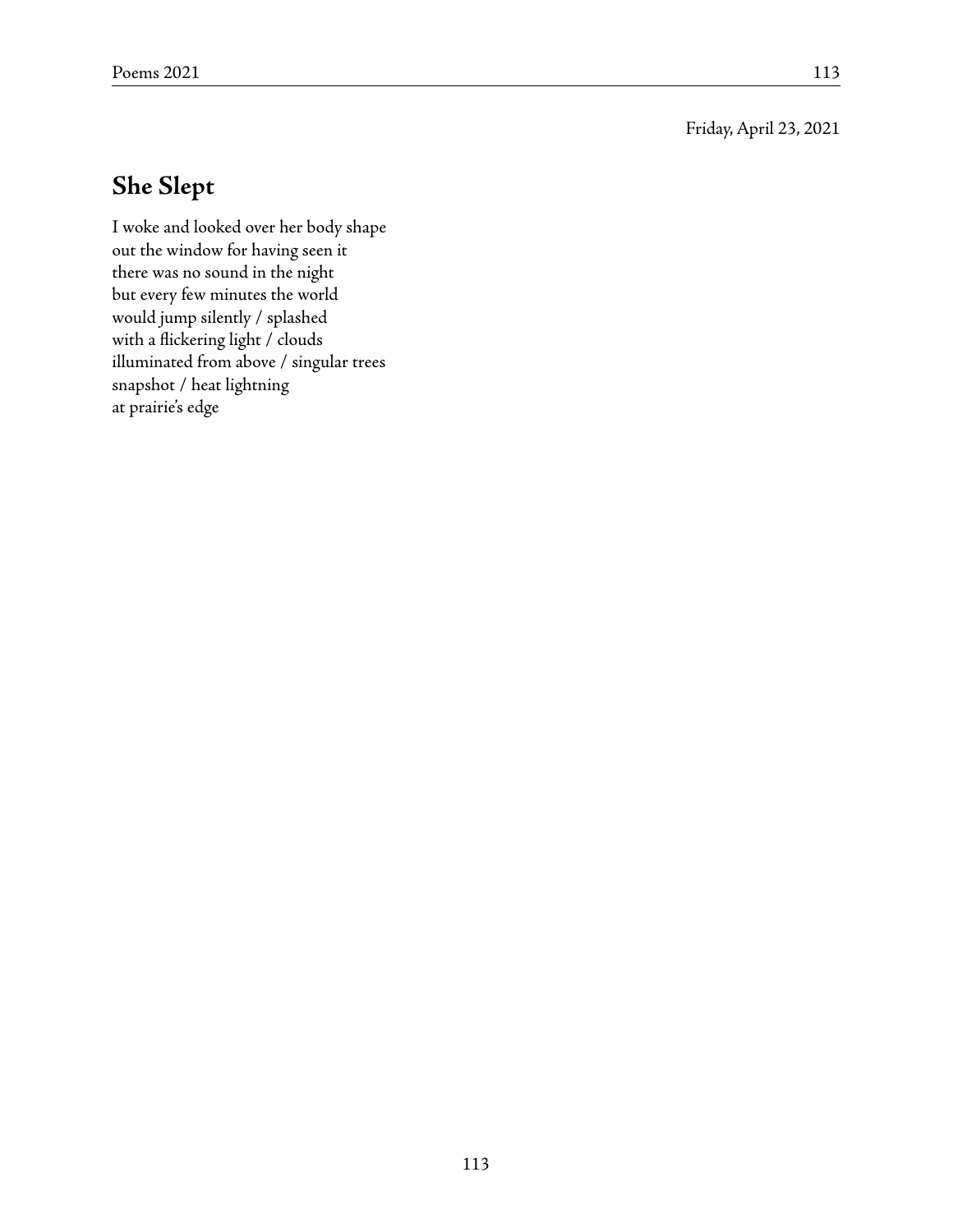#### Saturday, April 24, 2021

### **Meredith**

an old glider on the porch in West Newbury at the home of the girl I adore / I sit there gliding back and forth on the peeling painted boards beneath my feet are maple leaves yellowed and red / I am waiting for her to come home / then I will watch her walk by into the house and upstairs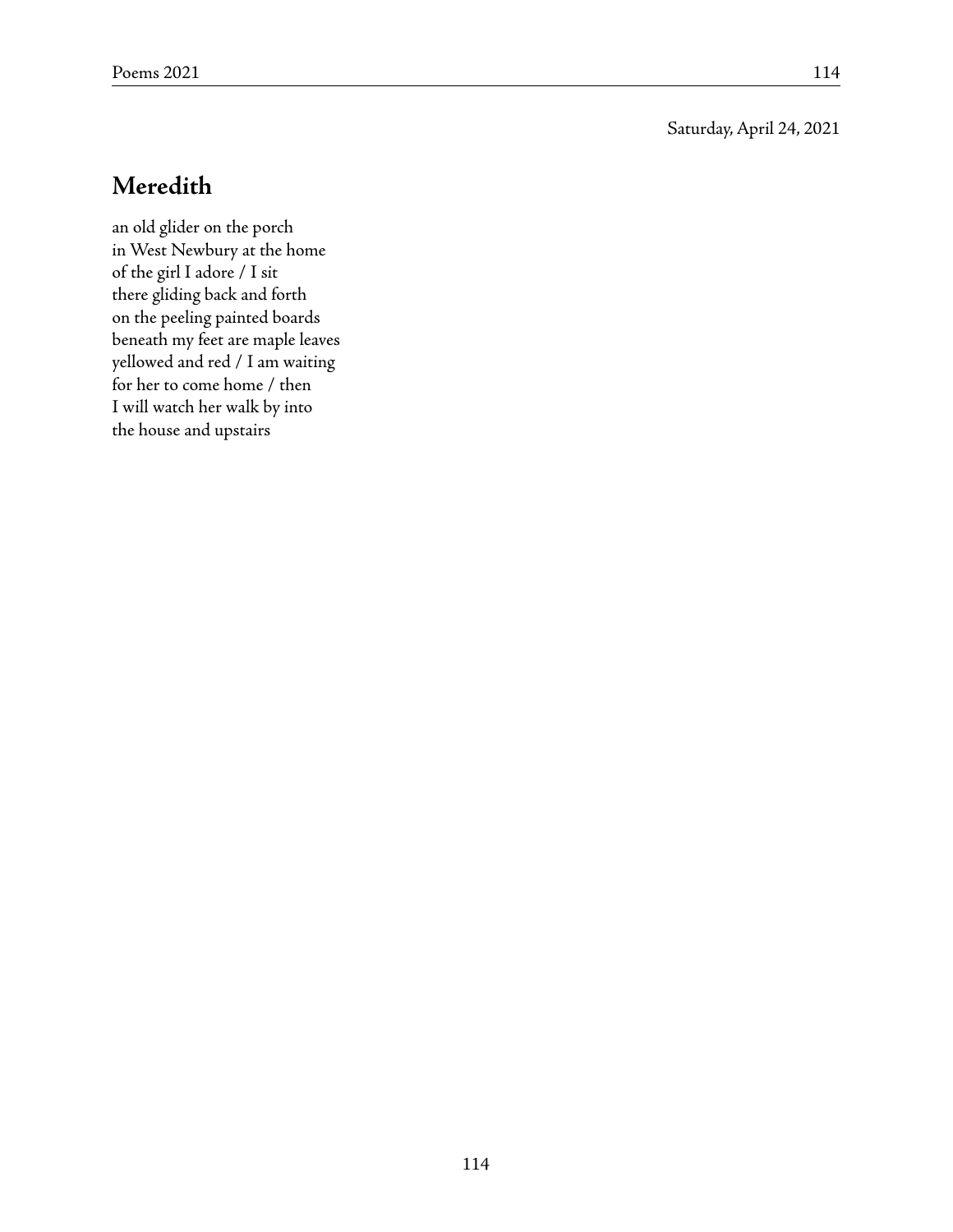Sunday, April 25, 2021

# **Sagebrush**

she took me to the sagebrush meadow down in a wide canyon not far from her Santa Fe home / the gray-green almost dusty in color / telling of ages she told me strangely that sagebrush talks sending smells that tell of danger all the nearby plants listen and up their defenses / to me my simple idea is what a foreign and welcoming smell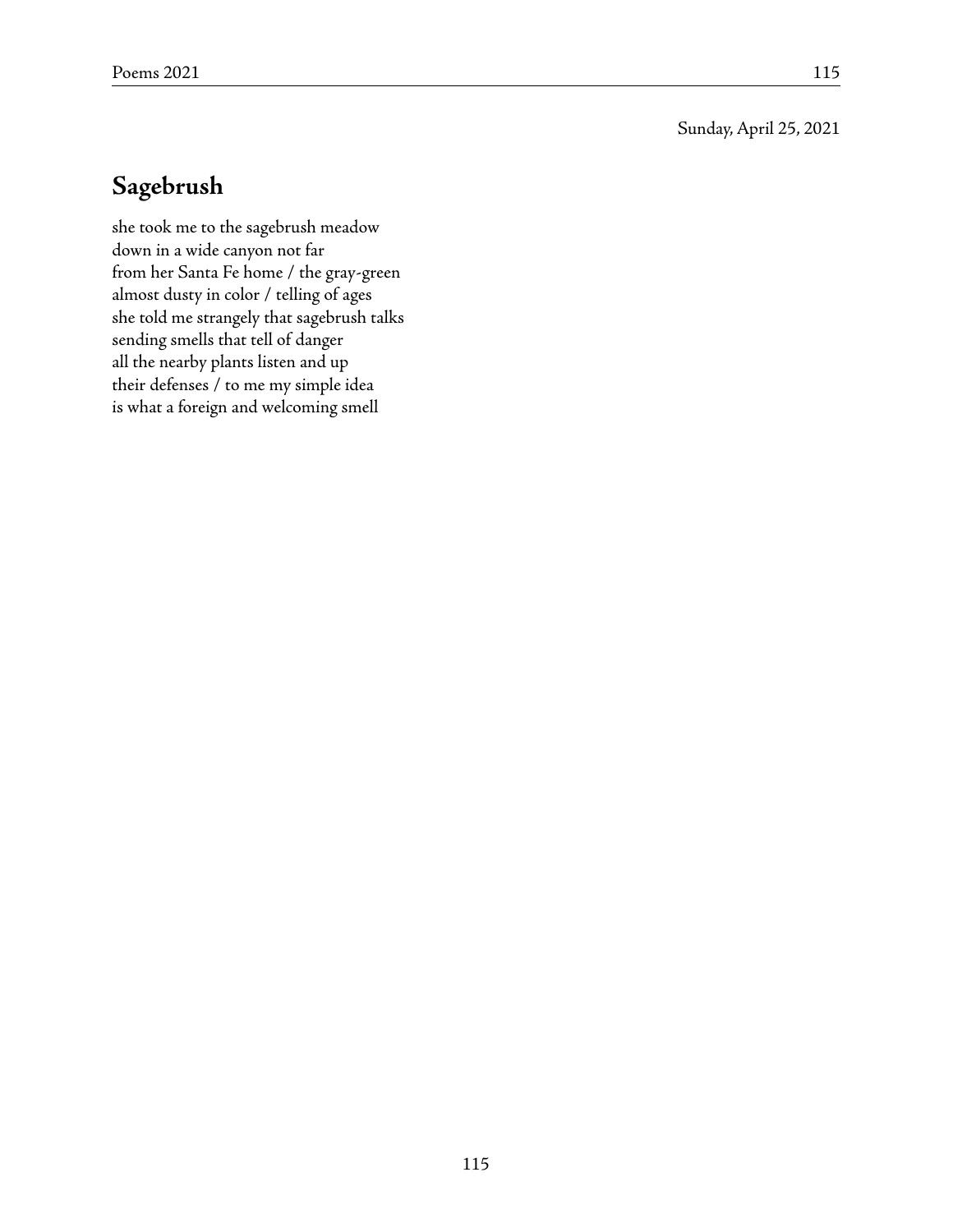Monday, April 26, 2021

# **Prairie Eye**

a cottonwood on the prairie a last leaf gripping the tip of a branch with the might of its stem the wind never stops / soon it's deep winter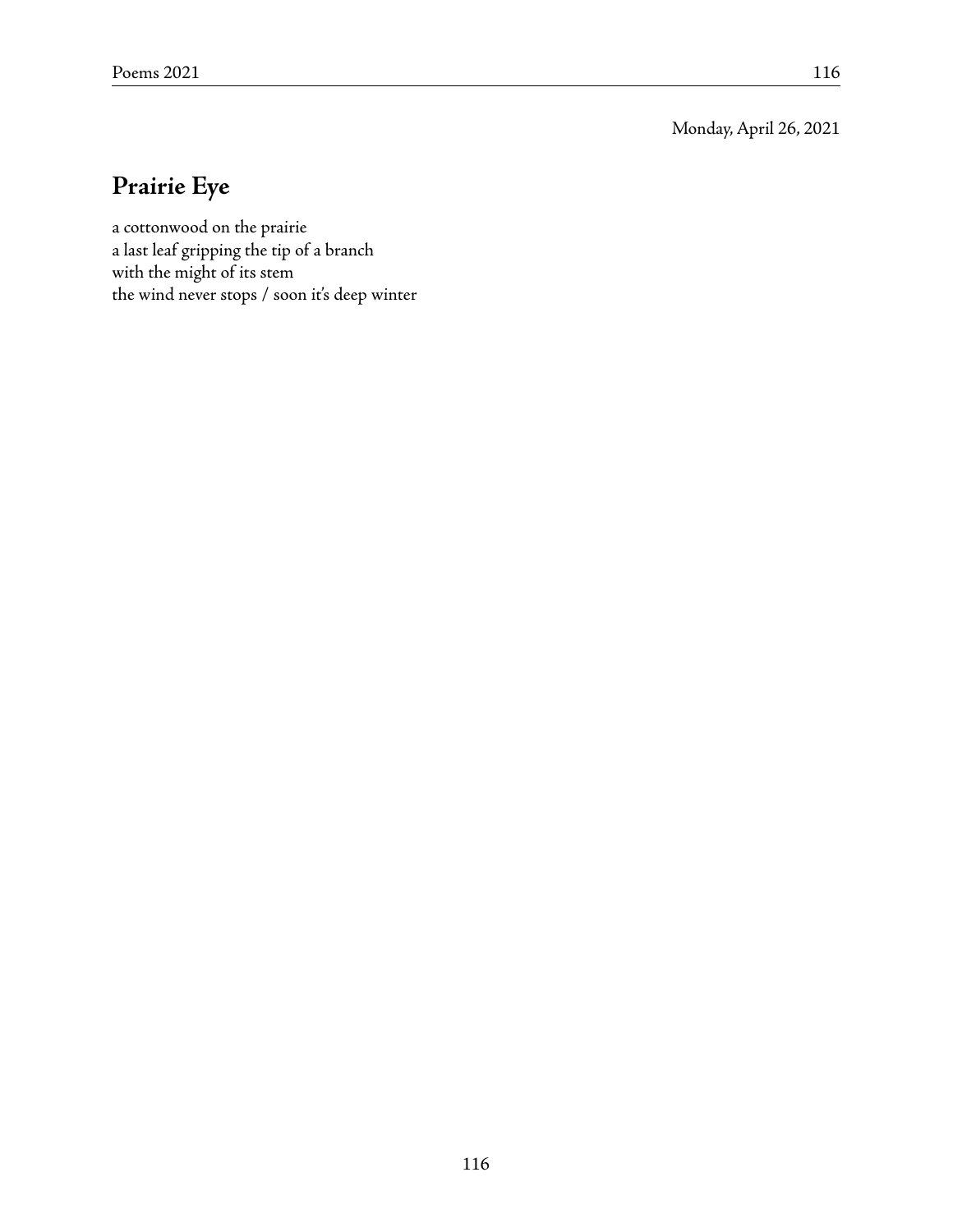Tuesday, April 27, 2021

# **Melting**

her hair covered in snow in the neon of the party filled city each flake is colored confetti even as they melt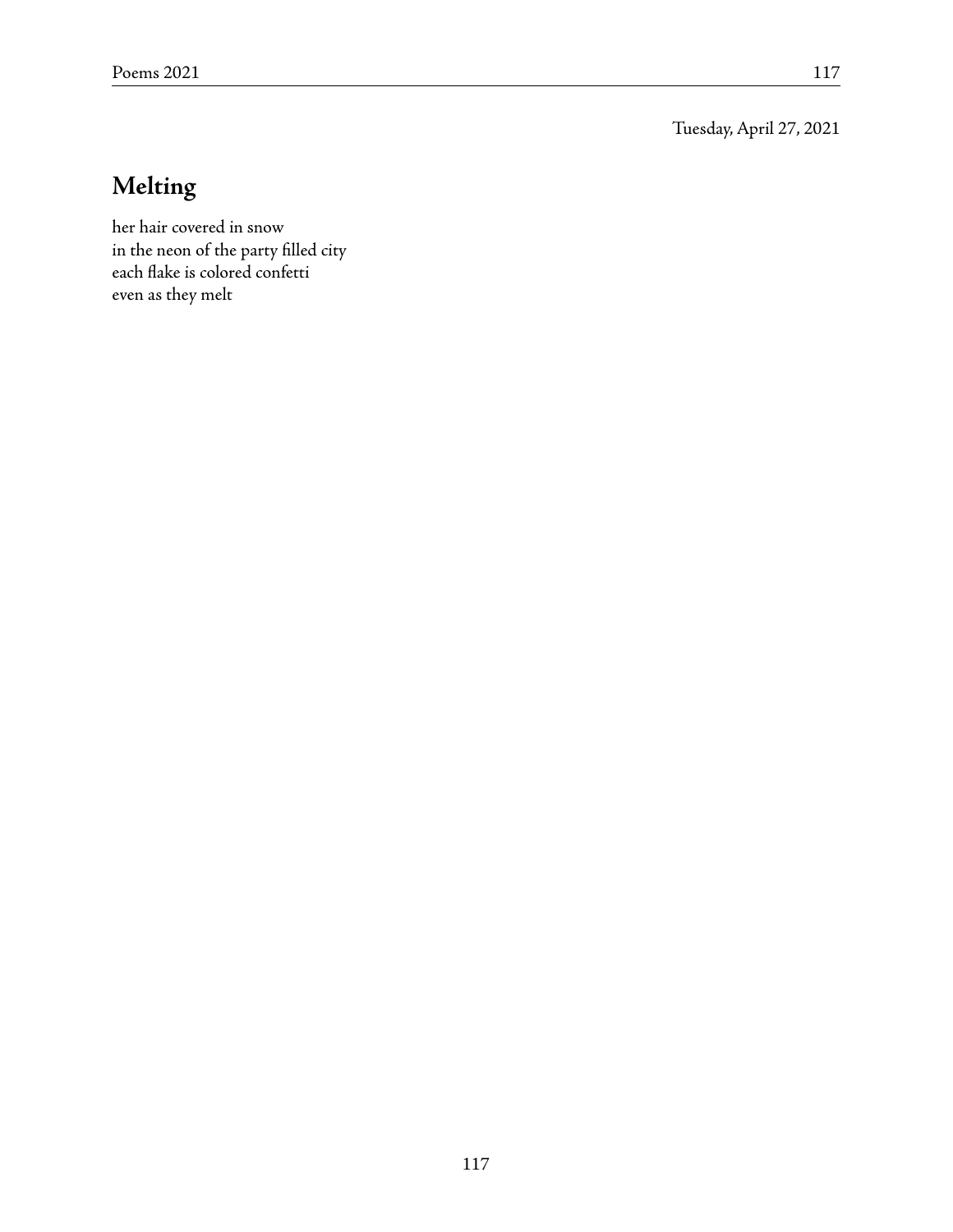Wednesday, April 28, 2021

# **Zero Thoughts**

I wanted to write her tell her all it was time for a letter my thought did not form I sent the envelope empty instead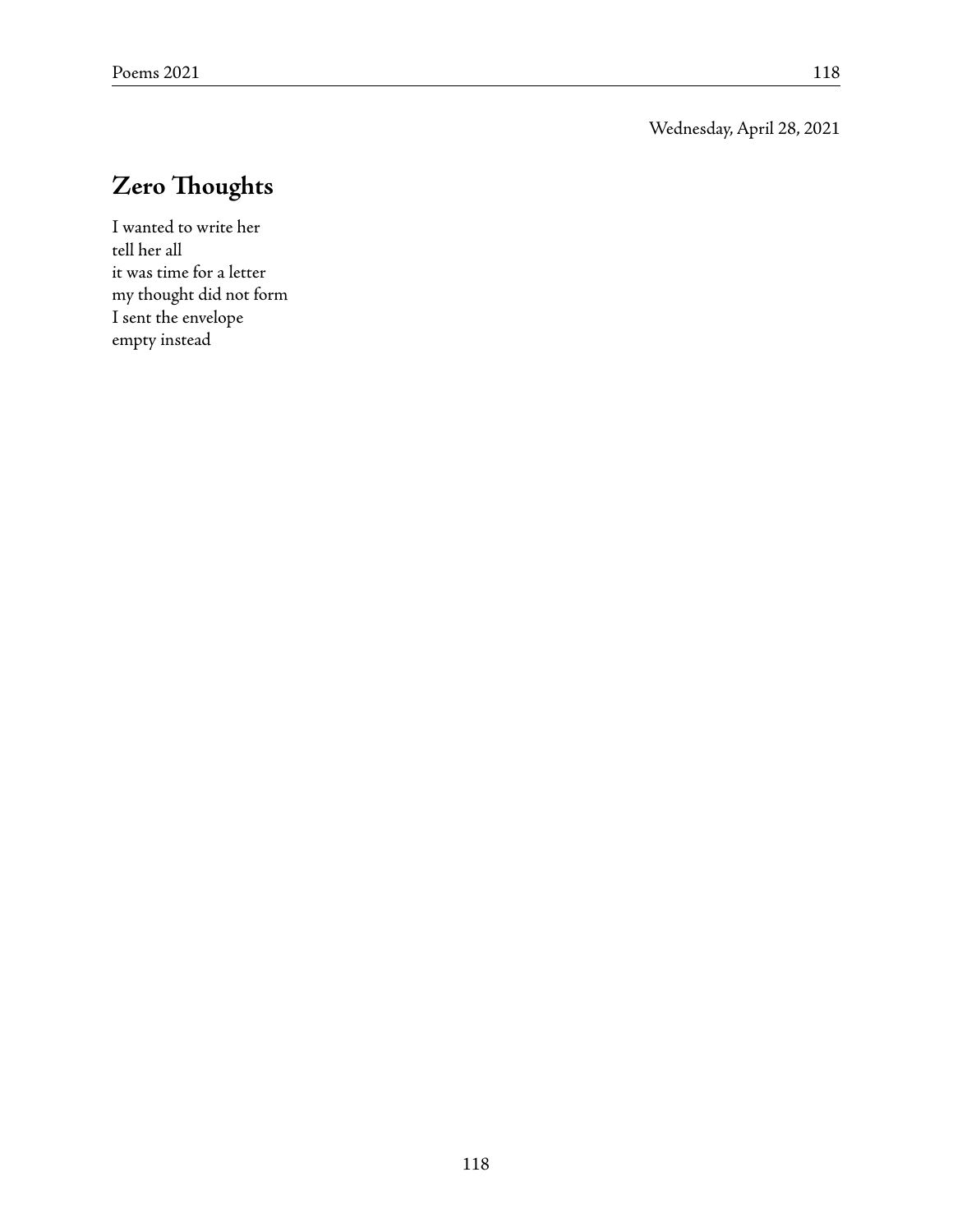# **Blue Sea Shining at Me**

after doing nothing all day in late afternoon we went the the cliffs near our croft the sky / what a blue the sea / what a blue we wondered for hours where the one started and the other ended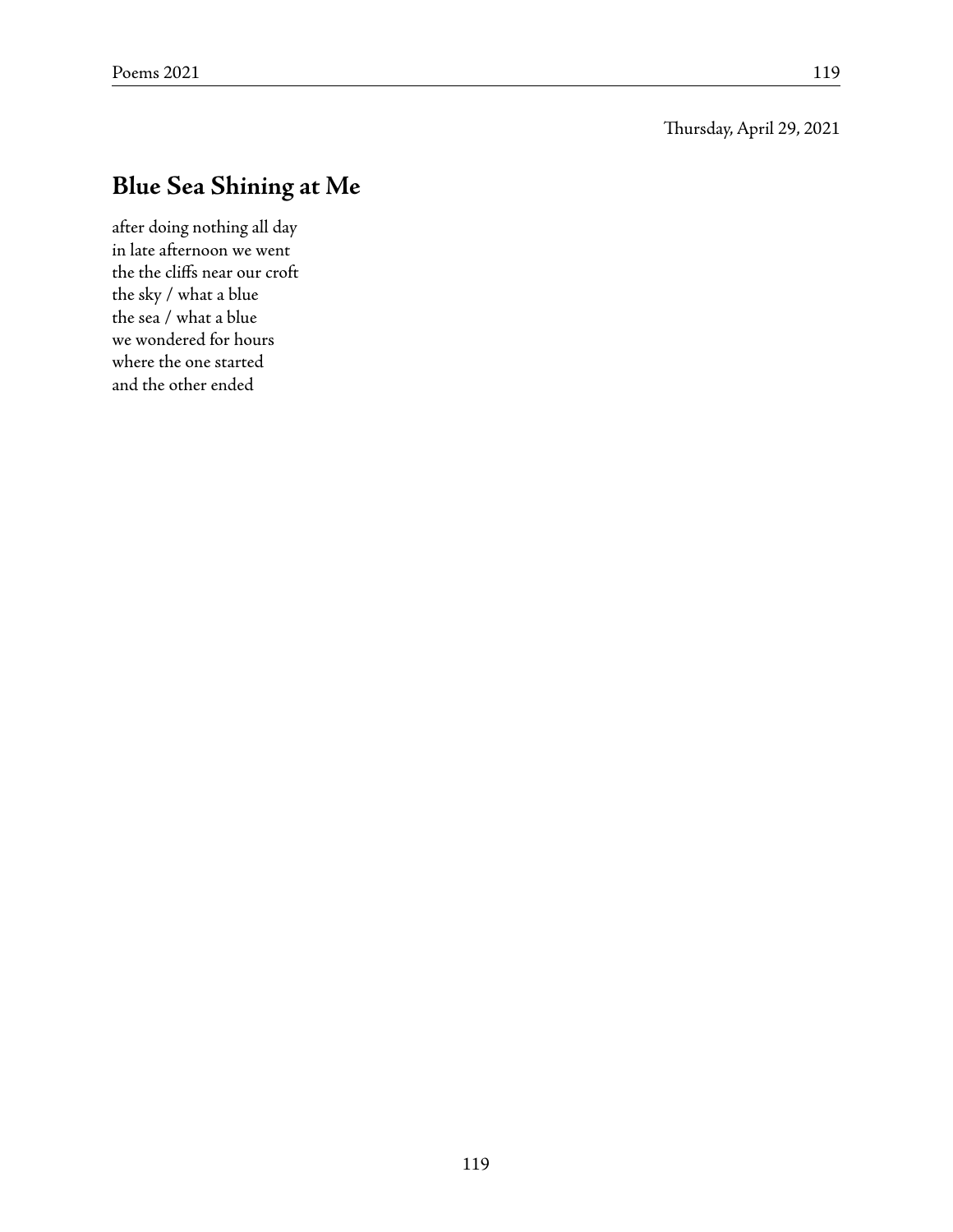#### Friday, April 30, 2021

# **Near Scalloway**

a winter / I try to sleep I am almost there thoughts fade quickly signaling its approach though cold a window's open a sliver / a breeze comes in uninvited green mirrie dancers building and displaying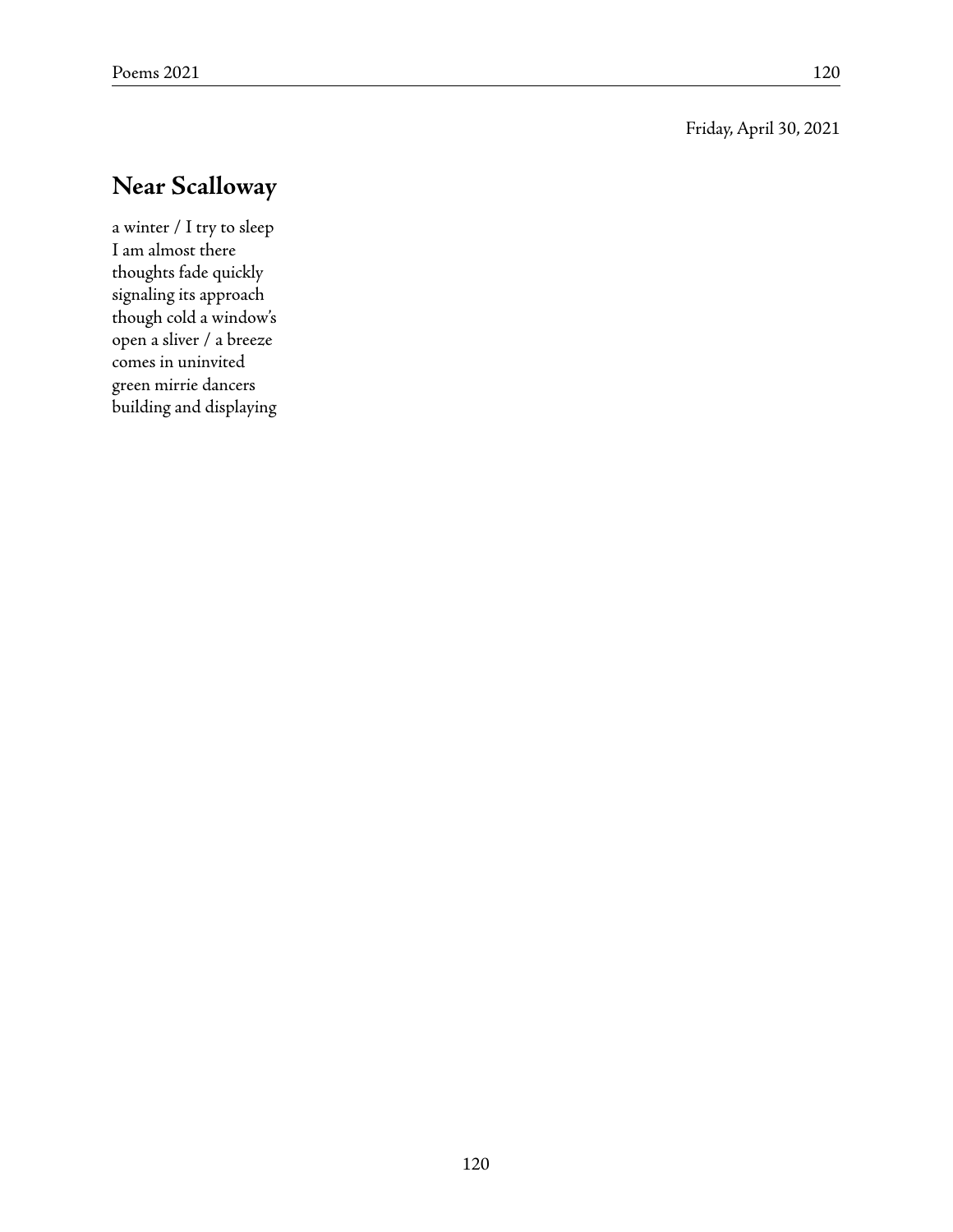#### Saturday, May 1, 2021

# **No Windbreaks**

she put our sheet on the clothesline hoping the wind would dry them quick / gunfire sound of flapping cotton then the sheet became the wind / in sound in deed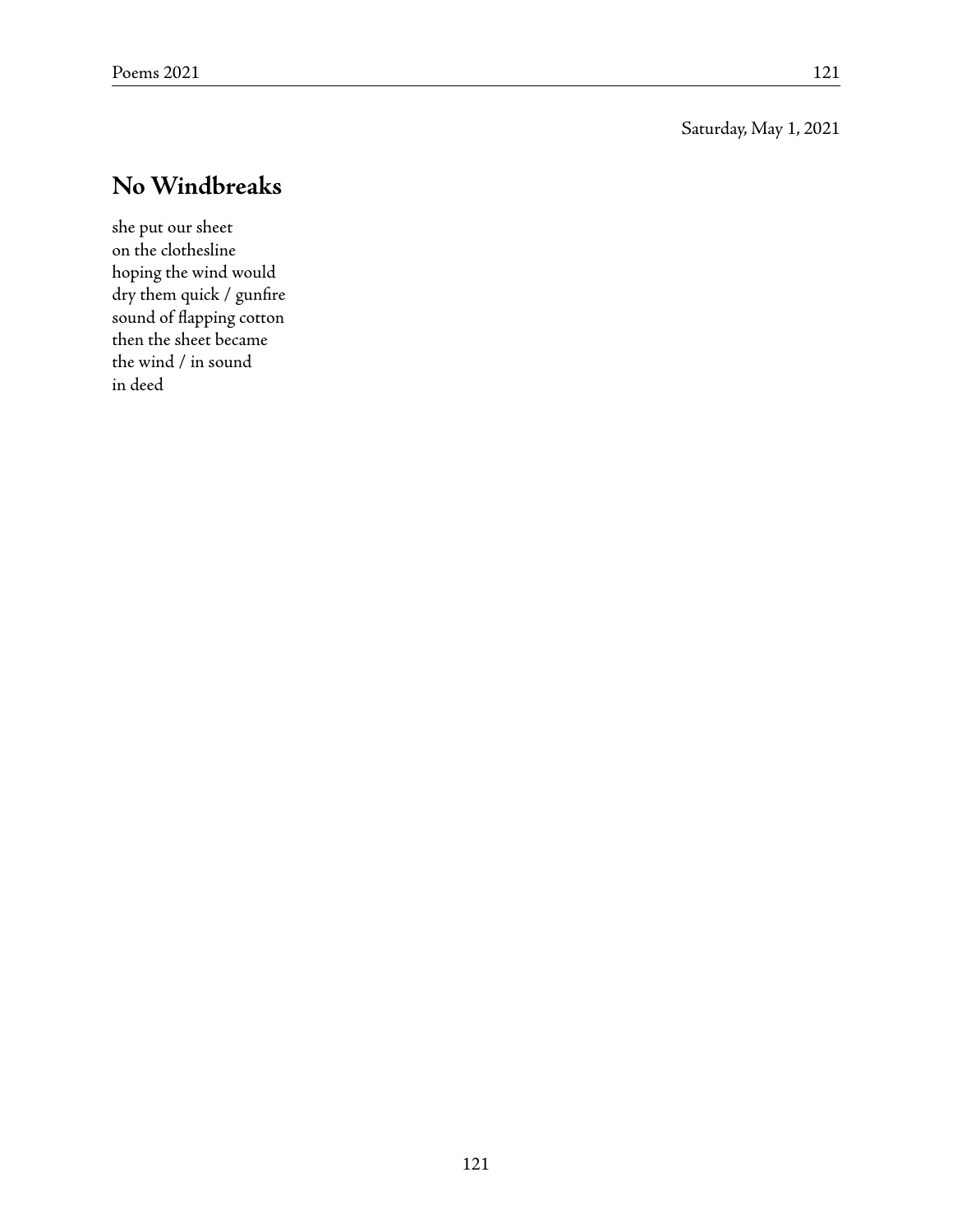Sunday, May 2, 2021

## **Brimnes Maybe**

next to the fjord cod fish in the cold a glacial river empties just north next stop the arctic I am living here so you won't find me here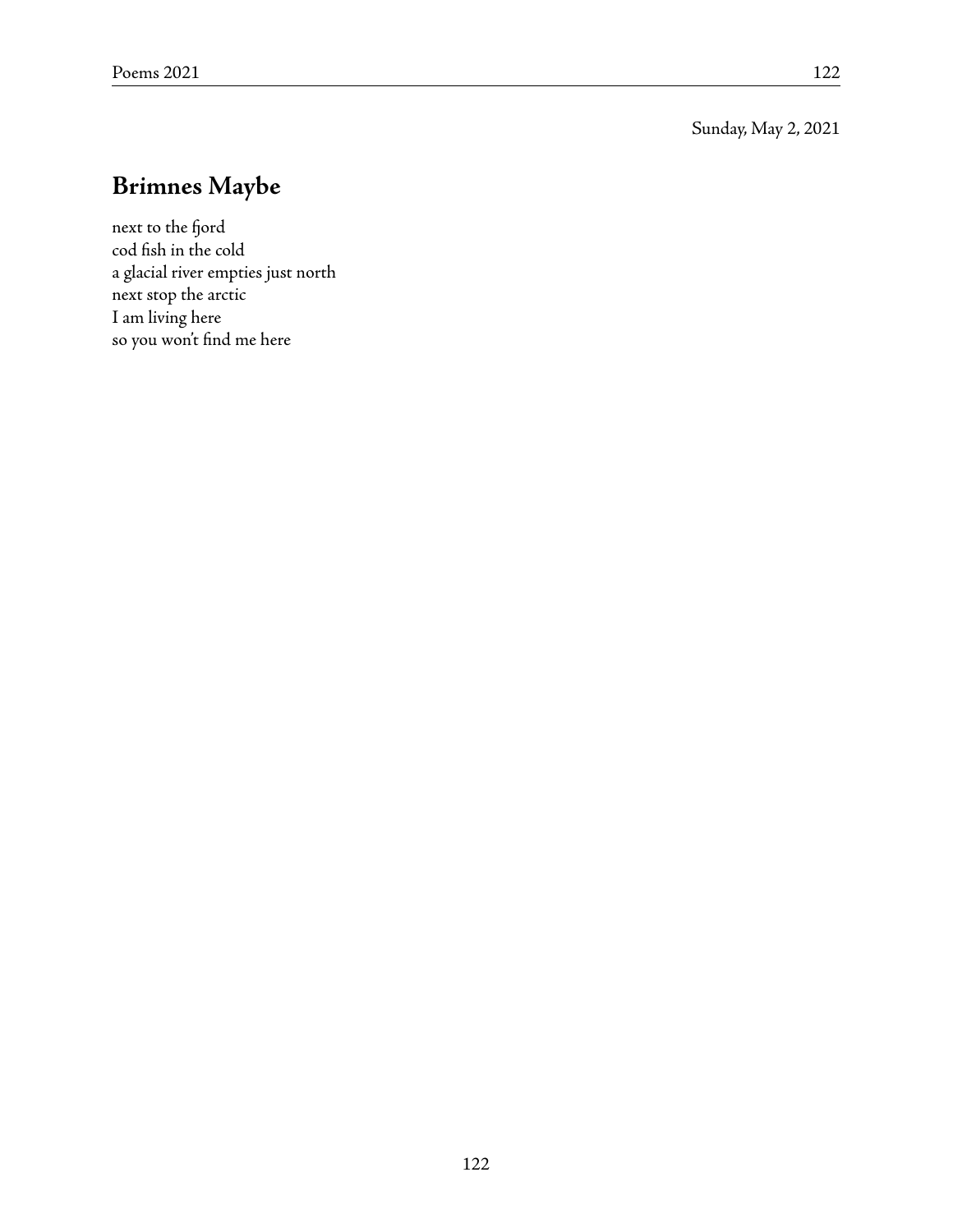Monday, May 3, 2021

### **Berries**

we walked along down a lane where raspberries thrive the red ones here darker over there she wanted me to pick her one I reached for a ripe one at my touch it fell we walked along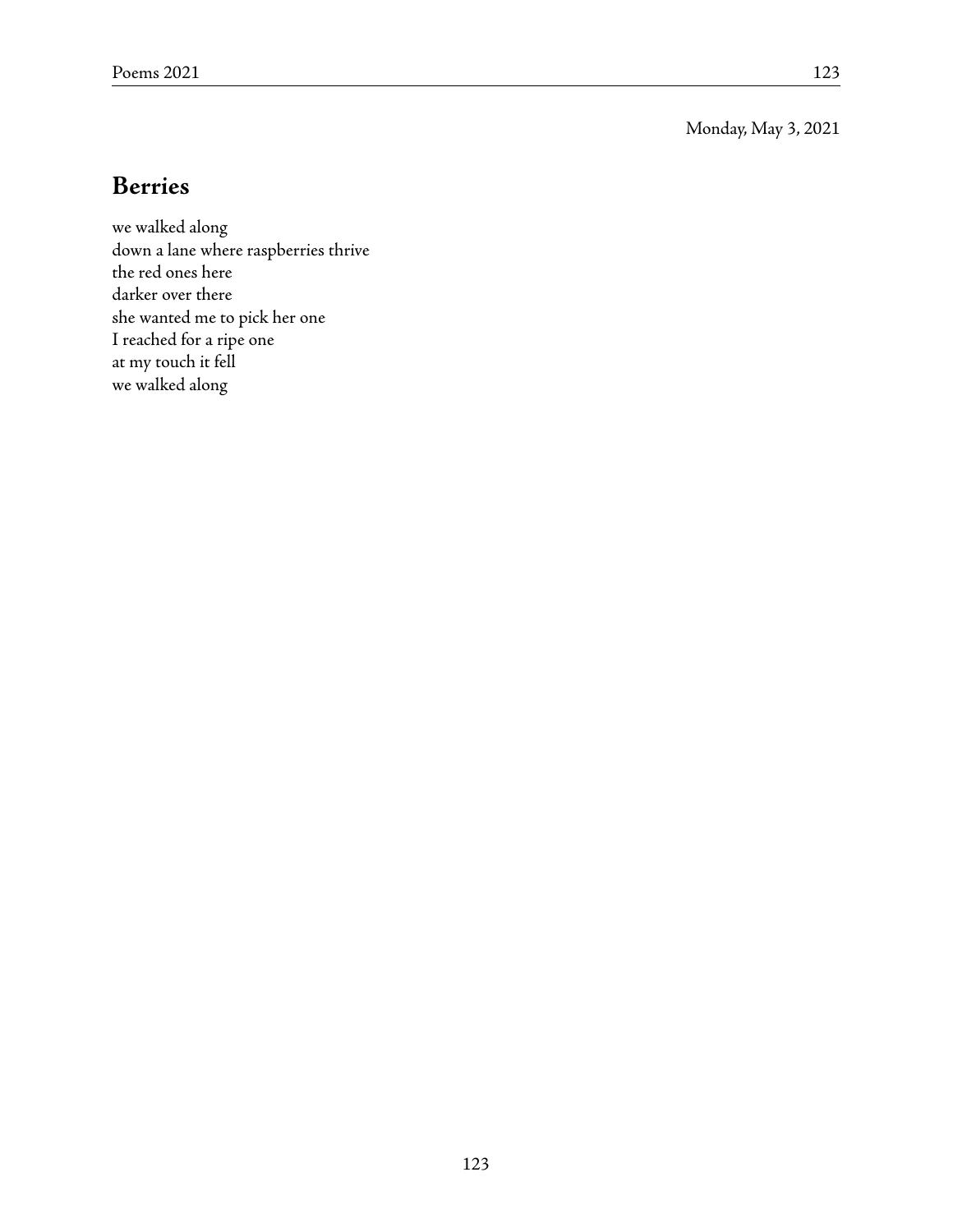Tuesday, May 4, 2021

## **Summer Drought**

the summer has its drought the sun heats the land / the air heat lightning for hours then the dazzling star dimmed by the dust the drought makes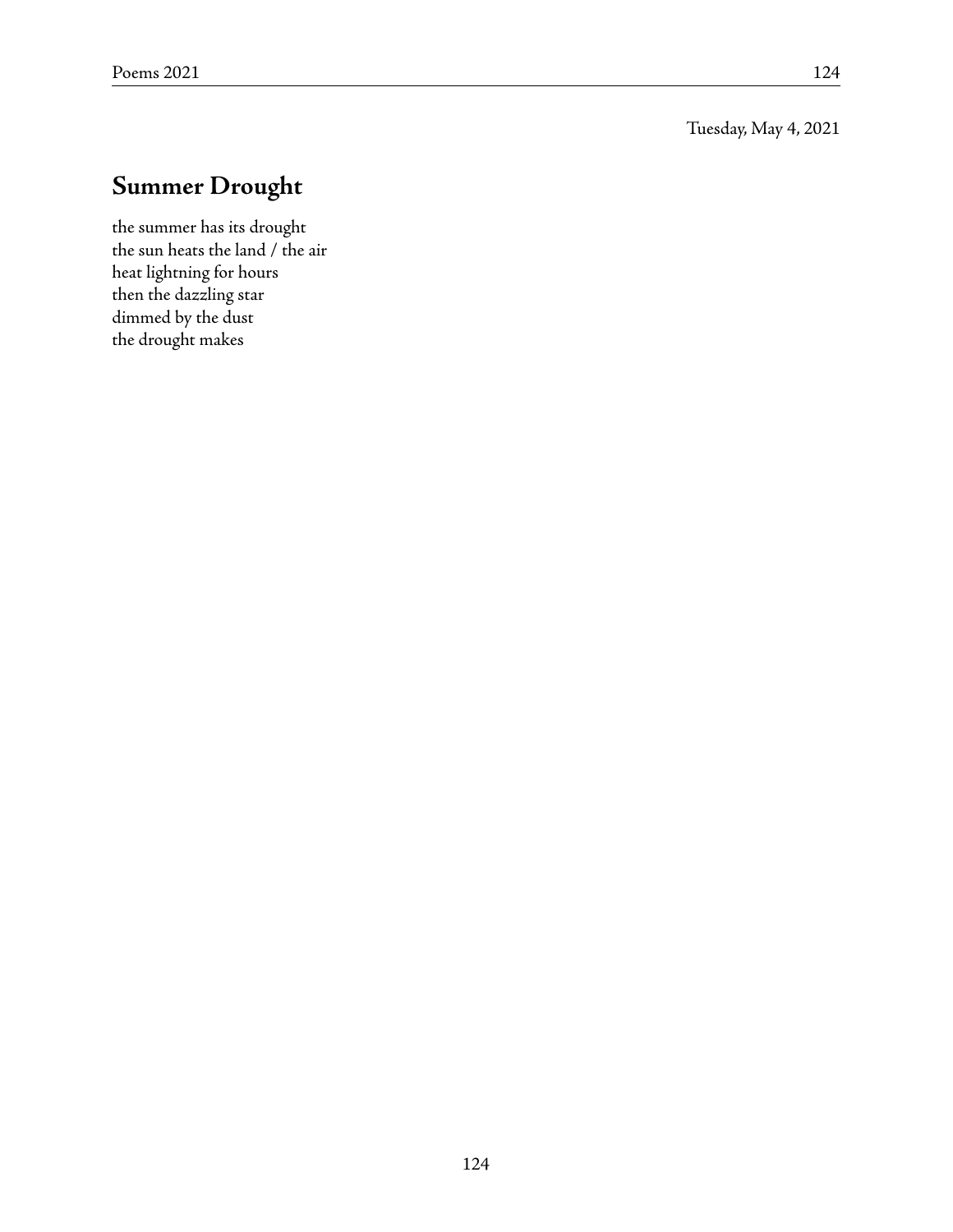Wednesday, May 5, 2021

# **Feed**

I am feeding the chickens throwing scratch around chicken feed / some soaked bulkie rolls torn up a bowl of calcium chips we have chickens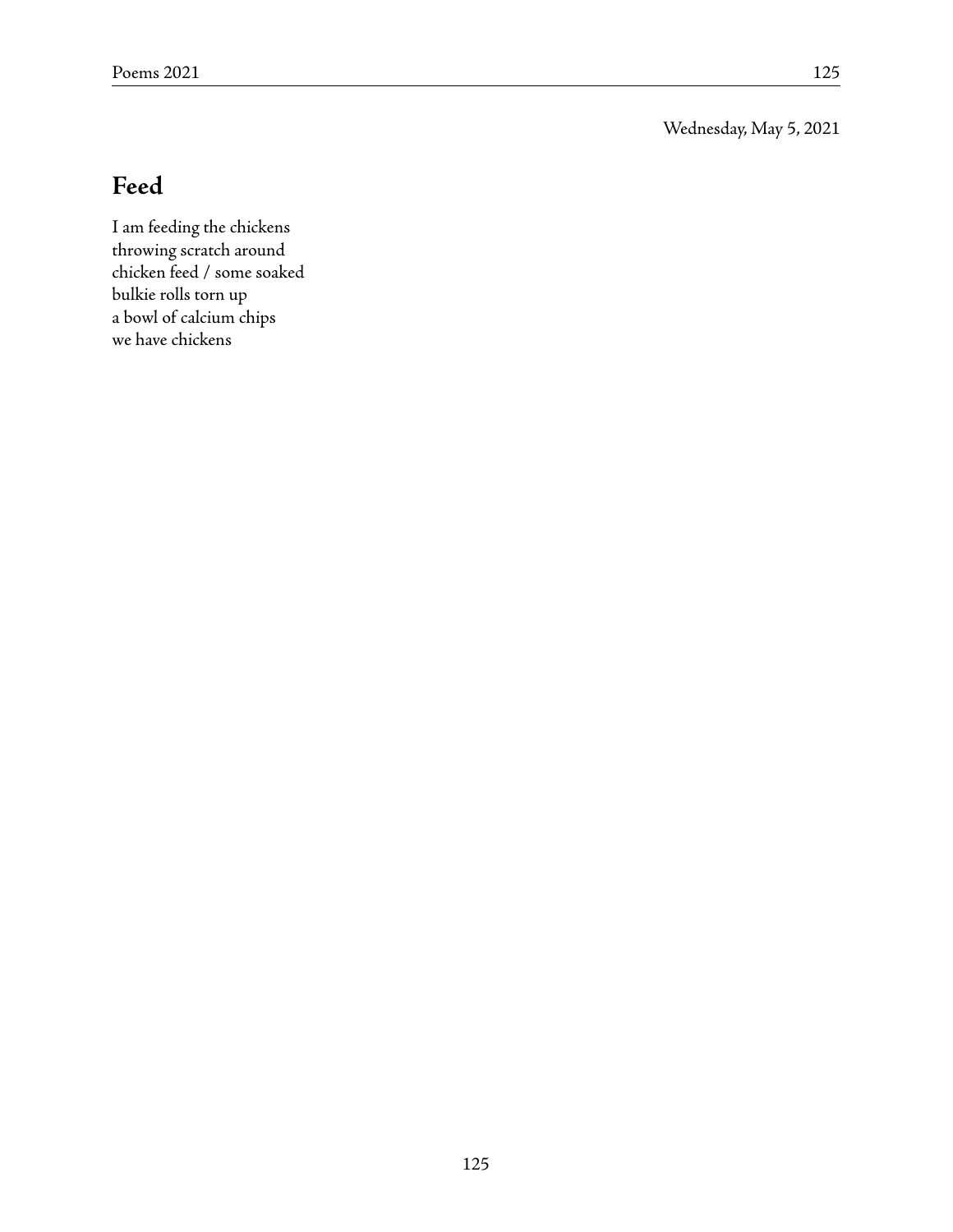Thursday, May 6, 2021

### **Prairie**

my bedroom is small my bed just big enough for me juts uncomfortably into the hall sometimes / I've abandoned my final woman and now I dream of prairies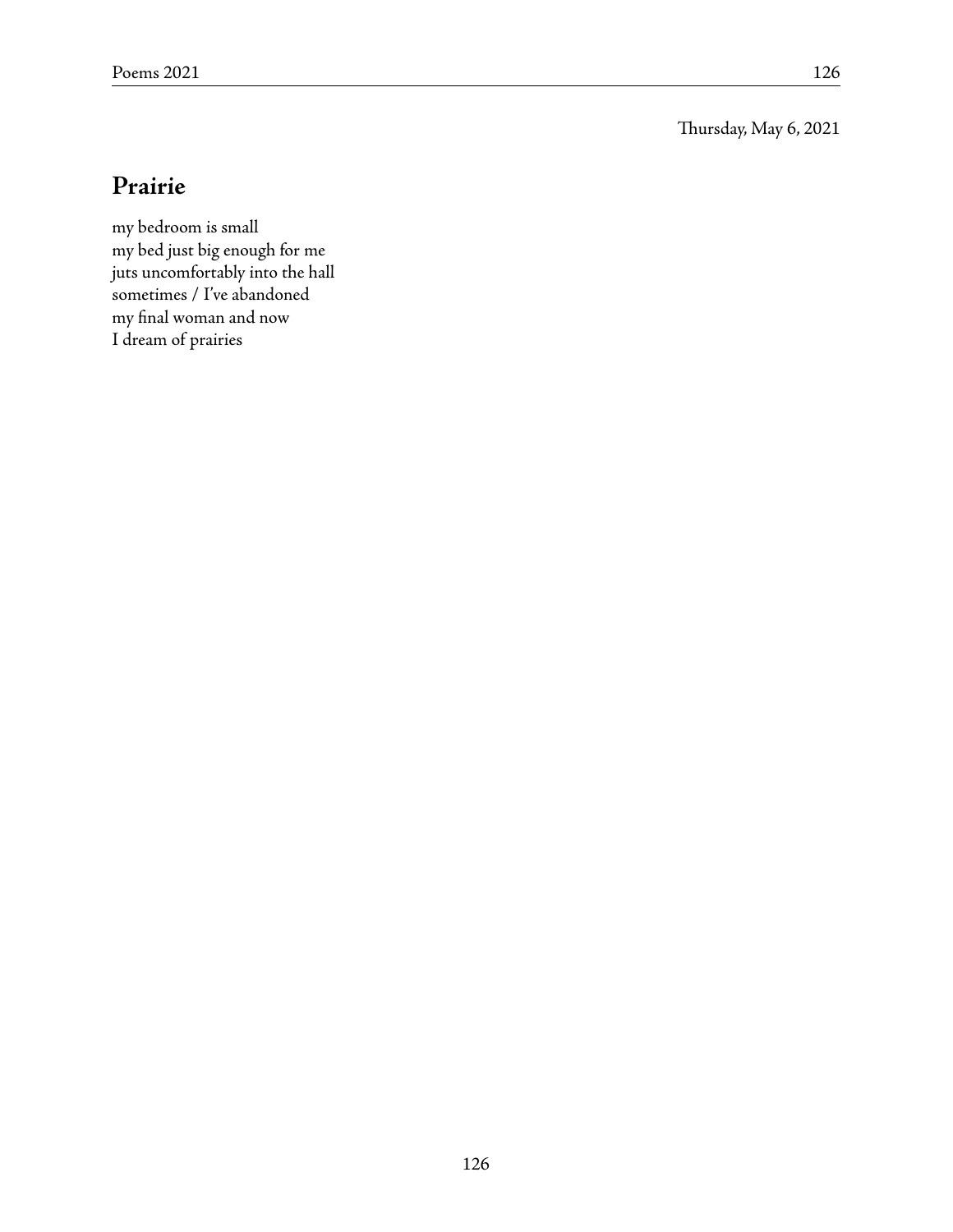Friday, May 7, 2021

#### **Seven**

used to be we'd party all night from 7 to 7 over the New Year crossing raise glasses / all that now the seventh decade we raise mugs of coffee the next morning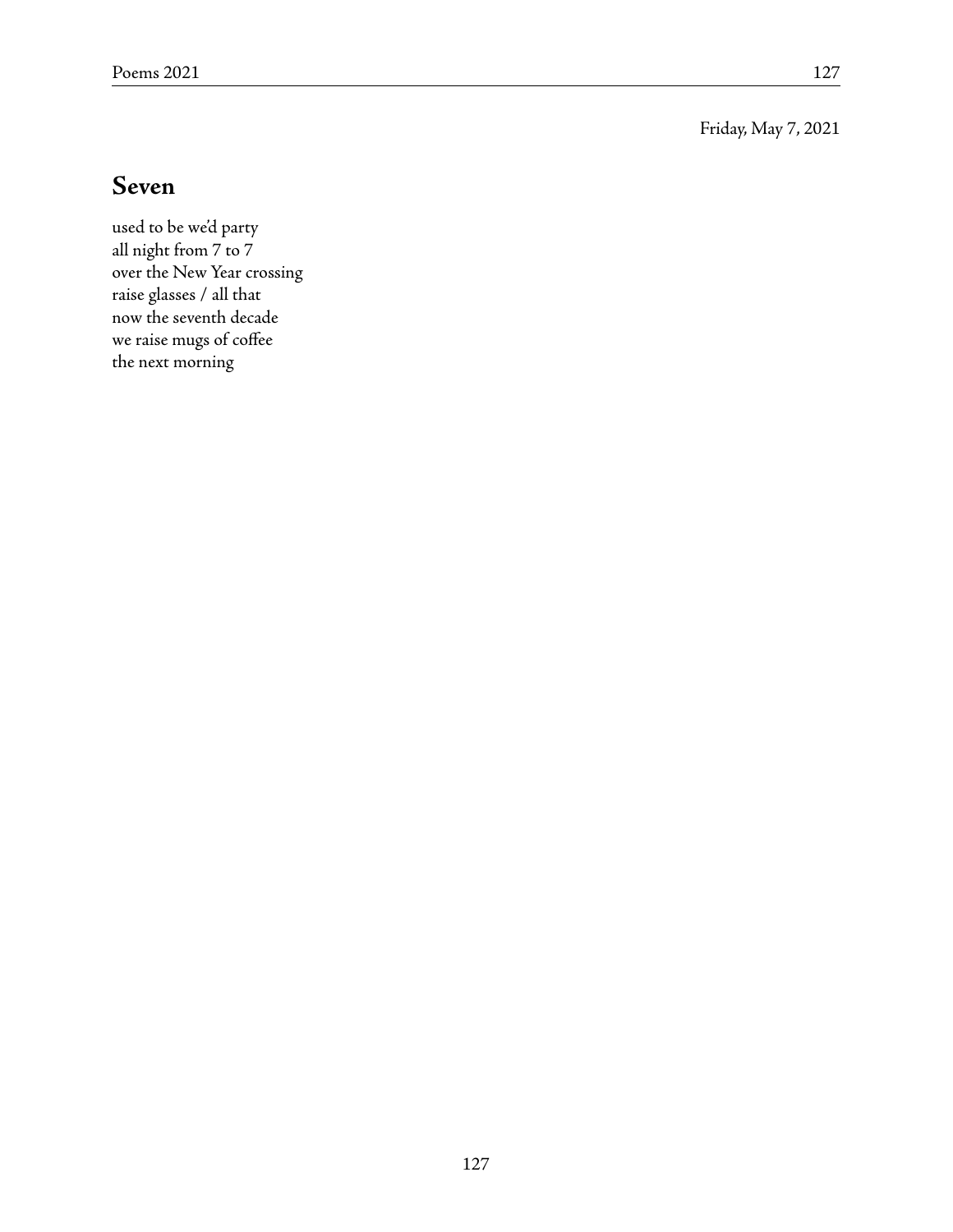Saturday, May 8, 2021

### **South**

I got on a train it was on a large continent I found a comfortable seat the train was going a direction no one wants to go they say it has no destination I am still on it I am still looking out the window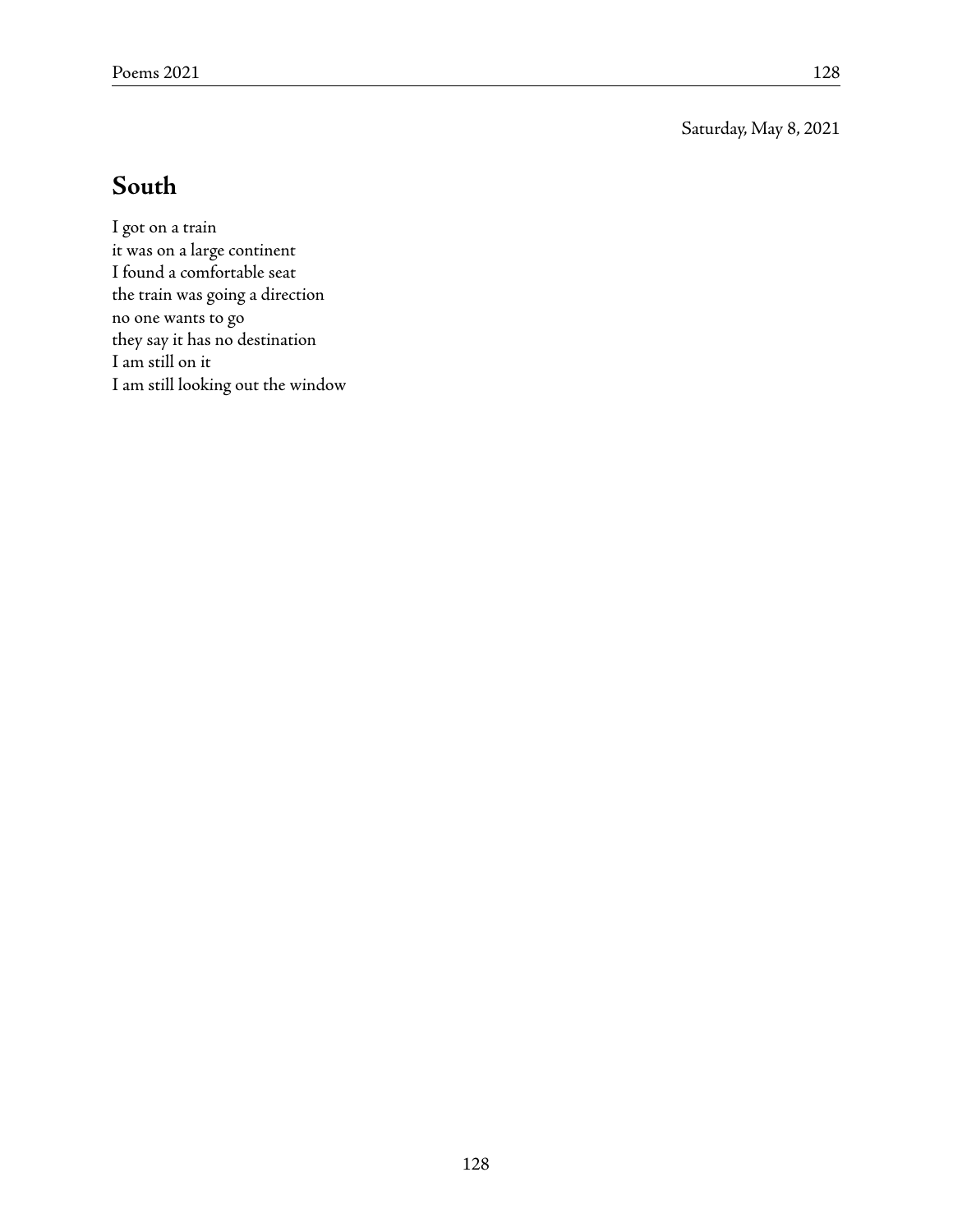Sunday, May 9, 2021

# **Star Mugs**

walking on the ness around twilight on a day with twilight and the first star is blooming walking past a low bramble of bushes a rush of sparrows mugs the star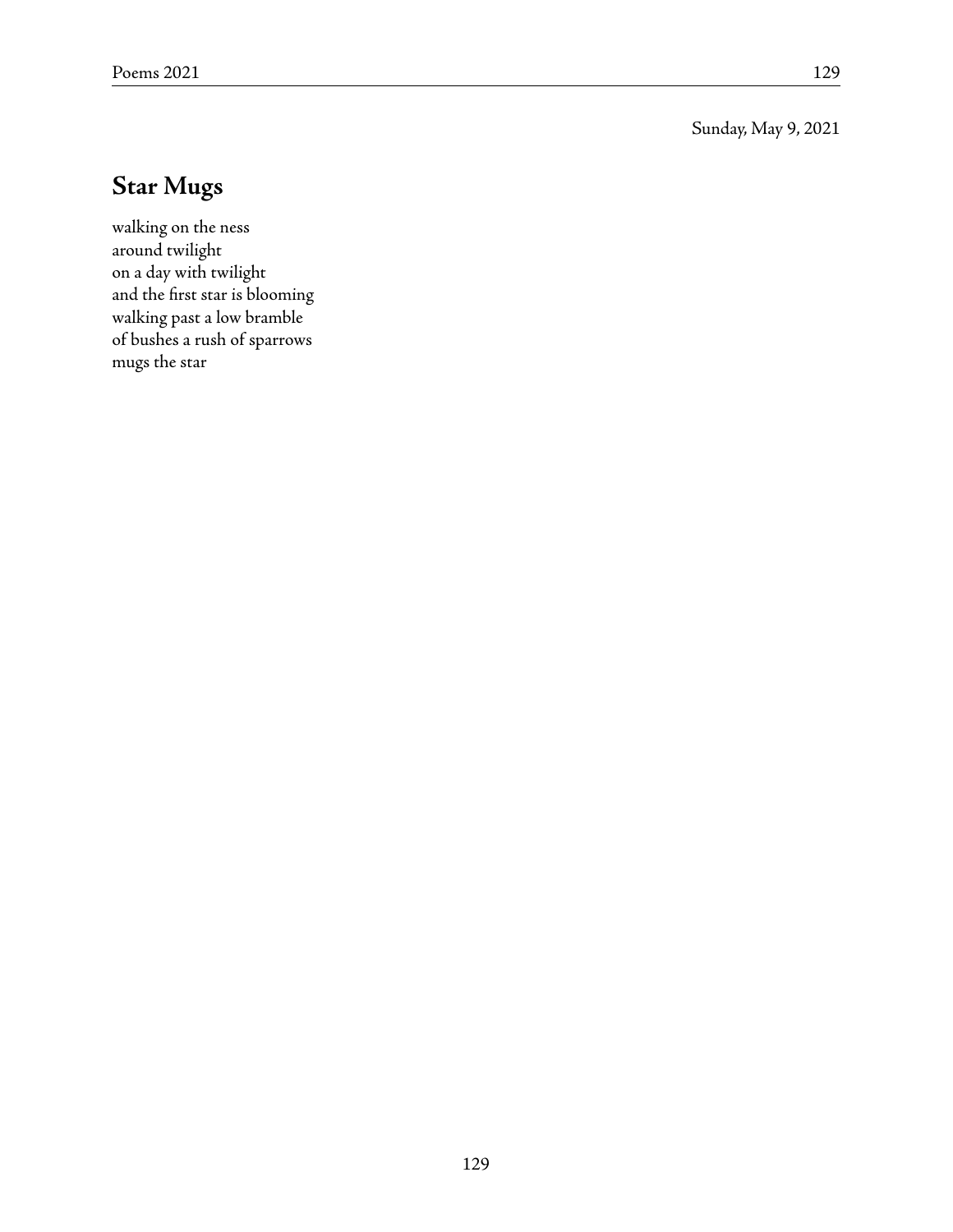#### Monday, May 10, 2021

# **Don't Worry**

a kid / I ran inside to tell my father the sparrows all flew up when I ran toward them he turned to look at me the light caught his hair I saw new strands of grey long ago and far away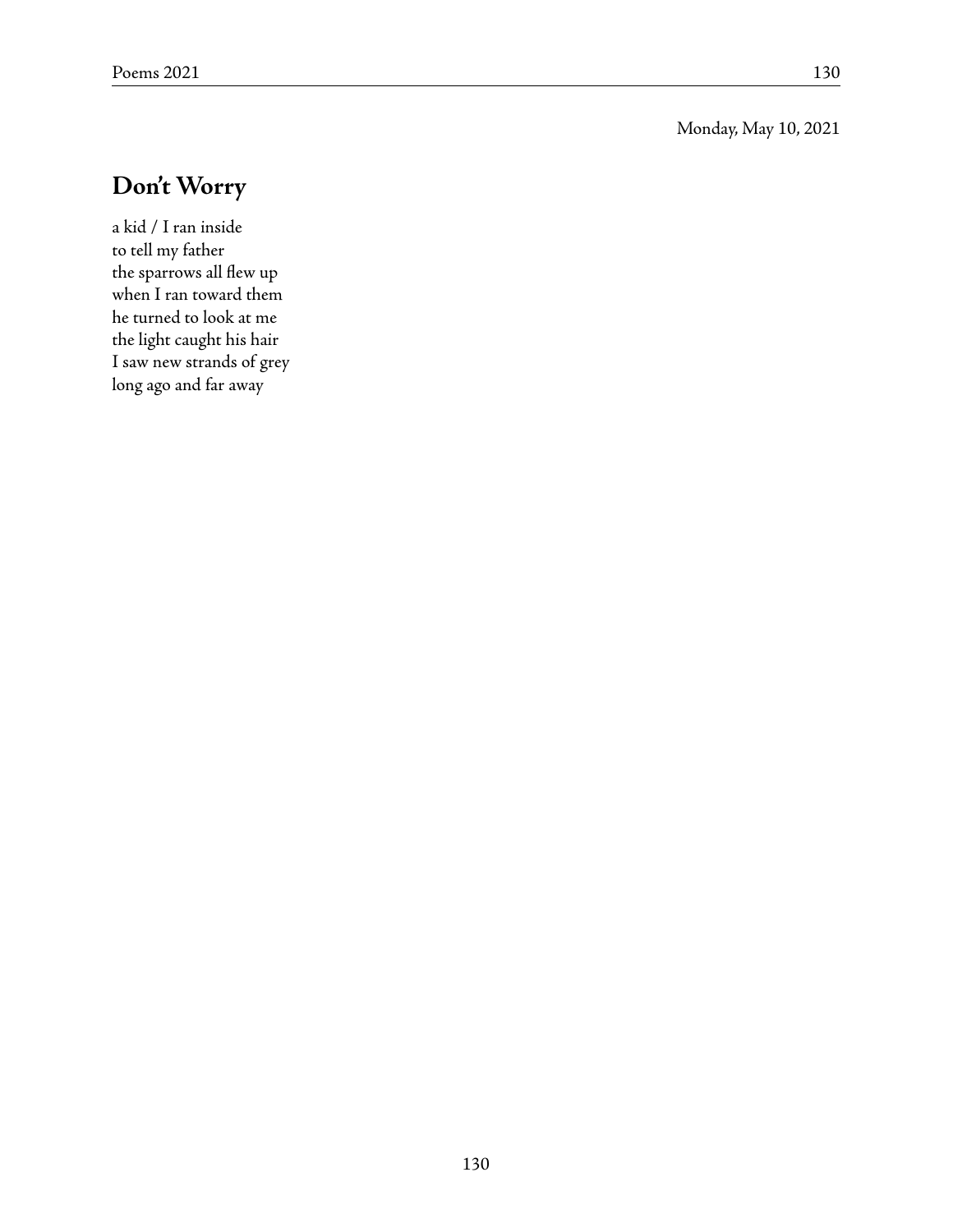#### Tuesday, May 11, 2021

# **Worry Baby**

in the woods sometimes the trees are tall and dark the sun is stunned by darkness and the air's grown cold even in all this sometimes a willow wren's small voice calls me ahead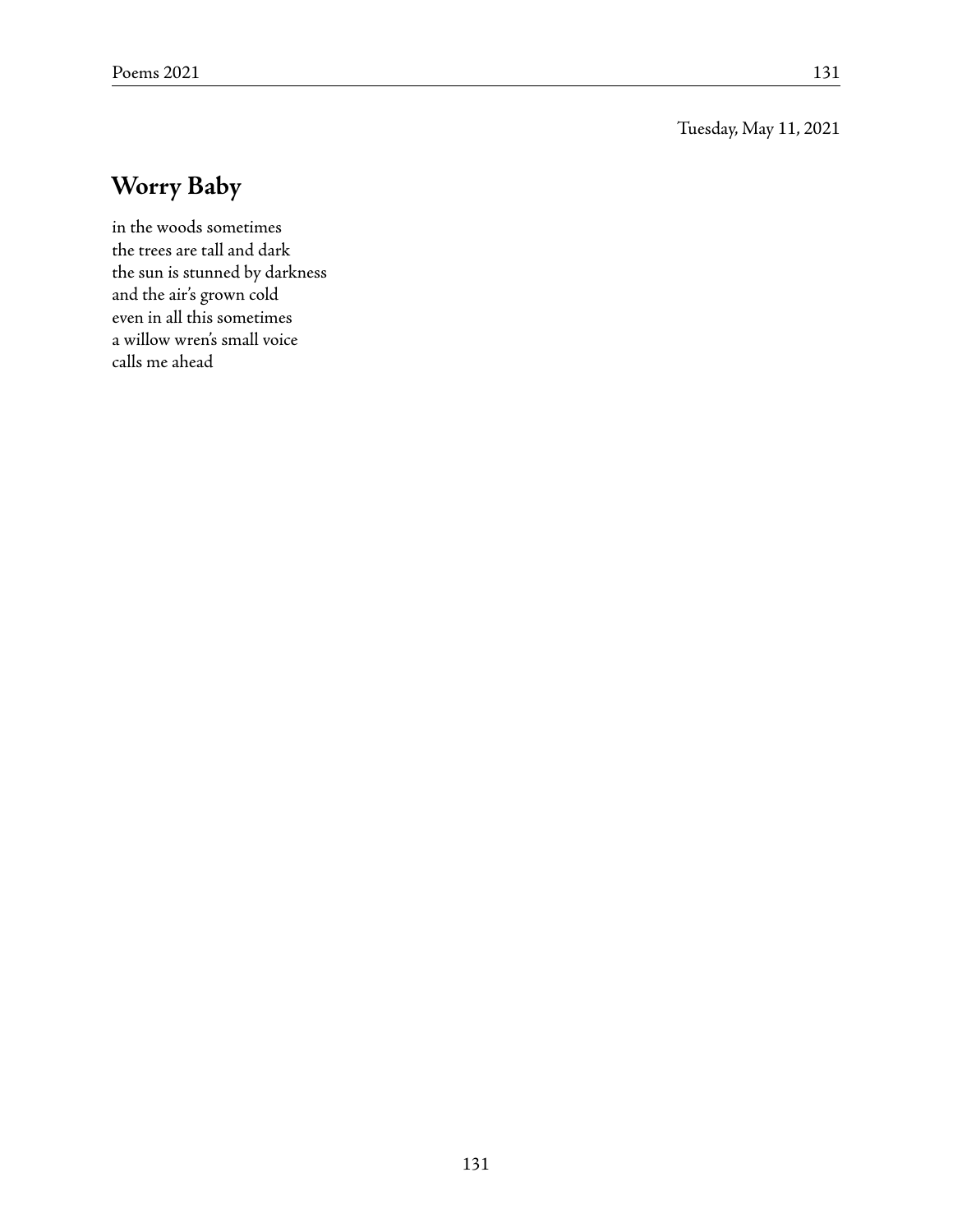#### Wednesday, May 12, 2021

## **Together Forever**

in a town that's old in a New England state they're holding a sidewalk sale of old things ready to be forgotten or remembered if bought on an old upright vacuum a stringed tag twist in abrupt wind takes off lifetime guarantee it said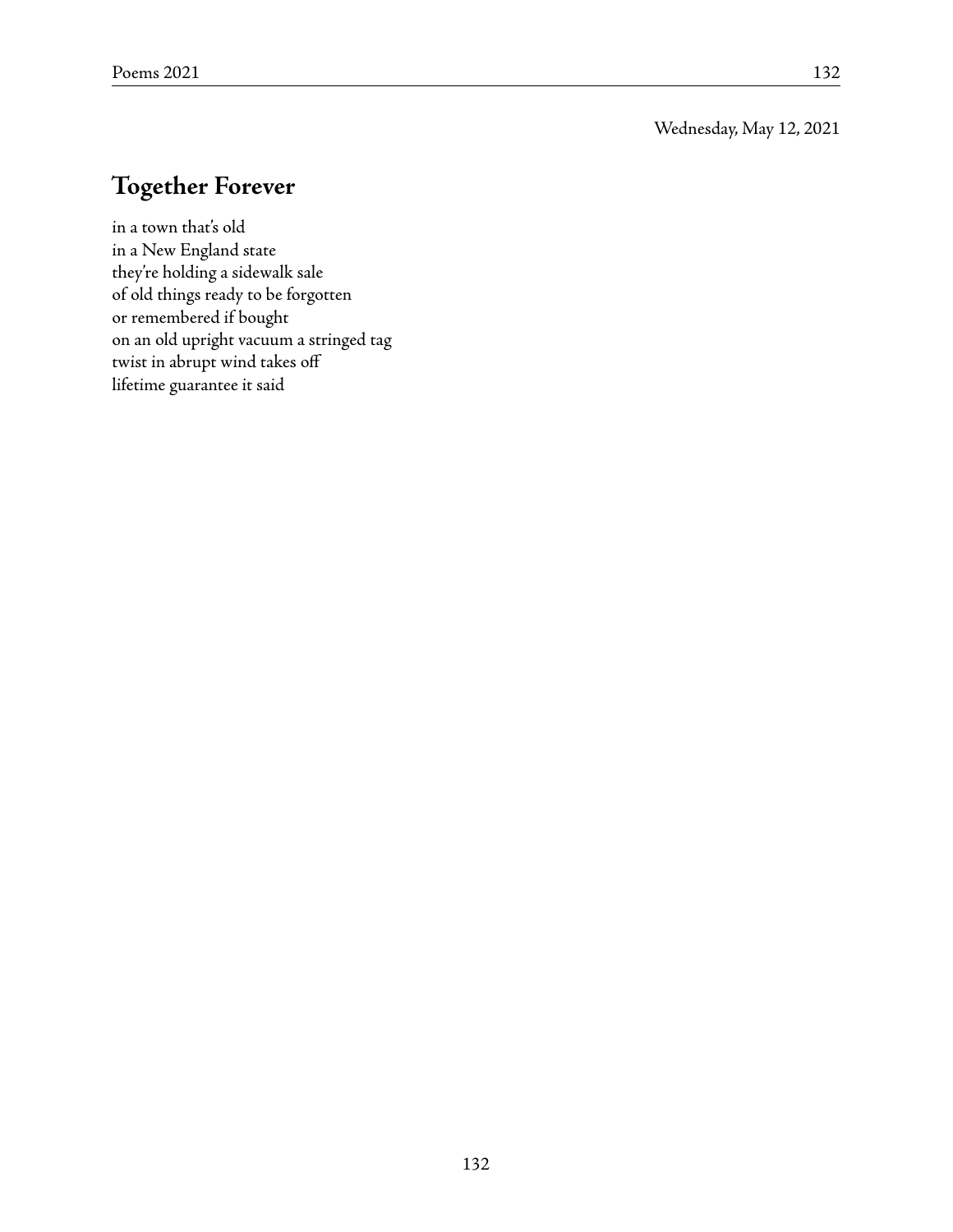Thursday, May 13, 2021

# **Giving**

we walk away we walk away we don't work well I feel a failure time to give up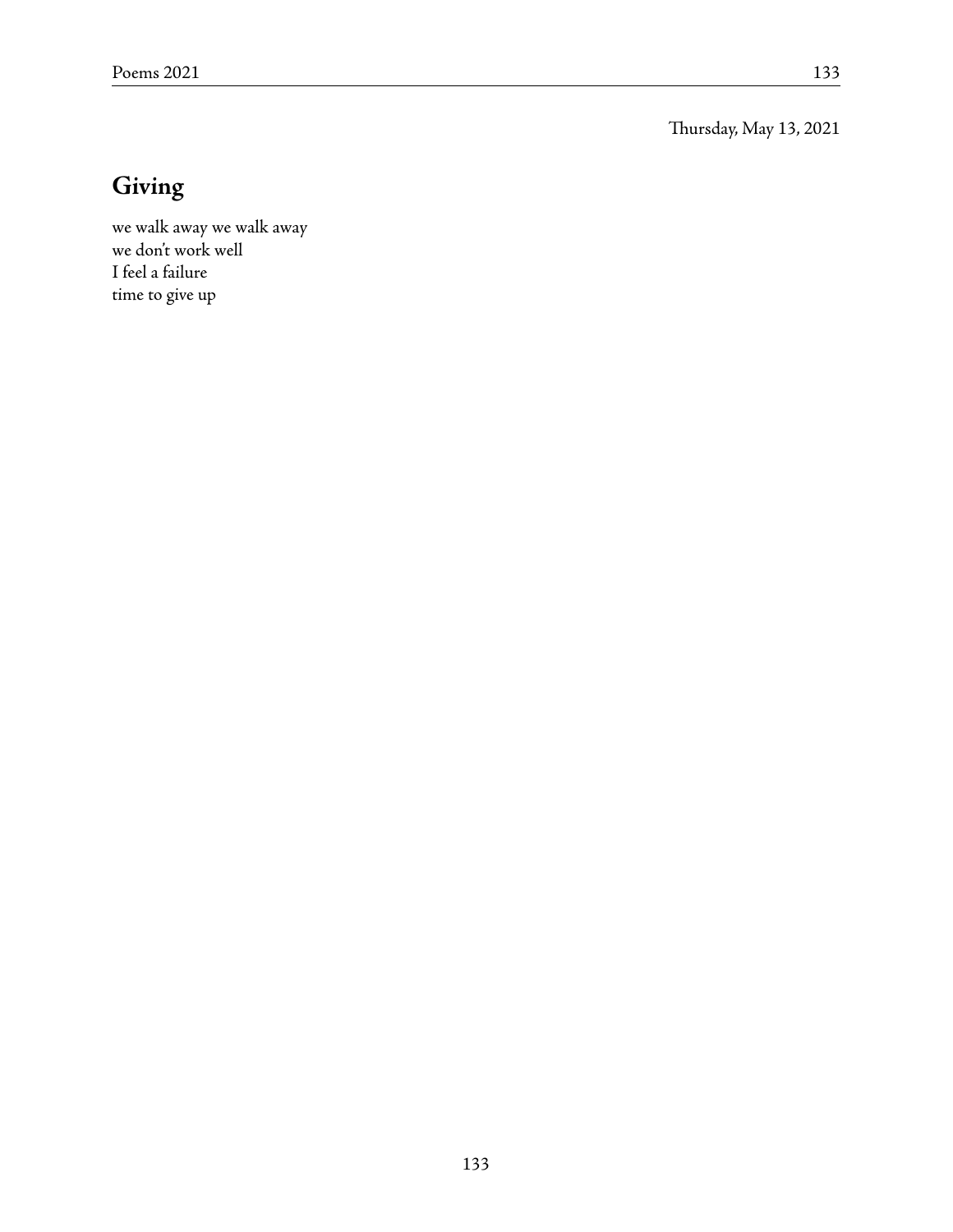Friday, May 14, 2021

# **Foo**

I've wasted months writing an essay I won't even submit and lost a friend as part of the bargain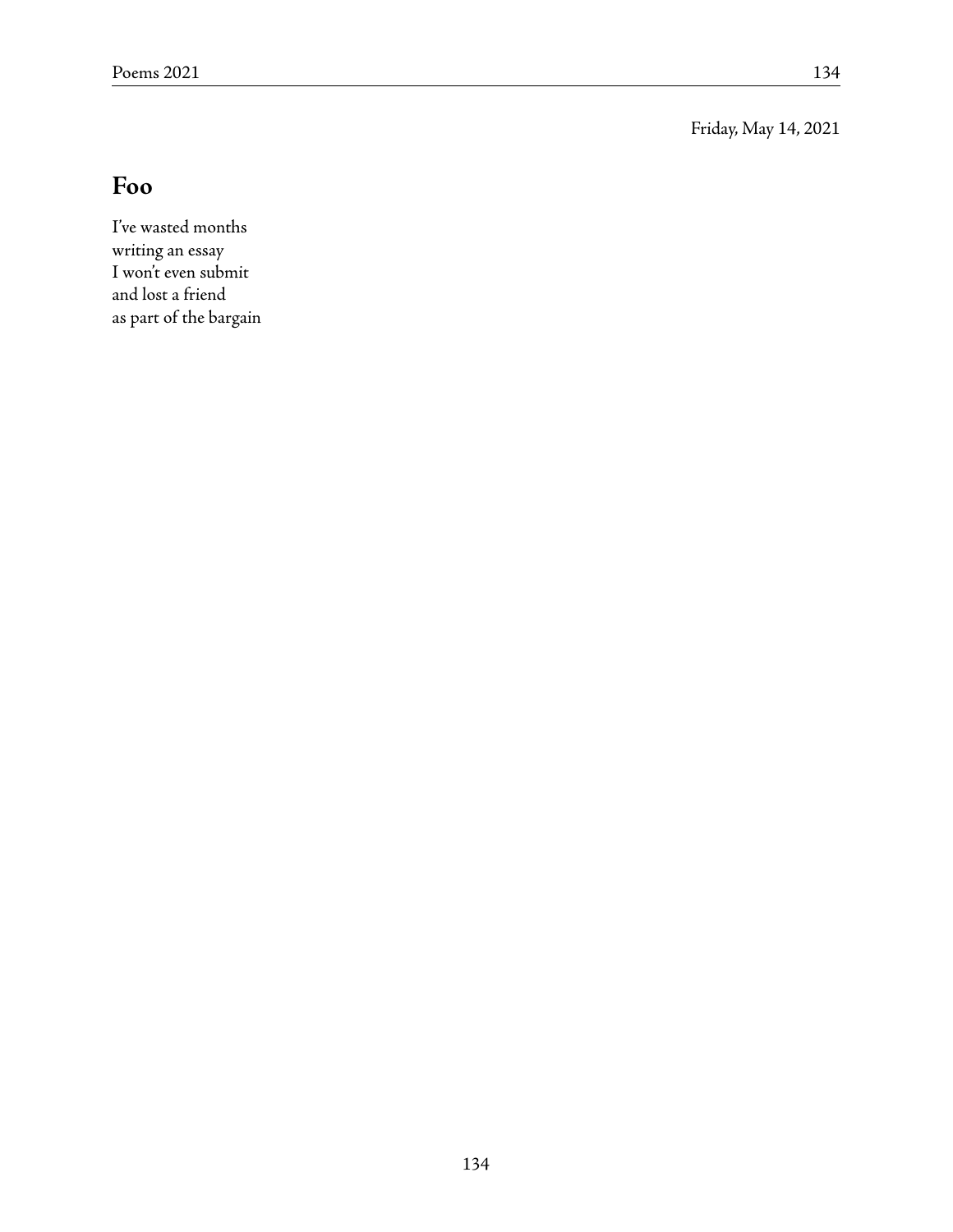Saturday, May 15, 2021

# **Quux**

his hints are subtle or blunt / I still won't submit / I am not a good writer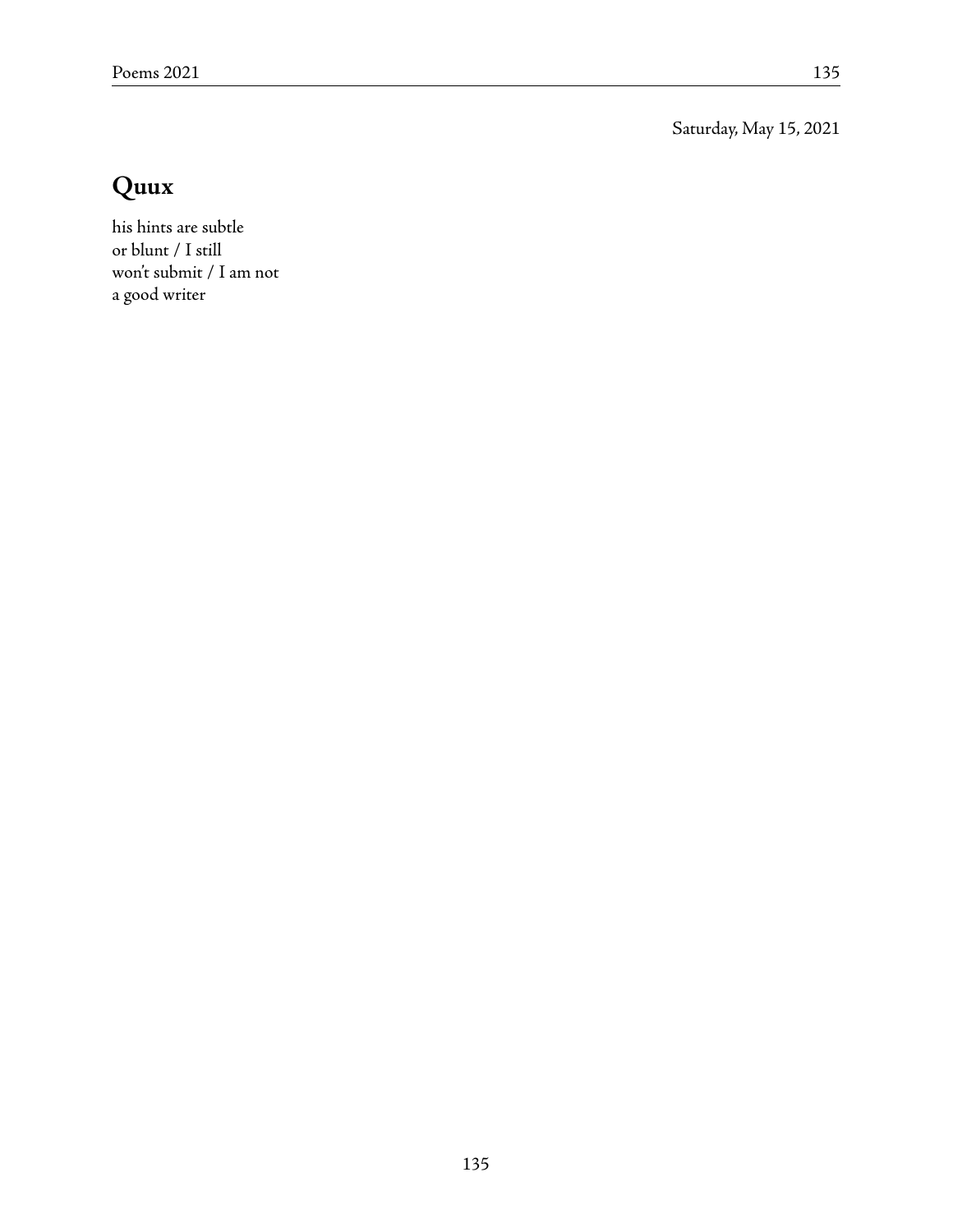Sunday, May 16, 2021

## **No Goodbyes**

I drove her to the airport it's hard to be cruel I waited with her near the gate it's a small airport when it was time she went through security then I saw her walking toward the plane its stairs / switching to omniscient when she got to the plane door she turned to wave / switching back I was already in my car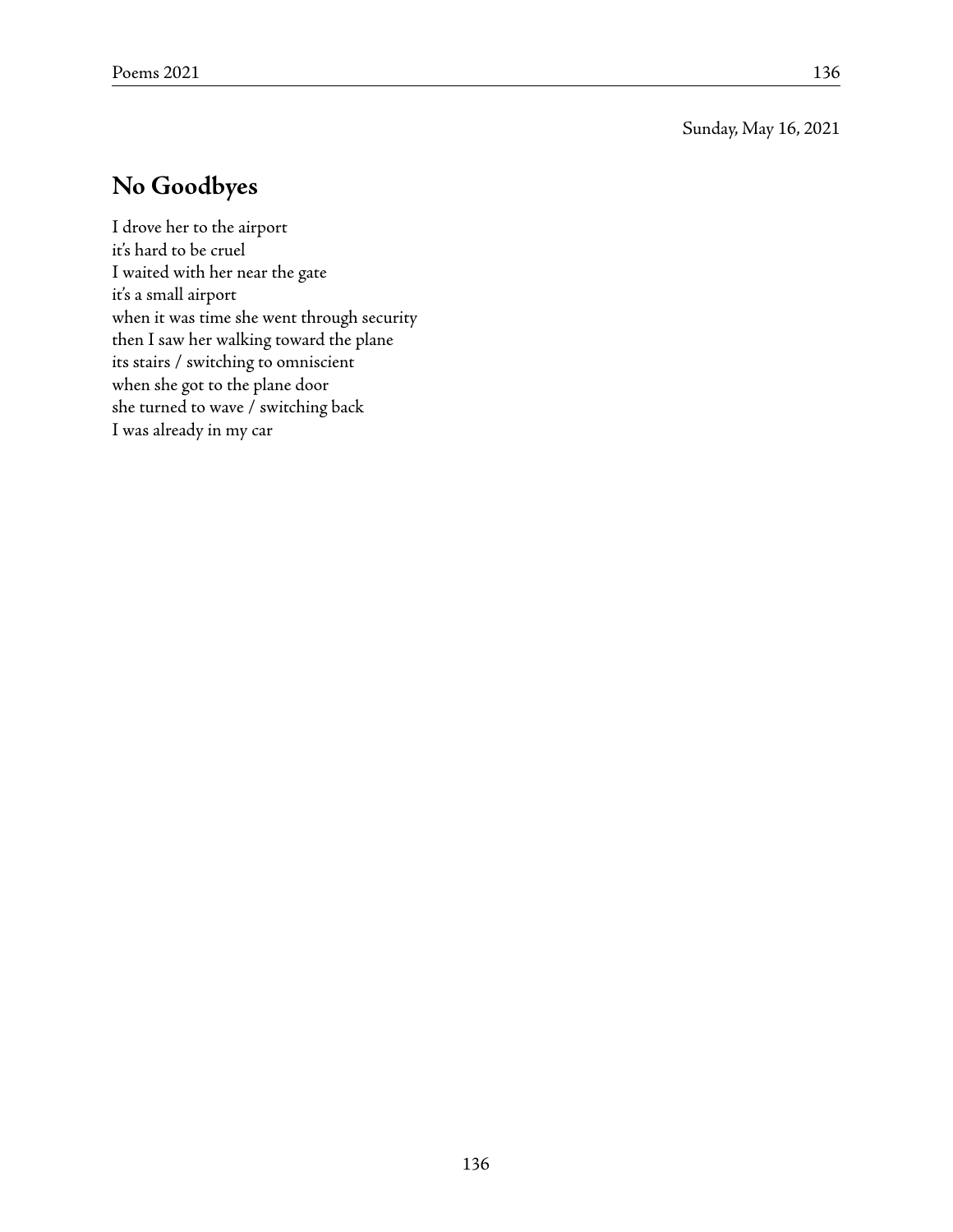Monday, May 17, 2021

# **The Posed Couple**

the calm walk down Bridge Street the hornets nesting way down there the quick run up Bridge Street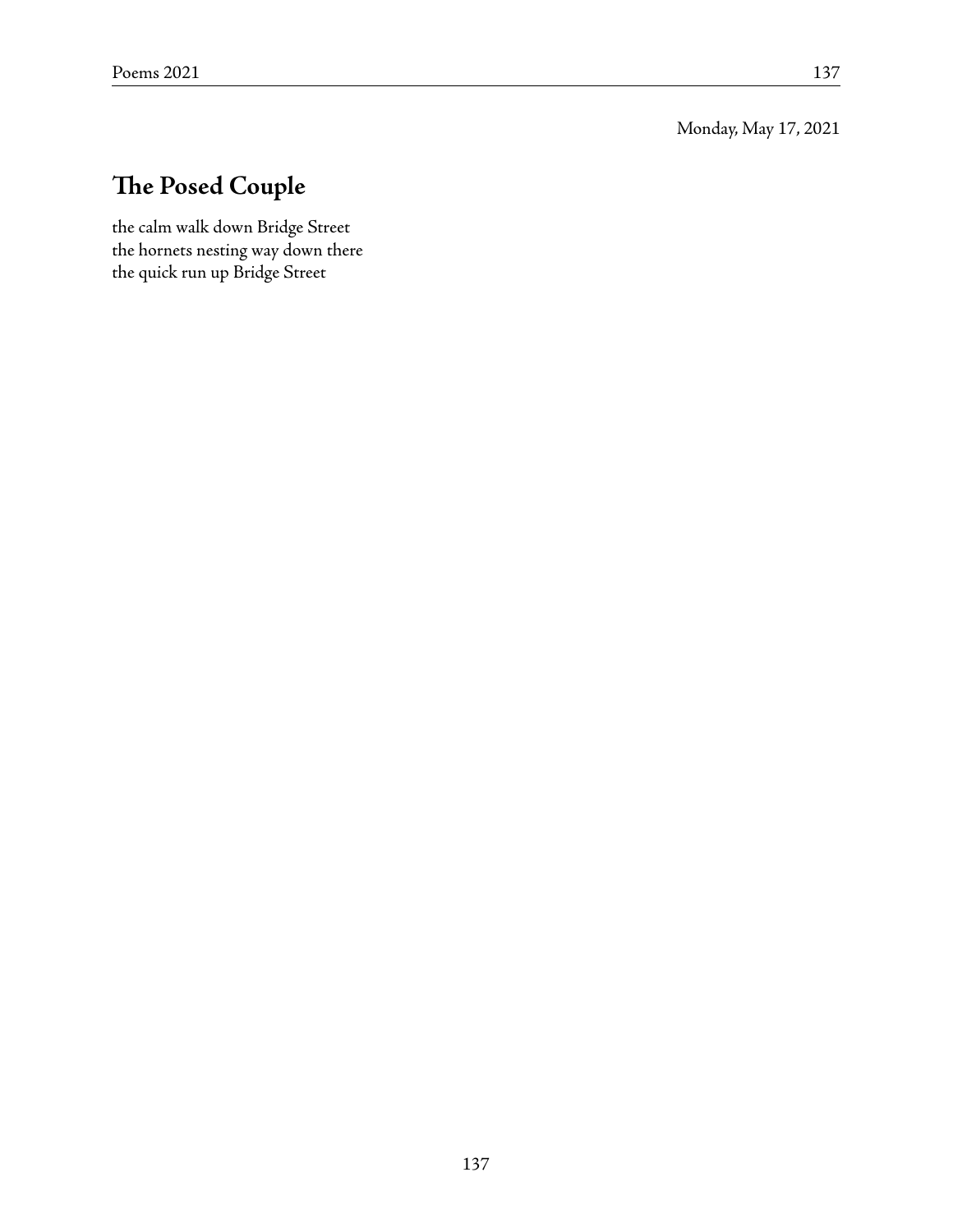Tuesday, May 18, 2021

# **Church**

who can say what the strangeness means who would want to make the safe place others want to play it safe and who can blame them / who is the fool here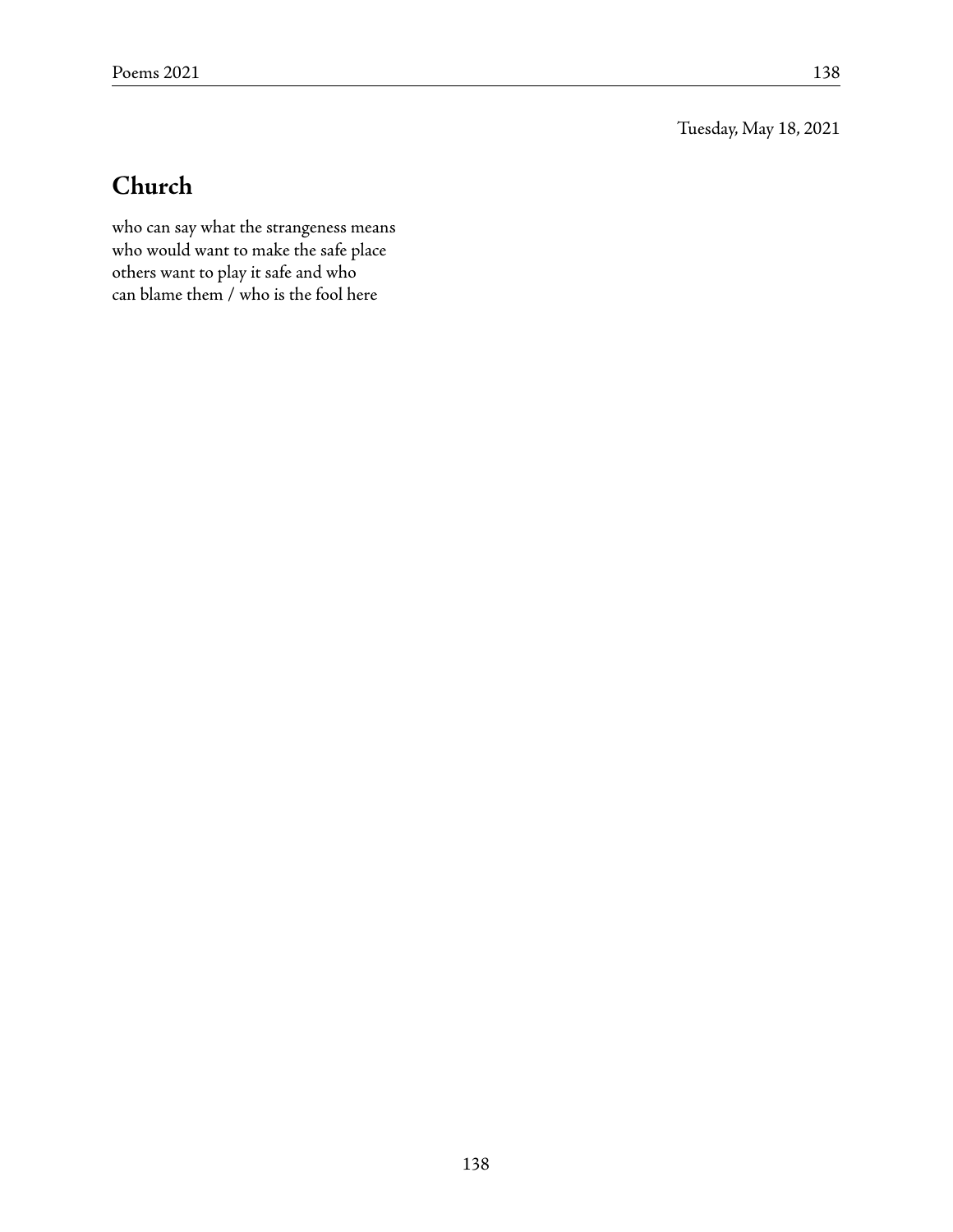Wednesday, May 19, 2021

# **Too**

like a delicate flower I can't take much my age makes me nervous perhaps grumpy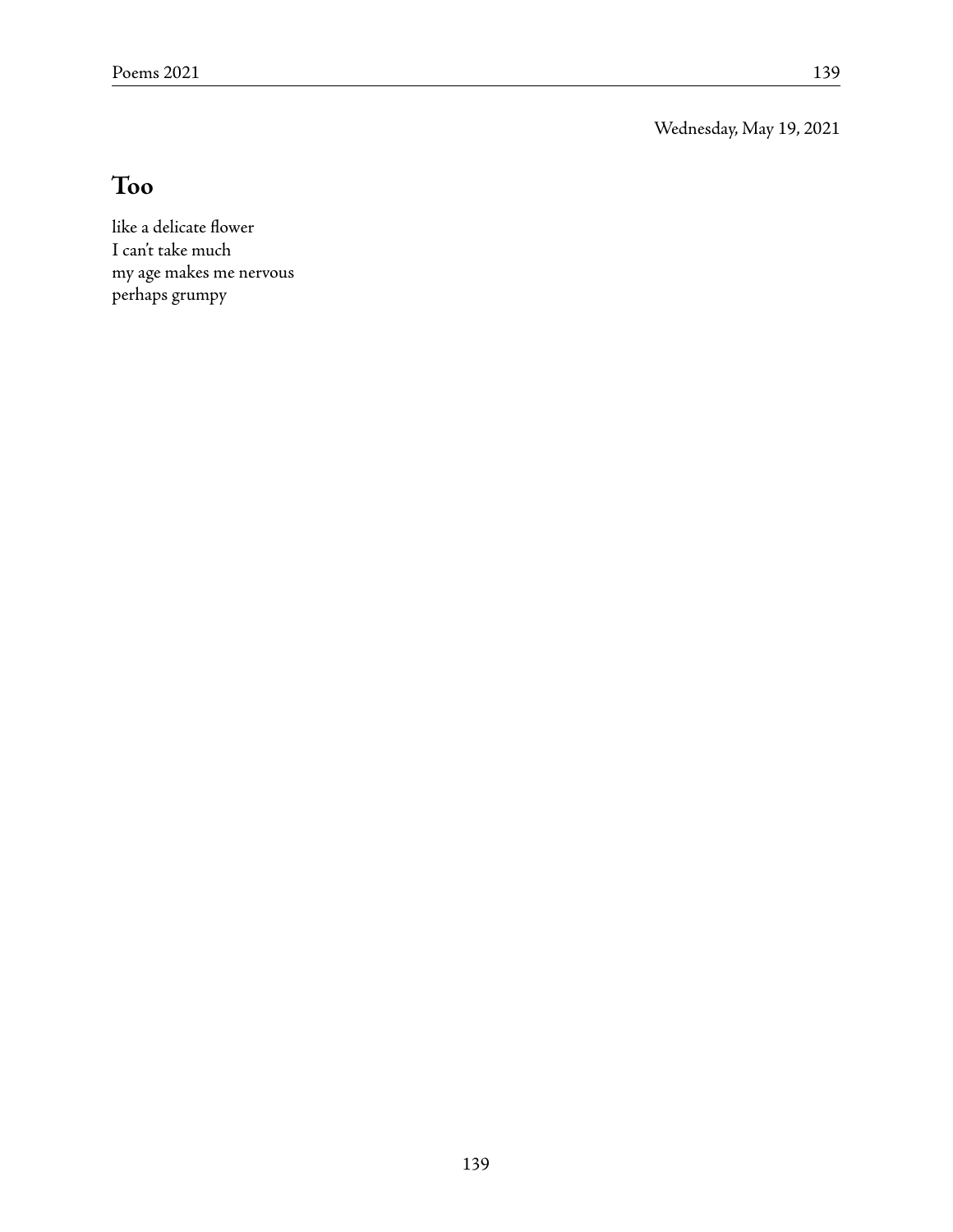Thursday, May 20, 2021

# **The Ride In**

the early simmer dim comes to Lerwick I'll never return there the only path is through a person who is permanently away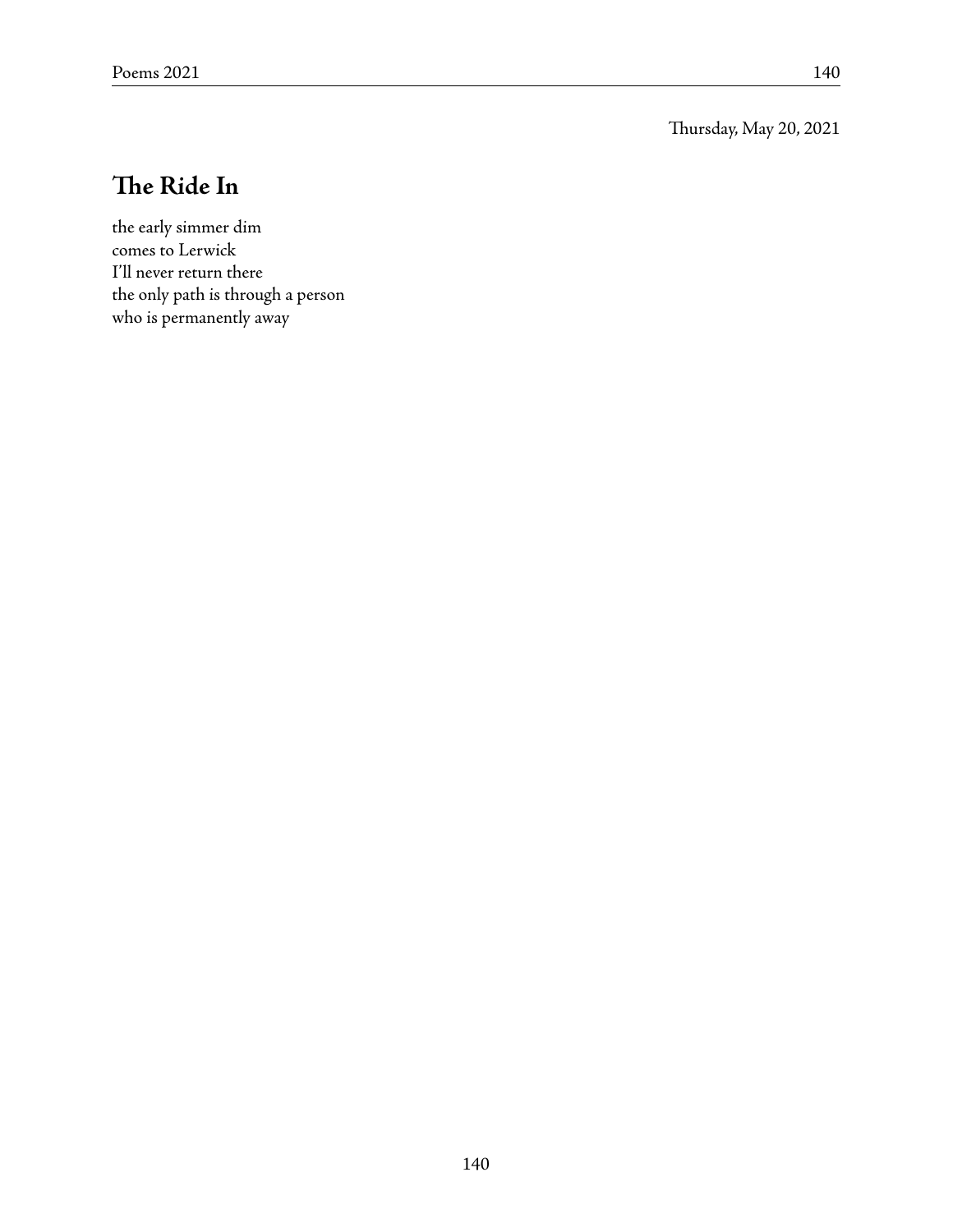Friday, May 21, 2021

## **Worry Baby**

what happens when you lose your skill when what you've worked on becomes trash when the friends you thought you had remove themselves leaving you to wonder when the skill will return / will it return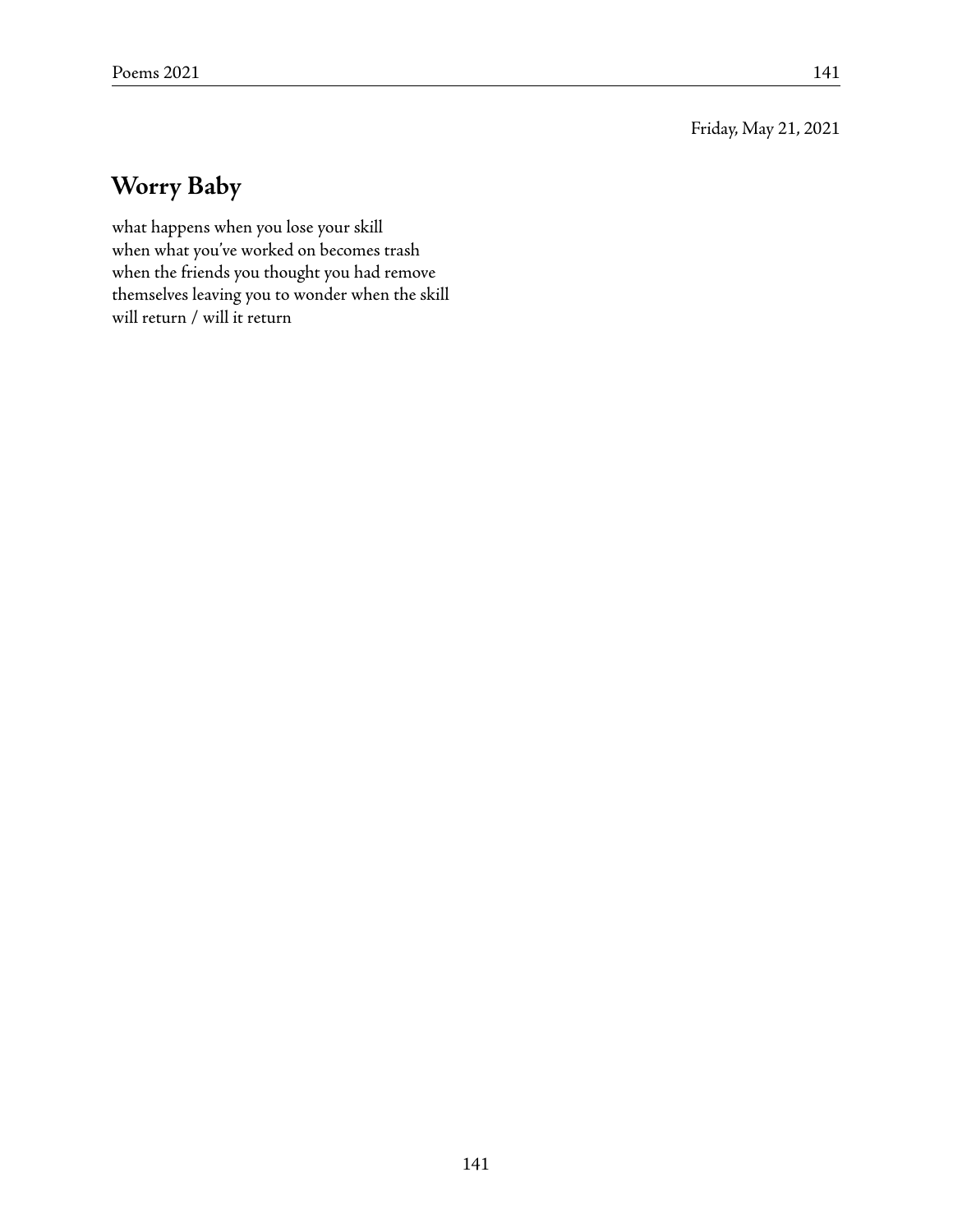## **Alone Across A Bridge**

me walking across a Paris bridge near midnight lights on everywhere the water flowing blackly me in a heavy coat cold as is the case in a cold month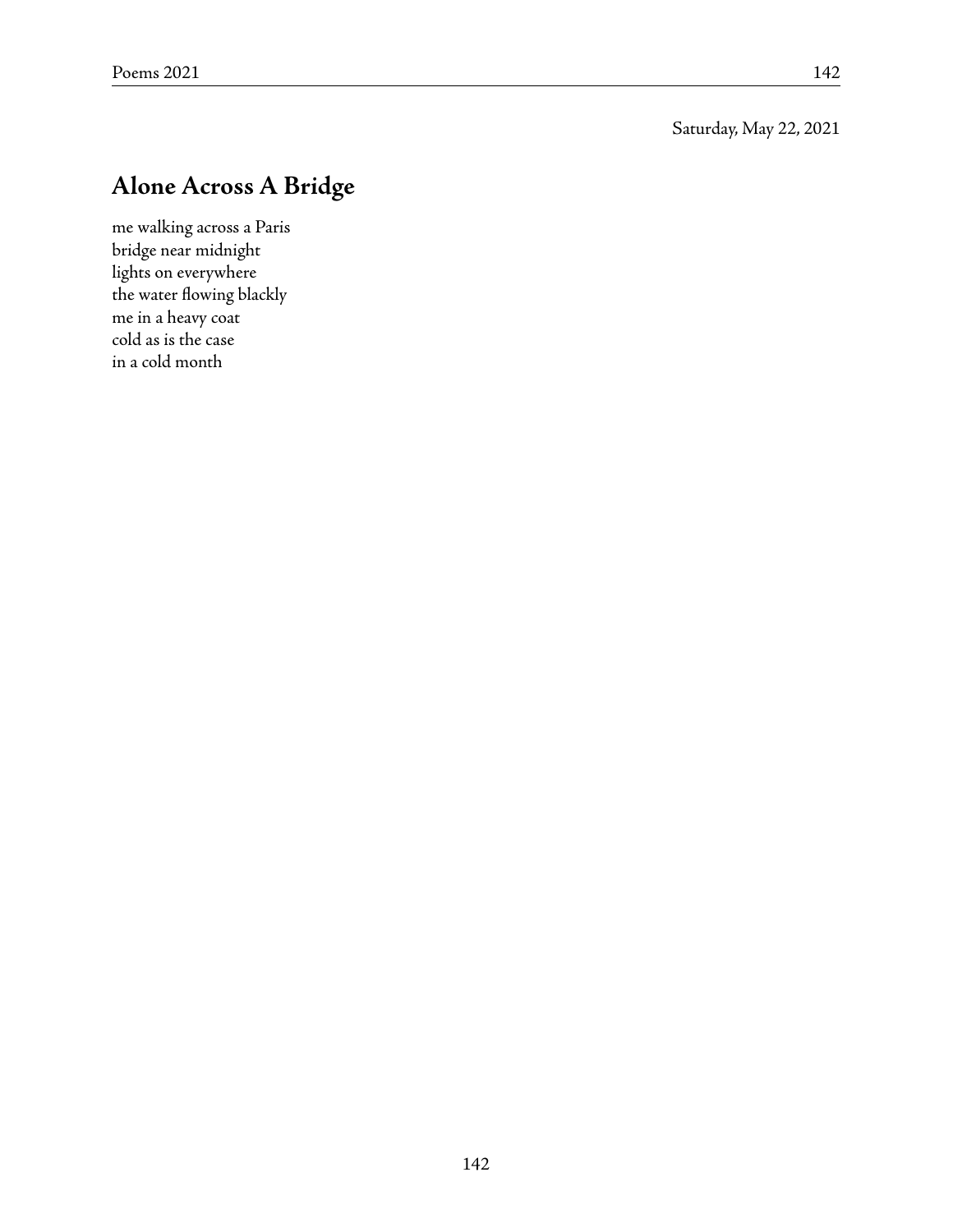Sunday, May 23, 2021

# **Summer Light**

already the night never darkens / the dim light is like the end of hope when winter returns all can become as it should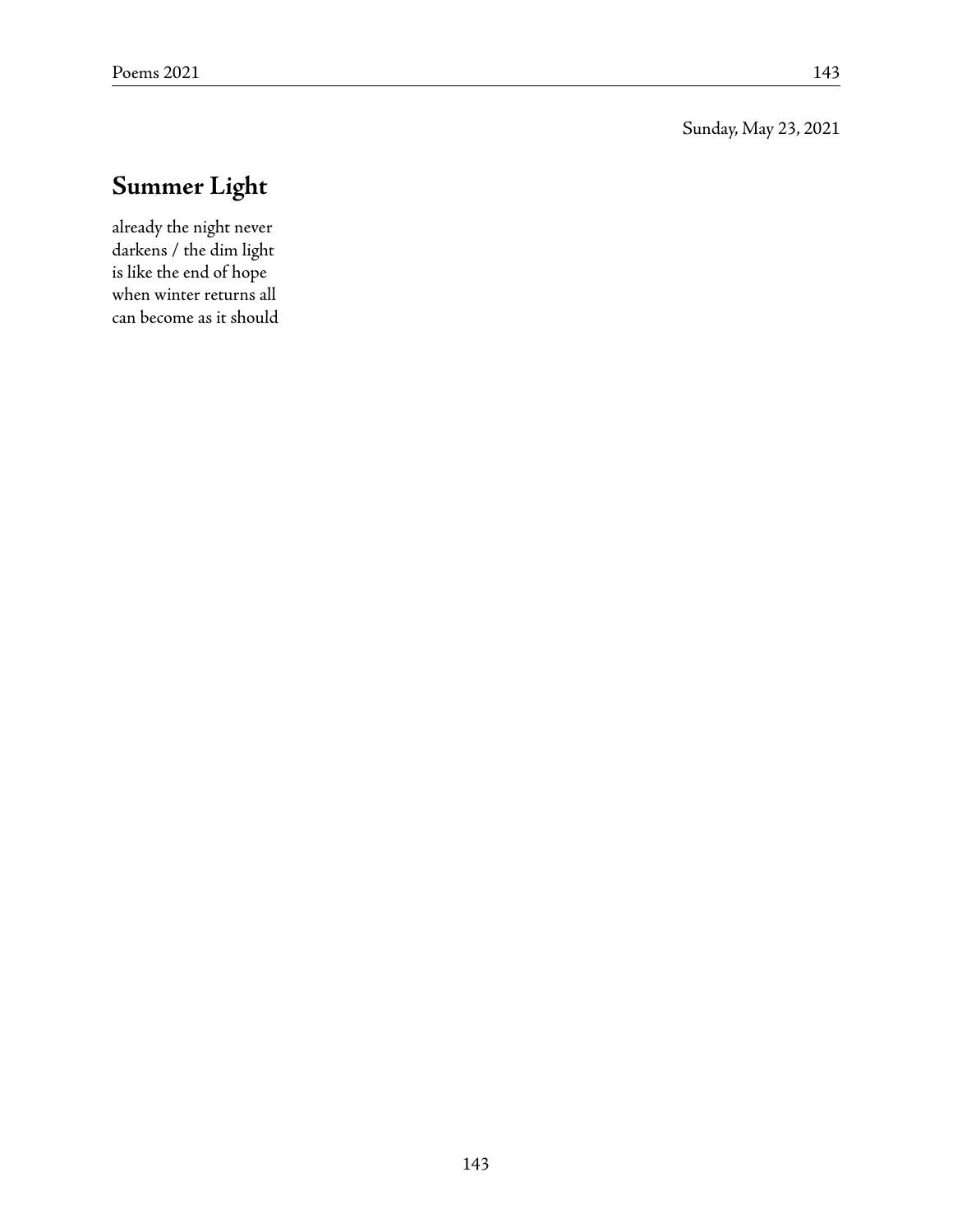Monday, May 24, 2021

## **Losing It**

as the ship sails in I am preparing to ship out my incoherence is catching I cannot drive a straight story forward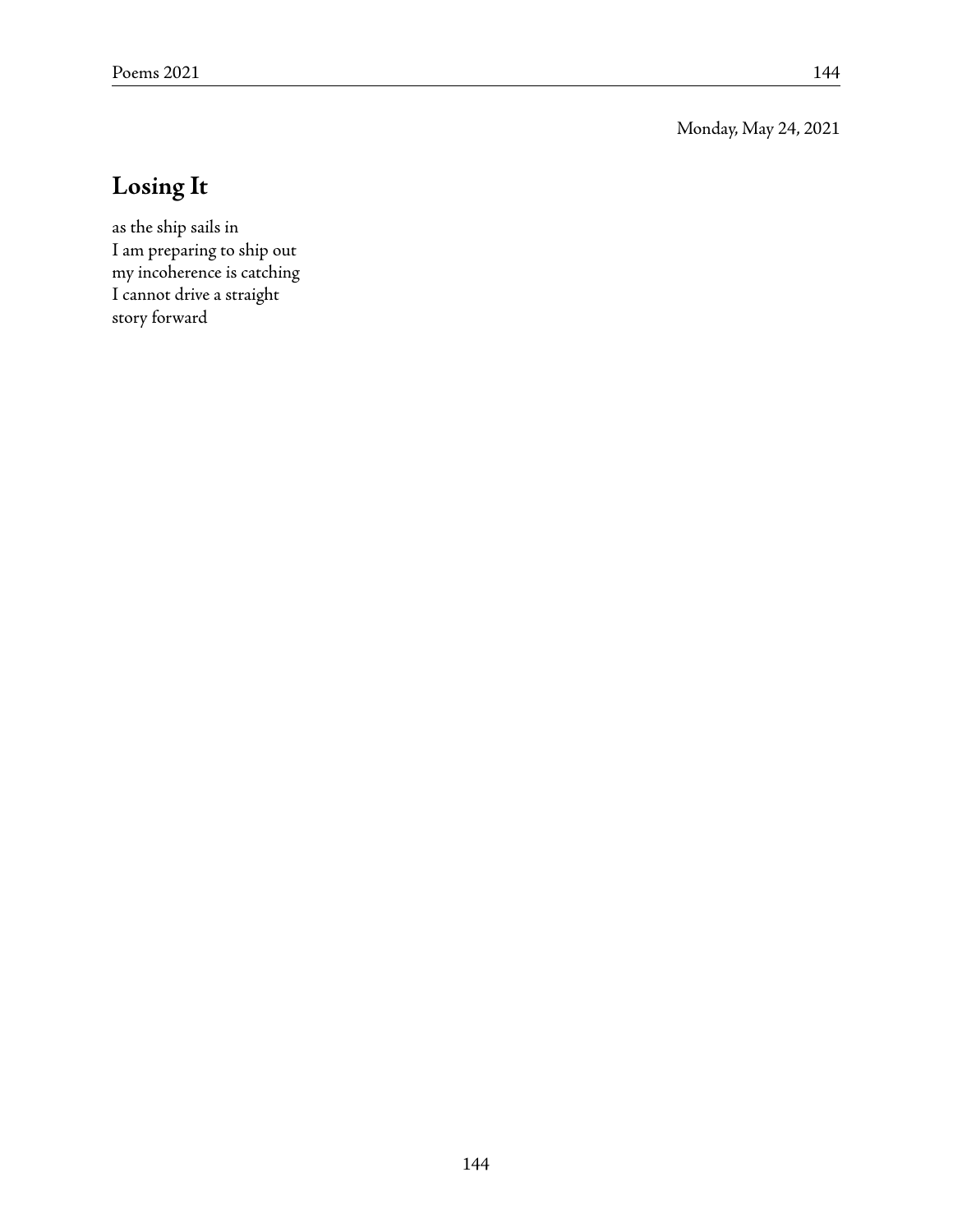Tuesday, May 25, 2021

## **The Moon is Red**

the moon tonight is cupped in fog the night has not begun tomorrow they say an eclipse will render it red my words will remain in two plain colors with contrast enough to just make them out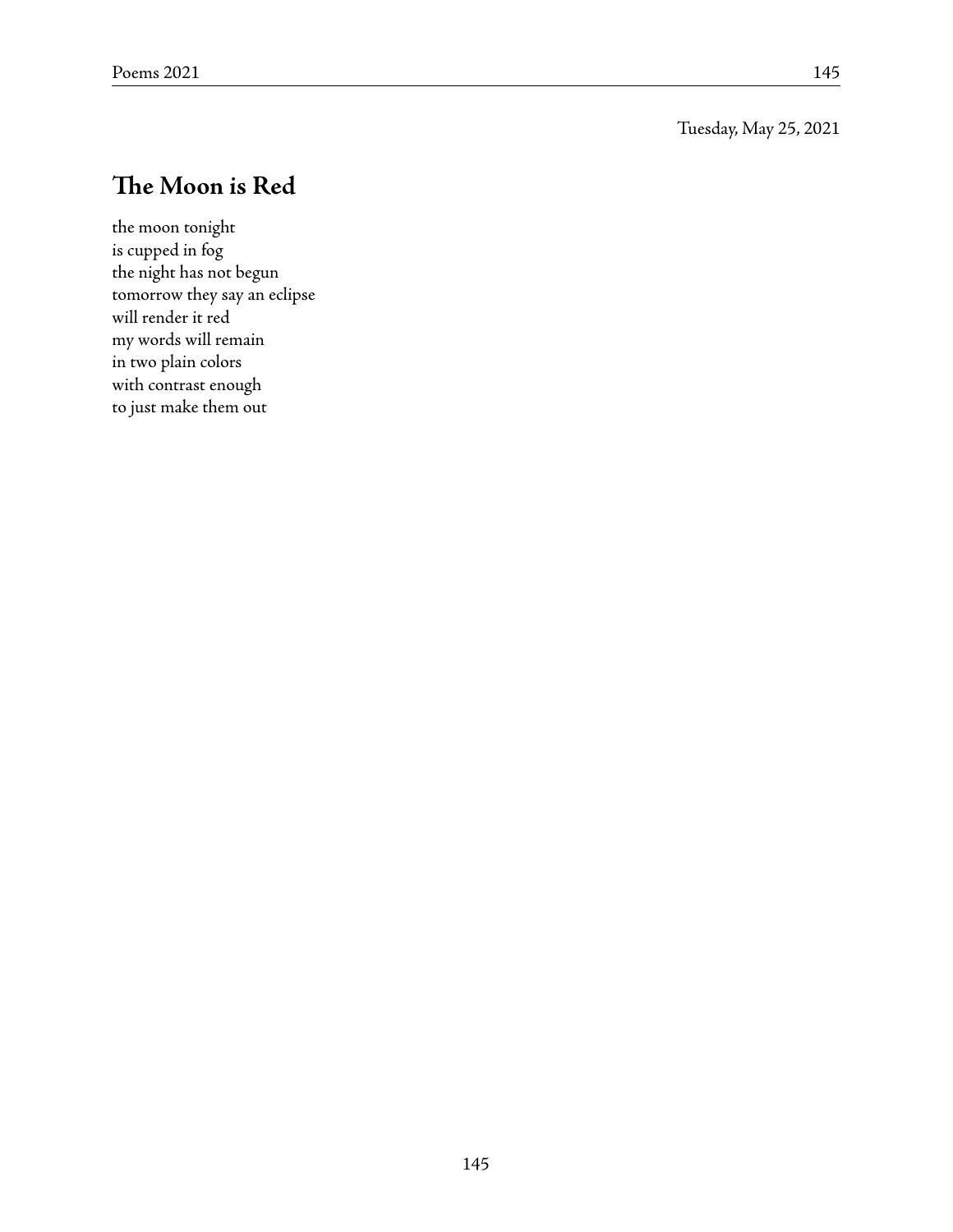#### Wednesday, May 26, 2021

### **Pair Bond**

nights by the Merrimack slither of water toward the sea who can guess who'll pair up what they will do when the sun comes up and the river still flows one way or another the pair will break apart at least that's what life is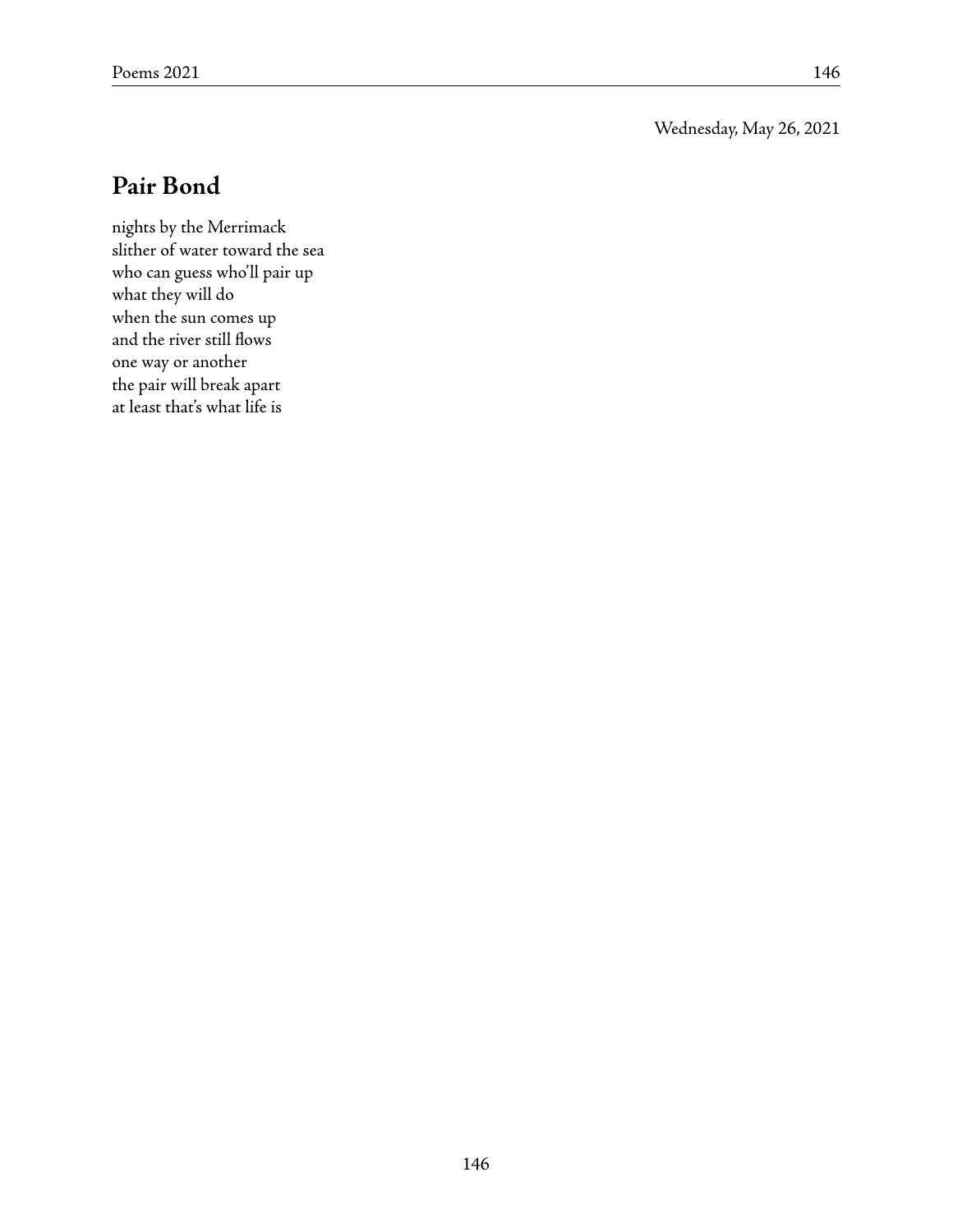Thursday, May 27, 2021

# **Traveling All Day**

sitting by the water flowing a warm day / humid reading or snoozing waiting for the day to move along will I ever do that again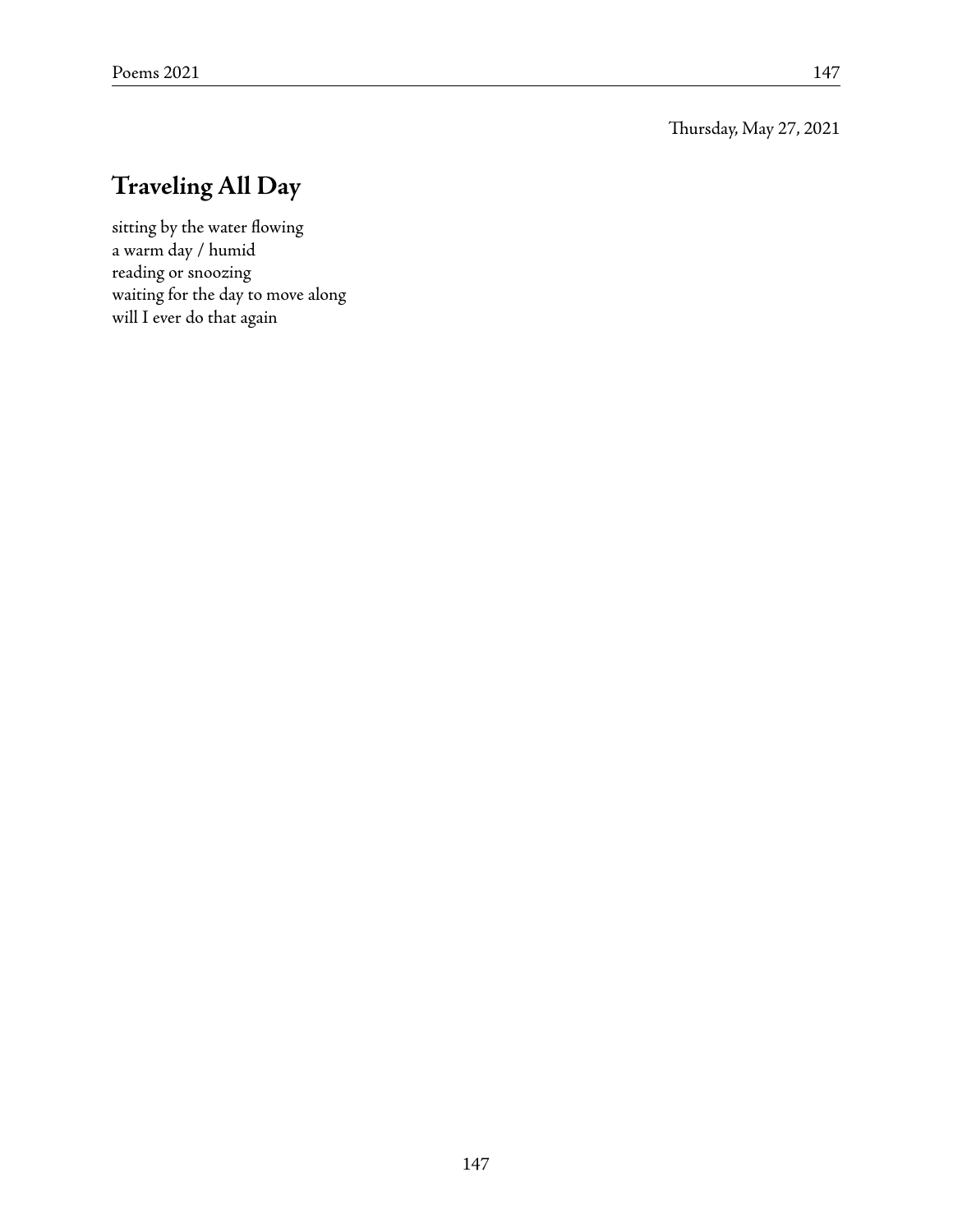Friday, May 28, 2021

# **Swamp Thing**

among the greats I rank with the washed up how far into that swamp I am I don't know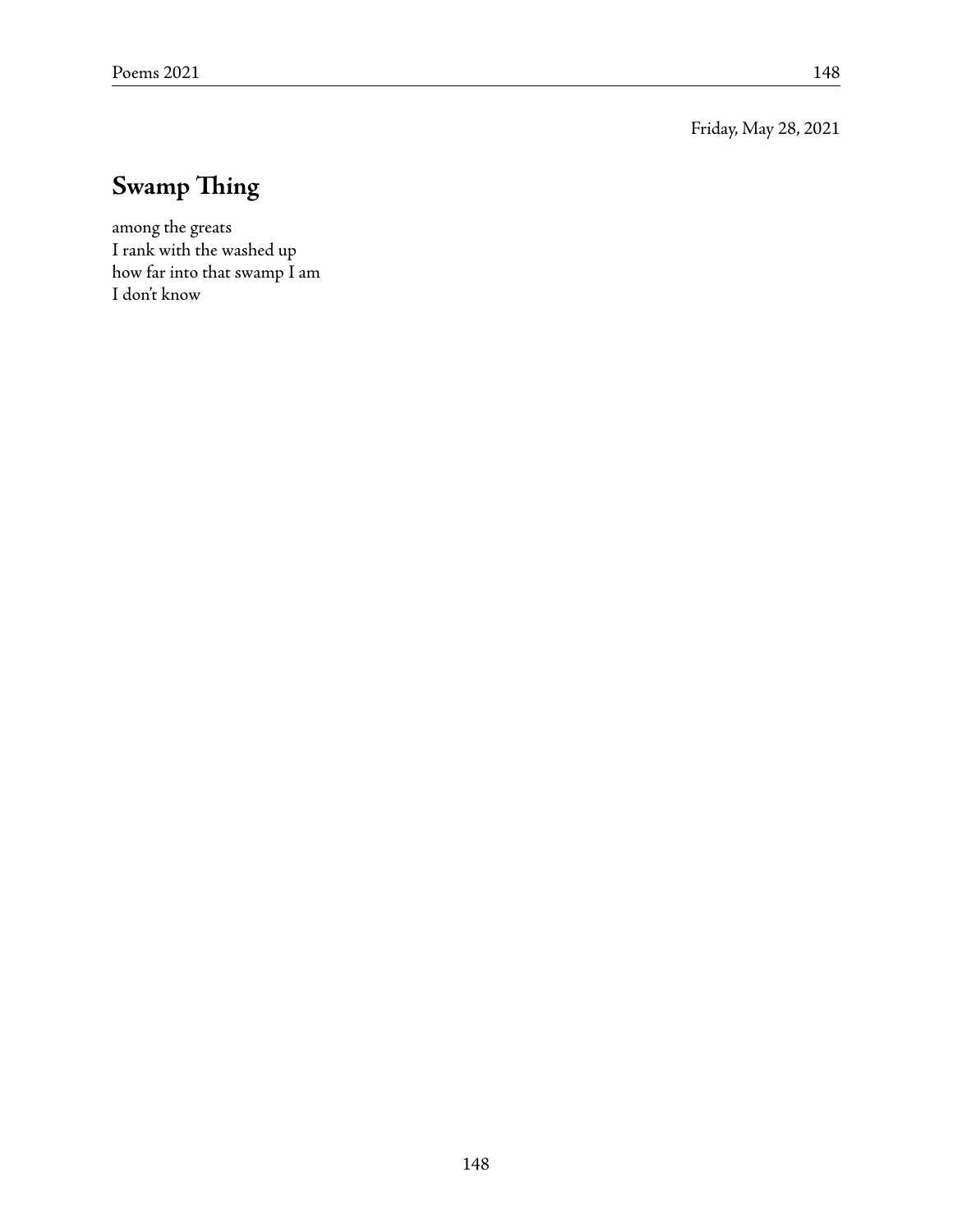Saturday, May 29, 2021

# **Backup Code**

the plodding is discouraging not sure if I'm slower or if the task is simply hard better not brag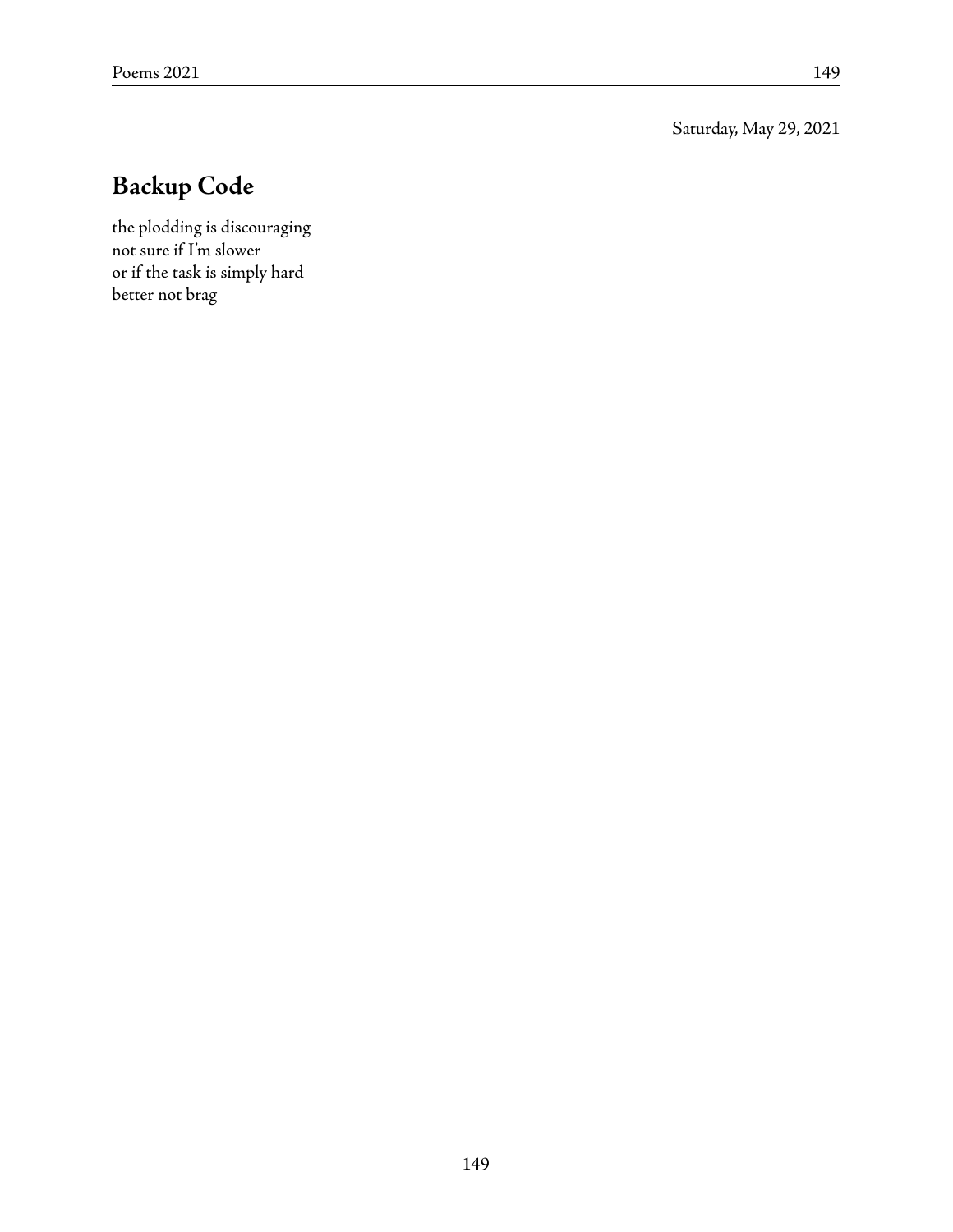Sunday, May 30, 2021

## **Shetland Cakes**

the little girls bake their cakes I say little because it's true and girls because that's what they are but they make cakes like Tolstoy writes a shopping list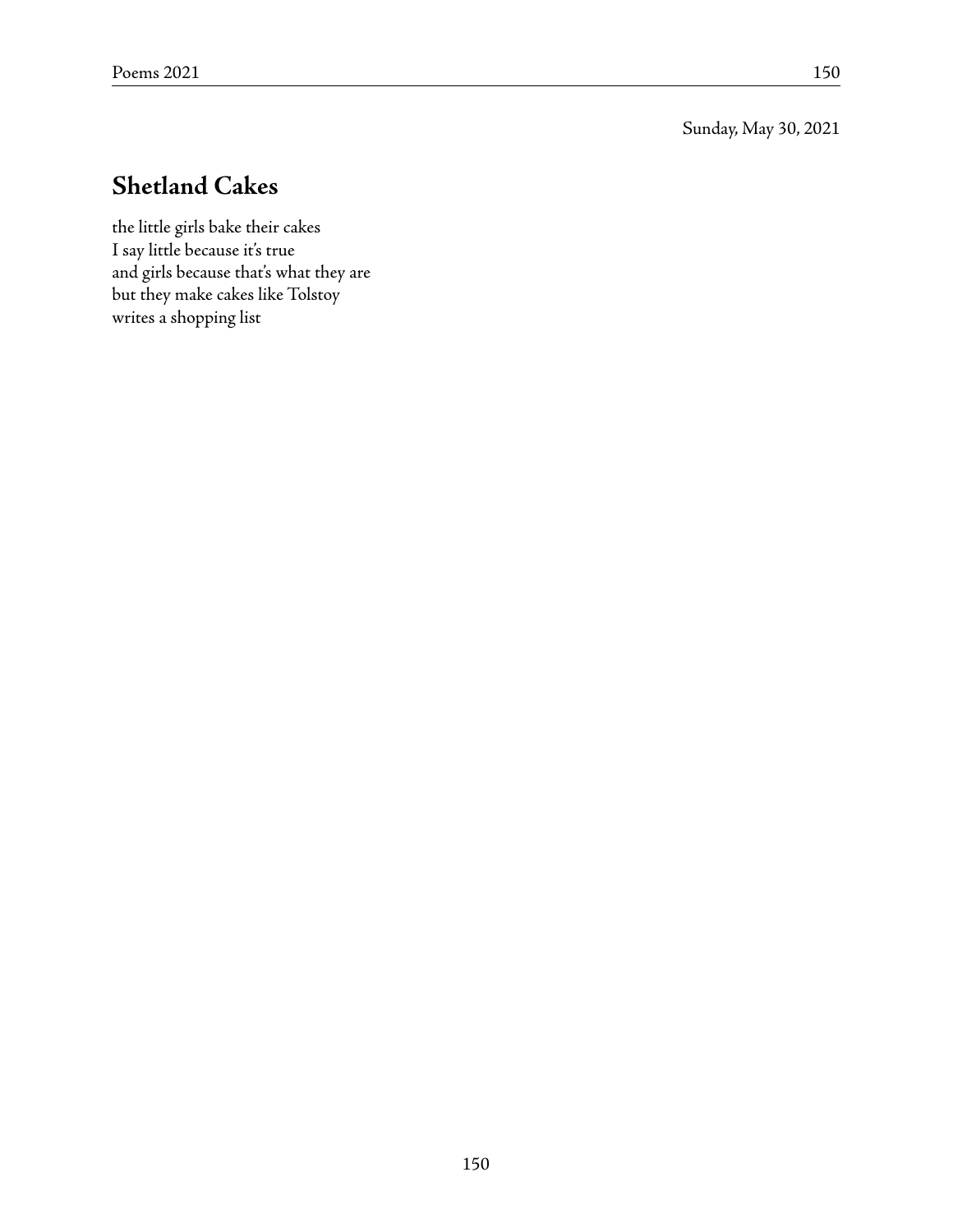Monday, May 31, 2021

# **Nope**

too much truth hard to take can I ever work with her again more likely the moon would wink or the word wink would nod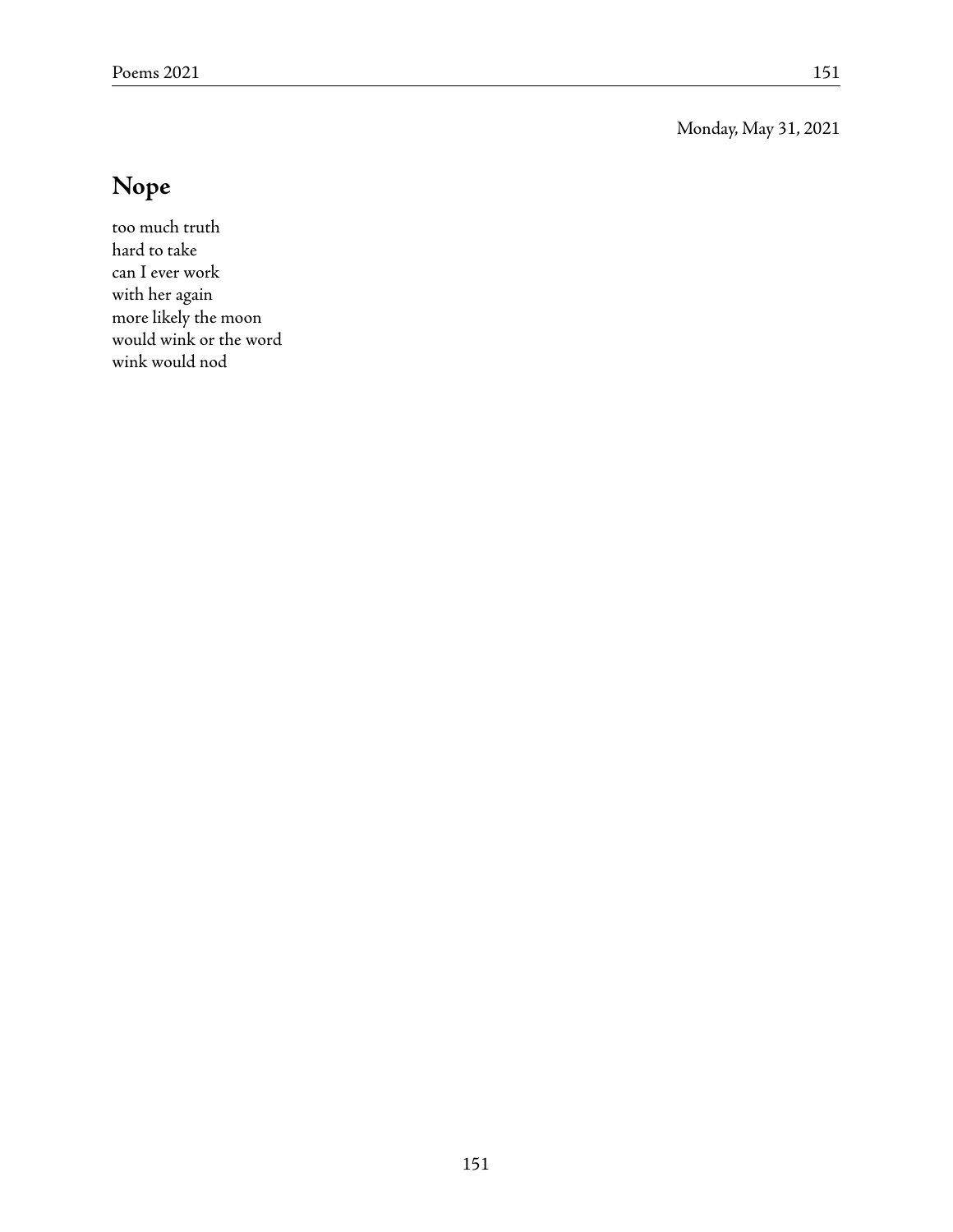Tuesday, June 1, 2021

# **Universality**

is there a place that is the farthest from here if there is what is the farthest thing from this very word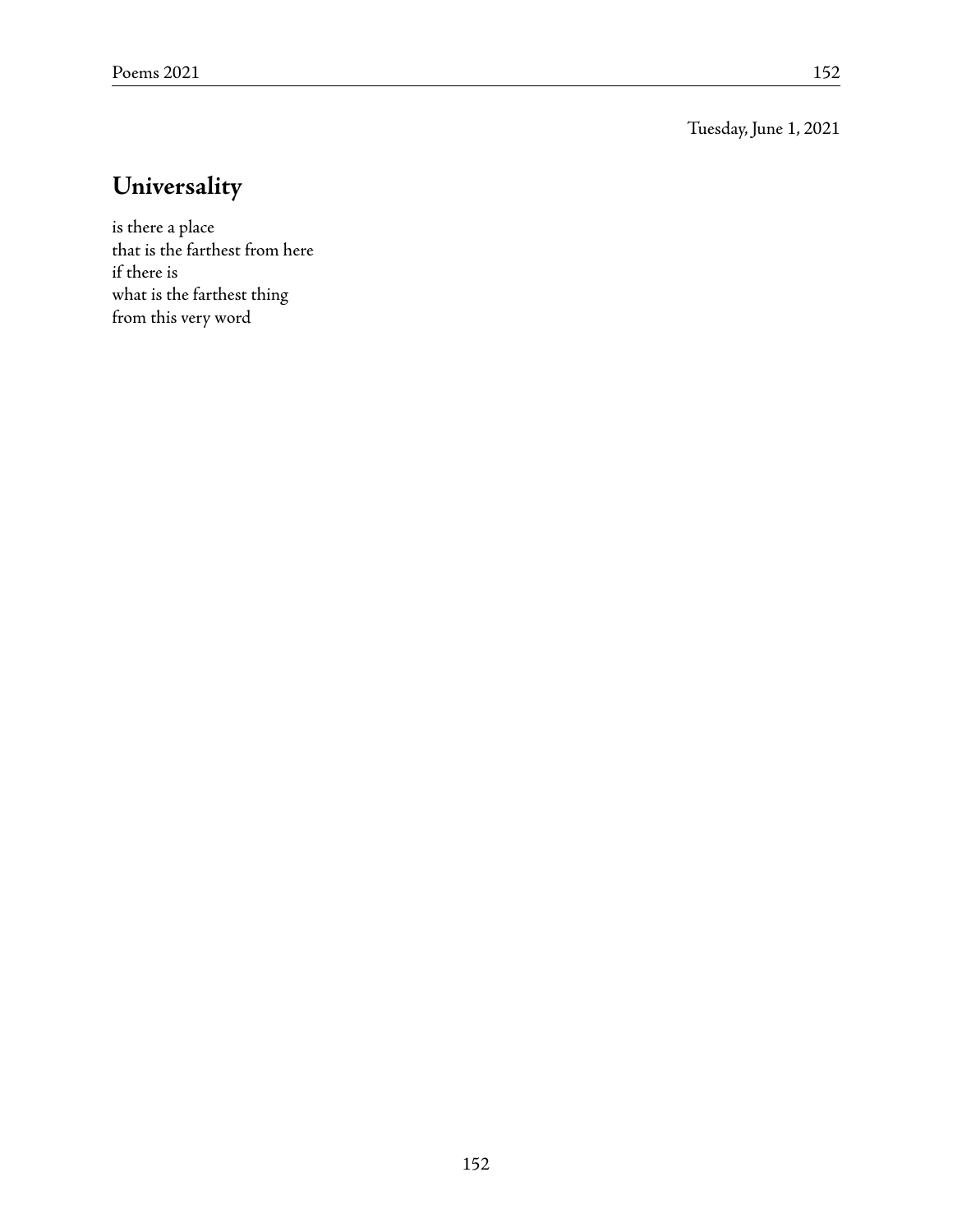Wednesday, June 2, 2021

# **Lousy**

detailed programming is still difficult hard to deal with other things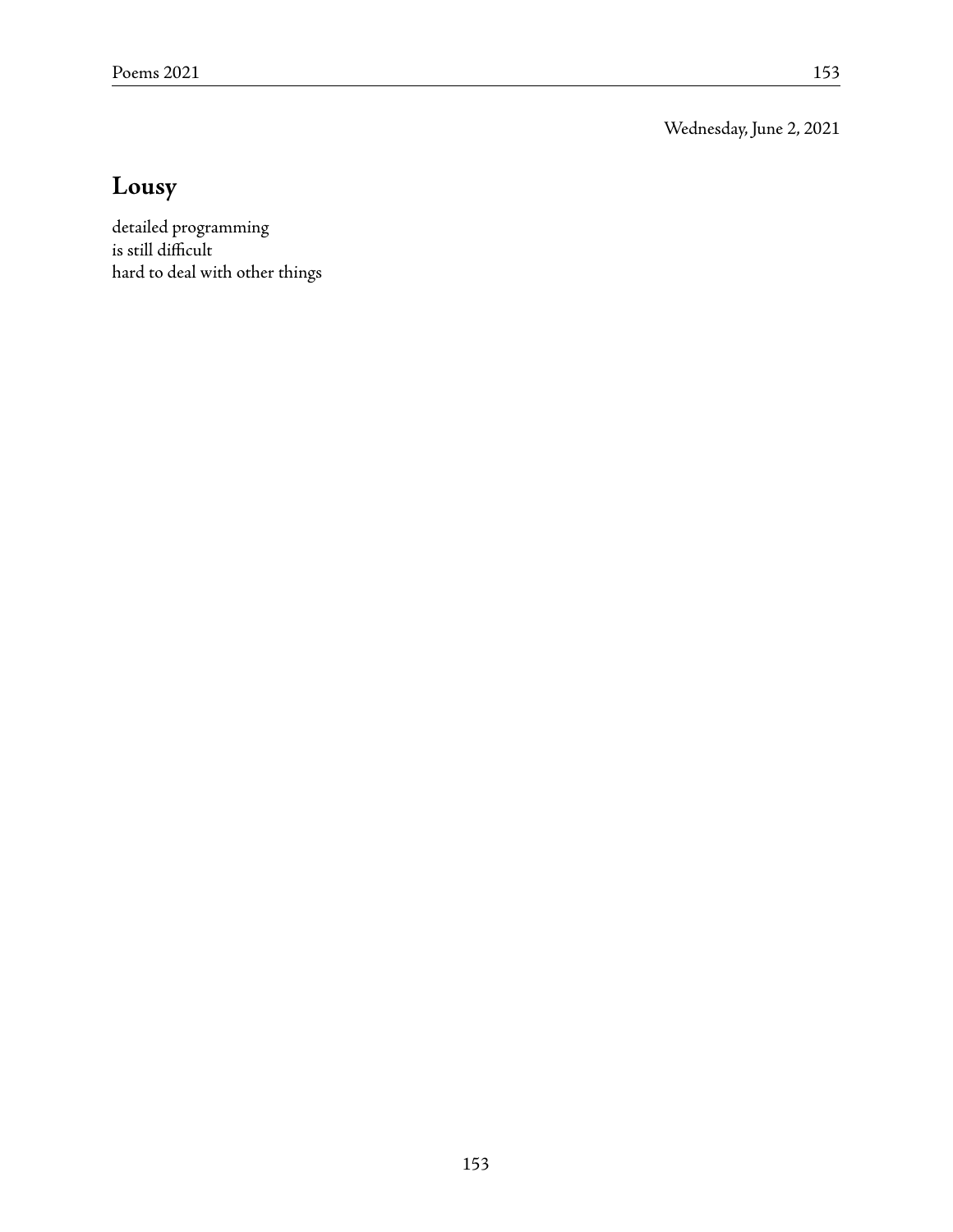#### Thursday, June 3, 2021

## **Best Shot**

the ideas come together and it's ok of a sudden last night I worried what it would be to spend what's left in a fog then I recalled that detailed working always had the badness to it / I thought of the rocks thrown up a hundred feetby North Sea waves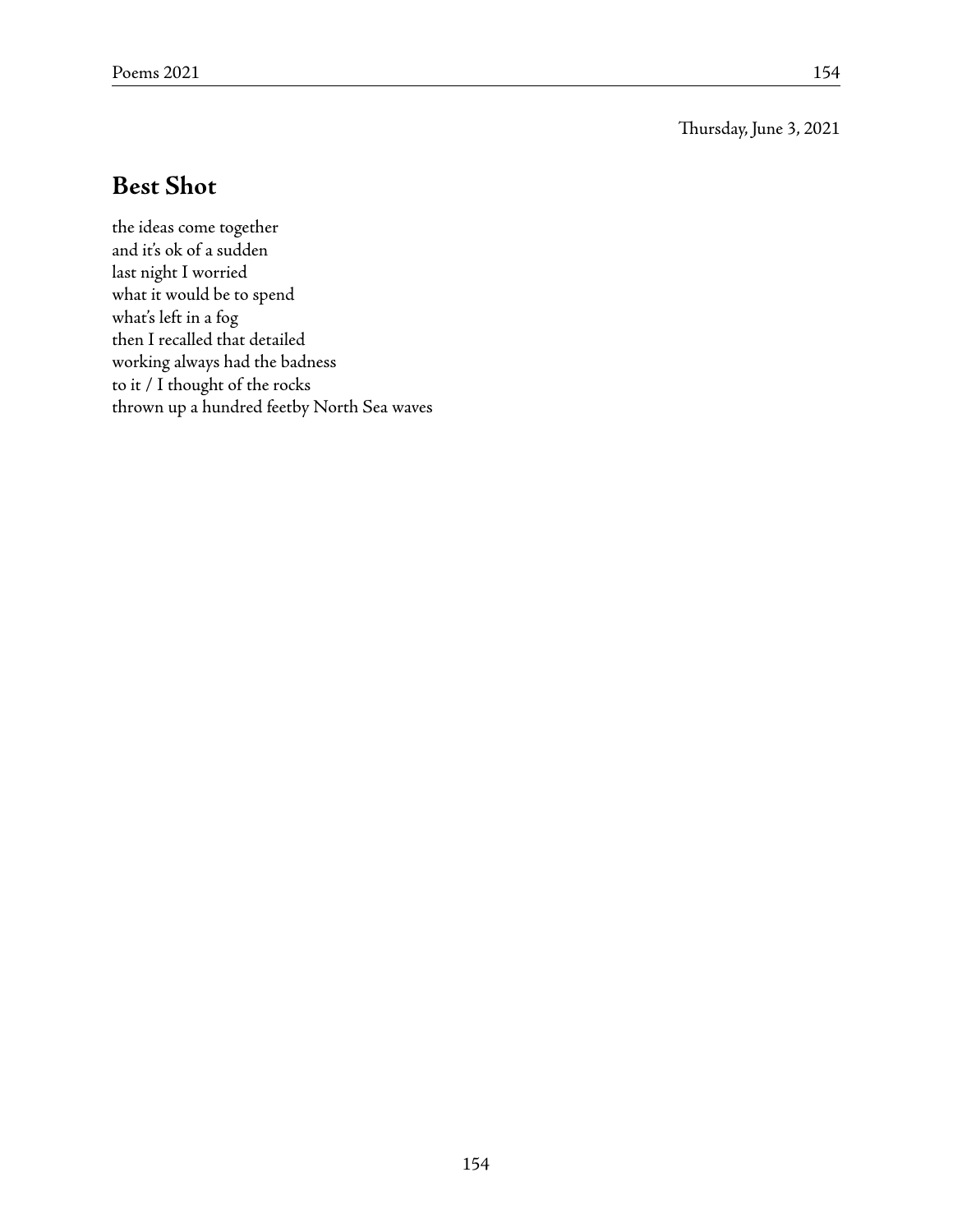Friday, June 4, 2021

## **Marriage Day**

marriage is a clamp that holds two keeps them from wandering too far we were married on a warm bright day by the bridge that means more to me than any place or any thing it was all quiet the water was still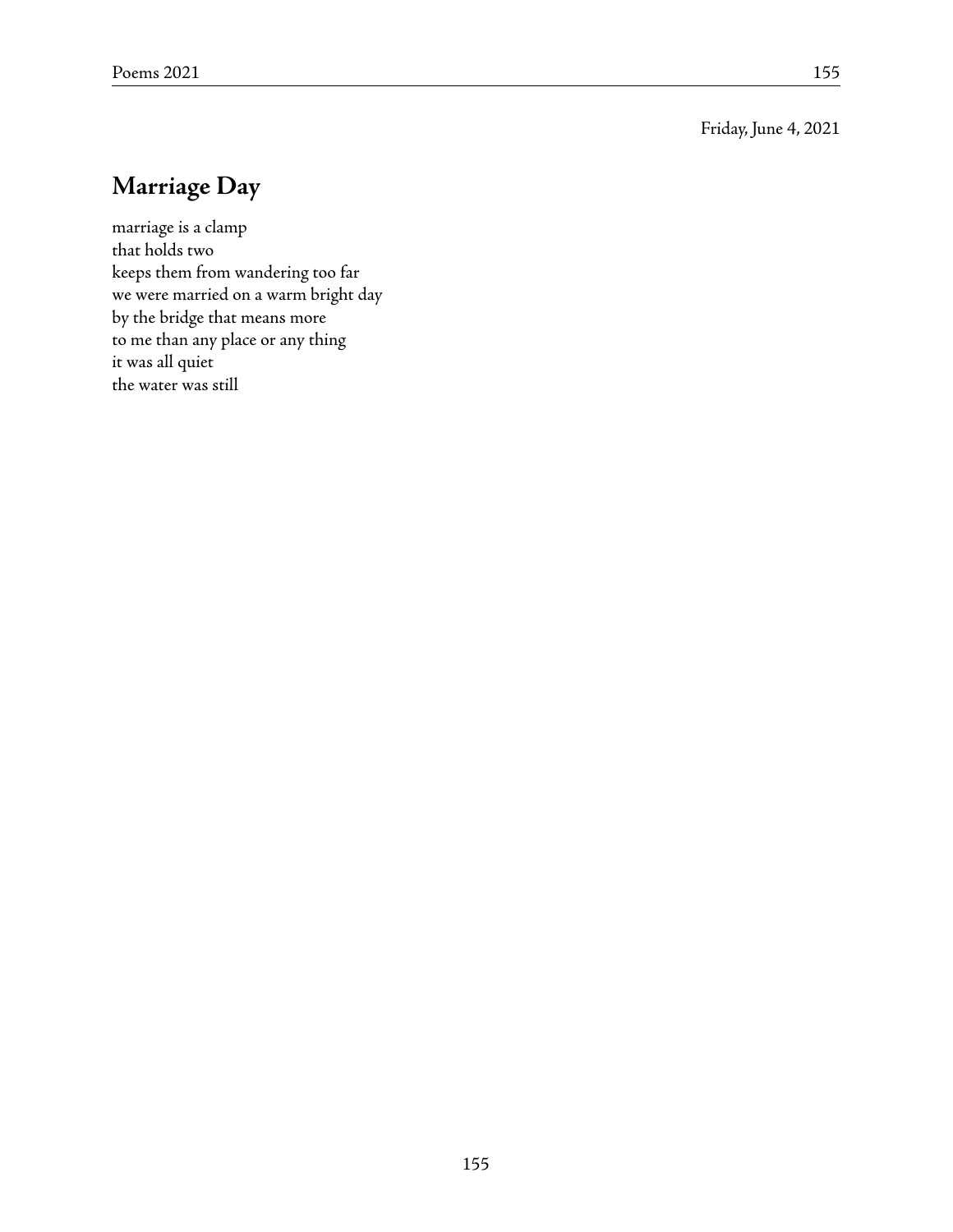#### Saturday, June 5, 2021

# **Skyrapt Found**

finding the young poems but can't read them as in I have no software that will read them but a hack sort of does and I can reconstitute them with work / poetry work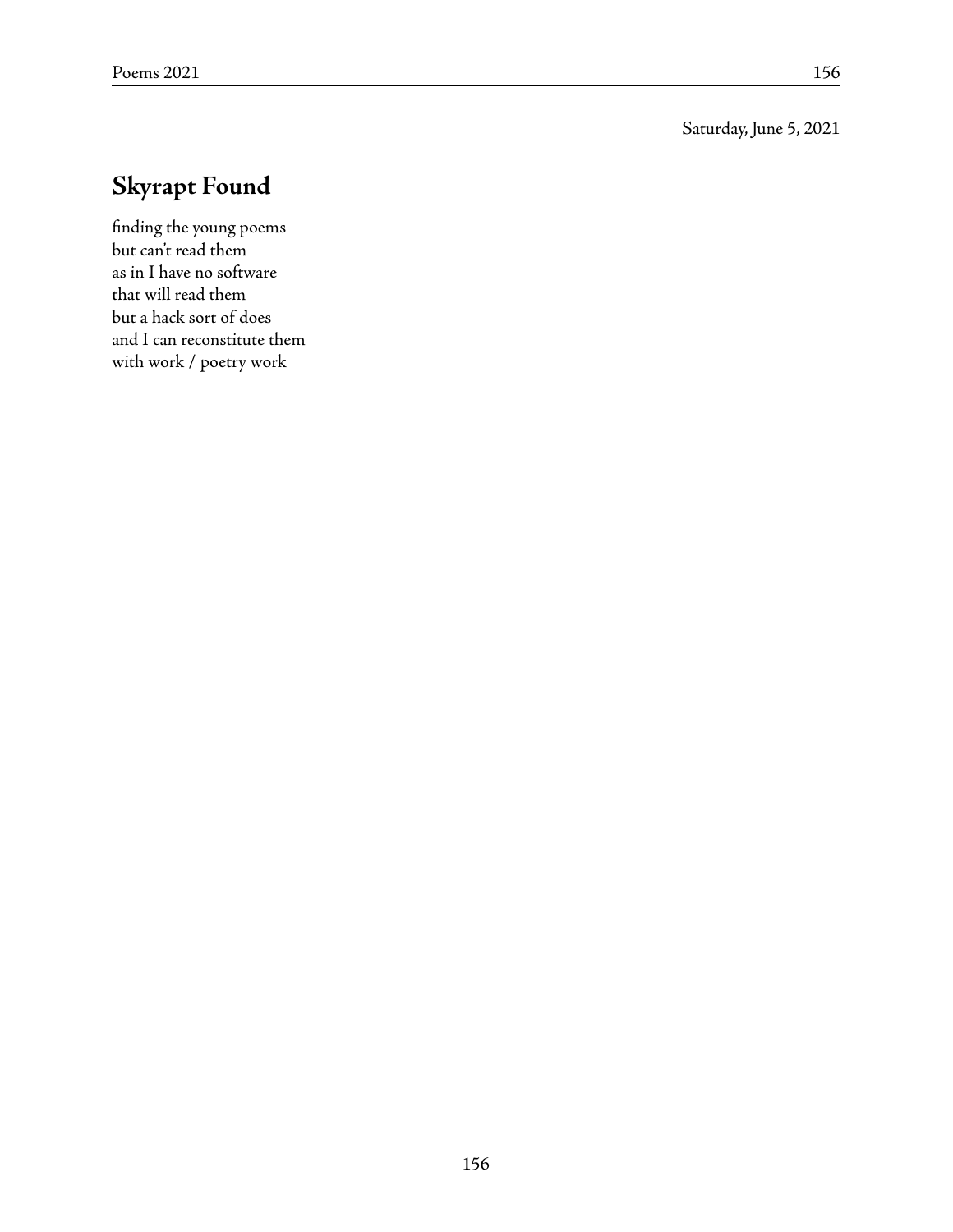Sunday, June 6, 2021

### **Letter**

your letter arrived by late post I hadn't expected it / I never expected you to send anything / fate is interested but there is no moon tonight and I fear your words / I turn on every light in my reading room I move some books to make room for reading your letter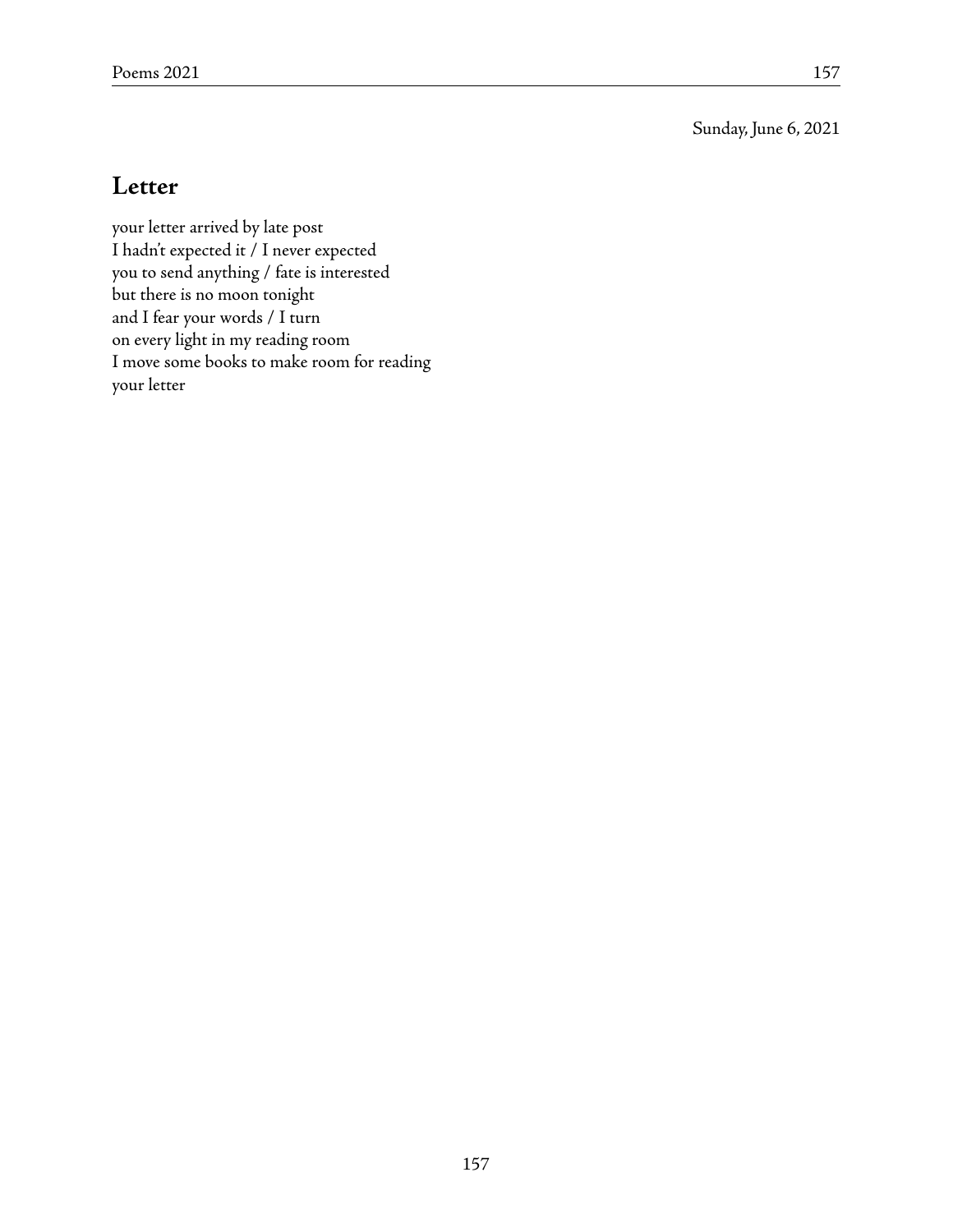Monday, June 7, 2021

## **Sunset Legs**

woman near sunset she's watching what she can me / I'm behind her a ways I can see her legs through her skirt she is more silhouetted than some would realize / but I know her and she knows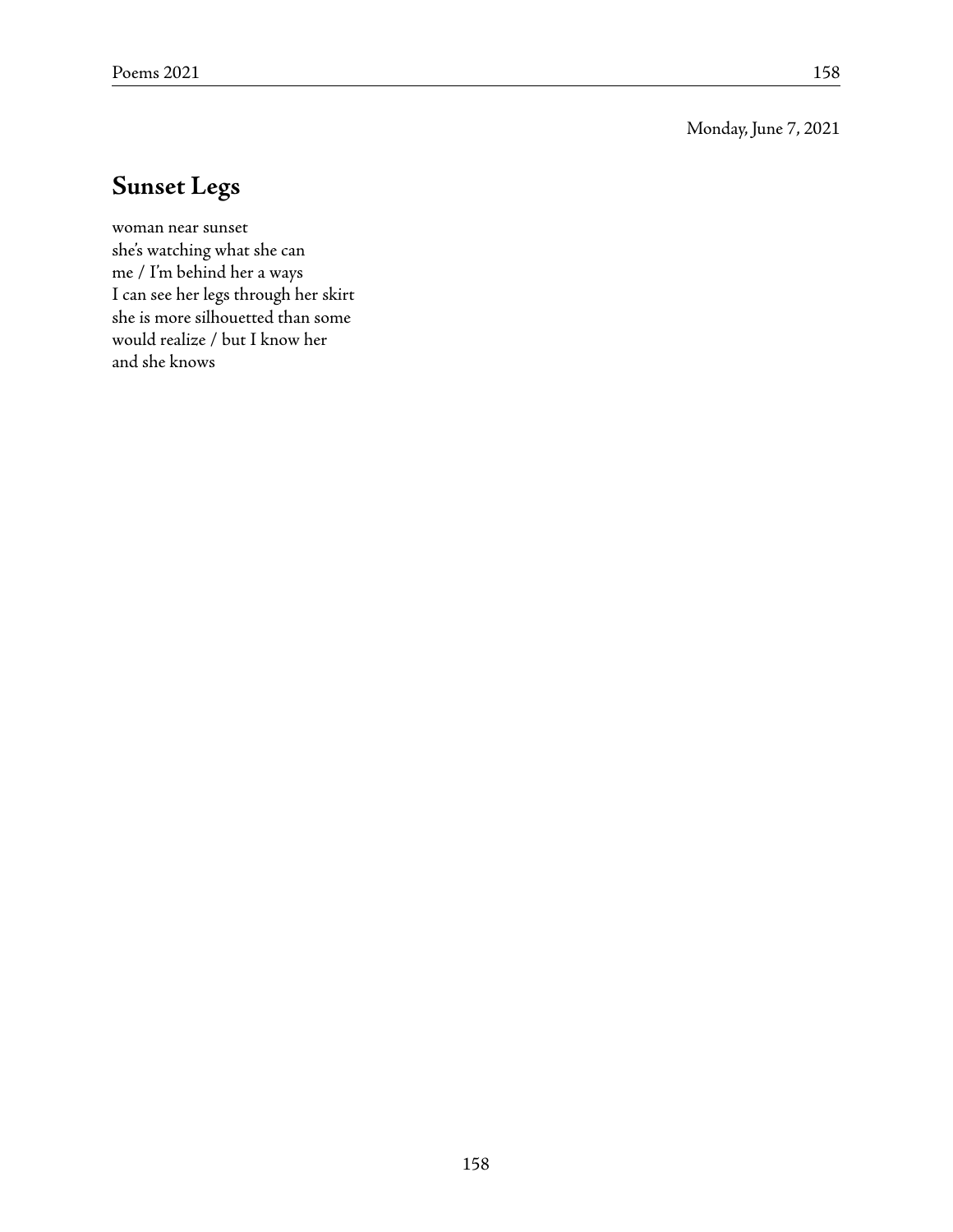Tuesday, June 8, 2021

### **Fine Sand**

on an otherwise perfect beach whose sand is white and fine / whose sand sings when you walk with dragging soles one blade a grass has sprung up the wind has whipped it into circles and those circles make one fine circle in the otherwise perfect beach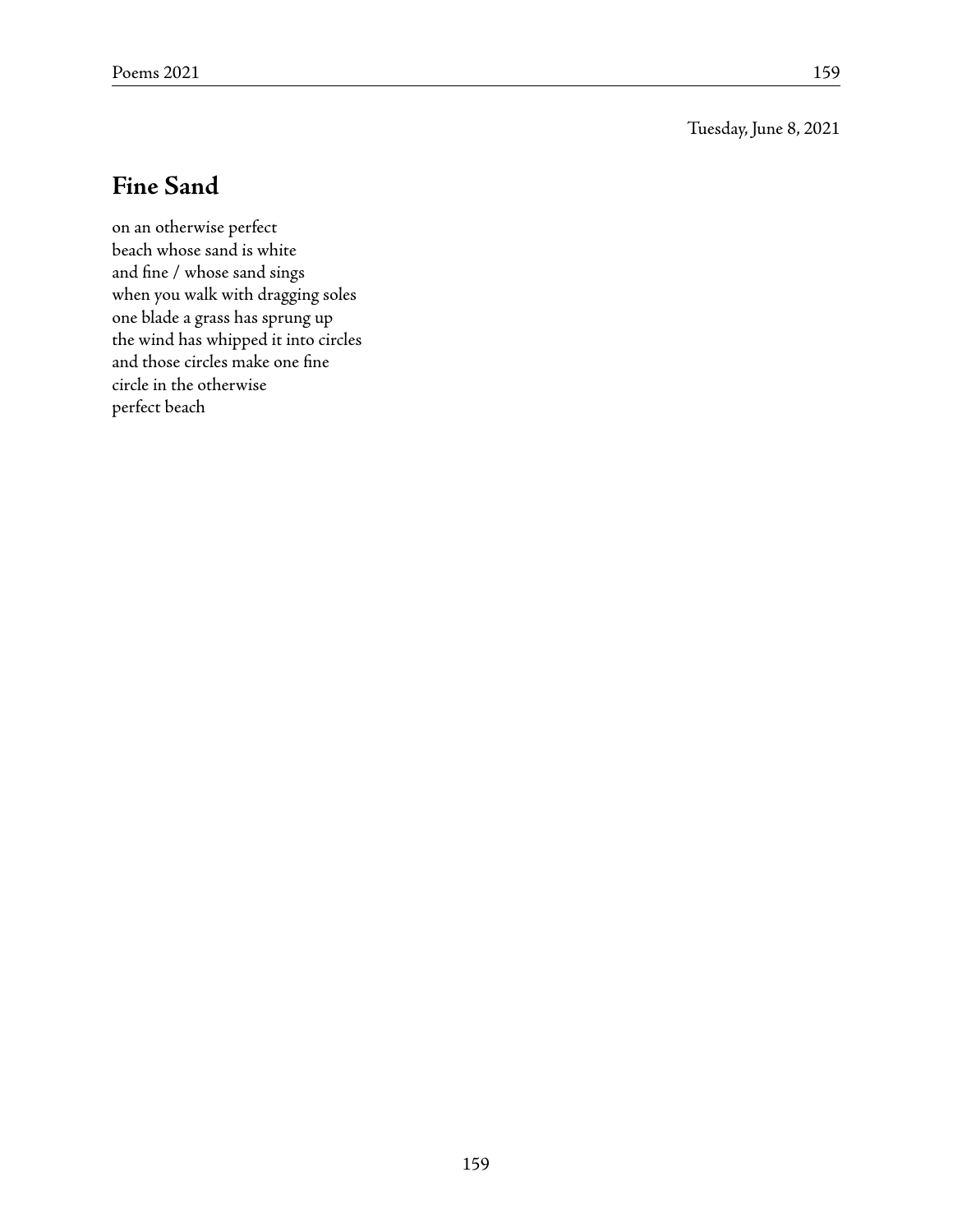Wednesday, June 9, 2021

### **Vast**

though short the summer night is vast holding both the day's conflicts and their resolution in dreamflux the summer day responds with smells drifted into the rooms for night the vast night is nothing else but fragrance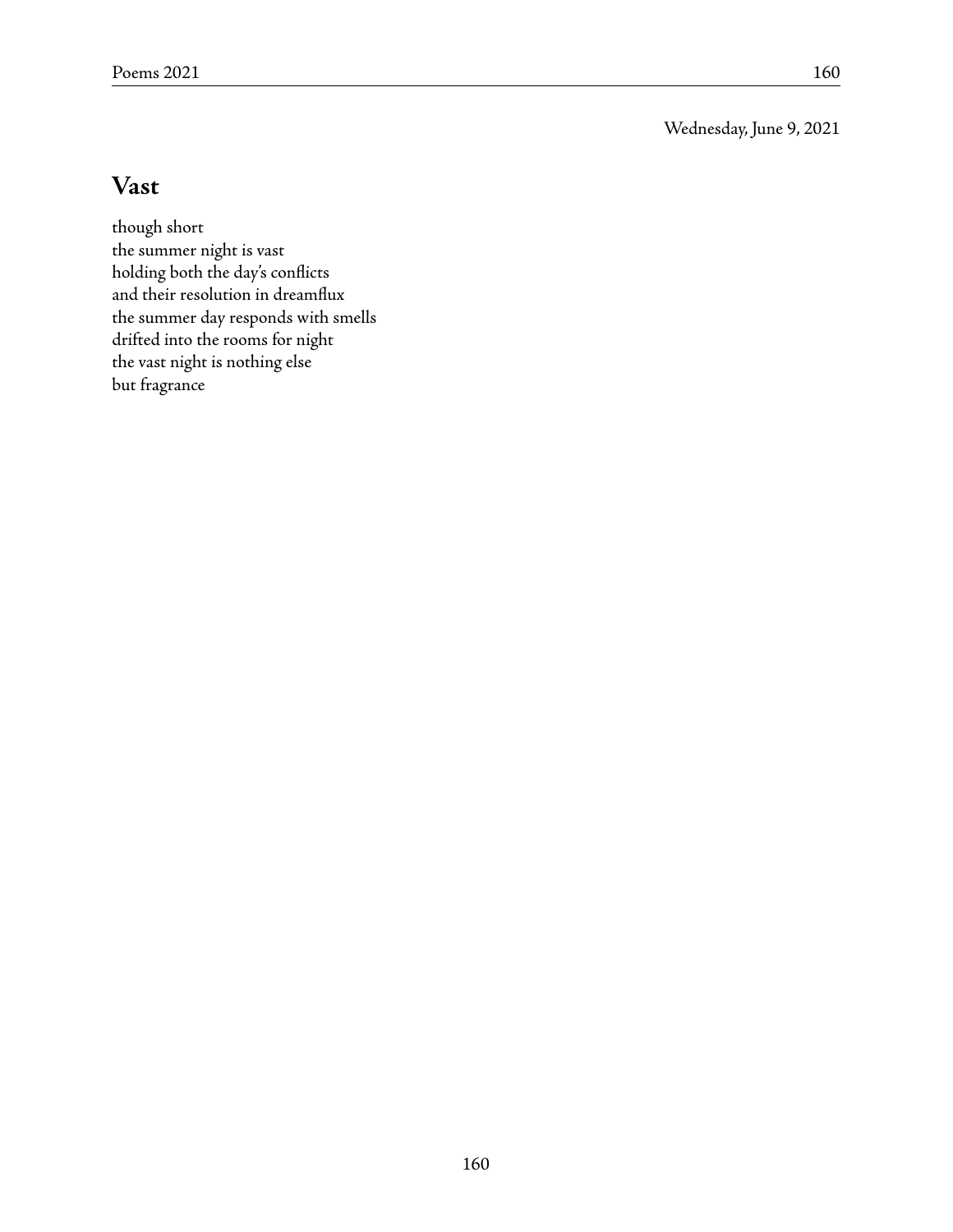#### Thursday, June 10, 2021

### **Cellar and Lilac**

the lilac large on the rim of the basement the house long burned down now a trash heap stone steps in front in back the entrance gap to the cellar / the lilac the smell of it when I was young I still recall it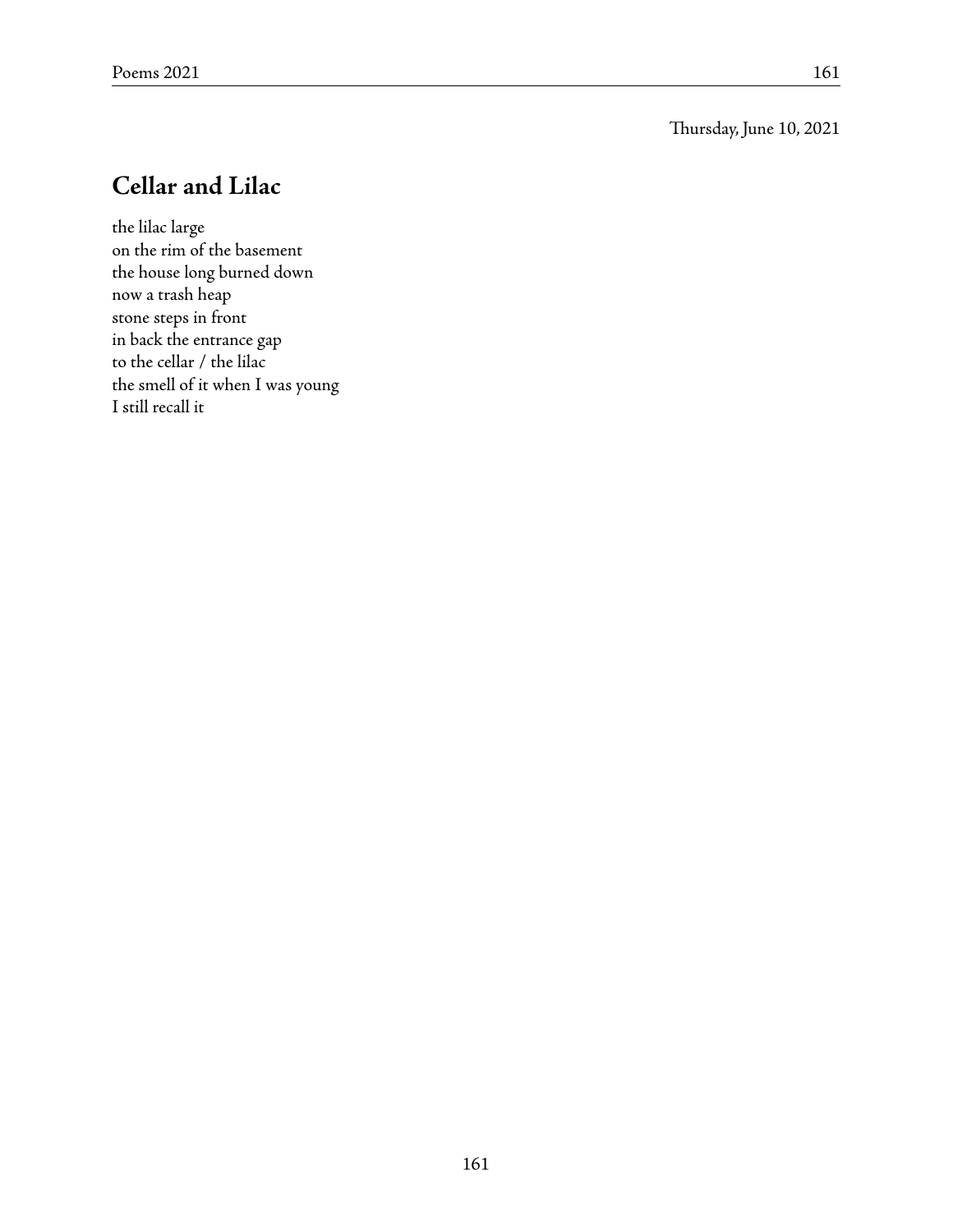Friday, June 11, 2021

# **Confusing**

beneath our covers she remains undressed after a night I stand by the window and imagine her dressed and ready to go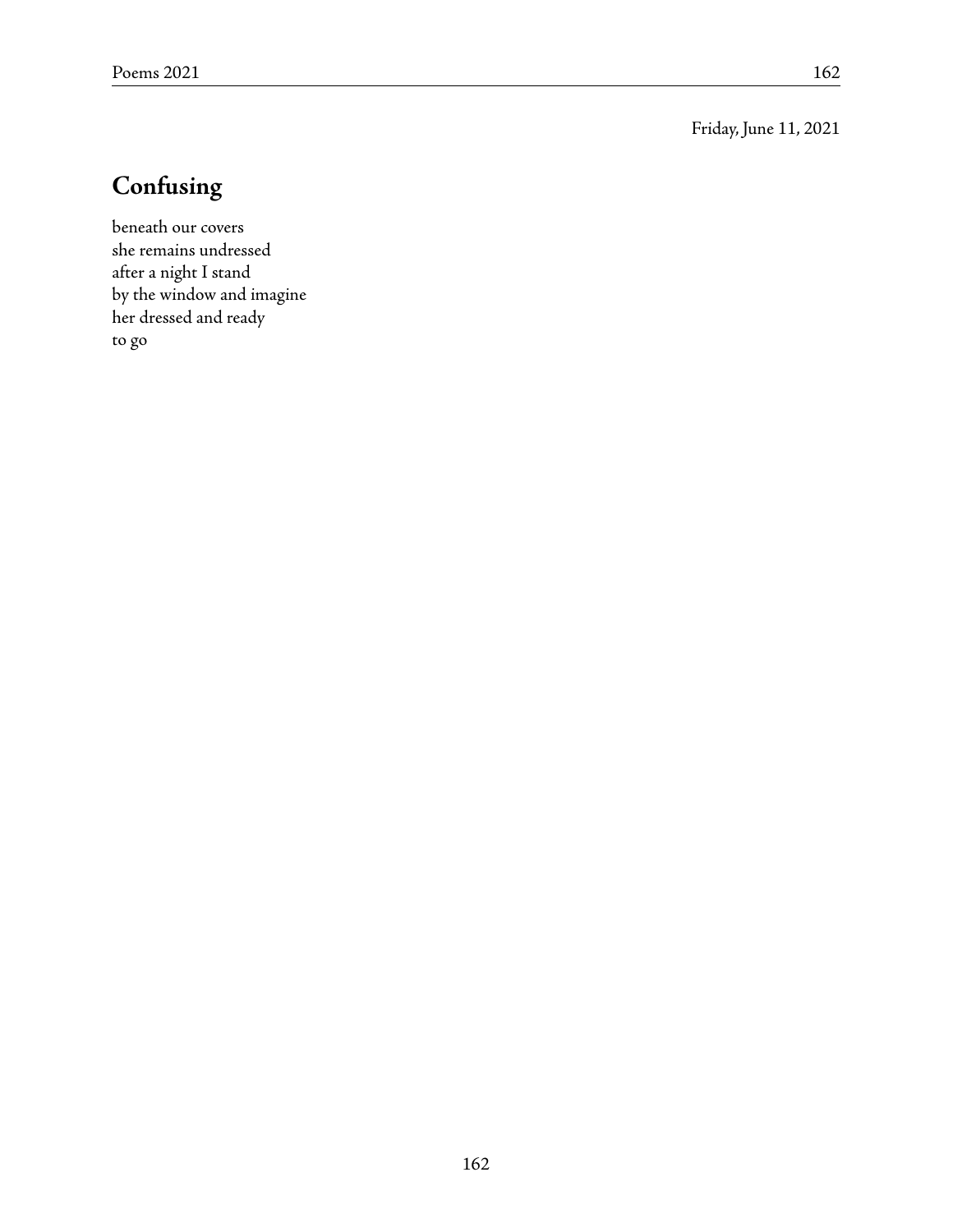#### Saturday, June 12, 2021

## **Merrimac Elementary School**

my childhood school Spring after many rains the industrial strength swingset stands unmoving in the morning / the swings still and ready over their mud-bottomed puddles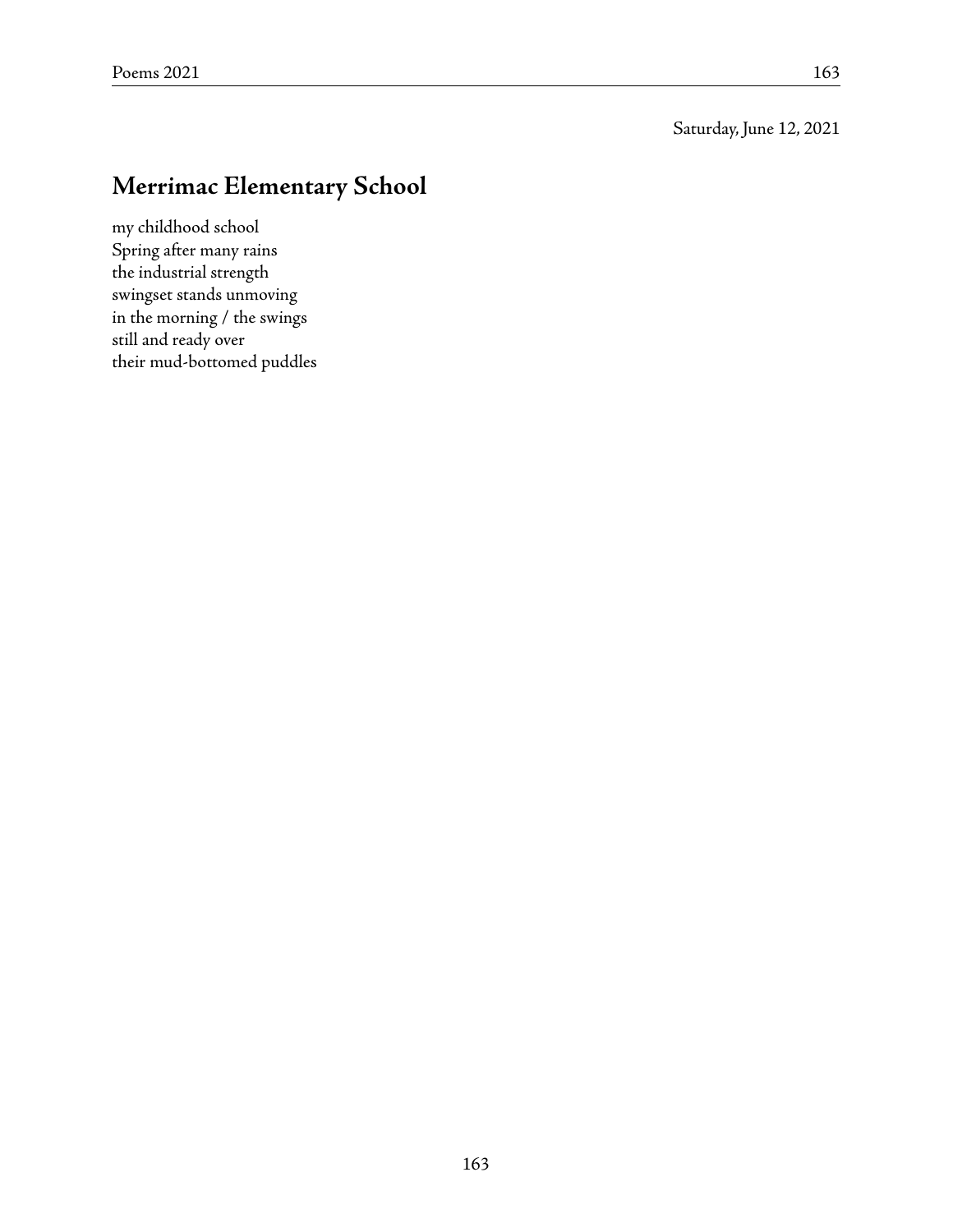#### Sunday, June 13, 2021

### **Saw Rust**

the saw was new we thought the carpenter had left it out after a day of hard chewing through hickory and oak it spent the dewed night resting on damp grass under a starry drape now it's speckled with rust and ready to try a cut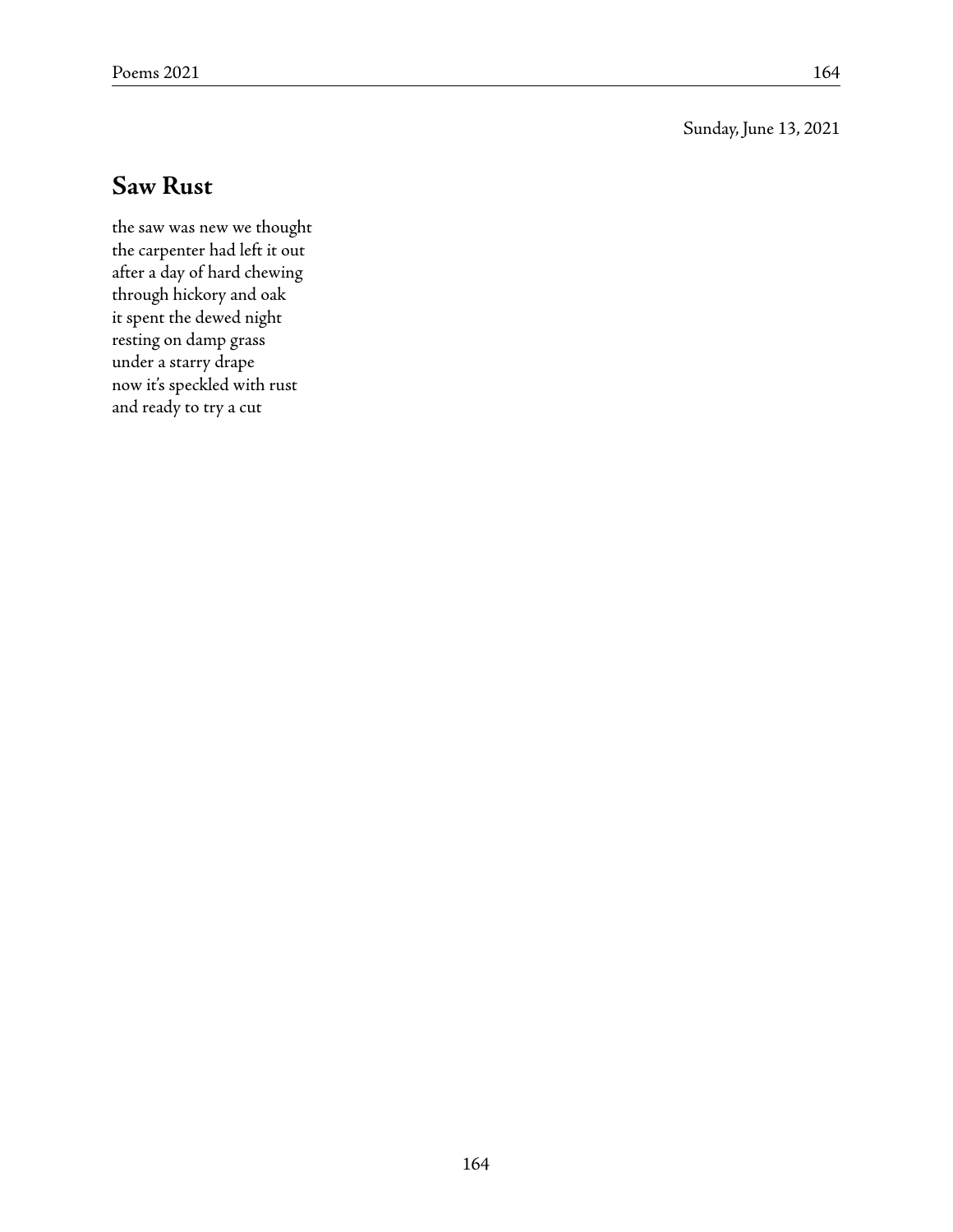Monday, June 14, 2021

## **Bird Head**

on my walk into town a woman bent over a bird dead on the street / perhaps too slow before a car I heard her gasp that started as a weep / on her head a hat with a single plume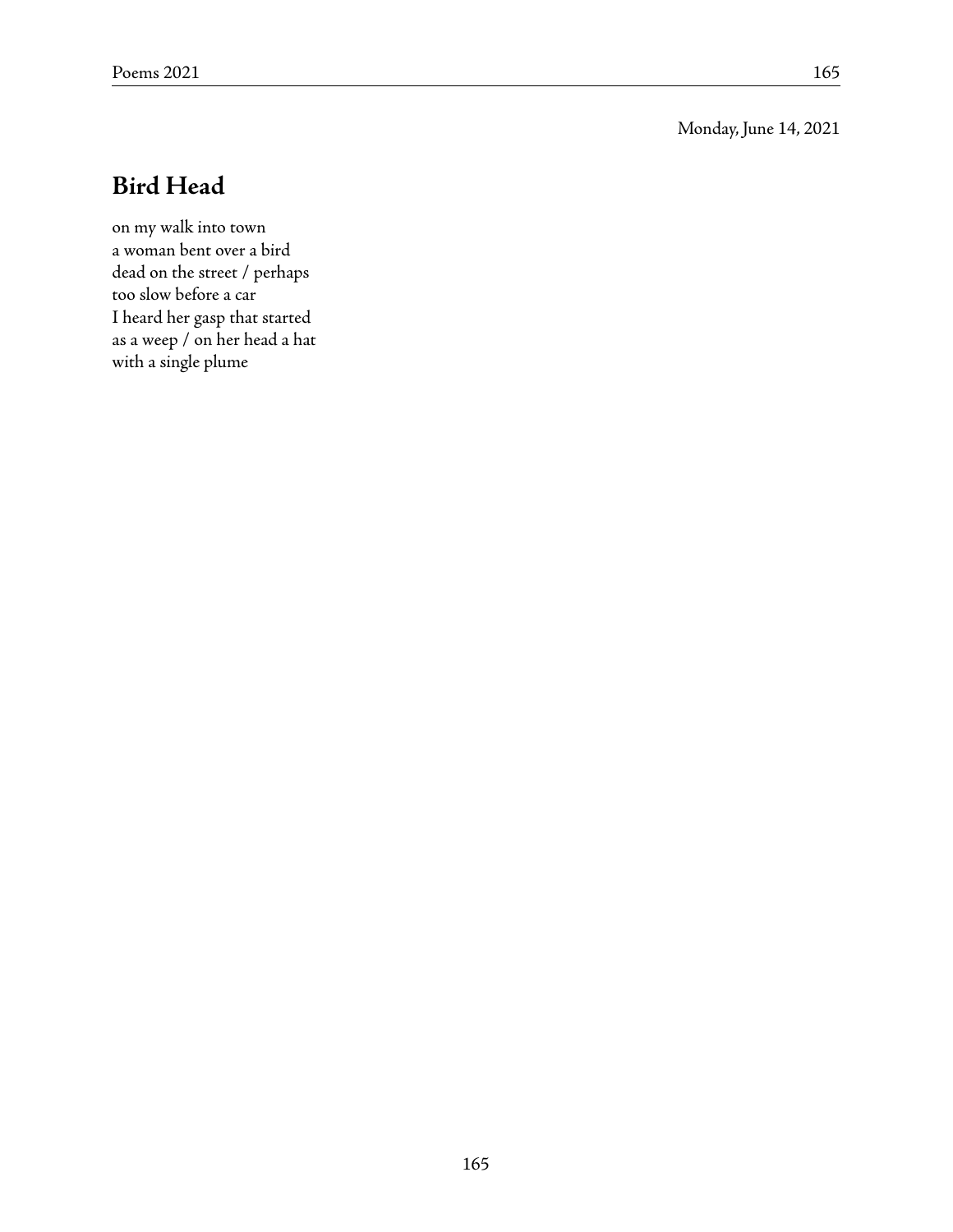Tuesday, June 15, 2021

# **Addition**

flowers in pots by headstones they've chosen them for their fragrance underneath / their family waits for their bones to emerge add these smells together you get nothing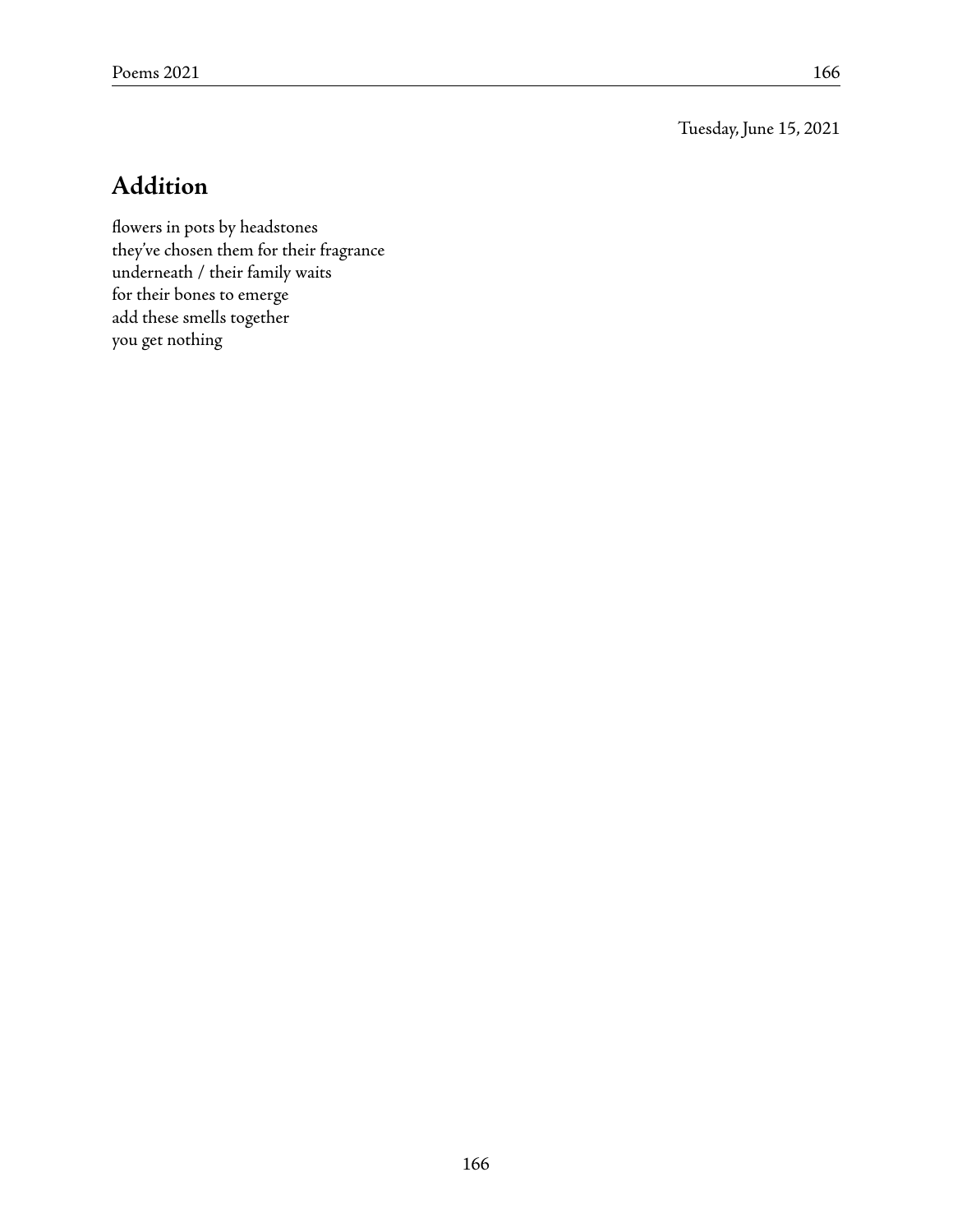Wednesday, June 16, 2021

## **Left Behind**

when she died we thought hard how much of her to know her letters / photos in concealed albums / her locked diaries where she told herself about herself in her bedroom her fragrance was fading her pale ink lingered / lingers / we still think hard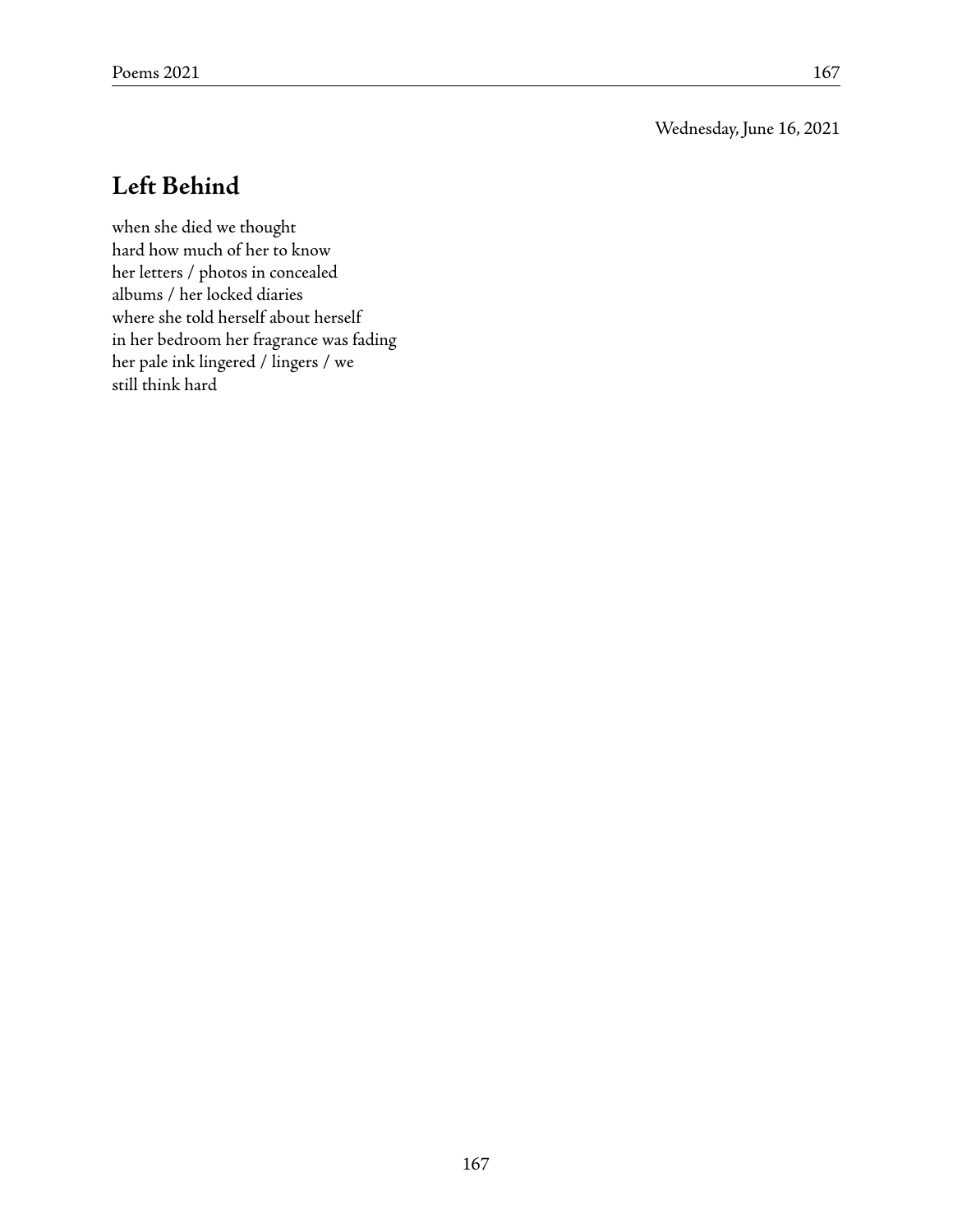#### Thursday, June 17, 2021

### **Hail and Bass**

after the hailstorm the river was running muddy and mist was rising from the brown water this didn't stop the family on the stony bank casting for stripers and smallmouth I caught them fishing caught them with my camera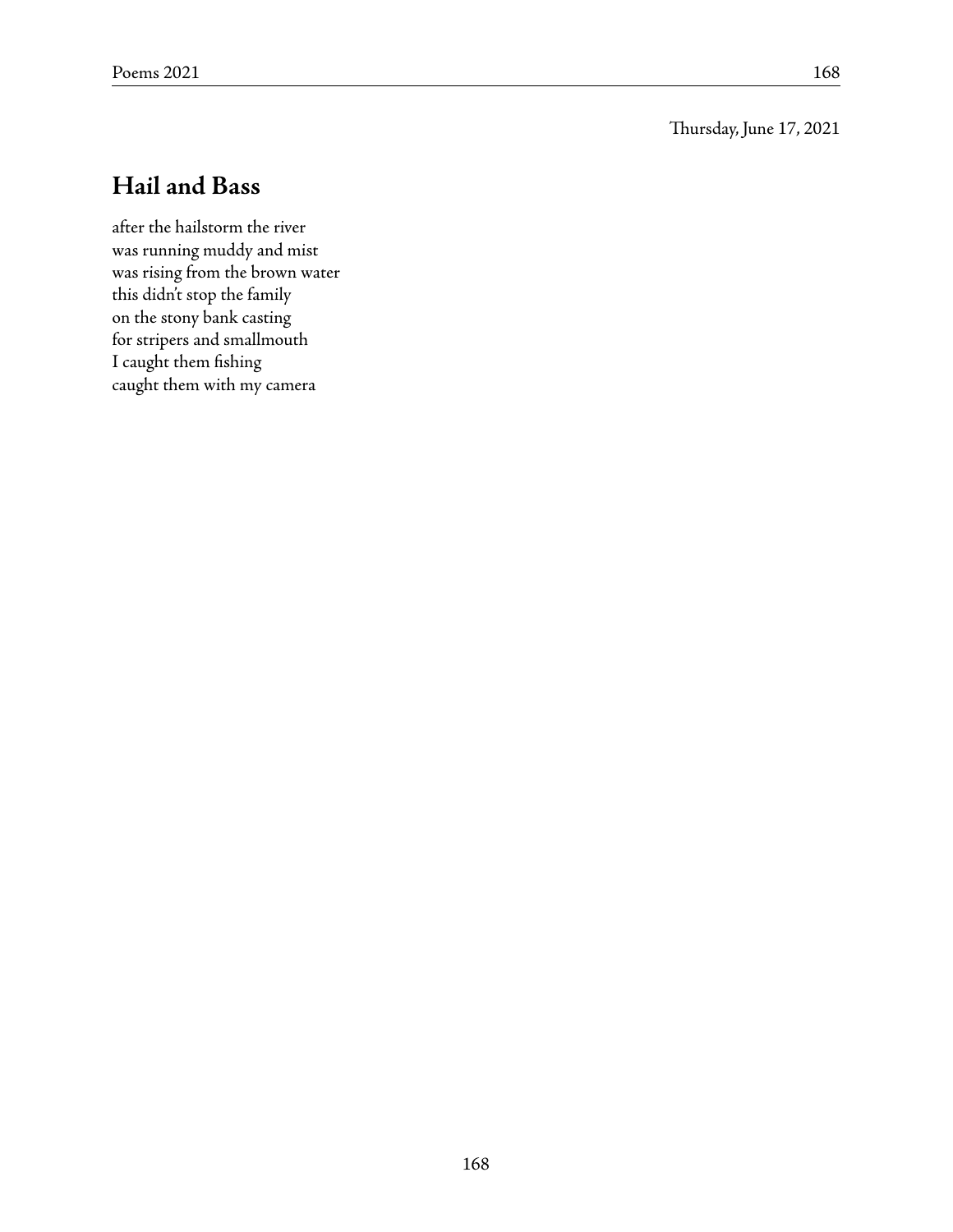Friday, June 18, 2021

### **Last Guest**

the last guest gone the door has closed off the tragic winter wind the grate's ash has fallen into a white weightless heap the sound once in this house is a faded linen / quiet cooling / slowness / all mean lonely / lonely at last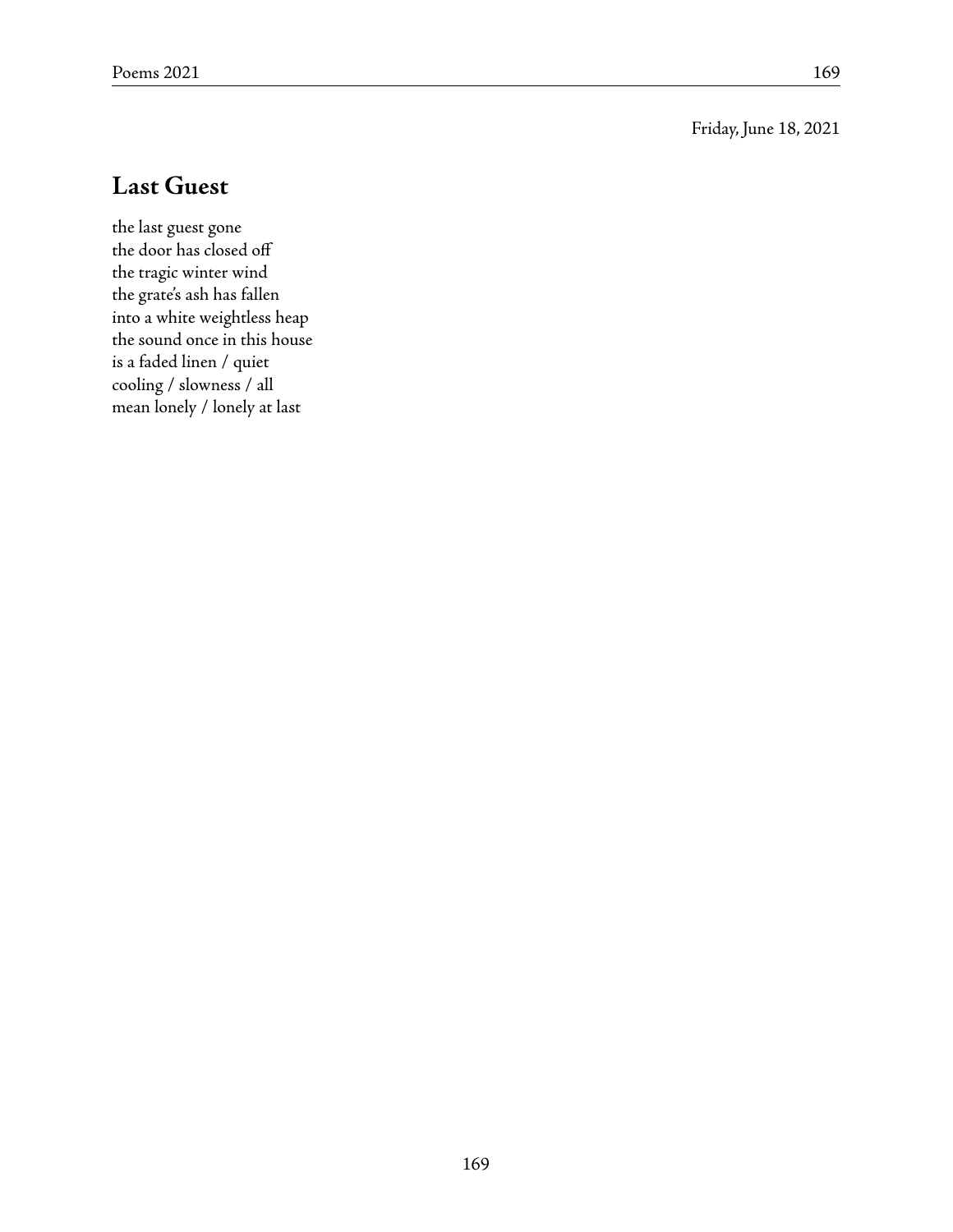Saturday, June 19, 2021

# **Over and Over**

strange books are written like the 41 false starts showing how to write in all its boring glory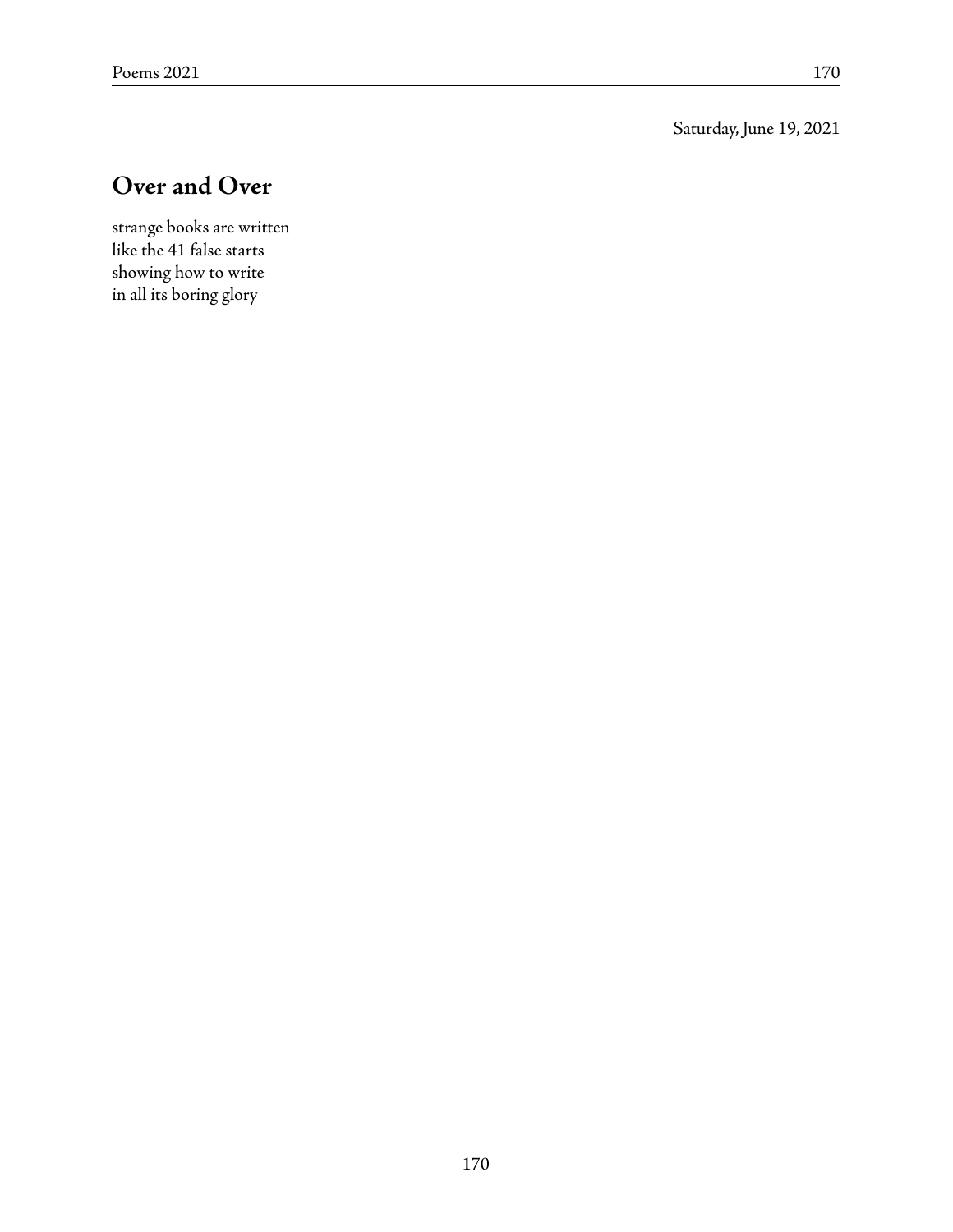Sunday, June 20, 2021

## **Haiku, But Too Long**

the informal roads through our woods made to get to stands of good trees one late fall I walked to the maple grove and there the yellow leaves on the dampened earth told their two tales in a single voice of smell death is here hope is here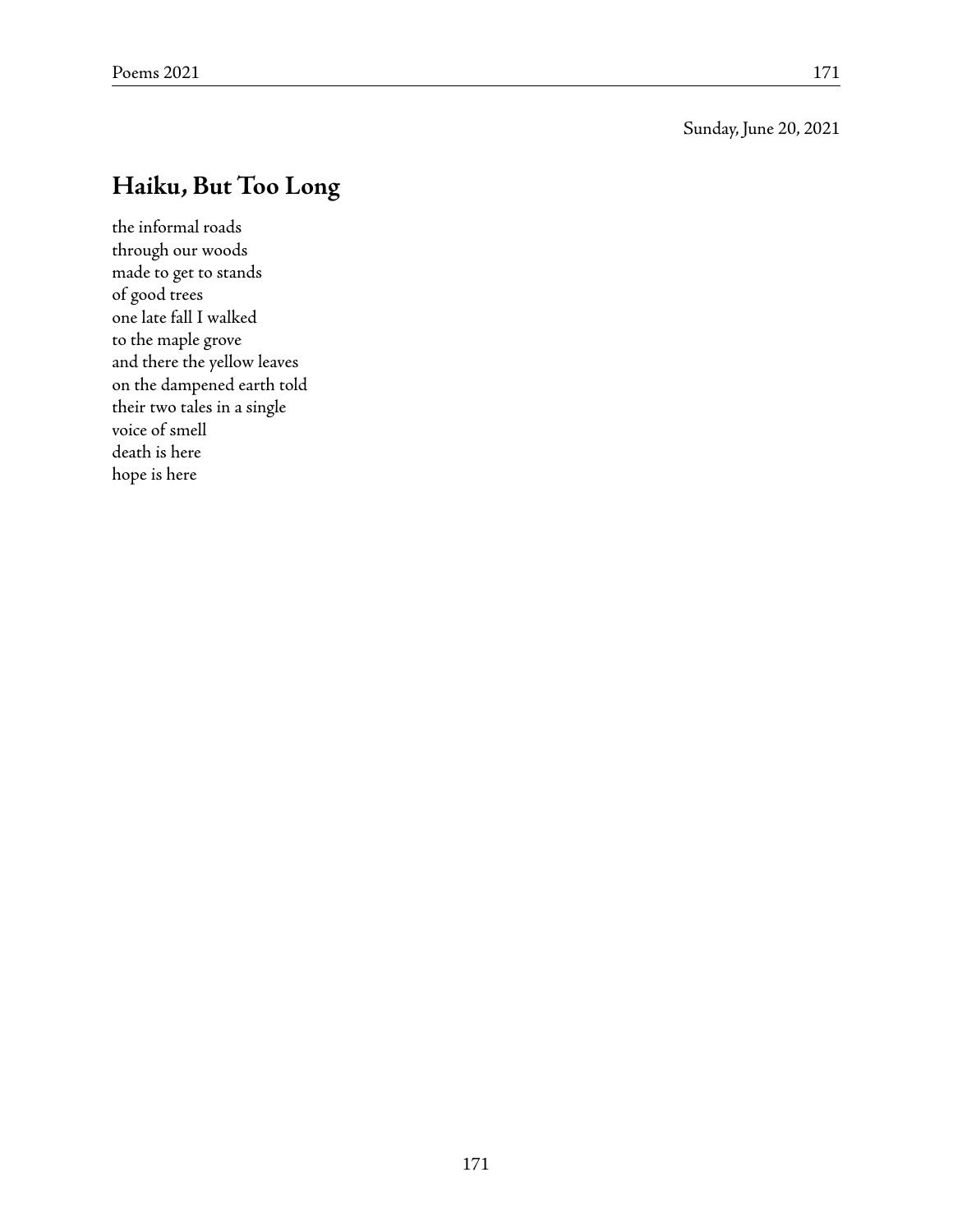#### Monday, June 21, 2021

### **Evening Train**

I was at the train station to pick her up / a trip she'd planned for months sun was long down / it had been snowing the train came round a shallow bend slow from the town just uphill its diesel engine and trailing cars still covered with snow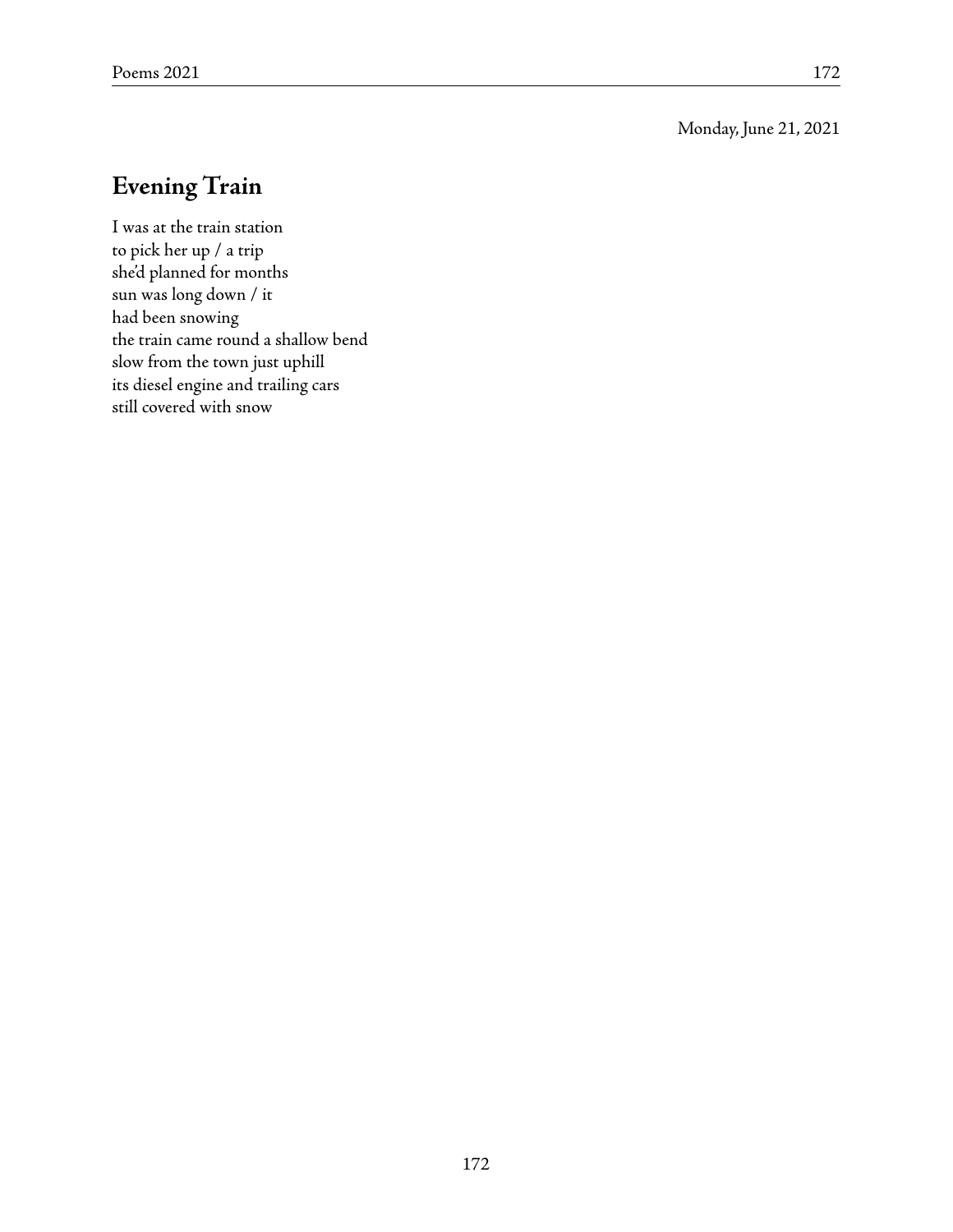Tuesday, June 22, 2021

# **A Long River**

our barn seemed old when I was young only when I was old did I learn it was ancient soon the discrepancy will be negligible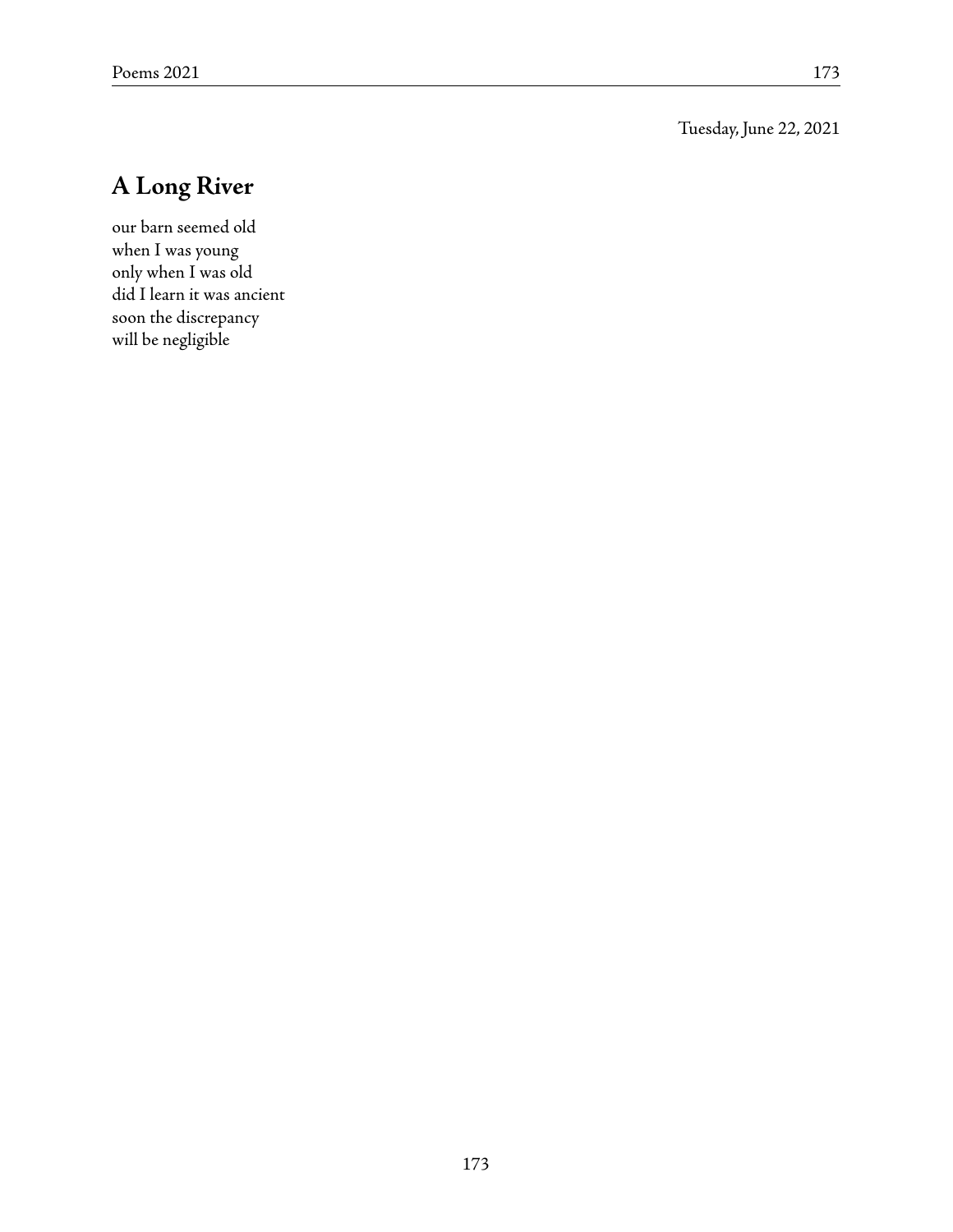Wednesday, June 23, 2021

### **Two Crows**

along on a limb crow croaking and bobbing soon a second crow joins they croak and bob some then stop

they fly away as one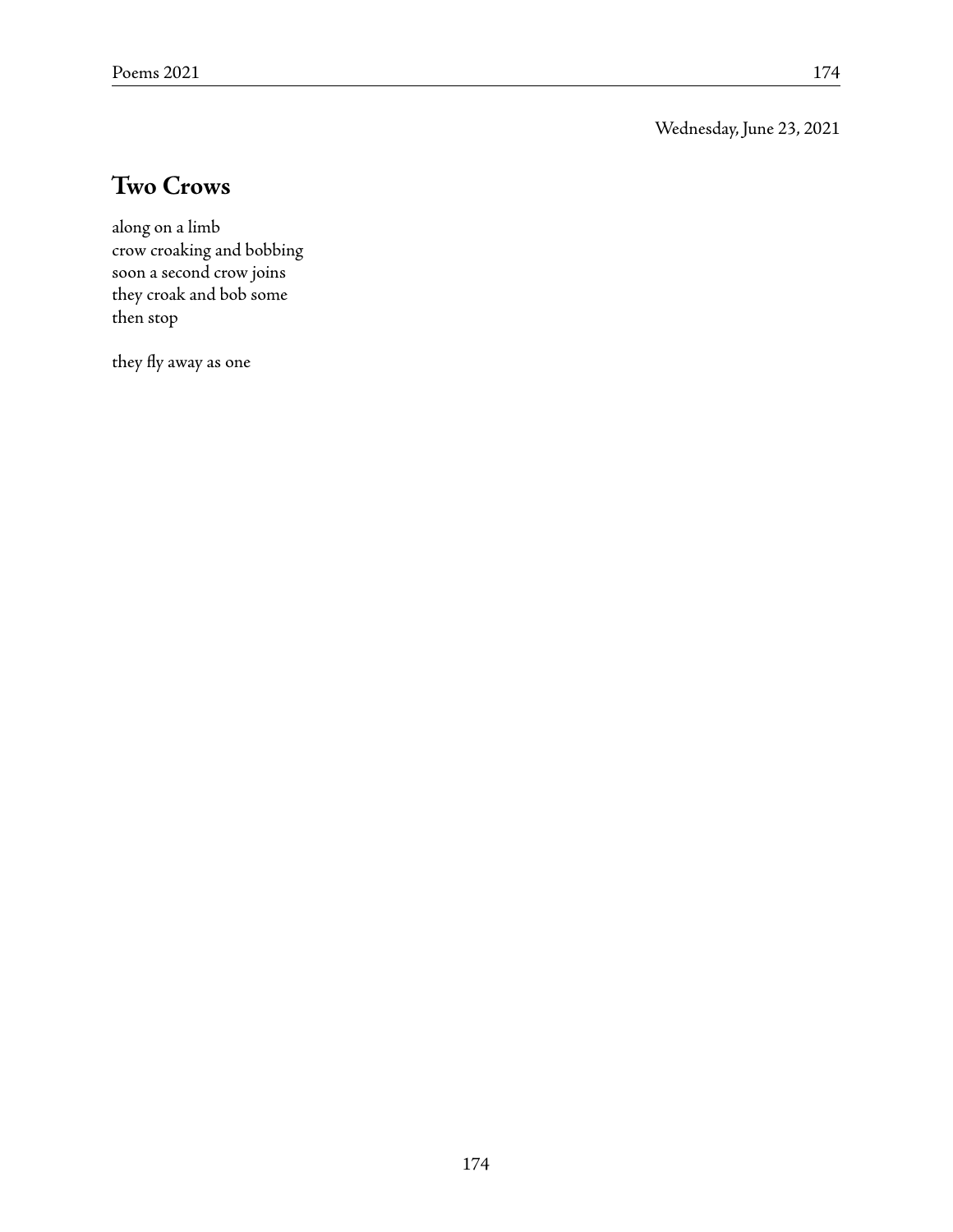Thursday, June 24, 2021

## **Same Difference**

the owl outside our window starting to spend the night awake and hunting while we start to spend the night asleep and hunting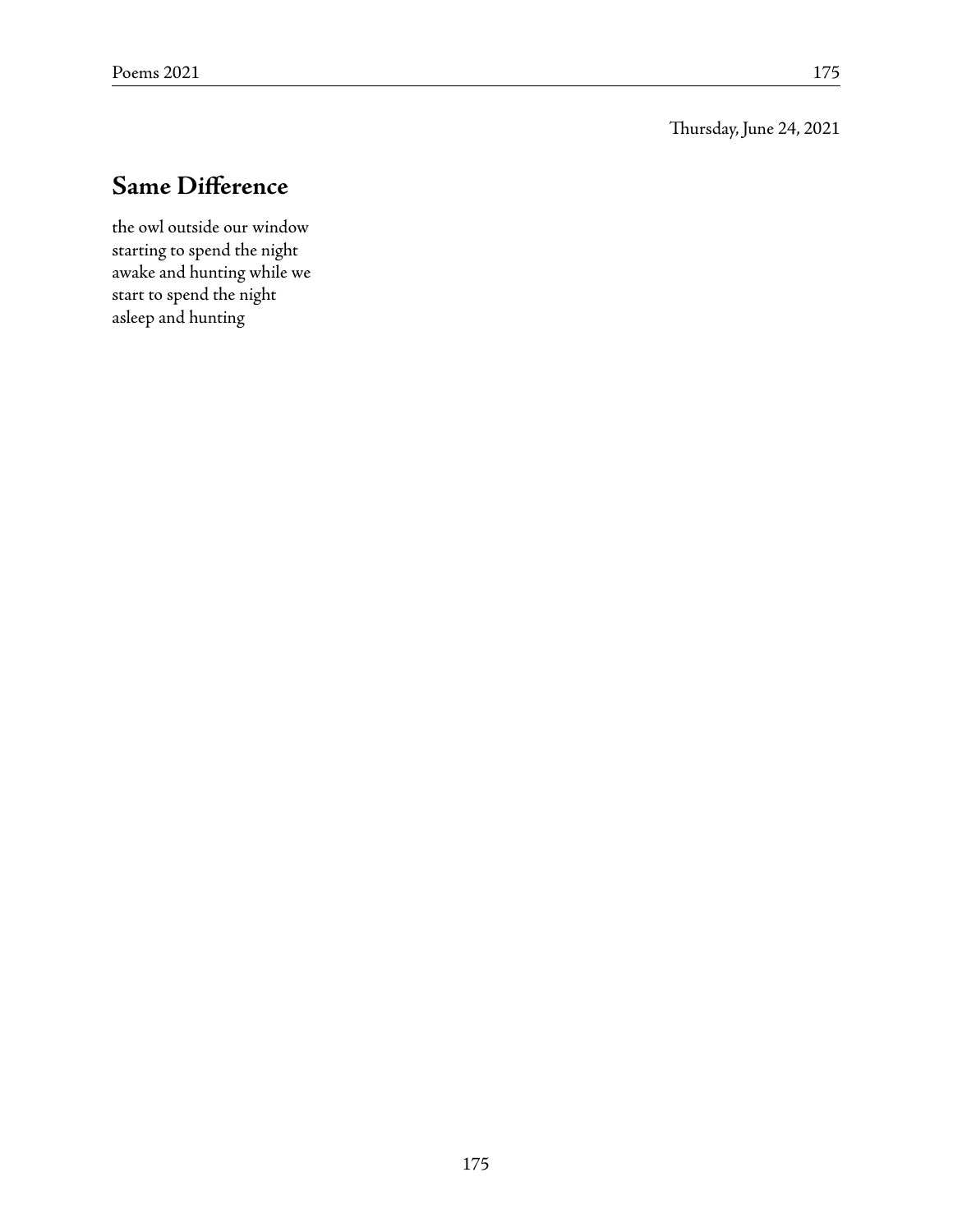Friday, June 25, 2021

## **Snow Viewing**

snow coming down mid afternoon snow somewhere between flakes and freezing rain / when it lands on leaves it hisses / I find a place on pine needles clear enough to make for a viewing bed I watch snow catch on branches even twigs / I watch snow come back to earth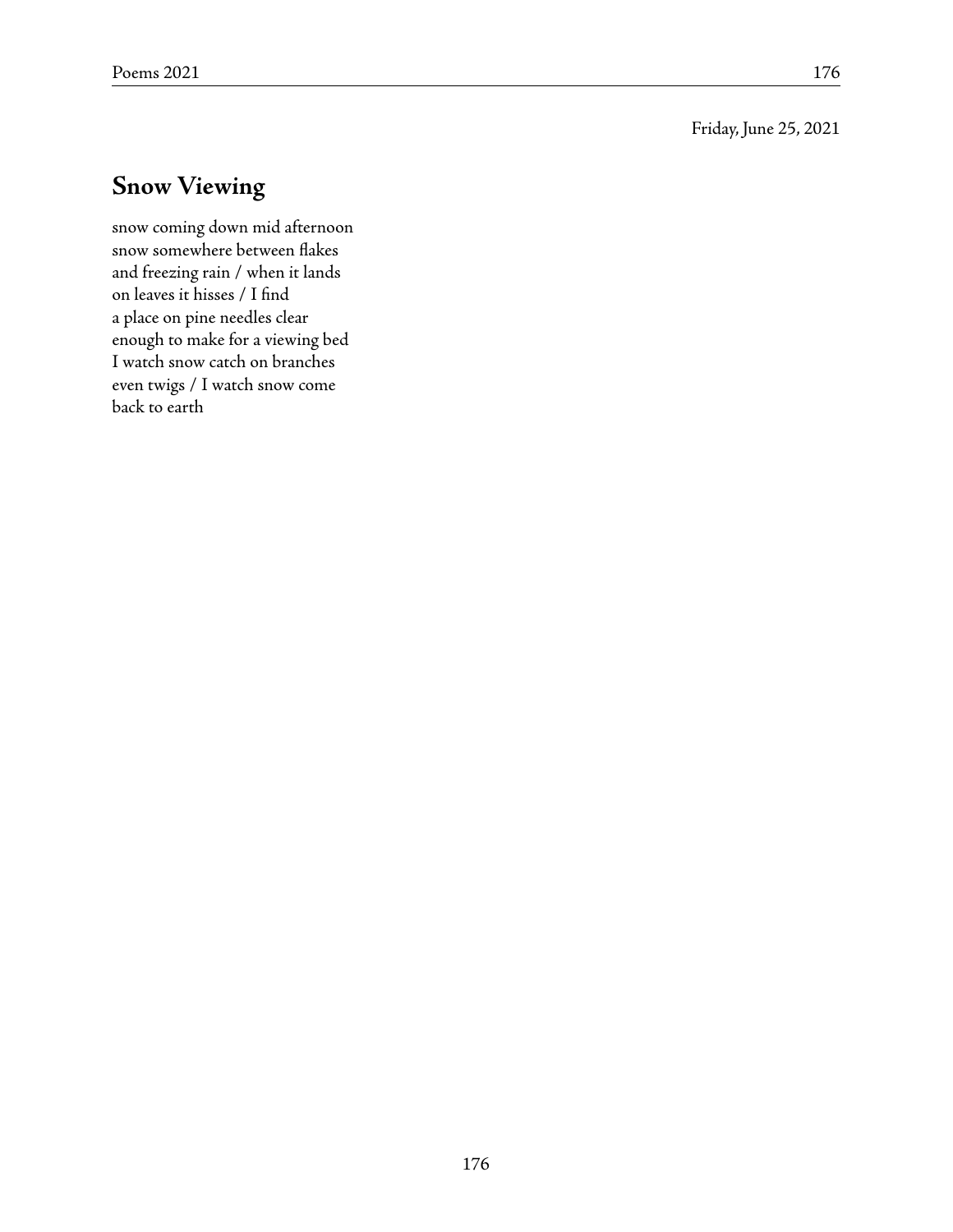#### Saturday, June 26, 2021

### **Victoria Pier**

the couple walking the piers at 6am are not there early they've been like the sun this far north up all night things shining / they look in boats / let the mist-laden early air dampen only their clothes and hair / when she decides to leave he responds with a pretty good kiss / I see it all and replay it from the webcam and its persistent remembering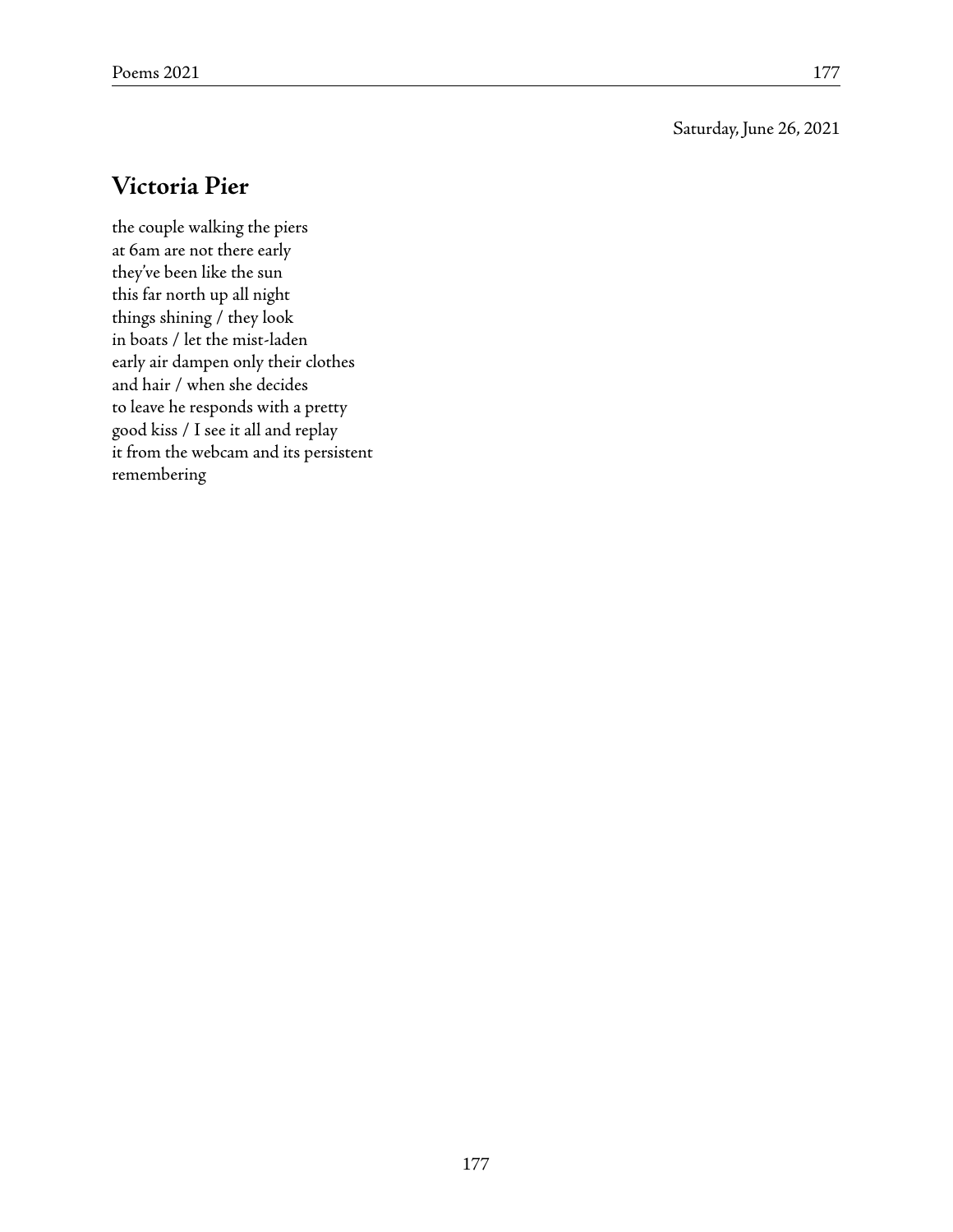#### Sunday, June 27, 2021

### **How We Love Them**

the barn is an alternative but the cows prefer the trestle shelter near the water tub when it rains they one by one gather under it / I placed a lantern there / hung it from a beam and in the wind that comes with this rain it slowly sways above the wet and silent cattle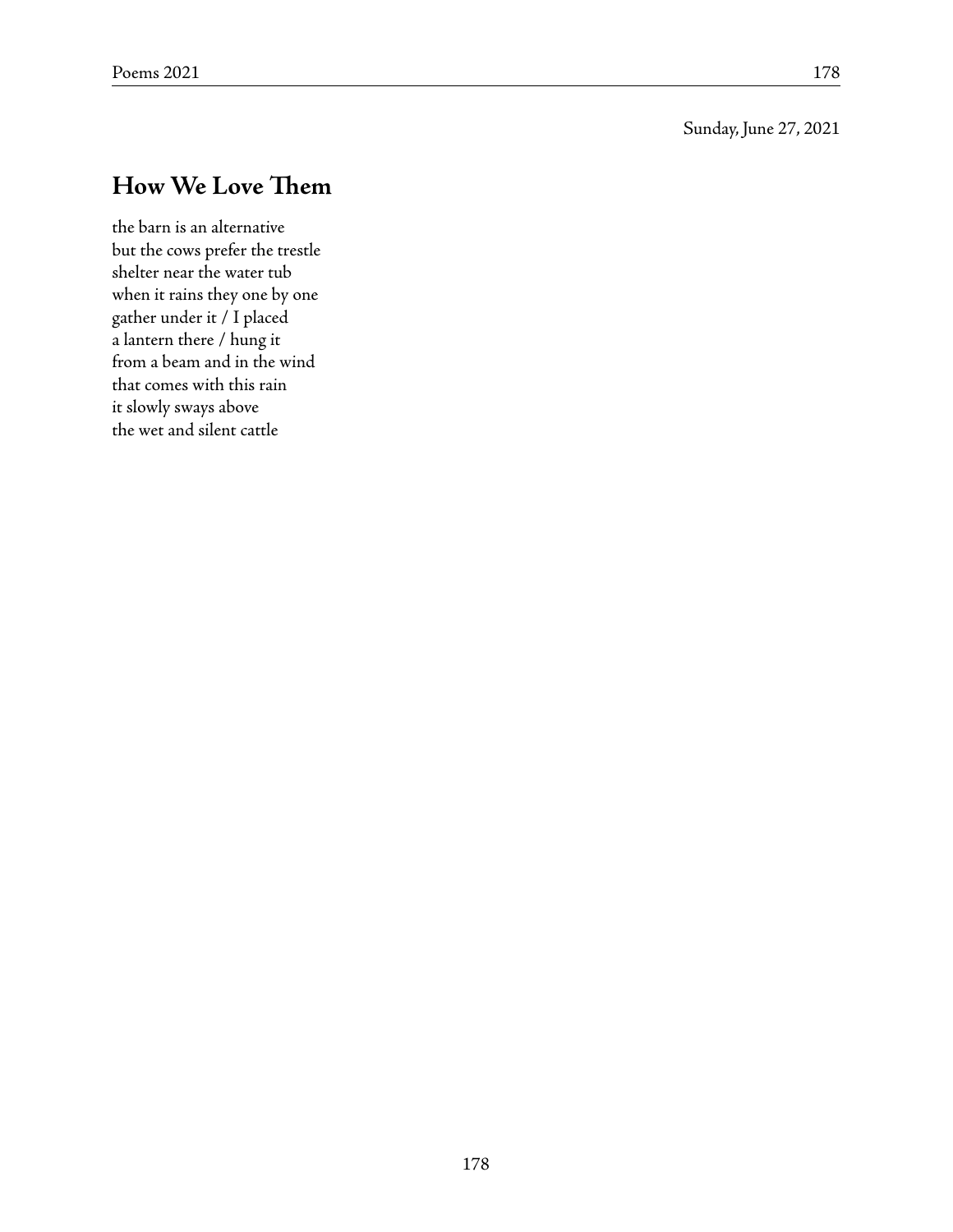Monday, June 28, 2021

## **Torrid Sun**

when in the woods under a torrid sun I follow one simple rule / walk under the arches branches make / this tunnel will supply all you could need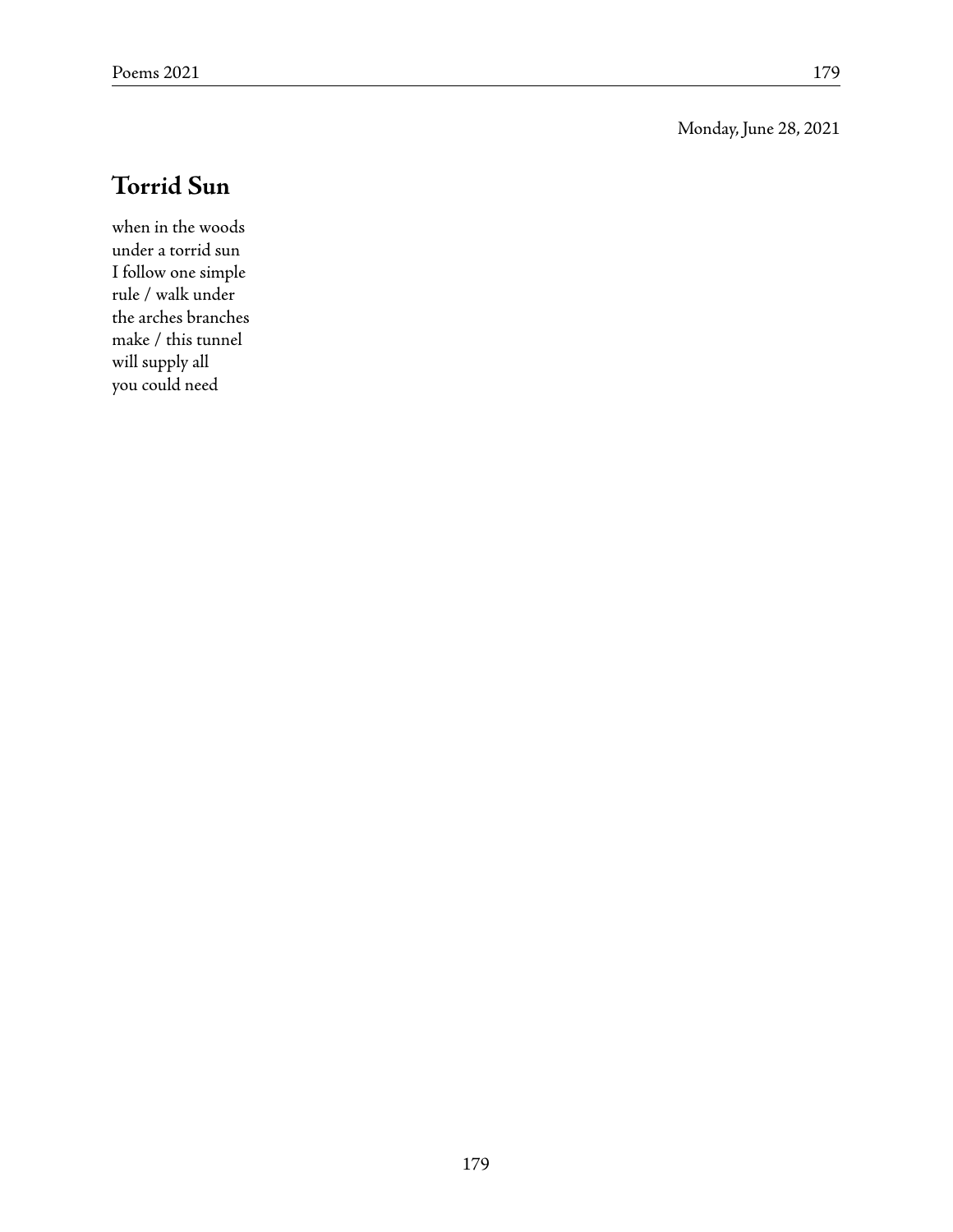#### Tuesday, June 29, 2021

### **Garden Corner**

in the corner of my garden the wind gathered many leaves they huddled there they shuddered there they were all colors with the same shape then things changed suddenly after their meeting the leaves all left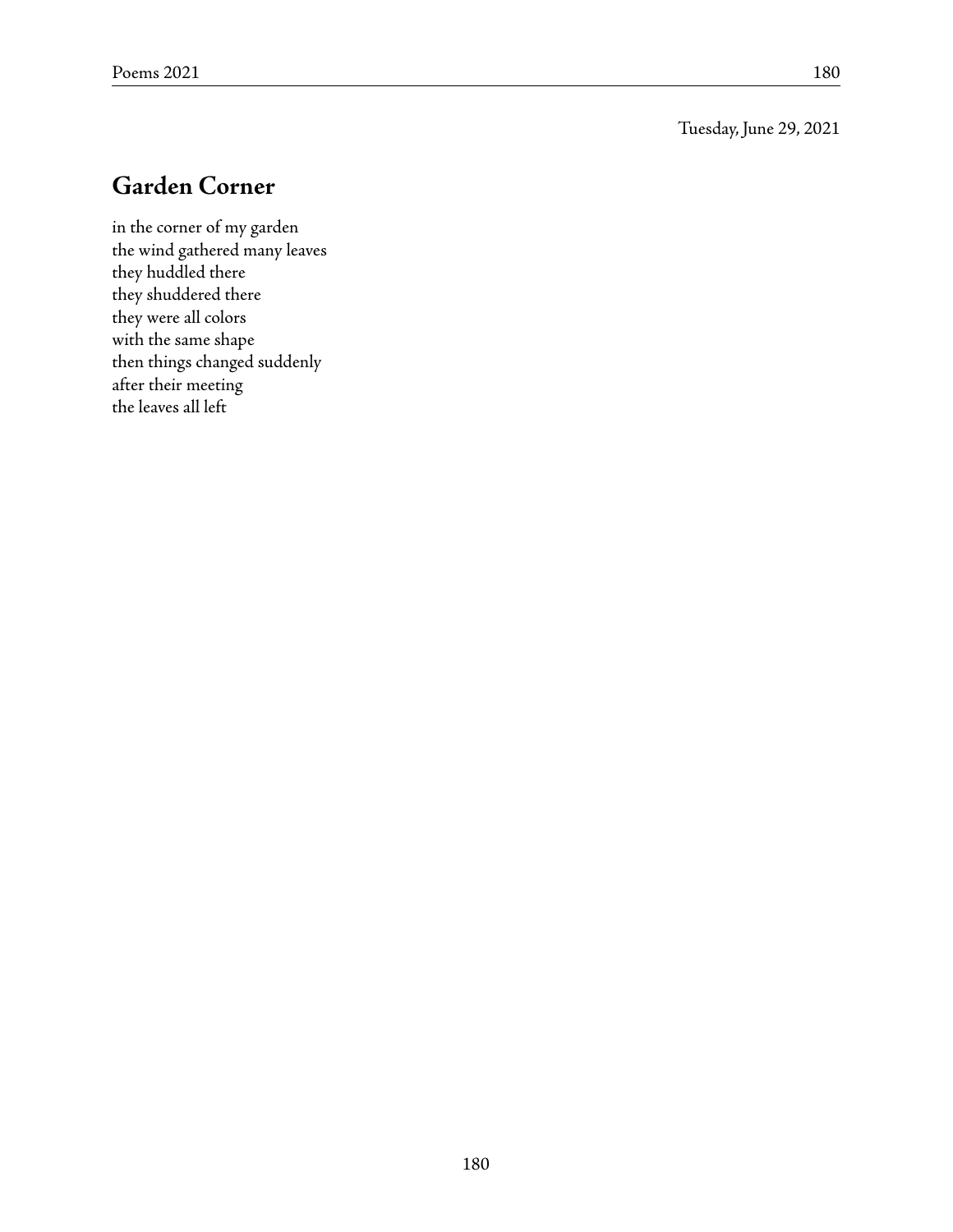#### Wednesday, June 30, 2021

### **Riverside**

I've parked my car this side of the river over there a small town some steeples above all else all else brick buildings simple clapboard houses a dark sheet of cold spring rain has decided to drain onto that town / I sit here windows down and watch that rain and the river make love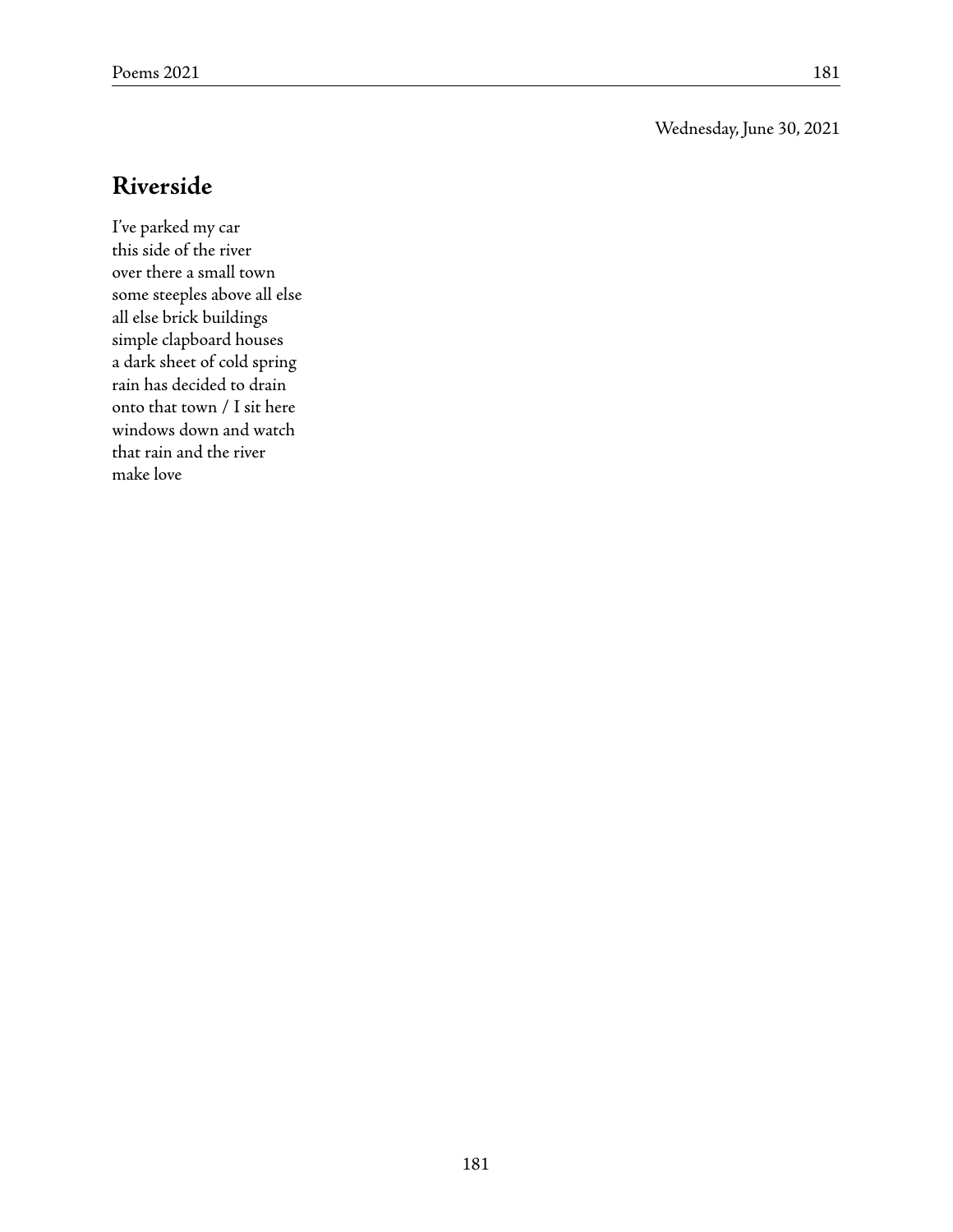#### Thursday, July 1, 2021

#### **Minneota**

out here on the prairie it's a fact the fields are generously green an eternal green in the distance a train roars past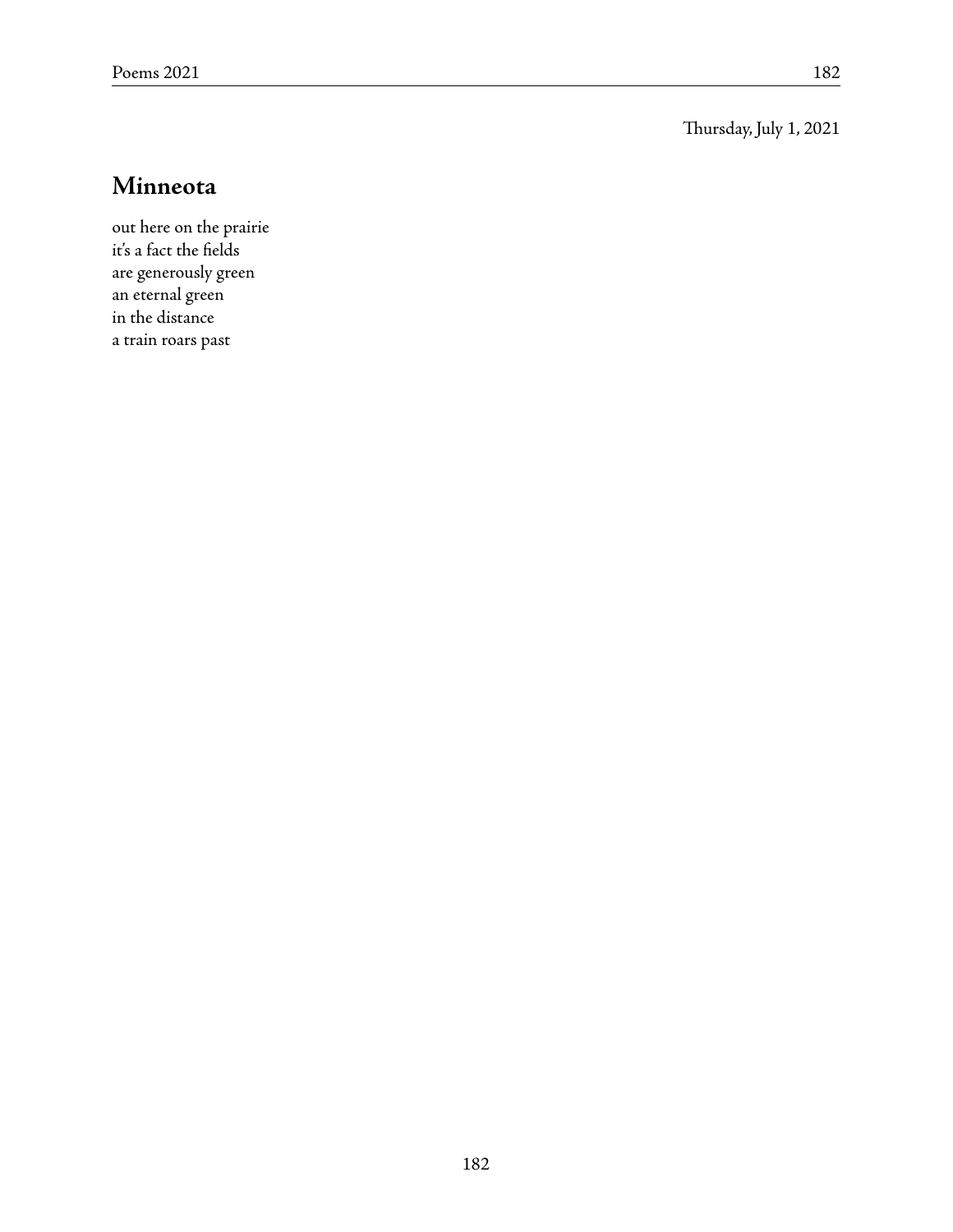#### Friday, July 2, 2021

# **Depart**

in an empty town in a flat part of the world a train departs a dusty station taking with it the long summer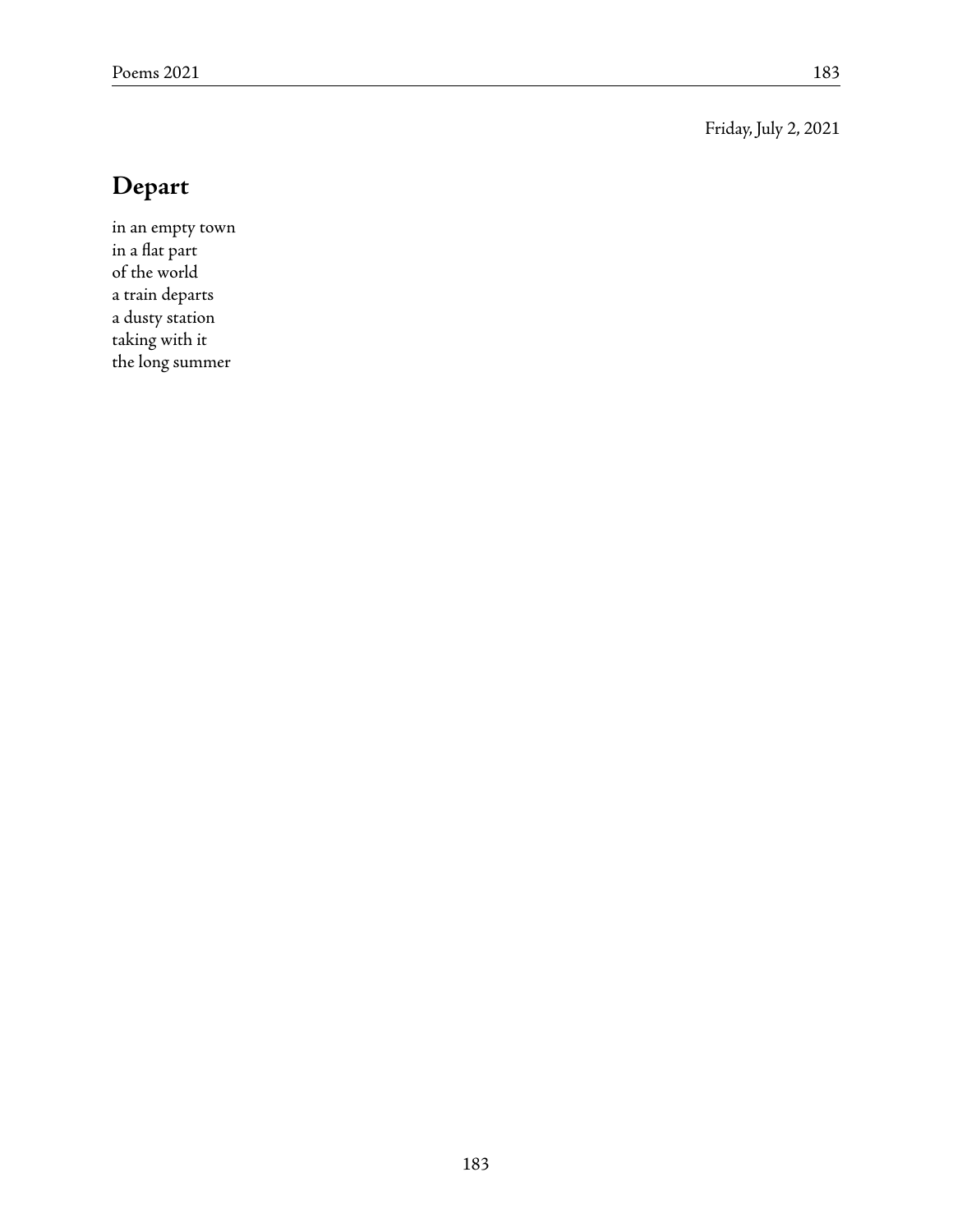Saturday, July 3, 2021

#### **Summer**

resting in the woods the spring rain still soaking the rotting log takes me back to my first break up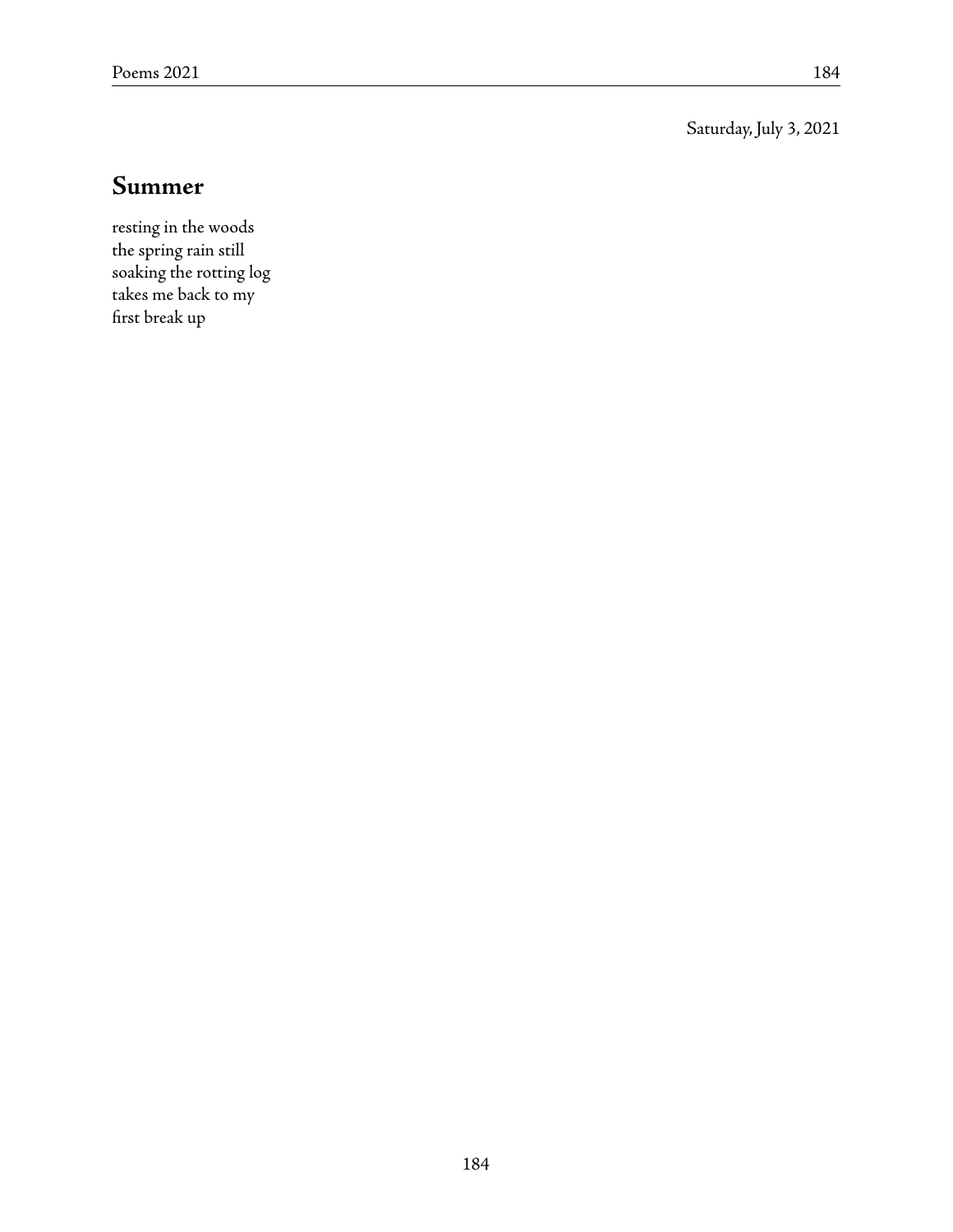Sunday, July 4, 2021

## **Sheltering**

the rain / a hard rain at first / cold but not so cold / at first I was under the sheltering eave with the loud rain pounding / then the cold came hard / the quiet came soft / snow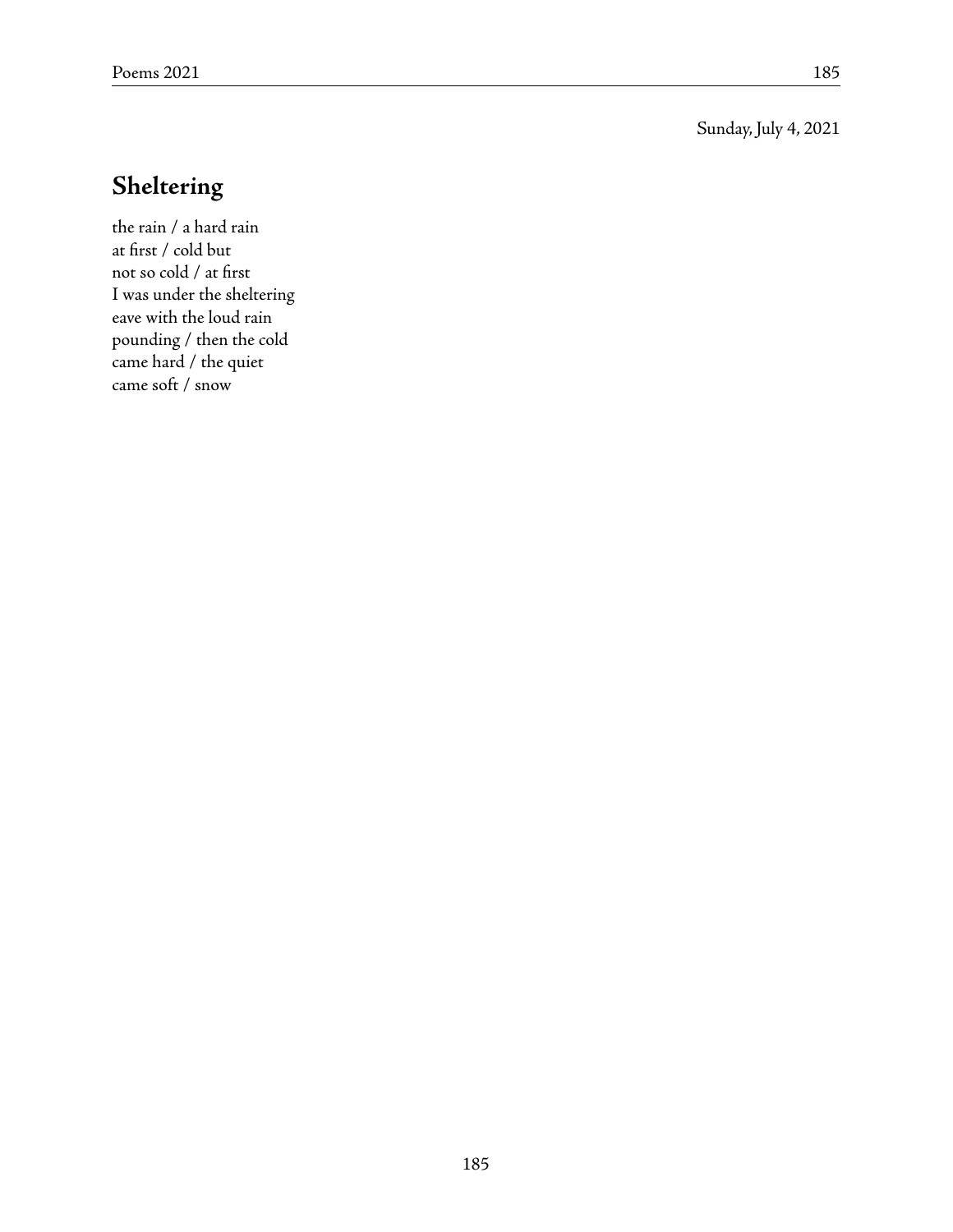#### Monday, July 5, 2021

### **Red Sunset**

sitting on the edge of our big field grasshoppers and all else hopping and flying in low circles / the stone wall makes a good seat but hard and old it's late early autumn an Indian summer you wonder who I am the setting red sun across the field shifts with the branches and leaves me as nothing I am nobody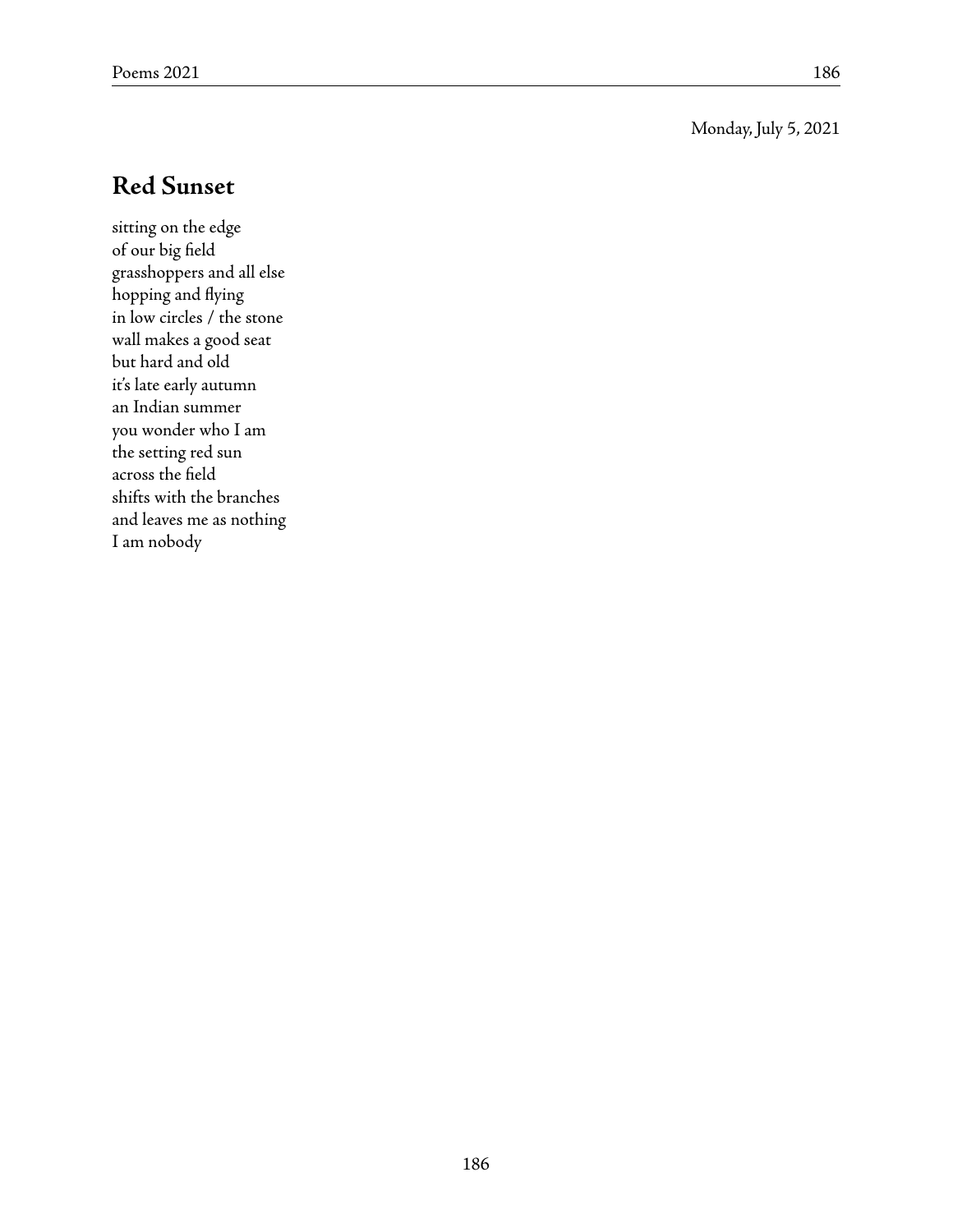Tuesday, July 6, 2021

# **Lightning**

from far away lightning unloaded the river rocks in the dry creek bed flashed on / then off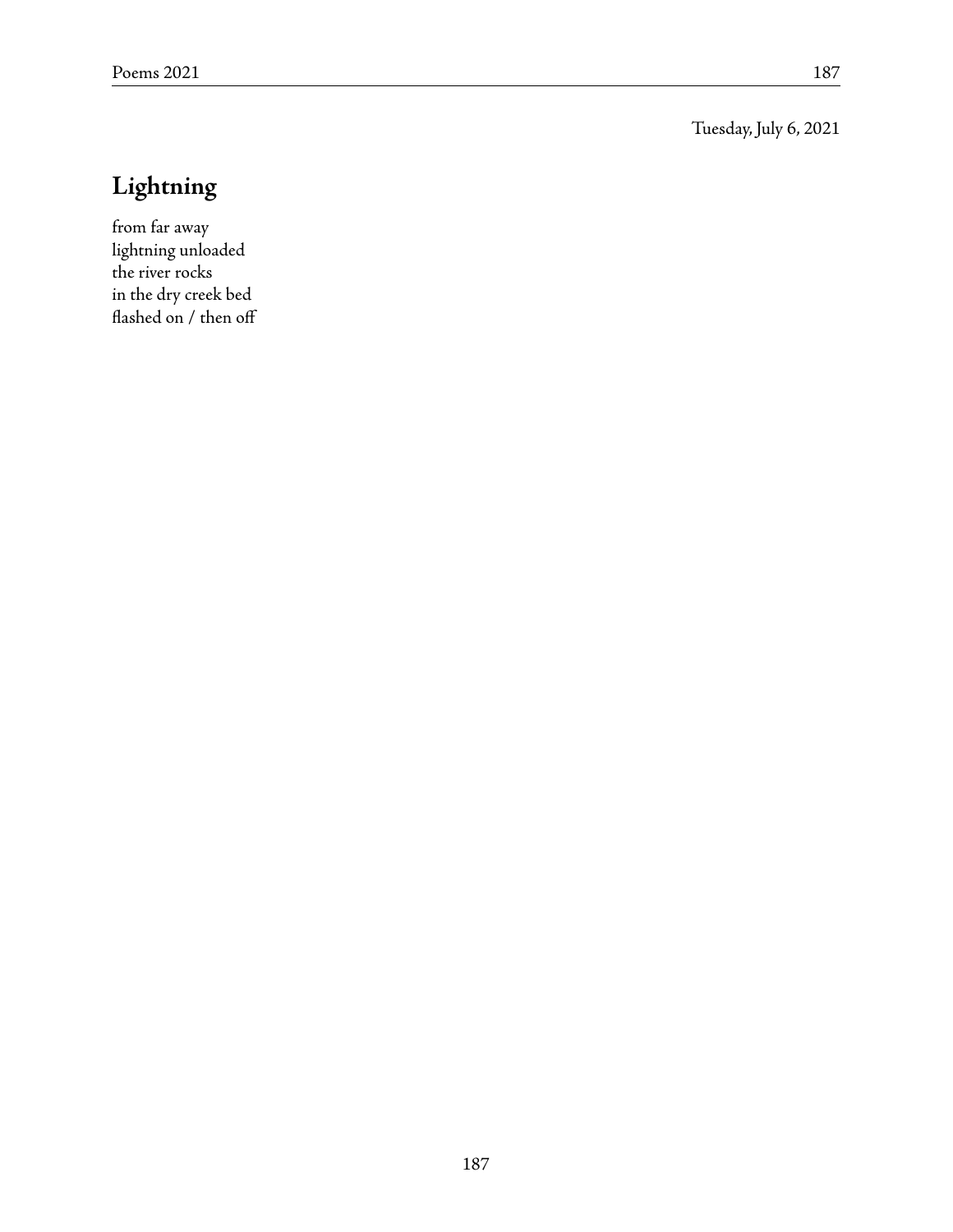Wednesday, July 7, 2021

## **Career**

after a long bout of writing I am wringing my hands as if eager or worrying / but it's just this the editor is waiting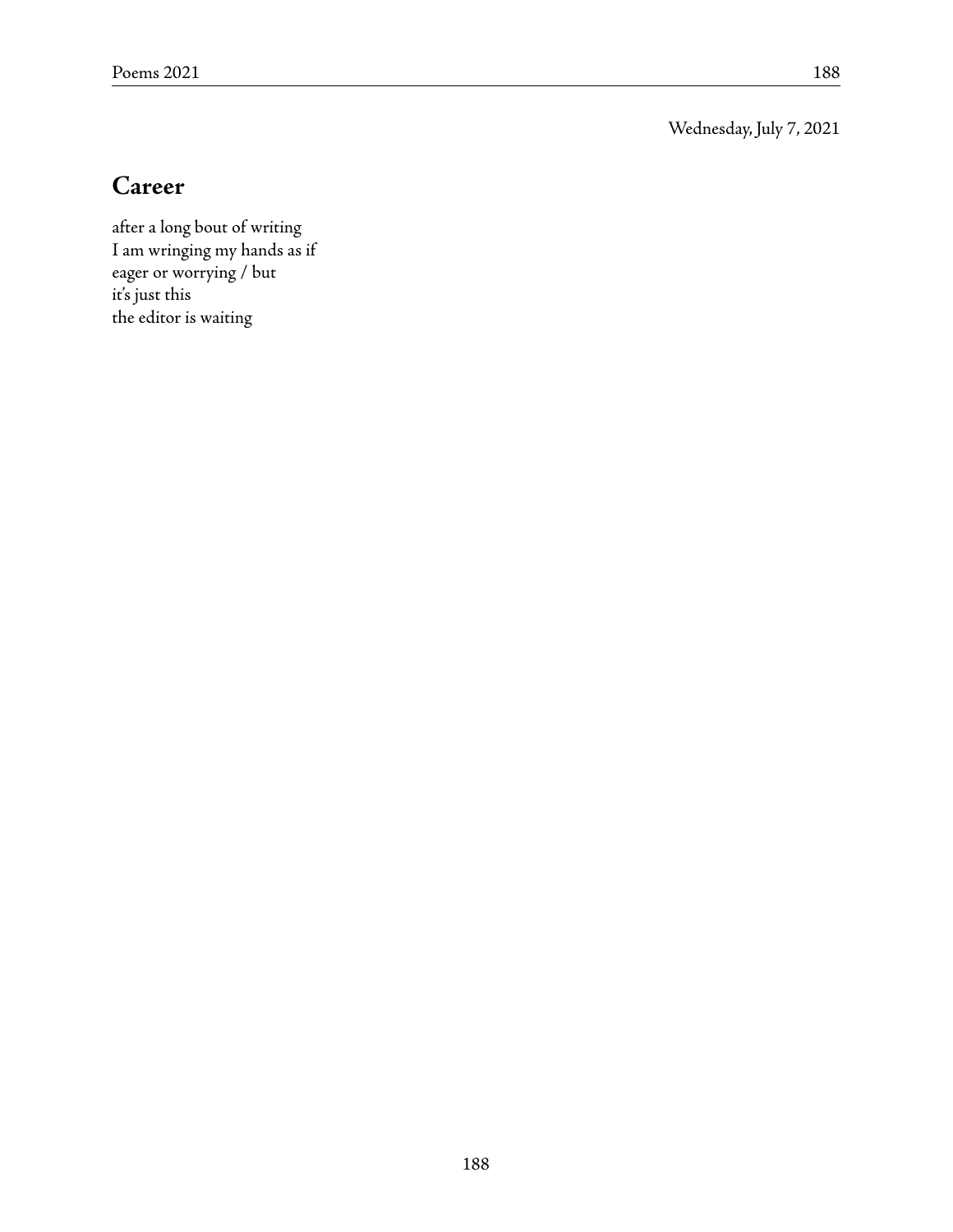Thursday, July 8, 2021

## **Art Shit**

a rich man asked me to write him a poem about new-fallen snow on his whitebark birches in his Vermont woods / for money shit / this is not art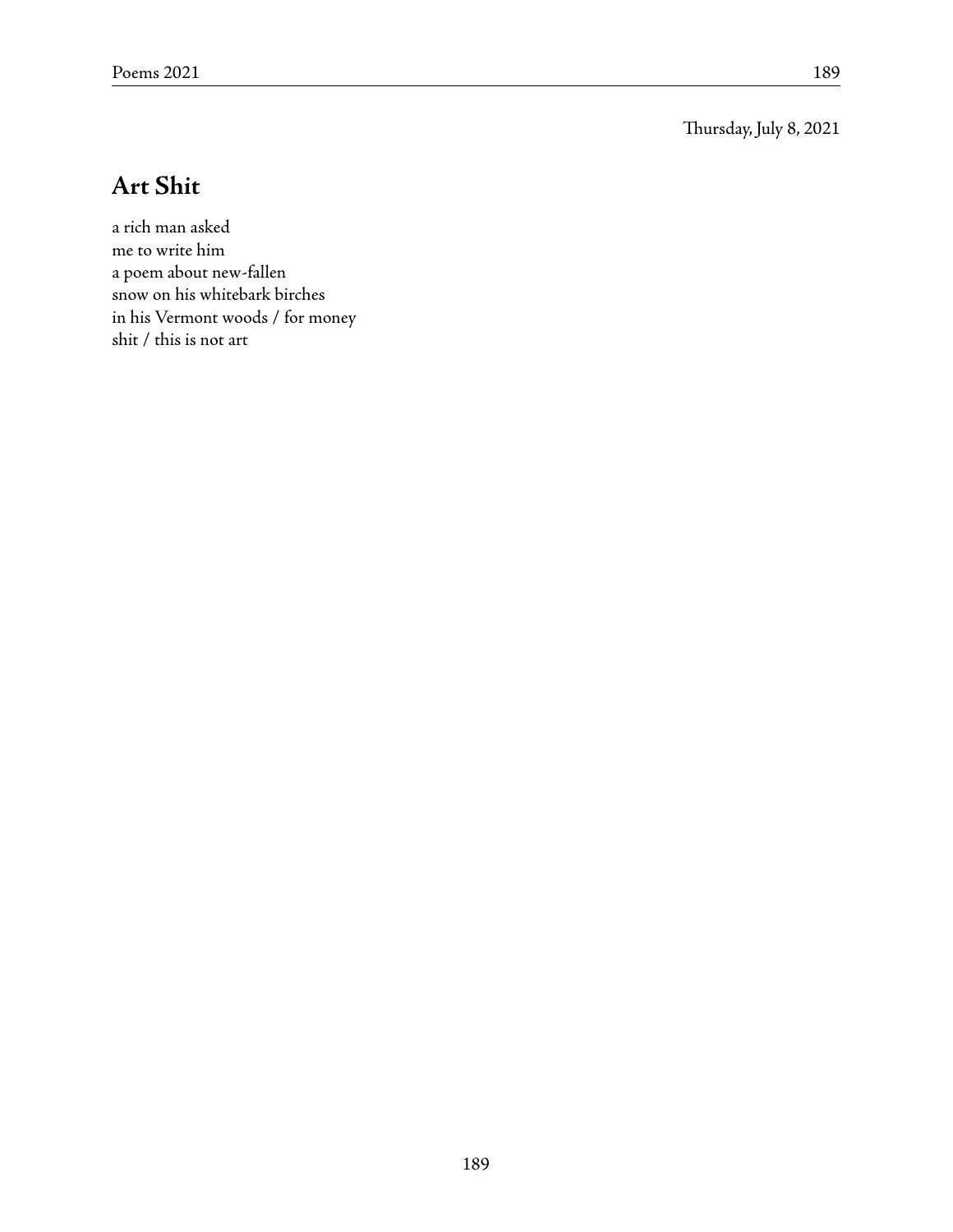Friday, July 9, 2021

## **Piano**

oh how it plays the sound of the piano as it leaves the piano other sounds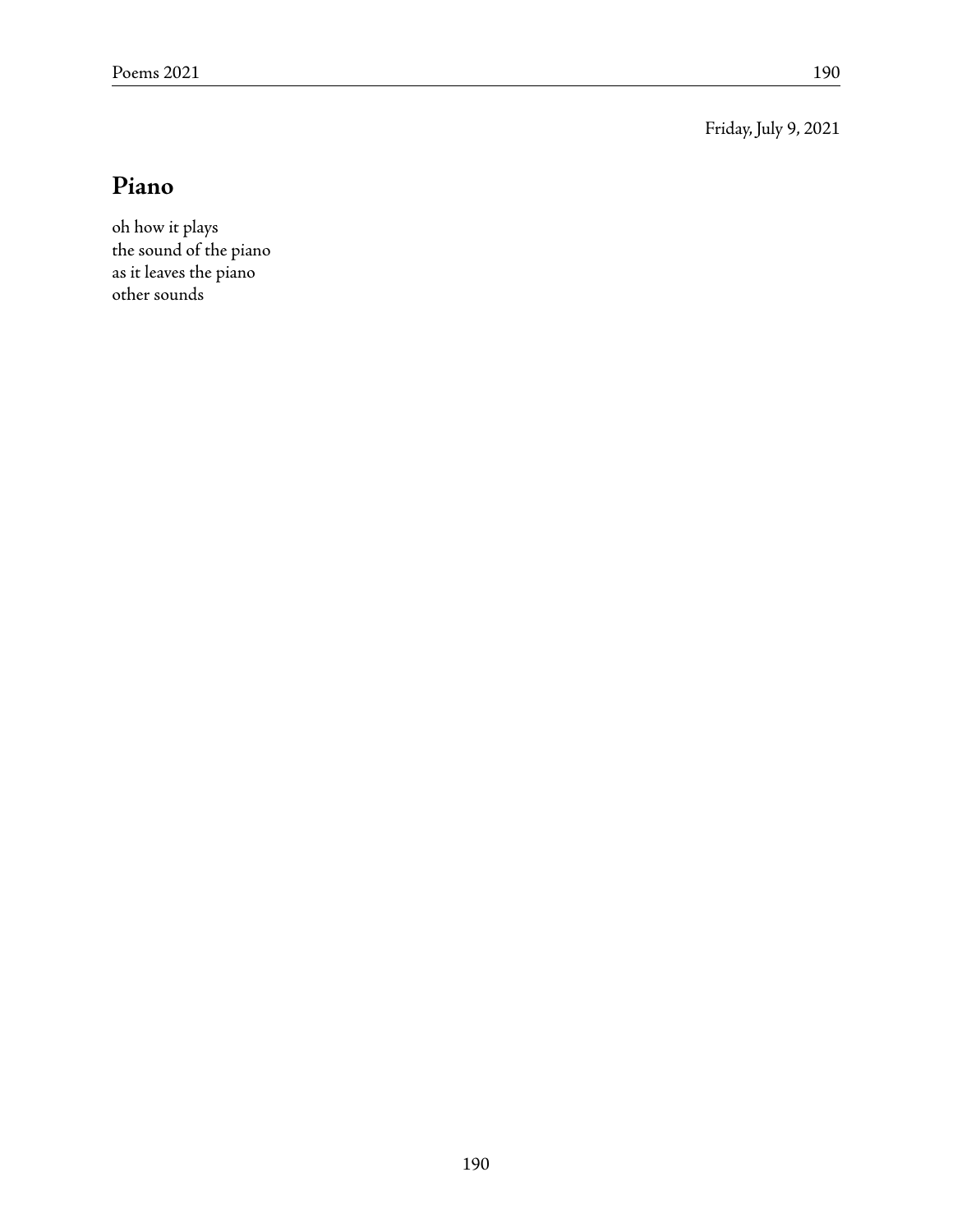#### Saturday, July 10, 2021

### **Shetland Muse**

listening to radio 60 North / I picture walking the pier while the sun's deciding what setting means that is / red or orange on the blue calm water in the harbor which is a strait I remember you walking here too once / is it music is it color / is it water is it the radio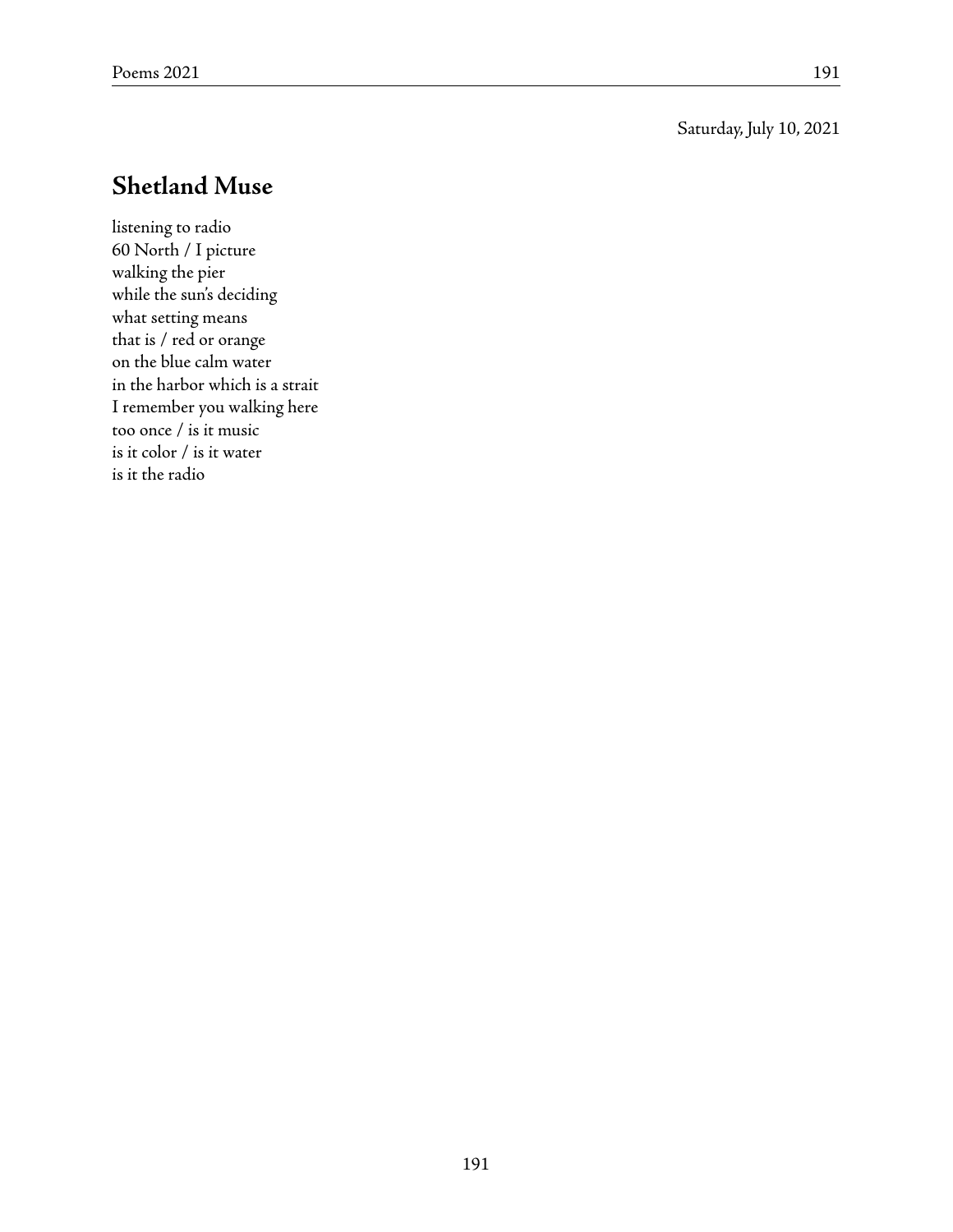Sunday, July 11, 2021

# **Quick Fear**

crossing Commercial I head toward the end of Victoria Pier where I plan to watch the ferry come and later go but my heart froze so far before dawn behind I thought I heard footsteps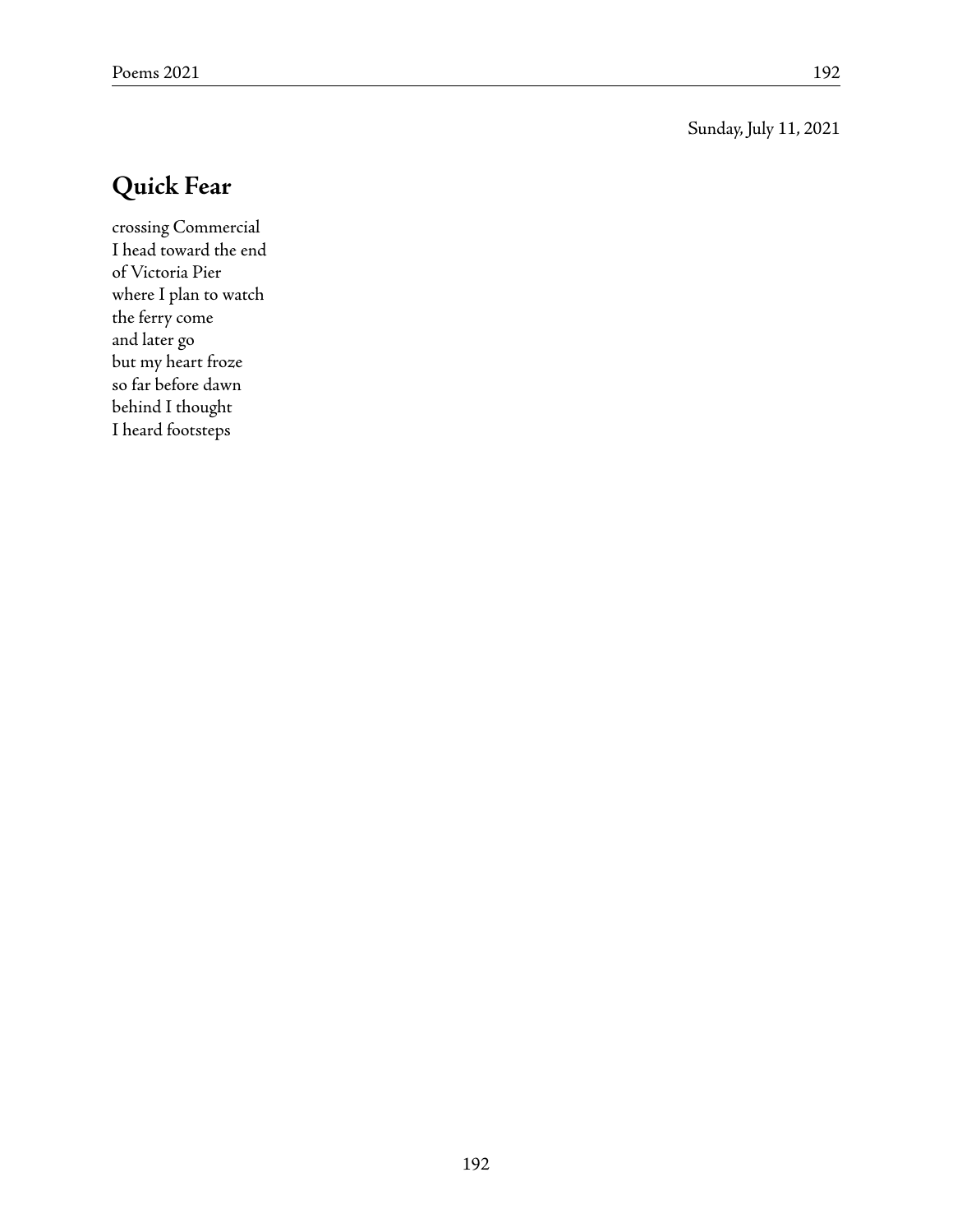Monday, July 12, 2021

## **Summer Ink**

holed up all summer I wrote small haiku meaning not much meaning with a keg of rice wine and sacks of flour I wrote all summer the smell of freshly dried ink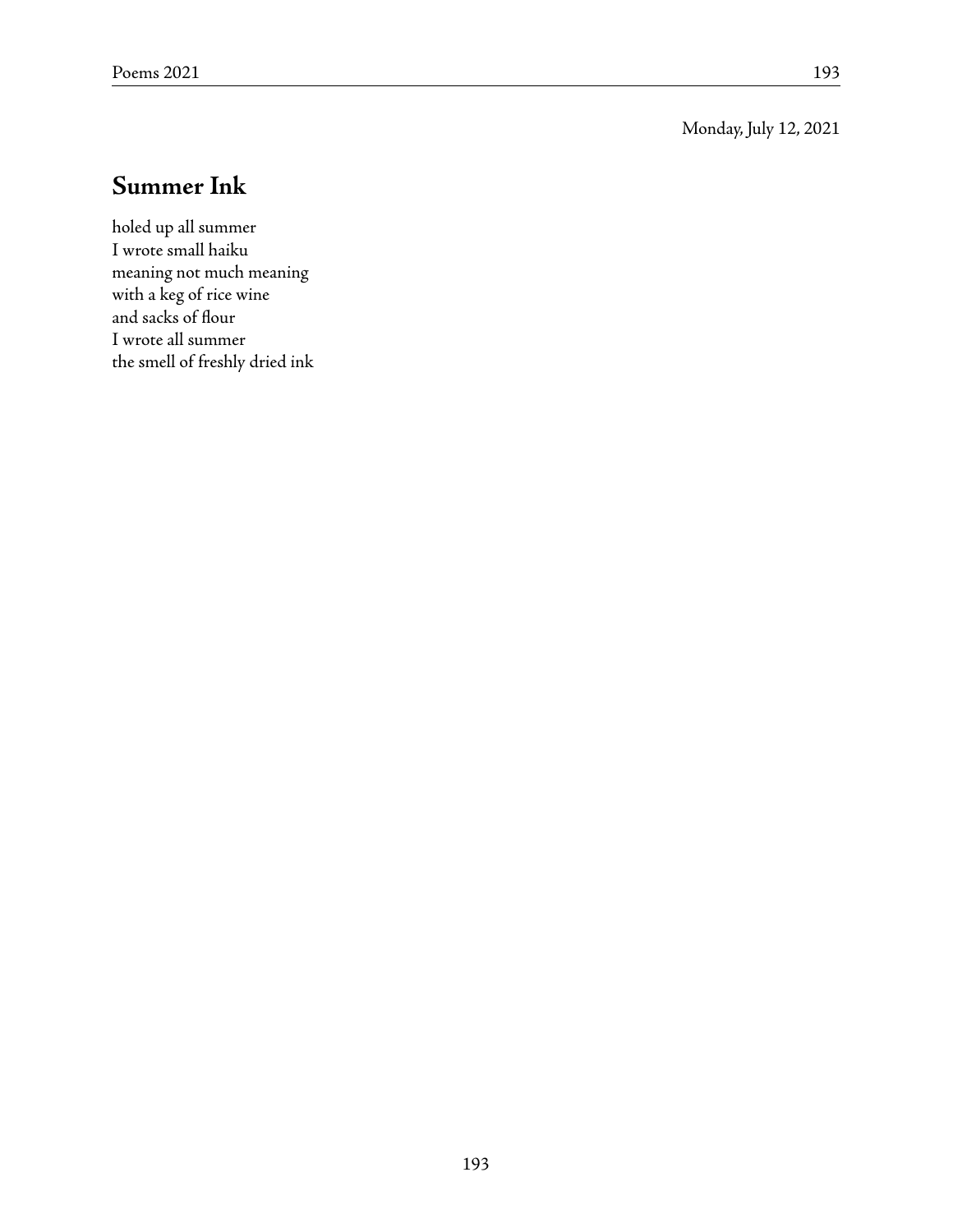Tuesday, July 13, 2021

## **Else**

outside my door in a heavy snowstorm a woman is passing by slowly with the wind in her face heading past me / to someone else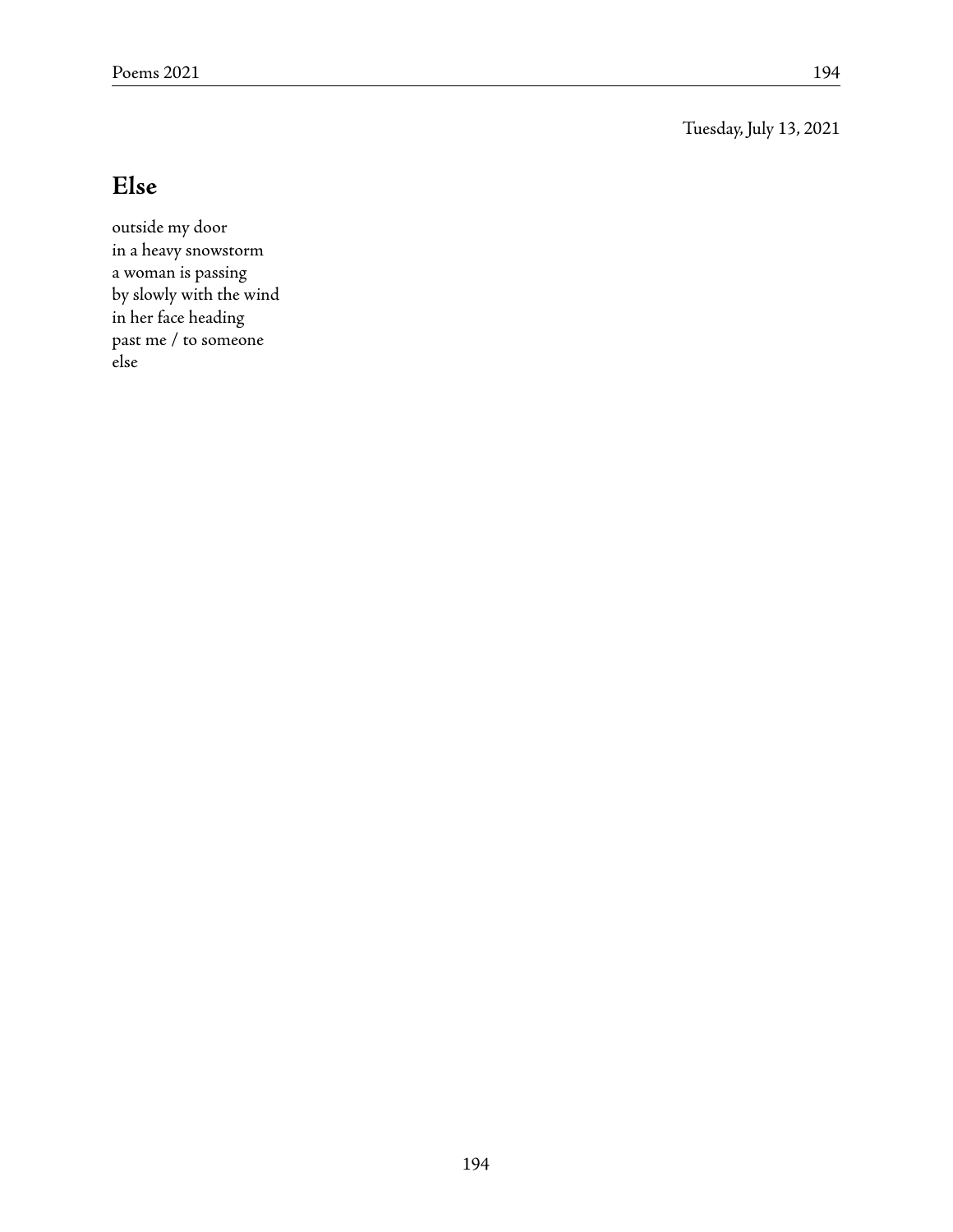#### Wednesday, July 14, 2021

### **Hills and Dips**

I wondered why we fell apart / but it brings to me the urge to walk the ridge lines even with deep dips and explosive climbs but it's not the effort that draws me to these hills it's their draining sadness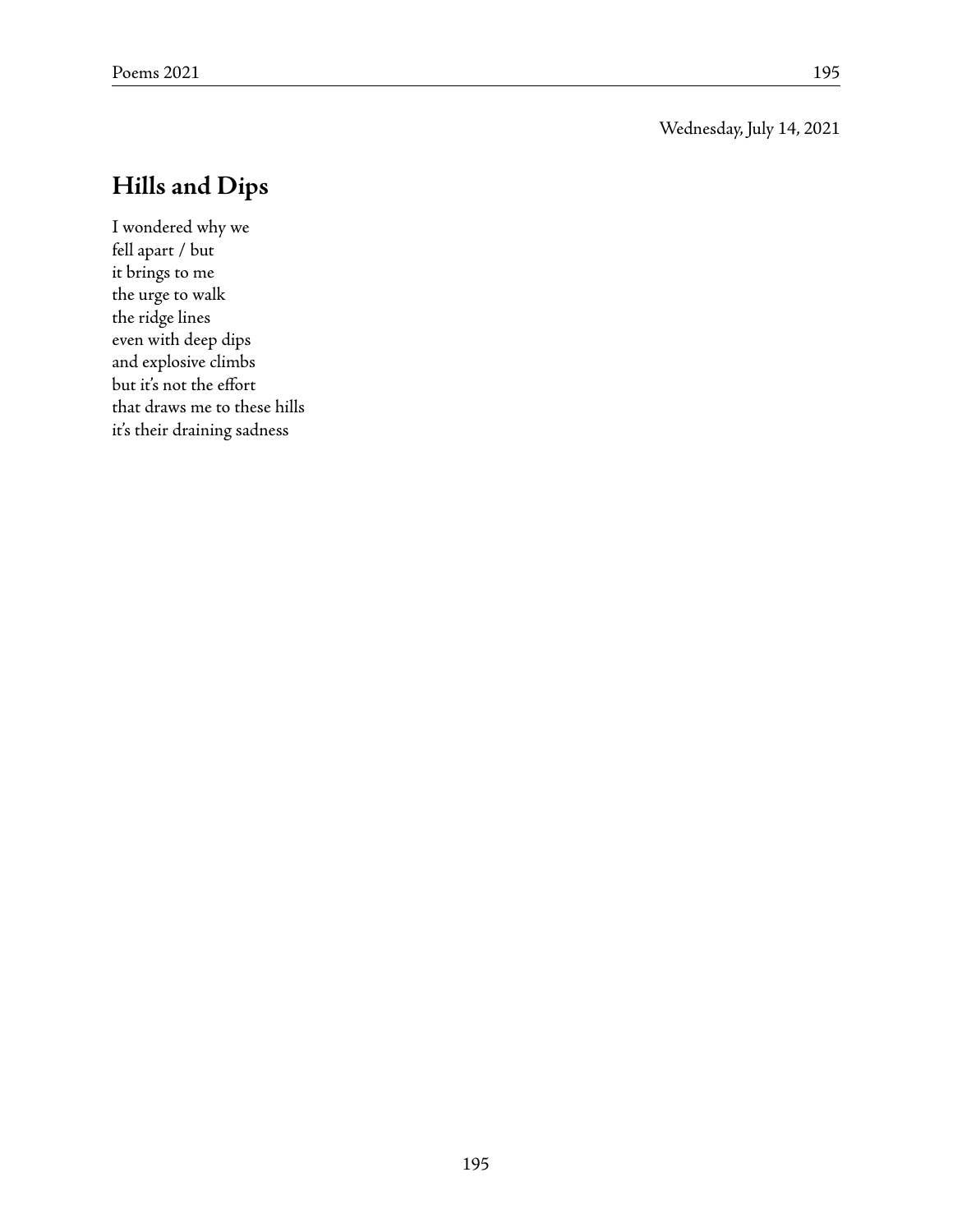Thursday, July 15, 2021

## **Color**

pear tree blossoming white a woman reads a letter the moon shining down on both is yellow my mood tonight is blue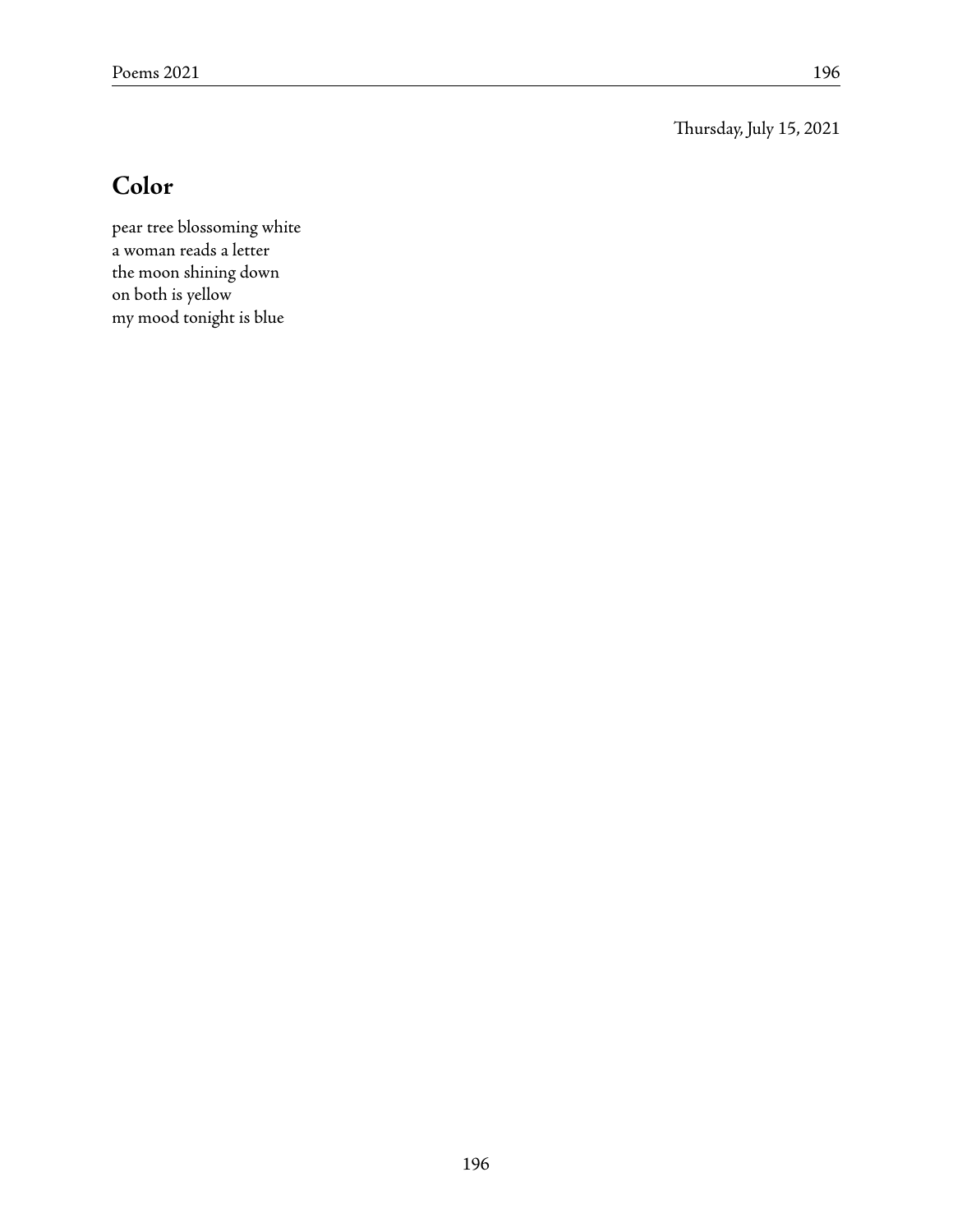#### Friday, July 16, 2021

### **Smoke Away**

next door our neighbor was burning leaves it was long ago when burning leaves was part of life / the wind though blew the smoke toward us filling our hearts with tears of memories / then it turned and blews the smoke away our memories / our hearts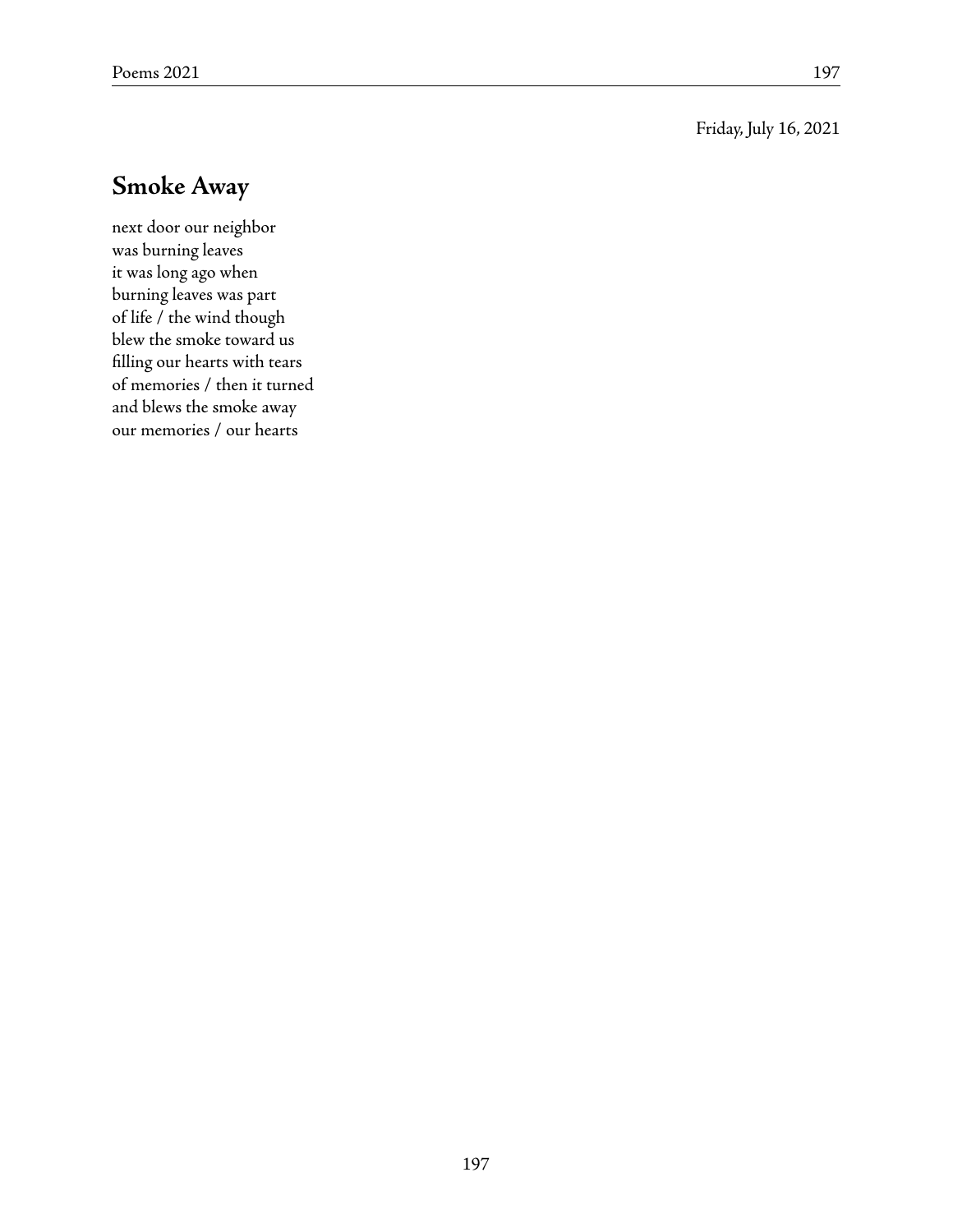Saturday, July 17, 2021

## **Sabi**

I went to a party one Saturday in my most colorful clothes and full of happiness to listen to music to talk to women to be alive / but alas I am old / so all they could see was a tall slow sadness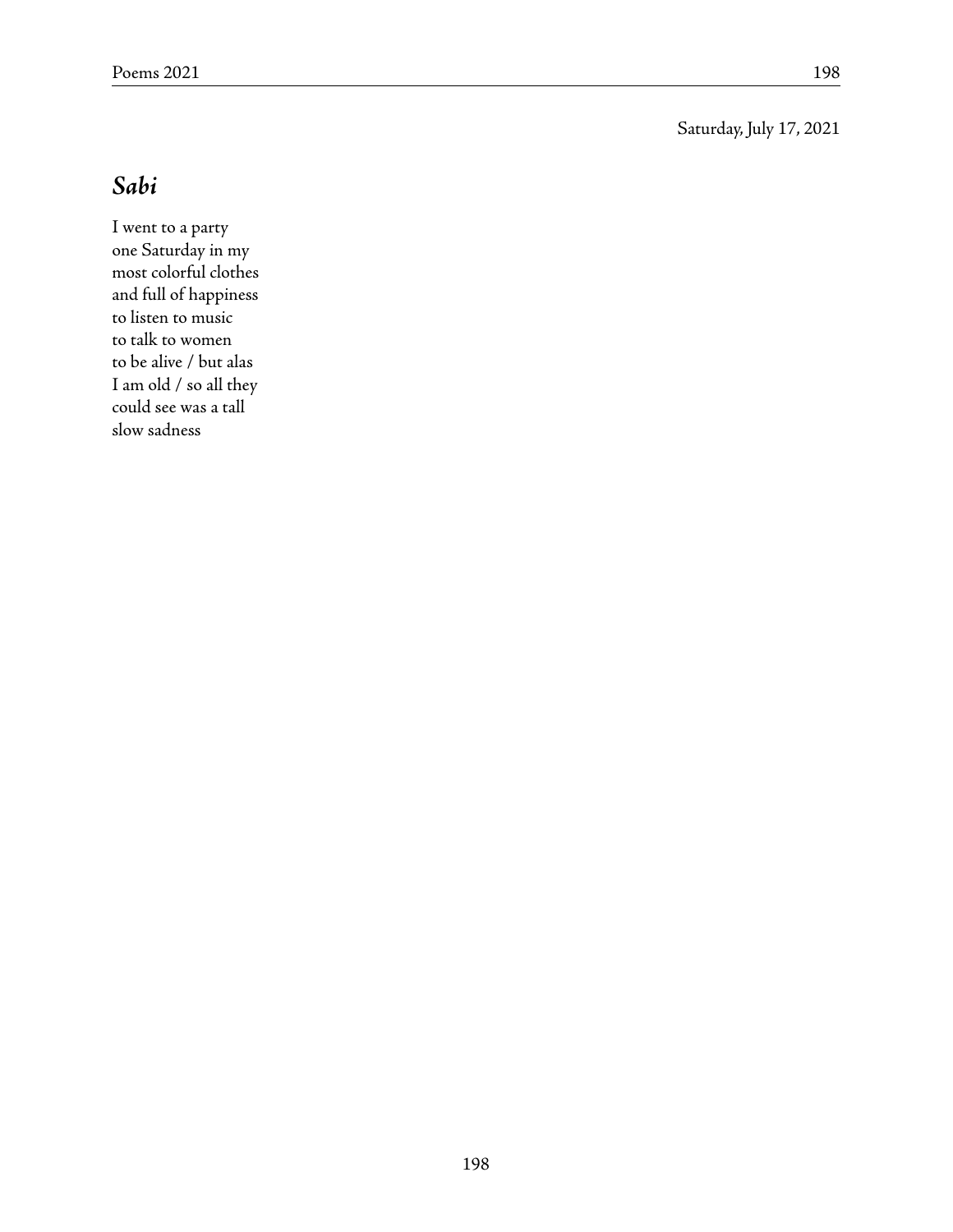Sunday, July 18, 2021

# **Is Doing**

outside the snow is falling inside the smoke is rising close to you the desire is going behind me our lives are fading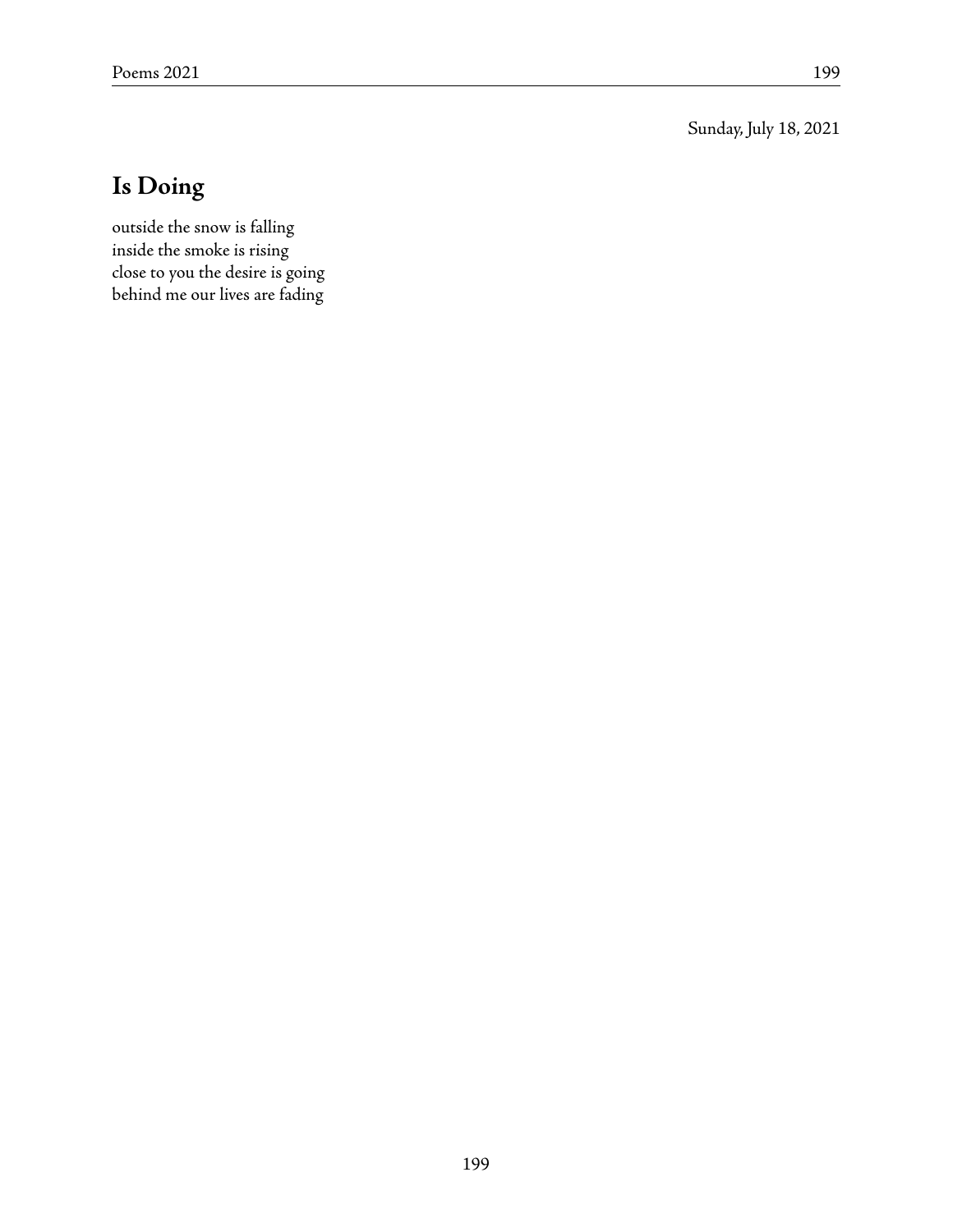Monday, July 19, 2021

## **Shallow**

the sandy bed of a shallow river on a summer afternoon mostly under the sun

the structure is light the form is light like this our love is tentative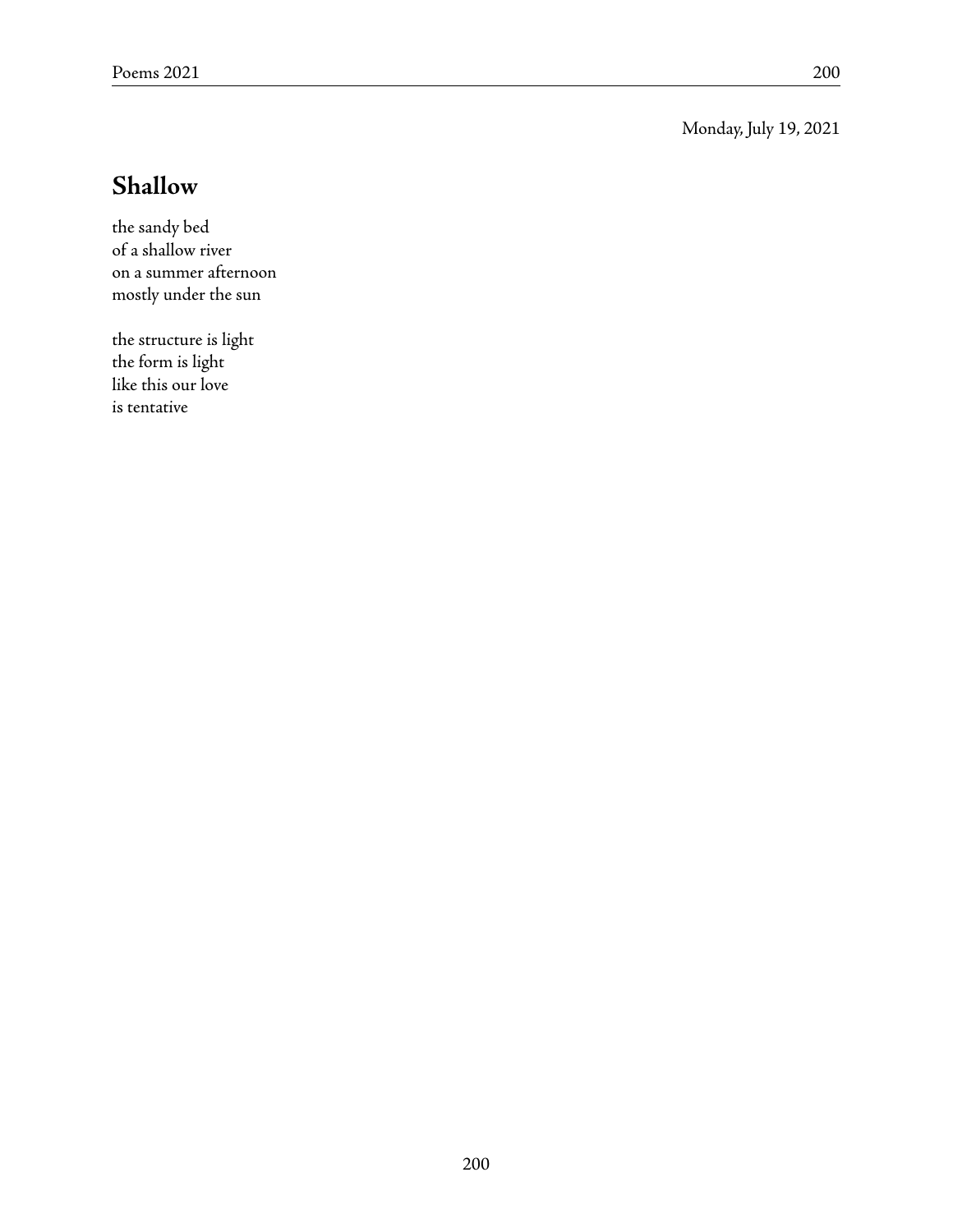Tuesday, July 20, 2021

### **Hesitate**

one great poet said to speak quickly without hesitation when composing a verse perhaps because doing that in life will bring tear-soaked sleeves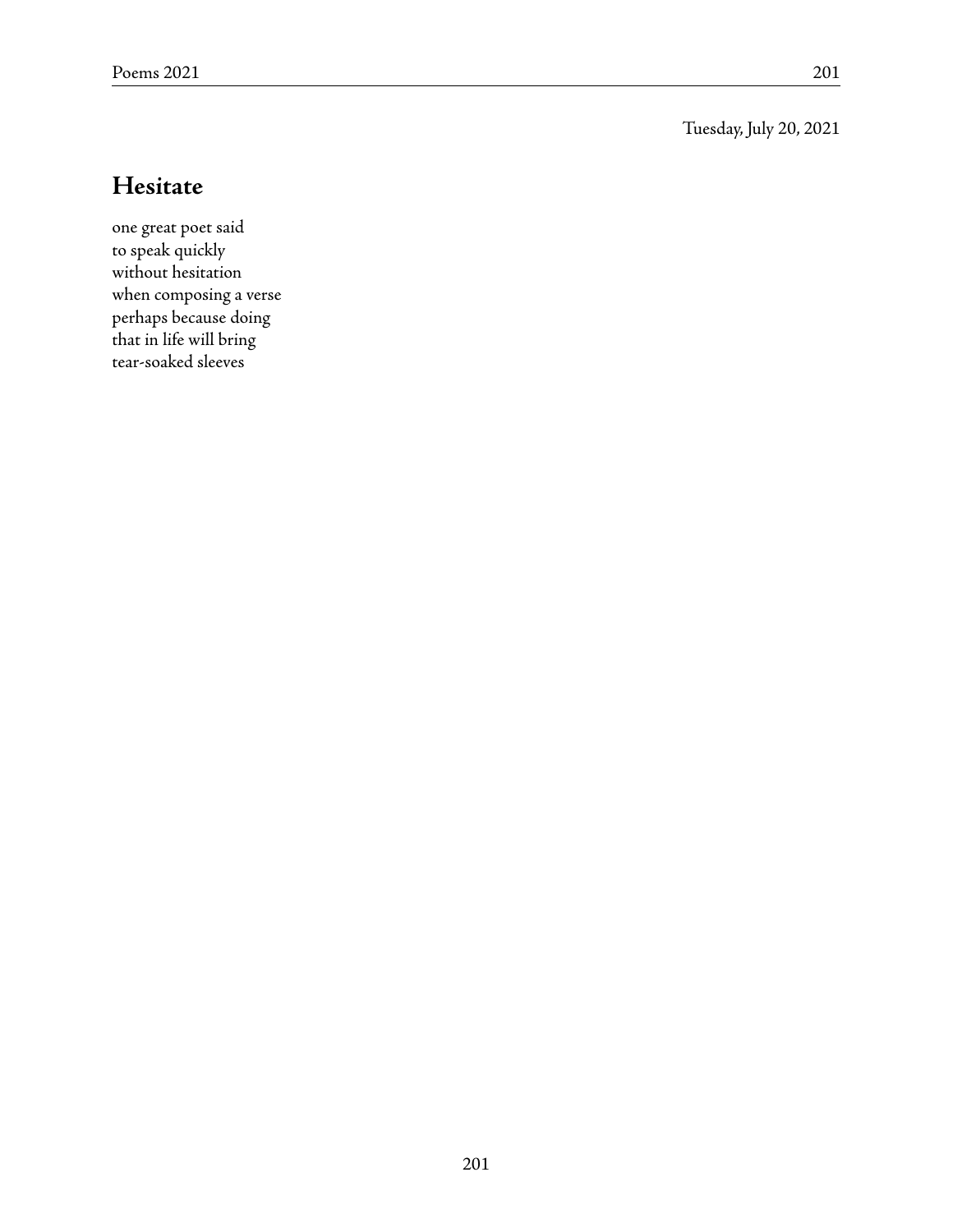Wednesday, July 21, 2021

## **Renga Versus Haiku**

what poet sings of birches budding the new spring sunlight what poet speaks of a birch fallen after death and losing its bark / which poet would you prefer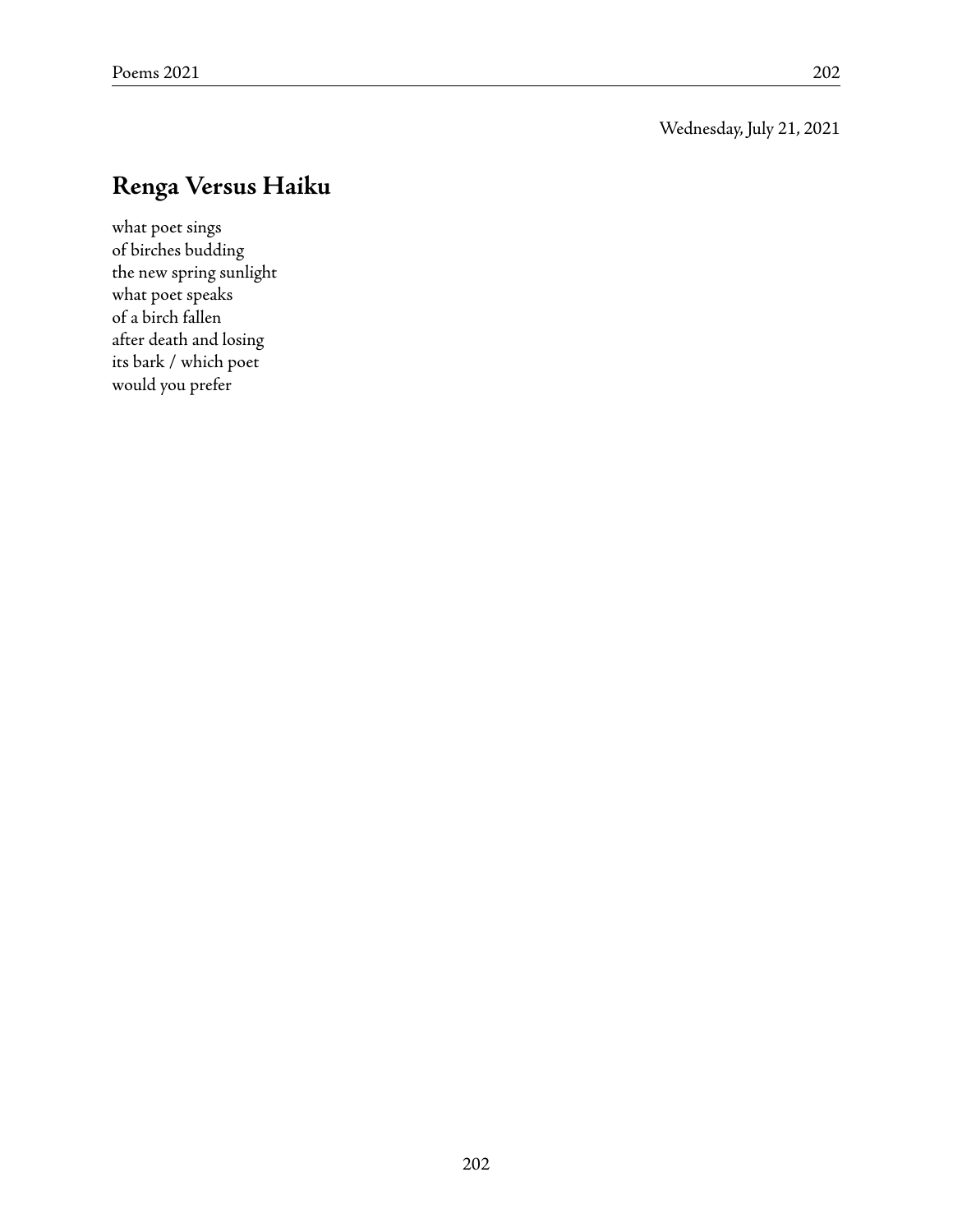Thursday, July 22, 2021

# **Sky Hope**

sitting on a short wall watching ships come and go it's hope I'm watching and its promise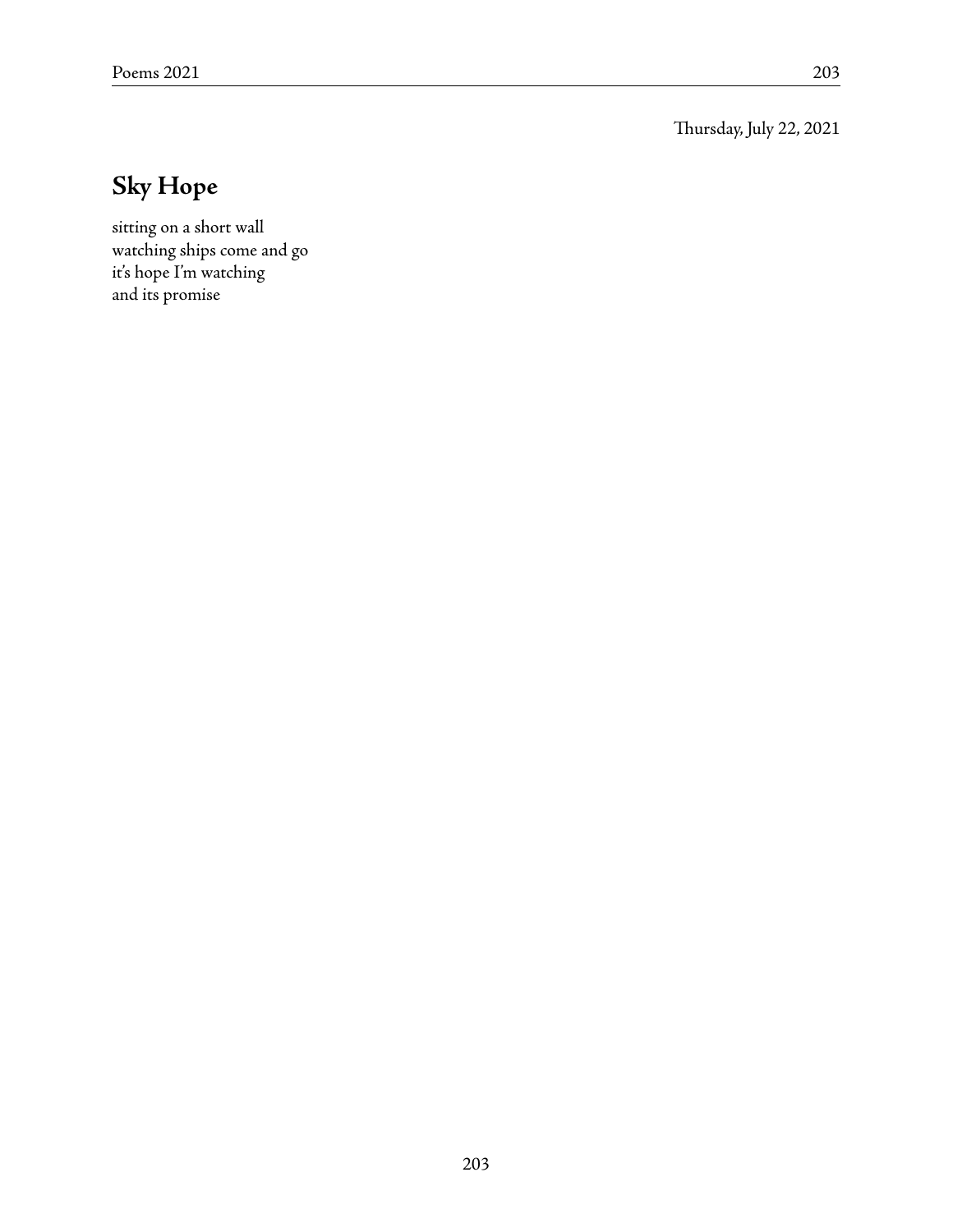Friday, July 23, 2021

## **Hollow**

many trees have blocked my way / hedges made to force me back / there is one though that lets me pass with artificial ease / a willow green in its hollow sadness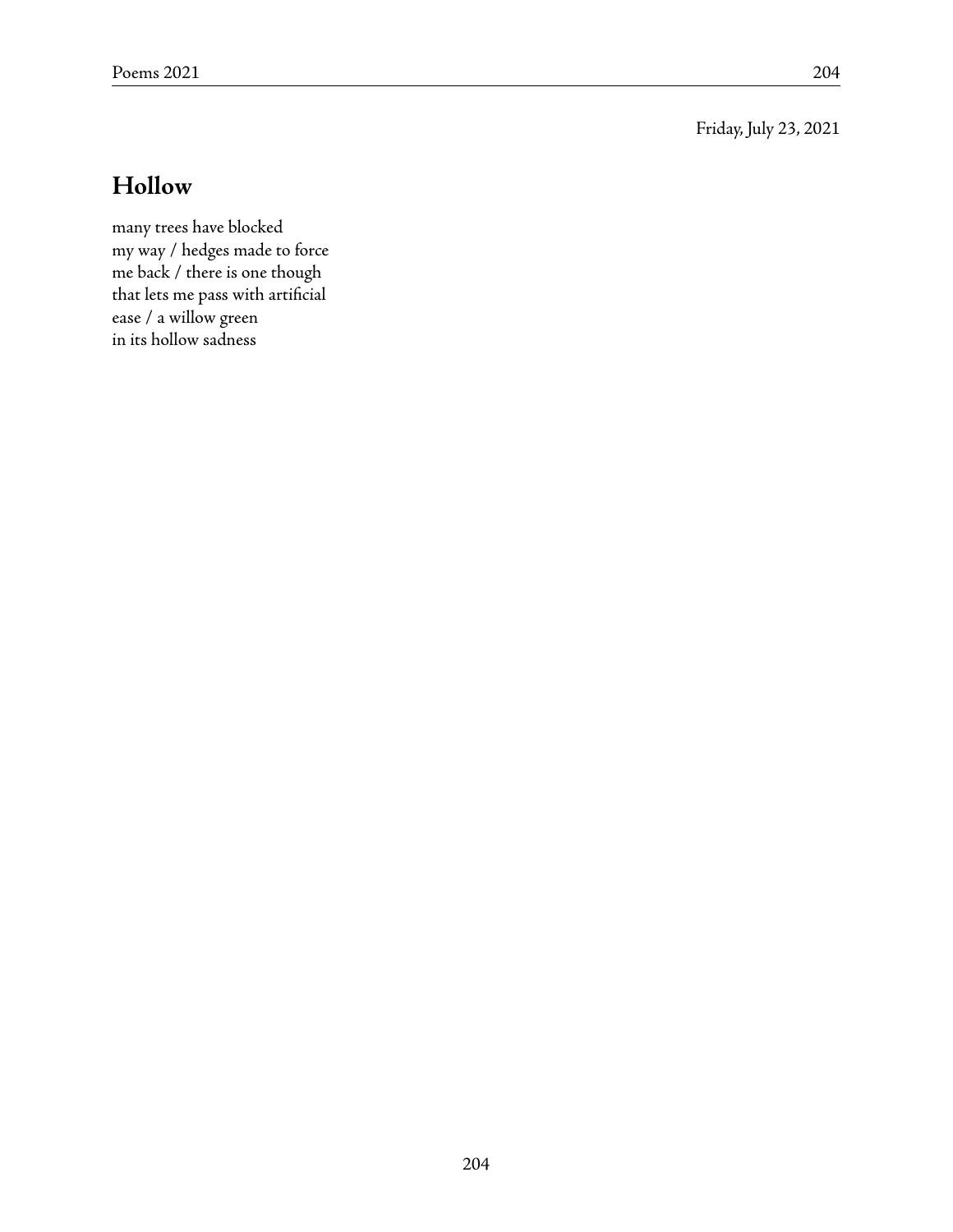Saturday, July 24, 2021

### **Metro**

from a flat in a tall building the city below is a field of lights many colors / shapes like windows what faces upward is the white of snow I moved here to write / like this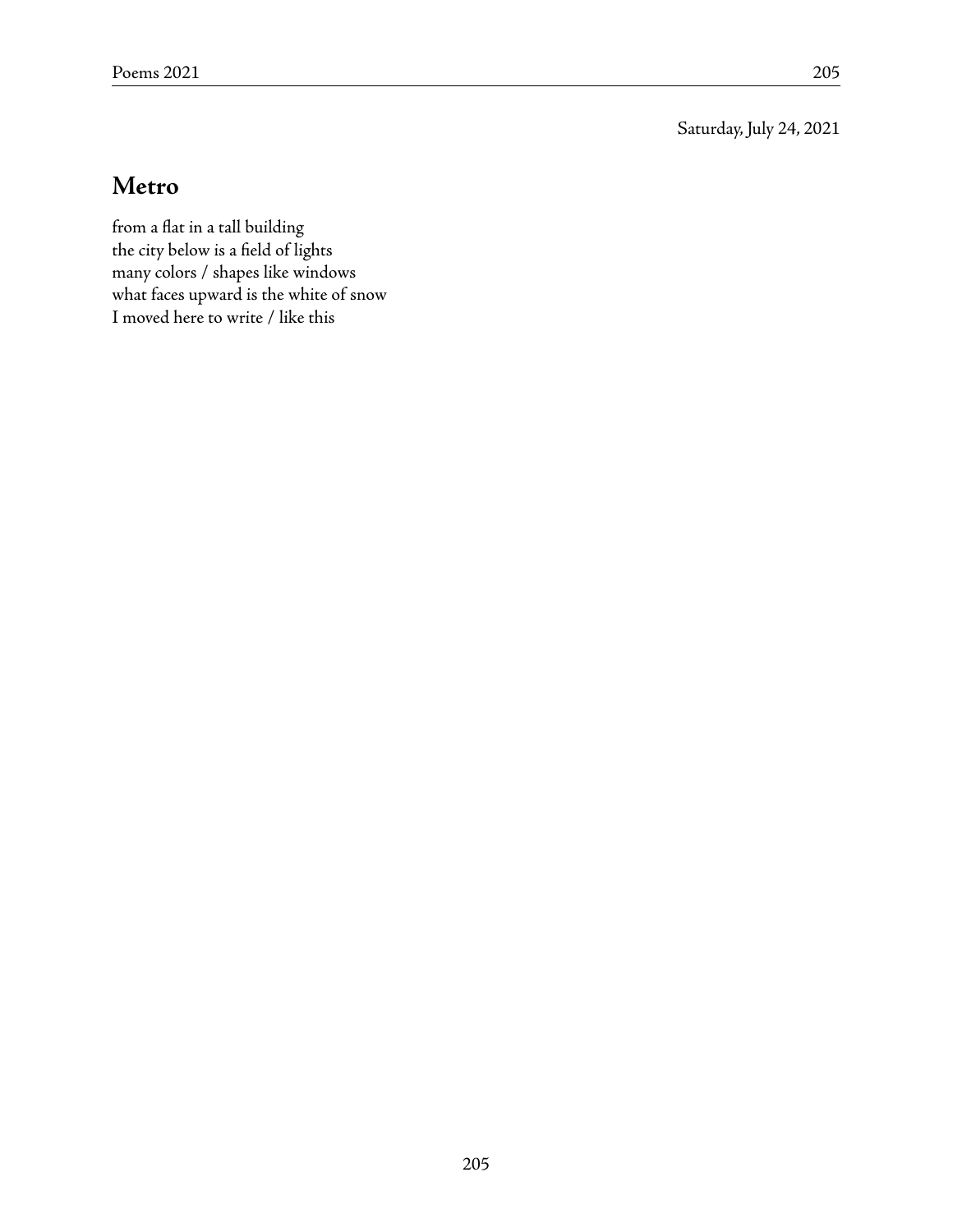Sunday, July 25, 2021

### **Sewing Silk**

she was sewing in her workroom nighttime after supper / after others fell asleep / doors all closed and windows barred she felt two old foxes brush by her knees while she sewed silk their tails dragging low / how old they were / how close to finality / how did they get in / they left she kept sewing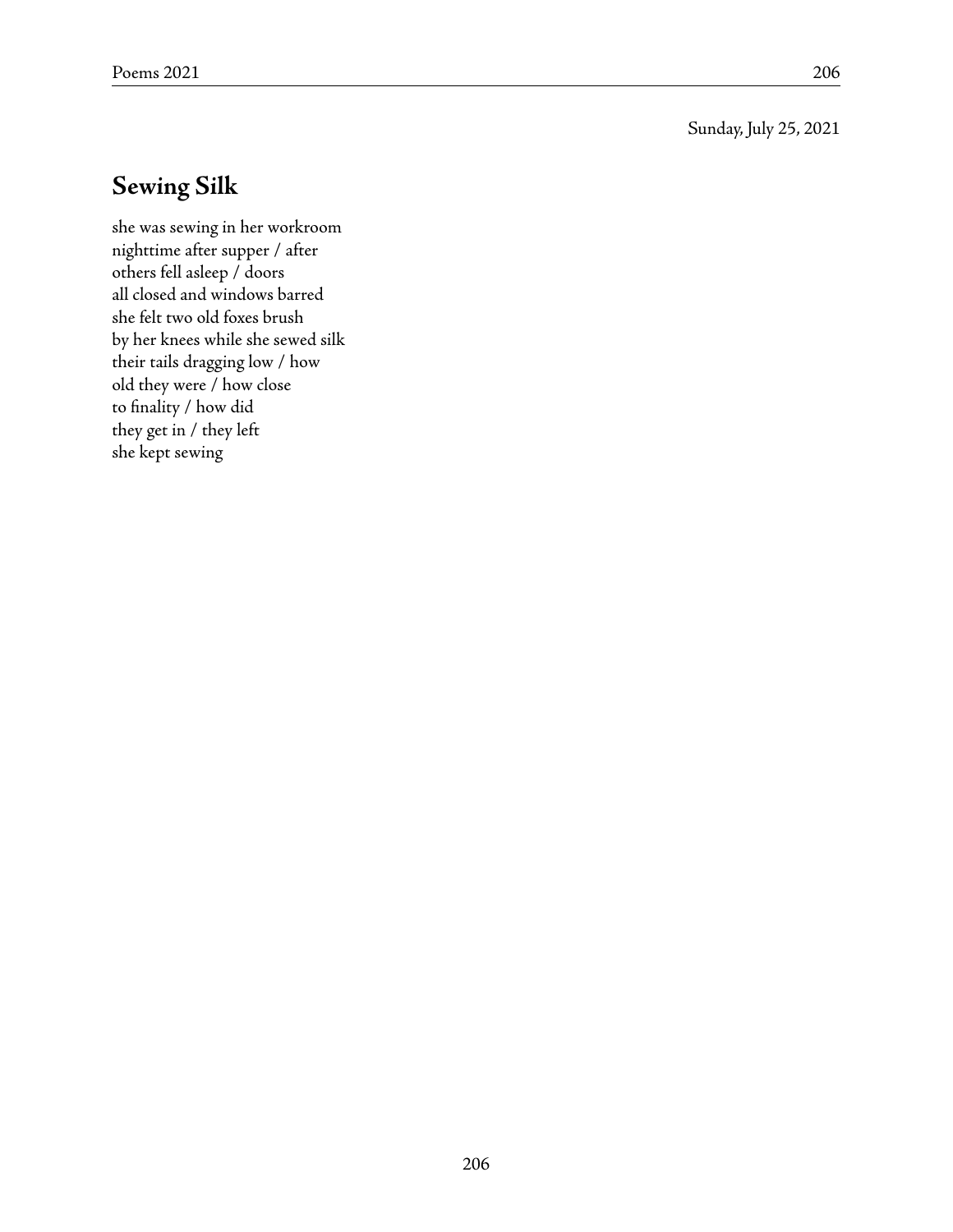#### Monday, July 26, 2021

## **Angry River**

we live across the river from each other / a swift river and tidal / we both fear it no matter which way it flows / we never shout to each other or even stare no birds fly between us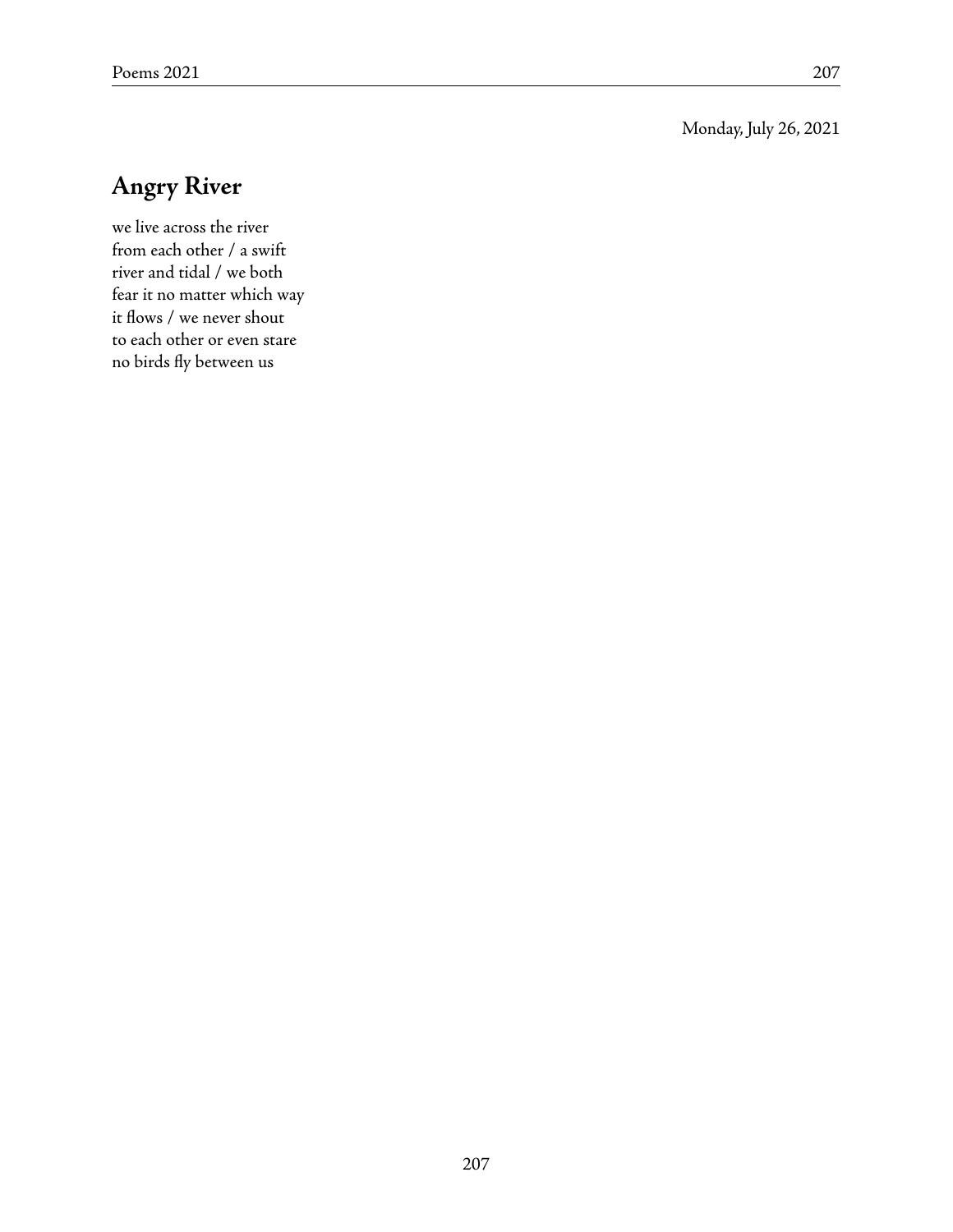Tuesday, July 27, 2021

## **Walking**

walking when walking was the only way on my way to a famous meeting / I passed a woman walking my way slowly sometimes / sometimes fast / she was elegant in a clinging dress she swayed sensuously I would pass her she would pass me one place we forked I have written of her every day now for a full long year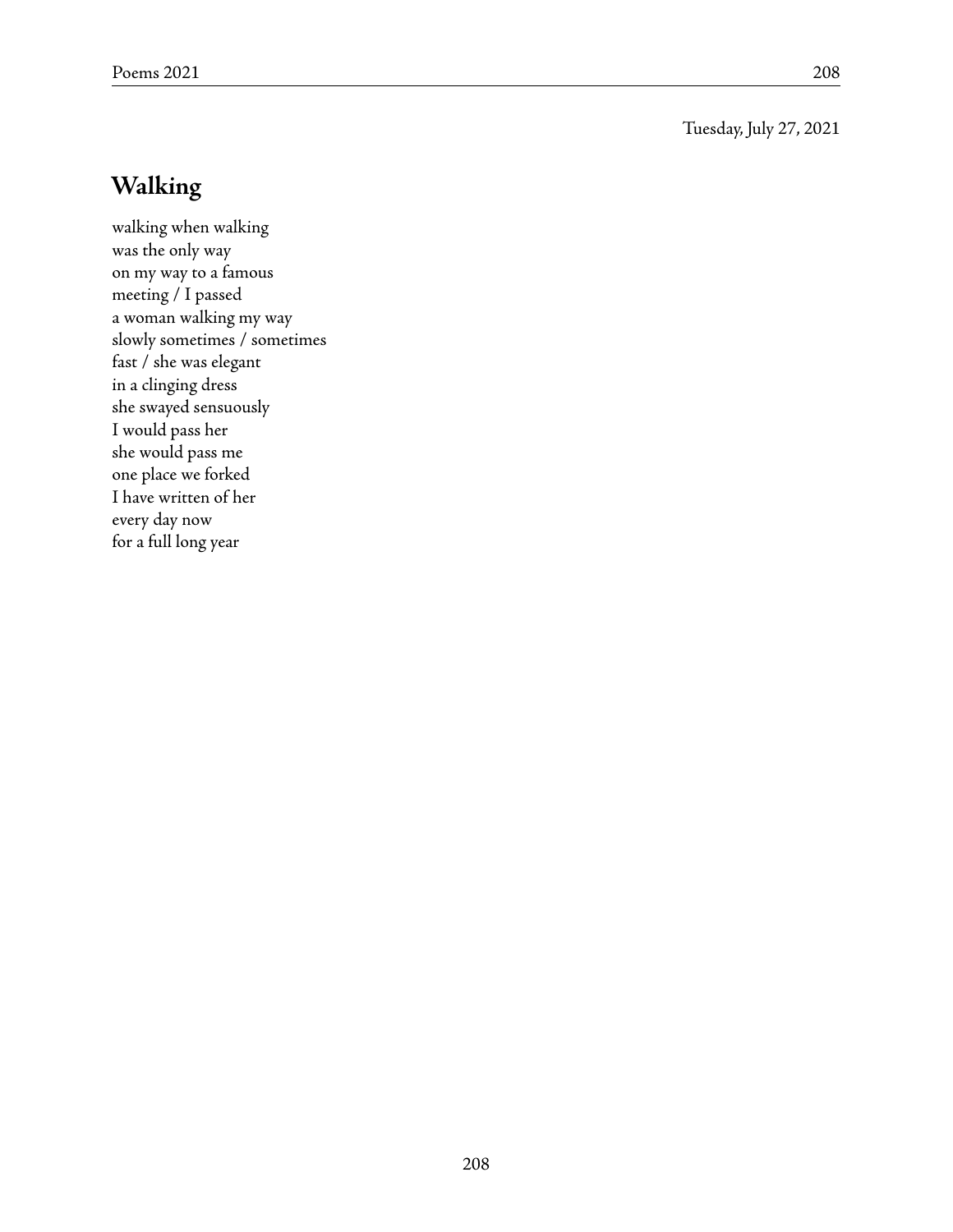#### Wednesday, July 28, 2021

## **Such a Day**

she gathered his ashes and walked up the hill he gathered her ashes and walked up the hill I followed behind after a sad to saddest reading under a copper beach we gathered again for a holy speech we placed everything slowly in the concrete box / later men would come and cover everything up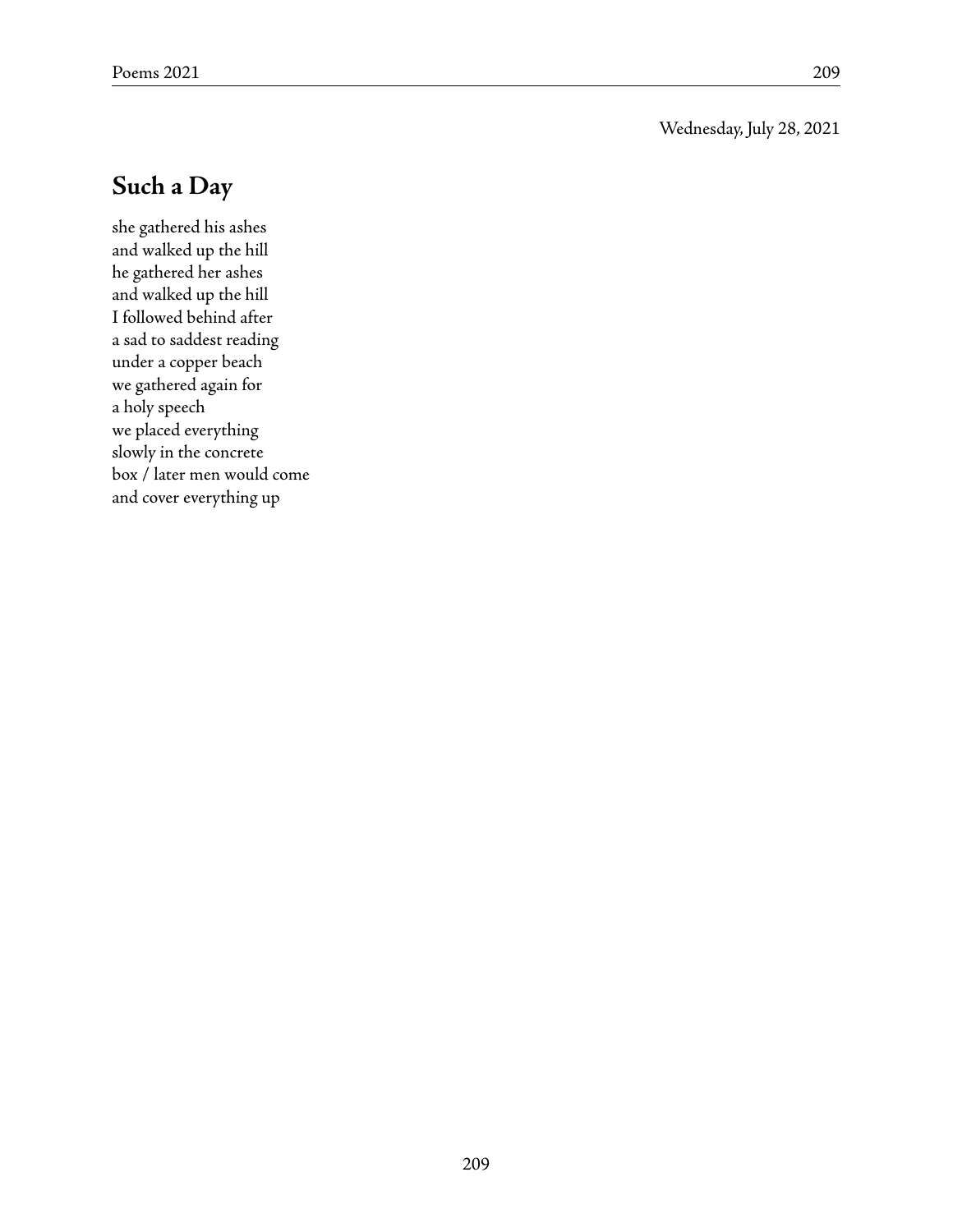Thursday, July 29, 2021

## **Full**

today I bought my last Christmas tree I didn't think of it that way / but never again a live one for some years we will put it up then for some years we will not when the last thing I can write has been written the full darkness will arrive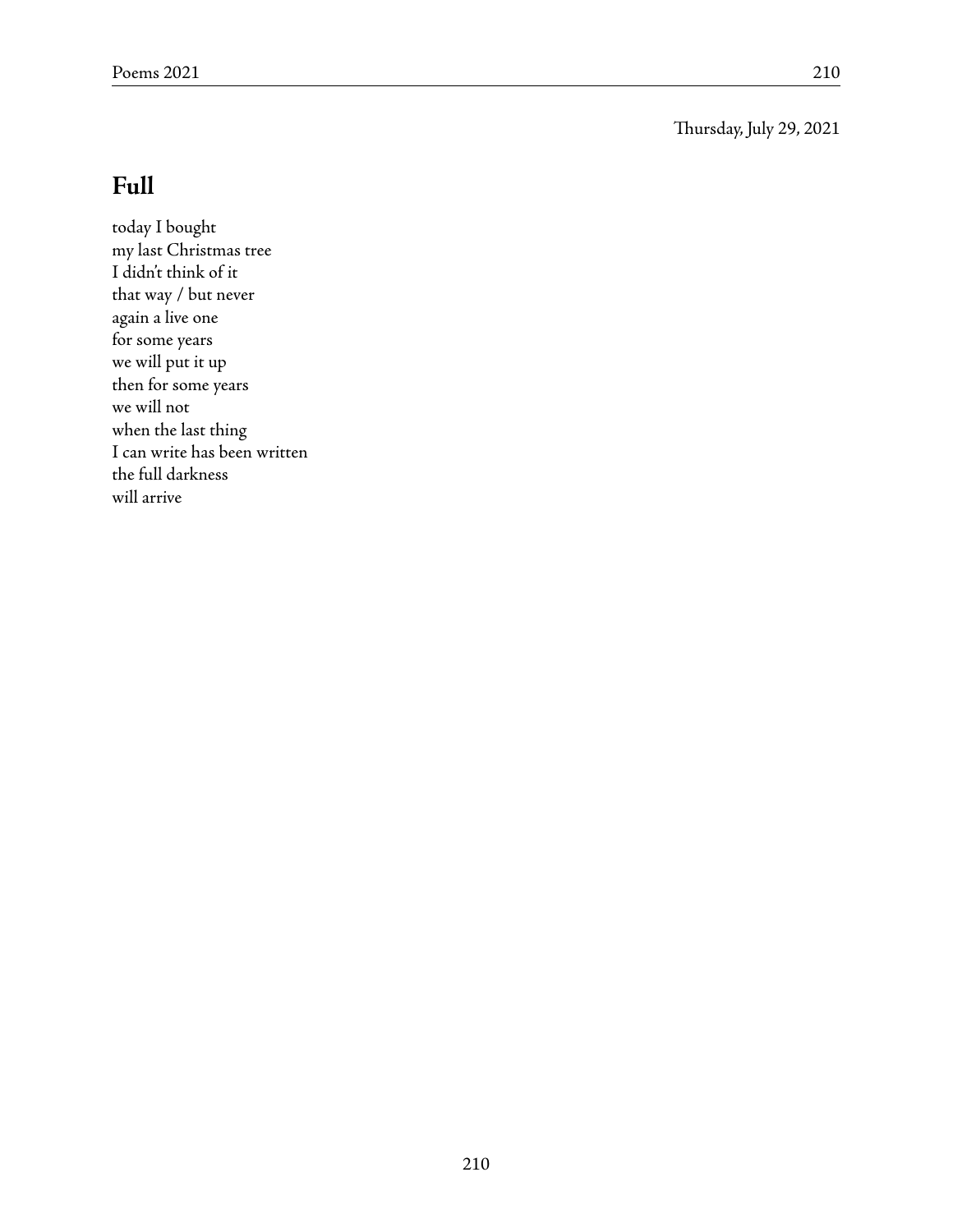Friday, July 30, 2021

## **Hotel Steaks**

the farmers bring their wares fishermen too / fruit / vegetables butchers / flower venders everyone meets here Saturday mornings but be careful you don't buy stolen steaks my father did / they tasted great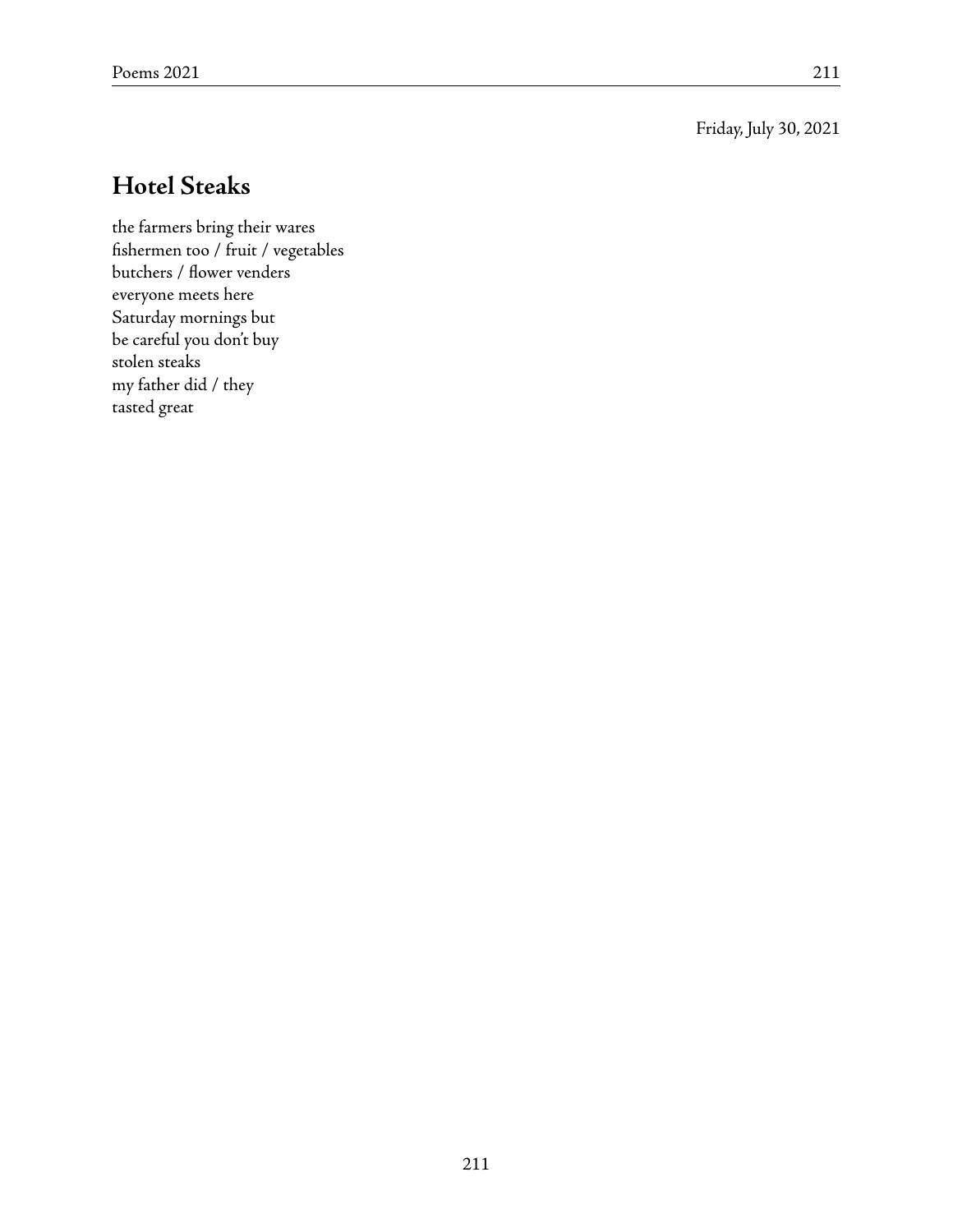#### Saturday, July 31, 2021

## **Black Mustang 1966**

a beautiful woman drove past me in her Mustang California plates / black and yellow I was on my bike though old enough not to be I wondered where she went this was in West Newbury 3000 miles away from her home I never found her / but yet I write of her every year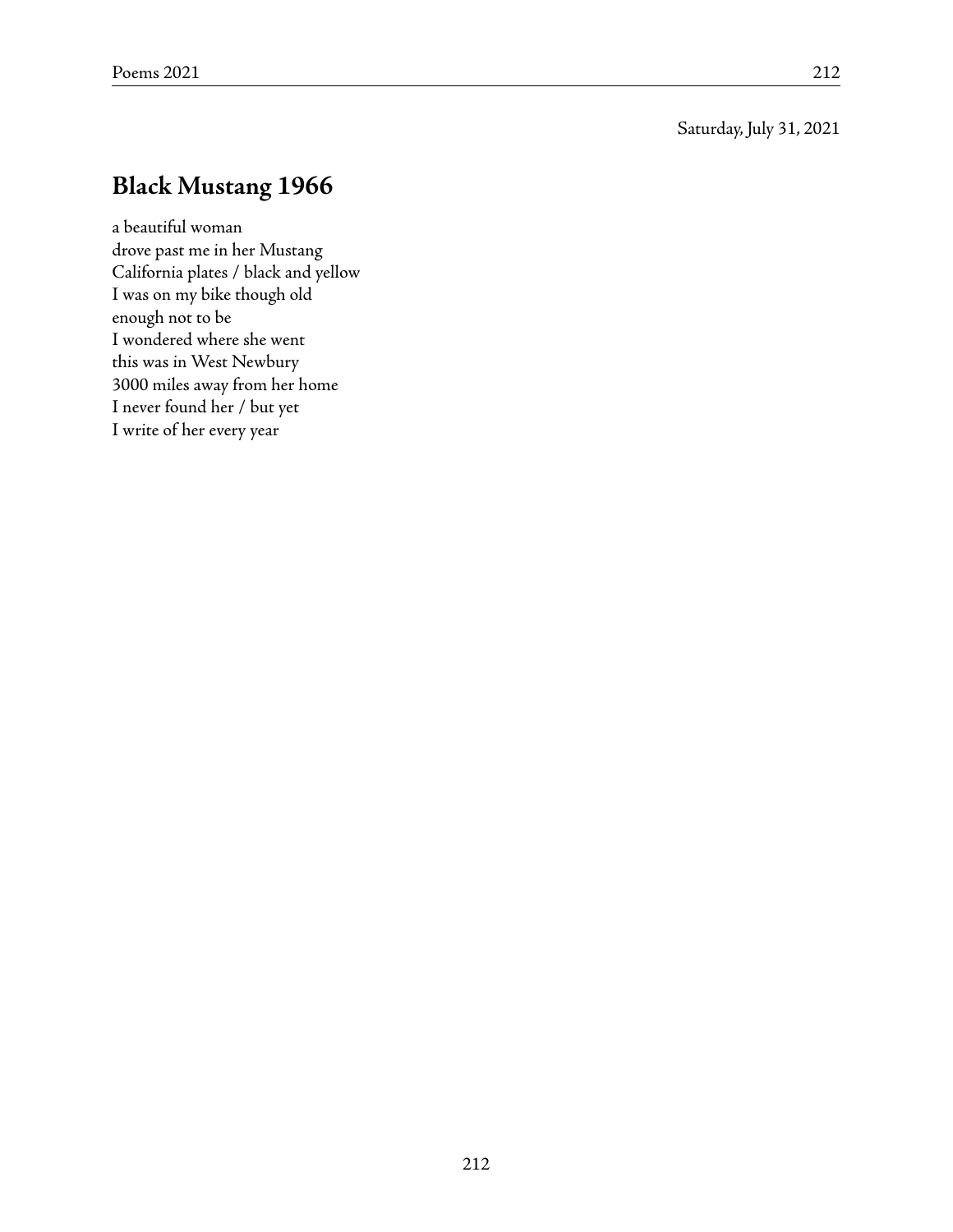#### Sunday, August 1, 2021

## **Night Routine**

after reading a great line I looked up and saw her white neck / her fine hand holding back her gray and black hair outside a storm wind / hard rain / as always I do what she asks / when she asks with no words / I go to her stand behind her / unzip her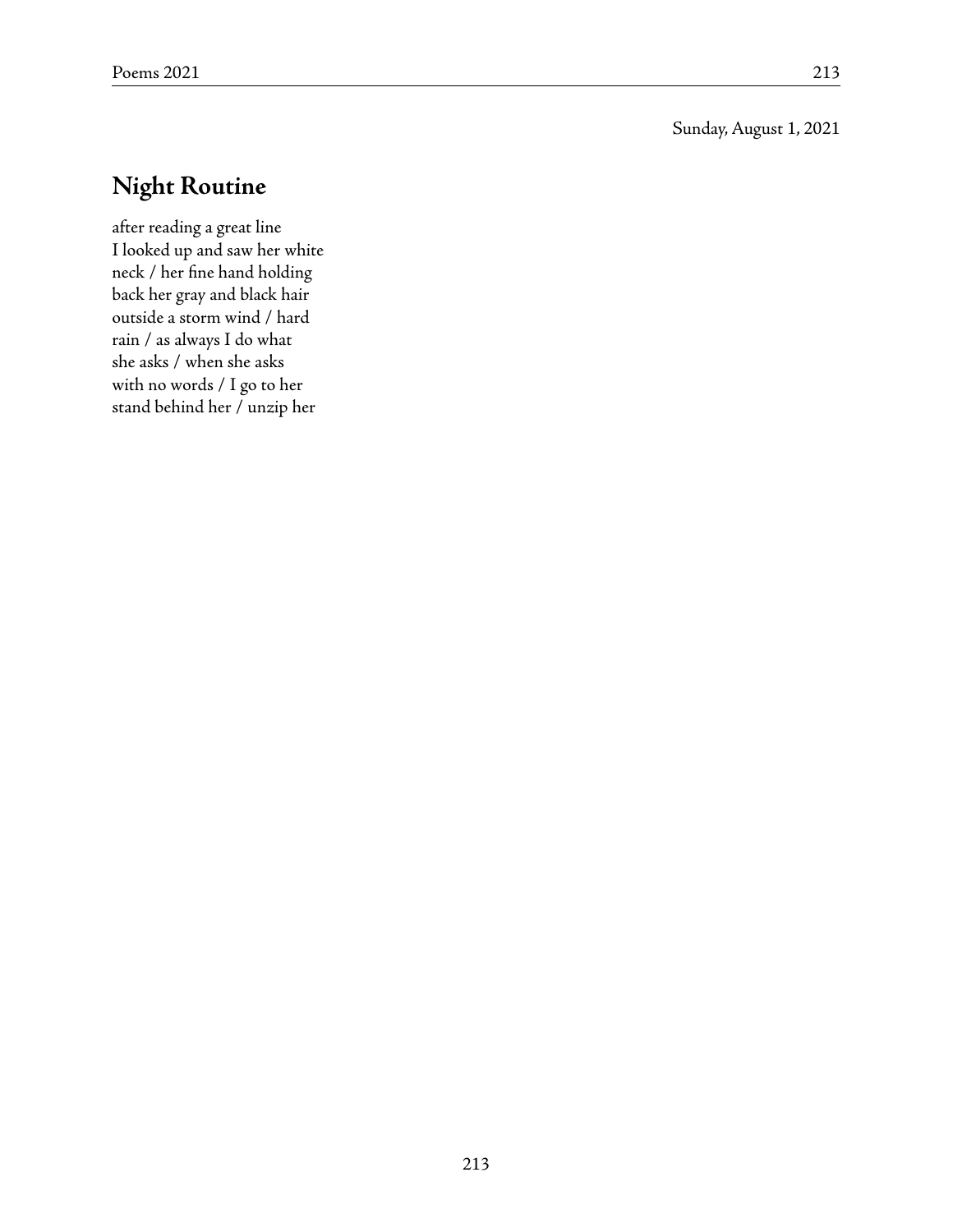Monday, August 2, 2021

### **Wall**

by my desk here writing in California a white chunk of the Berlin Wall / taken from the East side / hardest concrete I ever touched I smacked it out myself with a giant huge sledgehammer the links are hard on everyone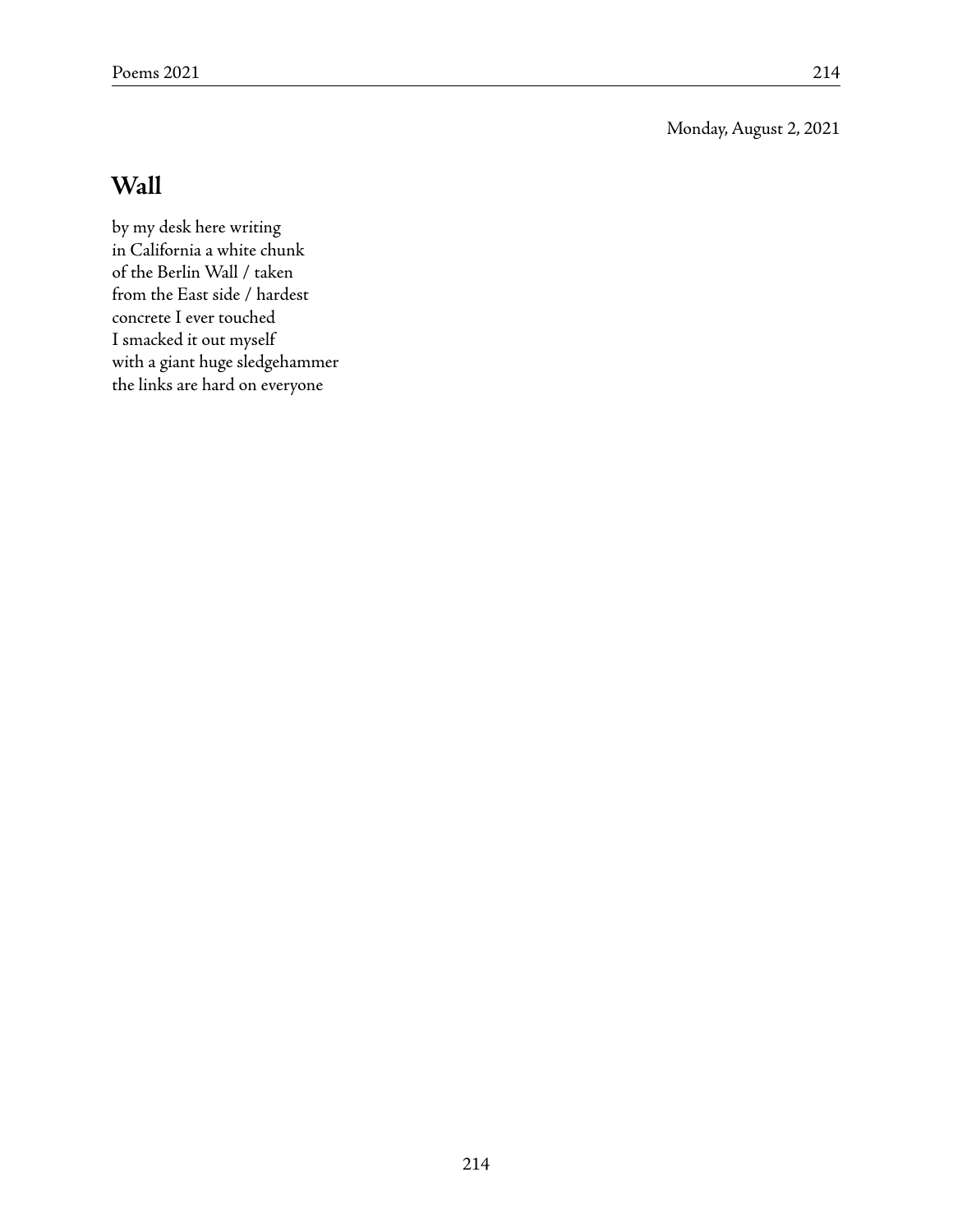#### Tuesday, August 3, 2021

### **Erased**

I waited until she had finished getting ready for the day in the bathroom / face / hair eyes / lips / everything to be seen and also not it turned the hot tap preparing to shave / the mirror fogged a bit then more a name written by a finger rose from the mirror I didn't recognize it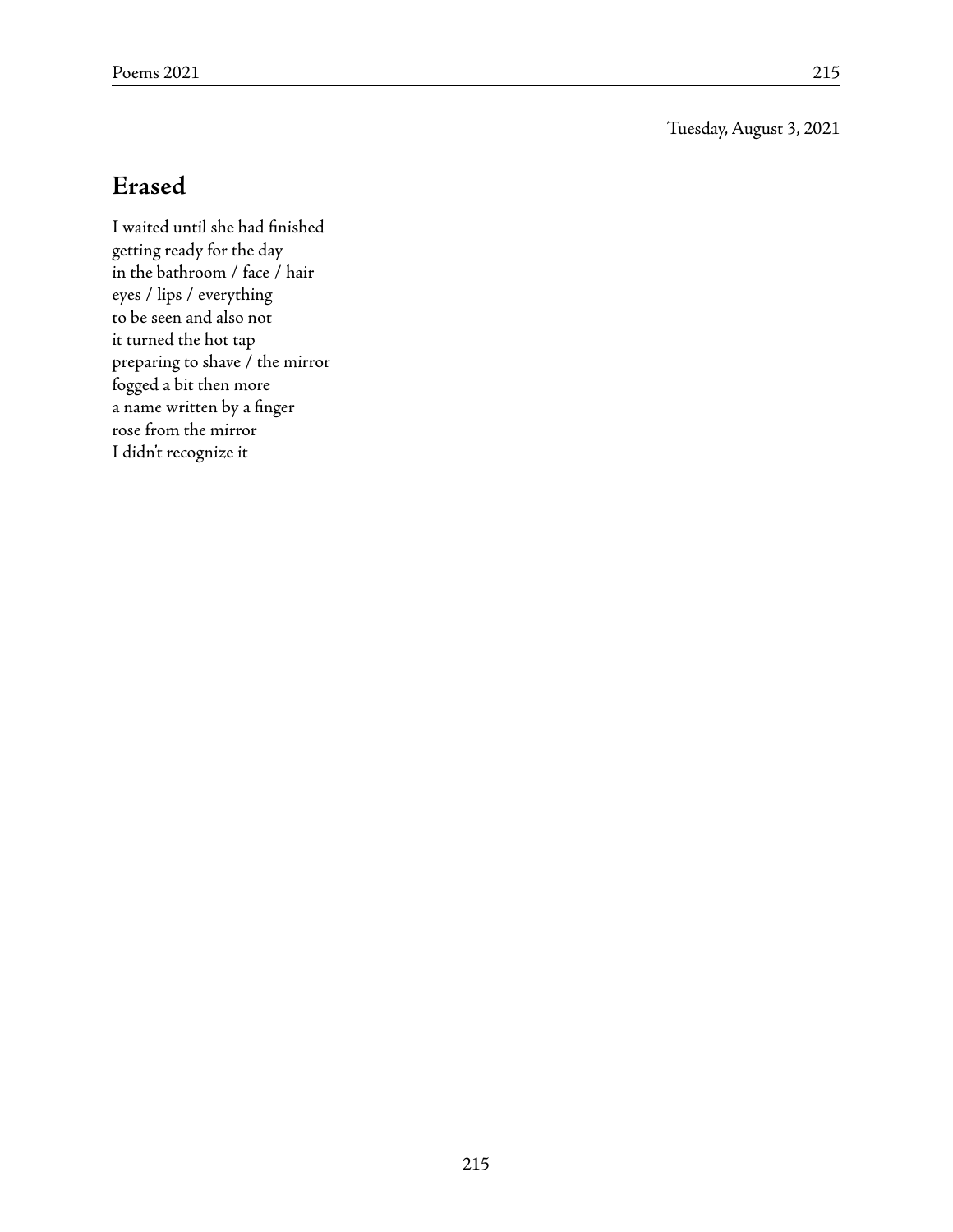#### Wednesday, August 4, 2021

## **Role**

who was I today she asks / a quiz for me lying on her bed she has nothing on is standing at the foot of the bed / by my feet in her closet the hanger with her dress still swings the answer hangs there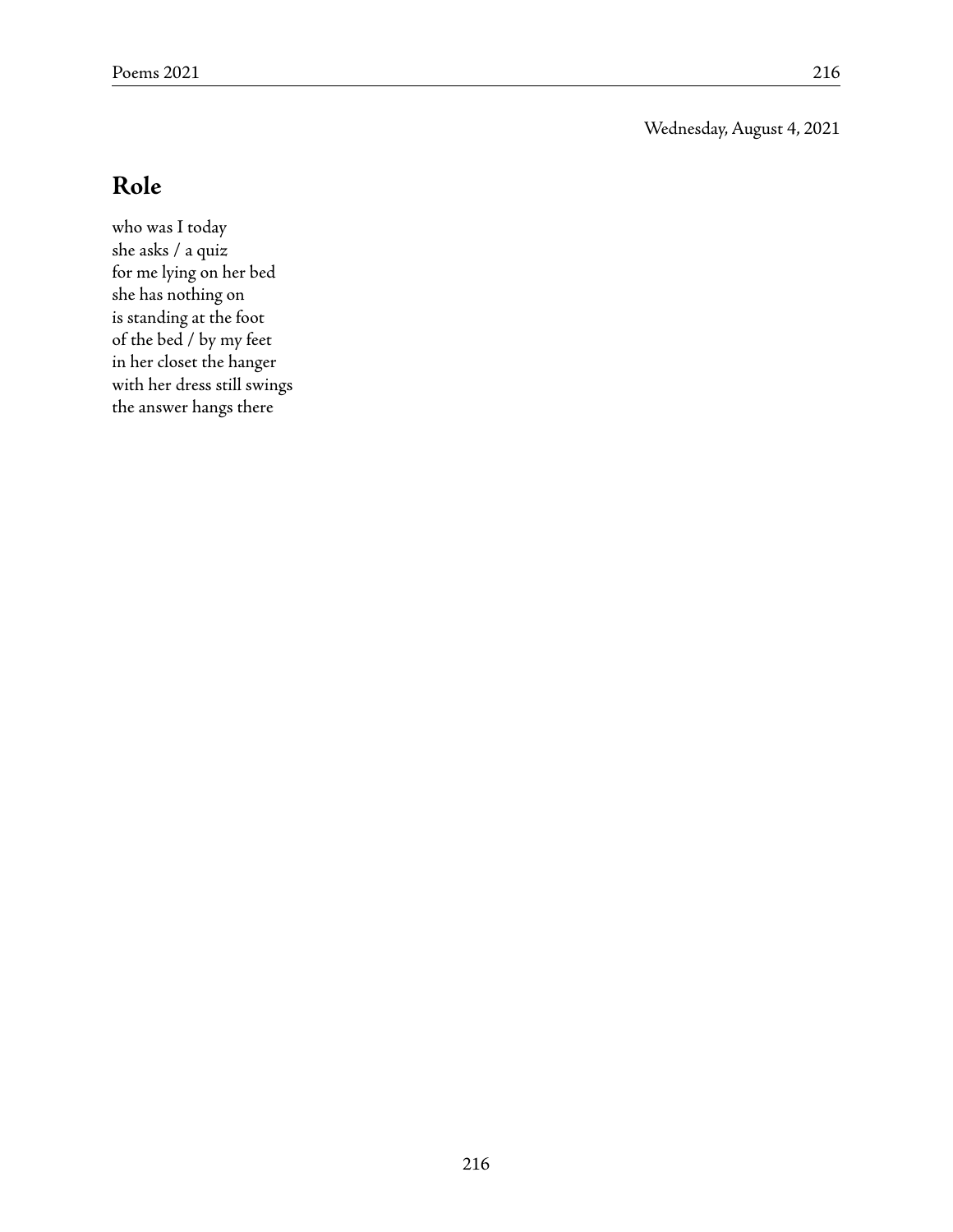#### Thursday, August 5, 2021

### **Shetlandery**

such a hard place boxed in a narrow band of temperature it offers singular rains and winds ultimately long days and nights there aren't enough people to make beauty / but warmth will do when the wind's in the voe and the peat's burning slow and the dark is raging and the books are all read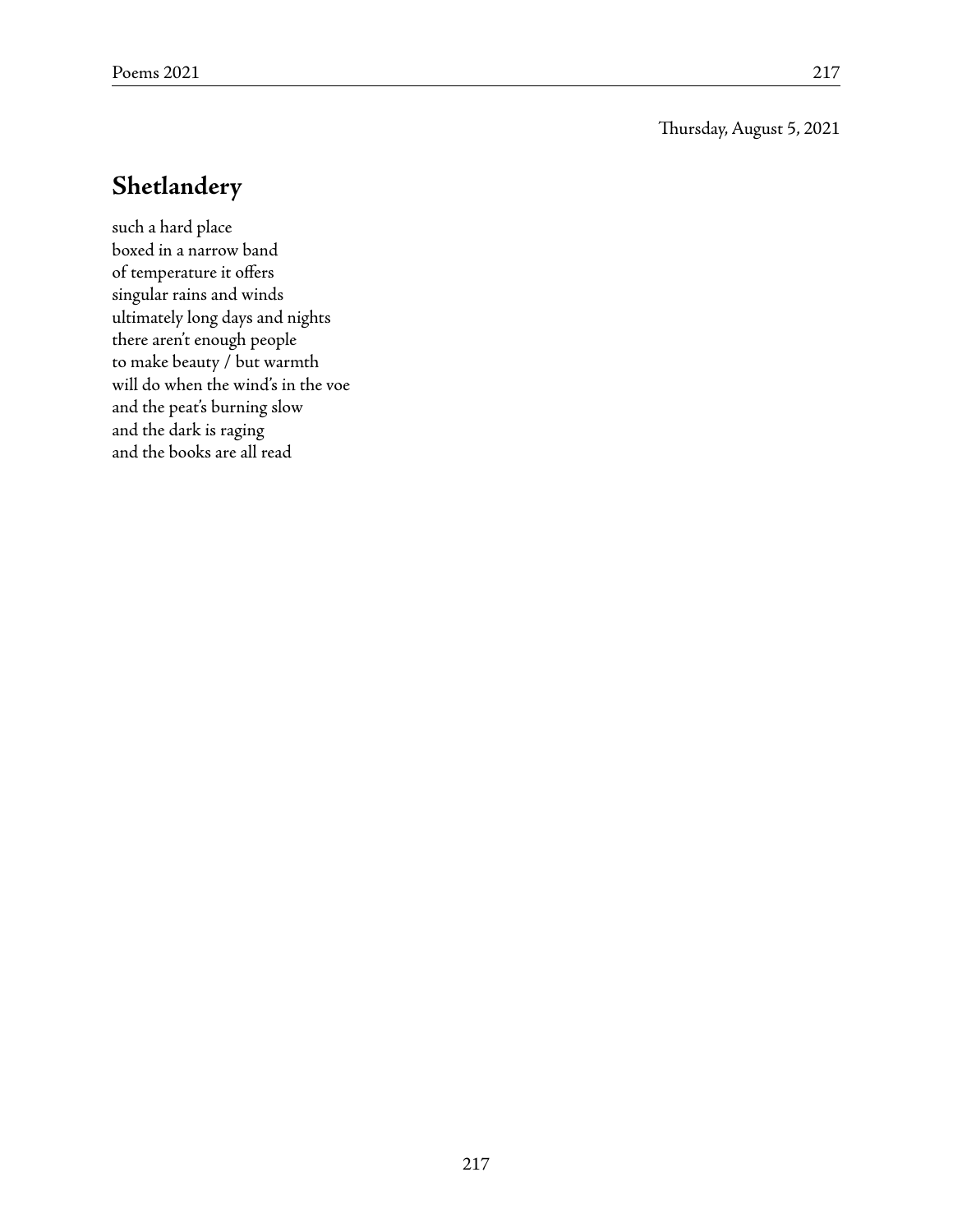#### Friday, August 6, 2021

### **Carved**

I've ordered my tombstone I asked my friend to design it how strange to have something that personal designed by only a friend / I suppose I could have loved her / instead we placed the tokens of life my parents loved on it and under it they now rest in urns together in a capsule with a memorial I wrote and read in it too / if only I could revise it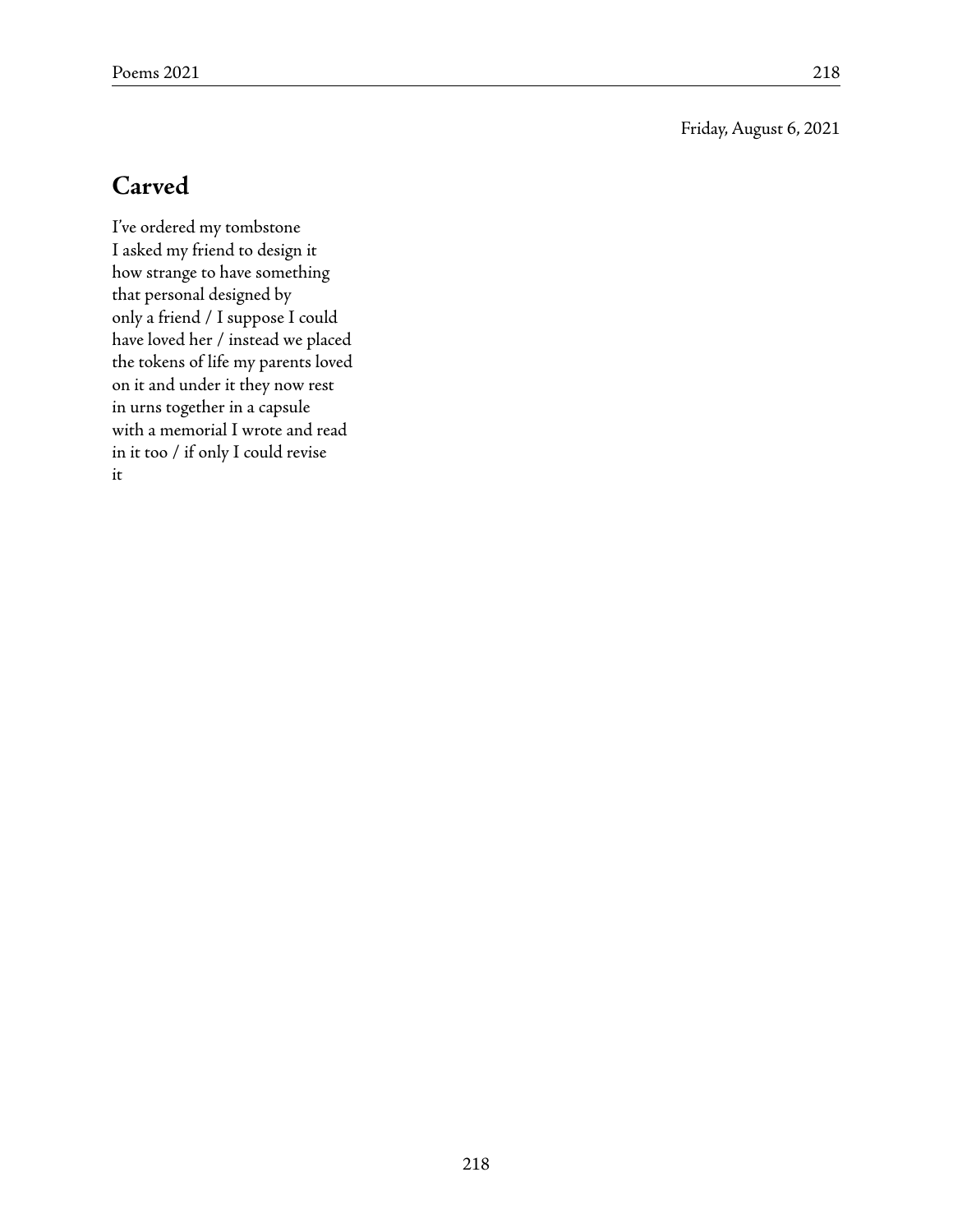Saturday, August 7, 2021

# **Tex**

I spent the day helping someone when I needed to study need to stop that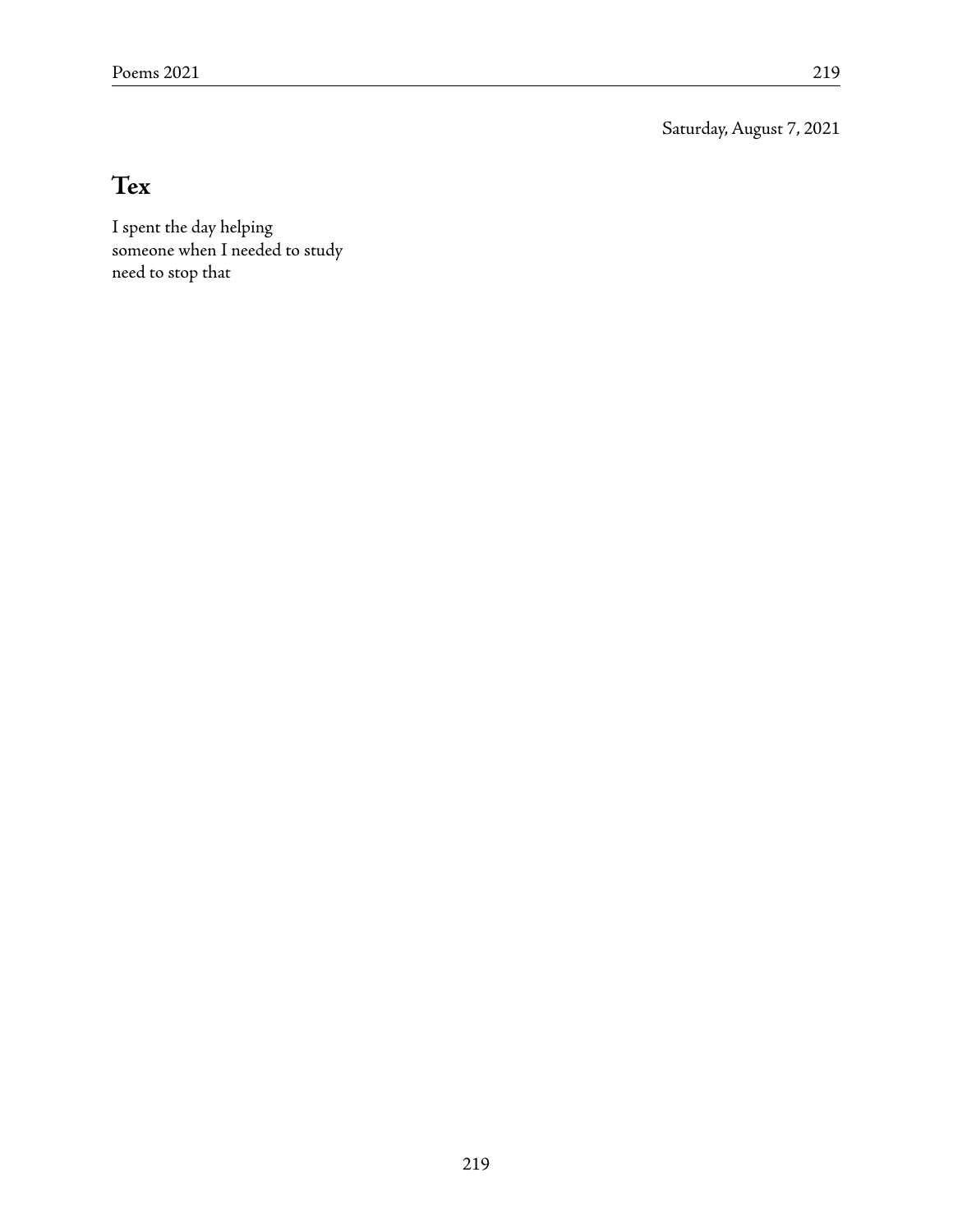Sunday, August 8, 2021

### **Graveside**

their lives made rocks the rage / when he died many mourned / some wondered whether she did / she still cooked his meals to the end he still washed all the dishes well / we buried him and after the casket was lowered she walked past to the lip of the hole her shadow fell on him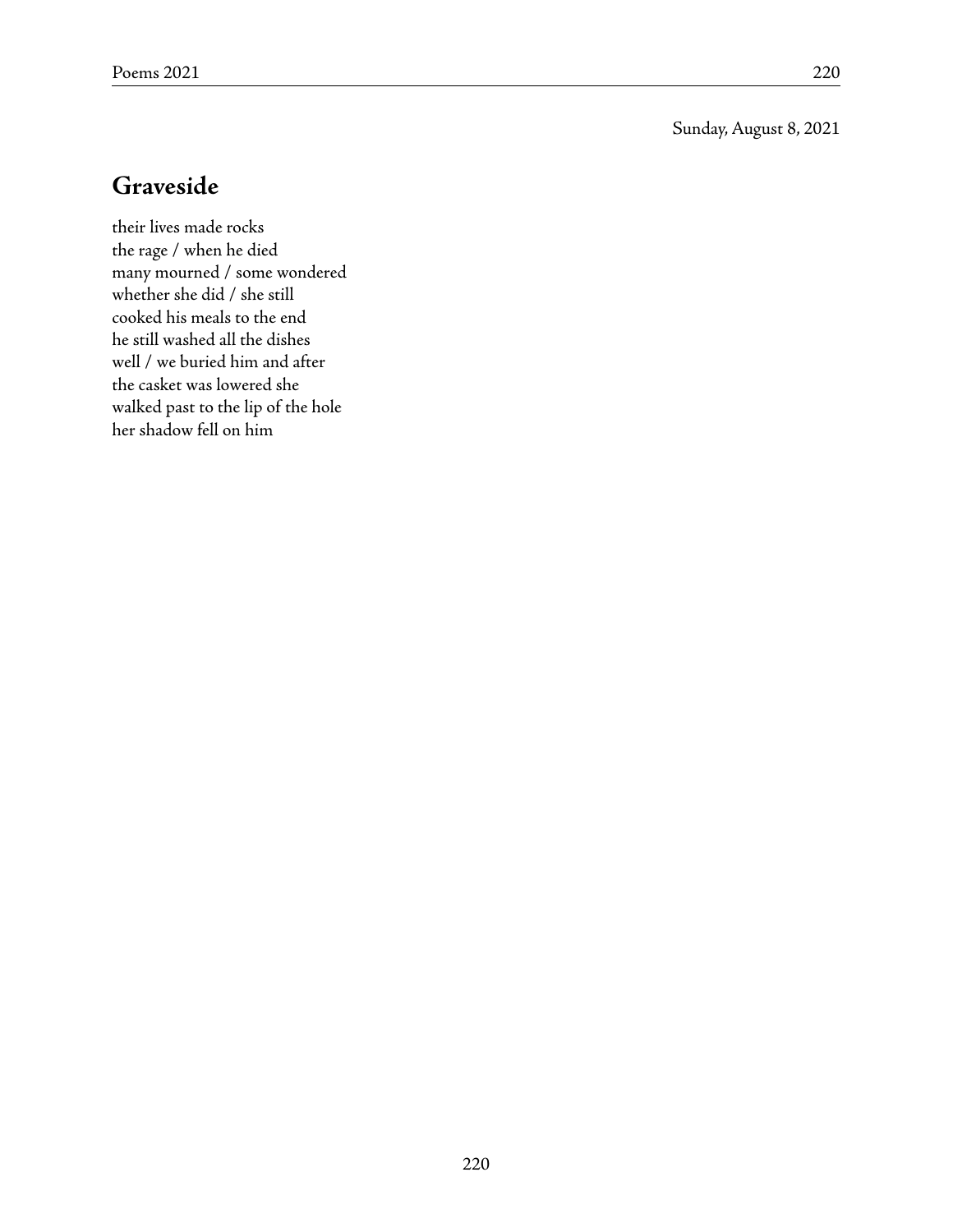Monday, August 9, 2021

## **None**

in the church the nun is queen / torrid beauty is her habit / no lipstick she stuns me / but I have noticed she never sees me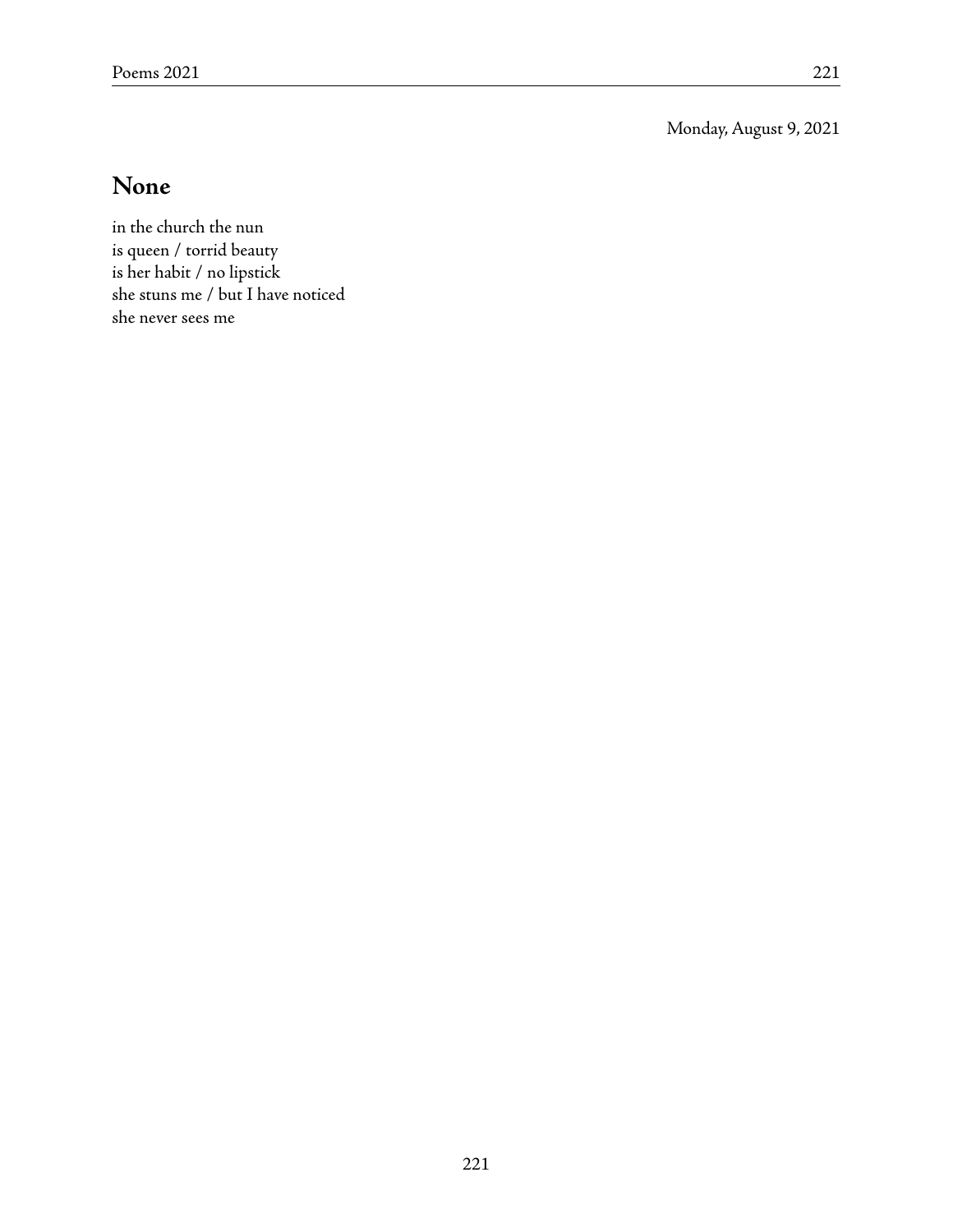#### Tuesday, August 10, 2021

### **Sunshade**

we woke early and I made my coffee before you scrambled out of bed / into the tub spring I suppose was one reason I went outside to sip listen to the warm wind fly toward us / when you opened the door the sun caught you hair like the prow of a yoal coming into view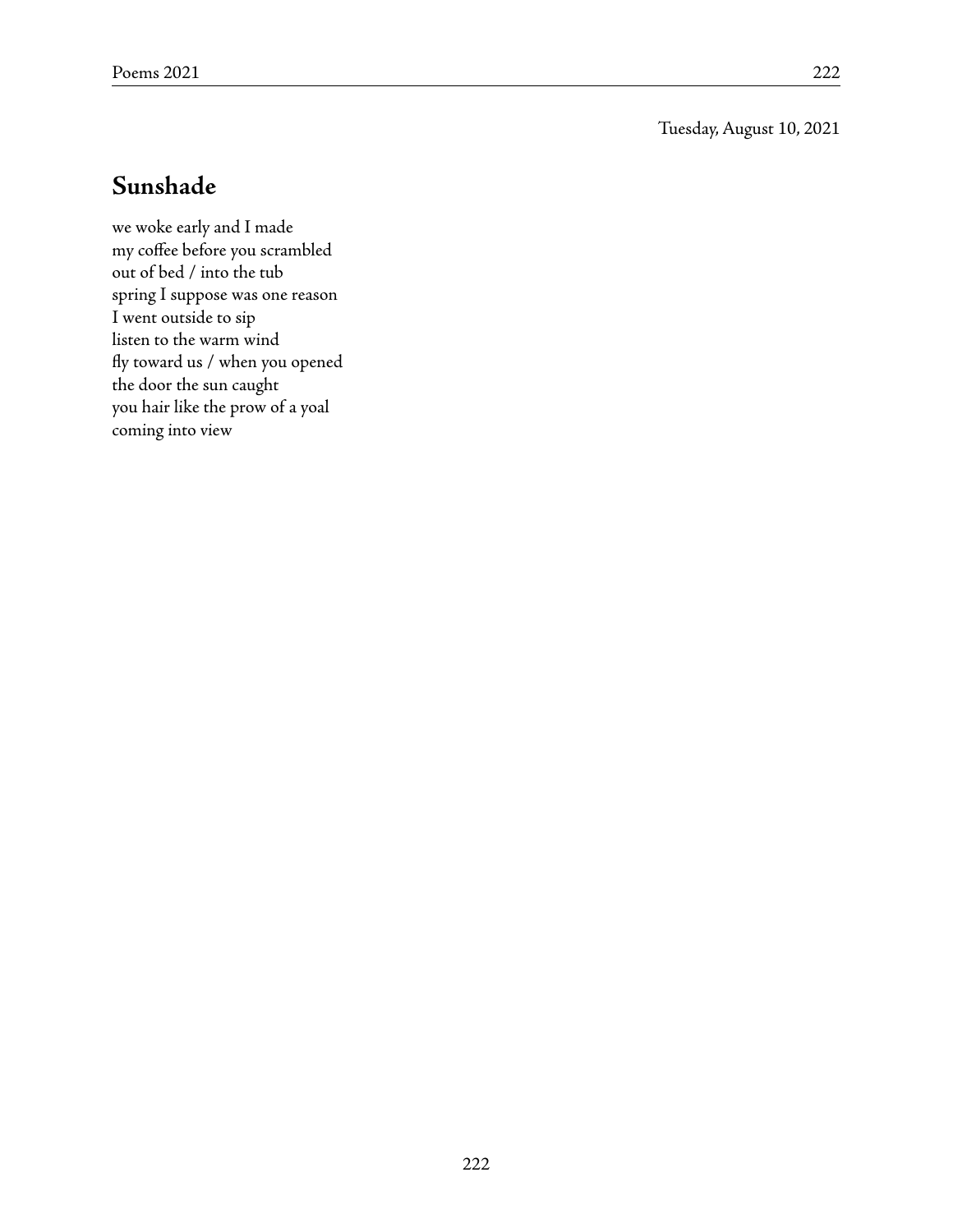Wednesday, August 11, 2021

### **Prairie**

she spoke often of prairie eyes and woods eyes Bill Holm / the prairie laid out from here to the Rockies vast / the wind that comes East from the Rockies vast as the prairie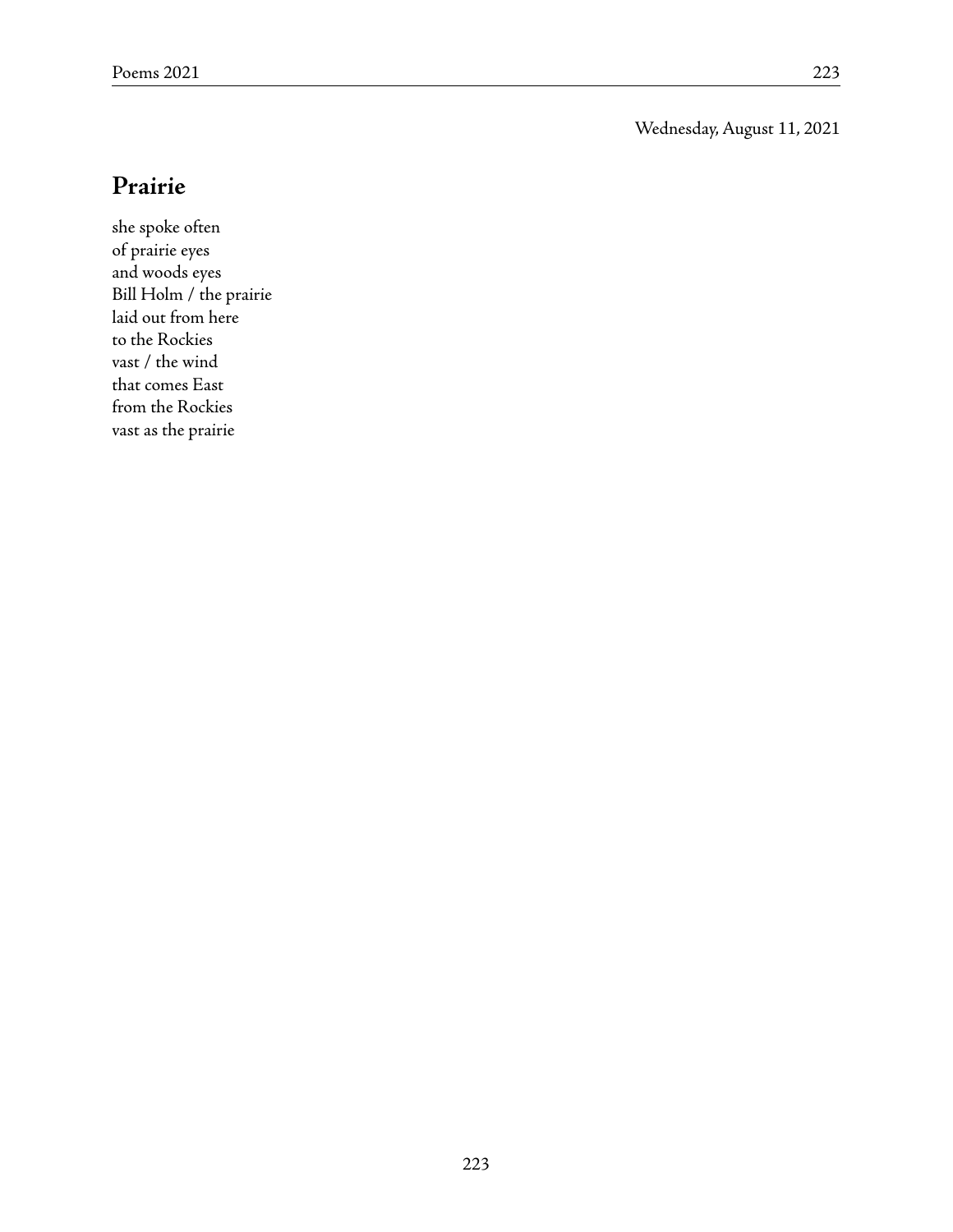Thursday, August 12, 2021

## **Shut It!**

close the icebox why don't you she yelled at me across the small kitchen arms full I took a kick at the icebox door / missed it closed anyway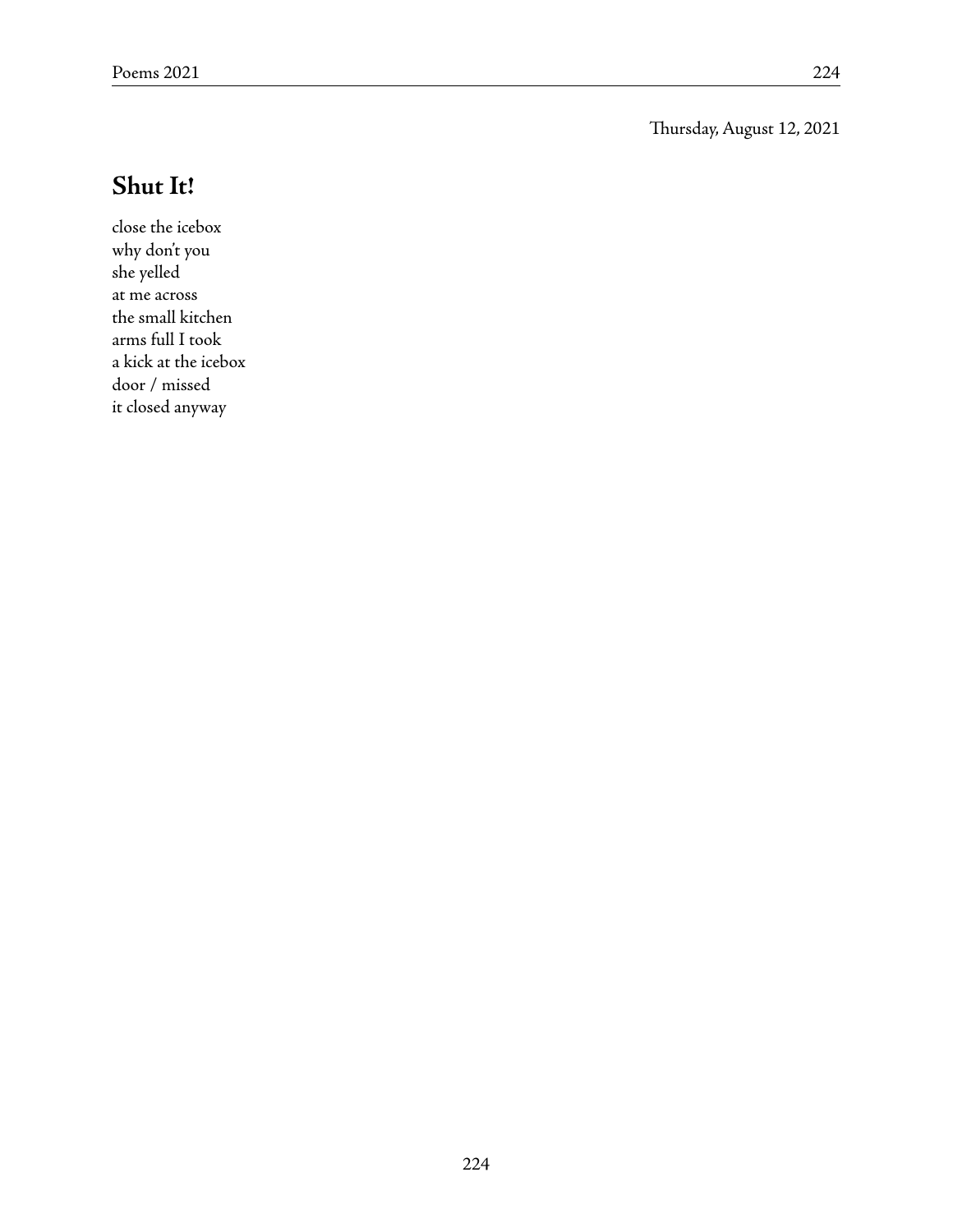#### Friday, August 13, 2021

# **Summer Rain Up North**

on a summer night in a northern country the rain started down after we sat to read each our own books but then she asked me to shut off all the lights so we could better hear the rain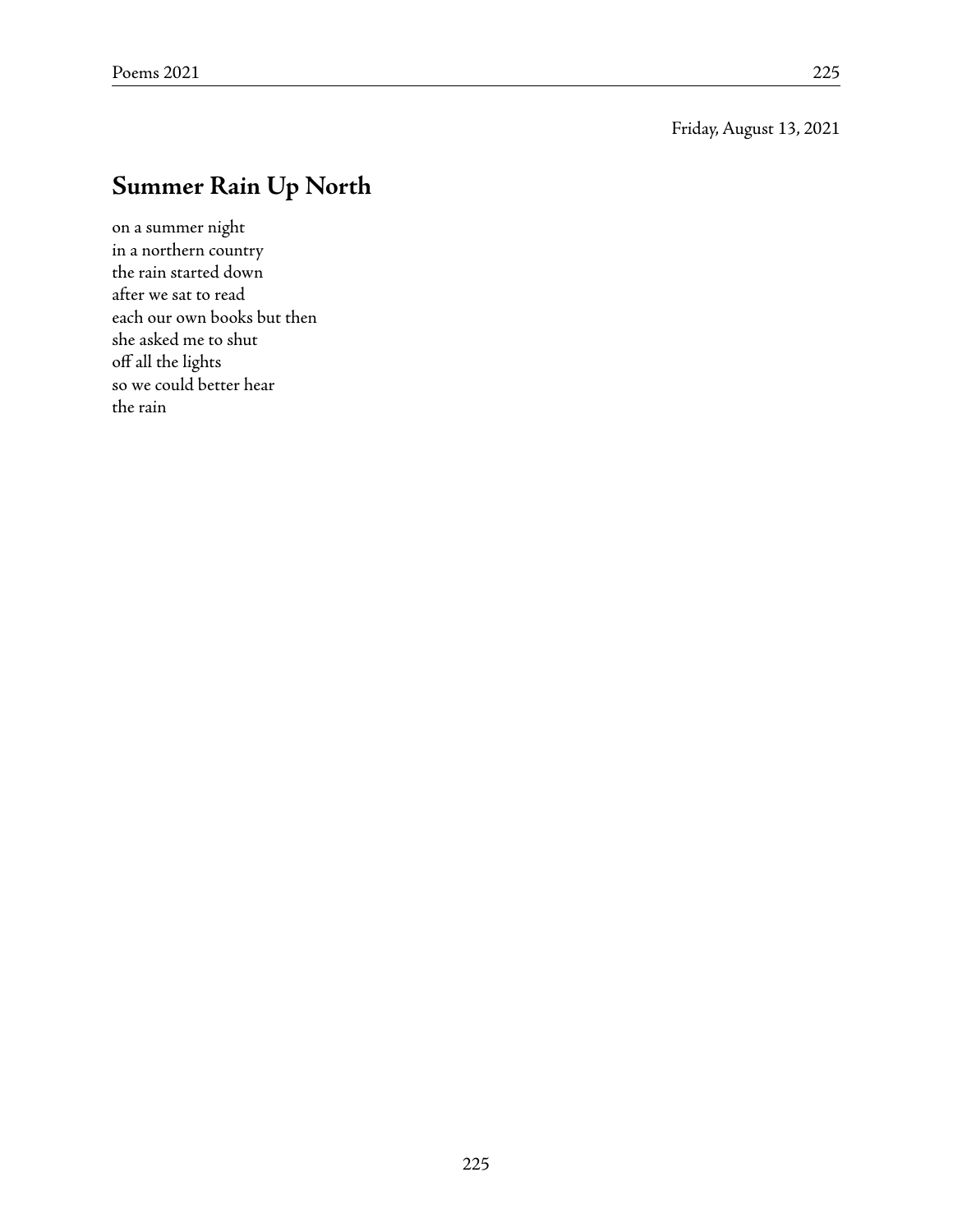#### Saturday, August 14, 2021

# **Typing**

I was writing today snow was falling too white dropping down white rising up strangely I made progress and needed to open a box of typing paper at that point everything froze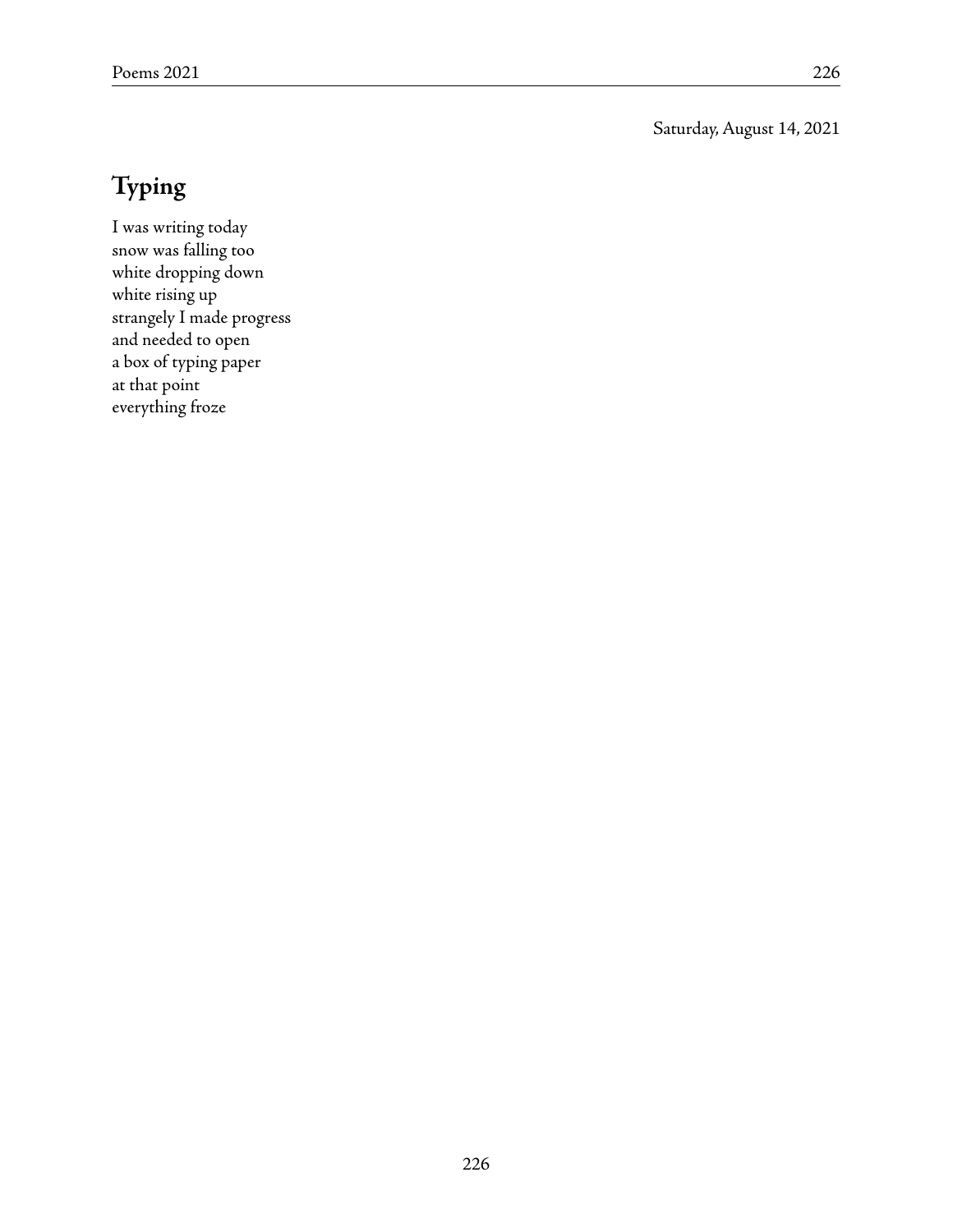Sunday, August 15, 2021

### **Books**

we were out walking she was in a literary mood the night made us into drowsy birds every house we passed had reading lights but one she reminded me tv blue on the lawn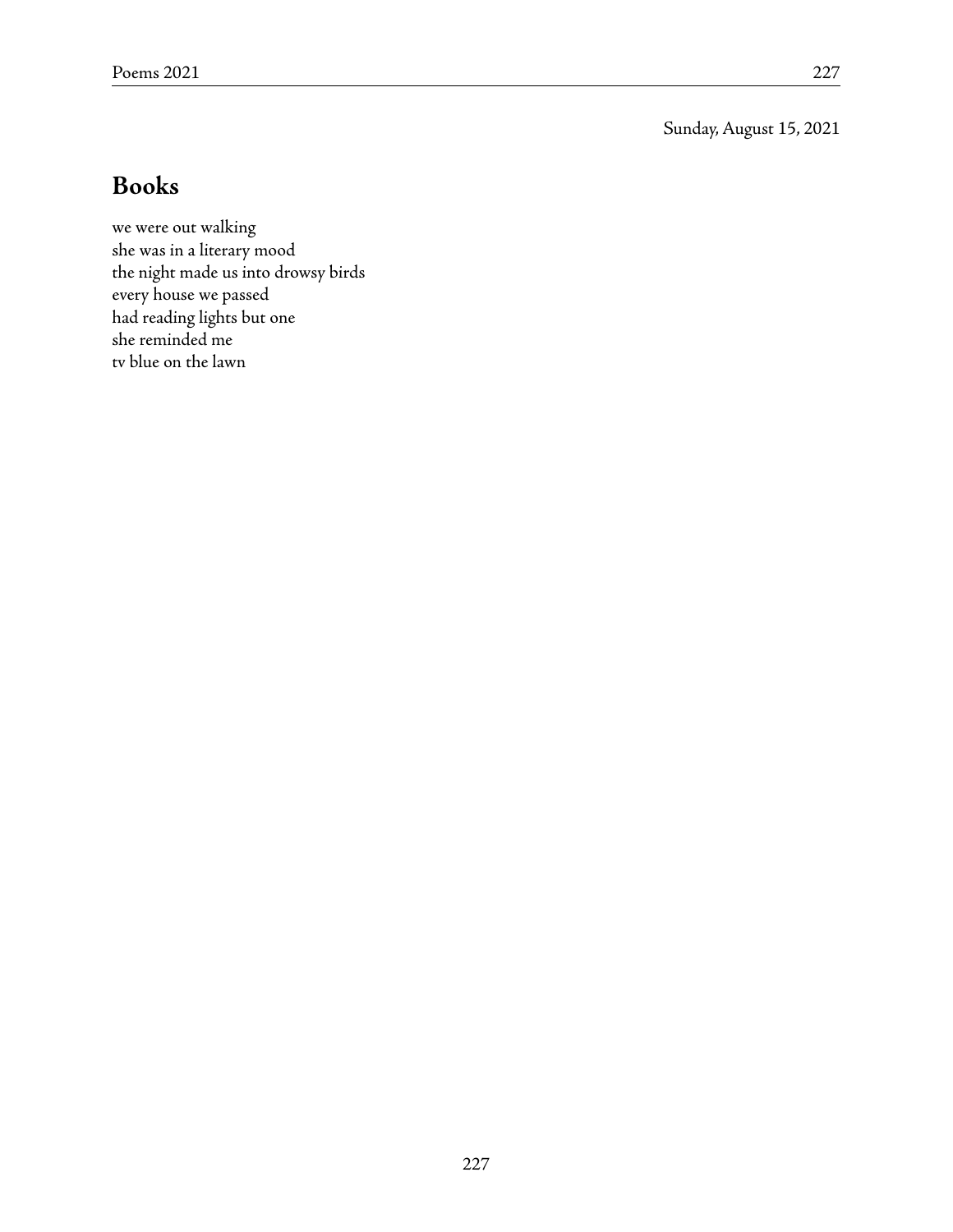Monday, August 16, 2021

## **Day**

she always warned me when she went up to bed / that if the writing got good I'd look up from it to daylight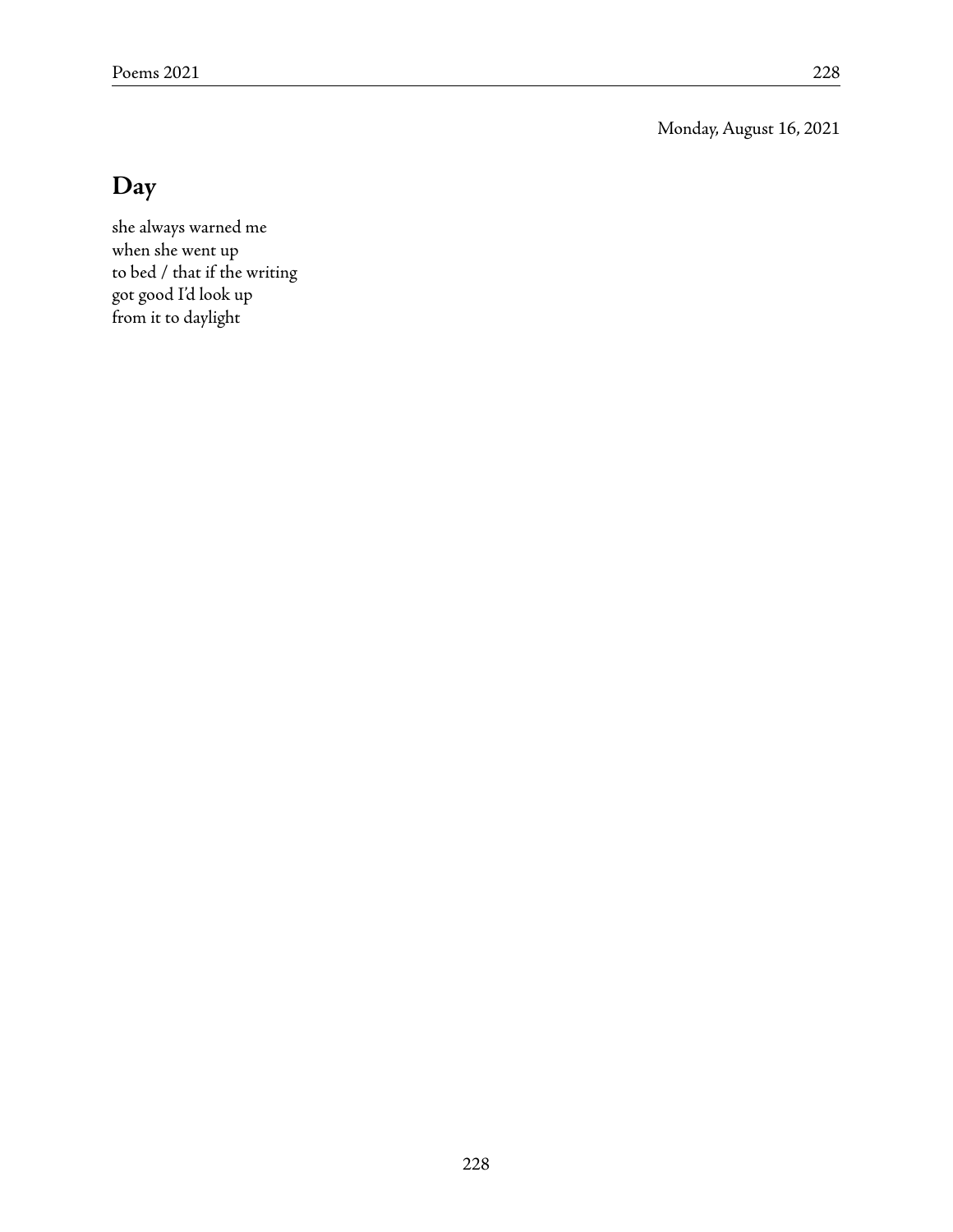Tuesday, August 17, 2021

## **Something Then Everything**

I followed the Merrimack down from Haverhill past West Newbury and Merrimac where the rocks scraped everything still the Merrimack under the green bridge / I paused on its shore to let the tide come in when it turned I returned to the Merrimack past Amesbury then Newburyport and Joppa Flats finally the river was no longer the Merrimack / it was the sea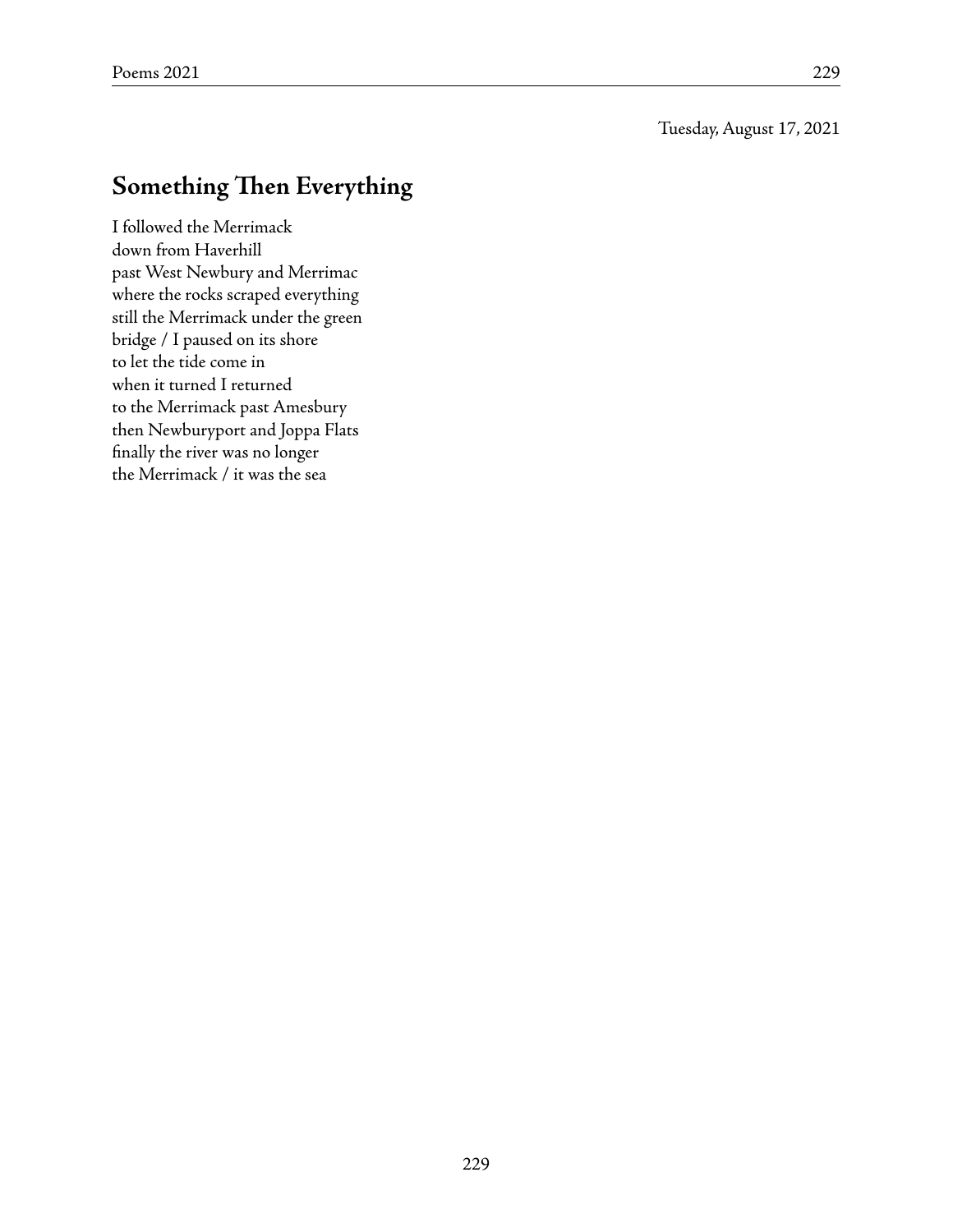#### Wednesday, August 18, 2021

## **Cross Kirk Cemetery**

I walked more distance than I needed to the graveyard she arrived somehow earlier she sat on a bench cleaned for the burial / two men or three had dug the hole / clods to one side / dirt then sand the other I stopped to read one headstone "he was a peaceable quiet man and to all appearance a sincere Christian" / it rained after the stranger was lowered to the bottom / we stayed to watch the two men or three / I can't recall / refilled the hole but some was left over / we thought is that where the soul goes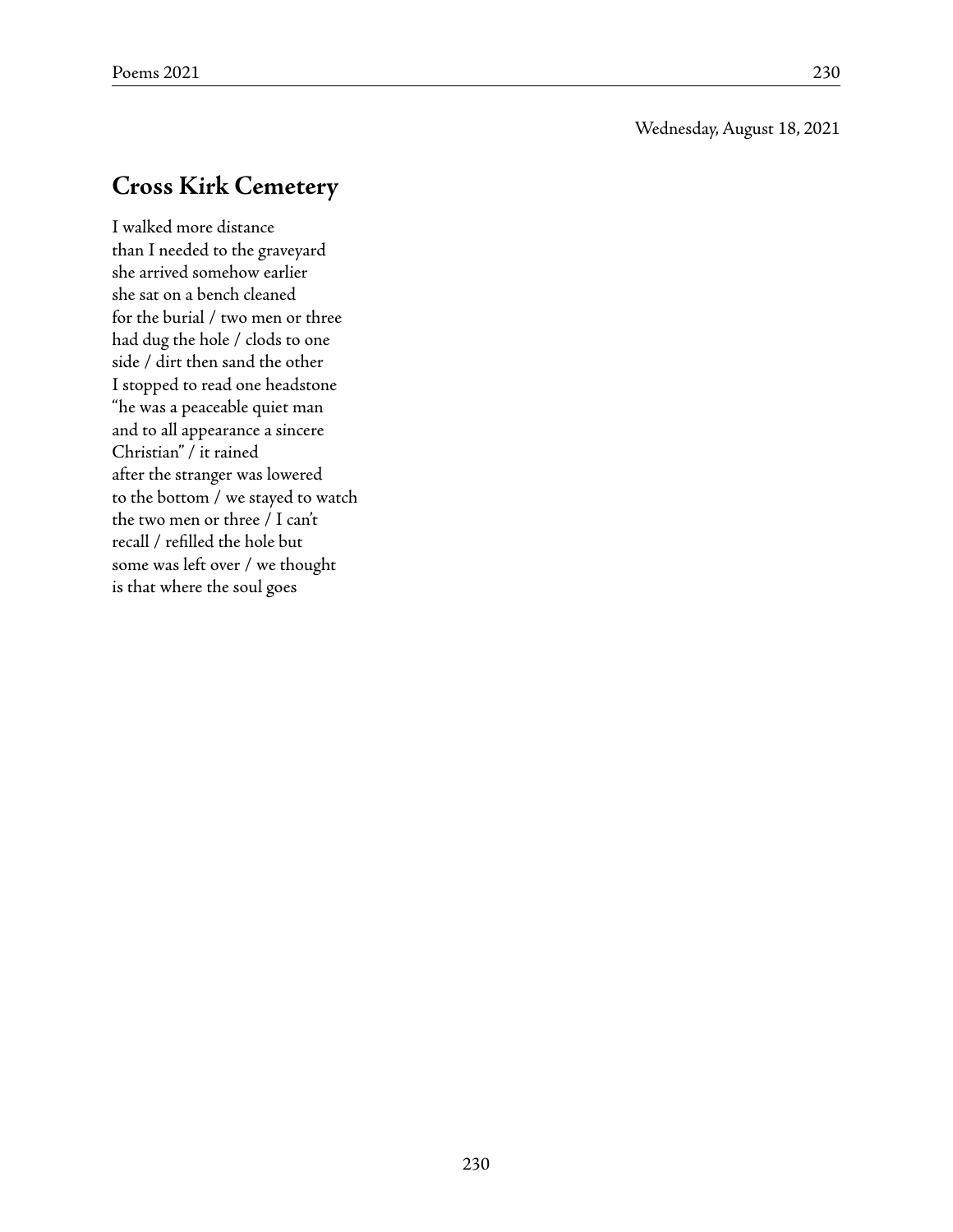#### Thursday, August 19, 2021

## **Berlin Leftovers**

on my shelf the smooth white concrete chunk of Berlin Wall a bad luck charm toughest concrete I ever held / I bashed it out of the Wall myself with john henry's sledgehammer all my bad writing was done within three feet of it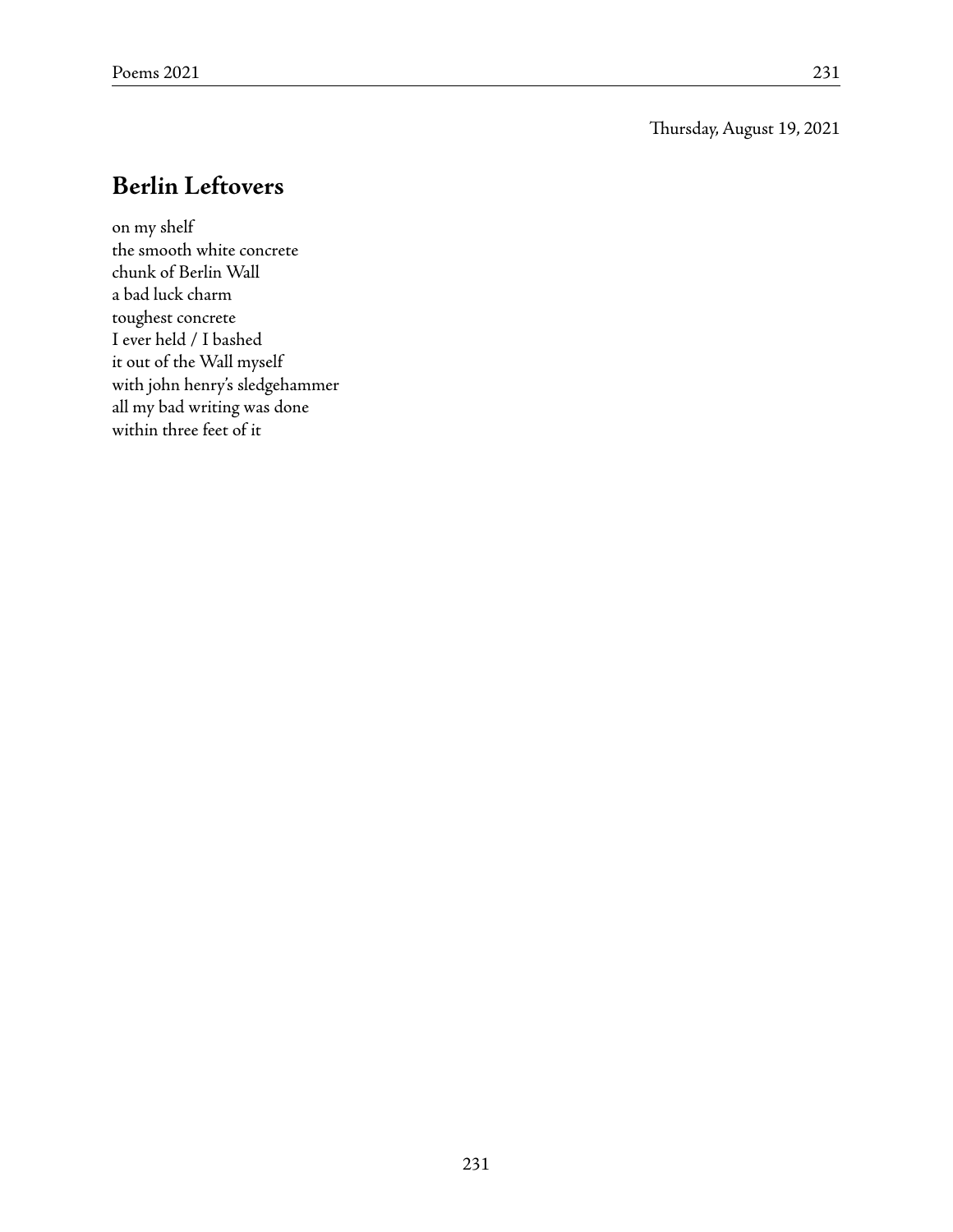Friday, August 20, 2021

# **Year of Two Summers**

we met Indian Summer on a far north island we were not well suited but there was no one else our affection was slim but Indian Summer / urgency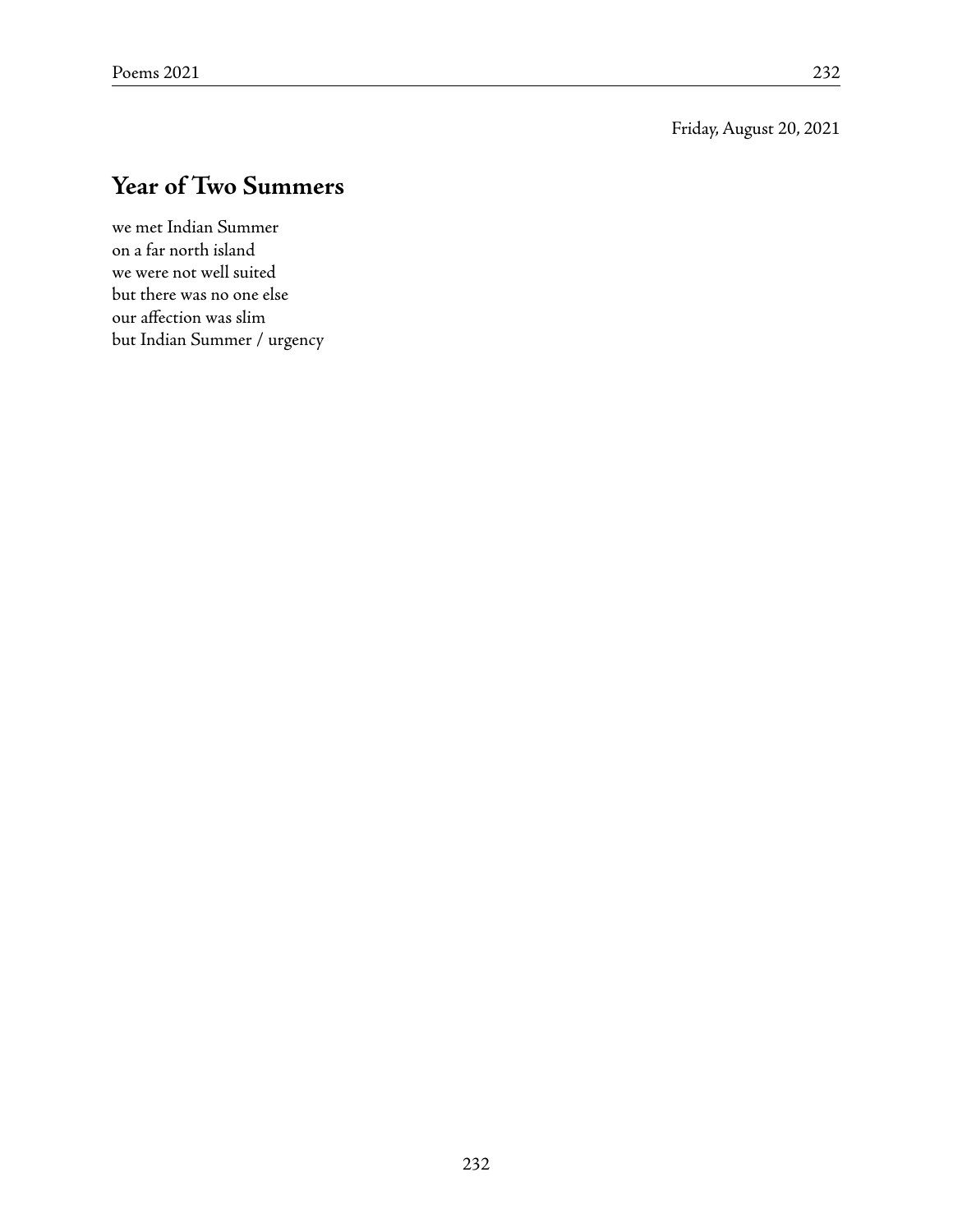#### Saturday, August 21, 2021

## **Anger Or Like It**

we had a spiky day but we needed to dine together / so far she said no words I watched boats in the harbor she took a glass of red wine I don't know wines after while the sun setting caught her glass / sediment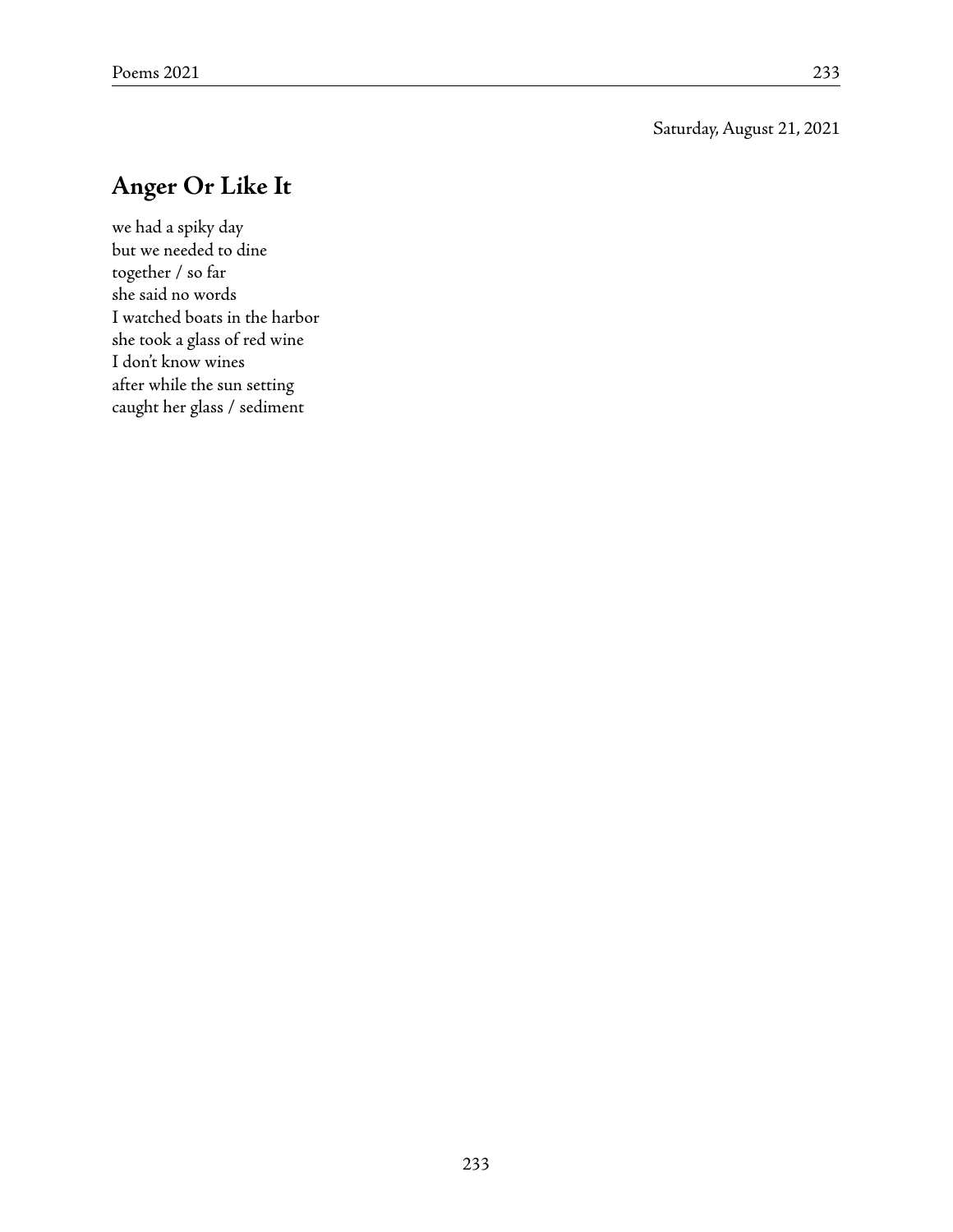#### Sunday, August 22, 2021

### **Numbers**

in a prison graveyard in the South / even though the headstones of 100 years ago still stand all we know of the people buried there are their dates of death and their prisoner numbers what use are names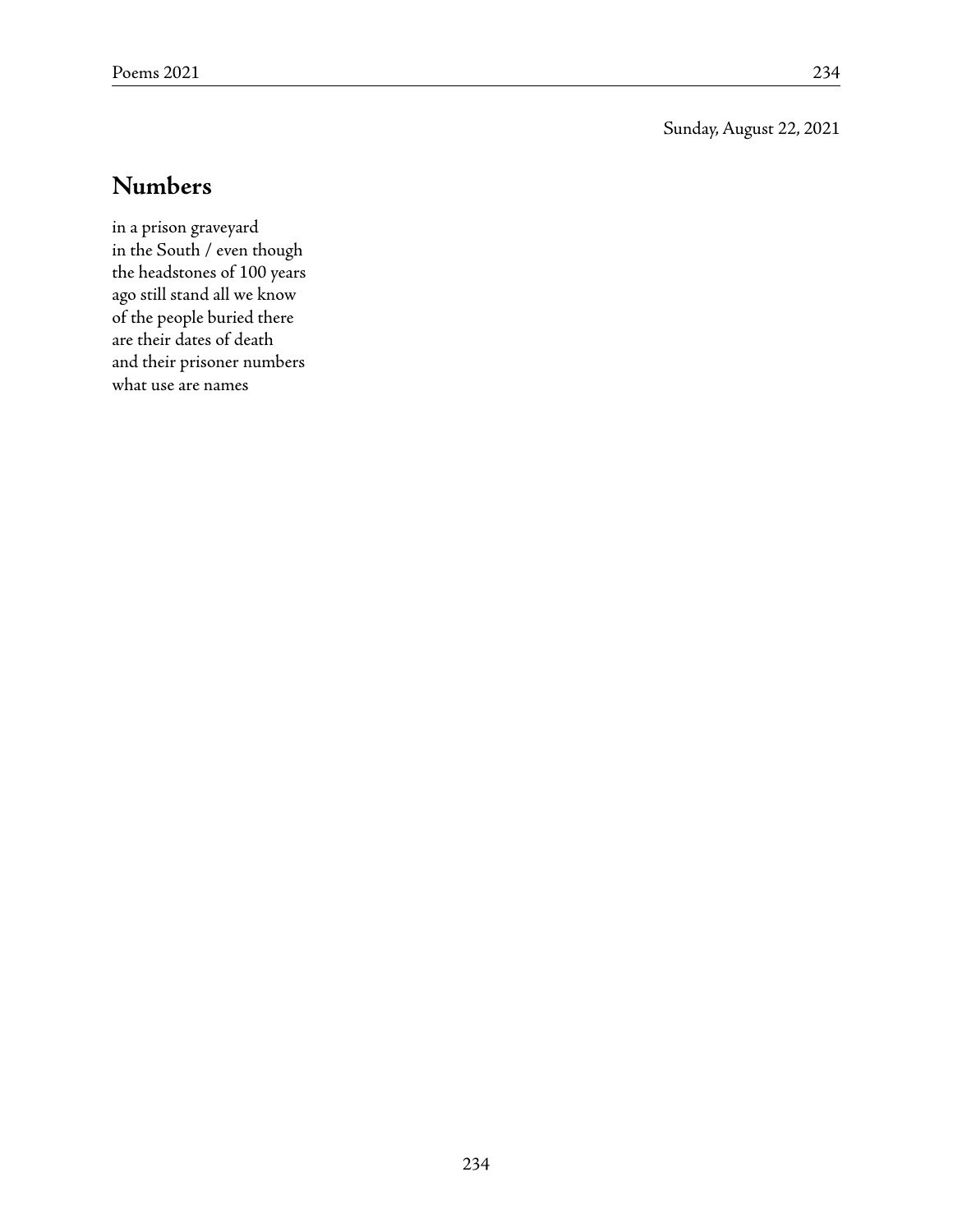#### Monday, August 23, 2021

## **Lobby Life**

we sat in the lobby for hours waiting for something important to come our way or at least for an idea of where to go sitting silently we heard the elevator doors open no one was inside / after a bit the doors closed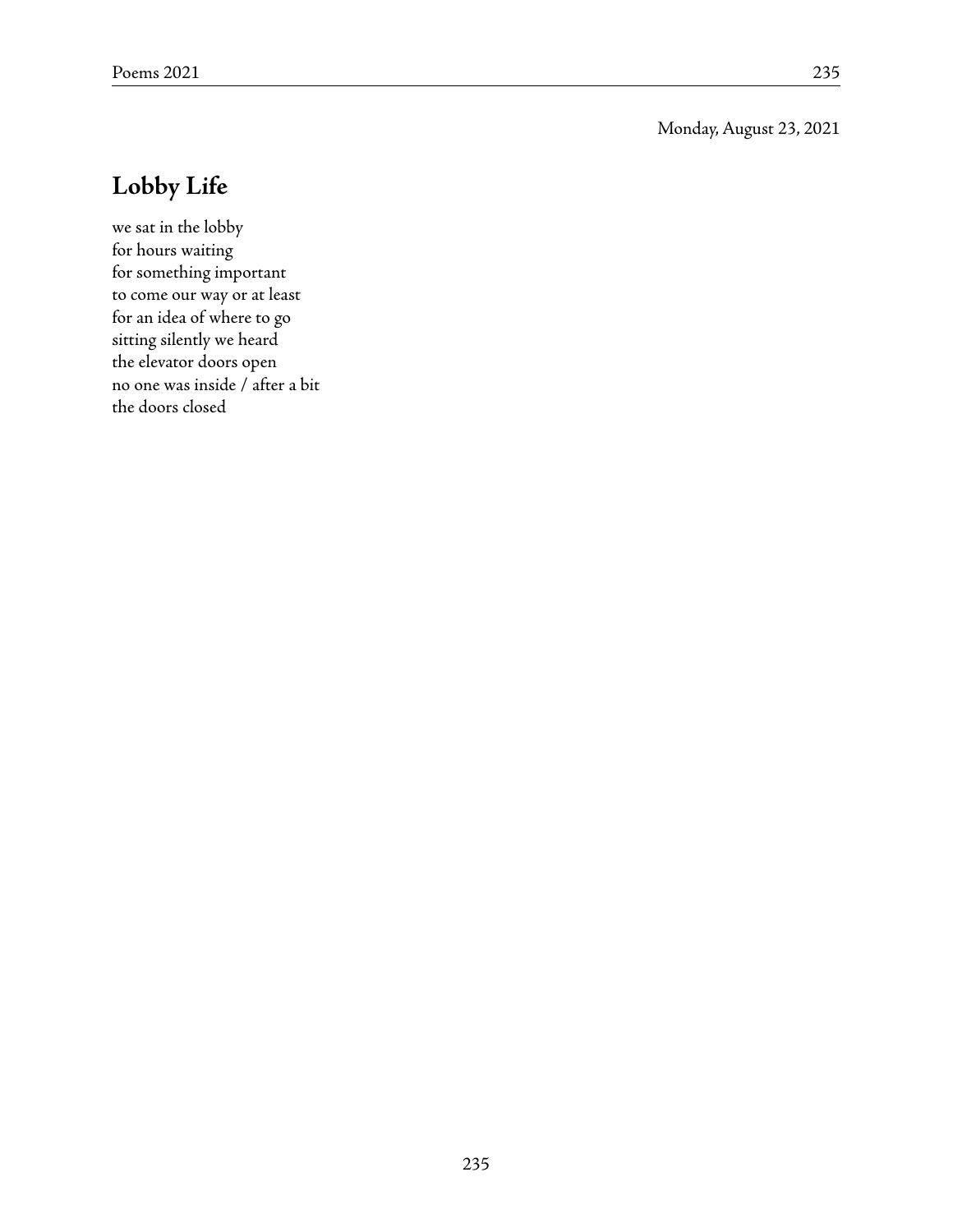Tuesday, August 24, 2021

## **Third Date**

third date / I took her in my yoal to the middle of my home voe we wore good clothes imagine some time passing then picture the yoal drifting with the tide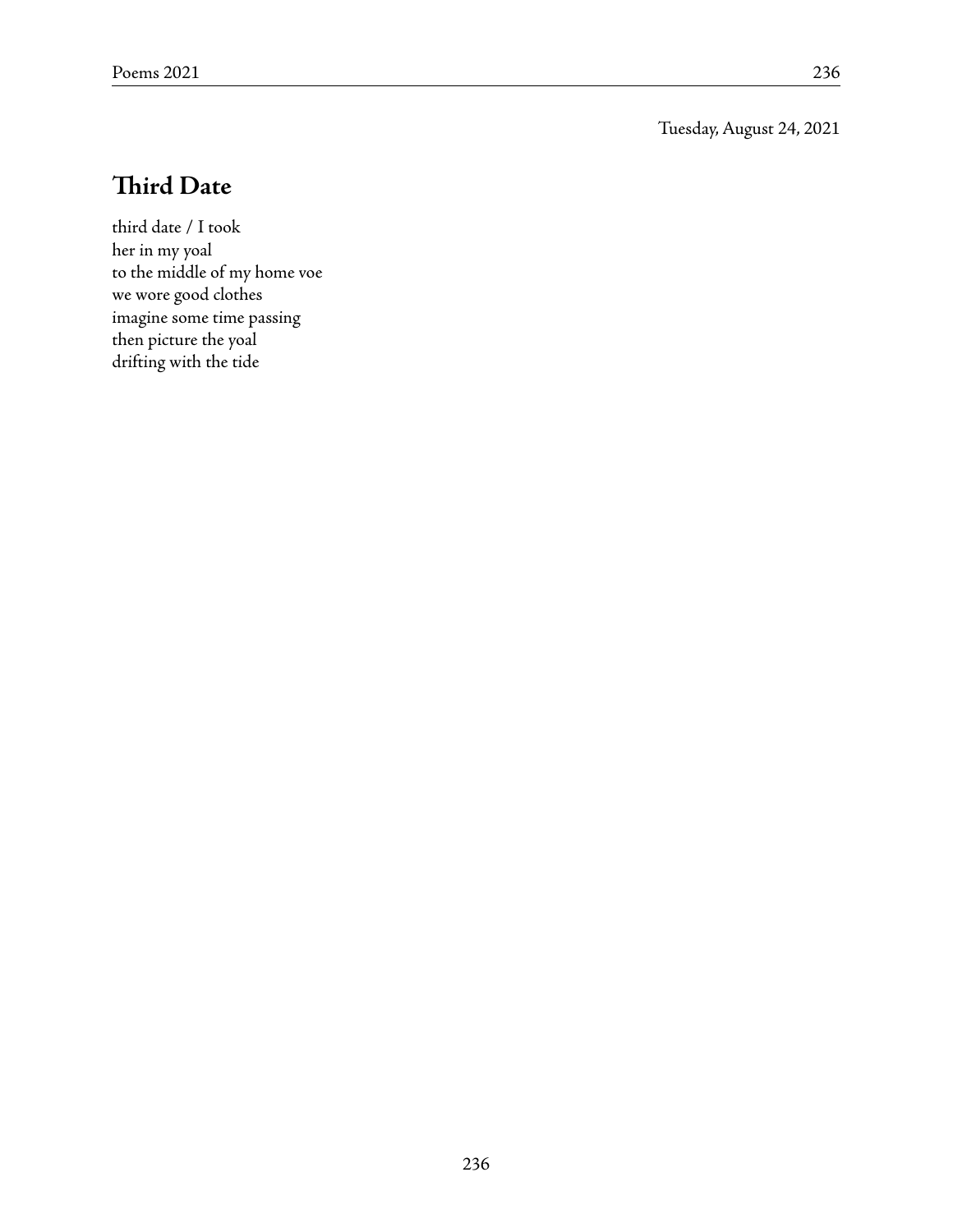#### Wednesday, August 25, 2021

## **Time of Rain**

she remembers it this way outside autumn is sliding in with it a rain starting warm soft against the windows draining down to the meadow pushed up against our place the telephone blurts one ring just one then almost silence the rain soft against the windows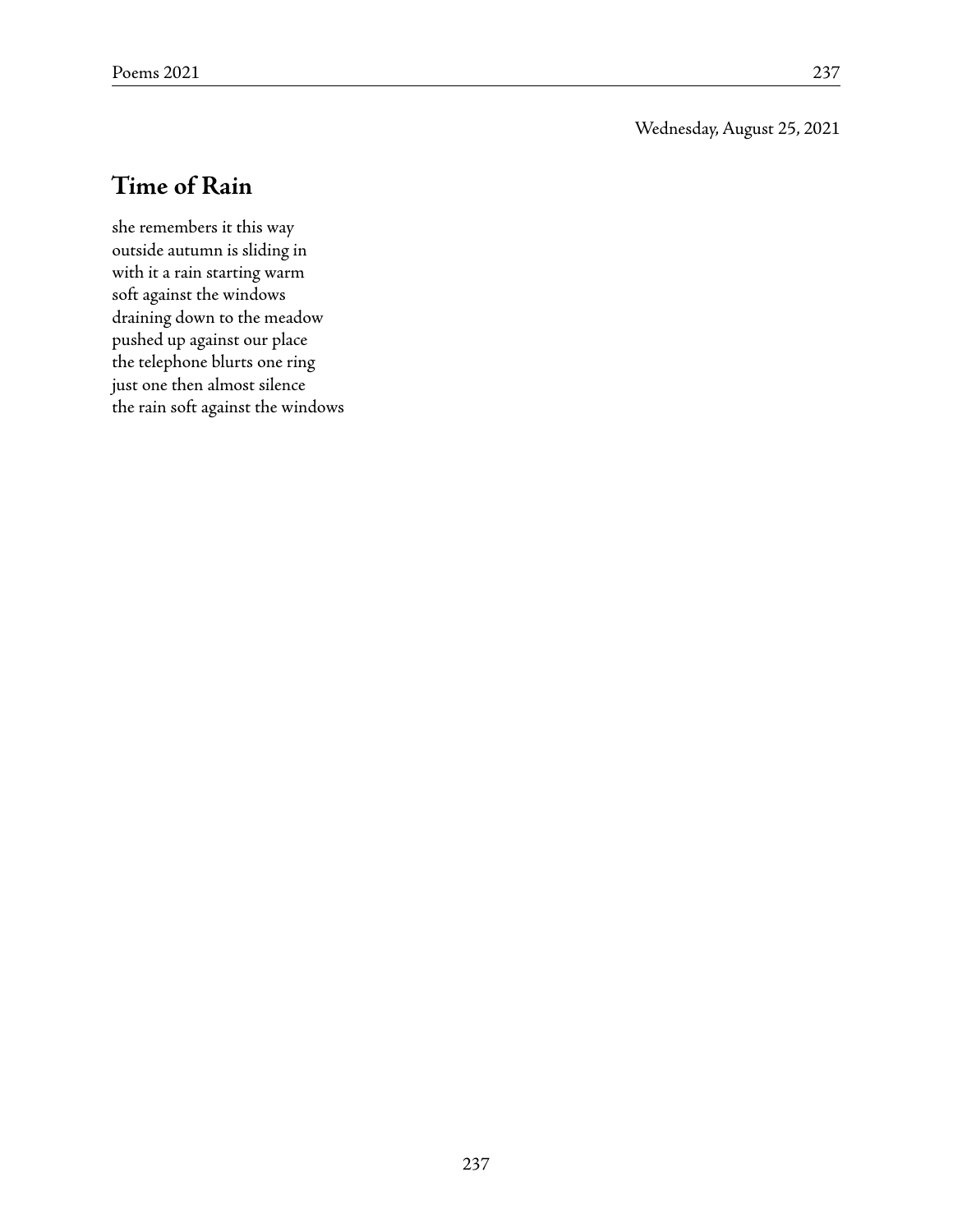## **Tender is the Night**

on such a winter's day she removed her glove to stroke the side of my teared face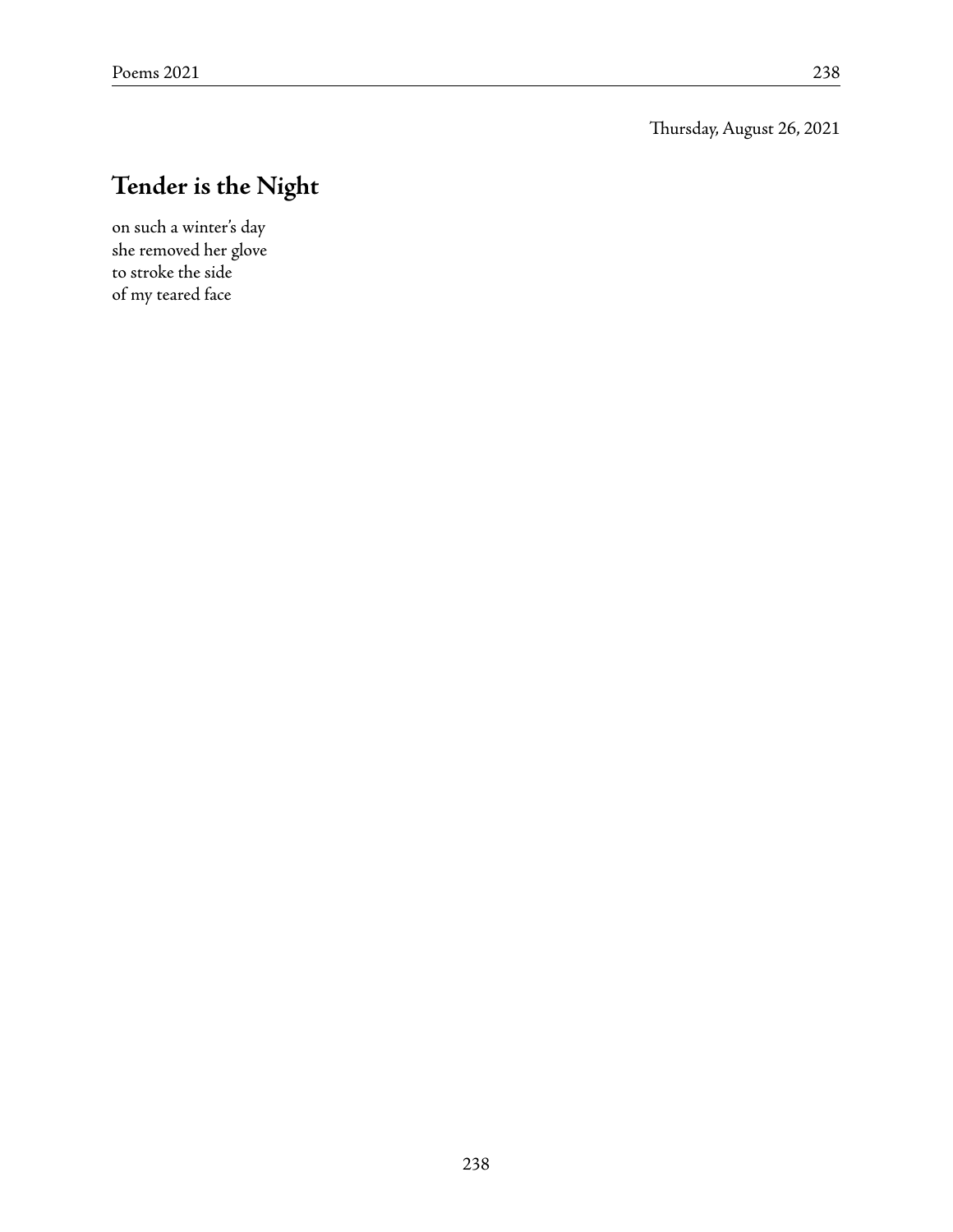Friday, August 27, 2021

### **Stories**

when she was old my mother would tell stories about me as a kid and none of them were true I could tell she wanted them to be

autumn / I let her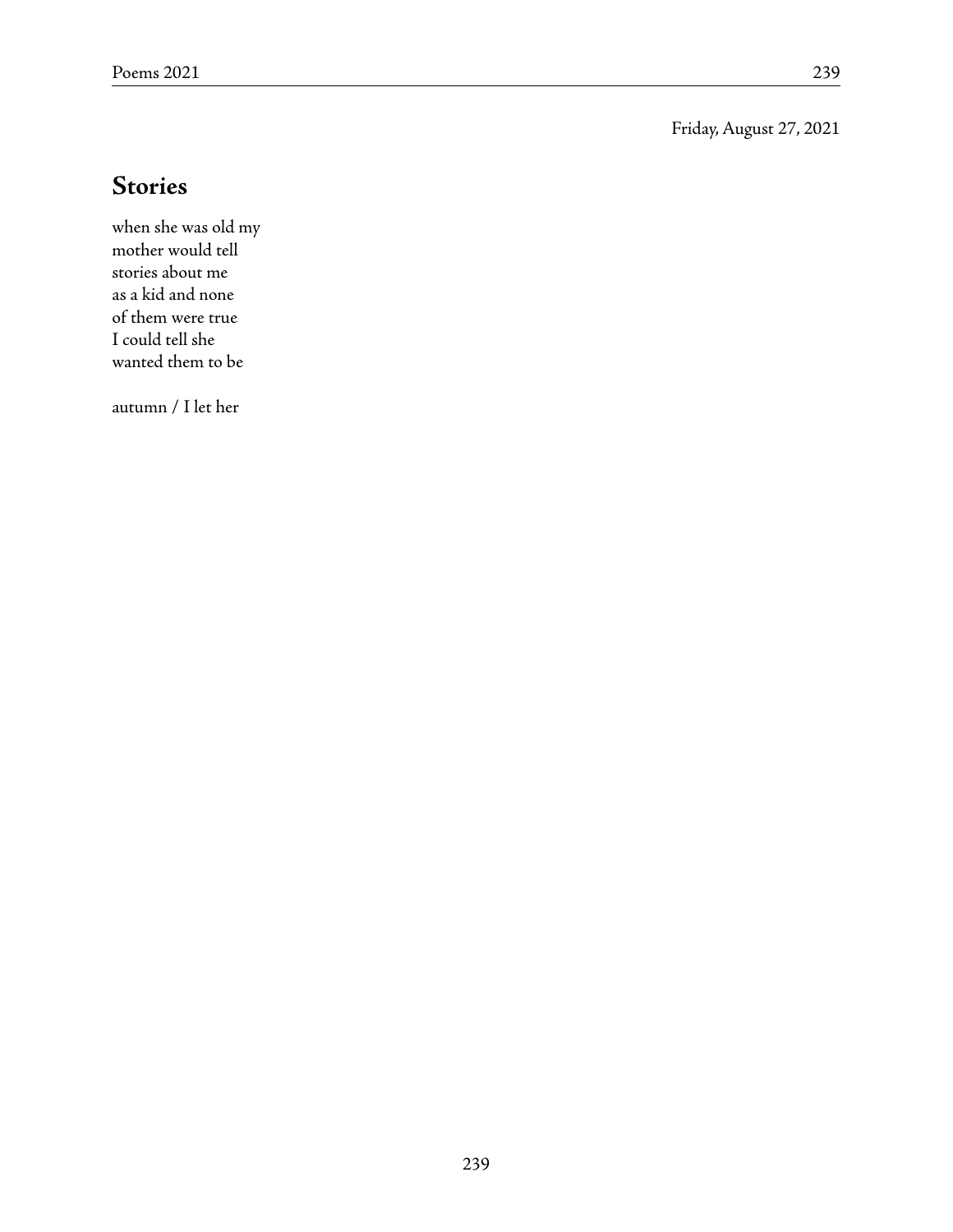Saturday, August 28, 2021

## **One Another**

her hair pulled back all night when we could have been / instead she sang and I read then we reversed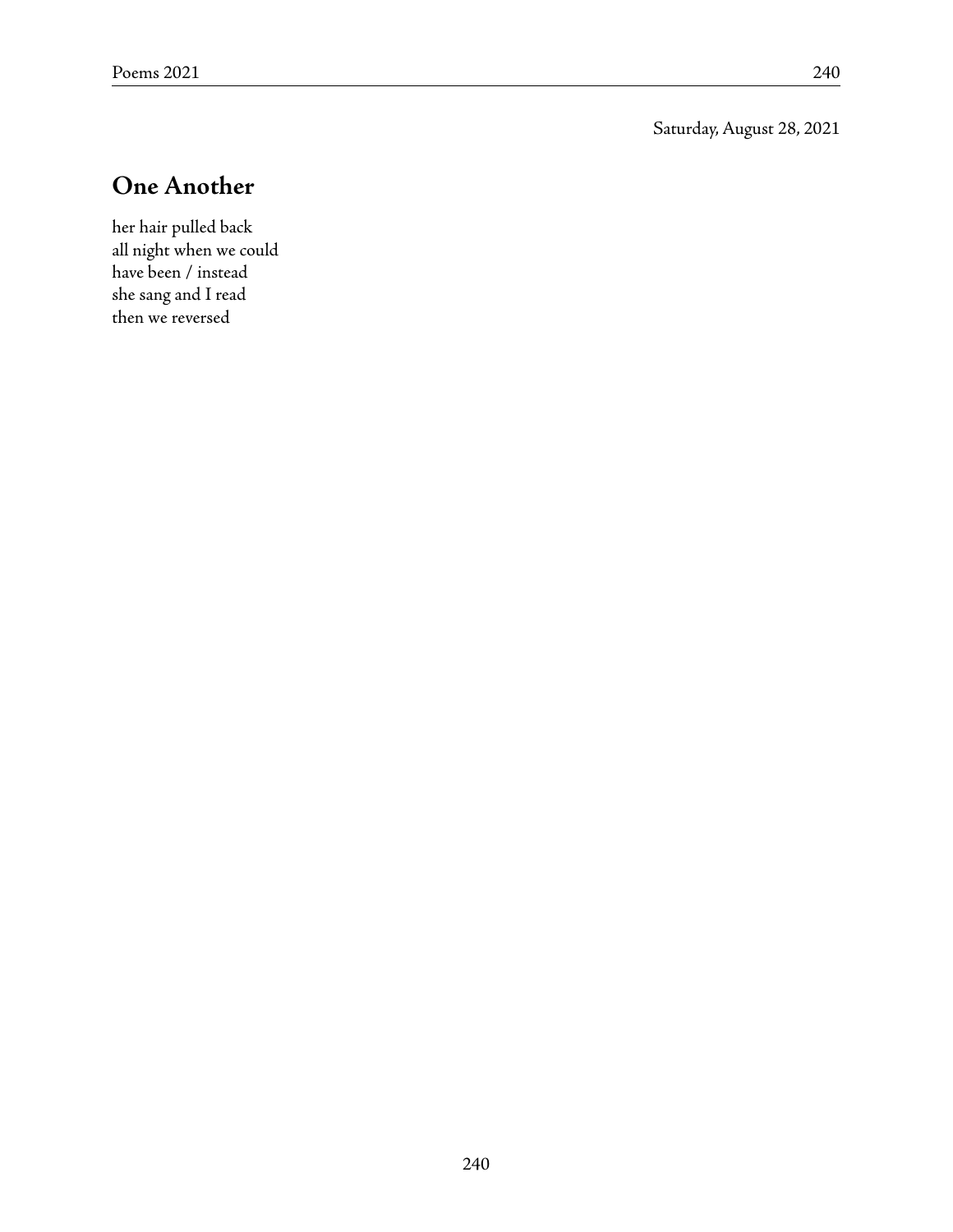Sunday, August 29, 2021

## **Past**

she sat and read by our cast iron stove warming our small croft as evening came up the hill from the voe / and with evening the late summer fog that considered the darkened landscape and replaced it with a white clean slate which is the future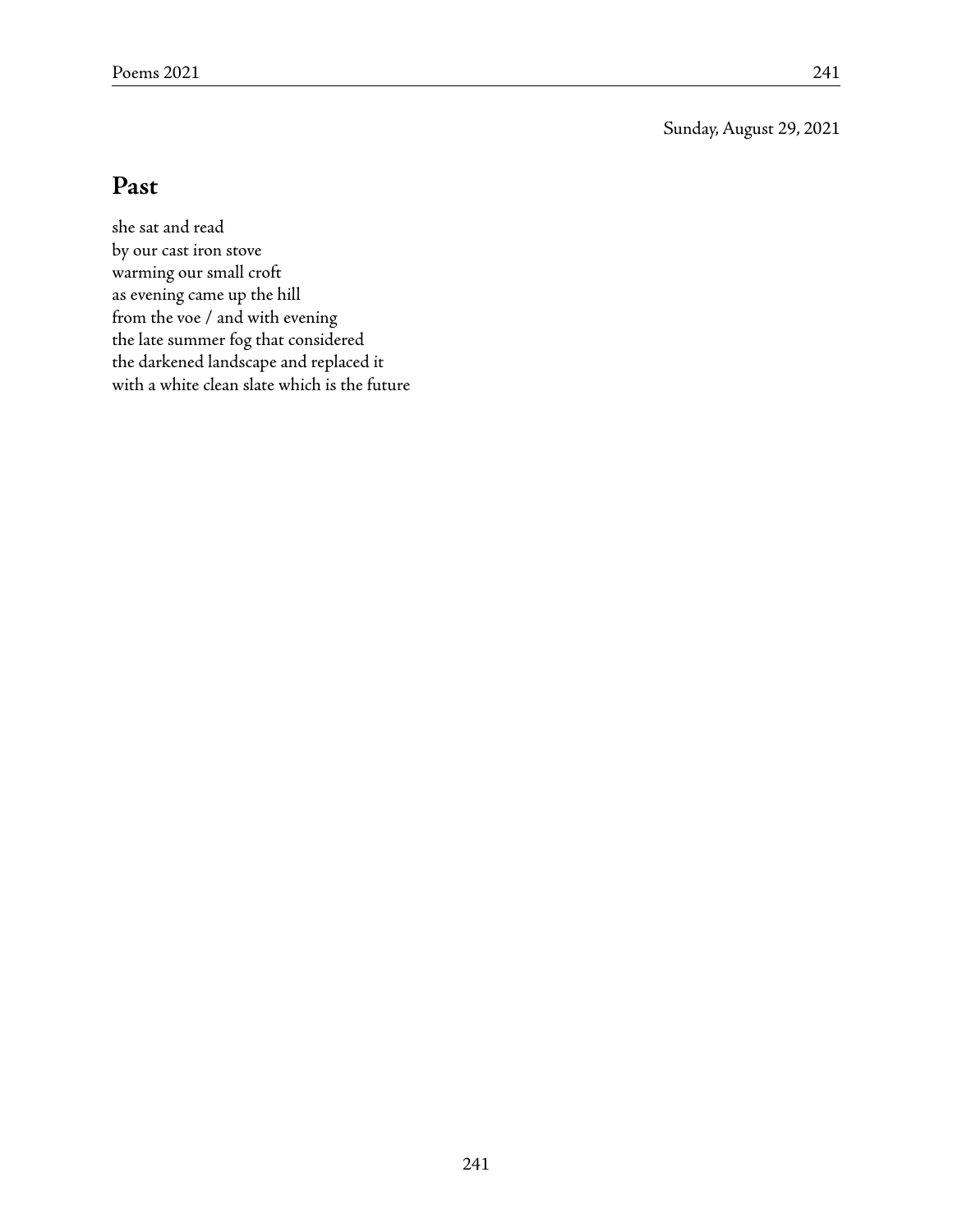Monday, August 30, 2021

### **For Love**

forever I believed I was smart and would love only the smart / her grammar was bad / her hair blew quick in the wind / I grew dumb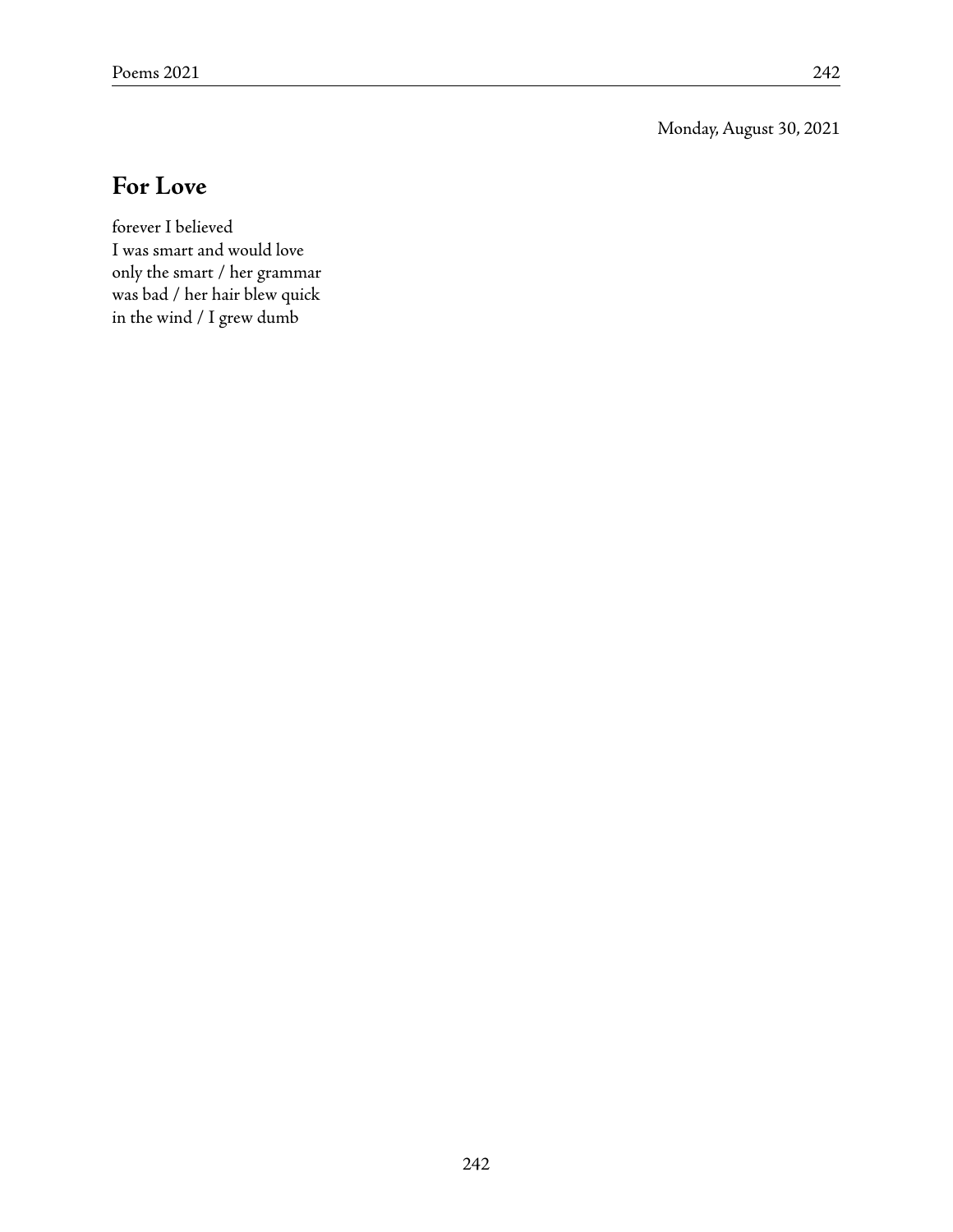Tuesday, August 31, 2021

## **Late Fall**

the trees leaveless have gathered around to mock the thoughts gathered in my usually empty head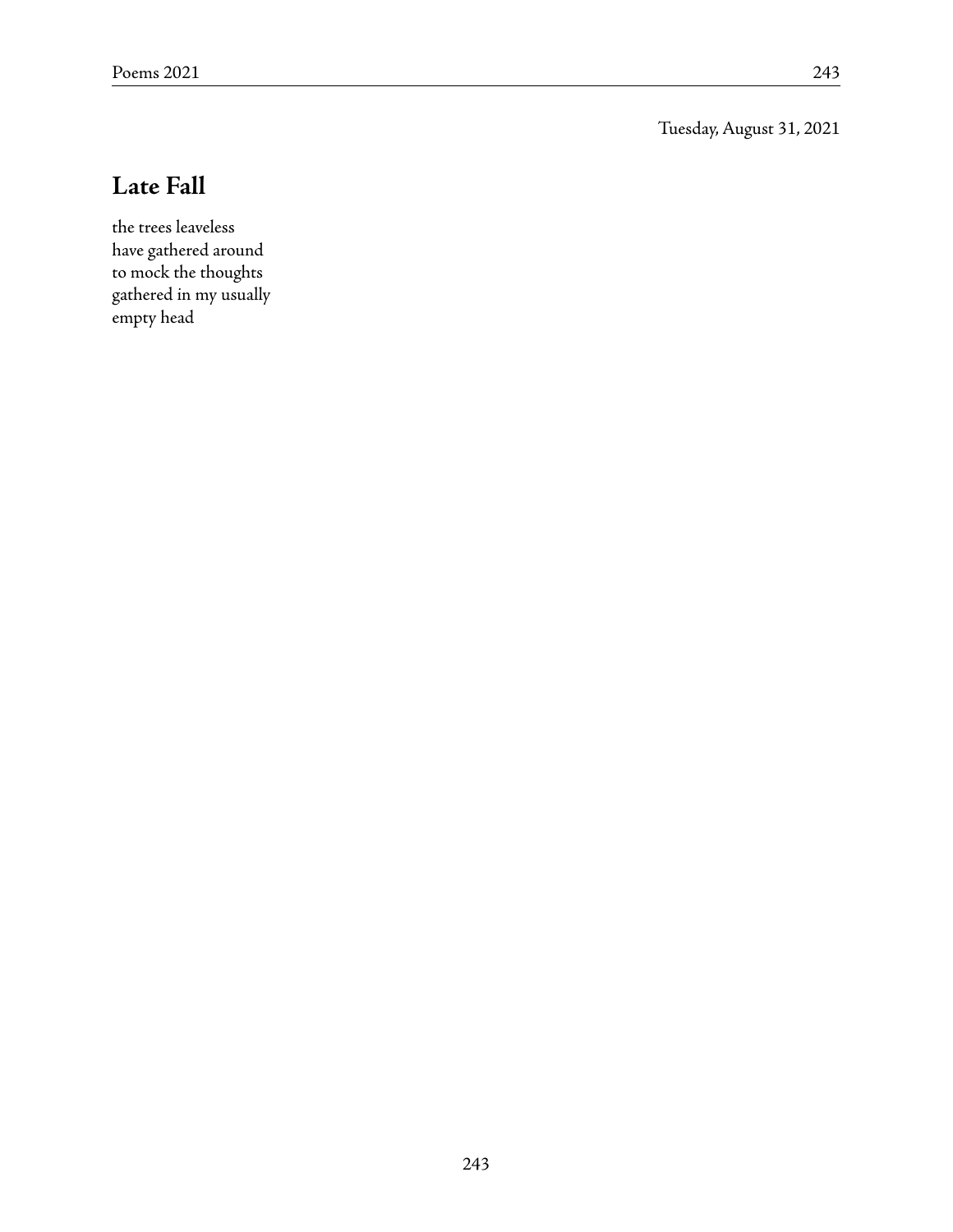Wednesday, September 1, 2021

# **Travel**

the morning paper comes with breakfast but before it unfolds at my table I'm never certain what language it will reveal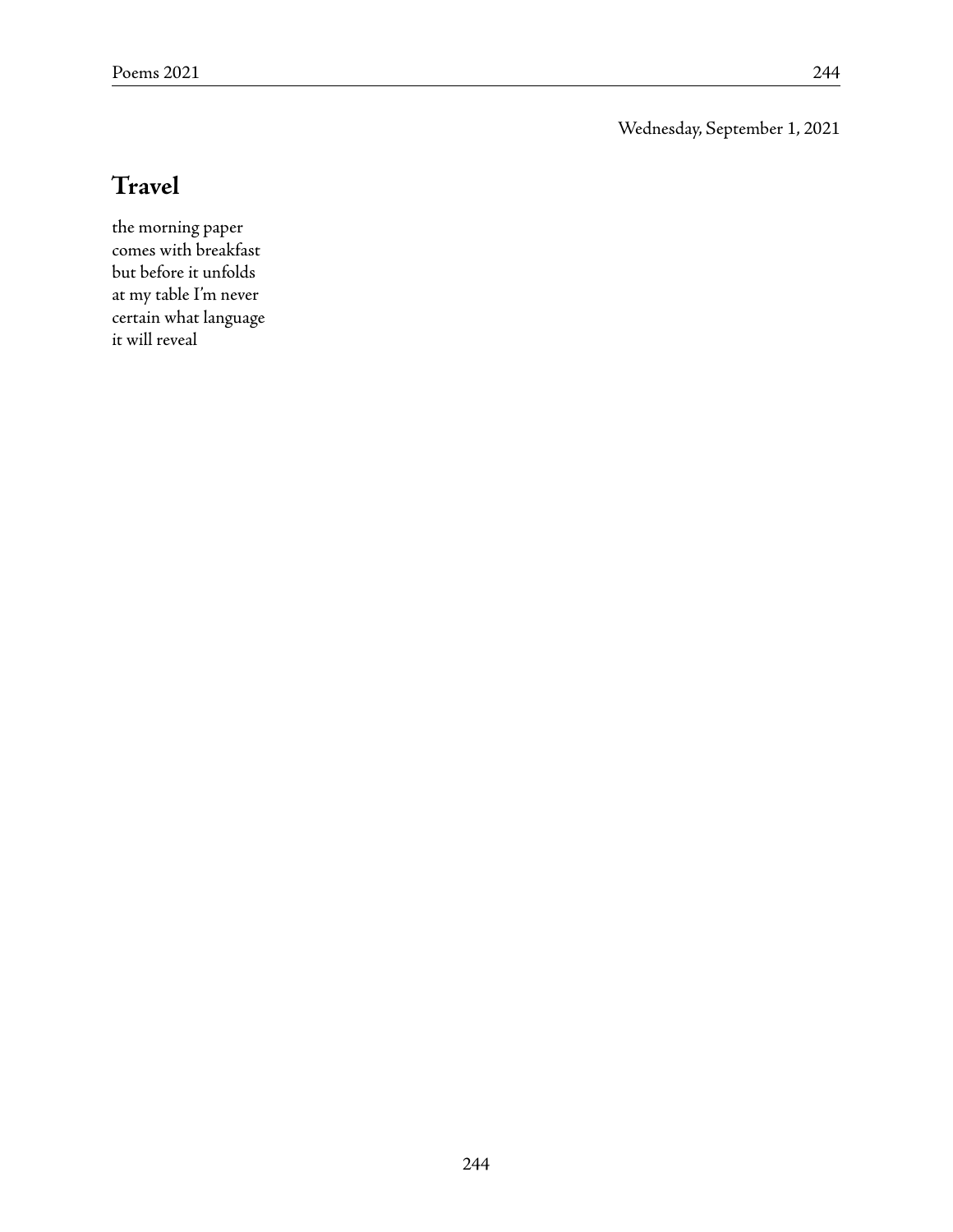Thursday, September 2, 2021

## **Watch**

I have one of those pocket watches that can hold a photo / my grandfather's watch I'm told / in it a photo of a woman her hourglass shape in high contrast her hair bunched up on her head I tell people she is mine but she was his / now both gone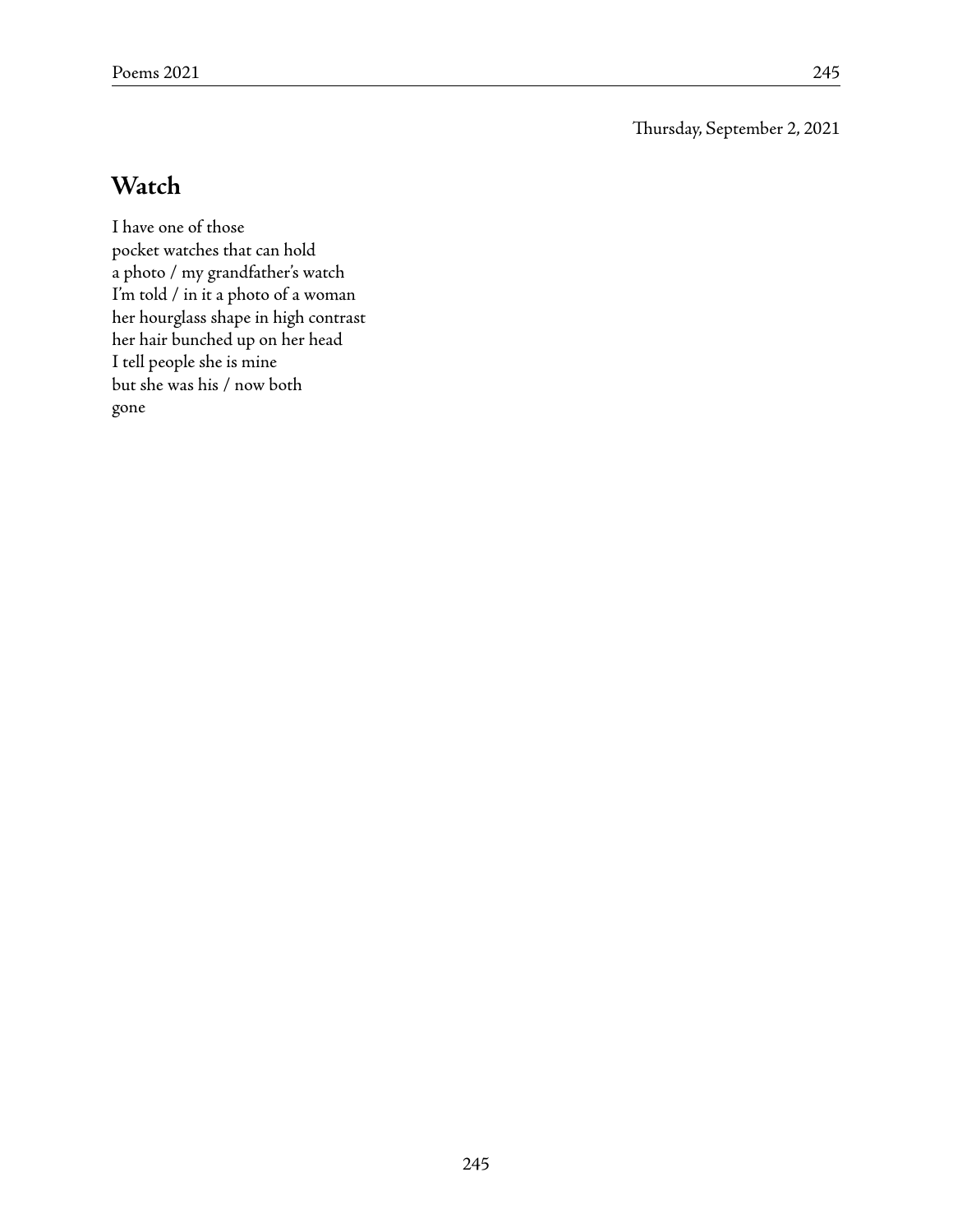#### Friday, September 3, 2021

#### **Eshaness**

we watched waves down below we sat among tough stones thrown up this ridiculous height to land as benches one wave comes in and lunges the cliff face / then a lull where birds and nothing happens then the next / like us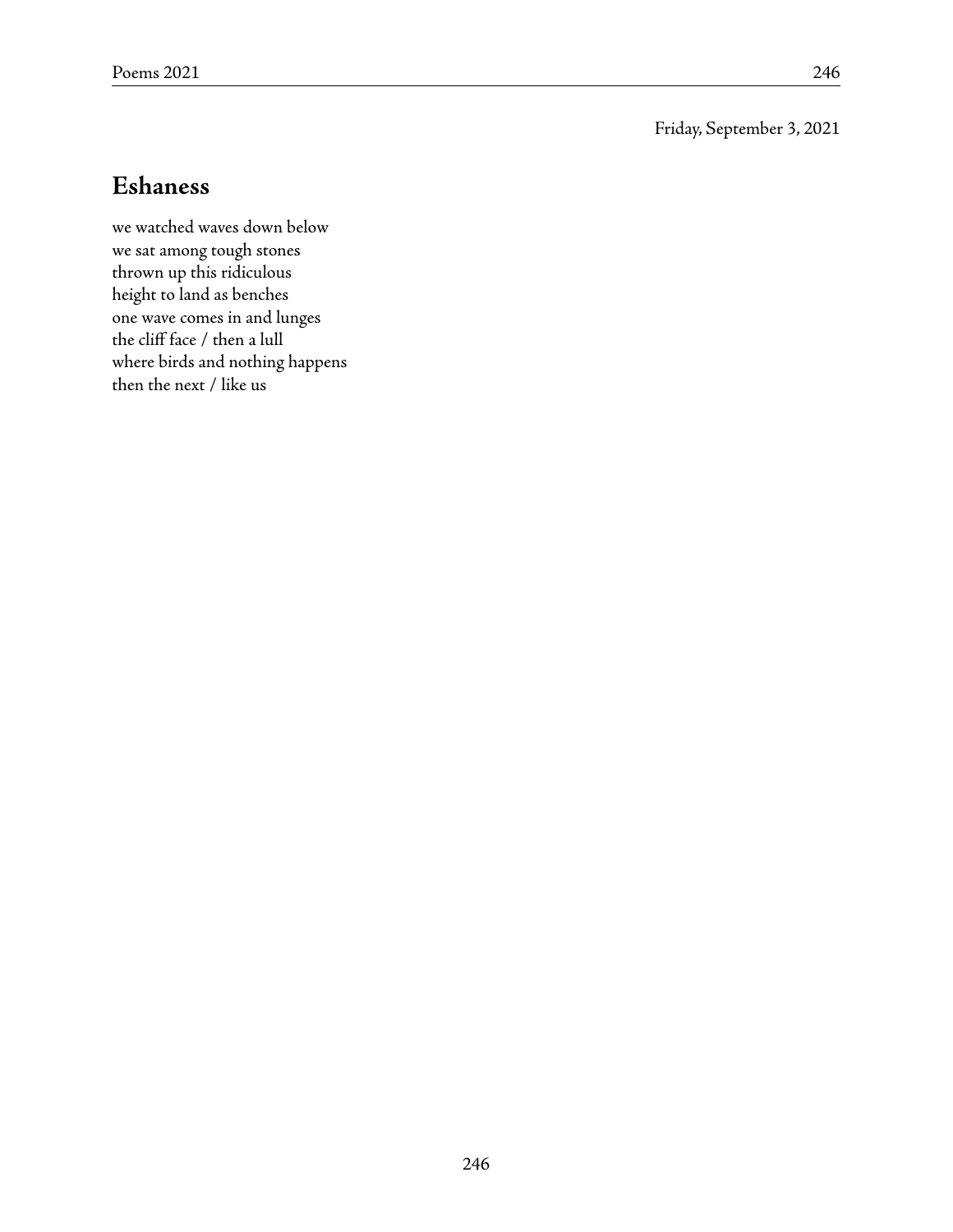Saturday, September 4, 2021

# **Family Men**

I swung the axe first splitting a candlepine in two then my father splitting a candlepine almost in two then my son splitting the axe handle nearly killing us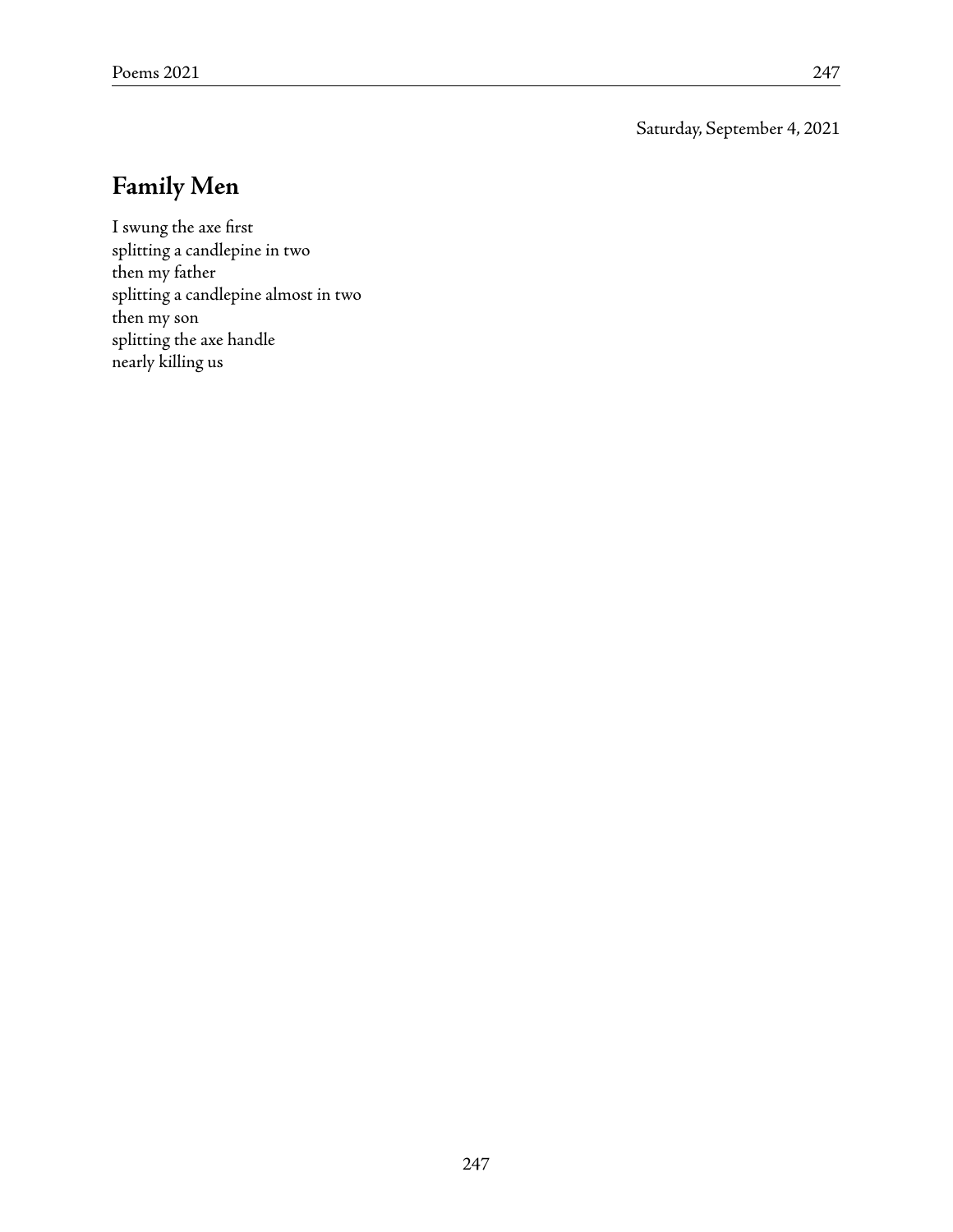Sunday, September 5, 2021

## **Ma**

my mother hated death hated the work of taking care of its work she left me that work in the form of my father in the form of her she planned all this I got the stone with help designed it with help chose my poem insisted it be hand carved planned the memories to be spoken watched the process to the end I think I hate death too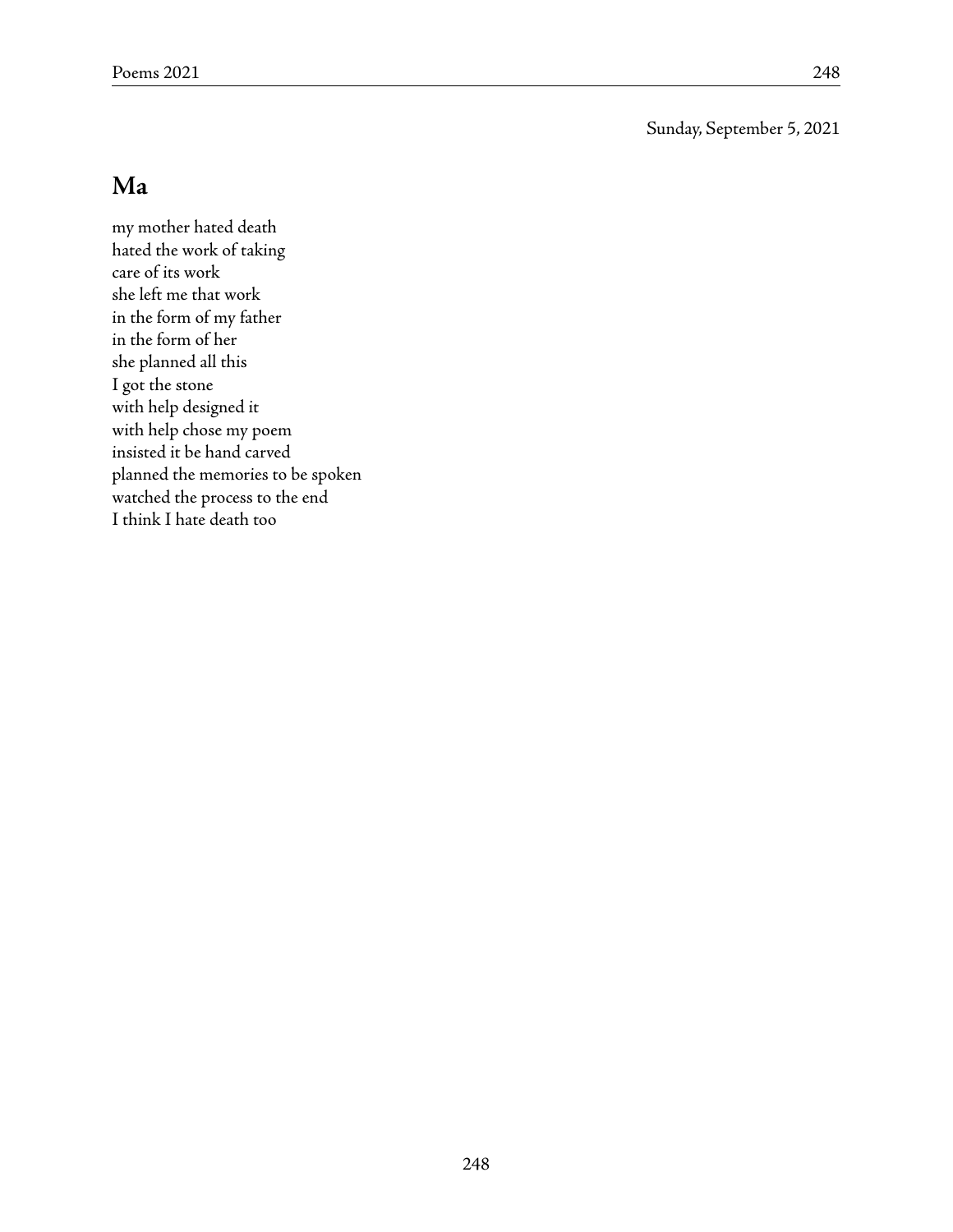# **Like A Shetland Night**

wet evening / dreary conversation we spoke without connection I supposed one of us would change point of view but neither did I remember she laughed louder and longer than I'd ever heard before but cannot recall over what wet and dreary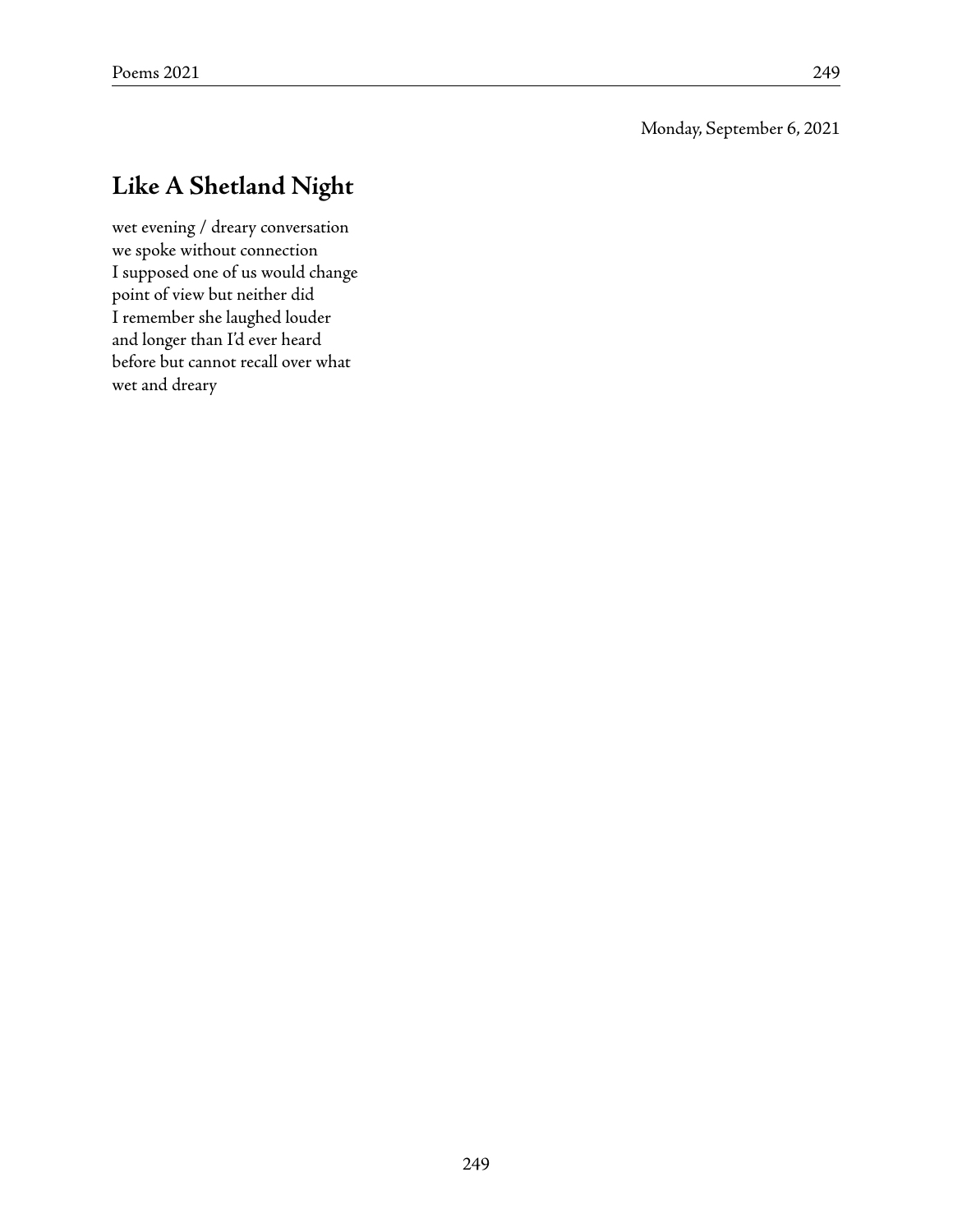Tuesday, September 7, 2021

#### **DMV**

after studying for a hundred hours for a written test and another hundred hours for a practical followup test / both were waived one at a time / weeks apart at least I know more and am well trained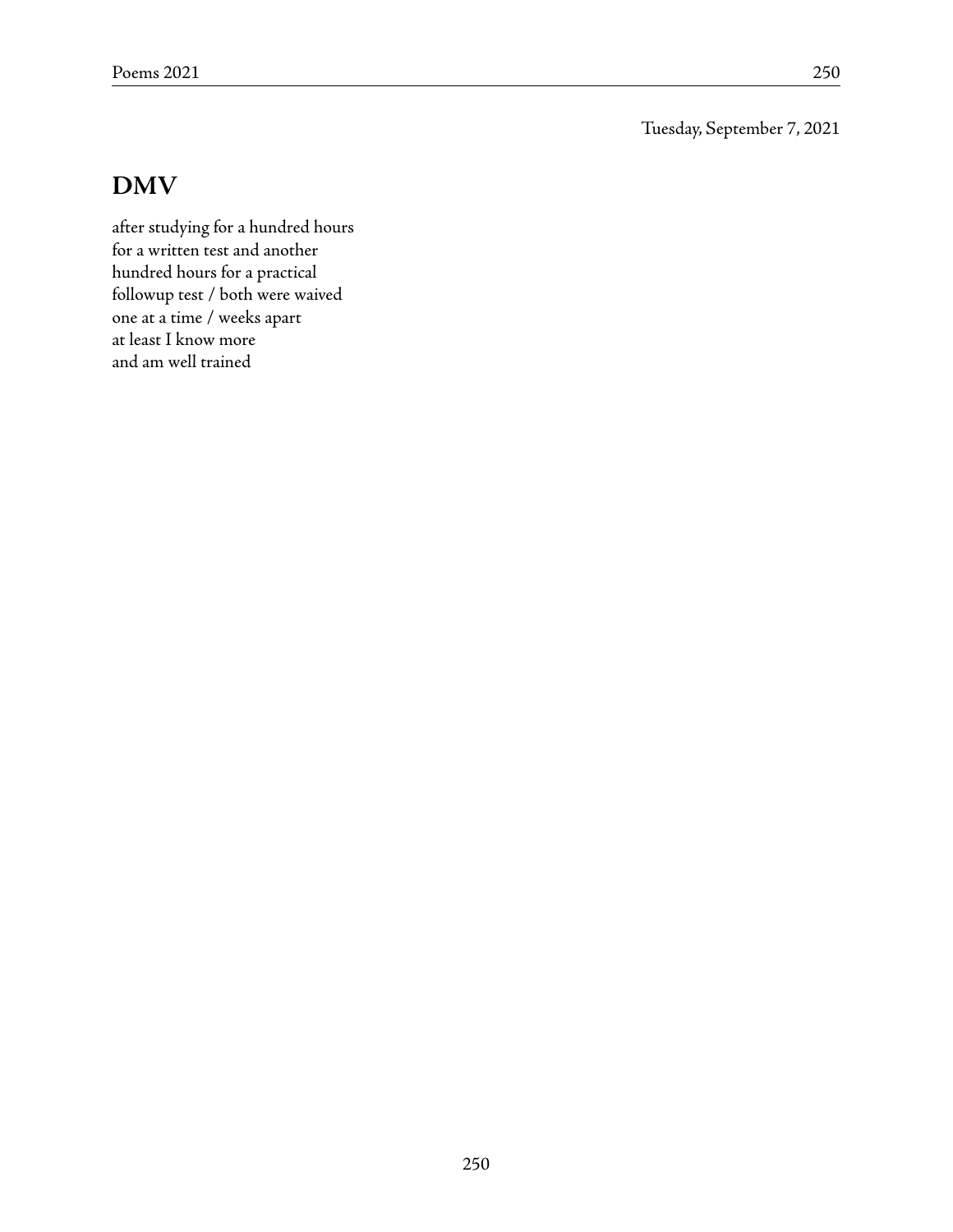Wednesday, September 8, 2021

### **Romance**

the cliff never moves no matter the battering of waves turned upon it from the mind of afar wind the water though flows around every spike and into every cleft / is this like us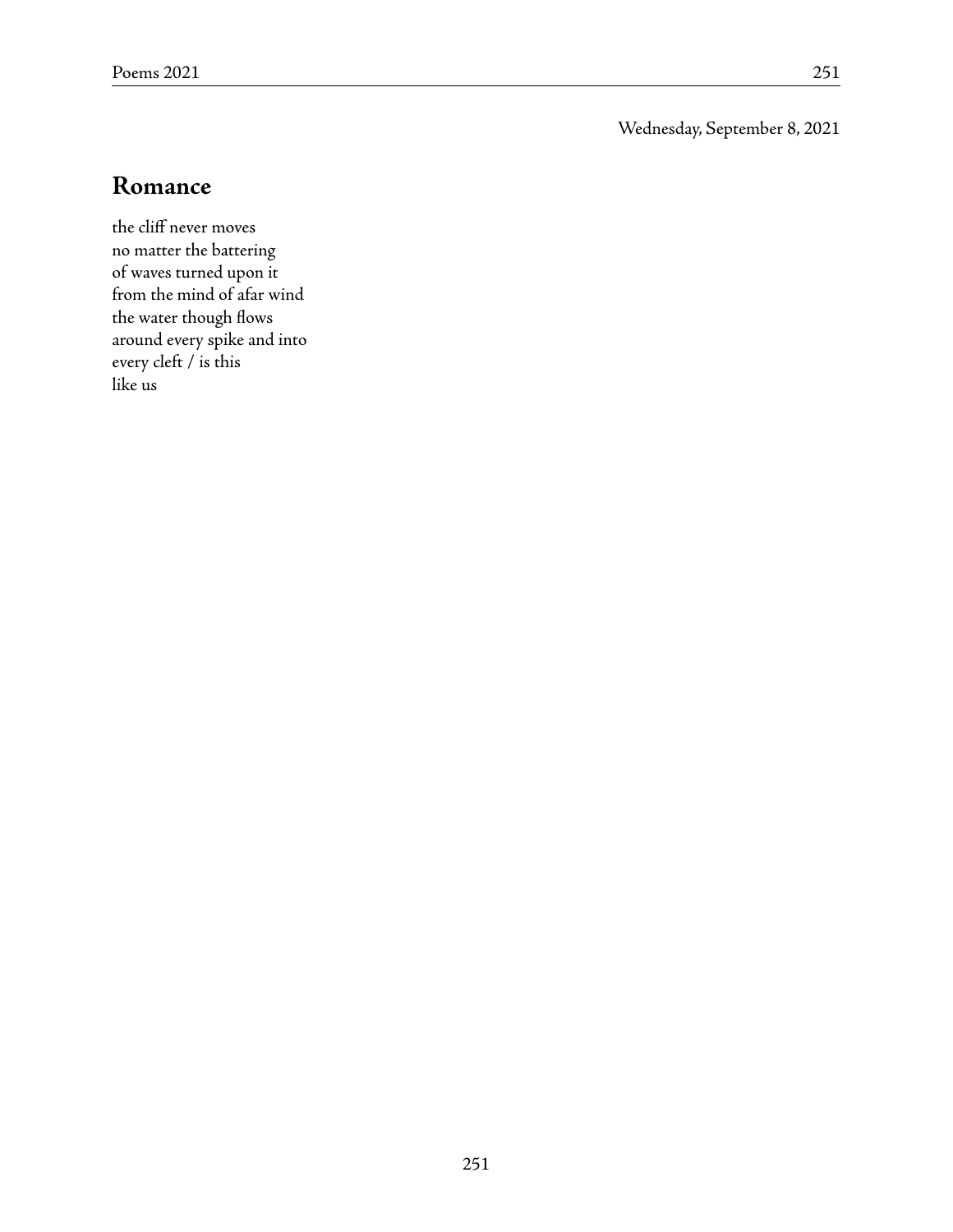Thursday, September 9, 2021

### **Romance 2**

we finished our supper one lobster apiece one could wonder whether we will make it we left two plates behind lobsters tails aligned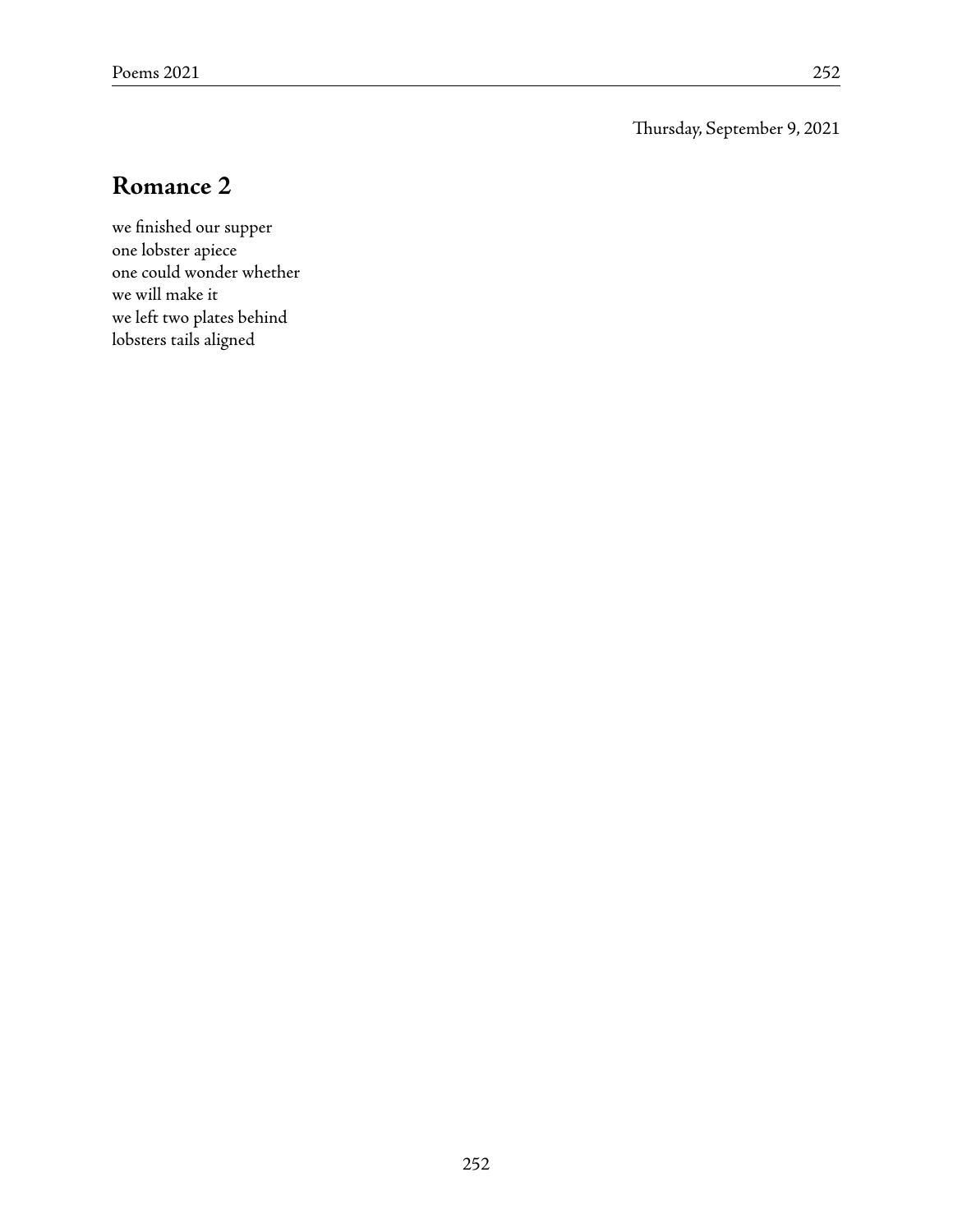#### Friday, September 10, 2021

#### **Were We**

we walked out Victoria Pier in drenching fog midwinter we wiped the bench with our gloved hands sat listening to small waves watching for sporadic lights the late boats returning to anyone passing we looked like lovers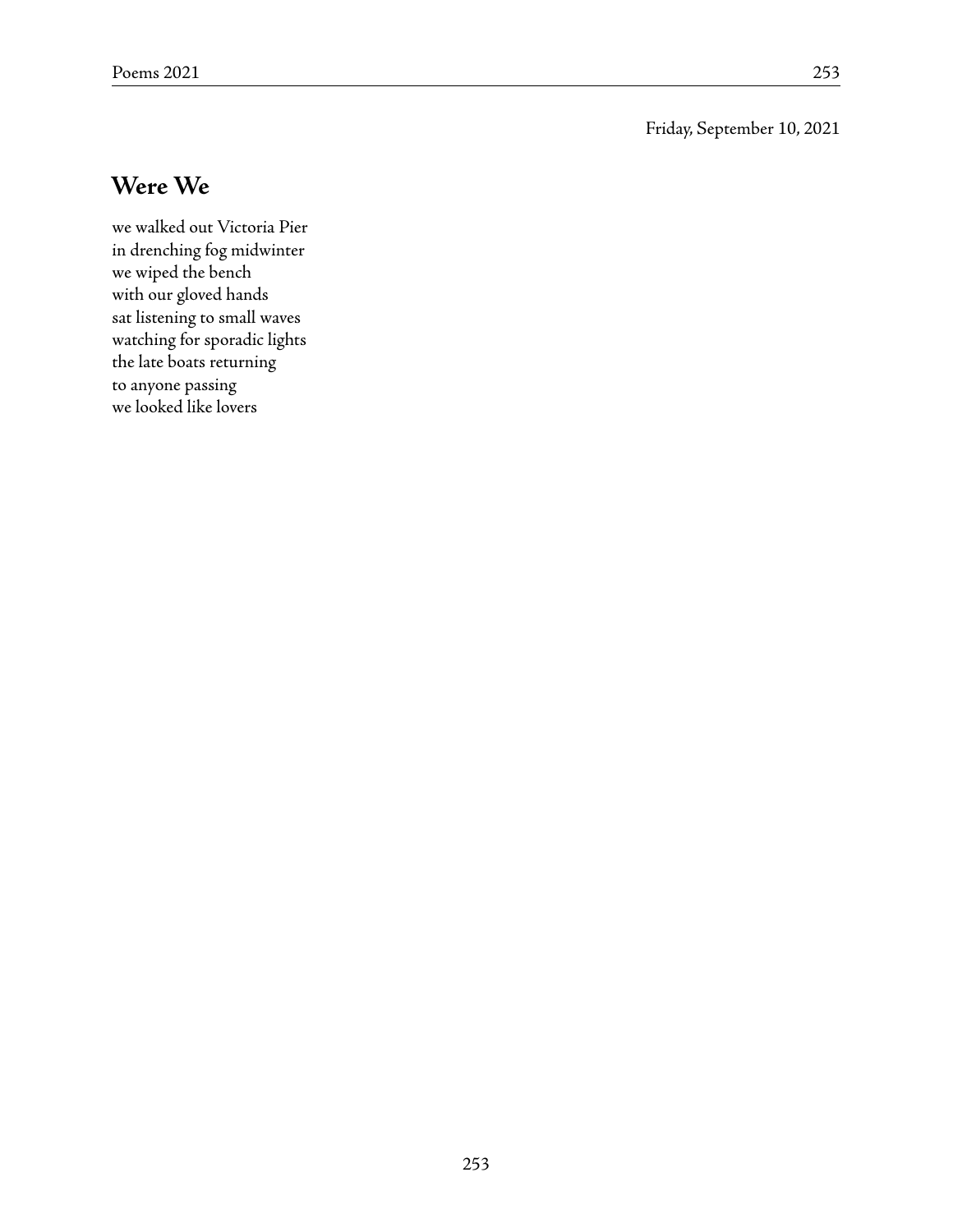Saturday, September 11, 2021

#### **Onions**

on a night made for forgetting I cut onions and started sautéing them I was waiting for your call before I started / the air turned from pungent to sweet while I kept waiting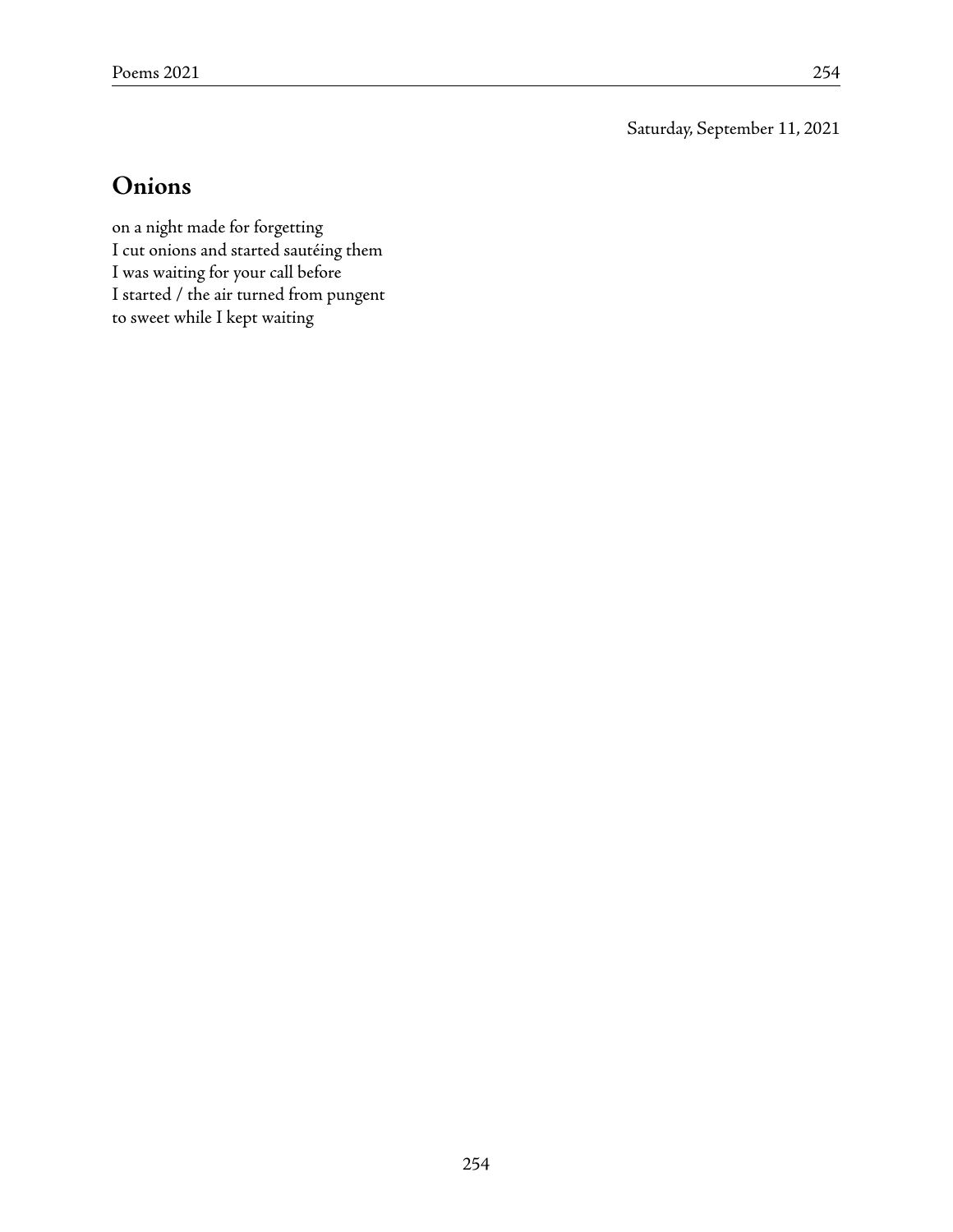Sunday, September 12, 2021

# **Lap Hands**

my hand in her lap by the river after dark late autumn / I struggled to find words to end our silence / at the same time her fingers explored mine one by one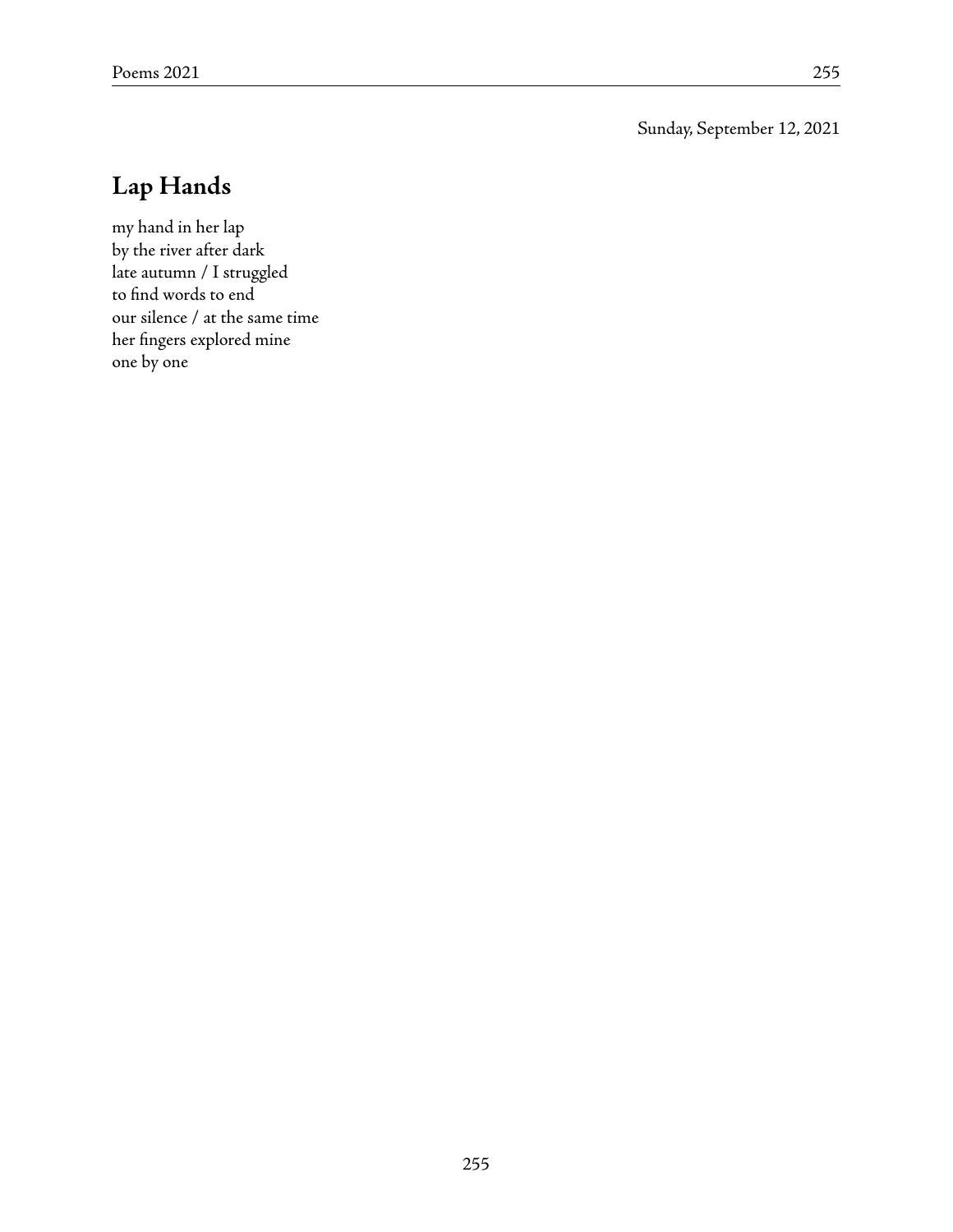Monday, September 13, 2021

# **Wool**

in the wool shop shopping for mittens and gloves the clerk who watches us calls you my wife / until we leave the store we let that be true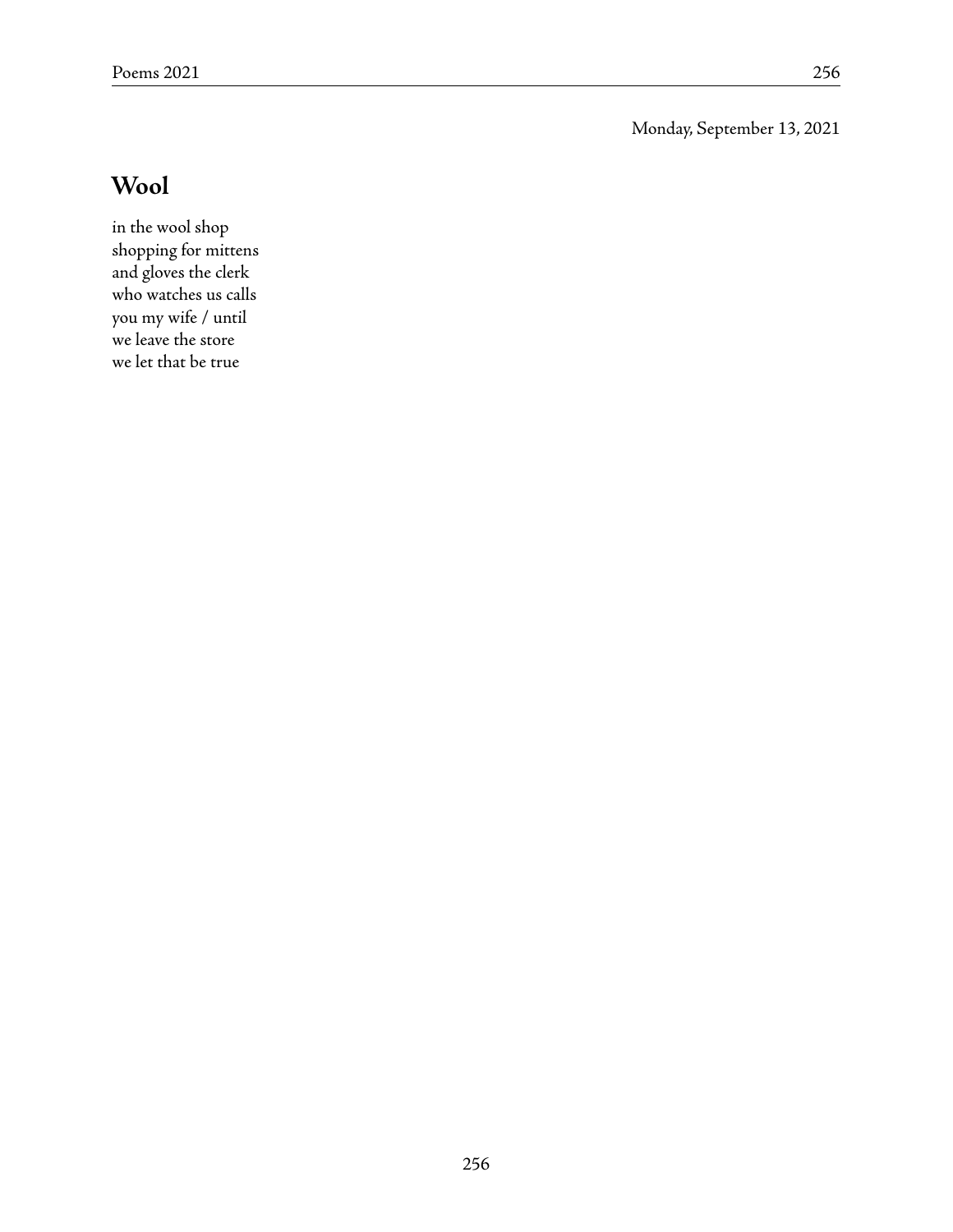Tuesday, September 14, 2021

#### **View**

she wanted to see the ocean rage late December we went to the cliffs standing by the edge in the spray surging upward I thought the ocean angry she thought romance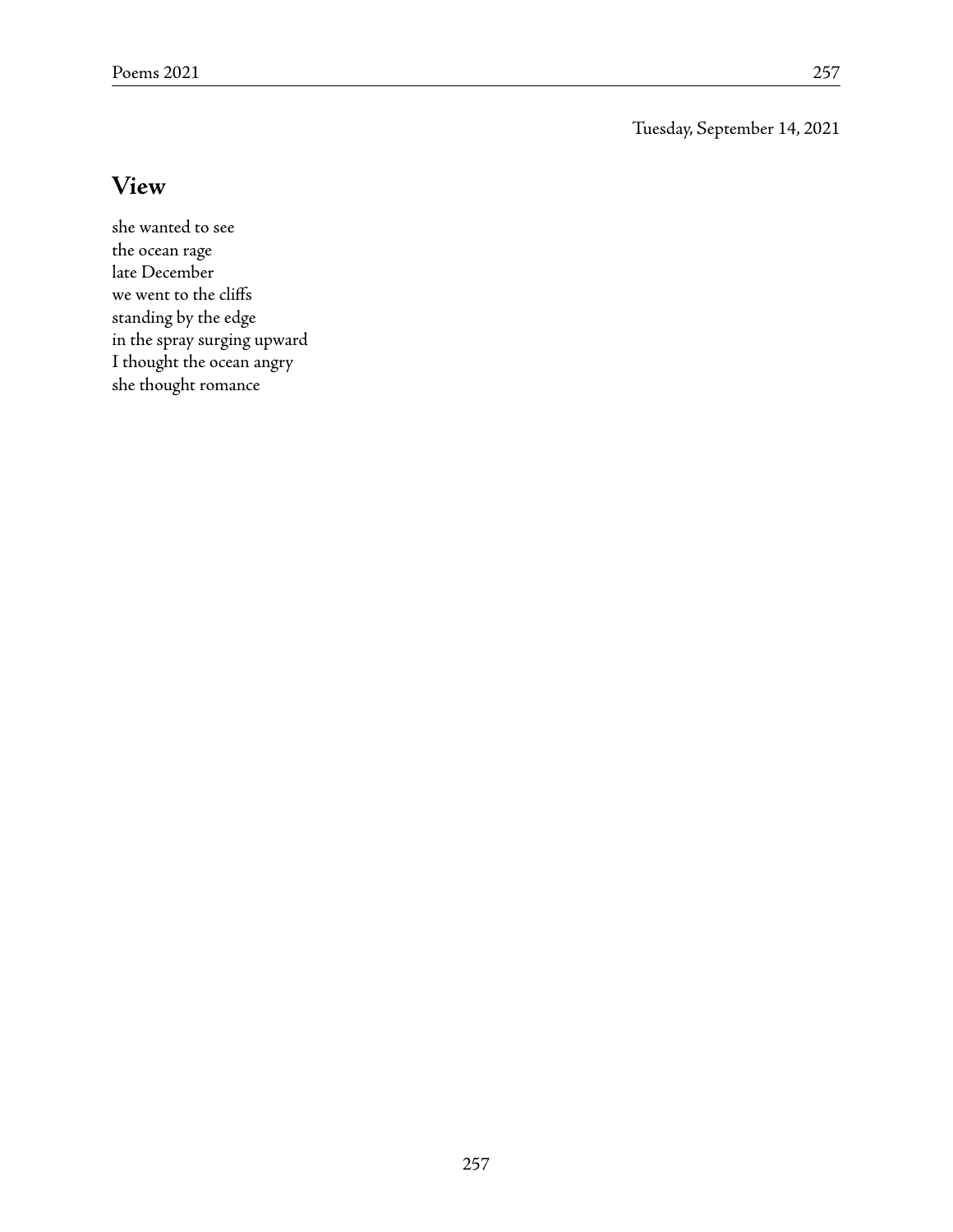Wednesday, September 15, 2021

# **Again**

on the ferry from Yell to Unst standing at the back rail only sky / only water you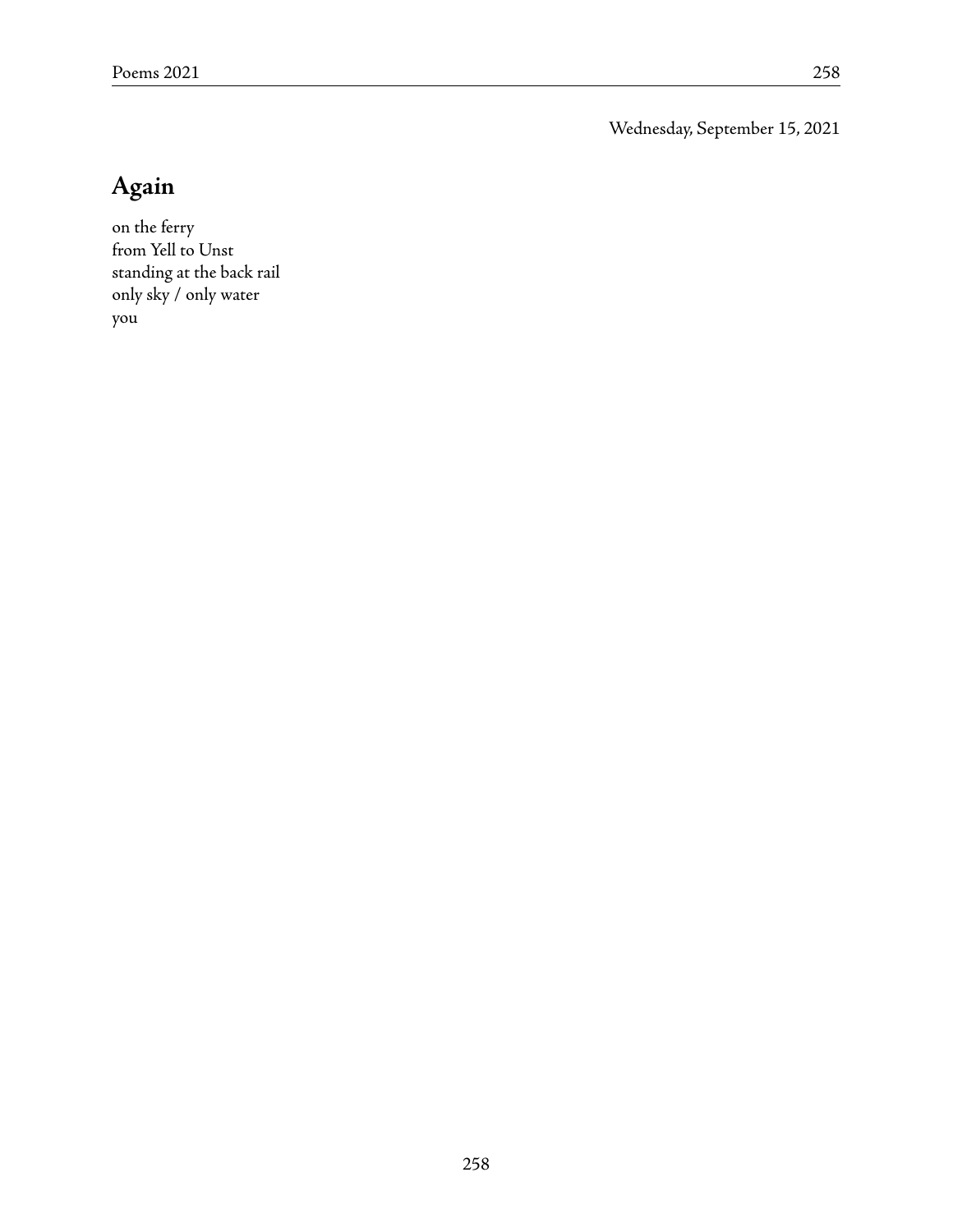Thursday, September 16, 2021

## **Blast**

another gig in mid-fall Gondolyn is the name of the house around our feet cords connect guitars to pedals and pedals to amps to speakers / or mics etc no matter the care at the start by gig end the scramble of cords are like melted notes of frantic music plus a ballad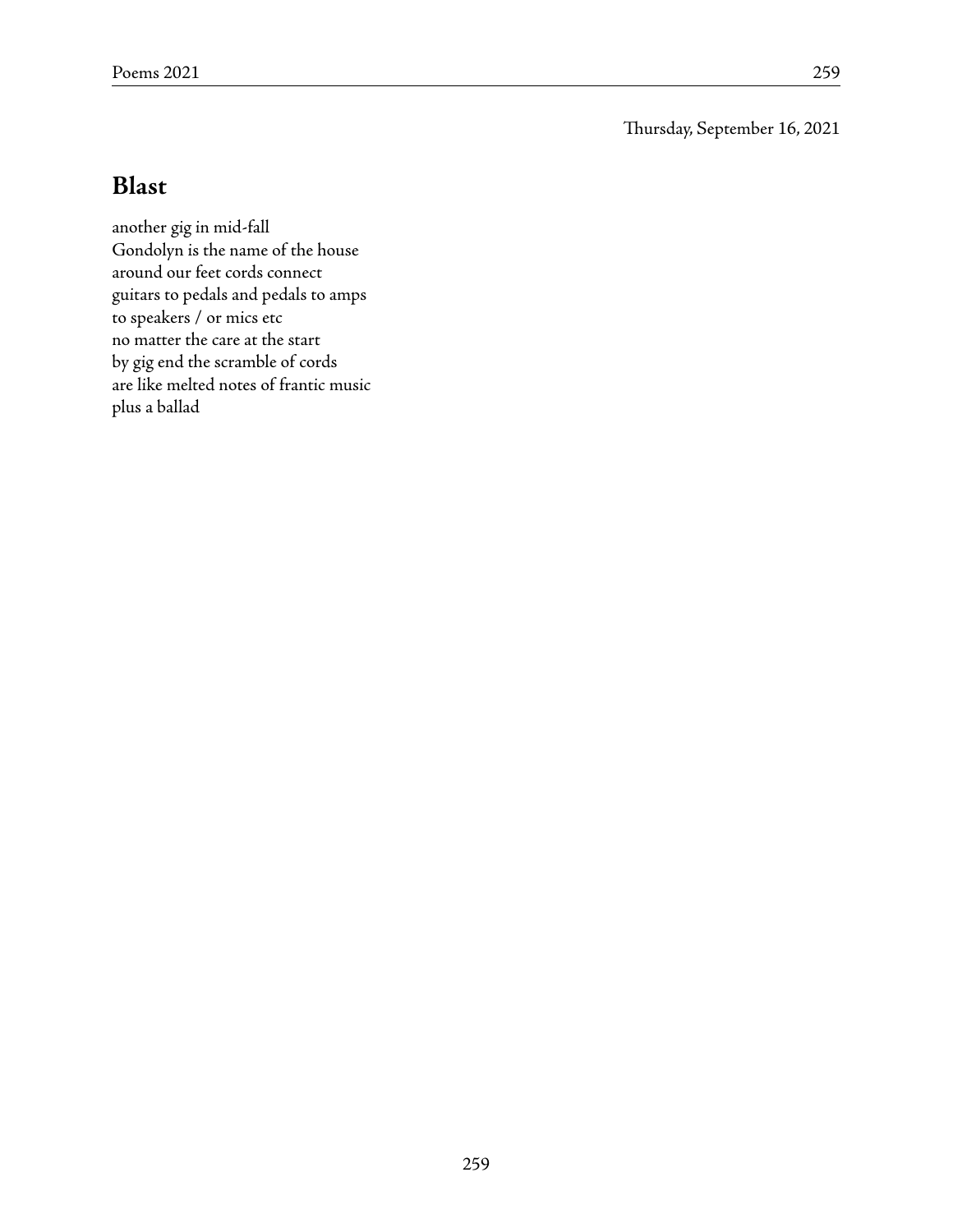Friday, September 17, 2021

### **Arrivals**

the morning paper arrived in the box by my door it slipped quietly into my life the stories / the pictures something of life came with it one morning you arrived by the box near my door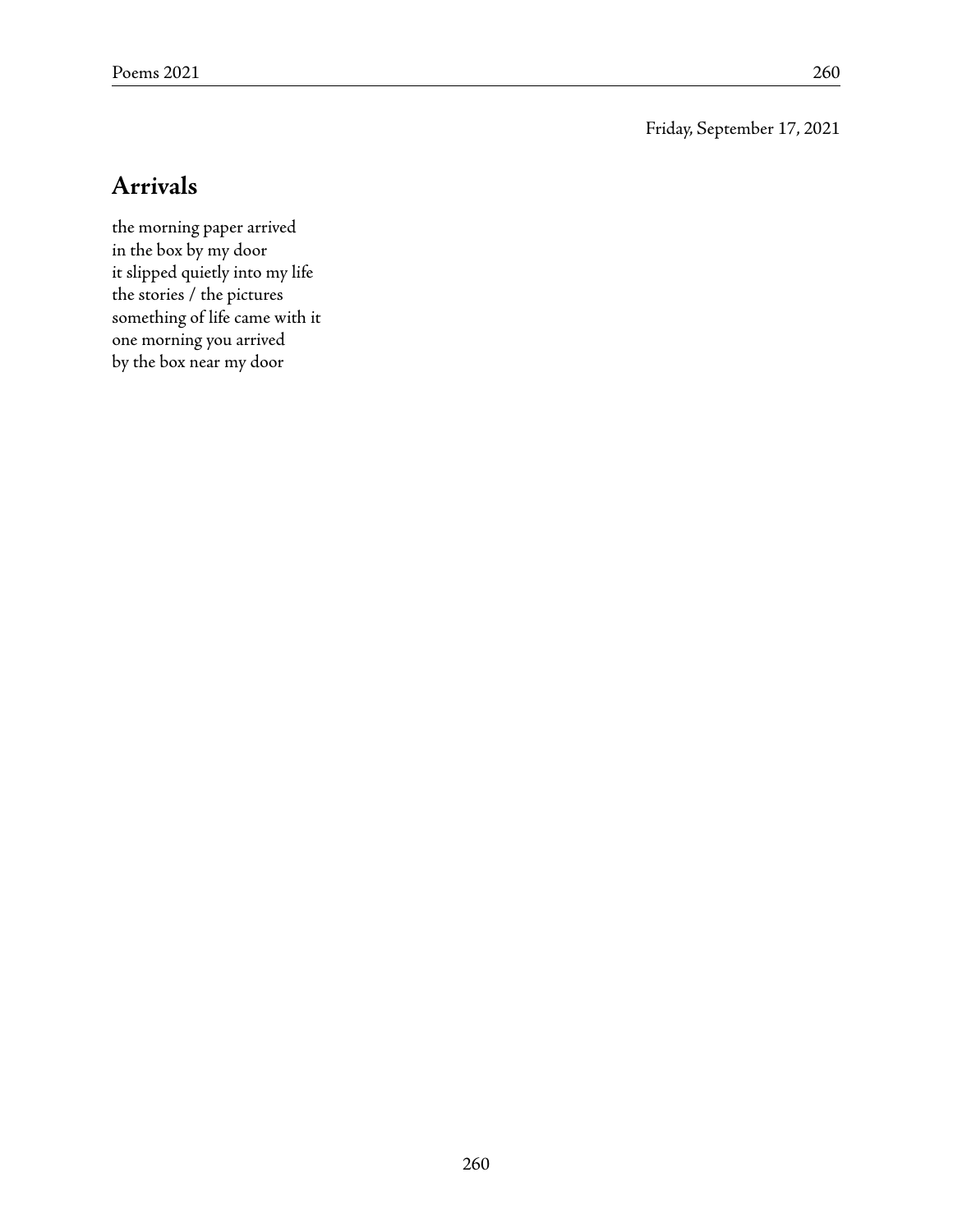#### Saturday, September 18, 2021

#### **Word Field**

surprise / you at the far end of a long field just coming out from a trail me at the other end sitting on a bench reading many words / when I see you I think of all the words that could fit between me and you / right here if you'd just look up and see me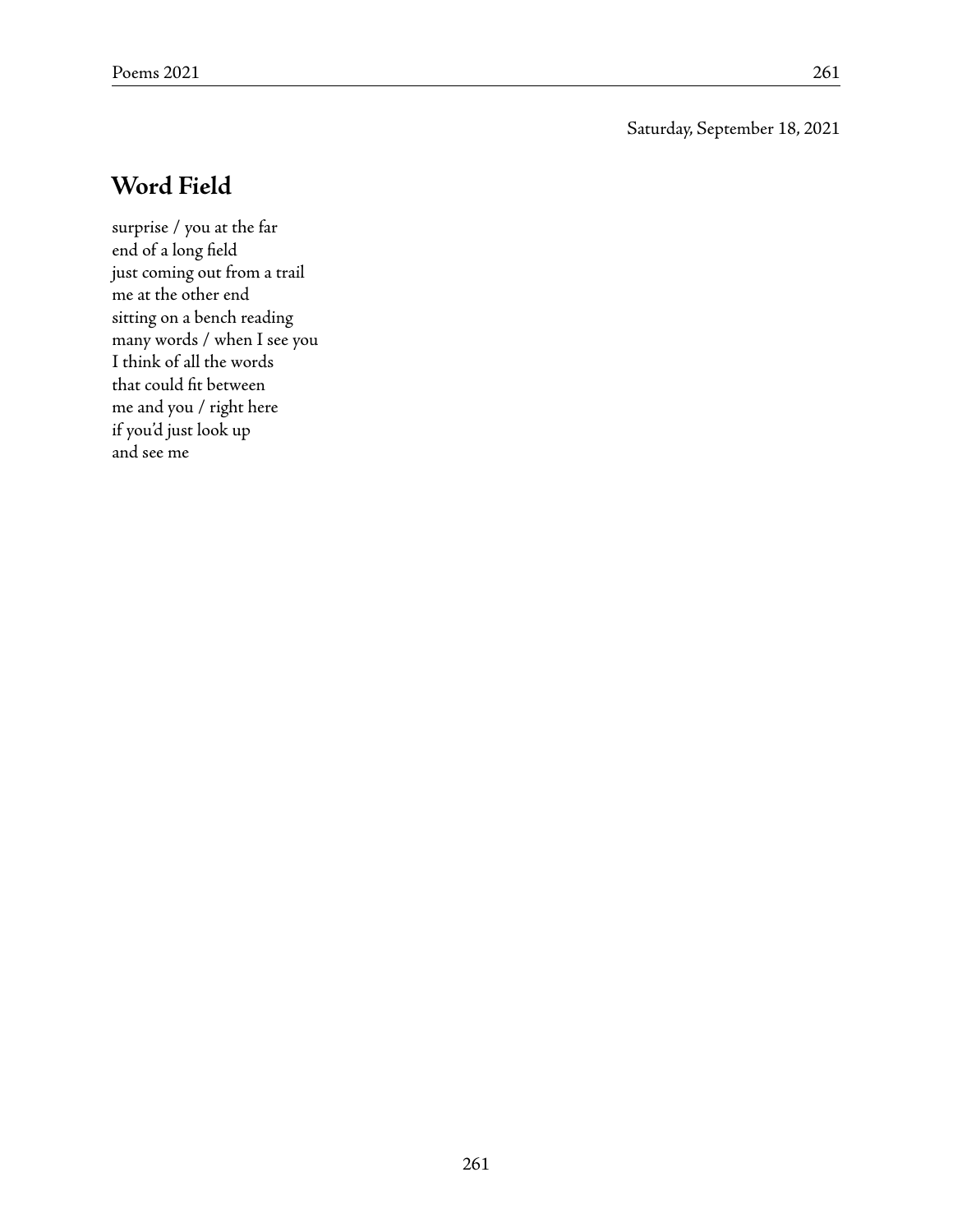Sunday, September 19, 2021

# **End**

between us that bad night the word "good" a stretch of short questions a stretch of short answers the word "bye"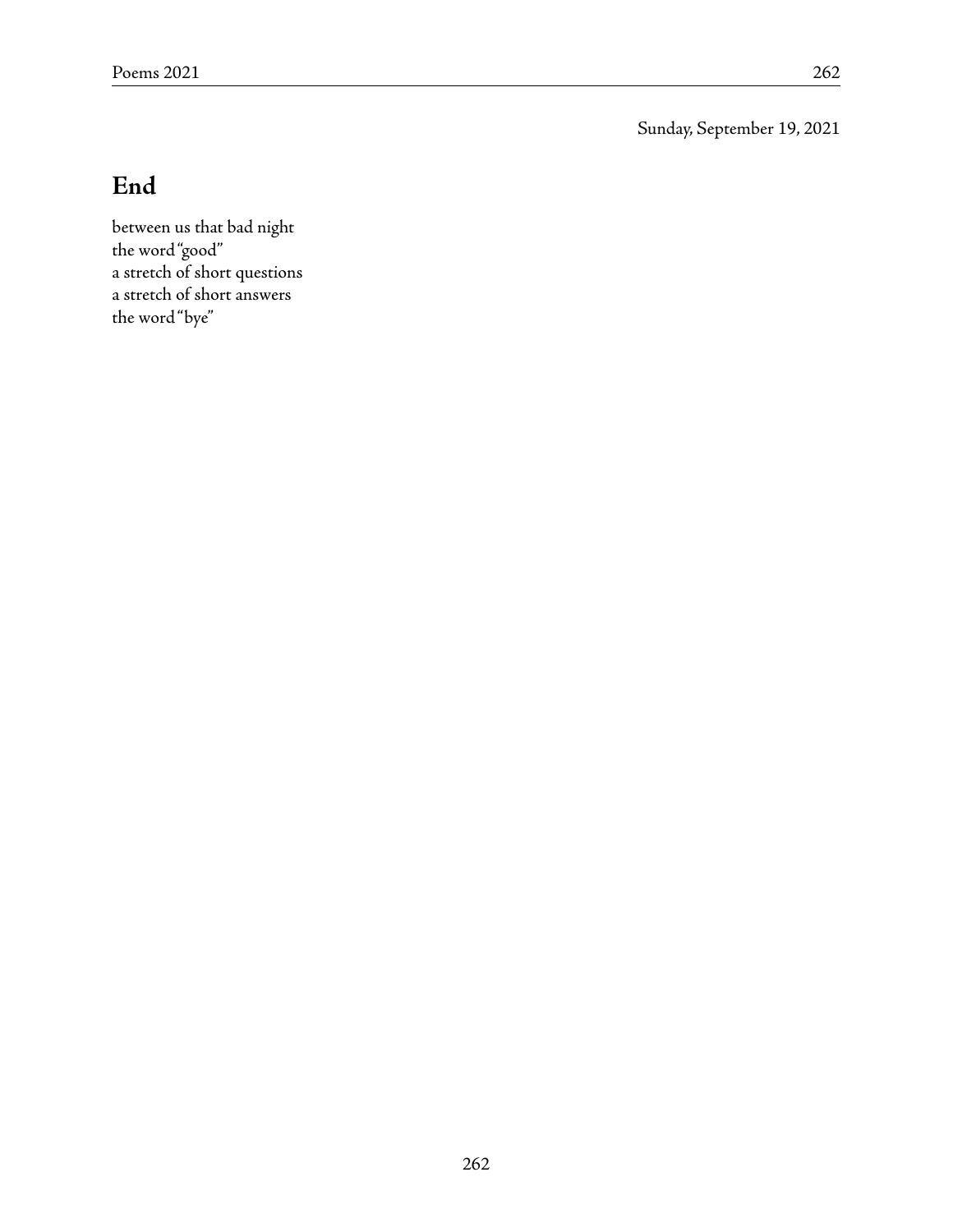Monday, September 20, 2021

# **Ugliness**

she asked me what does it mean when a beautician asks you have you ever been to a beautician before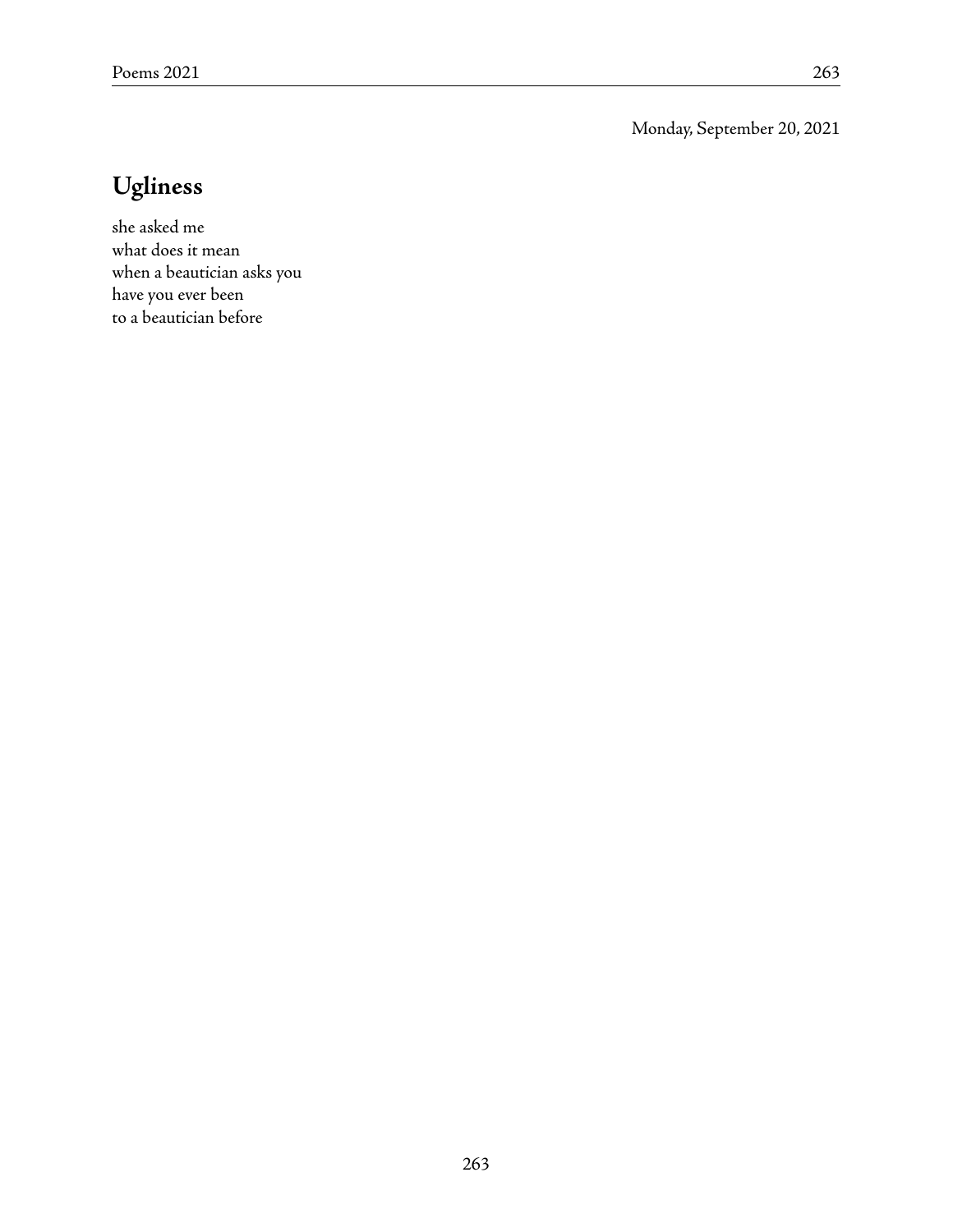Tuesday, September 21, 2021

# **Straight Road**

this hill means much to us past it the road is direct immediately to the sea we stop there to wish things were more complex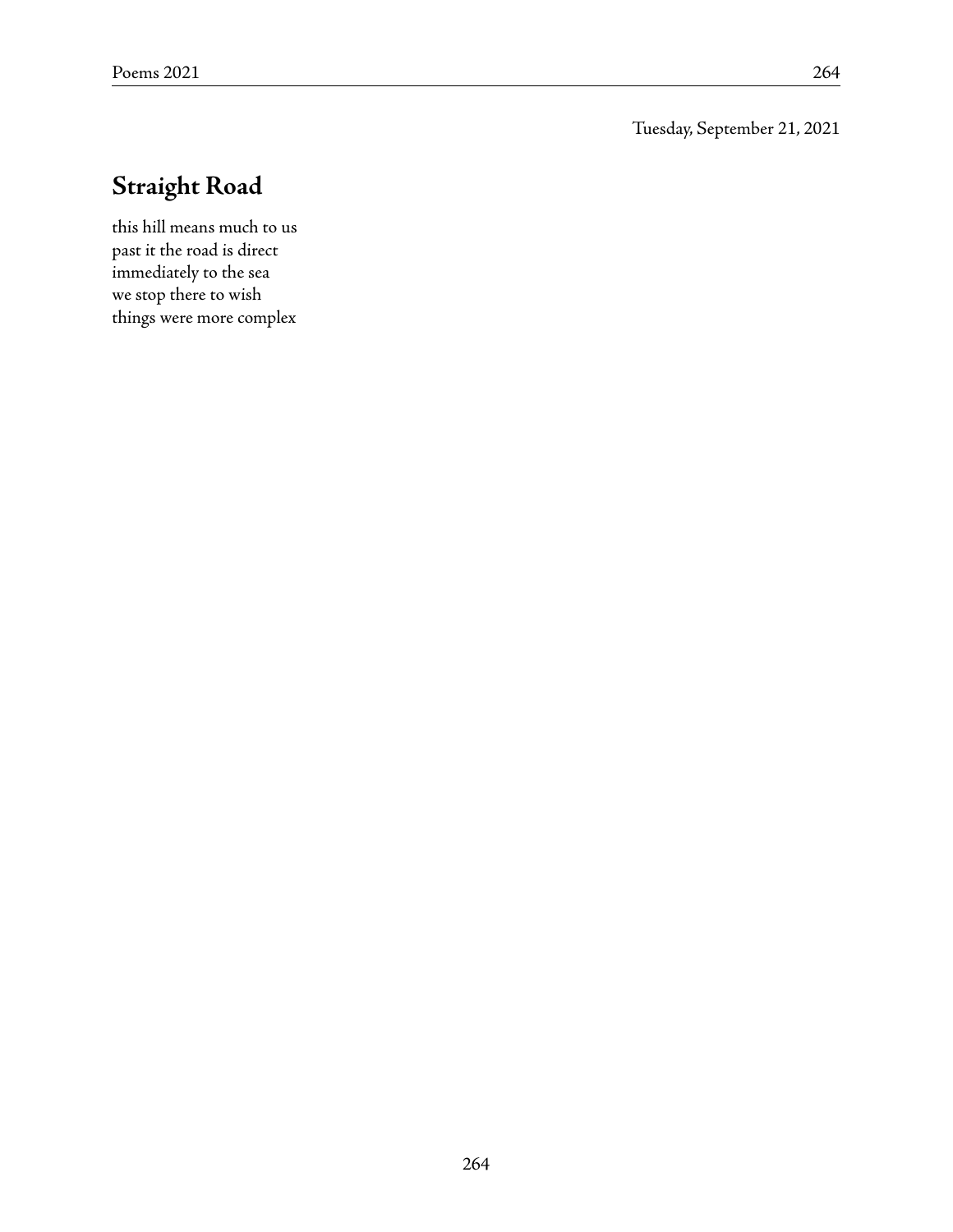Wednesday, September 22, 2021

# **Hotel By A Lake**

alone in my bed hoping for her call the phone next door rings and rings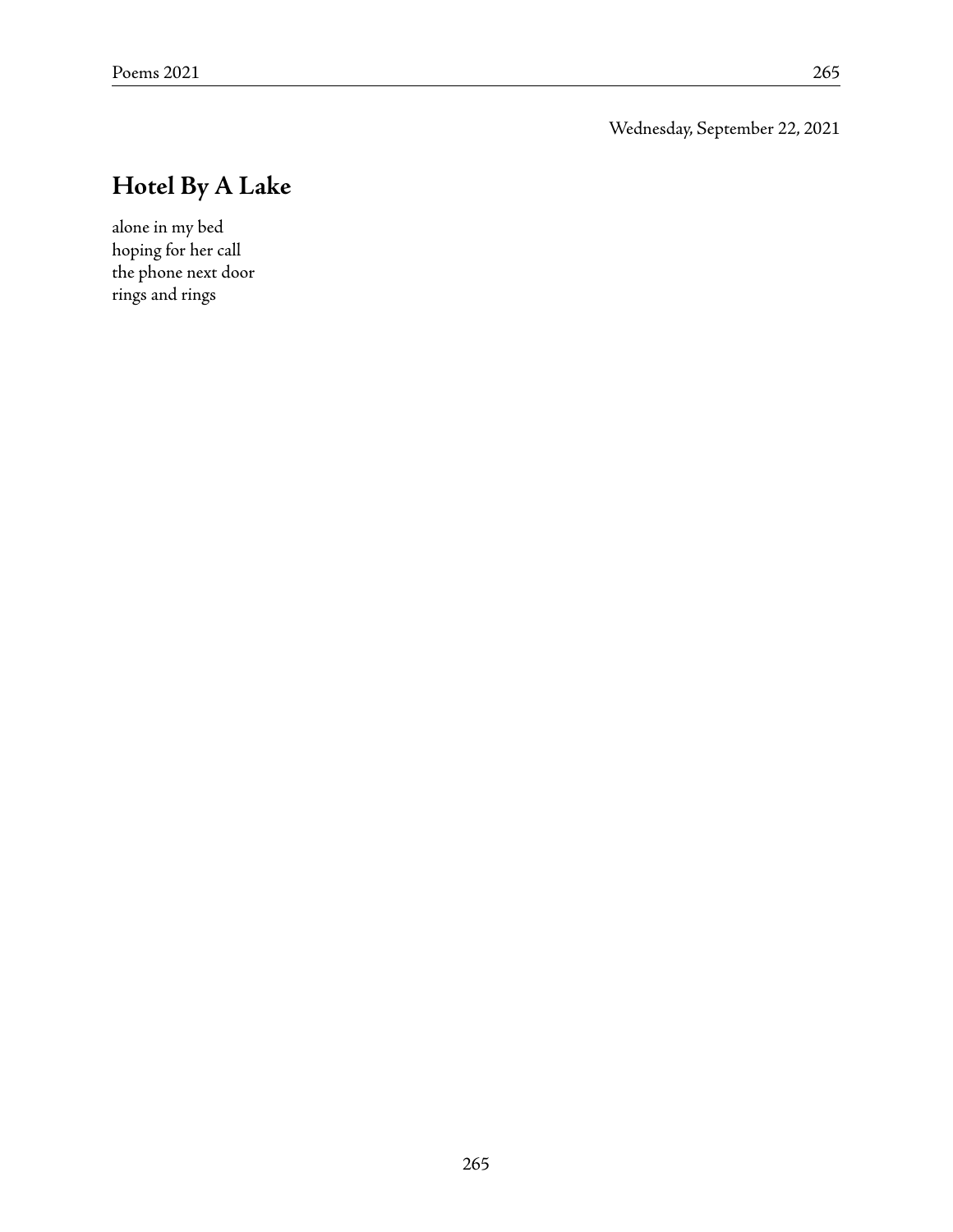Thursday, September 23, 2021

## **Love**

all the leaves have fallen the mountain spring once angry is stilled by emptiness strewn here and there rocks and broken twigs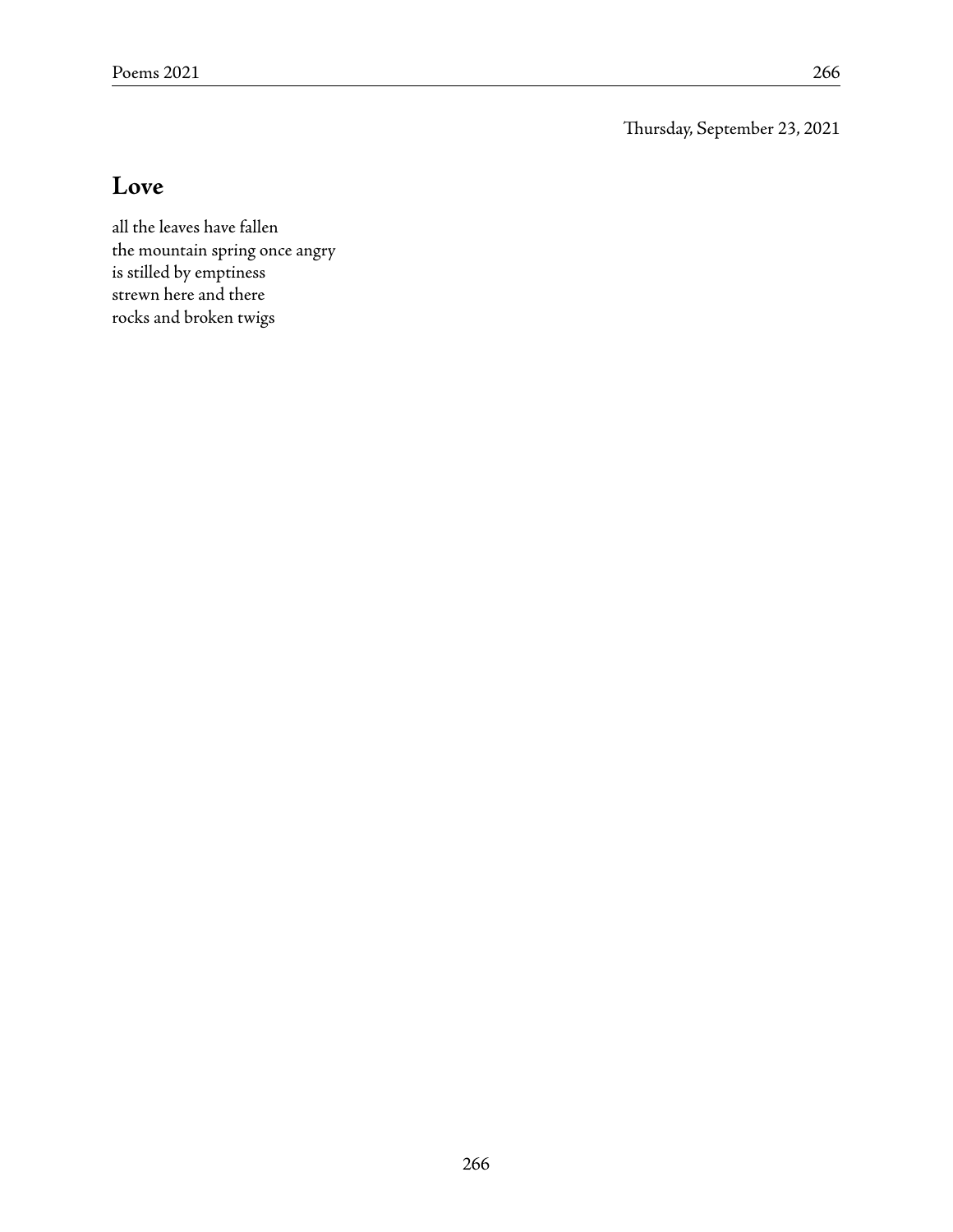Friday, September 24, 2021

# **Inlet**

a great artist painted a picture of you by the window looking out over the inlet it is my favorite / it preserves what I find most constant in you / in it your face is turned away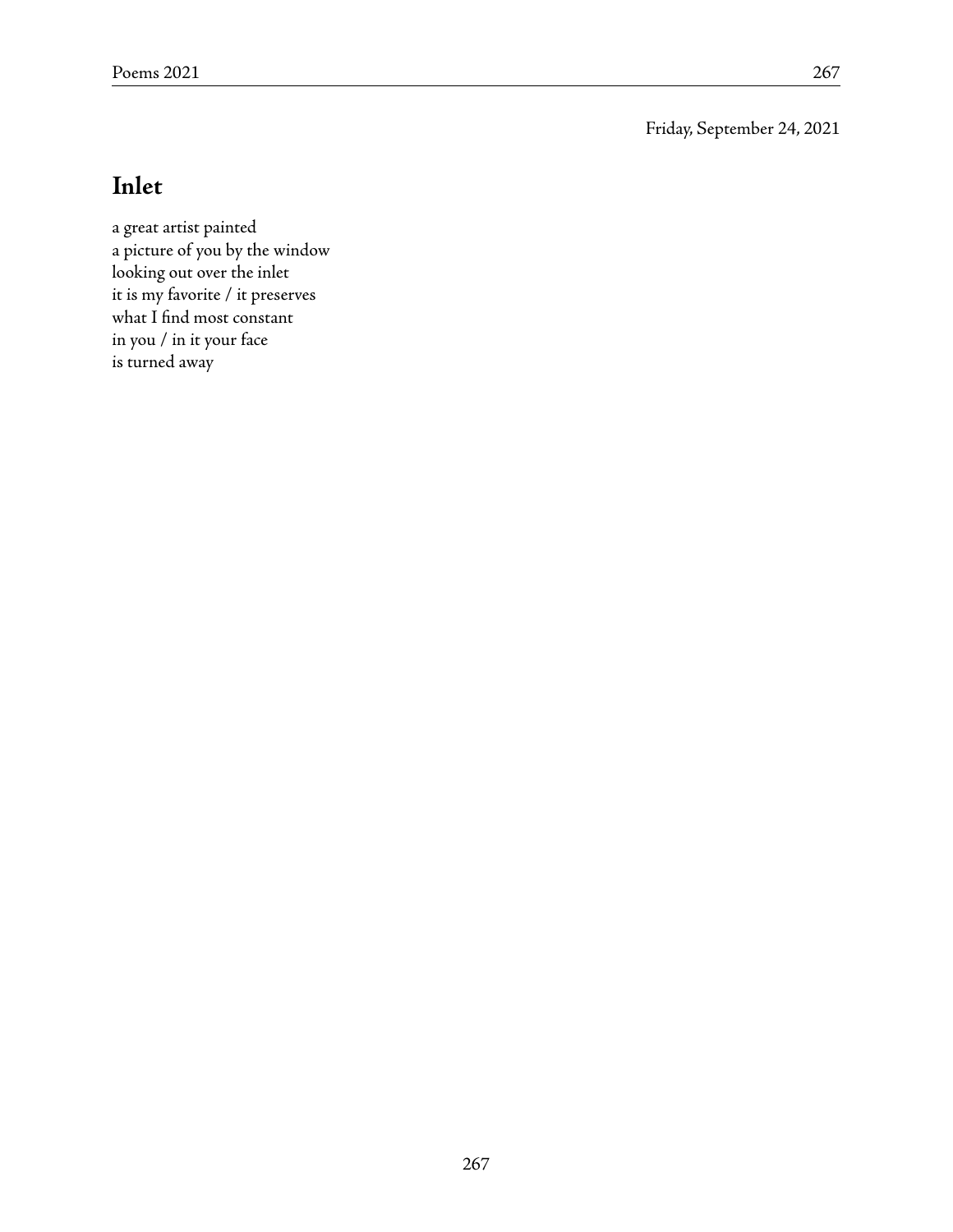Saturday, September 25, 2021

## **Wasn't**

a woman of wealth asked me to write a poem of snow her fond ideas of Shetland I did and was paid well enough to stop another woman said too bad it wasn't art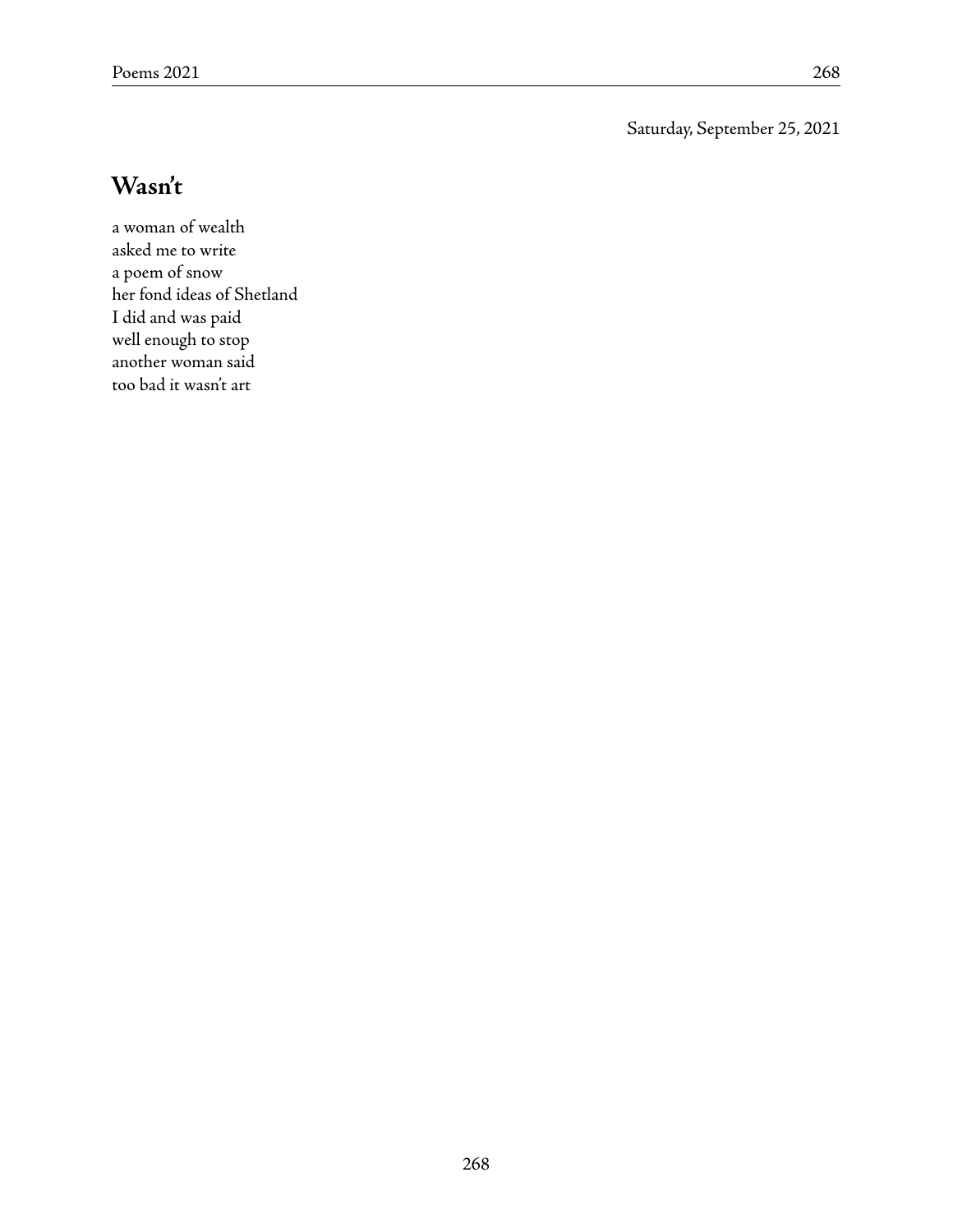Sunday, September 26, 2021

# **Good Night**

a short night in the best season we fell in love in Spring but Summer stopped us even with our pants down / how does love thrive over a short night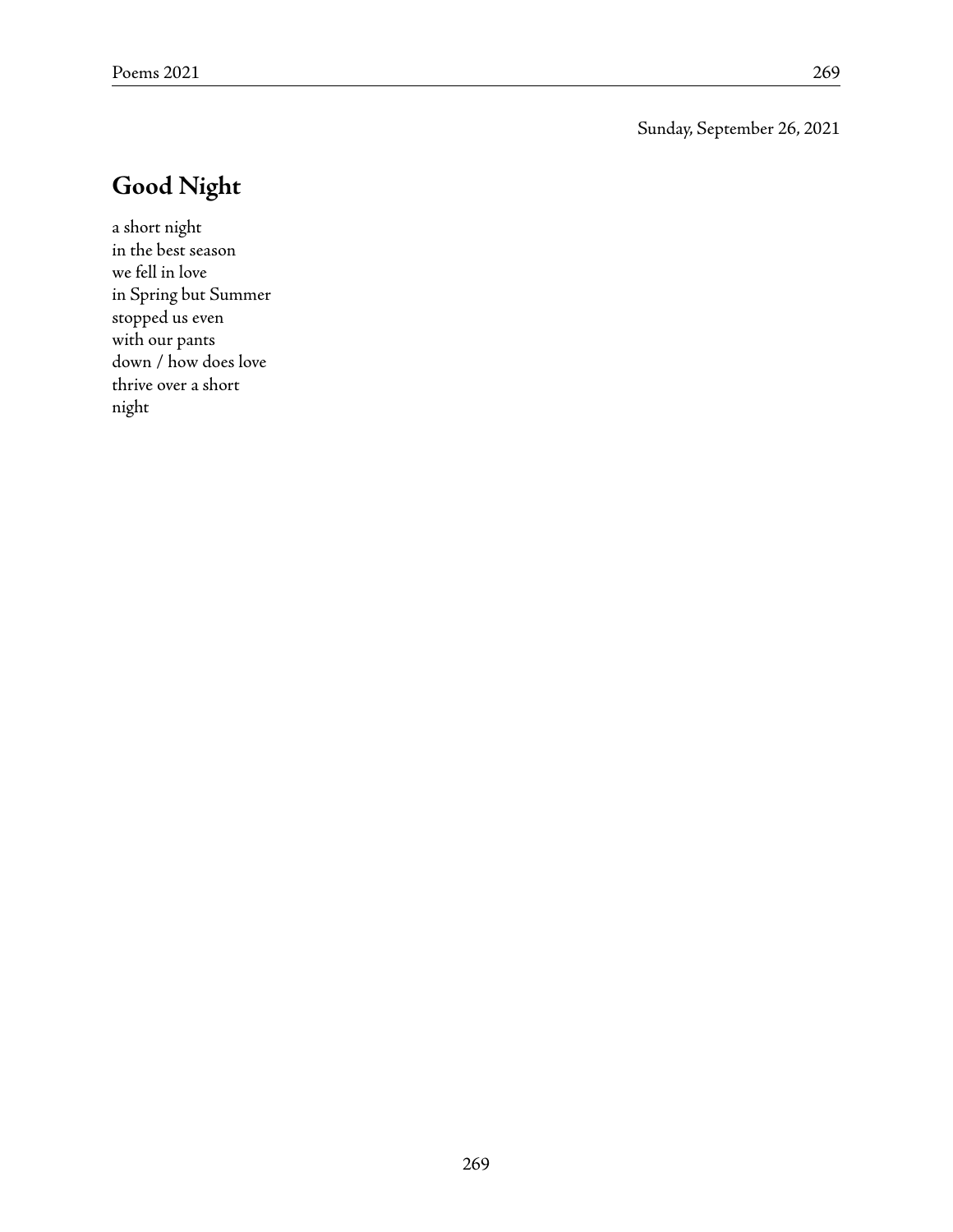Monday, September 27, 2021

# **Your Island**

your world is on the other side you don't like talking like this / is my face too old for you / too sad / on my map you're only inches away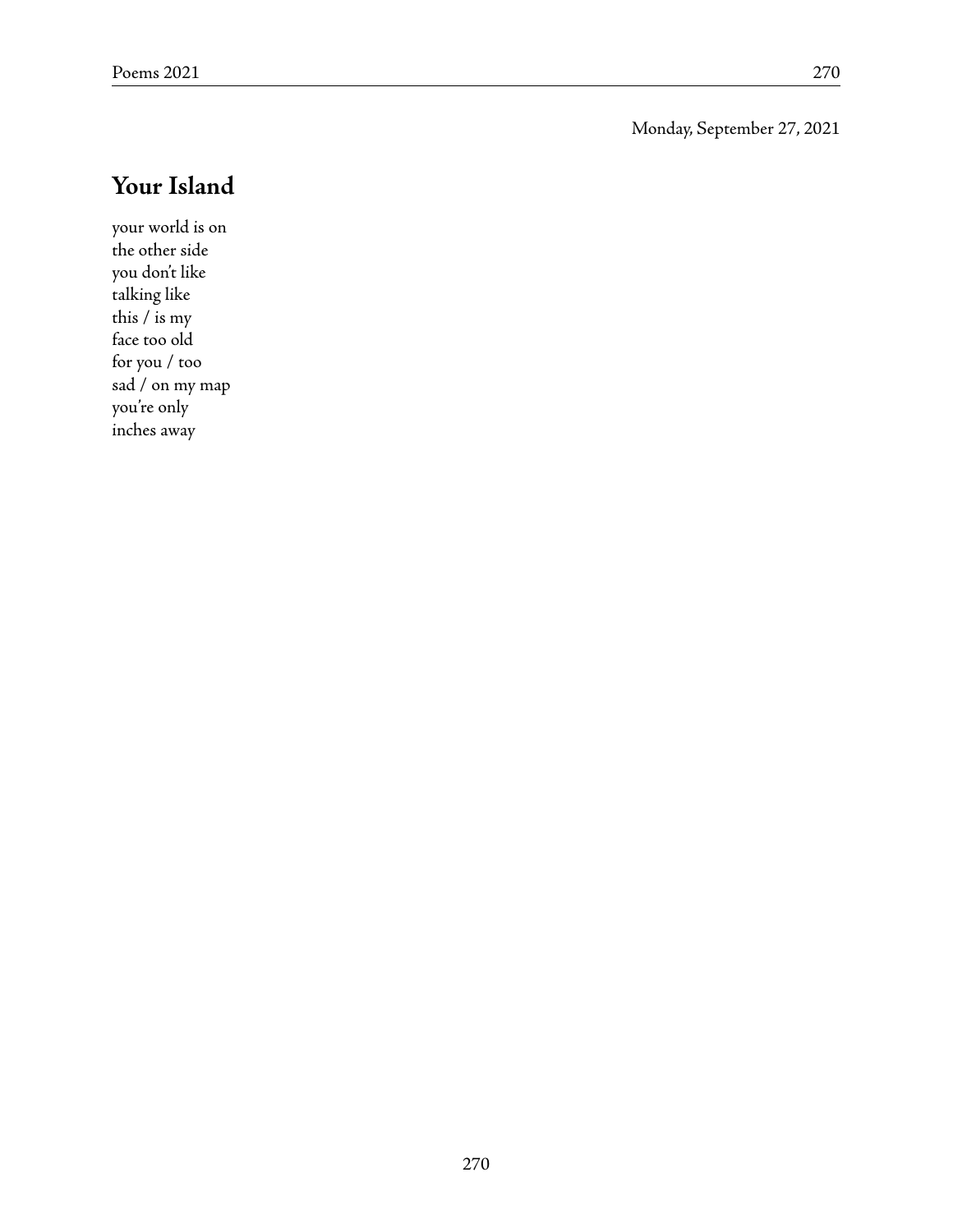Tuesday, September 28, 2021

## **Train Line**

the train rounding a bend after leaving the station a hill just starting right there the train swaying slowly on the tracks even when the rail bed is solid / autumn / it disappears like that / she is on board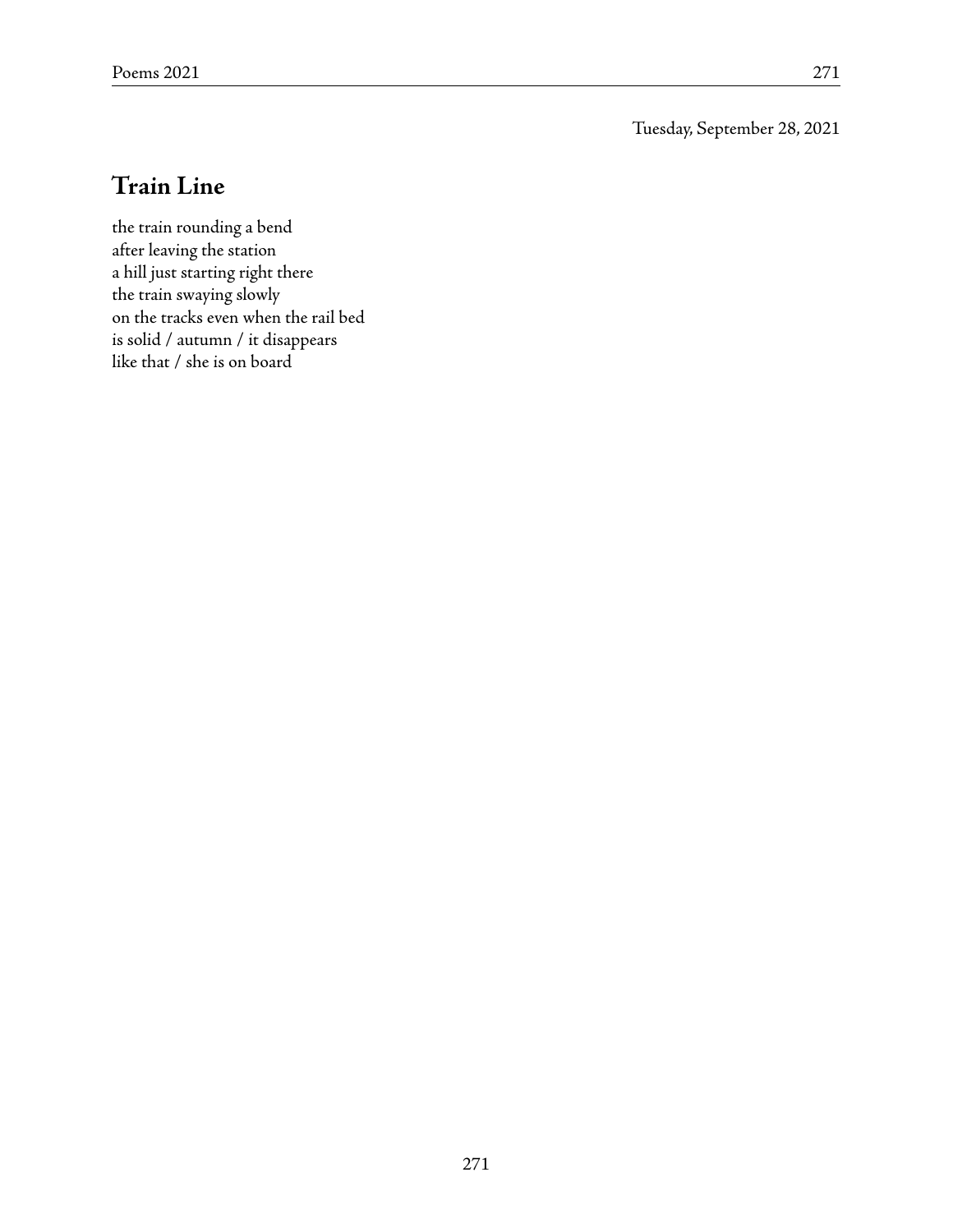Wednesday, September 29, 2021

## **Shetland News**

autumn and the moon knows it / the road past my house is muddy in the struggling darkness watching and watching carefully I see no one walking by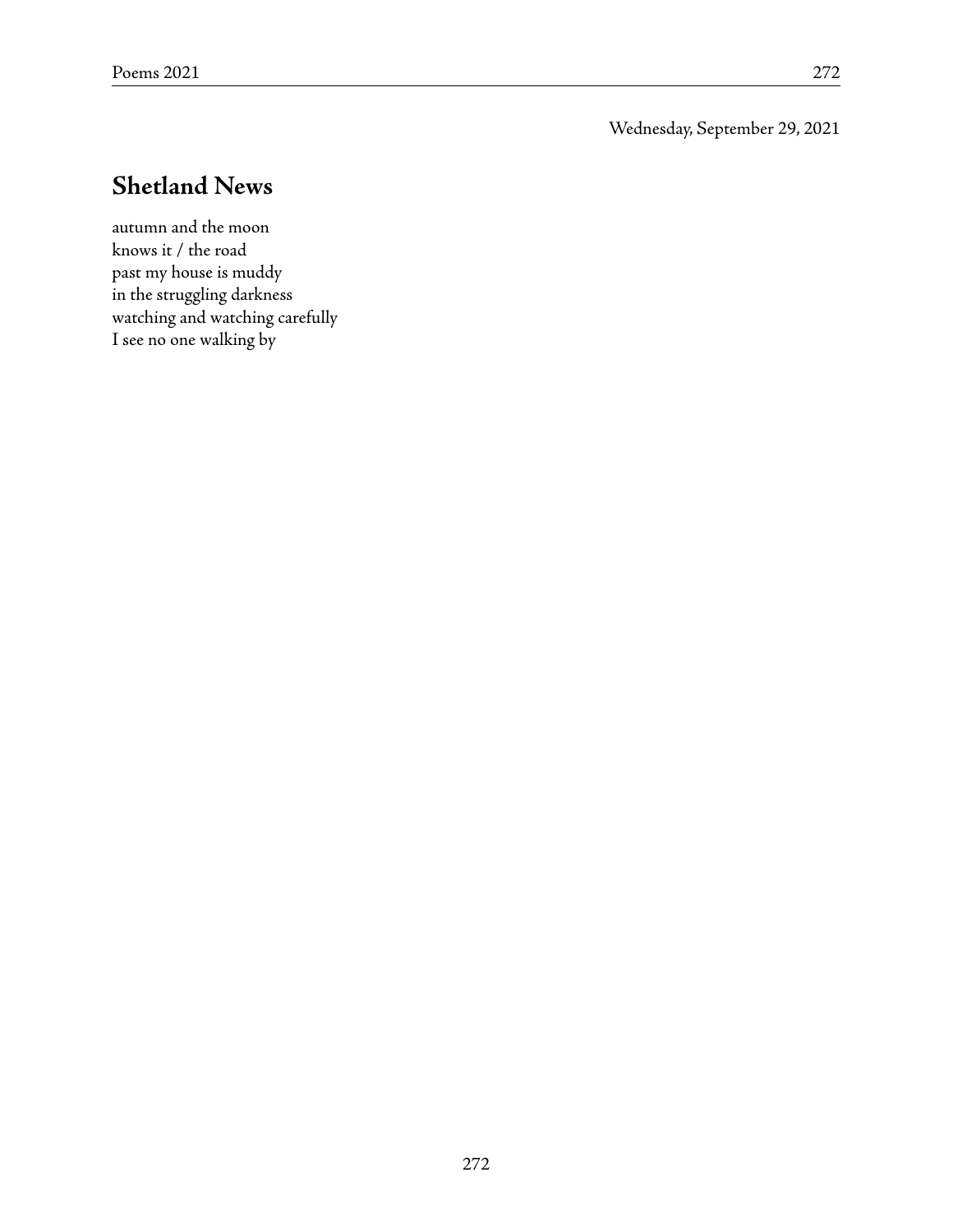Thursday, September 30, 2021

# **Twilight**

north twilight hills to the west between me and sea dark as teeth biting into our sky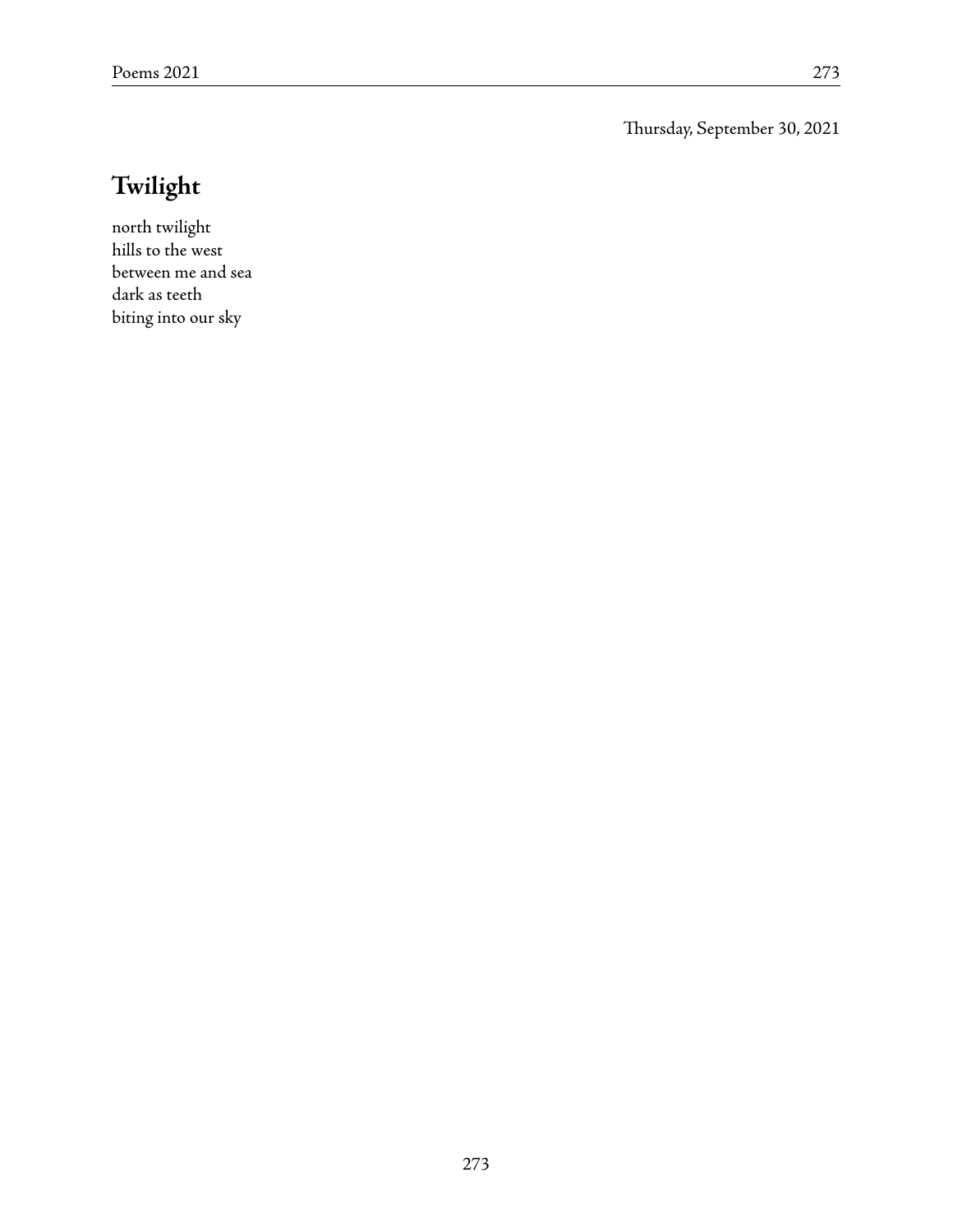#### Friday, October 1, 2021

# **Harsh Love**

I asked her what she meant by the deep still silence of her love of a harsh place she said it was like the sound rain makes after it's turned to snowfall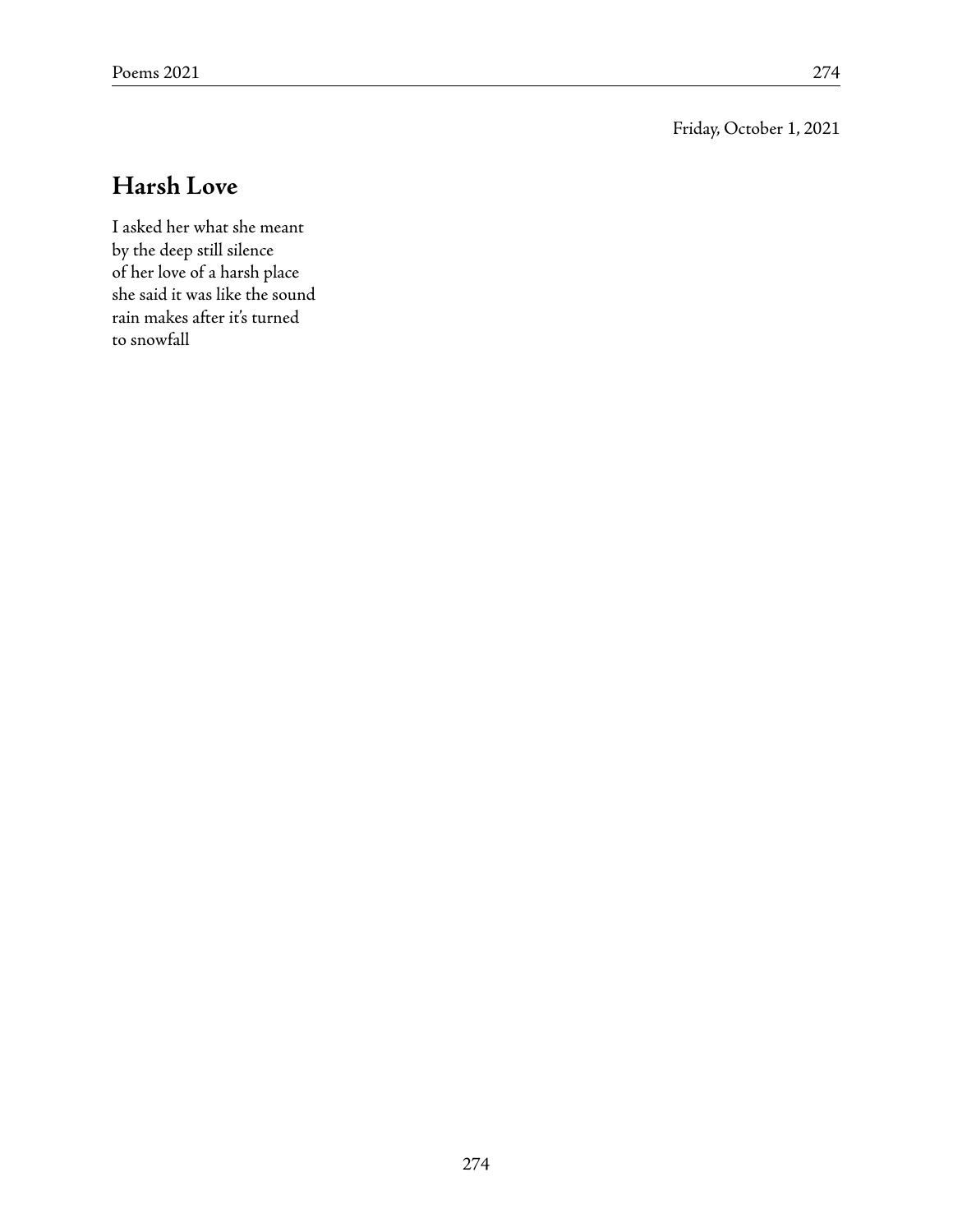#### Saturday, October 2, 2021

## **Love And Fish**

we've parked at the top of the city hill above the harbor and have started down / the lanes are stone and narrow / houses around us with lights on / a winter evening on a chilly island / dinner awaits and as we get closer to the bottom / closer to the waterfront / our noses sniff finally the welcoming smell of frying fish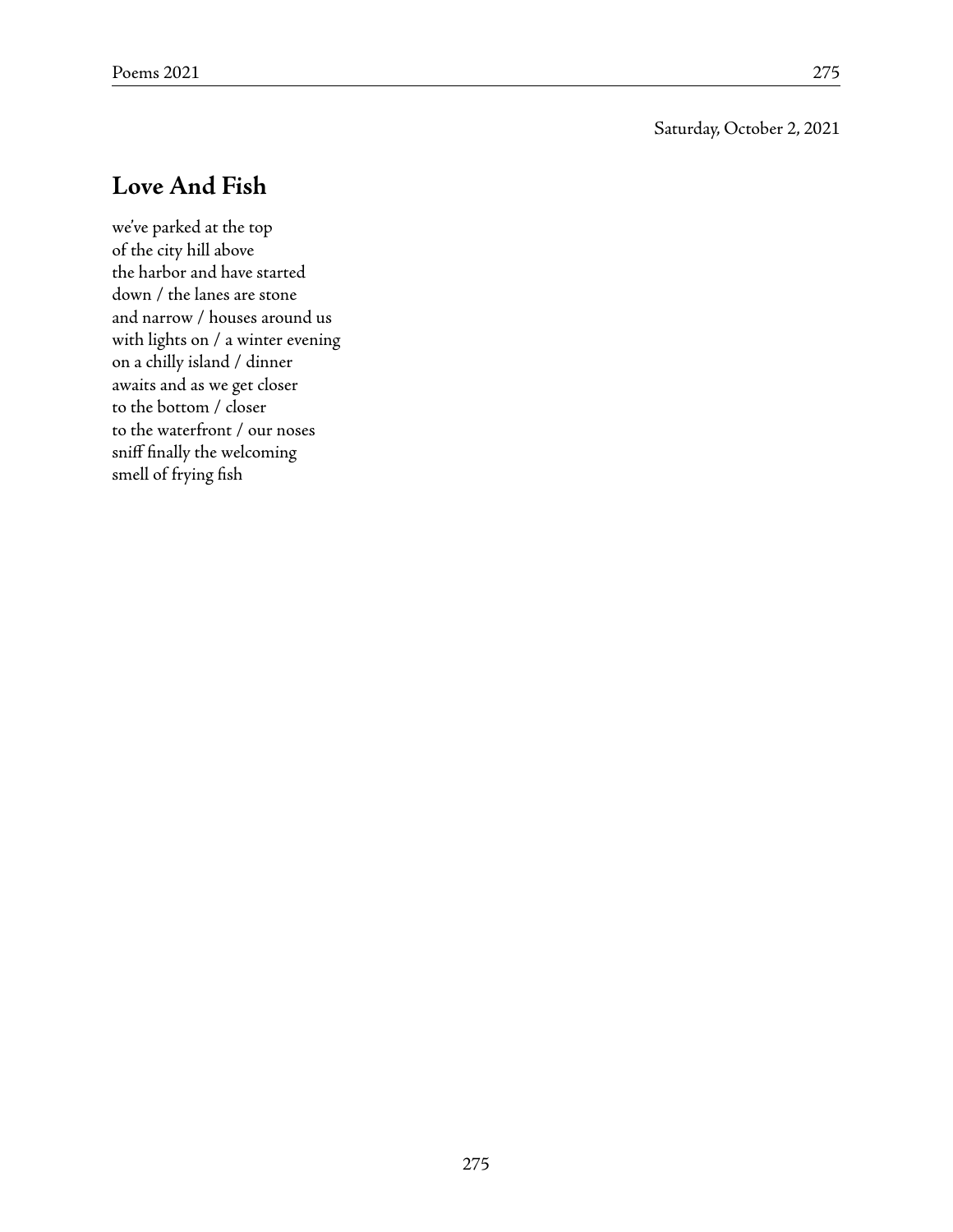#### Sunday, October 3, 2021

## **The Return**

the town where I grew up wants to welcome me back but hesitates when it realizes it doesn't know me any more I cross the line from next town to this and at first I feel the warmth of a rainy welcome but then the snowfall takes charge and I am coldly alone once more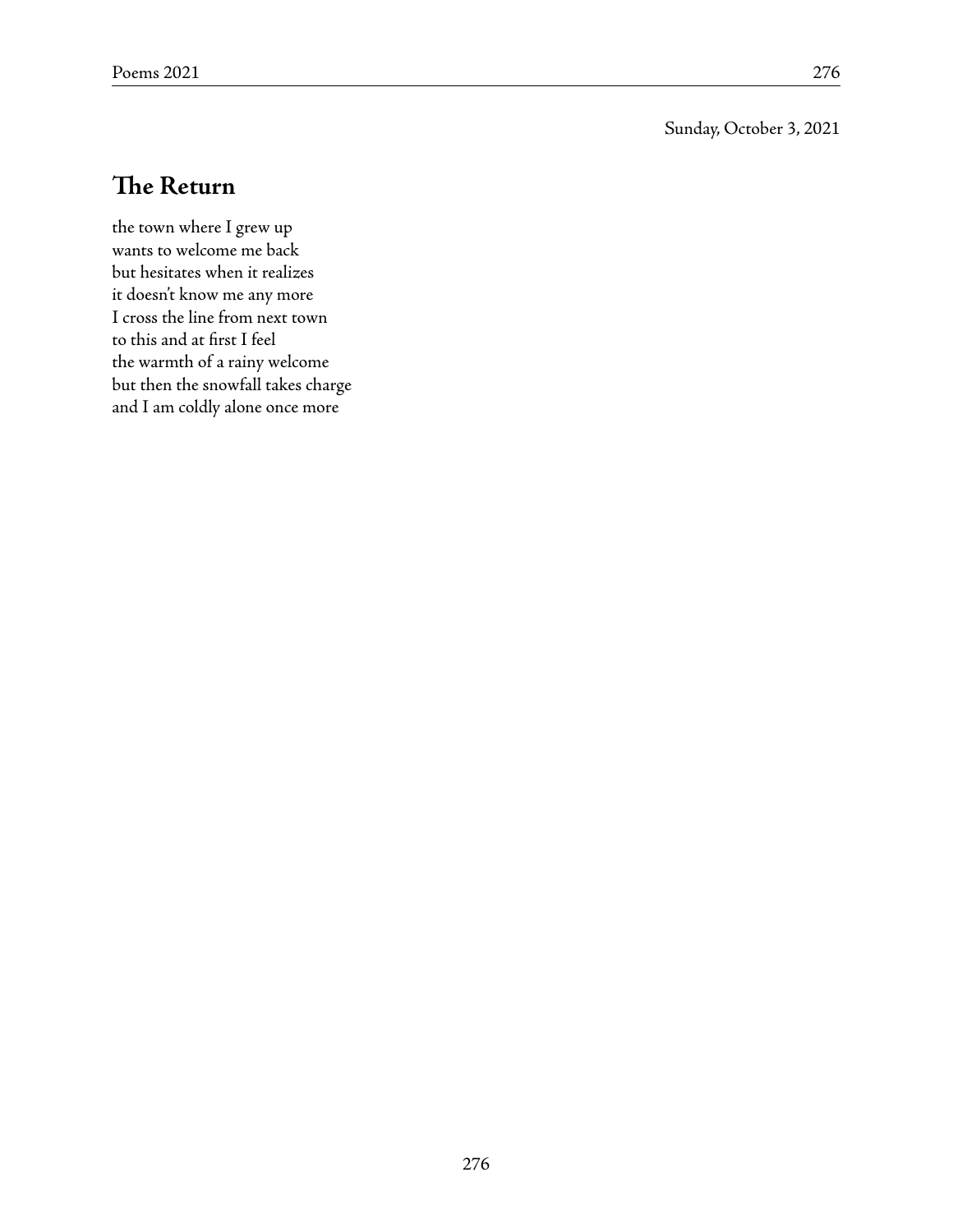#### Monday, October 4, 2021

## **From Aberdeen**

the ship rounds the point between harbor and open sea the long journey is about to end the woman I wait for should be on that ship rising from her cabin bunk / perhaps a breakfast awaits perhaps a long talk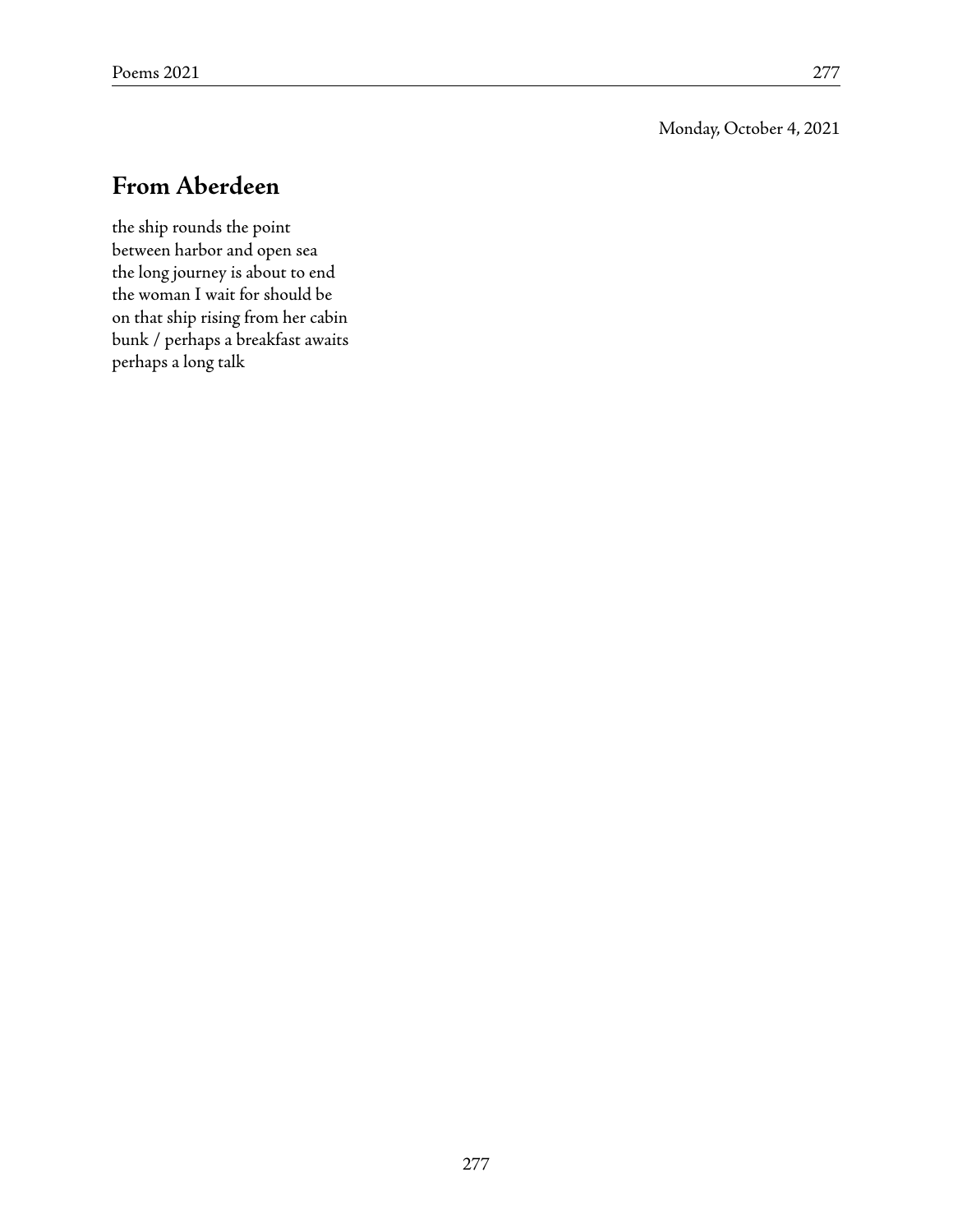Tuesday, October 5, 2021

## **Short Stories**

walking through the old cemetery the sun asking me to read carefully the tombstones carry stories the shortest ones possible sometimes two are linked by death one place / by marriage another the stories grow a little but remain still / short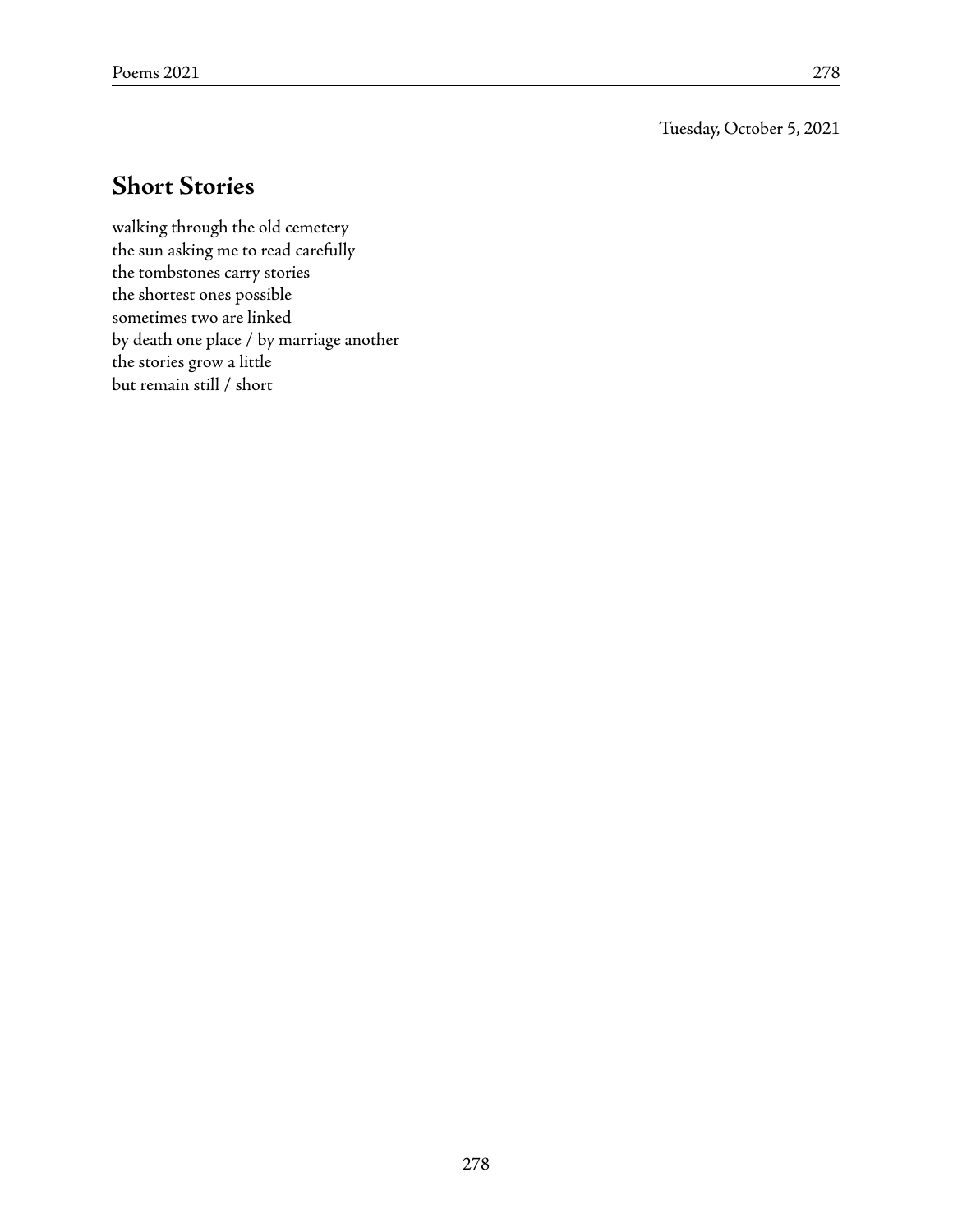Wednesday, October 6, 2021

## **Dream of Perfection**

I decided the best place was the edge of the field across the road from our house the overgrown stone wall waited for me for fifty years the sun had practiced going down behind where I'd sit first then lie down / I did the big loop from this farm my long passed family made and grew / I thought I was special and would do special things / no / the best thing was to bring the poetry of perfect endings to this modest field / to this modest wall / to this modest twilight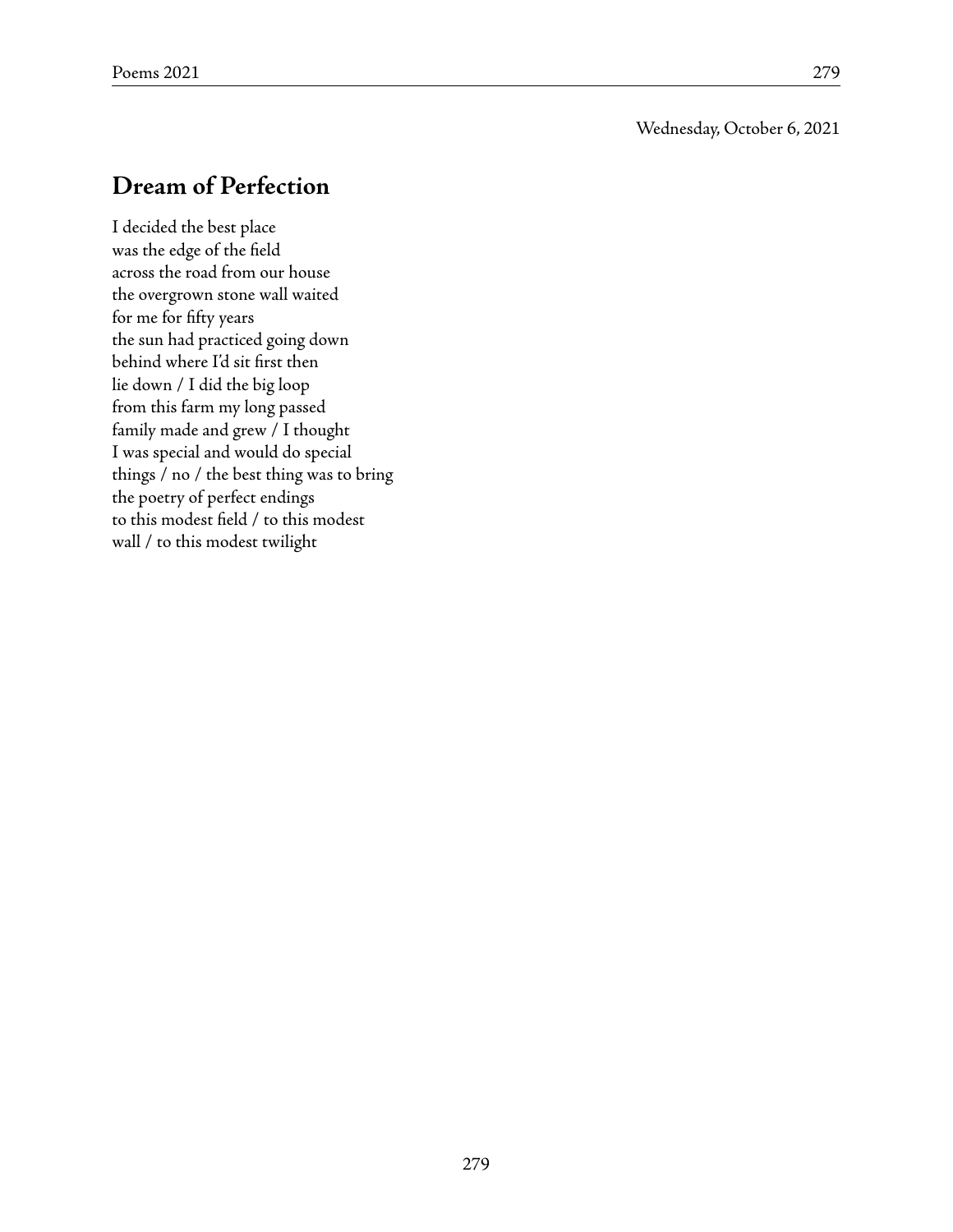## **No One Can See Me**

outside the demonstration city in the old DDR we stopped at an empty factory and storehouse in March we stopped by abandoned tracks where fat flakes fell / later the girl with intensive red hair stood in front of me / I knew then nothing more could happen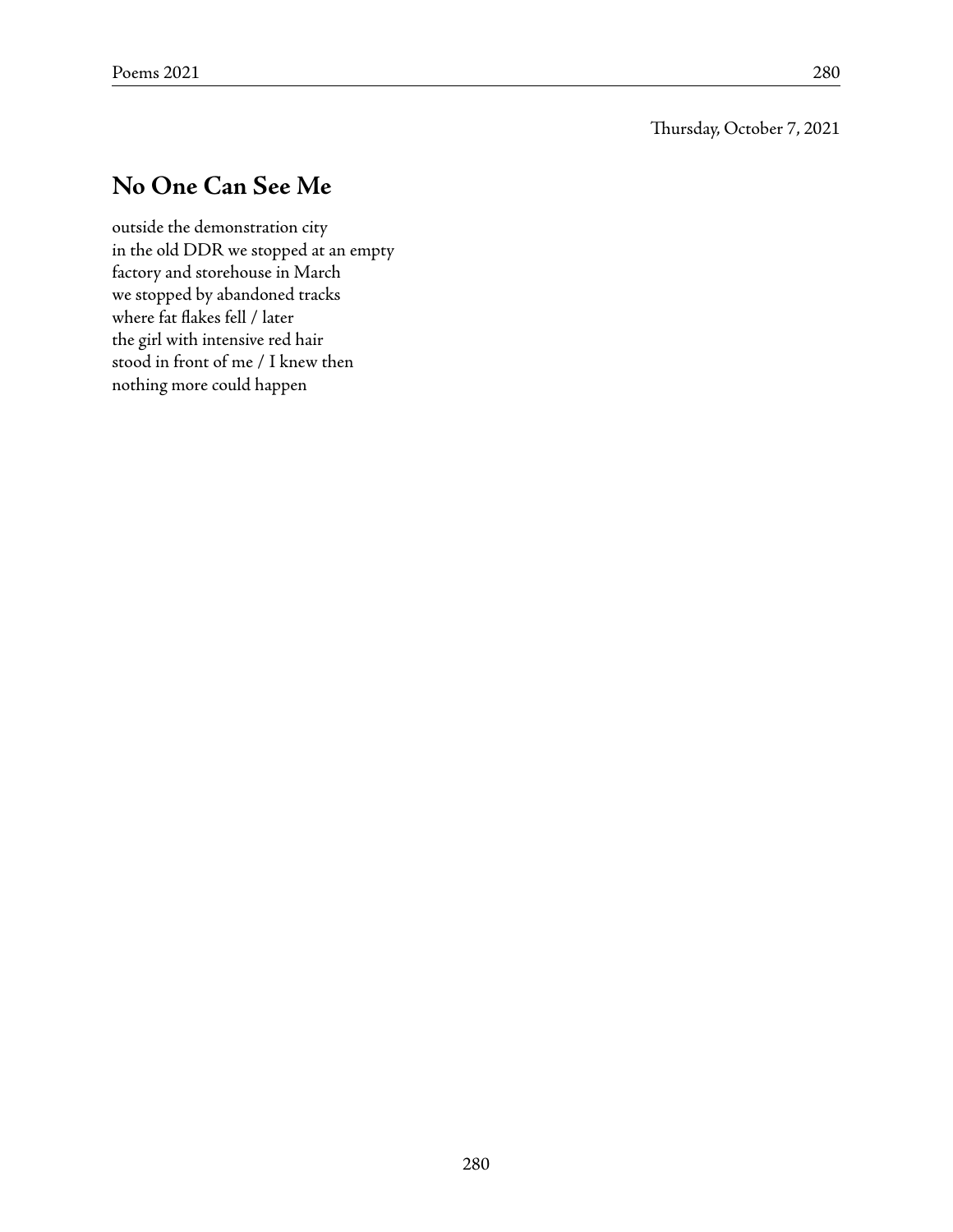Friday, October 8, 2021

# **Left**

the storm last night blasted yellow autumn leaves onto a brick wall by our house / now that the sun has made its way here it is warming the wall / dropping the leaves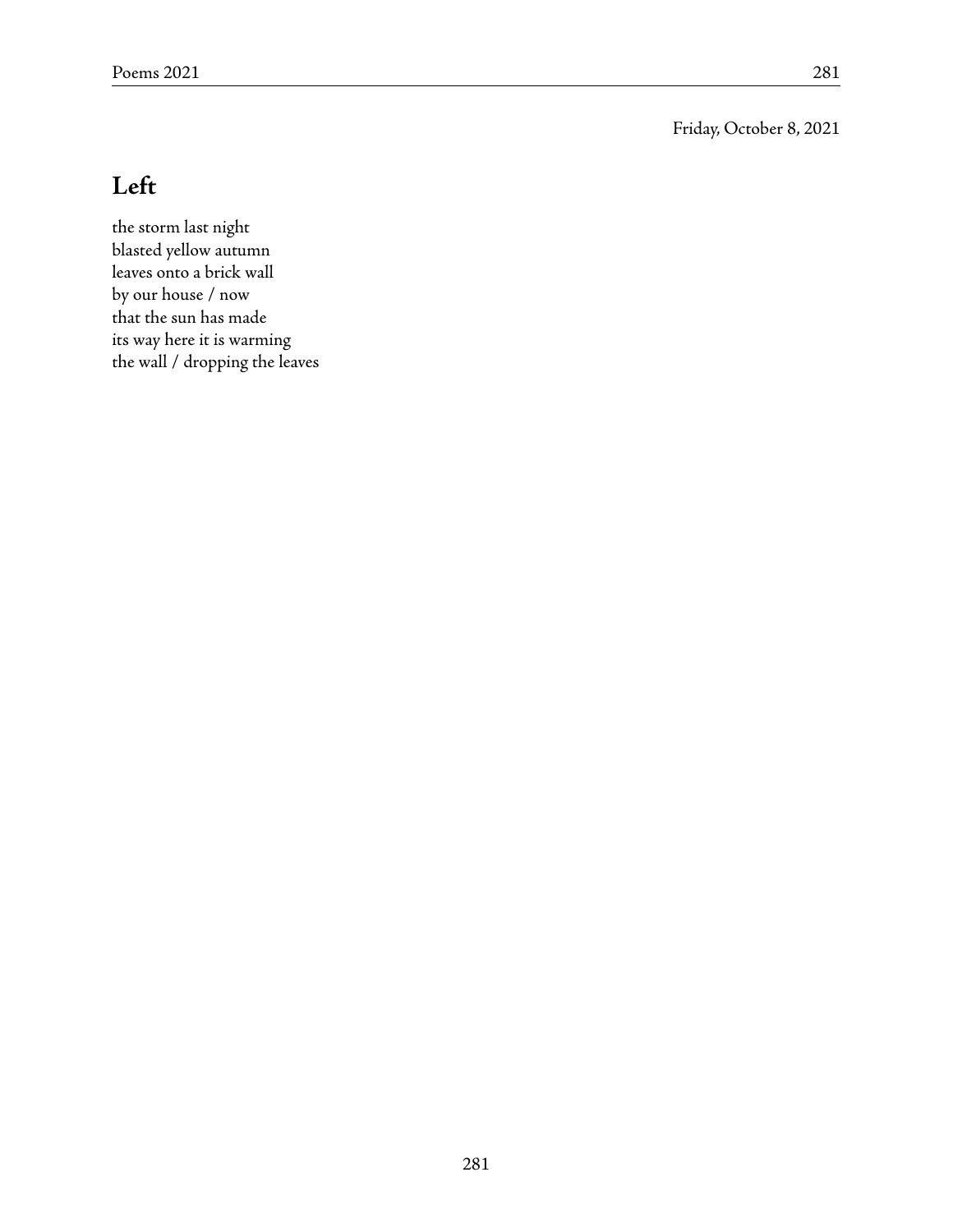Saturday, October 9, 2021

## **City Snow**

the city beset with snow which fell for days has disappeared from our understanding streets familiar now outshine our eyes in the day and orange lights paint puzzlement everywhere the city we knew has gone we are all that's left that we can understand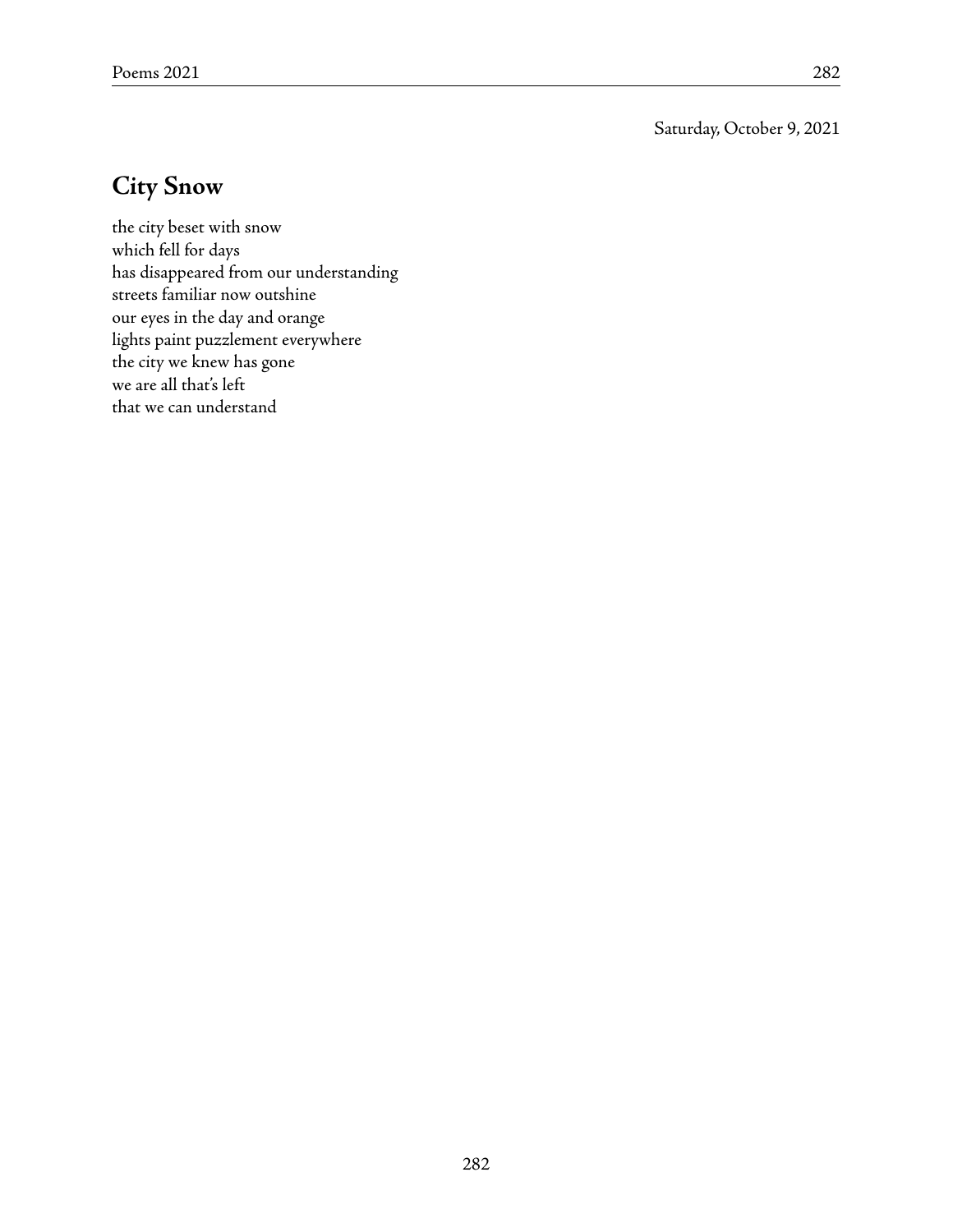#### Sunday, October 10, 2021

## **Cold Bed**

I passed by her house while snow was falling outside her door a van was stopped and two men were unloading a mattress snow fell on it while they waited for her to open the door later everything would be warm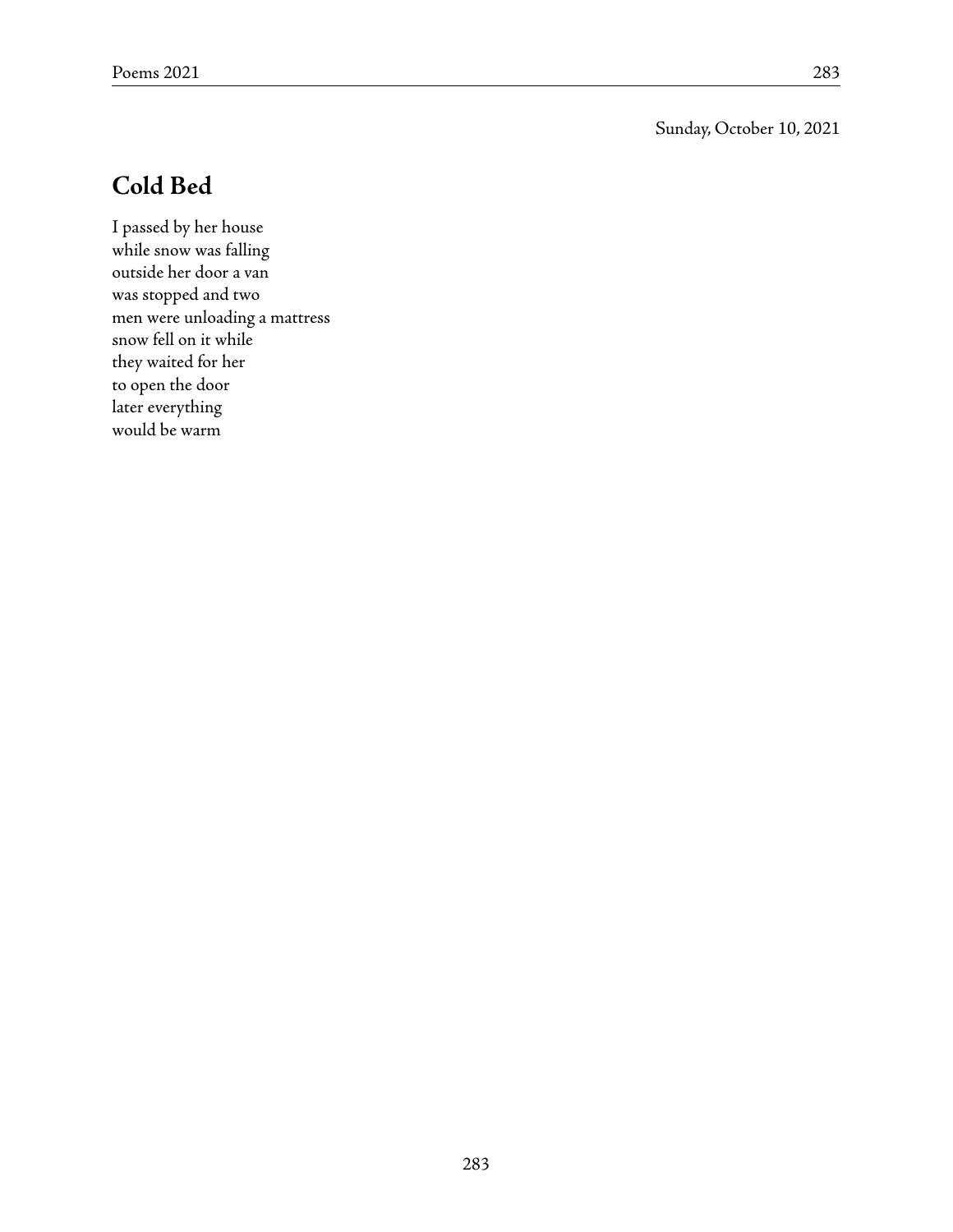#### Monday, October 11, 2021

### **Pause**

the crow cawed twice she put our fish in a pan over a weak gas flame butter melted and fish dipped a bit in batter our kitchen window open to make a path for the smoke after a while she flipped them and soon we had them at our table the crow cawed twice more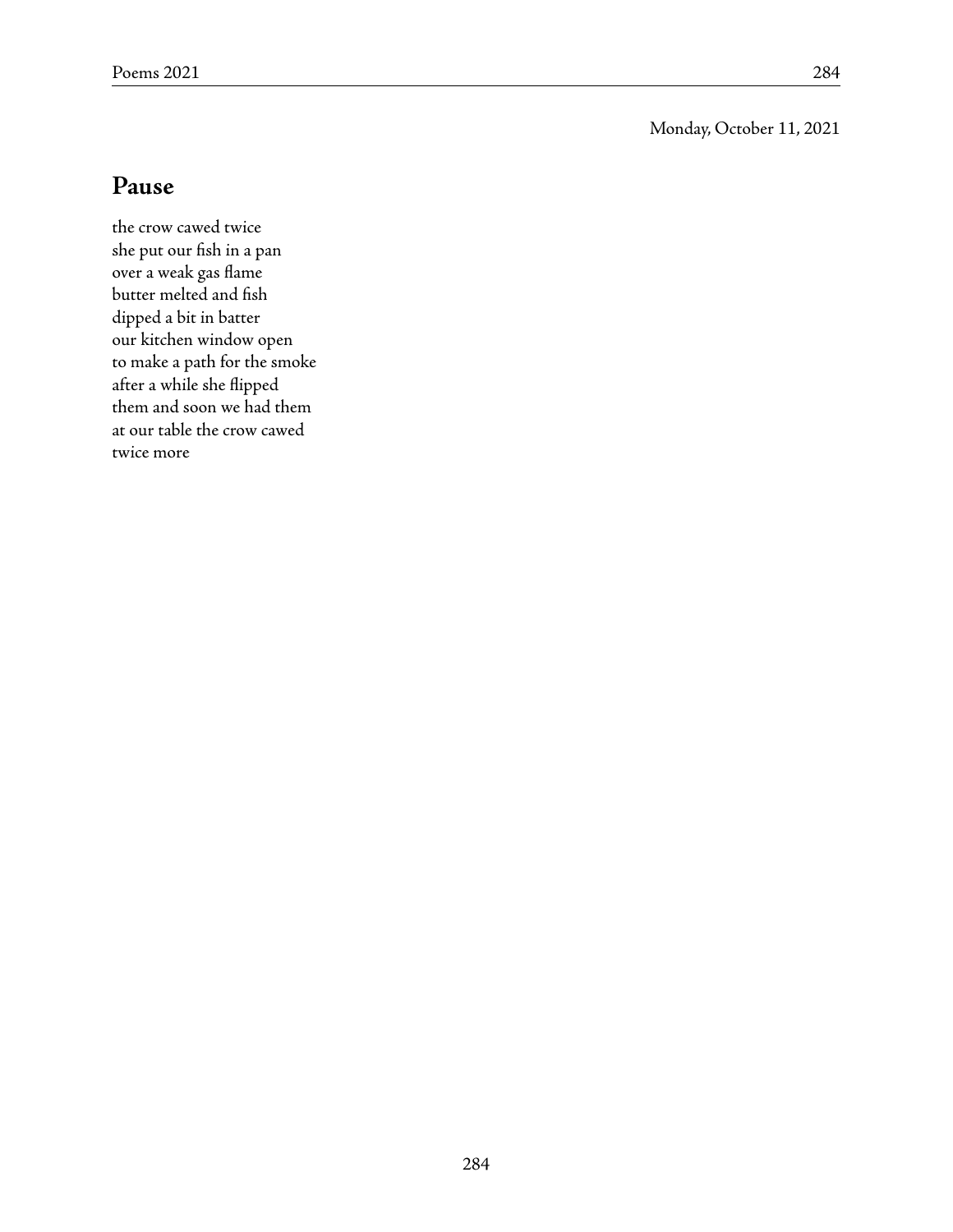#### Tuesday, October 12, 2021

## **Lonely Ness**

our guests have left they're on their way through a deepened snowfall that'd come up sudden off the Atlantic / the flames in the fire grate have burned the oak down to white ash except for her / it is lonely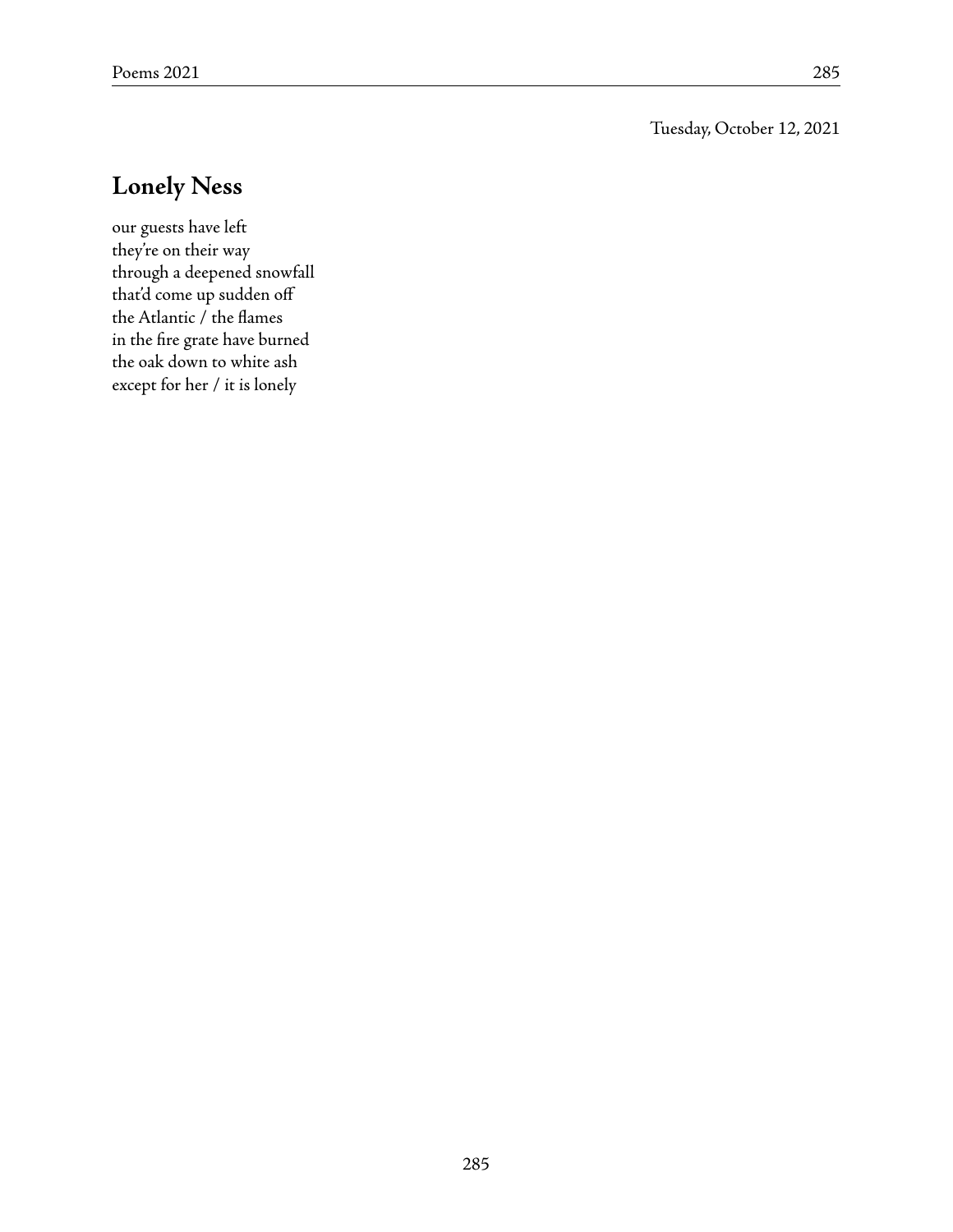Wednesday, October 13, 2021

## **Dry Leaving**

at the edge of a field the second half of autumn from inside the woods comes the crushed sound of fallen leaves being walked on I stand / something moves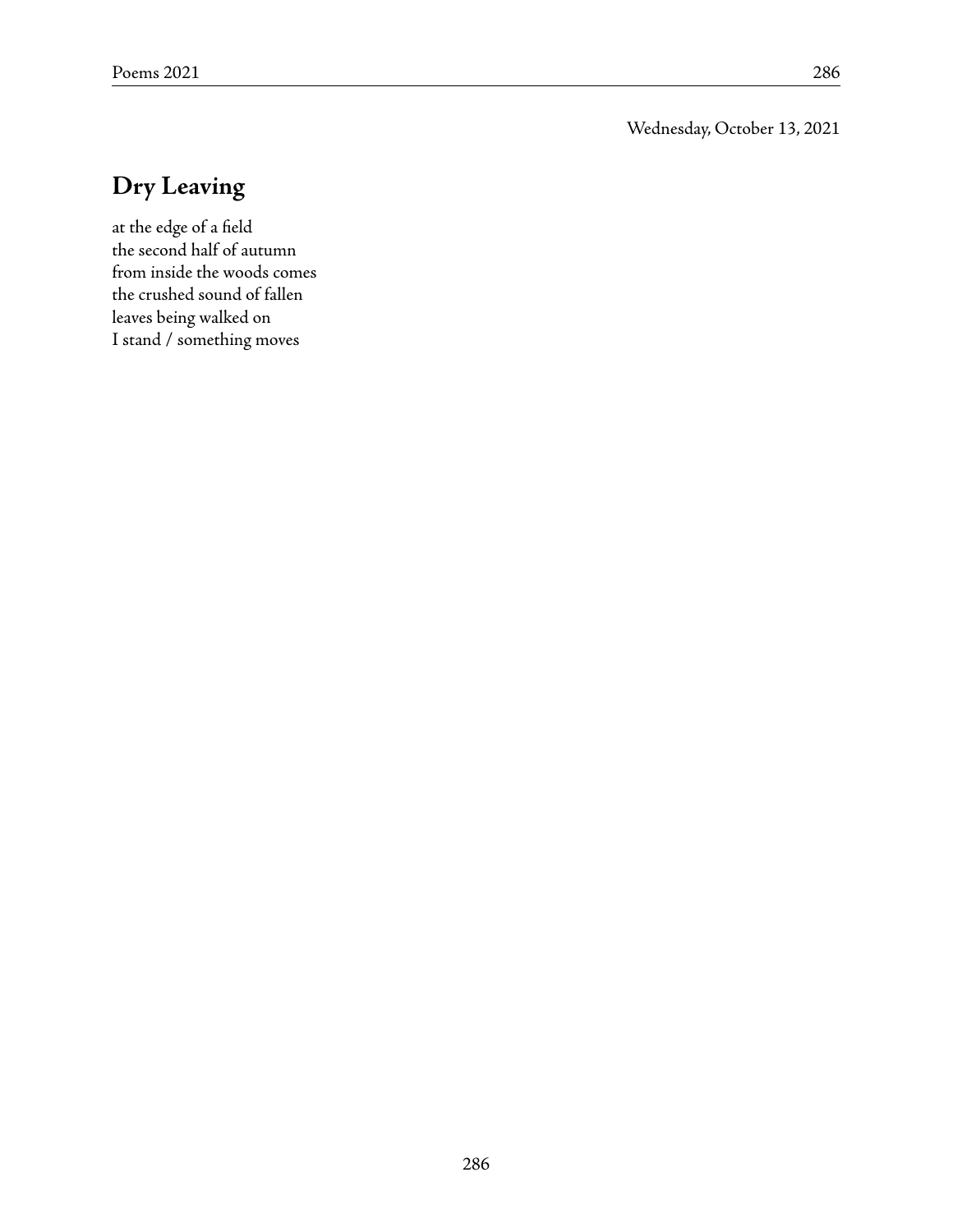Thursday, October 14, 2021

## **AWalk**

the harbor is near empty at dawn the clouds and fog have closed in the water is flat and sheens here and there soft lights burn on in this calmness they blaze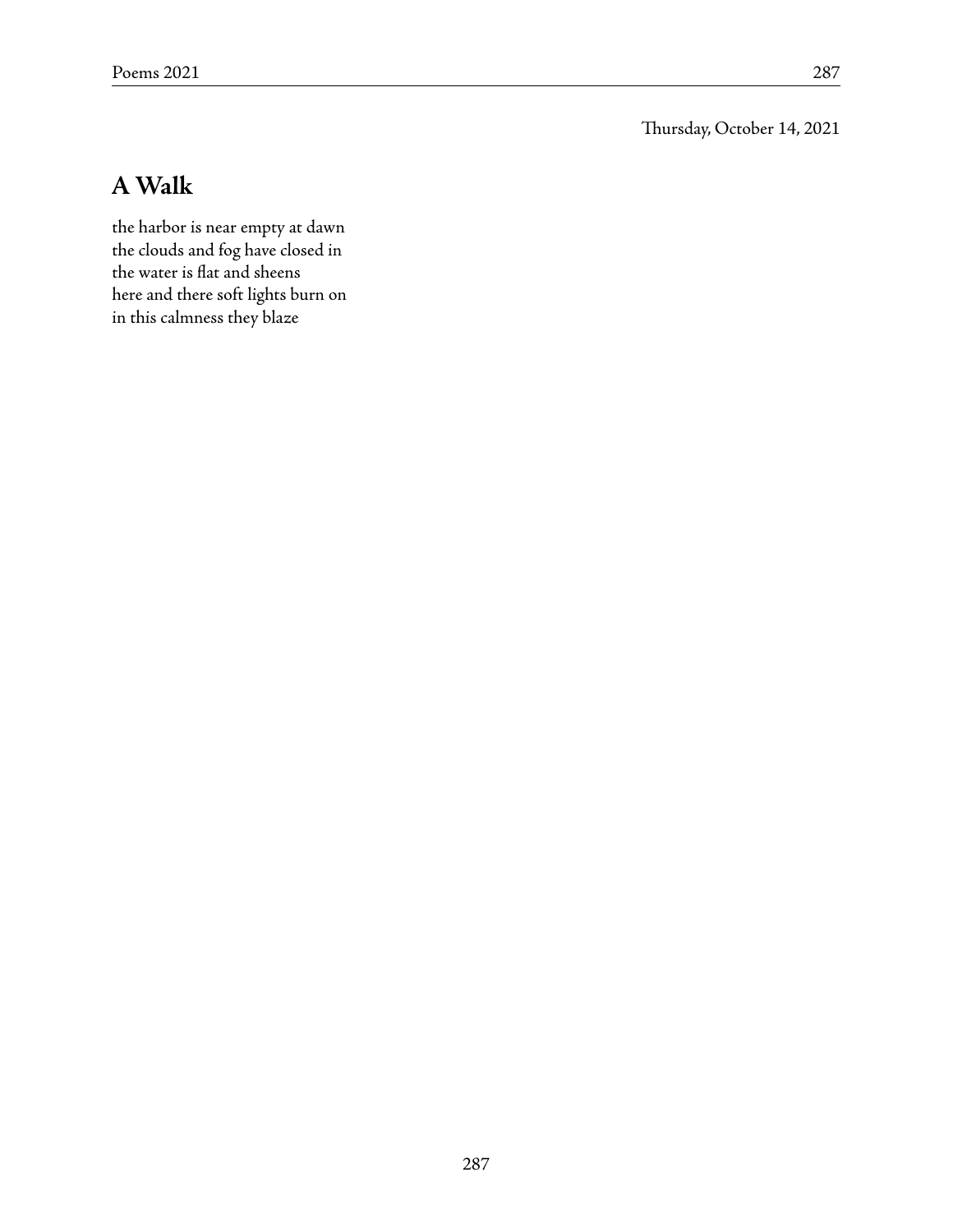Friday, October 15, 2021

### **Preacher Man**

from inside the abandoned church roofless and water-stained as we approached from the sea we could hear the sound of a preacher still at work / stating wisdom drawing faith / as we drew closer the preaching resolved to the caw of an insistent crow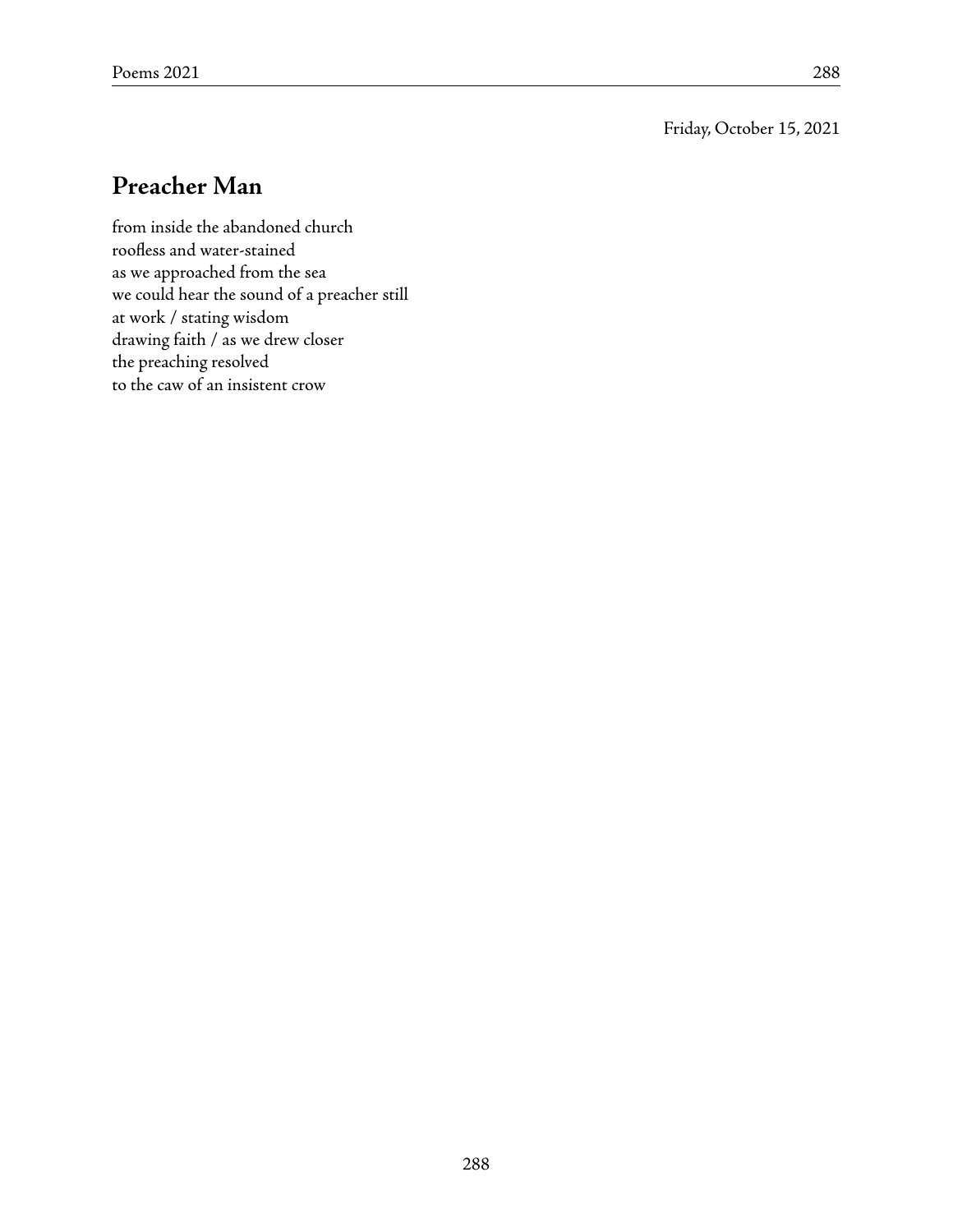#### Saturday, October 16, 2021

### **She Saw It**

she pointed it out but I couldn't see it we were in a hardwood forest with leaves down everywhere big gaps between the trees let winds pass through with passion it was one leaf above all others tripping along pushed by the wind over the bed beneath it of dry leaves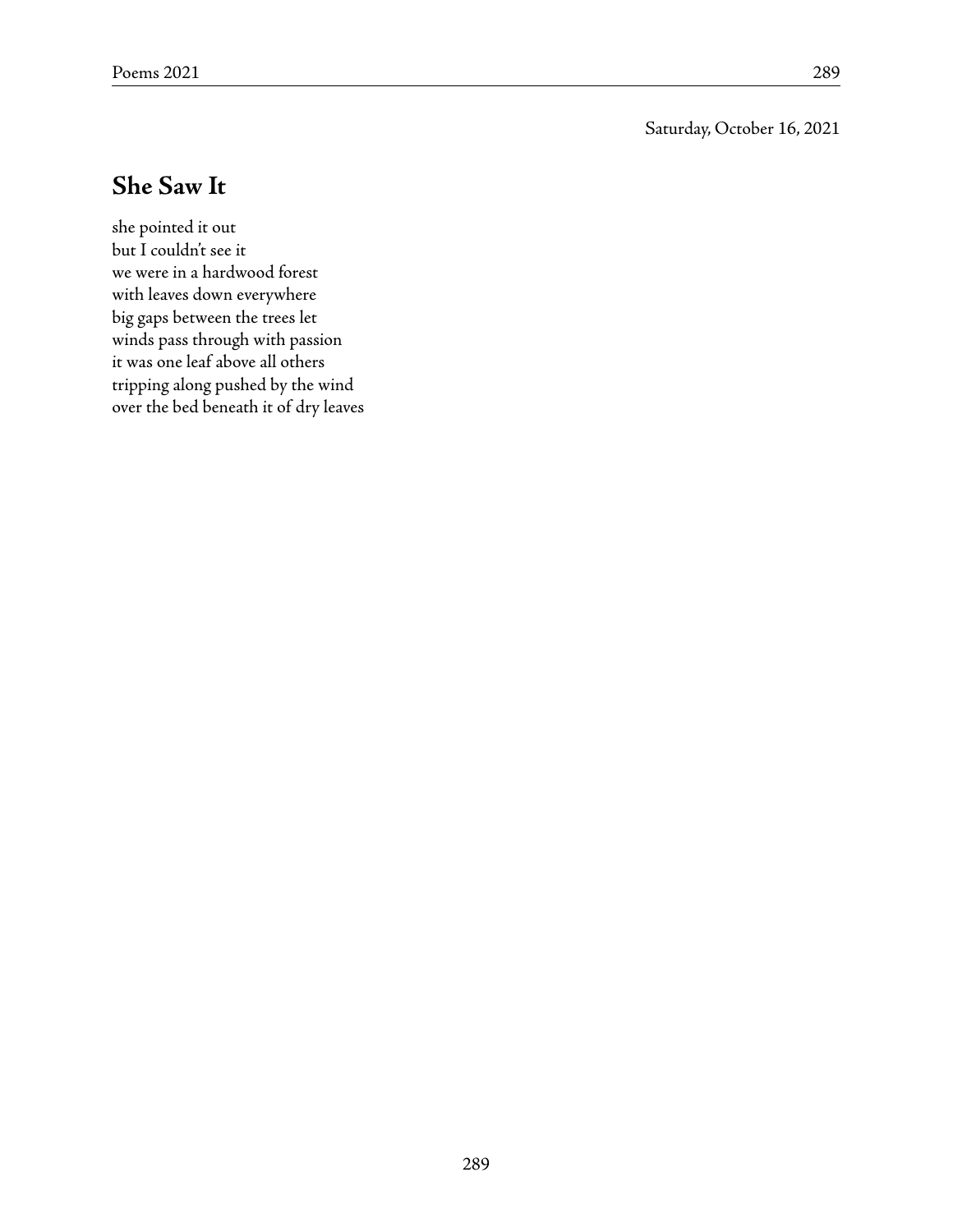Sunday, October 17, 2021

## **Rain Rain Go Away**

the spring rain came dropping and droning down on our metal roof it came from some town West of here and will go to some town East of here and I have the hills to prove it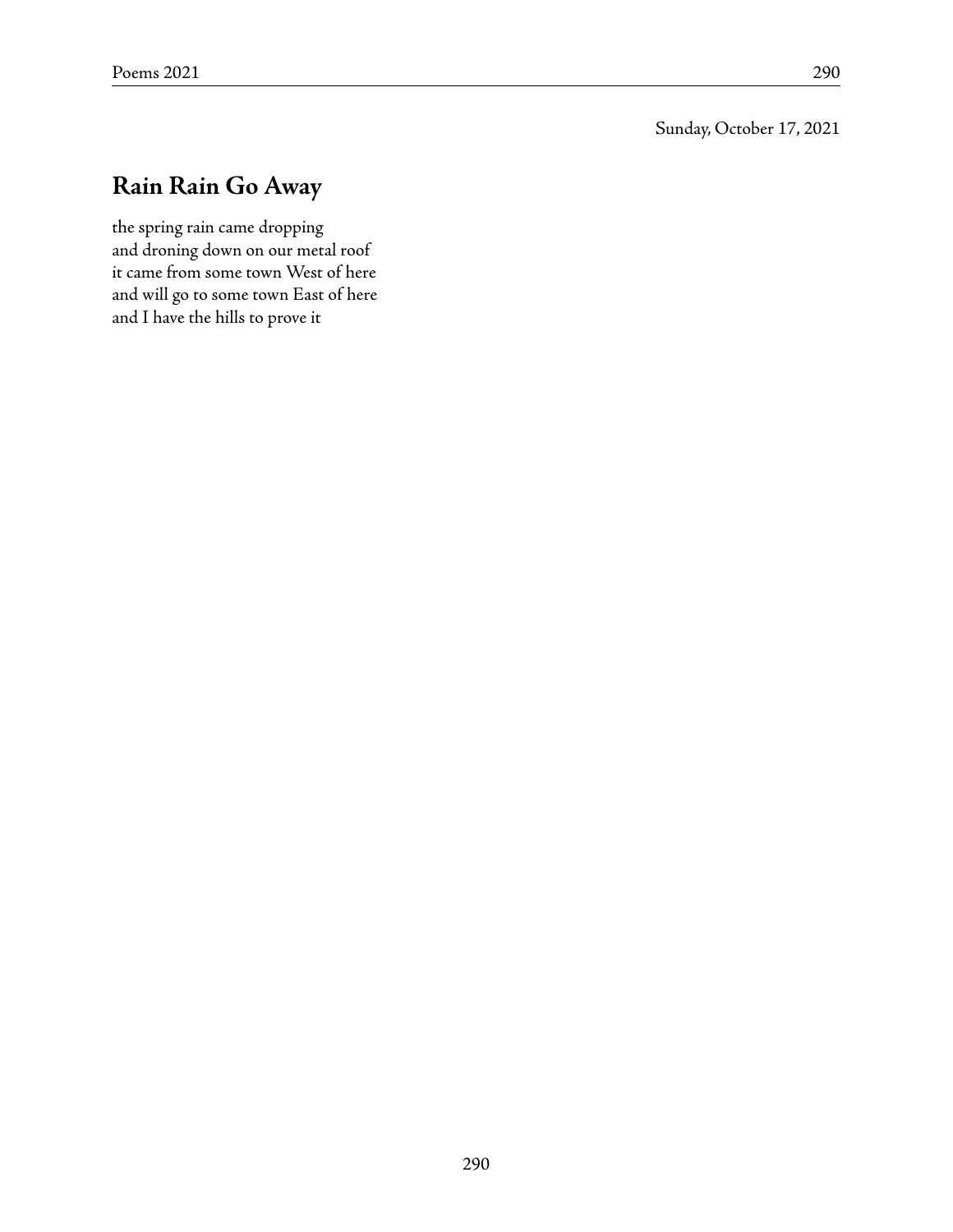Monday, October 18, 2021

## **Train Horn**

they said they could hear the train couple times a day curving around their farm in a loop from Haverhill to Merrimac a train's horn loud different times of day / it signaled nothing special / just time passing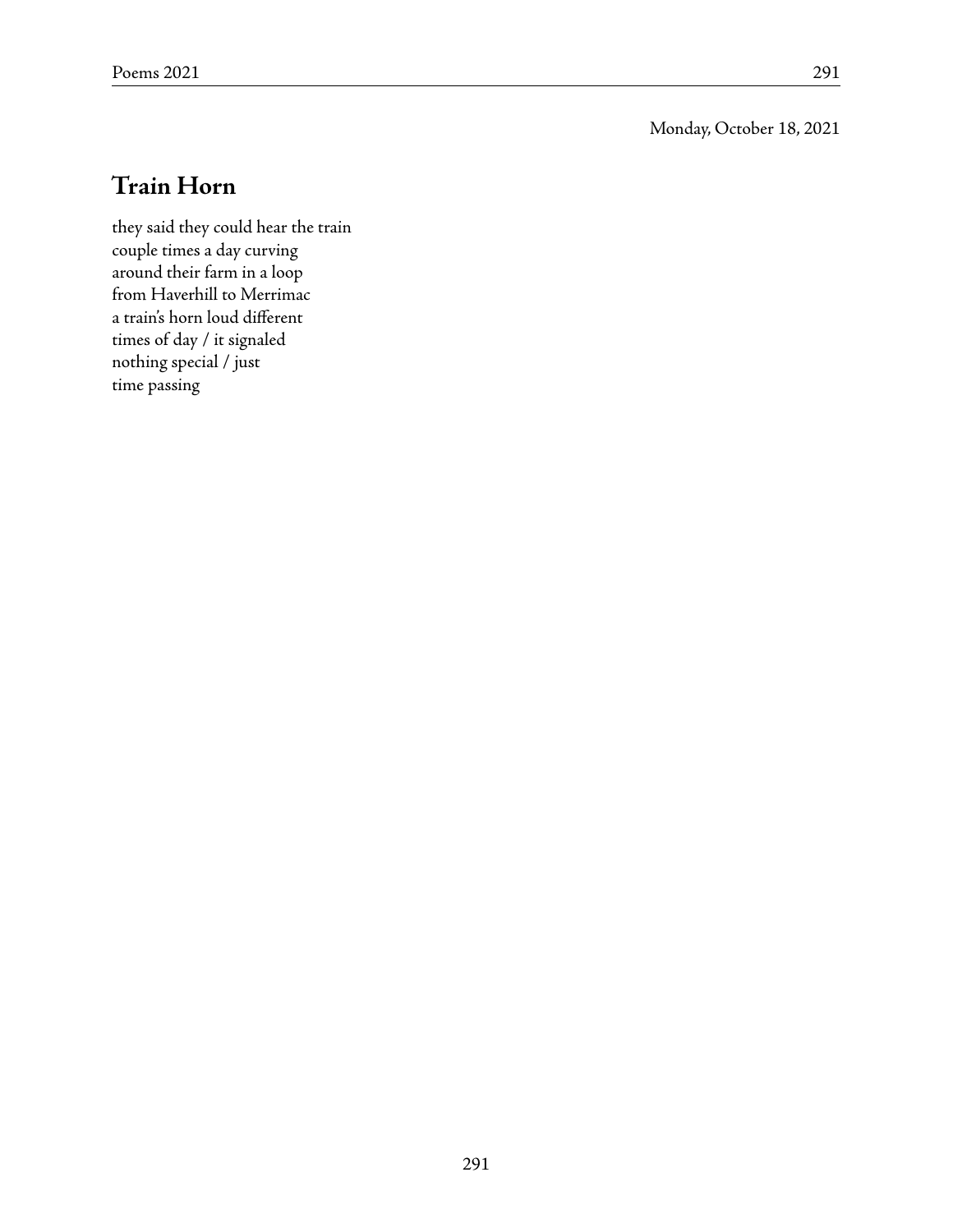Tuesday, October 19, 2021

### **Arrivals**

we rarely wake before dawn today we were waiting for Winter by our house the road passes through a tunnel of trees the sky was lowering as dawn came up / then we waited for snow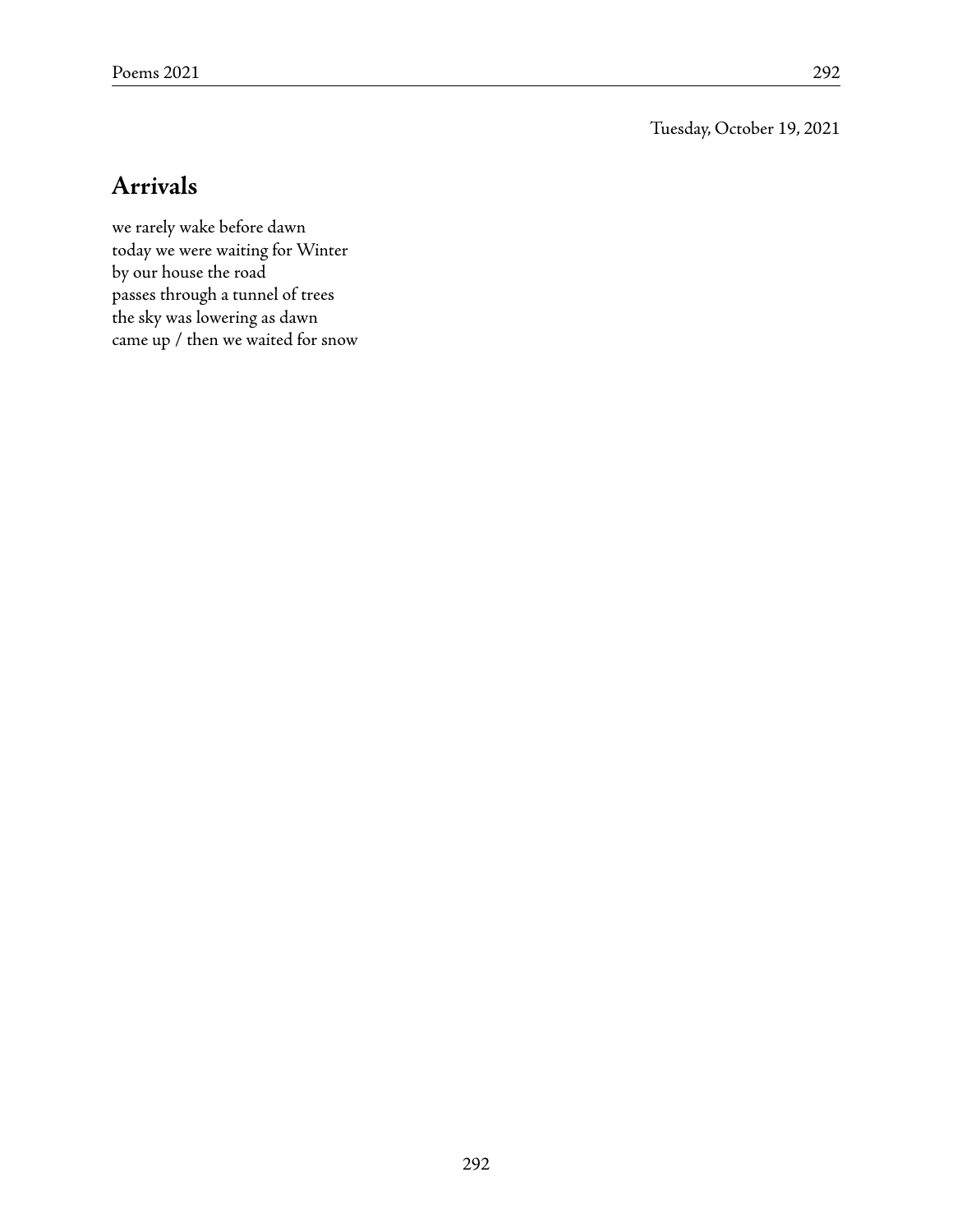## **AWinter's Day**

I remember as a kid putting on a heavy coat and boots / going out and across the road to our big field with the stone dead center I crossed over the stone wall between two shag barks then went counter clockwise past the hayrake and side delivery down a slight slope to the double stone wall with a forgotten path between the walls / then to the back stonewall / then the apple tree then more wall until finally a left straight to the pear orchard then out the main gate and back into the over warm house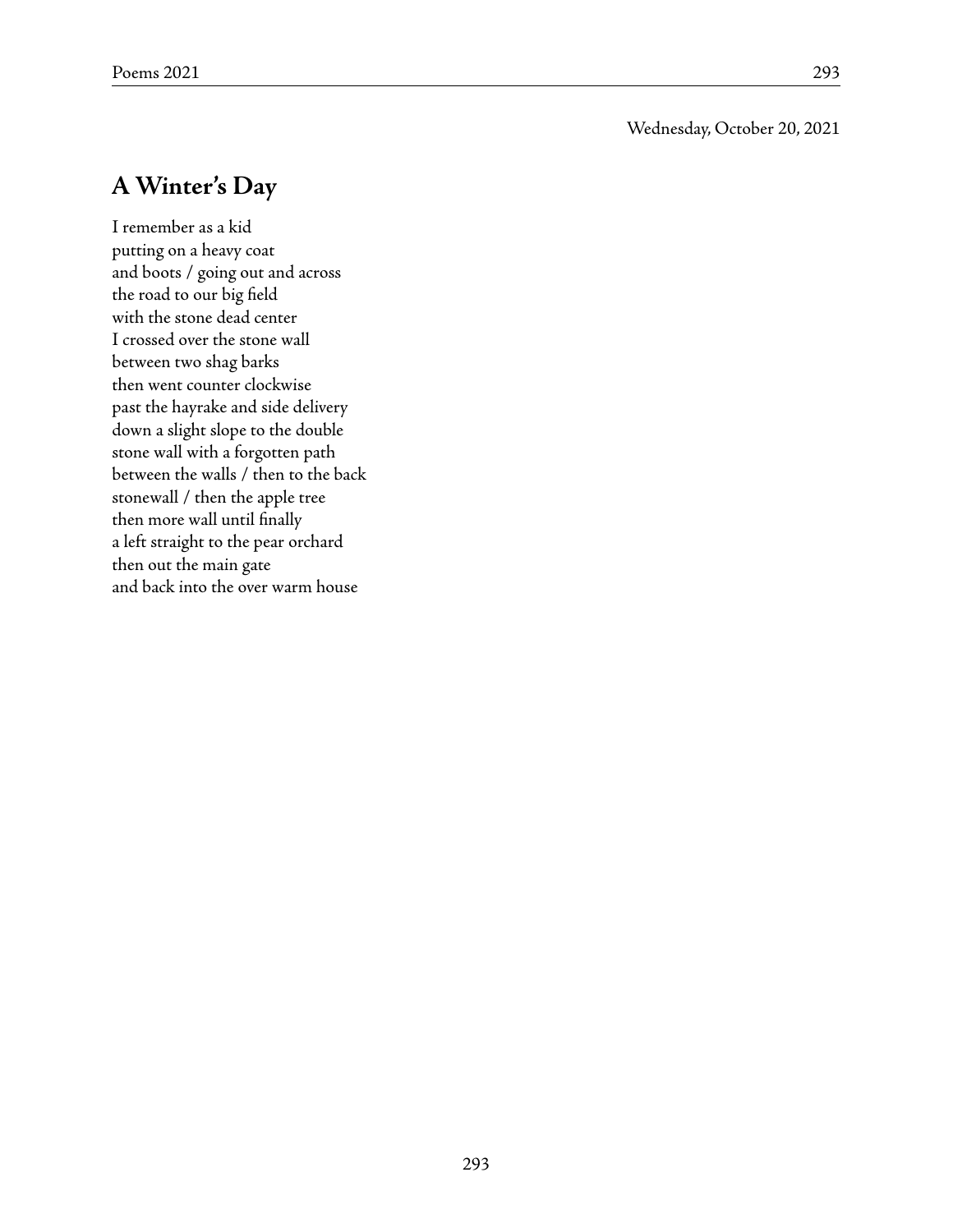Thursday, October 21, 2021

## **Red Sunset**

the red sun at sunset decided to take many things with it / included was my name and my fondness for you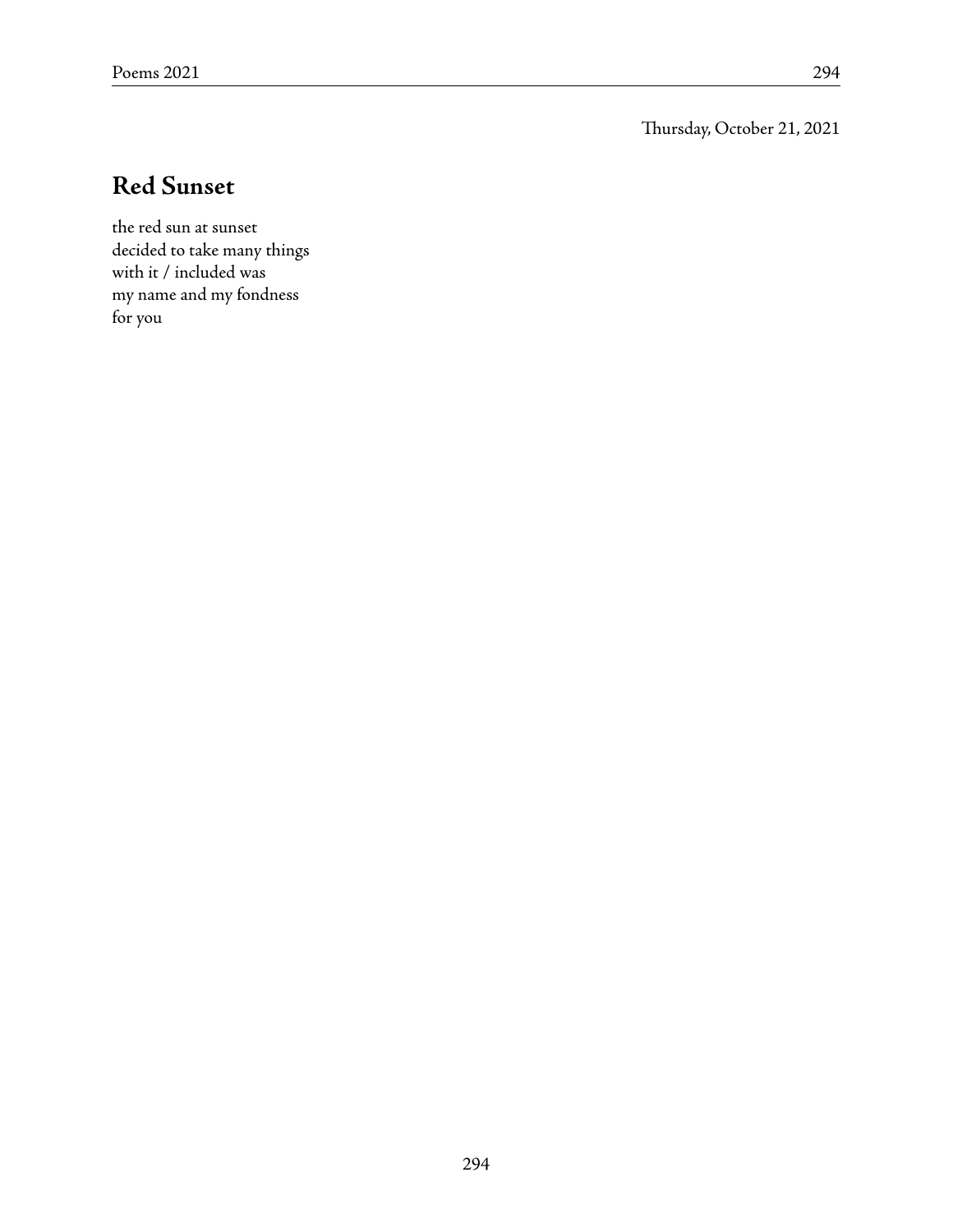#### Friday, October 22, 2021

## **Spring Pools**

after a rain the yard in front of the cow barn glinted spring skies a patchwork of pools of puddles made from hoof prints filled to their brims with fresh rain water everything in its place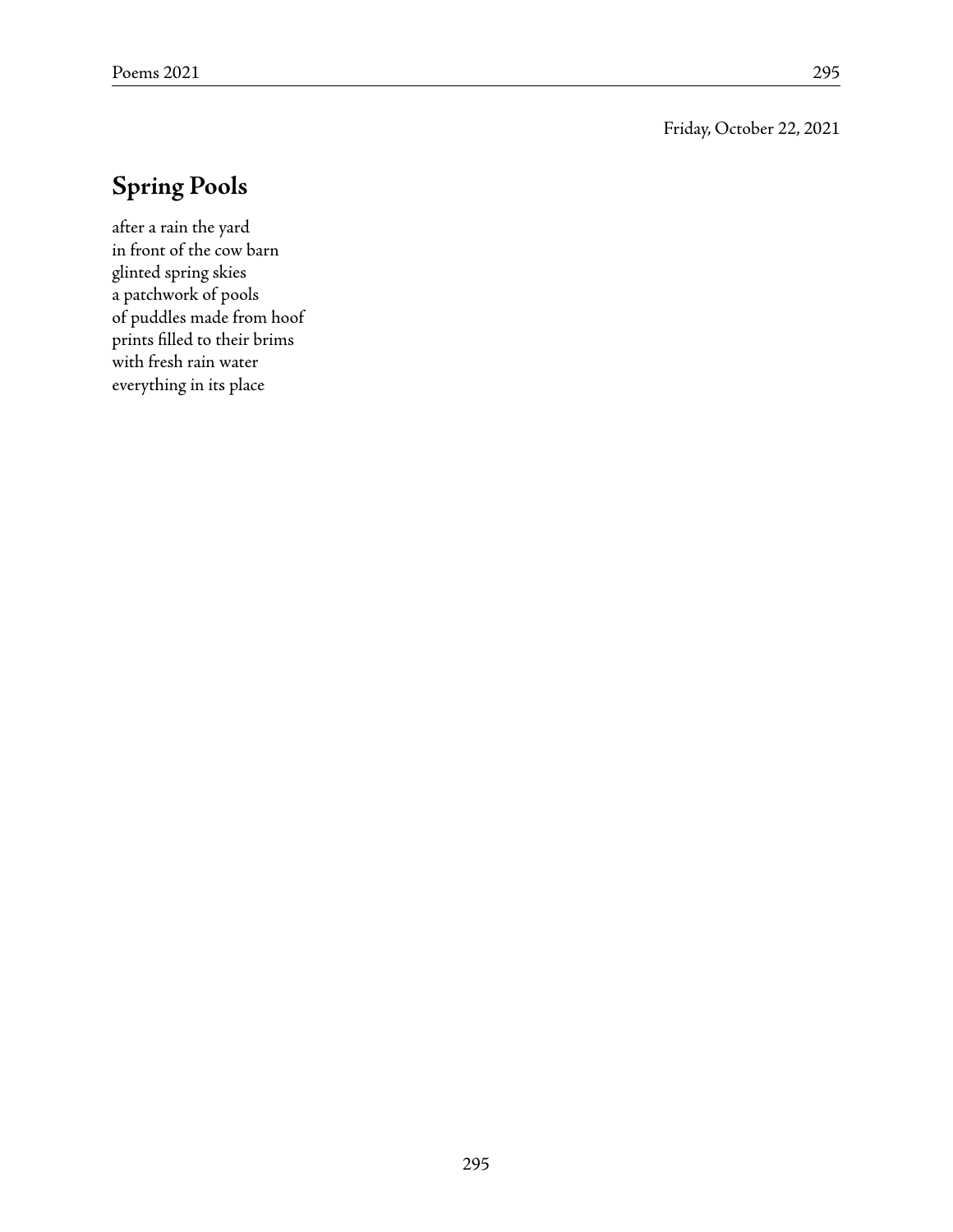Saturday, October 23, 2021

### **Moonstones**

the moon made the night warmer the road was lit profusely as I walked from my house toward the water and I was surprised the effect the moonlight had reflecting off the rows of headstones in the now familiar cemetery I always walked past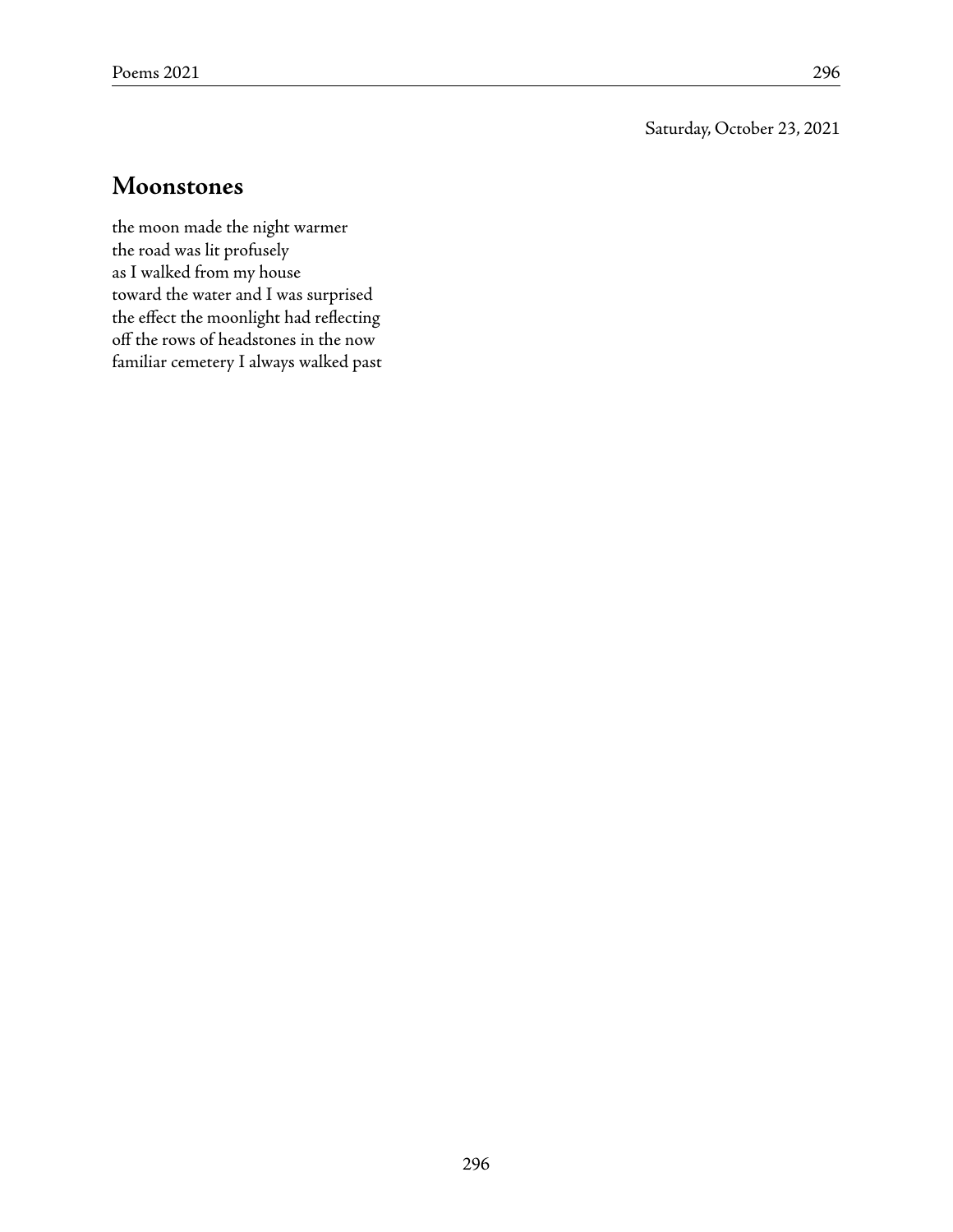Sunday, October 24, 2021

## **Swamp**

the farm was covered with swamps / in Spring when it rained and I was walking one of the cow trails I could hear through the thickets from the midst of underbrush a small spring trickling / water entering an invigorated swamp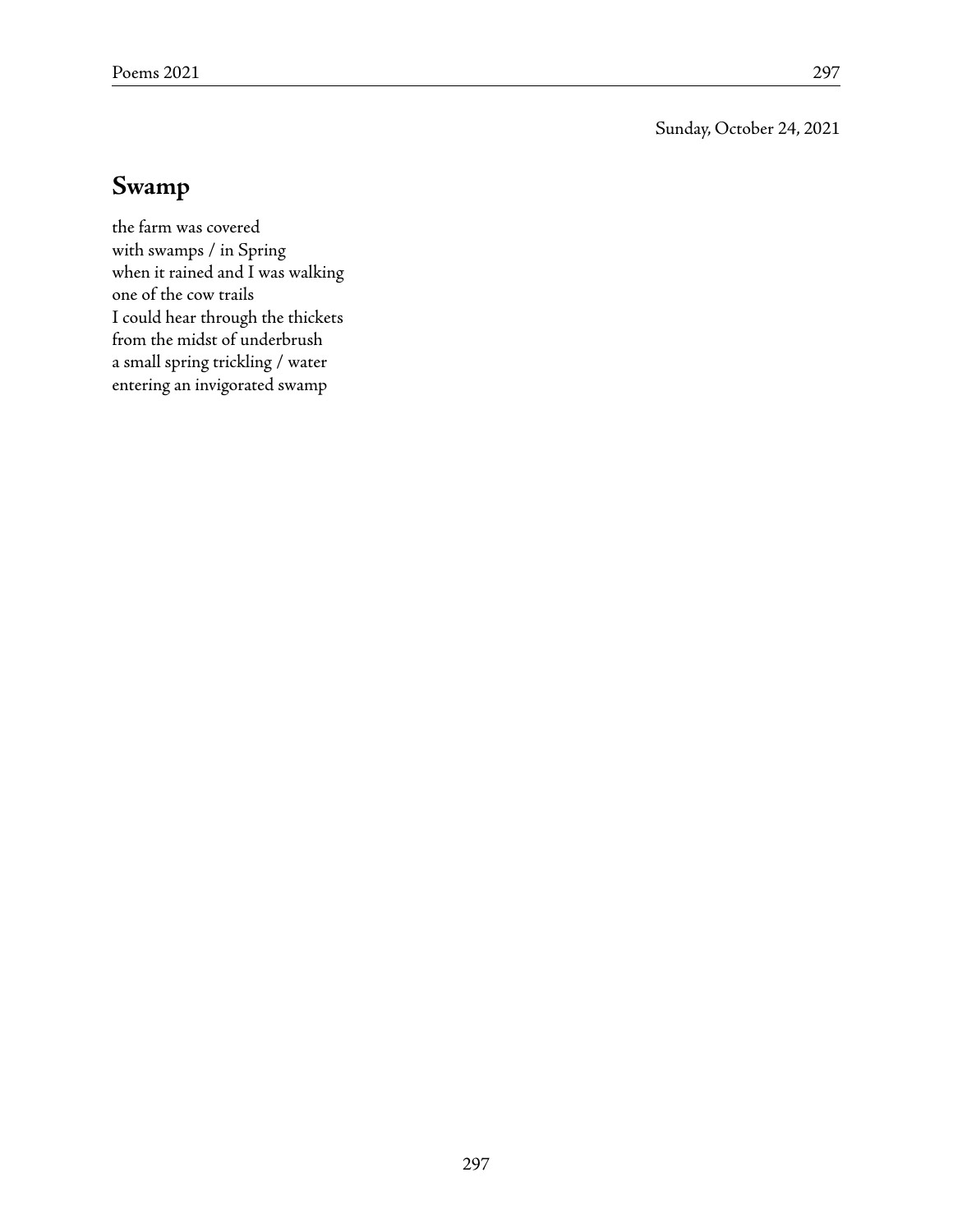#### Monday, October 25, 2021

### **Vernacular**

on the darkening road out of Faywood into the wild we passed several towns with no names filled with trailers and mobile homes some with houses tilted up against them and all with pickups with their hoods up and men hunched over them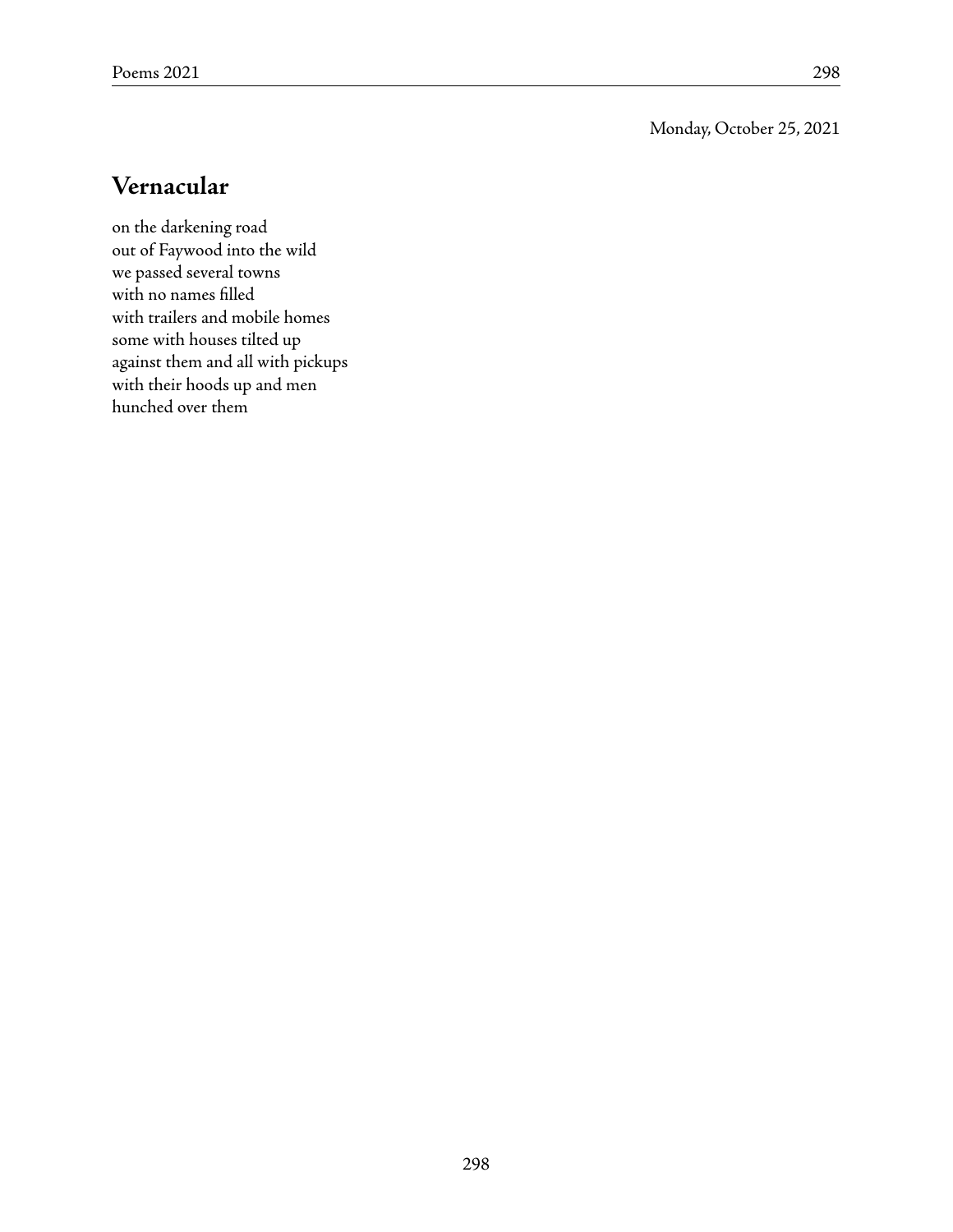Tuesday, October 26, 2021

## **Storm Night**

as the hurricane lingered we sat around an iron stove with kerosene lanterns all around the smell of it burning pushed suddenly with the passing wind it was too dark to read too dark even to talk / instead we took turns adjusting the logs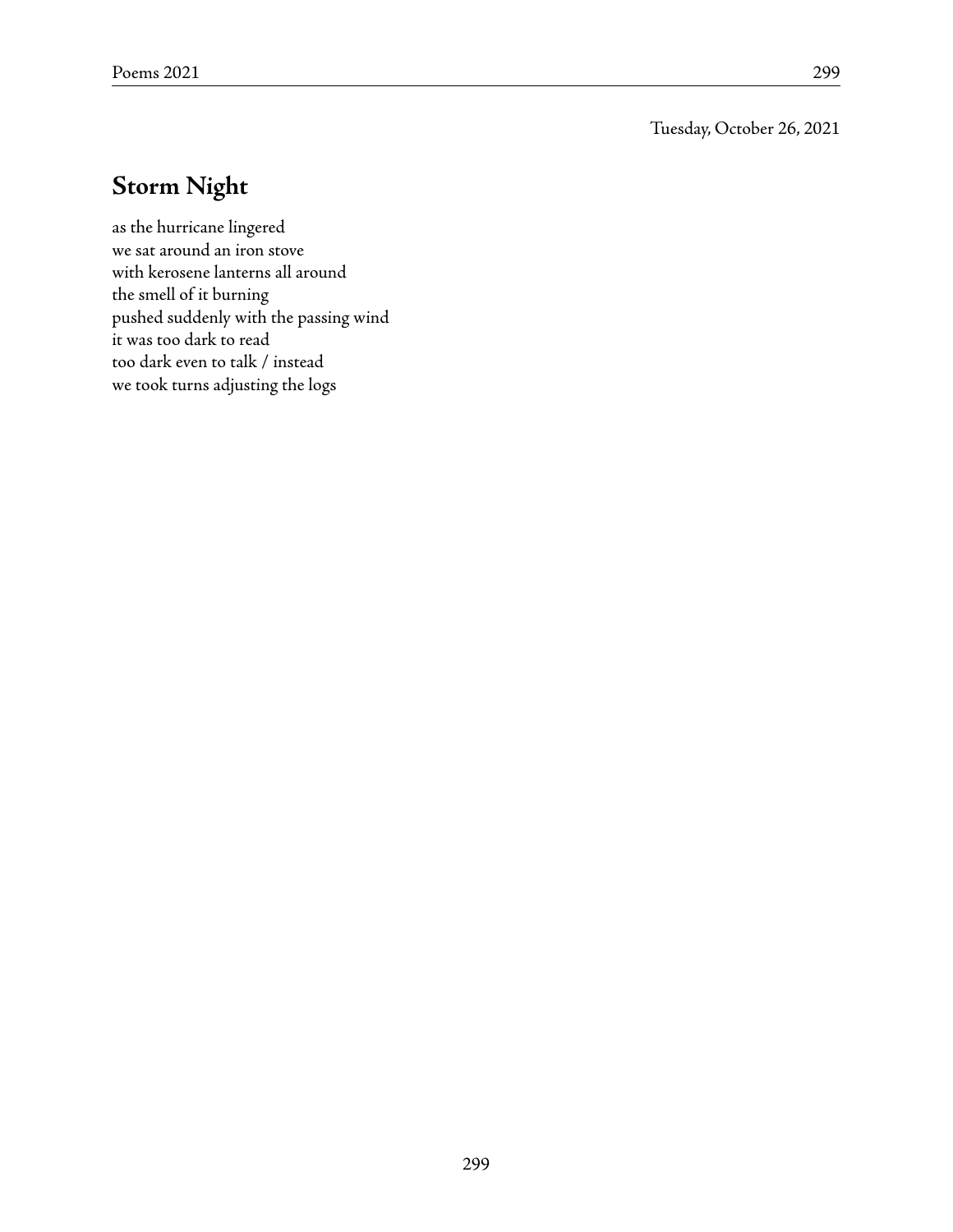Wednesday, October 27, 2021

## **Out of Sync**

on one of our cold nights the stove ticks as it heats a potbelly we bought dozens of times ago / at the same time the large clock we bought ticks loudly as an old clock must and the spirograph of those ticks changes forever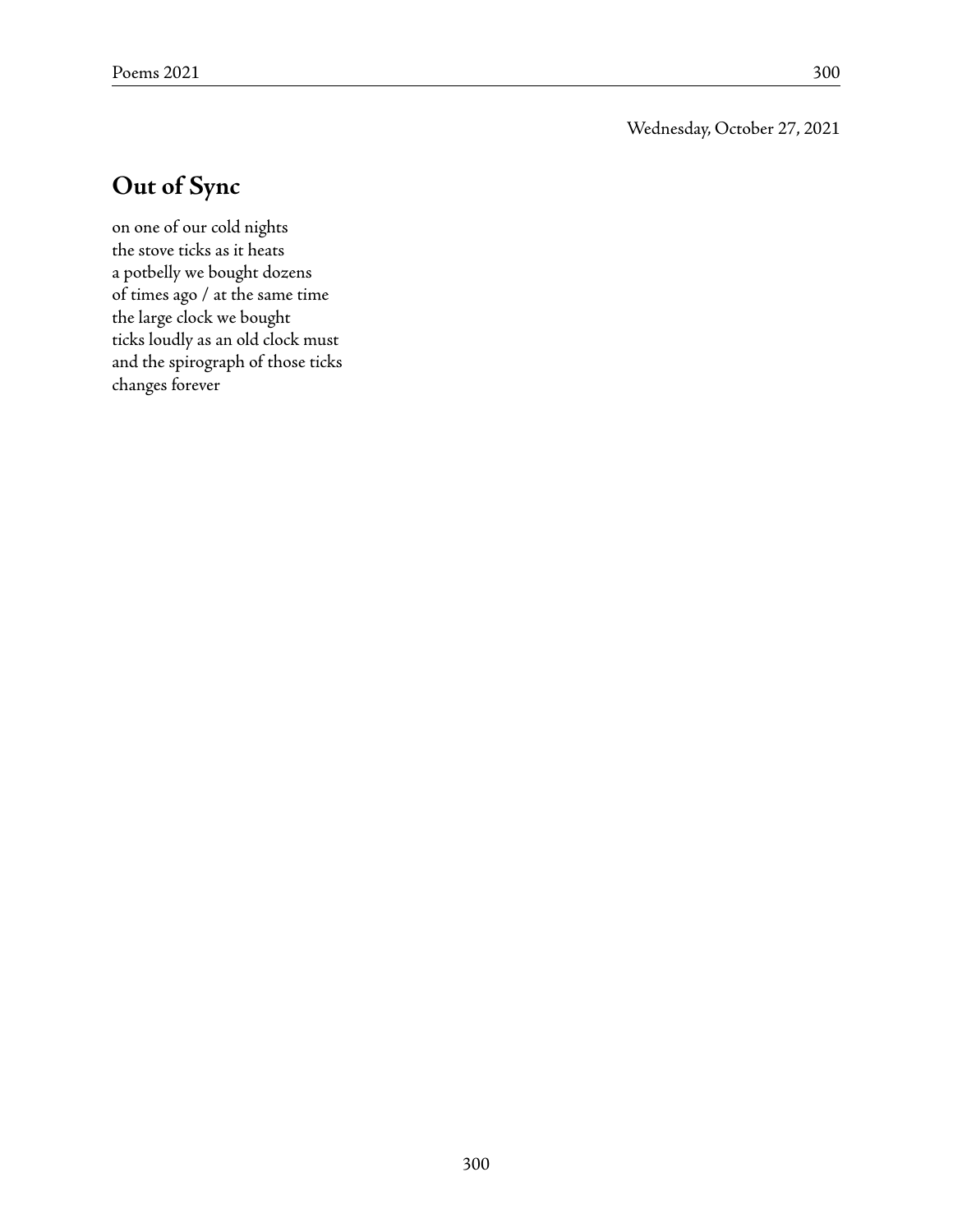Thursday, October 28, 2021

## **Mirror**

Sunday afternoon she is cleaning in her undies while she wipes the mirror clean her hips signal the watchers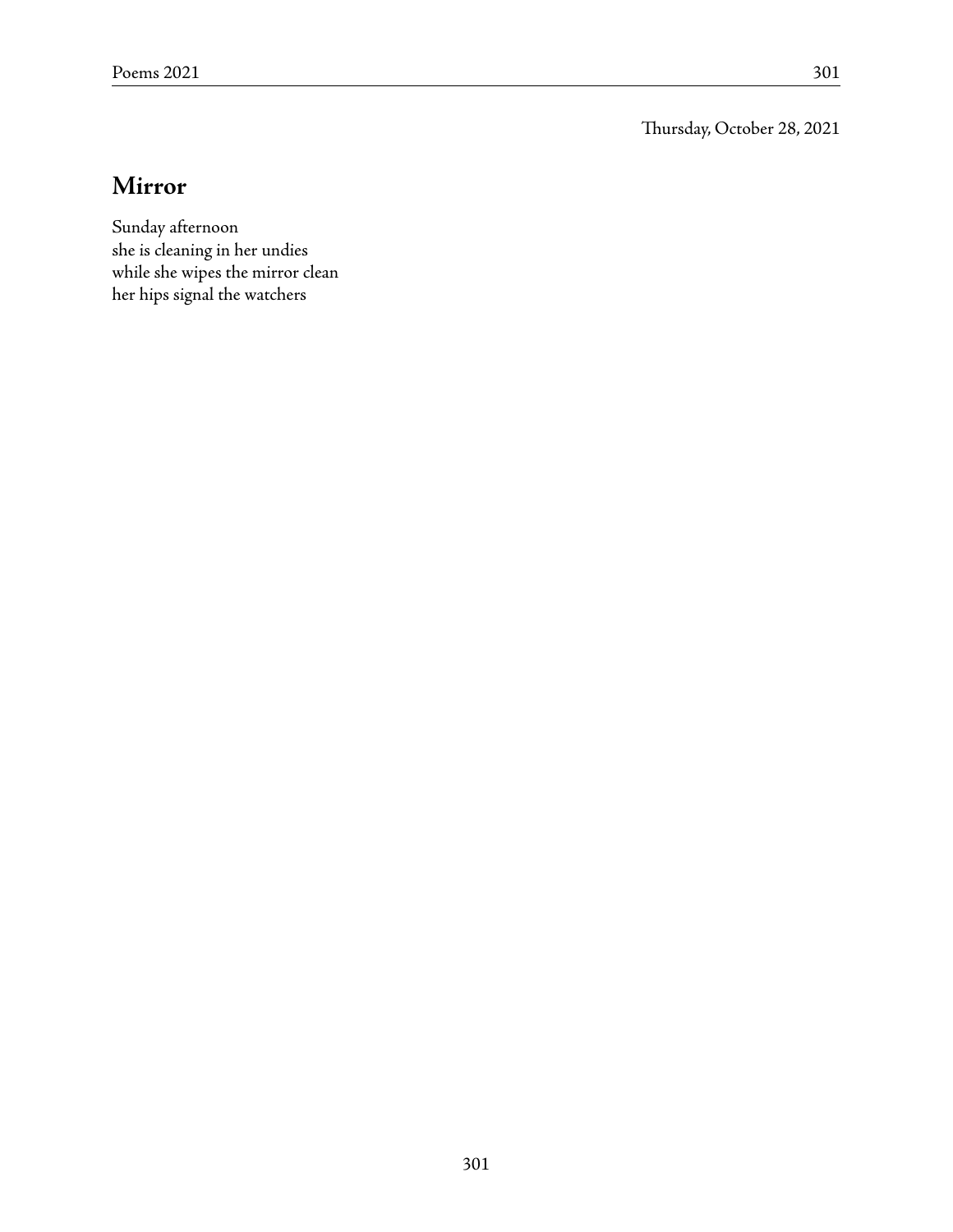#### Friday, October 29, 2021

## **Dead Croft**

we stopped to consider an abandoned house / a croft I suppose by its form we were exploring roads as we usually did Sundays this one had a collapsed roof with Russian vines growing over it and fallen leaves piling in the rooms the roof came low you see and the windows and a door let light in / we admired it walked around it / made plans for it / drove away from it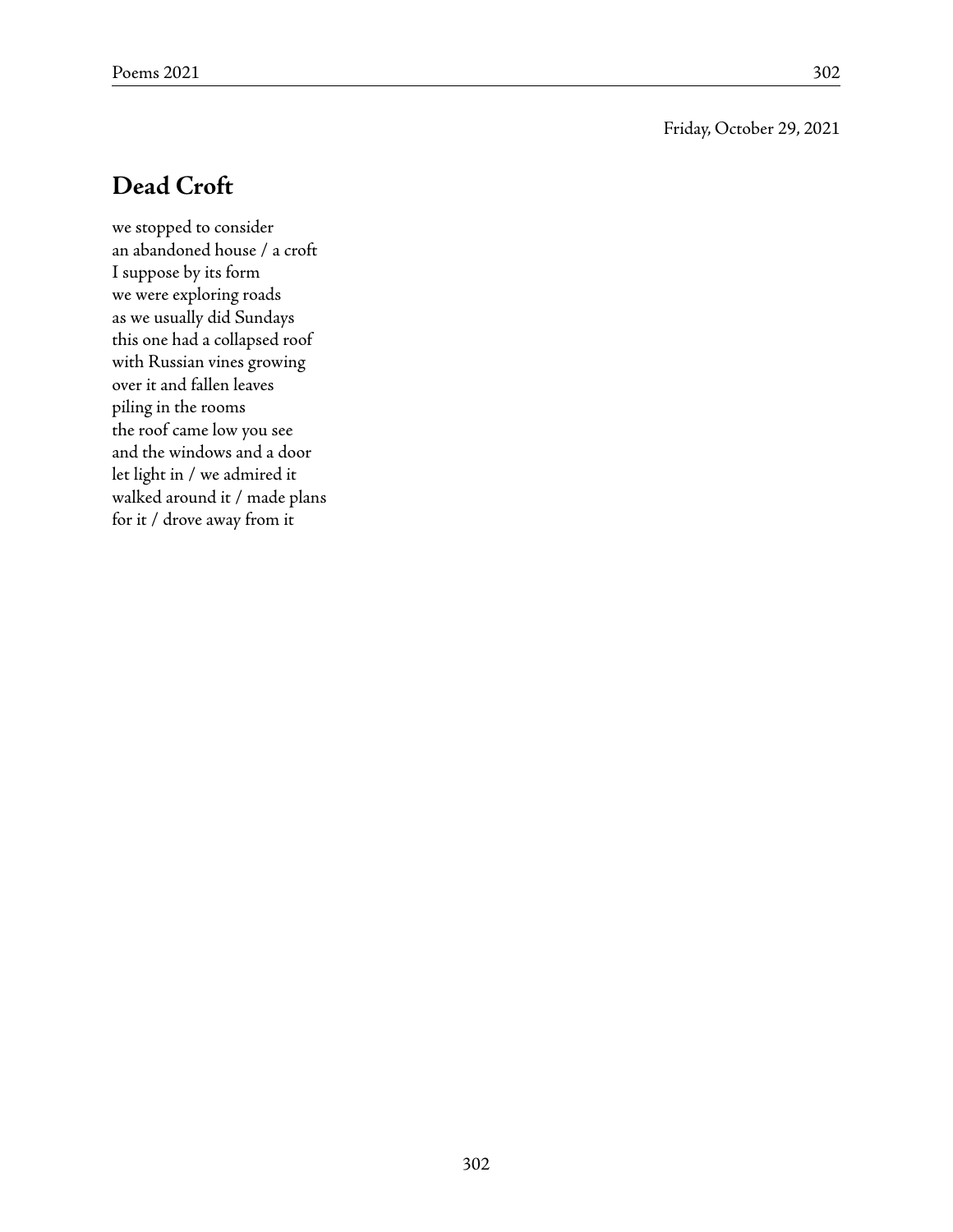#### Saturday, October 30, 2021

## **Ferry Crossing**

she meets me at the dock ferry just in early morning fog she says nothing / greets me like I'm a job / we drive miles to a cold house / the wind gales the smell of salt air is upon us she is good with tasks / always on time / this time was the last time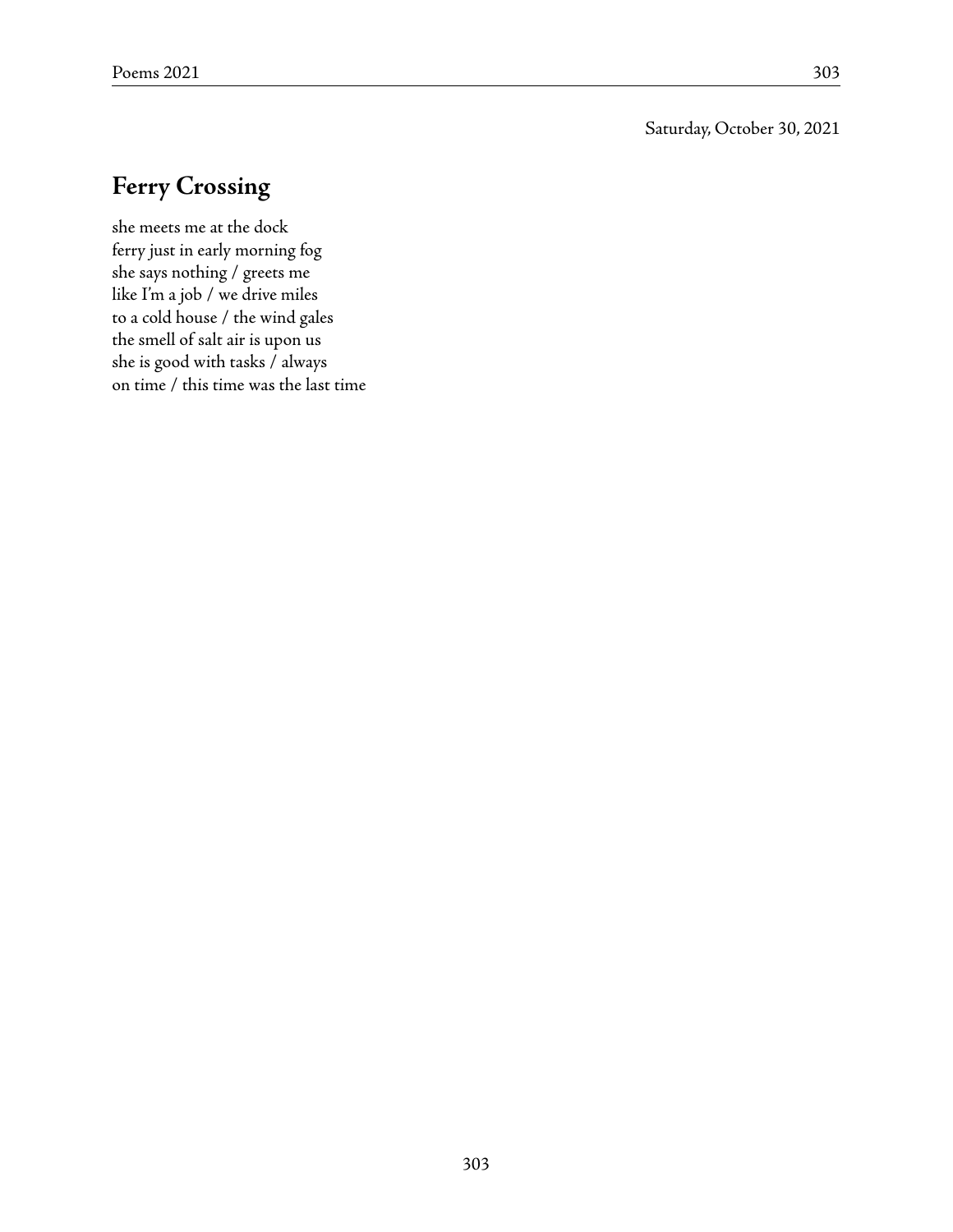#### Sunday, October 31, 2021

### **Halloween**

this date arrives each year many times I've been playing gigs around now / these days I am happy to be able to write to write code / to read / to walk around / I am this time of year I am this weather / this darkness I've watched them all one at a time walk away / turn away / drift outward where I'm headed is the place of Stephen King stories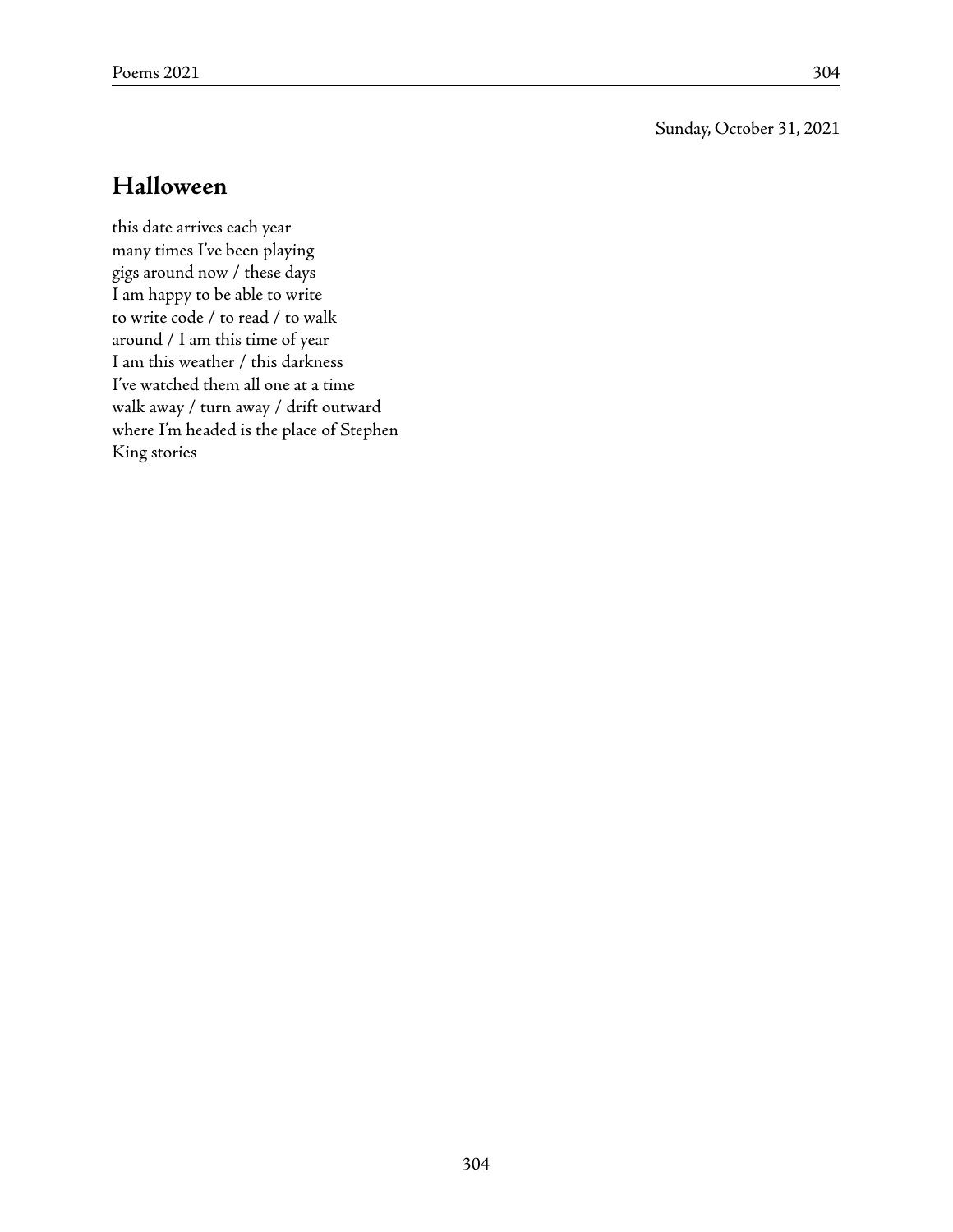#### Monday, November 1, 2021

## **Walking Home**

I am walking home alone after a night sitting in a bar the moon is a thin sliver hanging silver where the sun will rise / it's lonely I'm cold / I'm lonely it's cold / the bed that awaits awaits alone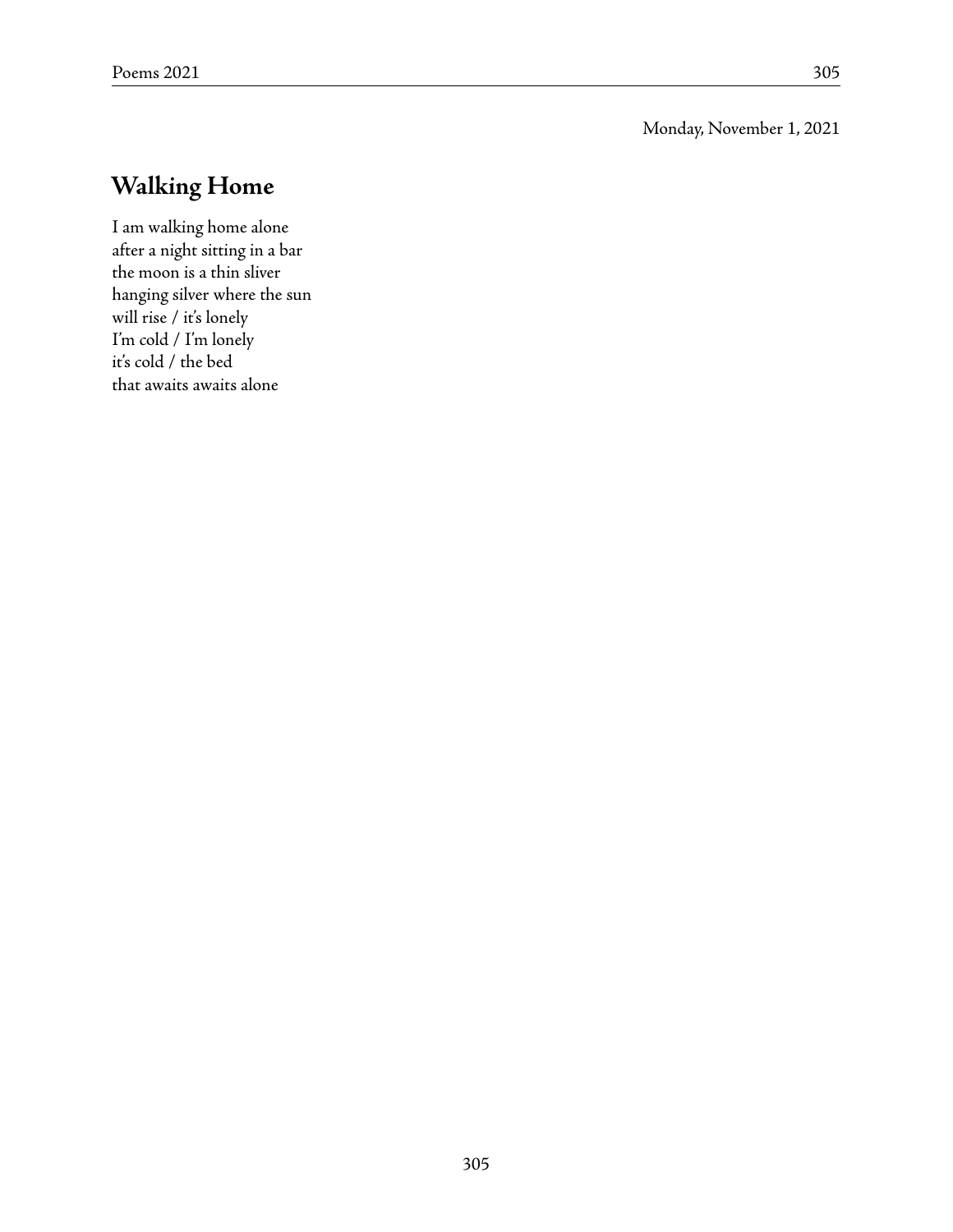#### Tuesday, November 2, 2021

### **Ranch View**

the lights come on while the air grows cold I sit up here on the rise in my car / below it's a town in the flat part of the country where they grow everything in the distance a coyote in the distance a train running west / I read a story about this place once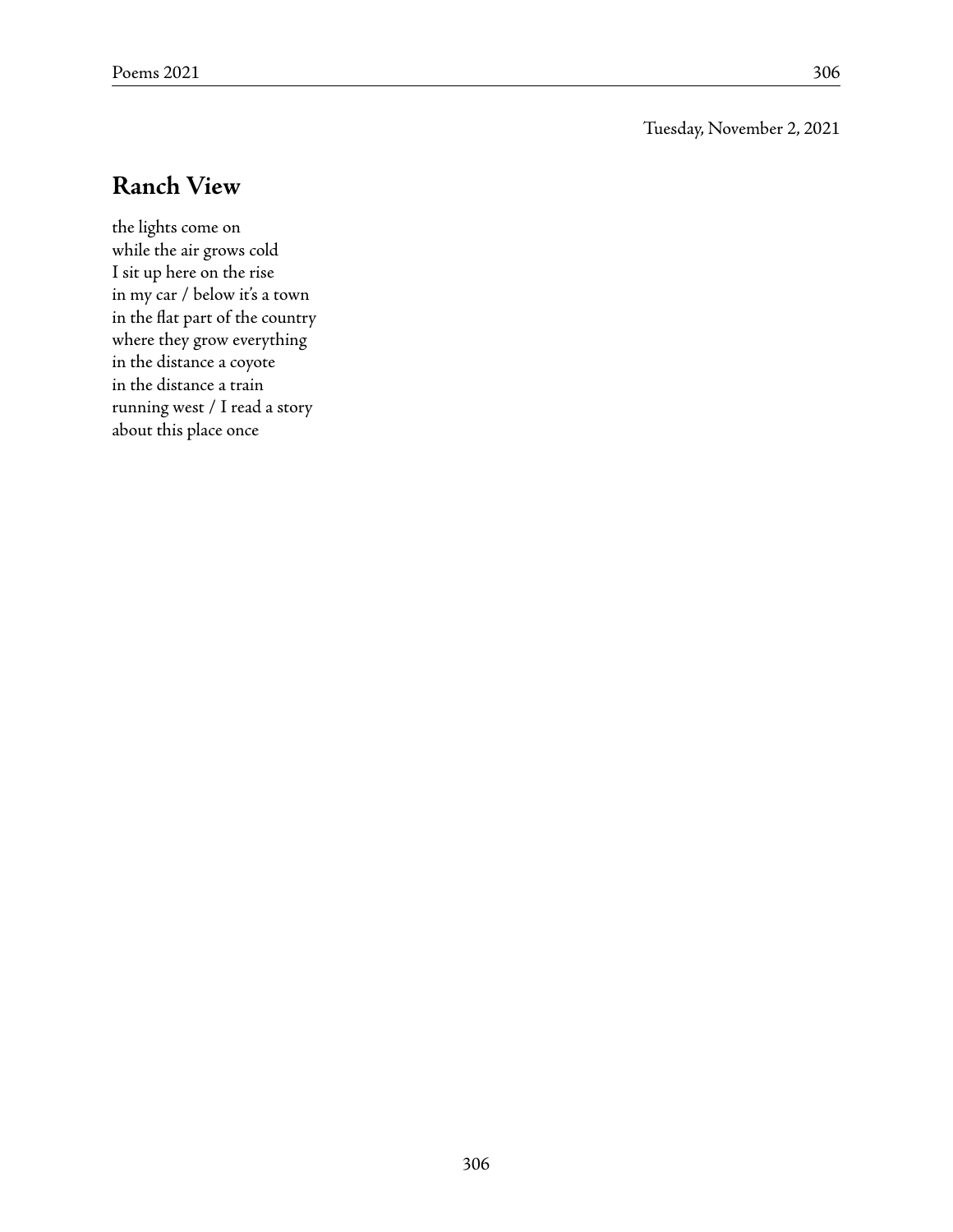#### Wednesday, November 3, 2021

## **The Letter**

write me a letter sit at our old table outside the kitchen tell me things that could have been true / describe the sea slamming up against the sea stacks we used to watch at sunset use the pen you used to write your goodbye but fill it with blue ink not black look up to the clouds before you sign but sign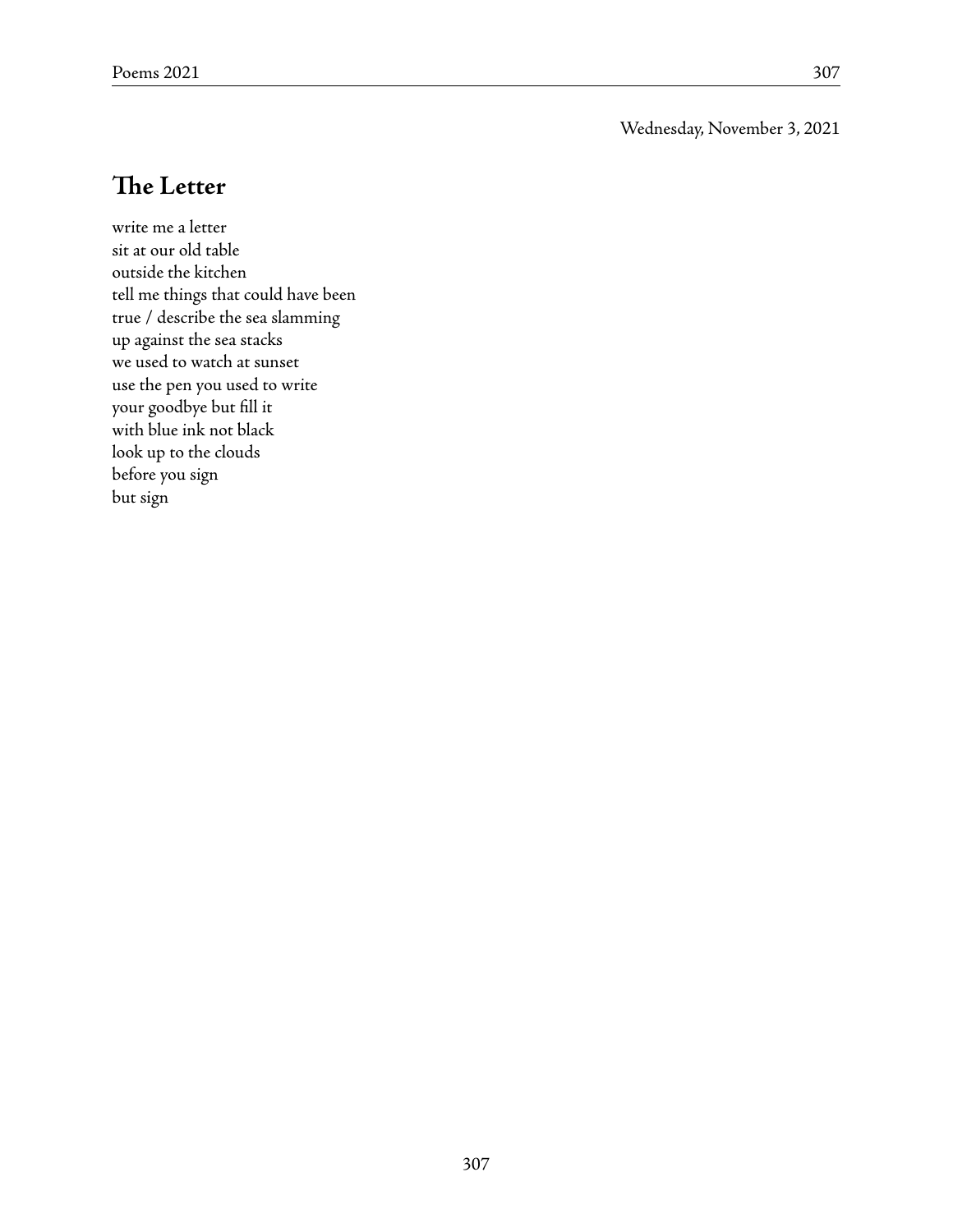Thursday, November 4, 2021

## **Sudden**

wind fills the valley combs the lake's skin our fire's smoke wrinkles then bolts away / the fire just hot orange coals up on the ridge it must be worse the aspens' leaves show silver the white bark as snow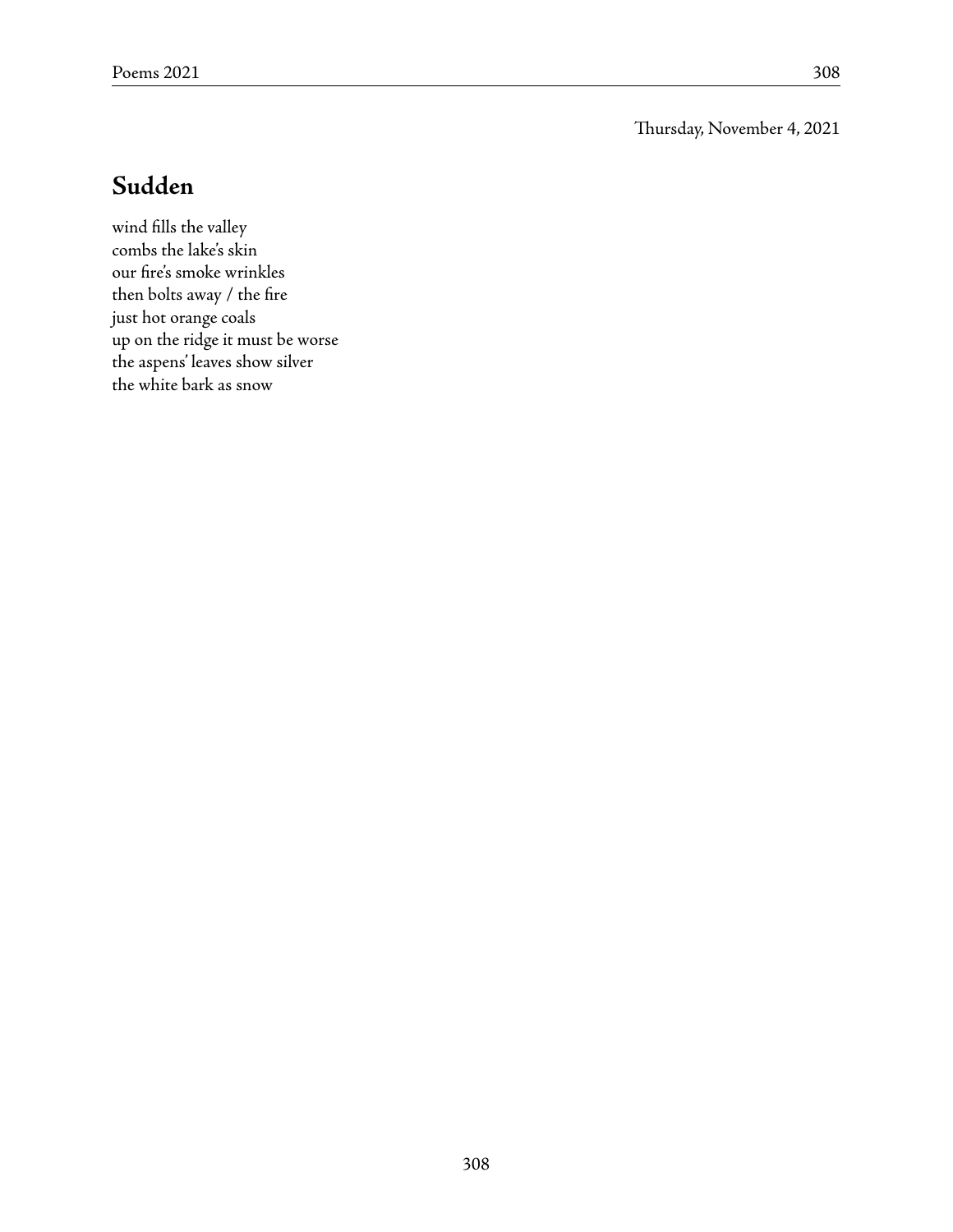#### Friday, November 5, 2021

### **Widow View**

after rounding the bend the hill makes in the road from shore I see the widow's houselights just coming on a sort of yellow from lantern light or the low flame of her candles / but above all is the wisp of white smoke from her single chimney rising from the center of her hearth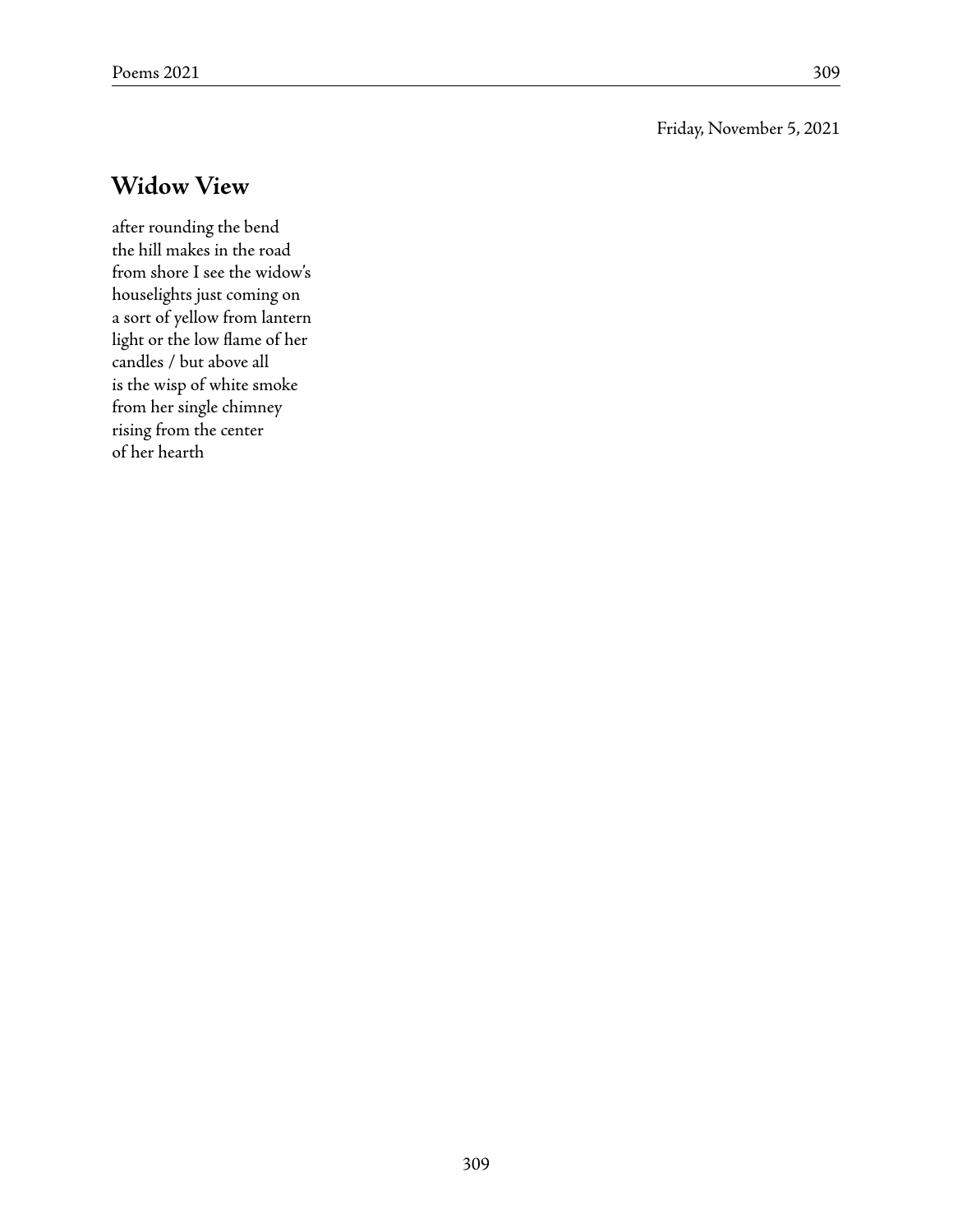#### Saturday, November 6, 2021

## **Summer Rain**

summer rain the day she came to my place sat at my table while I made tea / she said she'd walked past the graveyard where all her people lay and mine too / we lived here so long and they she said it was a young man she saw walk its paths walk them and stop to read stories unfolding by summer rain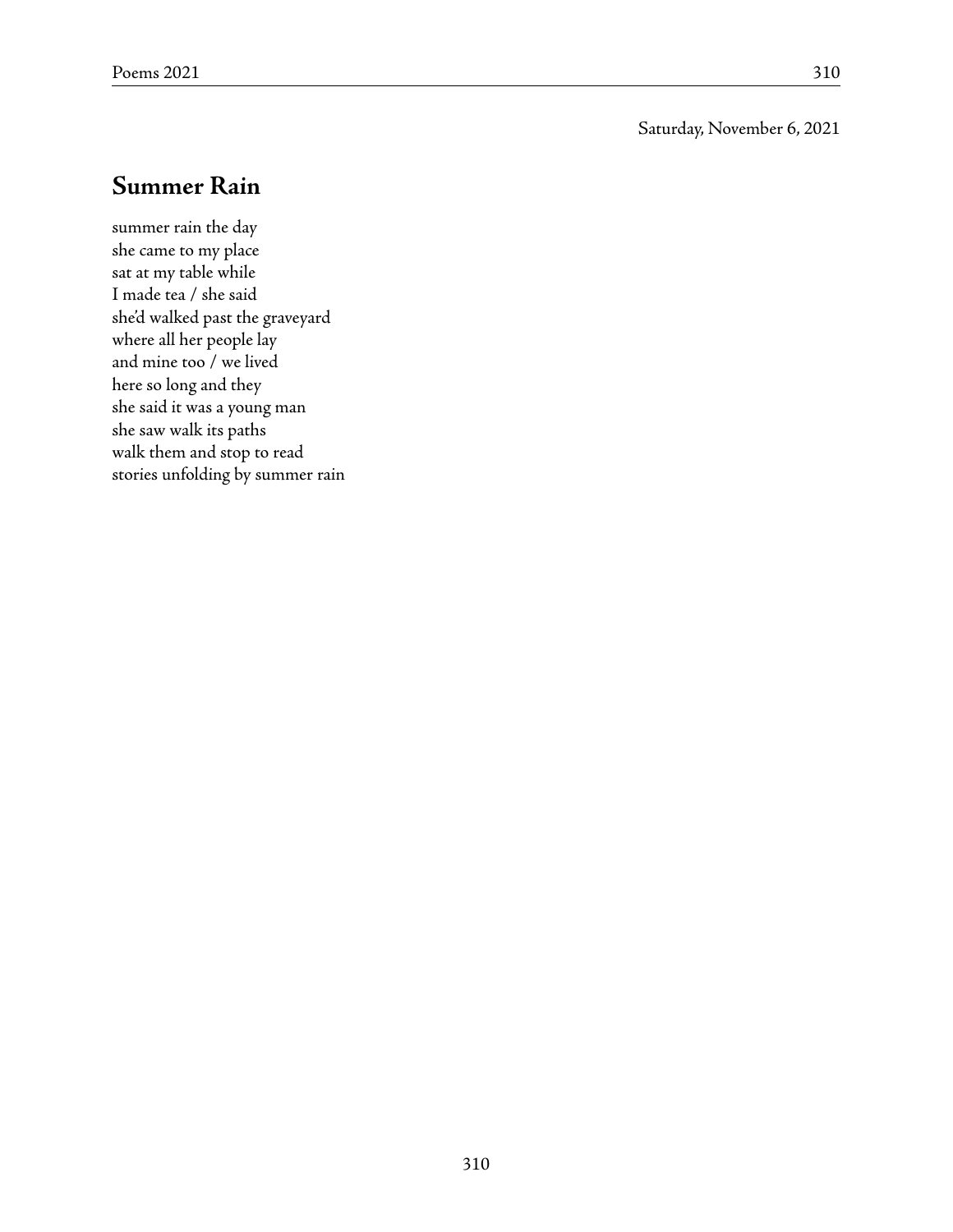#### Sunday, November 7, 2021

### **Snow Climb**

a layer of snow up on the mountain we hoped to ascend / so snowshoes came out and we tried it our dogs bent hell around us we made it to the ridge where we watched the lake grow closer as the sun went down we pitched our tent we cooked / we slept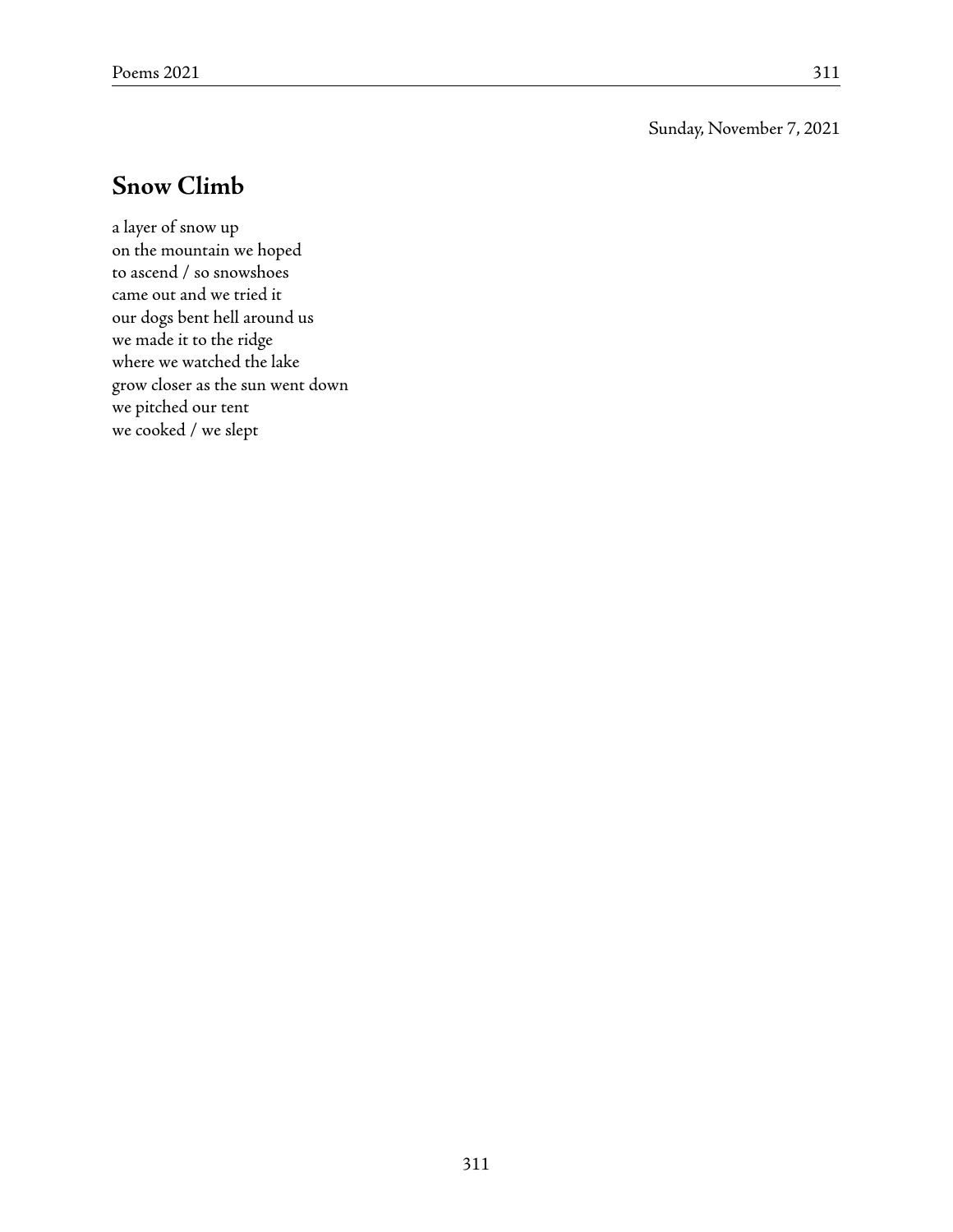Monday, November 8, 2021

### **Wet Fish**

across the river from the eager fishermen throwing their lines with hope a sudden heavy downpour is adding to the wet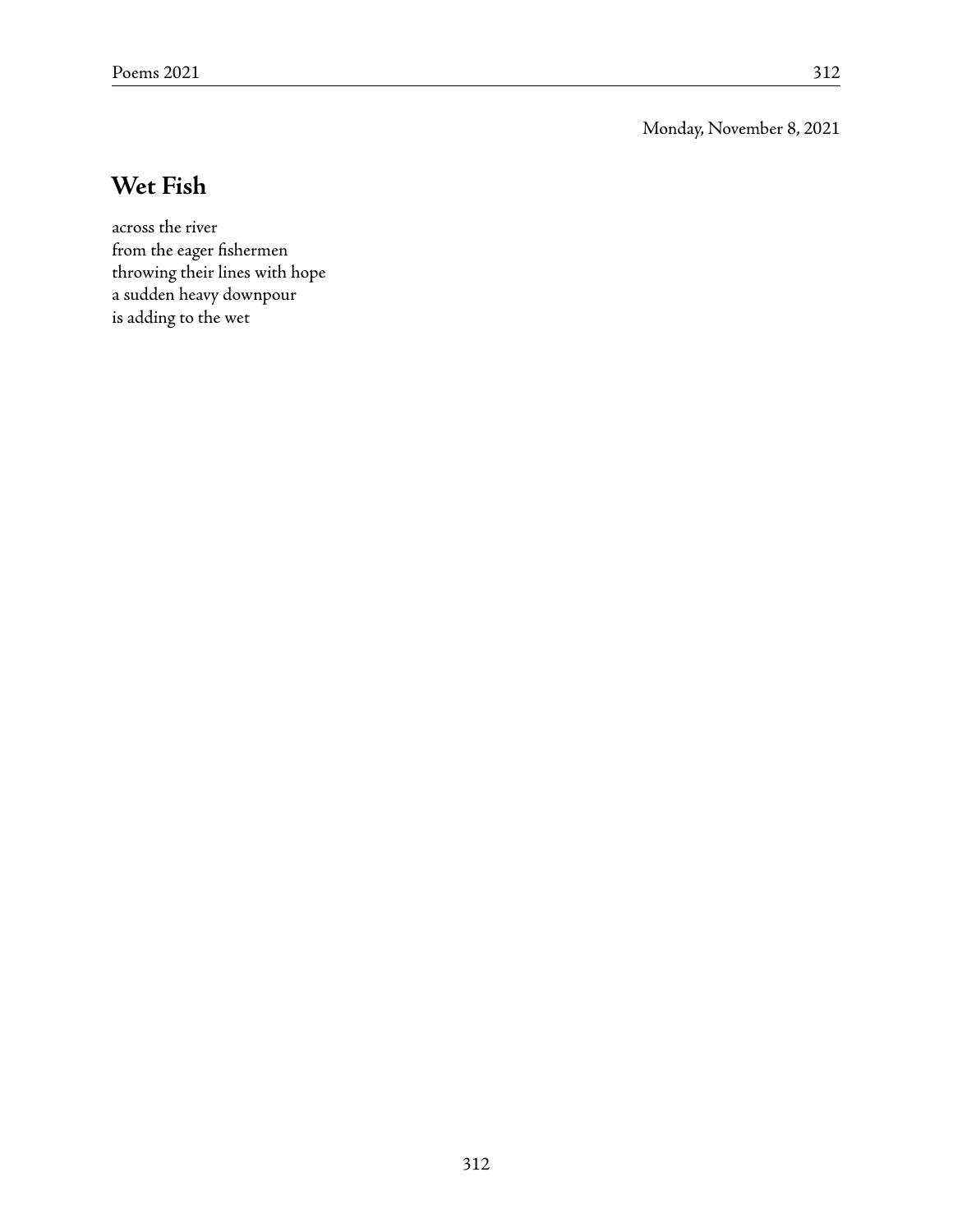Tuesday, November 9, 2021

### **Gone**

I ran to tell her come out and see I know it's cold but over there over above that mountain just one star a bright bright star just one only one she came out slowly where is it she said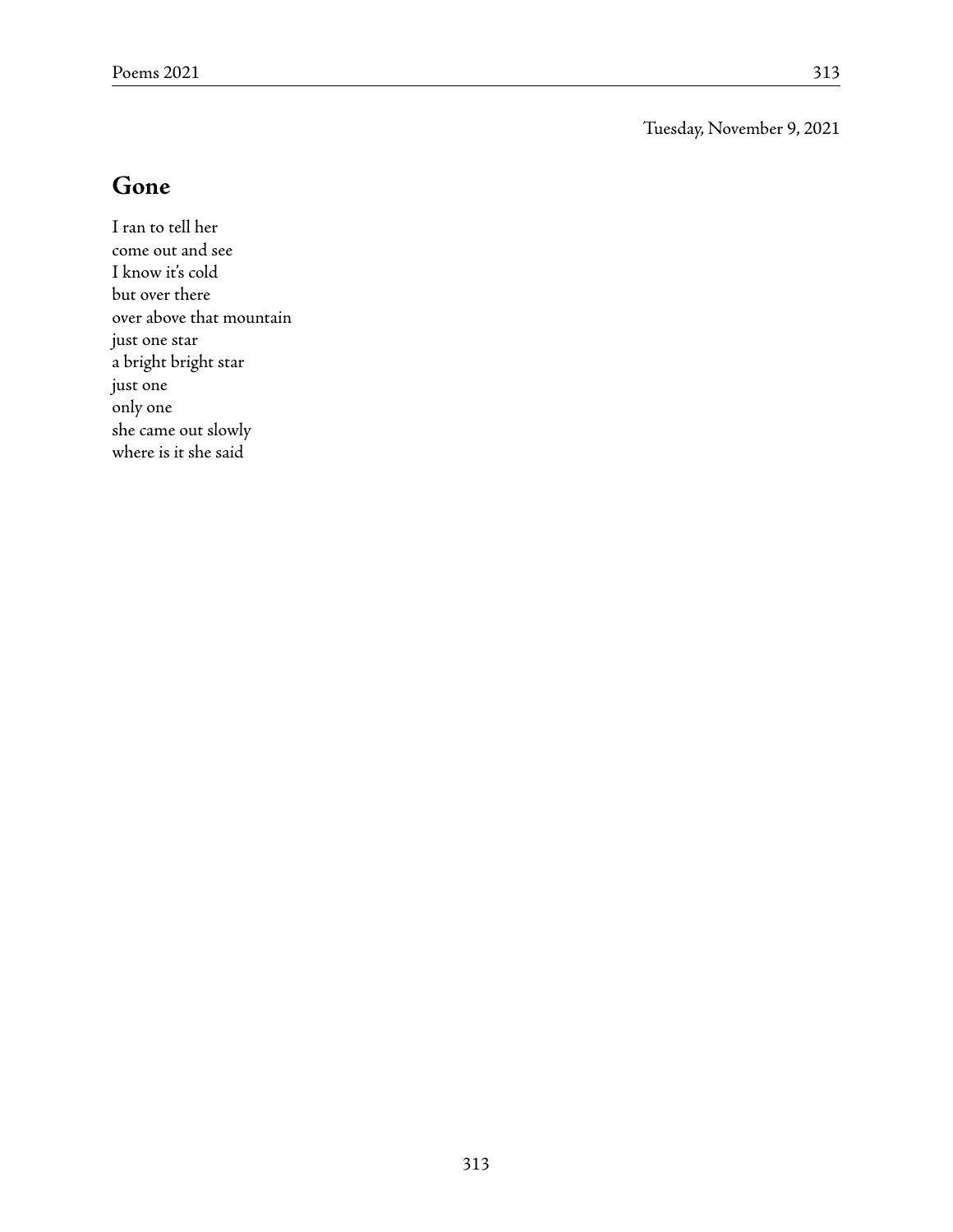#### Wednesday, November 10, 2021

## **Eshaness Today**

the waves were crashing over the wide sea stack crashing a hundred feet or more / black sea / white foam / gray clouds / high winds / spray up to us we watched until our eyes hurt / until our fingers couldn't warm no matter what the waves kept crashing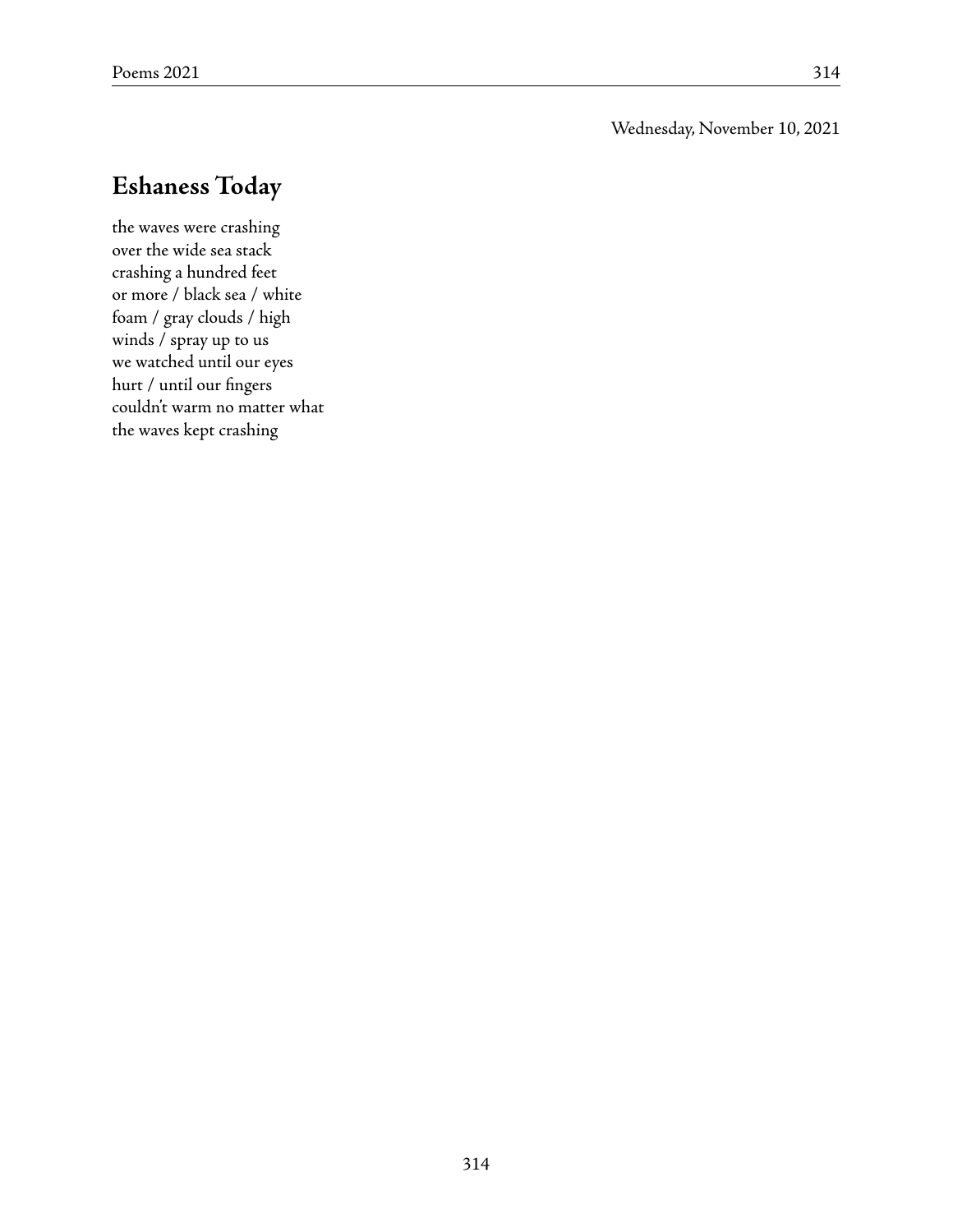Thursday, November 11, 2021

### **Dumb**

in the village houses huddle together they make a small pile we've visited it often enough to know the streets used to be mud this time of year / spring we heard some people in their kitchen saying the dumbest things will this stupidity spread house to house like a fast fire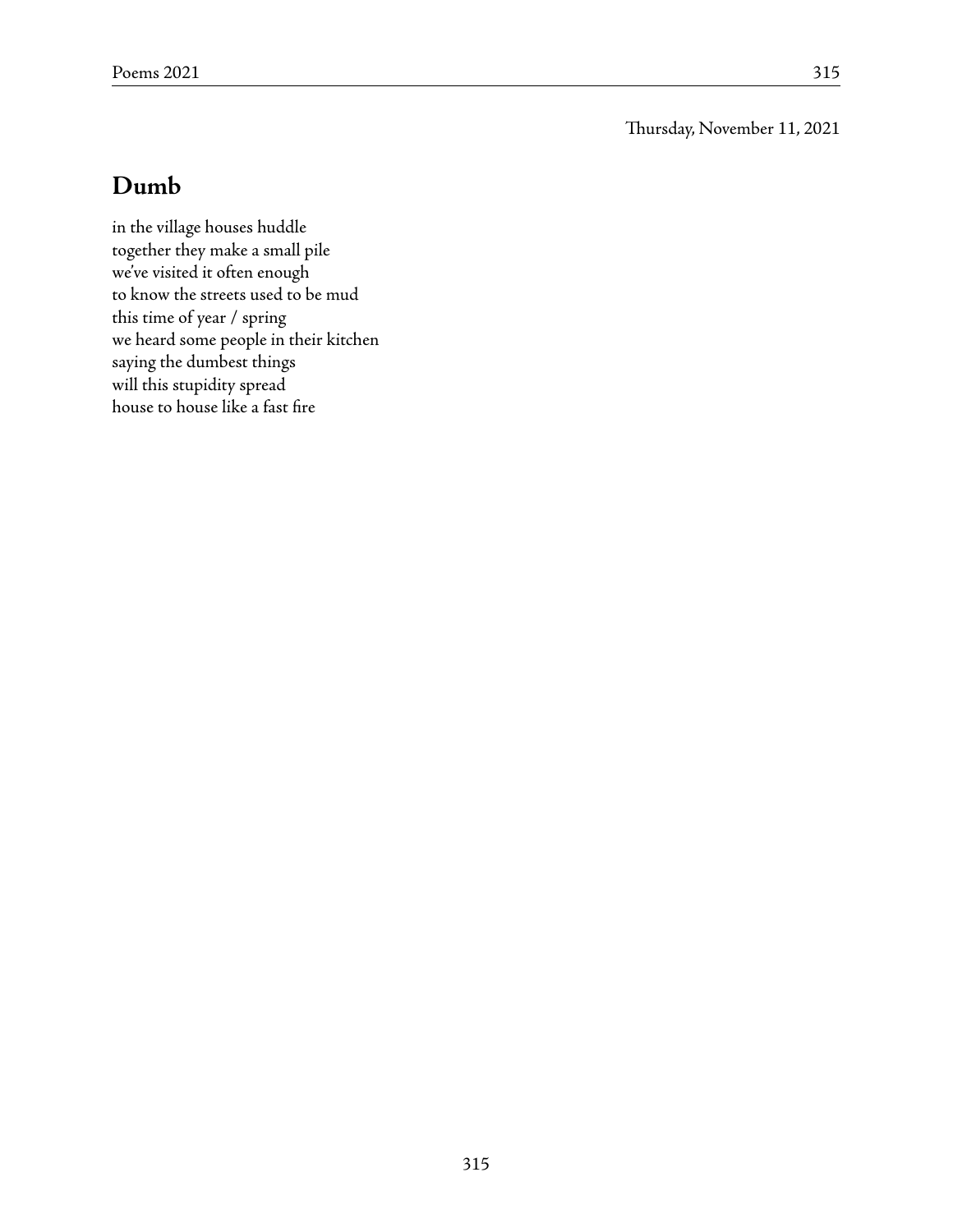### Friday, November 12, 2021

## **But It's God**

church bell loud in the crook of the valley / cows look up when it starts / we're just walking down the road to the voe to watch a tide / the Drongs the church bells remind us it could have all been designed much better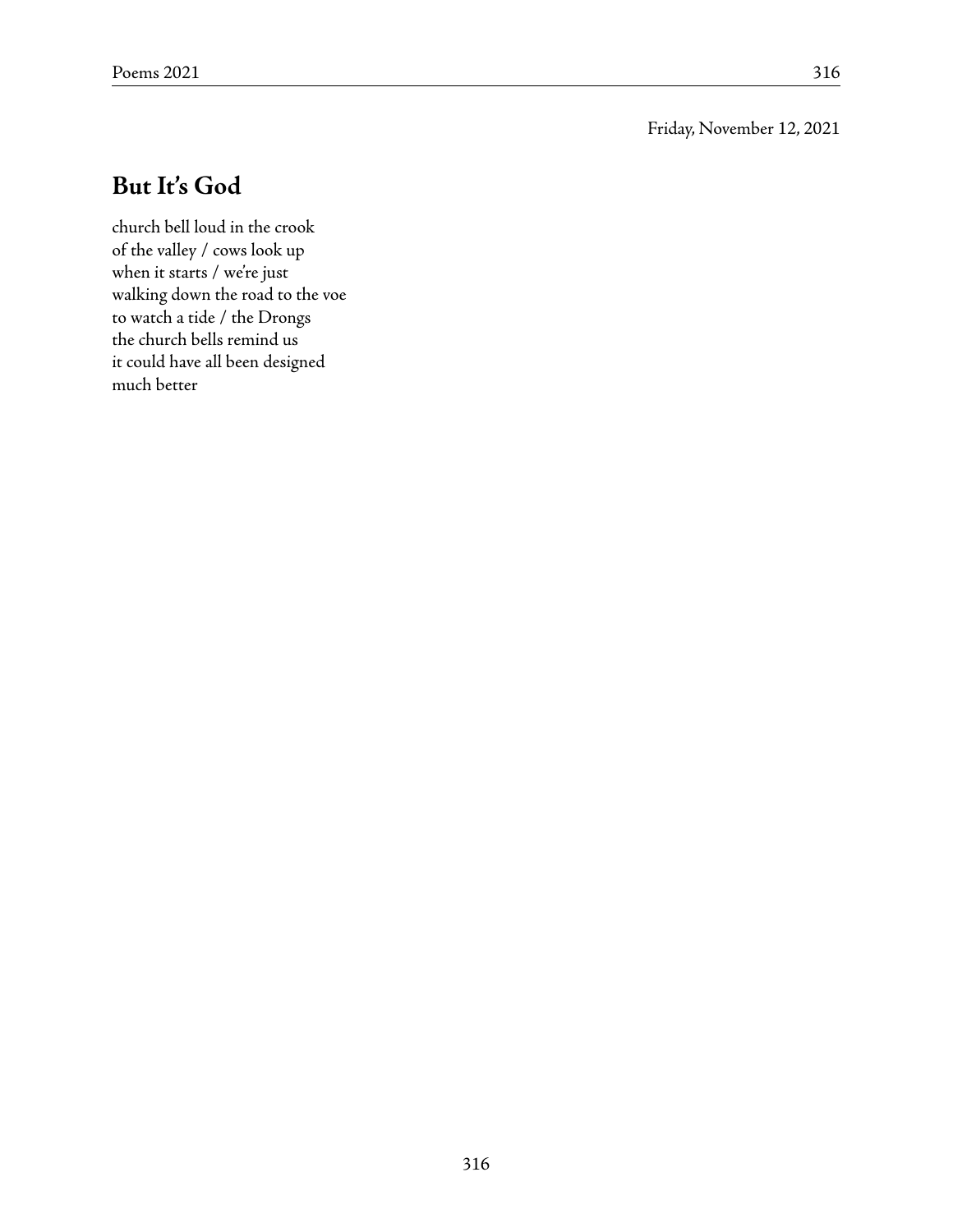Saturday, November 13, 2021

# **Touch Me**

the dry soft autumn wind as I watch out our bedroom window hardly lifts one red dried leaf and sets it down gently on a yellow

she in a depth of sleep turns over away from the window the frames a morning life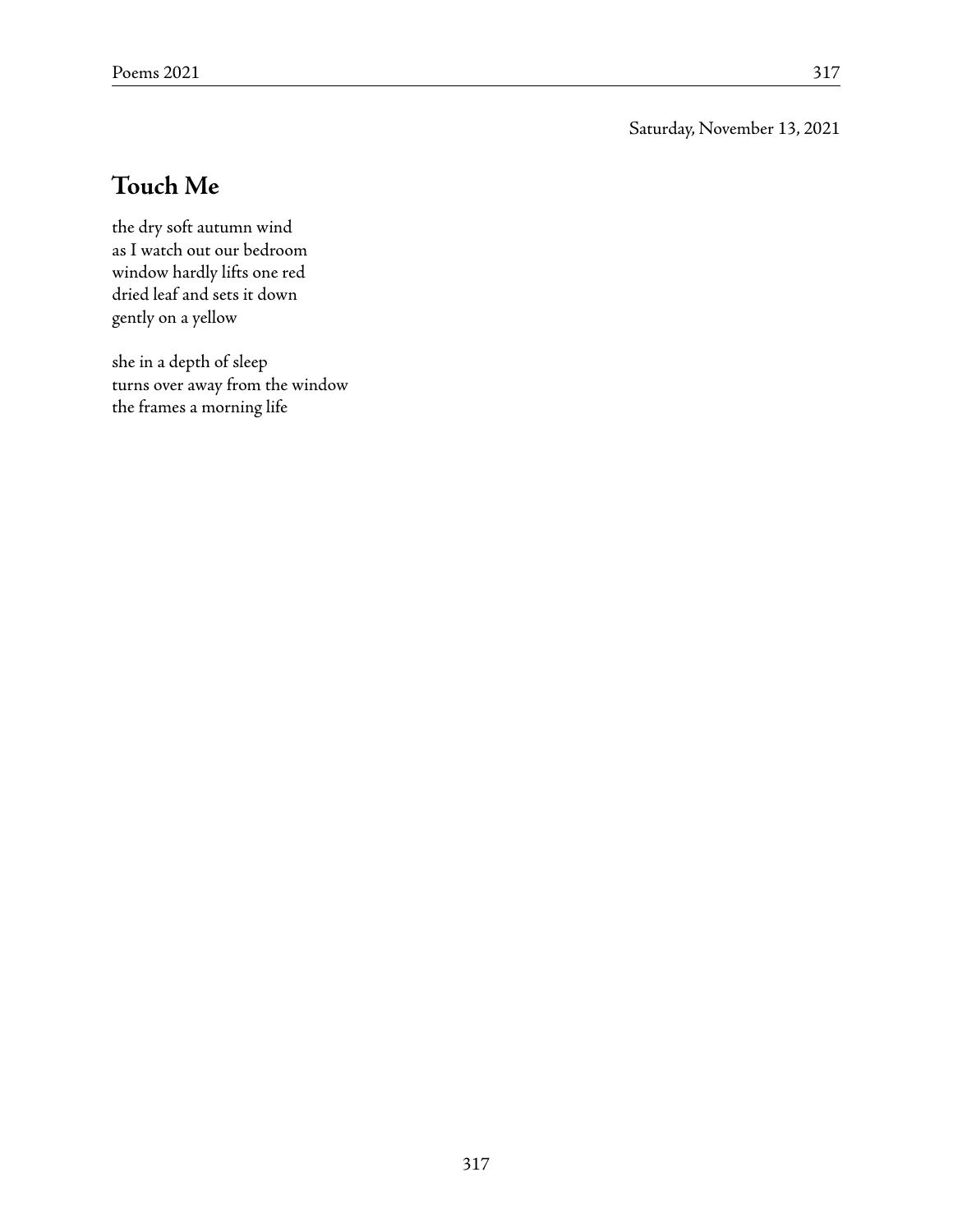### Sunday, November 14, 2021

## **What We Left**

years after we left our place in the north even though it was mostly stone one cold winter day let out a creak loud enough to make mice scurry as that house settled a little bit more into the understoned earth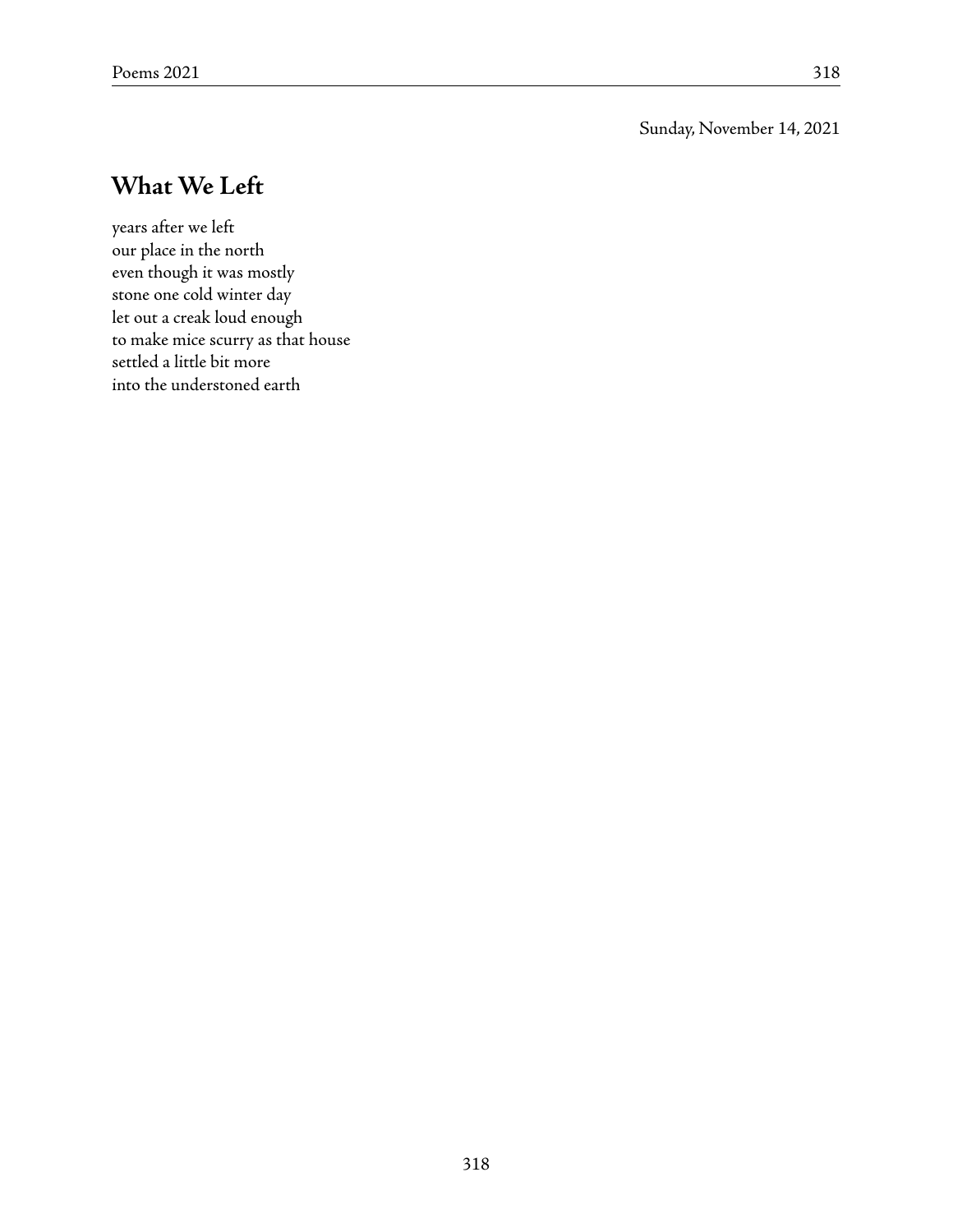Monday, November 15, 2021

## **Under Pressure**

it started as a cloud almost in late autumn then it descended as all cooled squeezing layers of fallen leaves down to the yielding earth signaling the pressure of time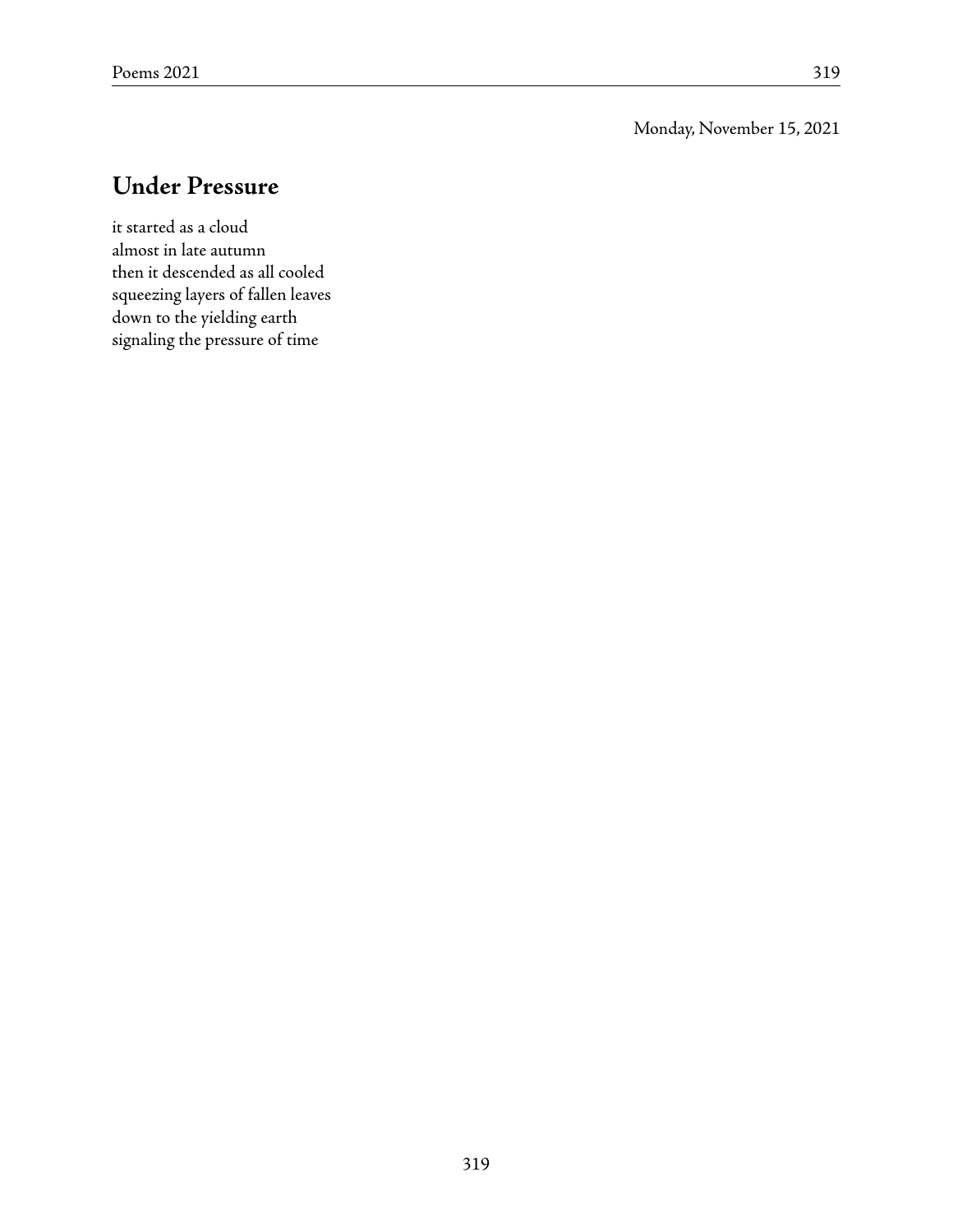### Tuesday, November 16, 2021

# **Stranger in Town**

we lived for a time on the town's main street 40 50 years ago / far from everywhere I still remember the day the strange stranger walked slowly into town pausing by a church tower looking at its clock then walked just as slowly out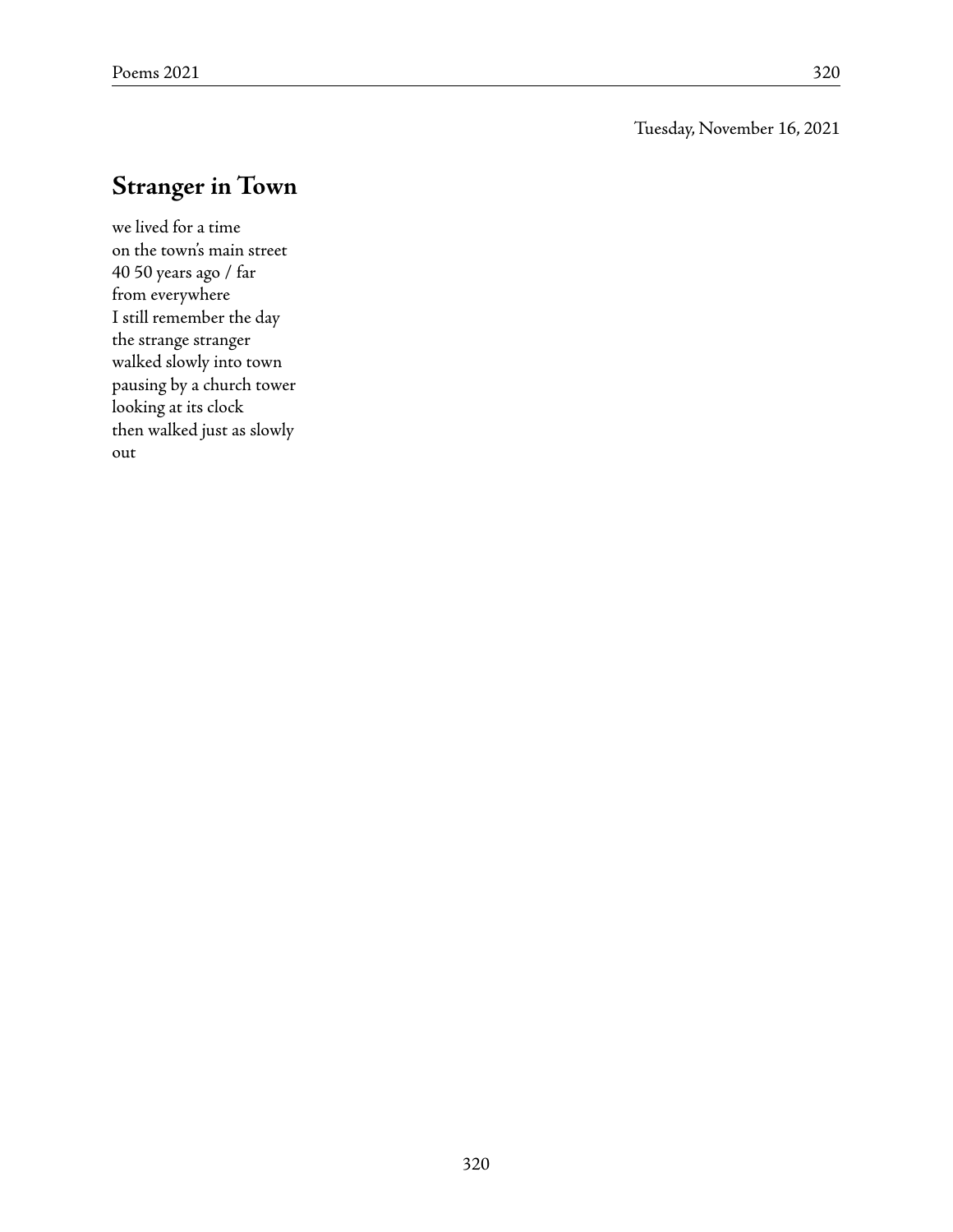### Wednesday, November 17, 2021

# **Rustling Up**

I opened the window autumn fully cooling it rustled her papers strewn on the table she was working on poems for one friend's wedding and another's funeral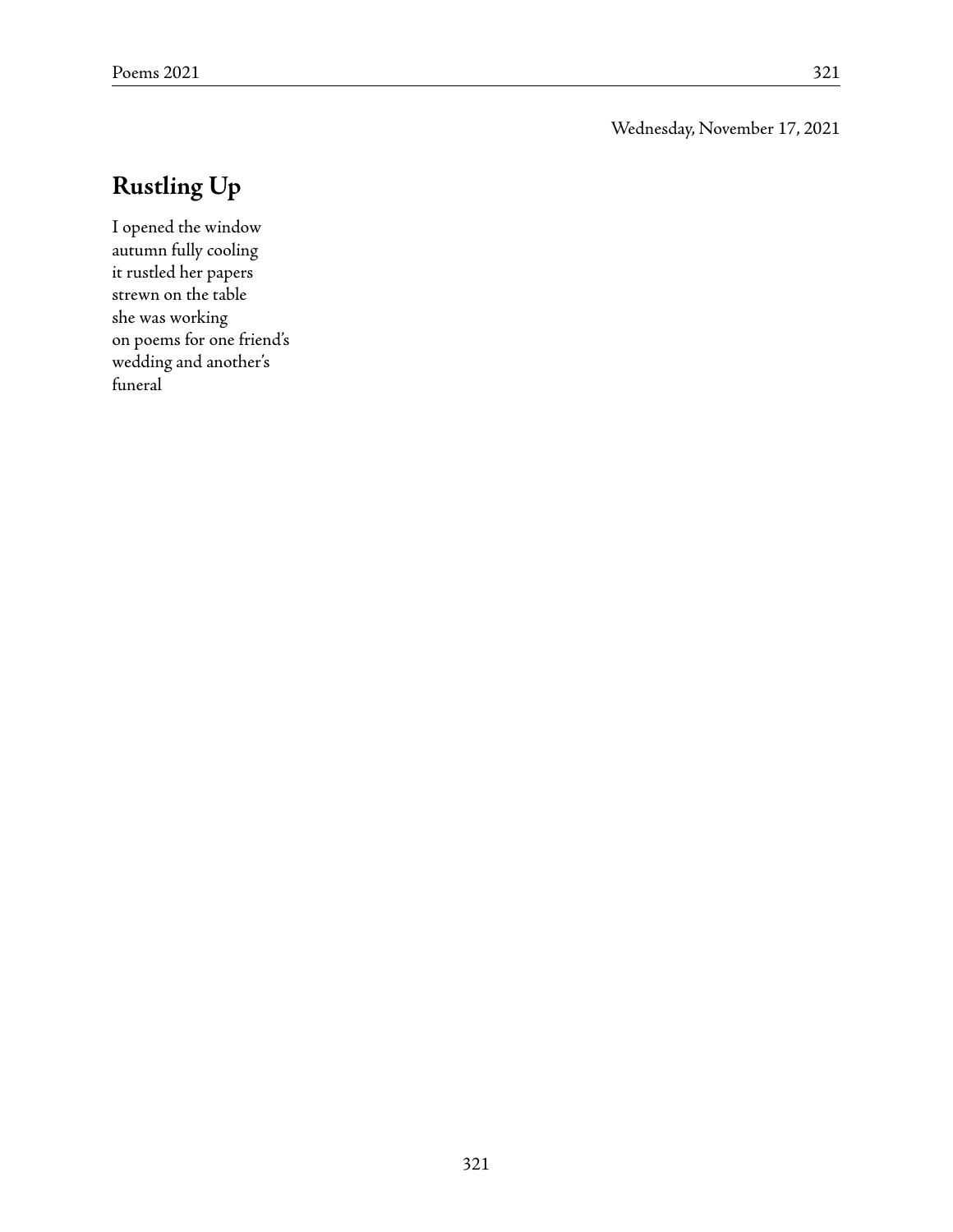Thursday, November 18, 2021

# **Harboring Boats**

the harbor open to many boats sometimes harbors cruise ships bringing the ugly and tedious to a land stark and lovely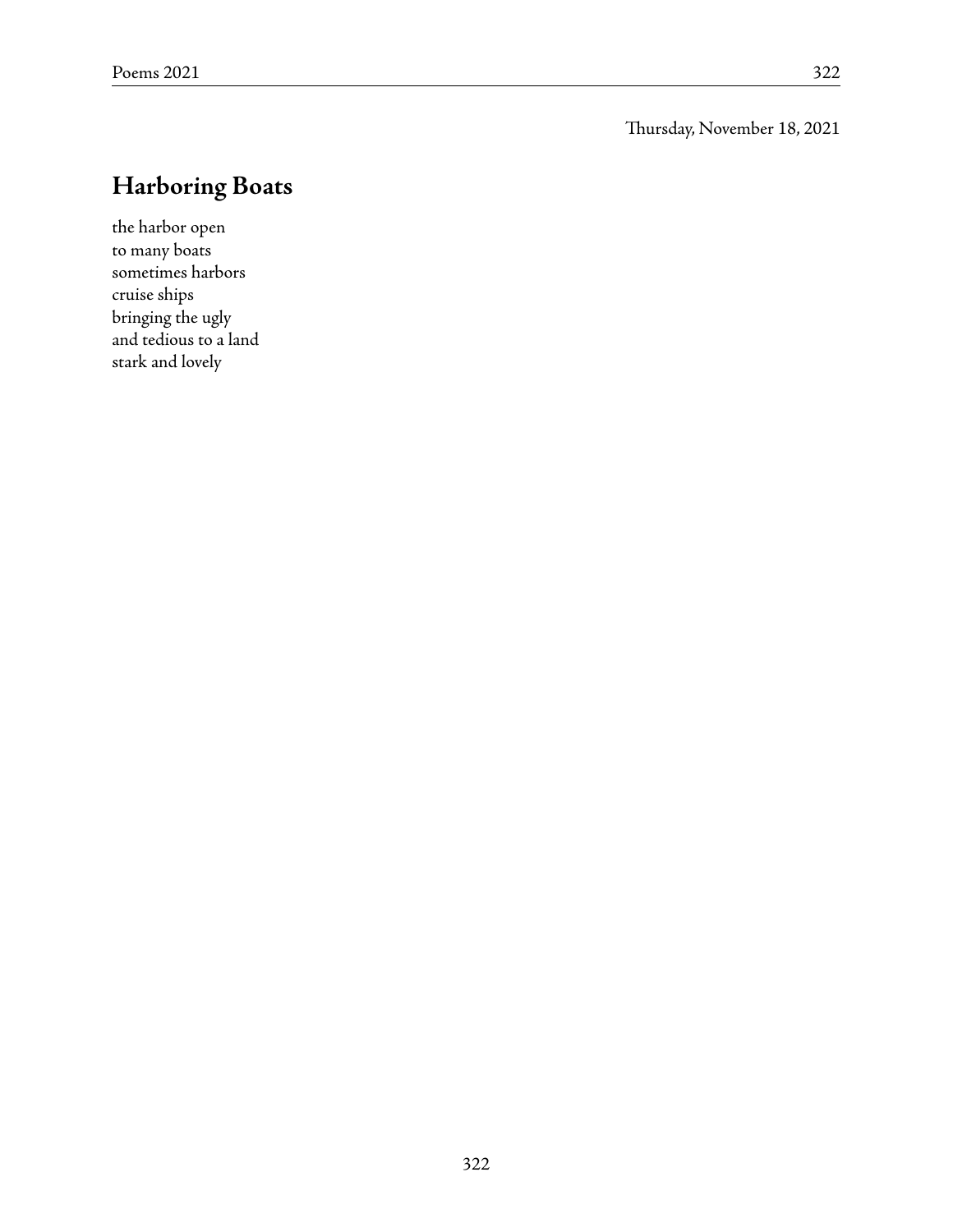Friday, November 19, 2021

## **She Laughed**

outside reading I laid down my book open since noon when the sunlight overtook the beech then I noticed the fern brushing in a silky breeze the side of my leg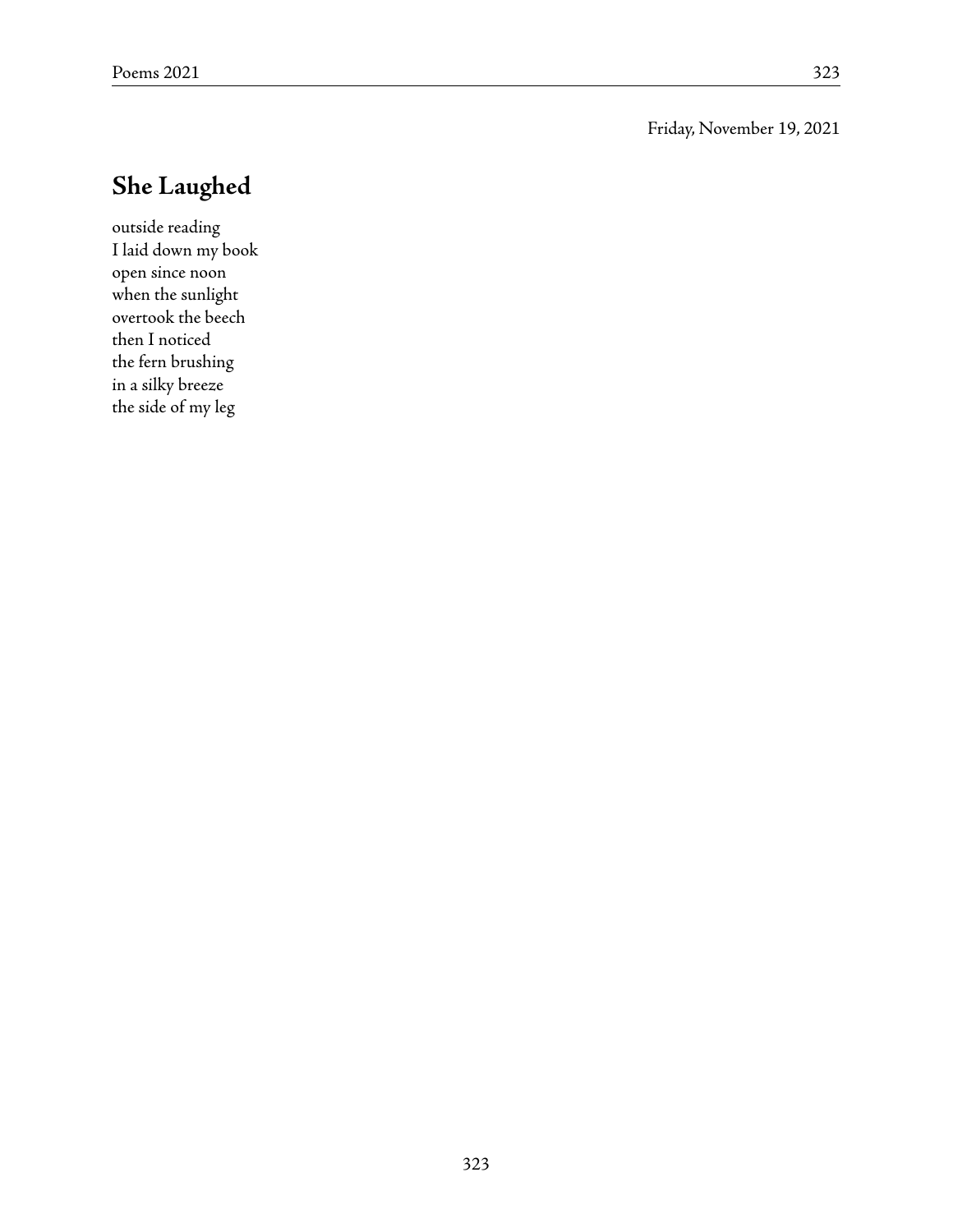Saturday, November 20, 2021

## **Or Blue**

we sat on a wood bench each warming the other's hands / December after Christmas the wind so cold / so hard the sky had been chock full of gray clouds just above the mountain top / while we watched that wind cleared them away to a sapphire sky that same wind froze the lake before us / still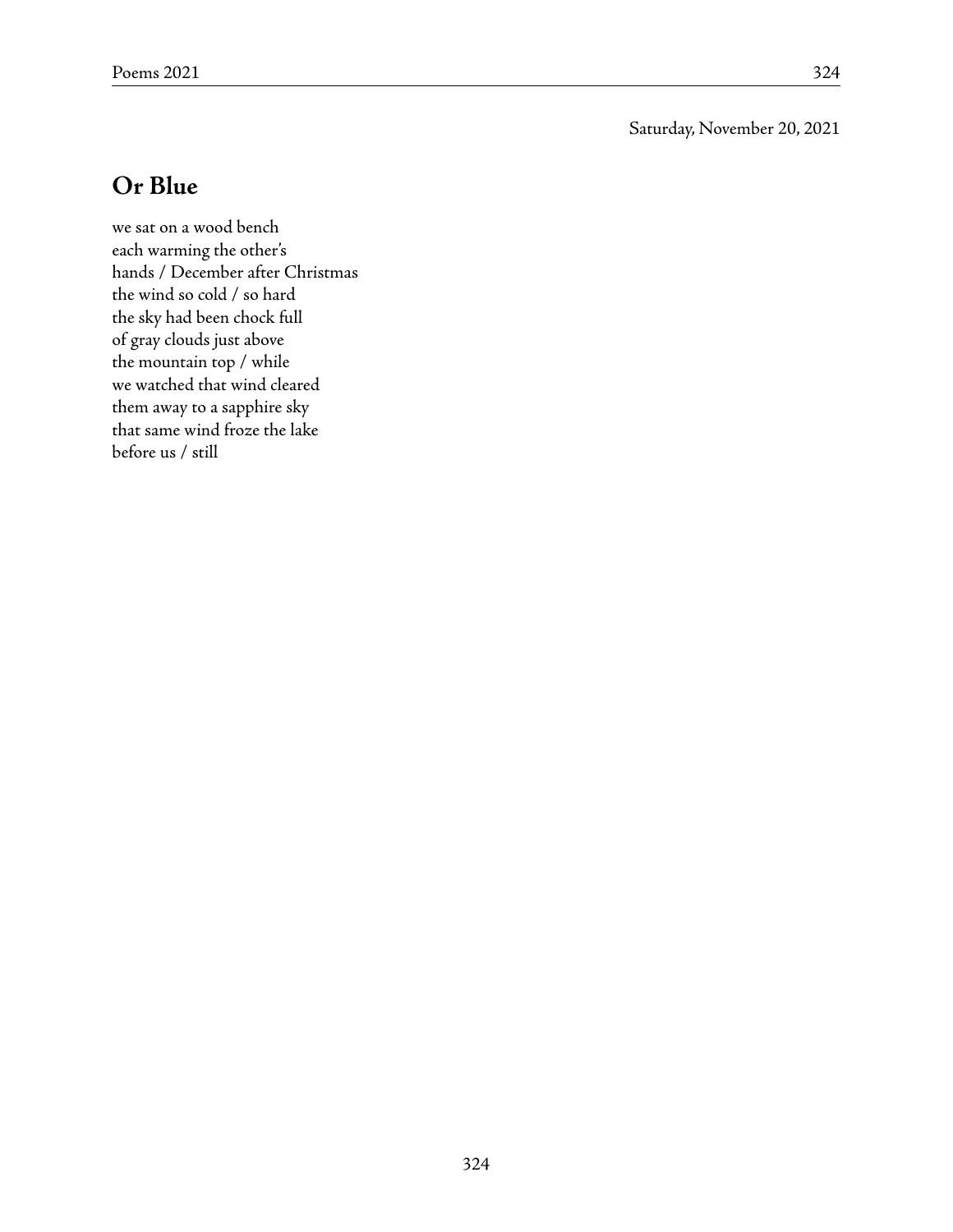Sunday, November 21, 2021

# **Captured Rain**

above us it's clear that rain is falling high up / the wind responding mists it and nothing touches the ground / we watch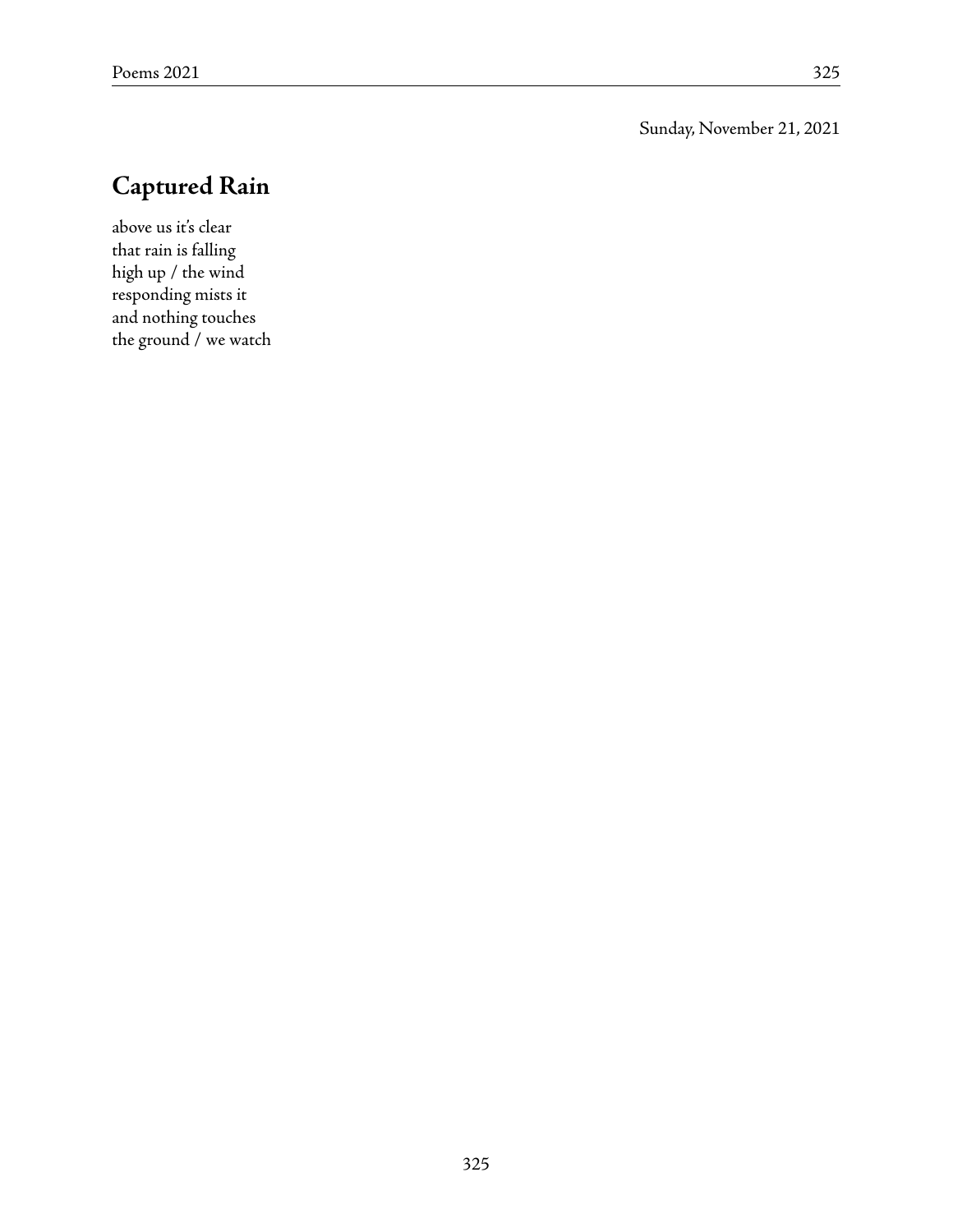Monday, November 22, 2021

# **Winter Wind**

in the midst of a winter snowstorm she remarks all is white / one color even at night we hunker in this color nevertheless / it's the wind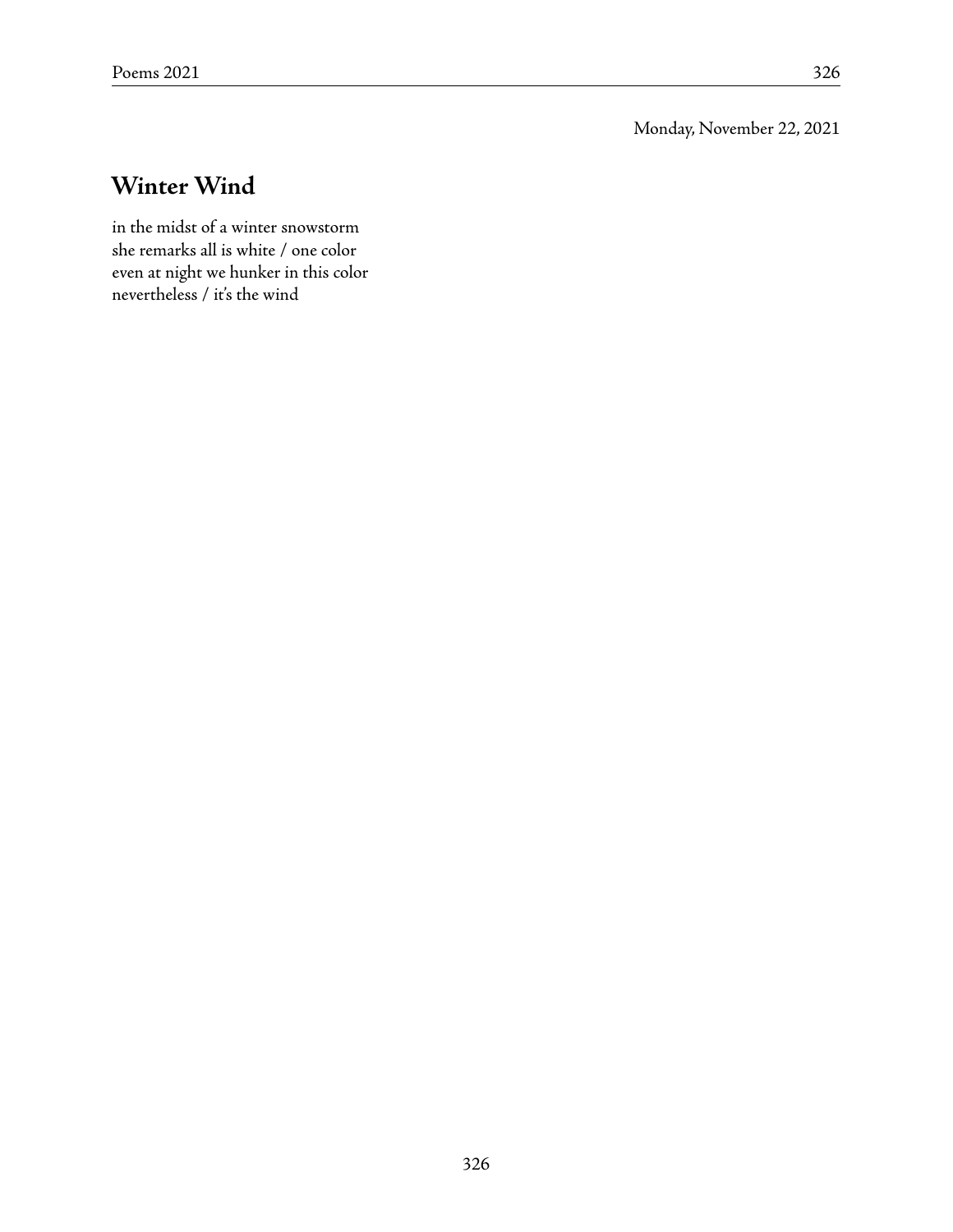Tuesday, November 23, 2021

## **Looking**

first day of spring we drove ten miles to the coast / a little island joined by a bridge and the Atlantic there we watched birds arriving and felt a warming wind she stood apart / studied the waves and ripples standing back all I could think of was the last day of autumn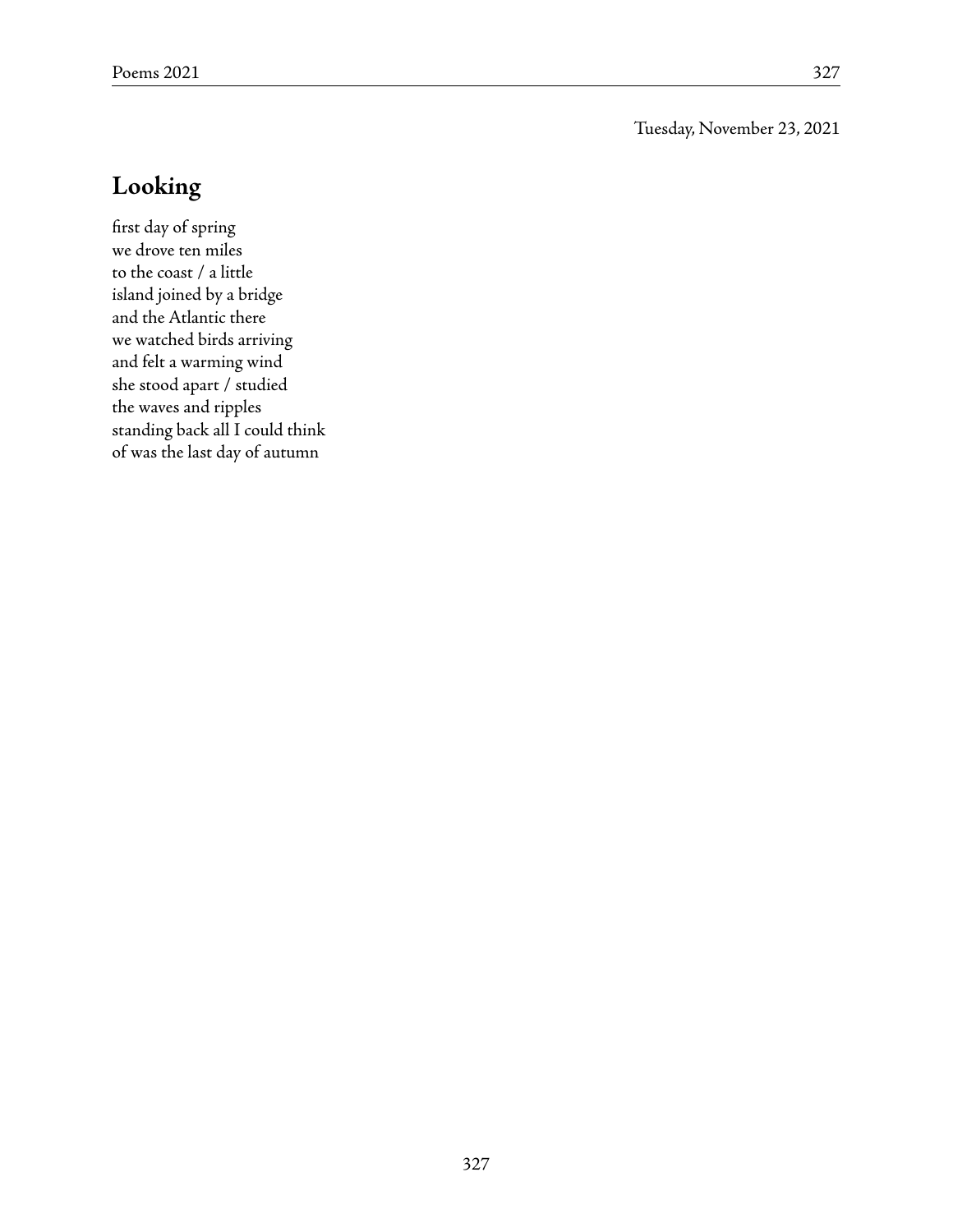#### Wednesday, November 24, 2021

## **Drowsy and Sore Eyes**

driving west through Kansas the sun gone down no longer an eyesore / we were hungry and needed to sleep soon seeing a motel we'd first check it for okness then vacancy / cable and internet not needed / a nearby restaurant would help / we settled on Wheat Lands / then it was steakhouse or Thai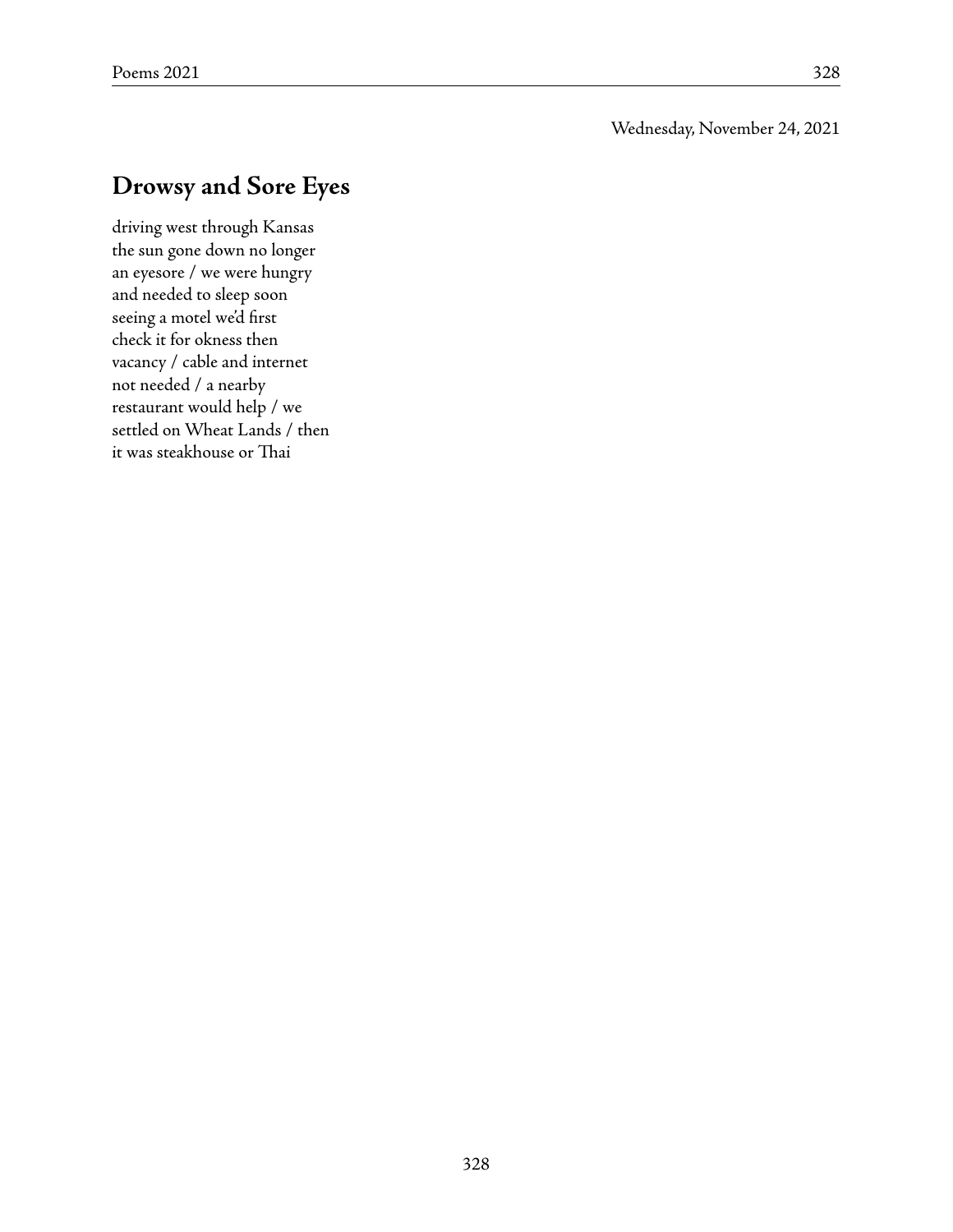Thursday, November 25, 2021

# **Sleeping**

I wake from sleep our village is sleeping deep in winter the stream flowing past our small house has a drop just past us and all I can hear is falling water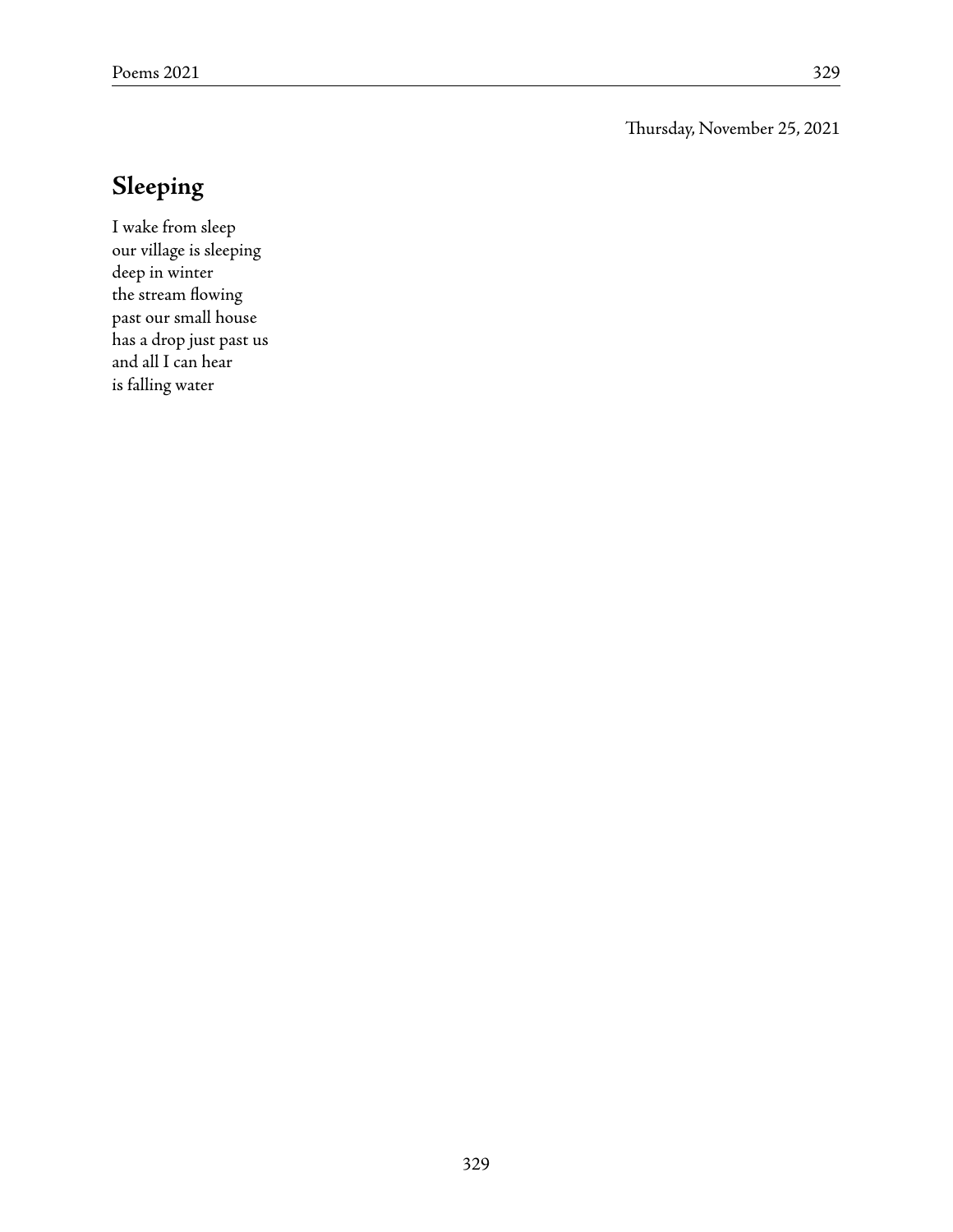Friday, November 26, 2021

# **Meaning Love**

sitting alone in the dark after reading then dozing I woke when she came in and lit my candle with hers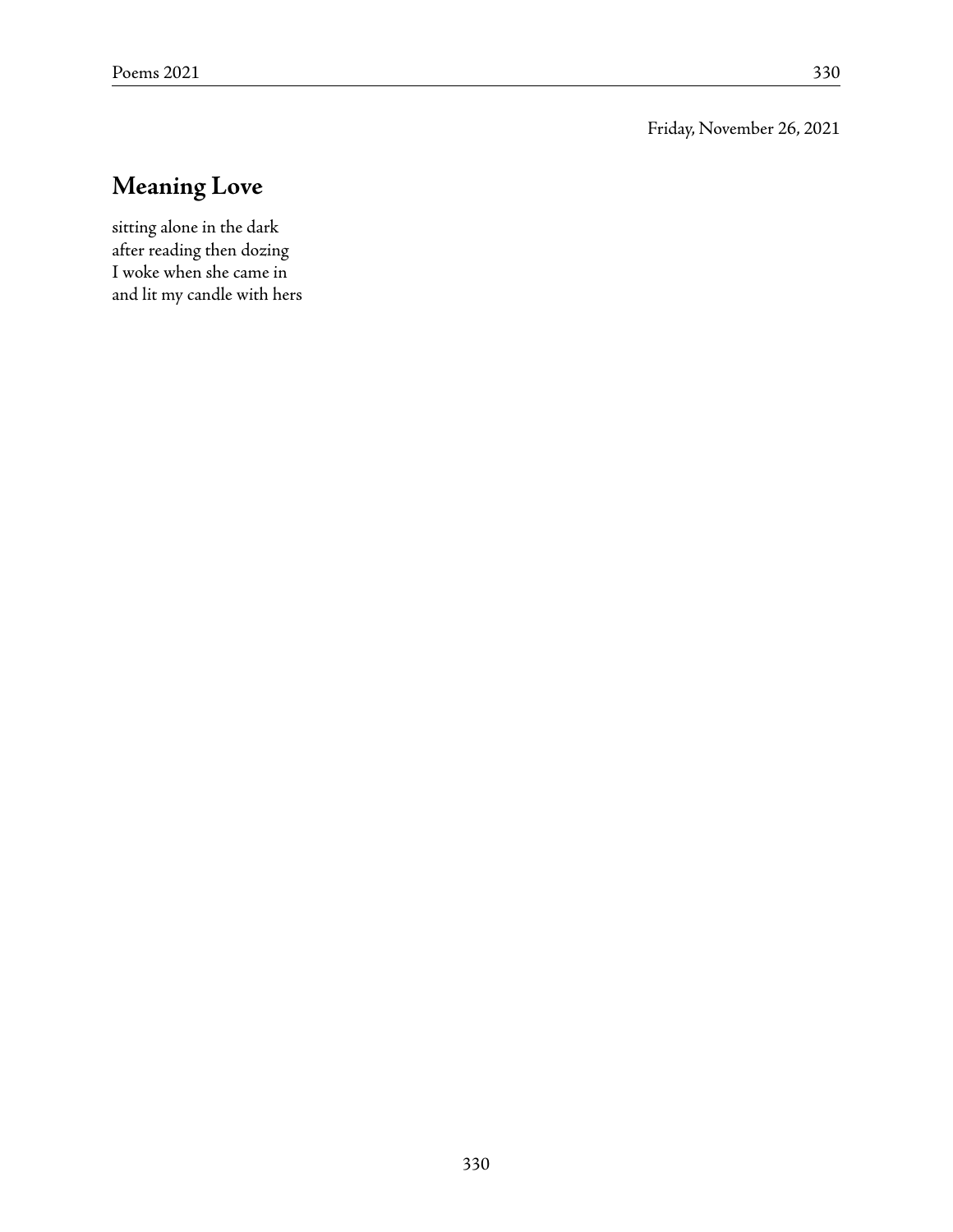### Saturday, November 27, 2021

### **Poet Work**

I walked with the poet through field and forest we were seeking the most conscious place to sit and stir until it was time to write / we found a spot near a tiny almost dry stream that hoped to flow to the sea but then our words couldn't rise and what we wrote went down like stars into the horizon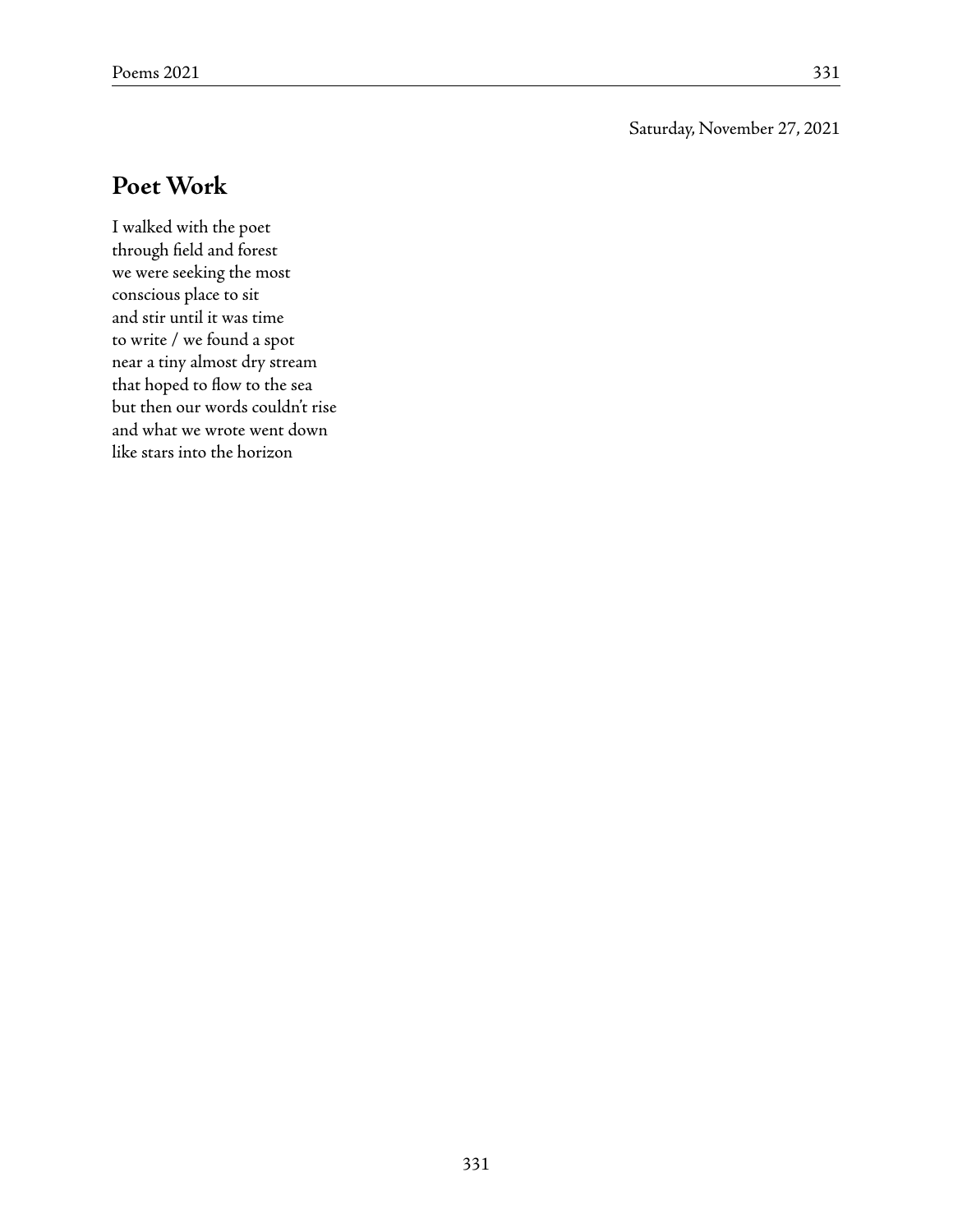#### Sunday, November 28, 2021

## **Winter Snorkeling**

with snow piled to the roof we unpacked all our sleeping bags unzipped them and piled them like the snow / on top of us on a bed we placed all our down quilts under us to form a sandwich of just we two

did I mention we ran out of peat and logs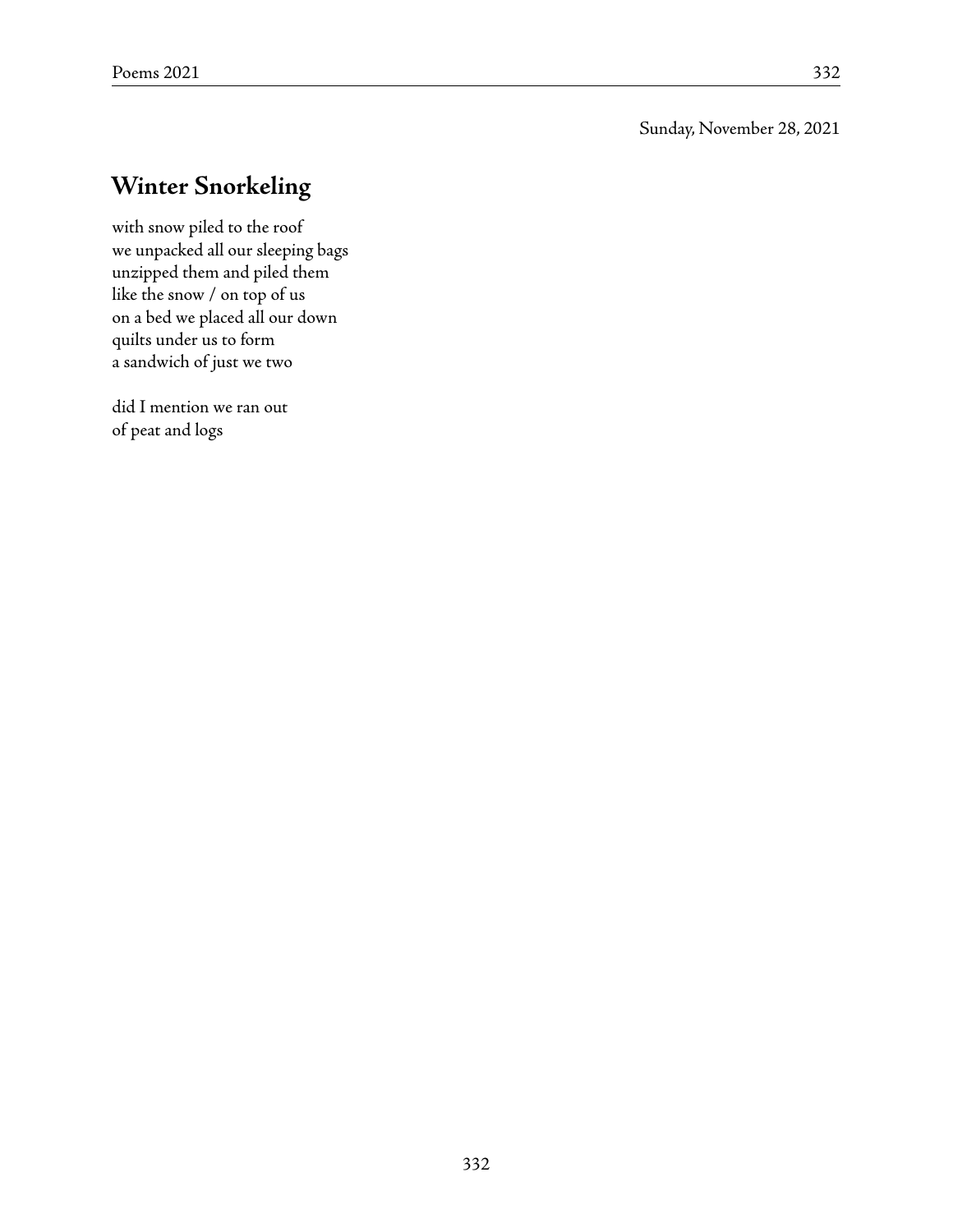Monday, November 29, 2021

### **Essence**

summer rain gurgling down my drainpipe reminds me that time needs us to notice it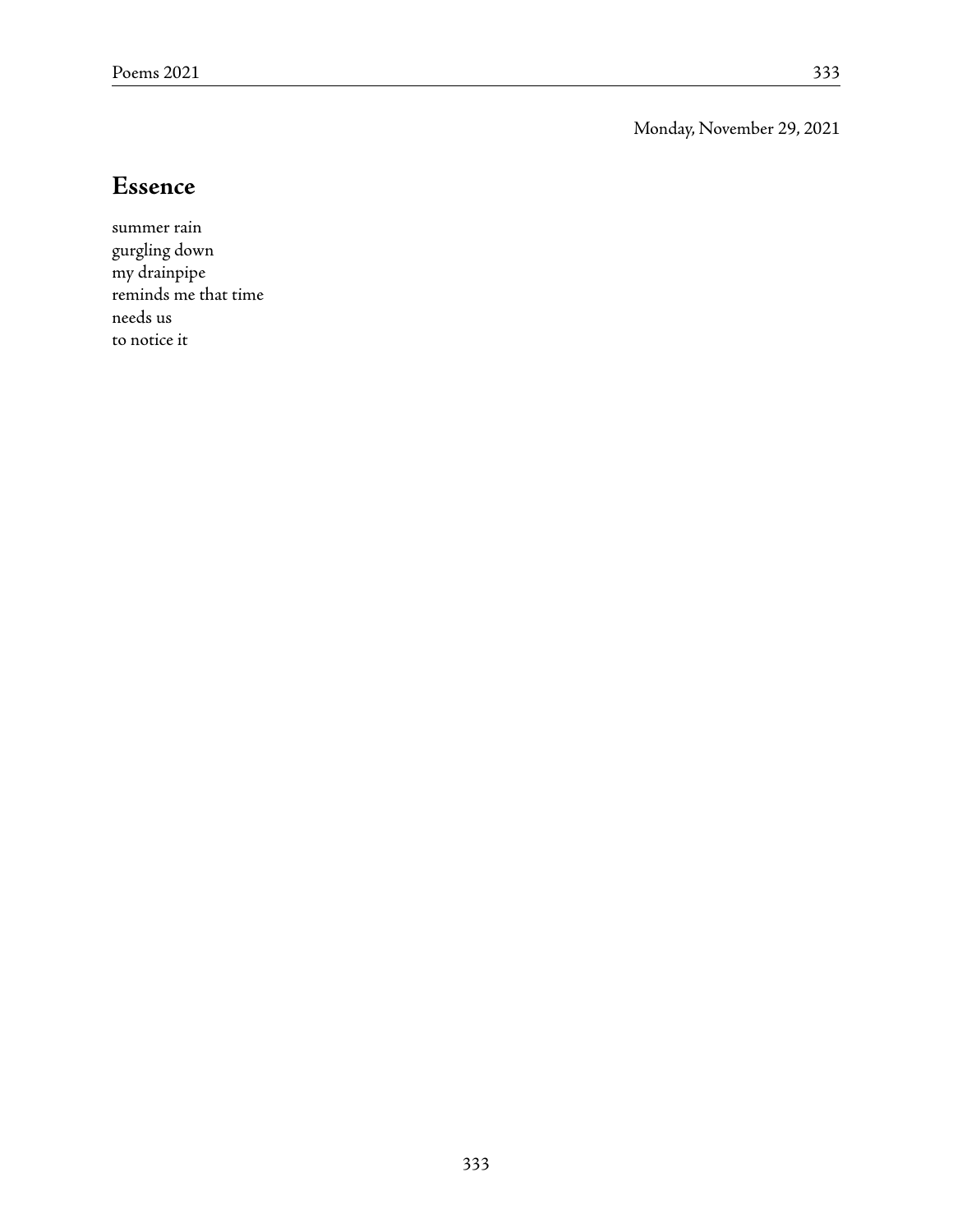### Tuesday, November 30, 2021

## **Moonlight Letter**

I saw her sitting outside in the moonlight on a stone wall that separates house and road / nearby a cherry tree waits for fall to consume it / she sits there reading a letter from an old lover she never looks back toward our house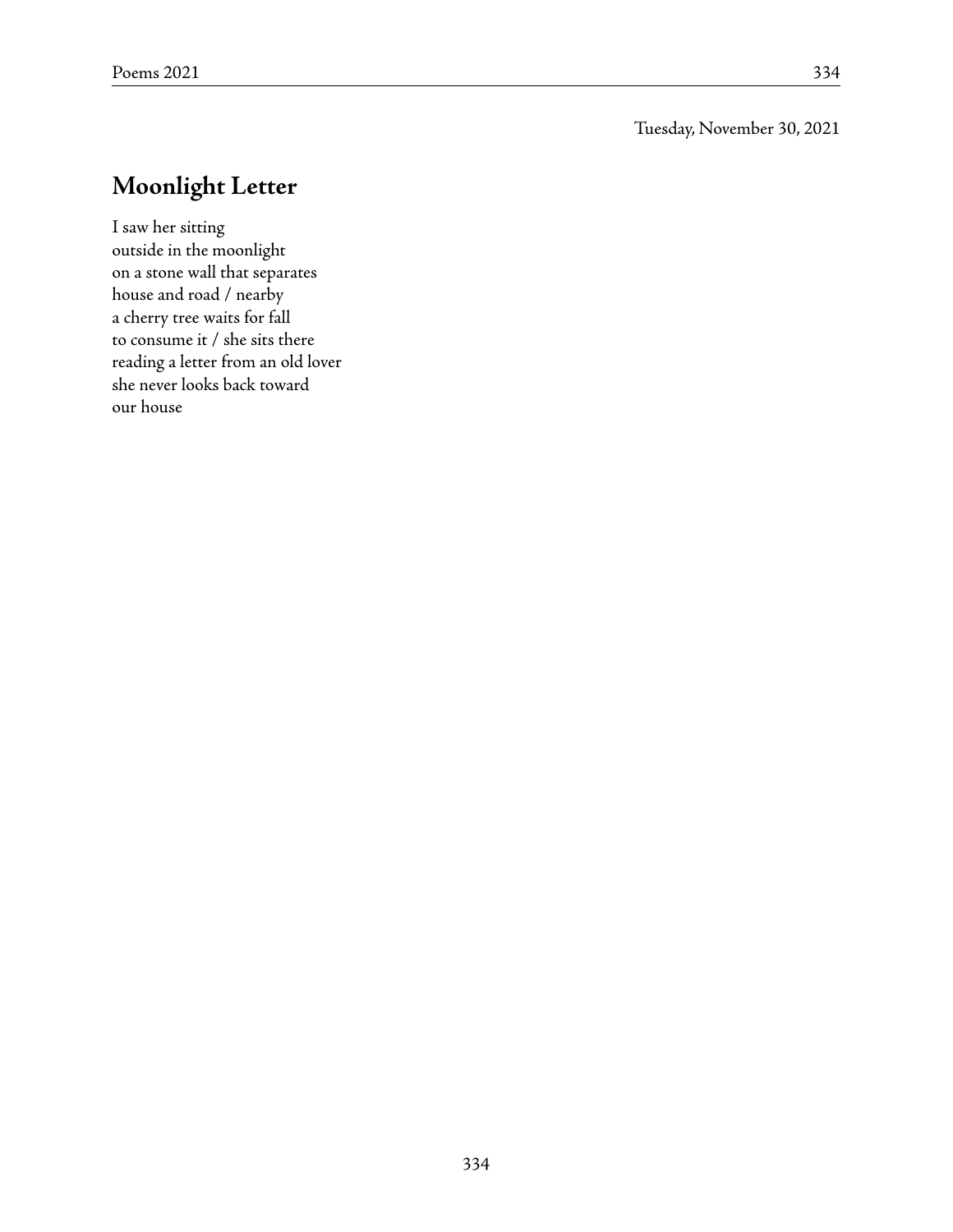Wednesday, December 1, 2021

### **Gates**

there is a gate standing between the house and the sea / warmth and motion / sometimes I look to the sky at midnight and wonder whether around some star a world spins with oceans moving like the one past my gate whether there is a thing like a woman waiting for a thing like a man to join her in warmth / up there or what is a gate for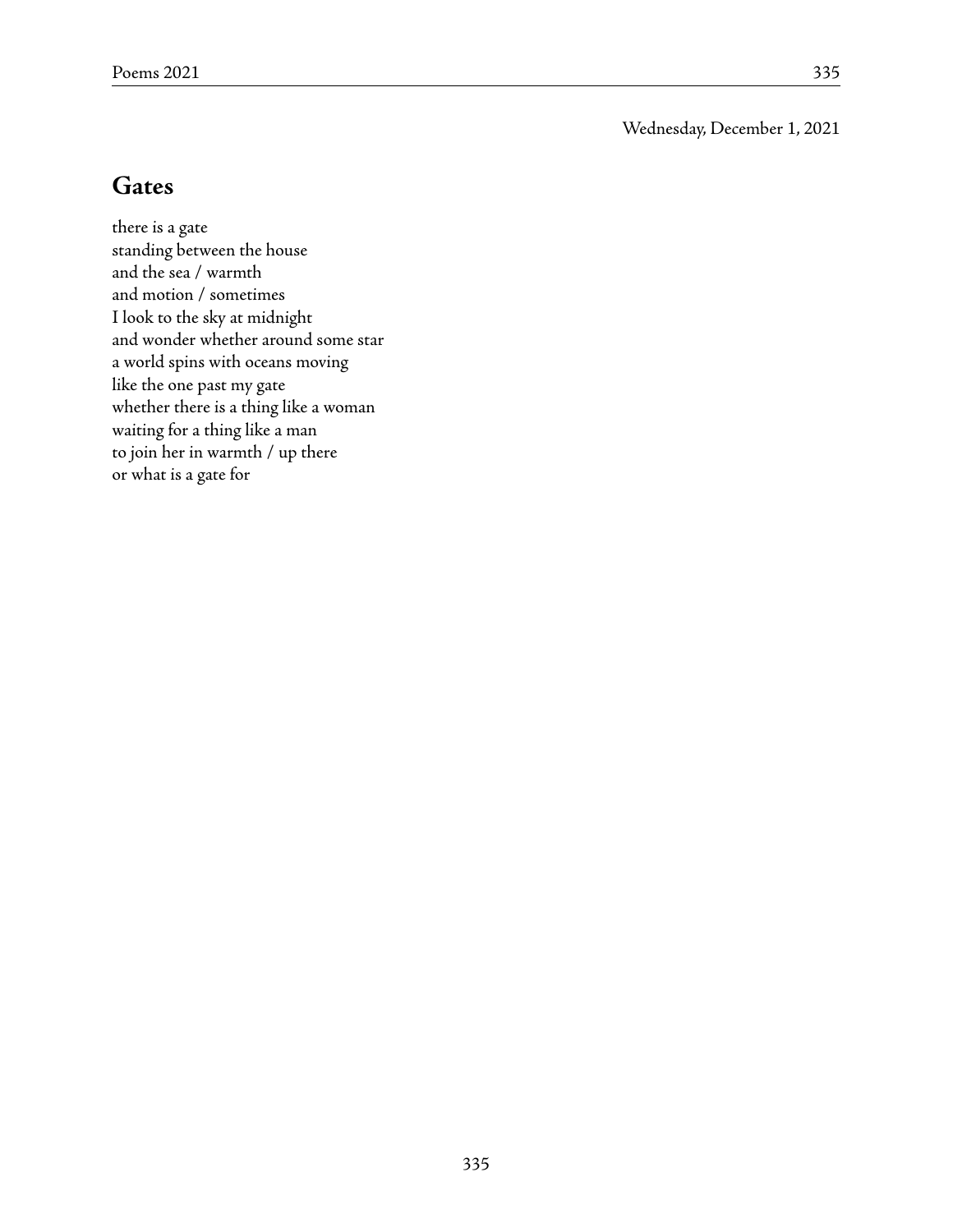Thursday, December 2, 2021

### **Facebook Friend**

I am sitting here watching the fire place thinking of things that happened around Christmas time and in the 80s it was actually cold and snowing around here with Ice in the river and one night around Christmas I was with my Brother Billy sitting around keeping the wood stove Going and just then the police station called on the radio Kca865 to The Harbor Master and I could hear it in his voice something was really wrong and he said a Girl had jumped off the Basiliere Bridge so Billy and I grabbed the Truck and our Airboat and went to the Bradford Landing on ferry street and there was snow on the ground so we slid the airboat off the trailer right on the snow and was wearing a t shirt like Billy we didn't have time to dress properly flew down the boat ramp and out on the river that had big chunks of ice the wind was out of the north west about 30 and I quickly thought the current and ice was moving fast down river so I knew she had to travel a good distance so we went down river towards the Boxboard and Billy was operating the search light as we got close to the Hales island Billy screamed there she is quickly pulled her in the airboat and operated the airboat right up to Shannahan Ambulance she recovered thank God the Fire Chief Dickie B came the next day to thank me and Billy and he told us that she was a Daughter of a Fireman And all these years later she is my friend on Facebook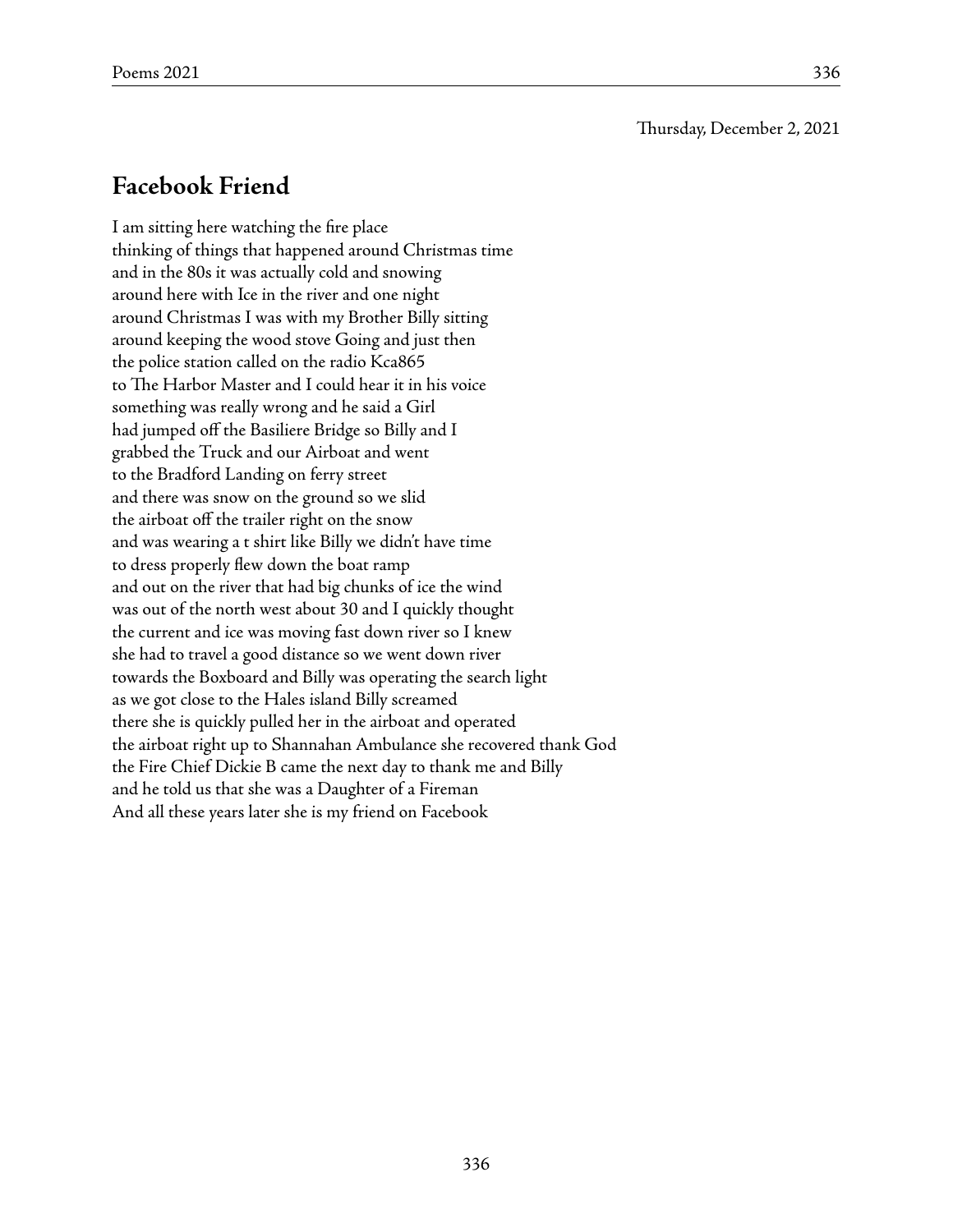#### Friday, December 3, 2021

## **Clarity**

it rained today again / it rained yesterday / when my father's last days were upon him nothing felt wrong / I suspect though don't know each day the rain lessened then the skies cleared then the last day a clear day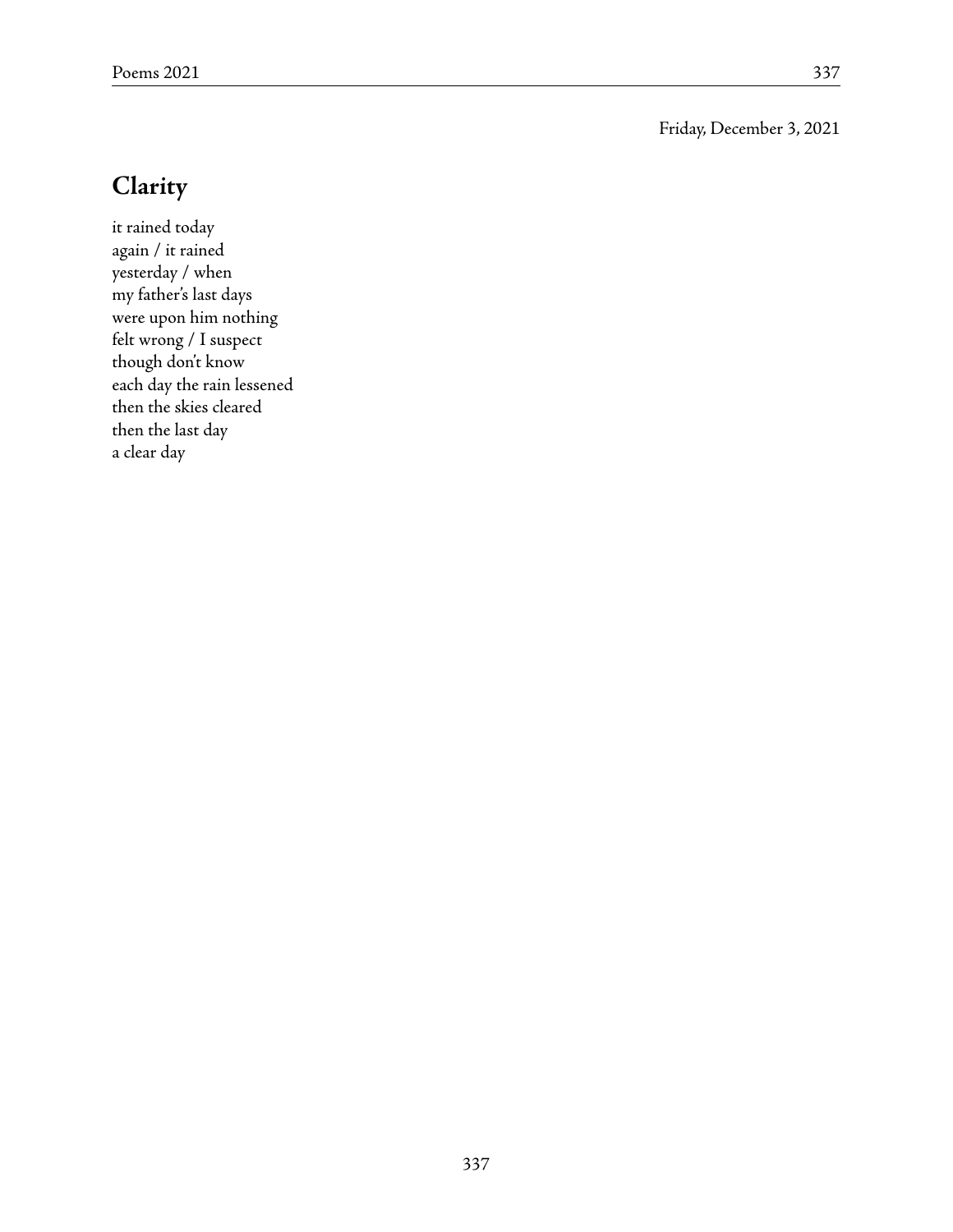### Saturday, December 4, 2021

## **December Winds**

the strong wind that blows the ships hard and tightens the mooring lines is tunneled through narrow streets to the town's Christmas tree in Market Cross where it threatens to tear off ornaments or topple cheer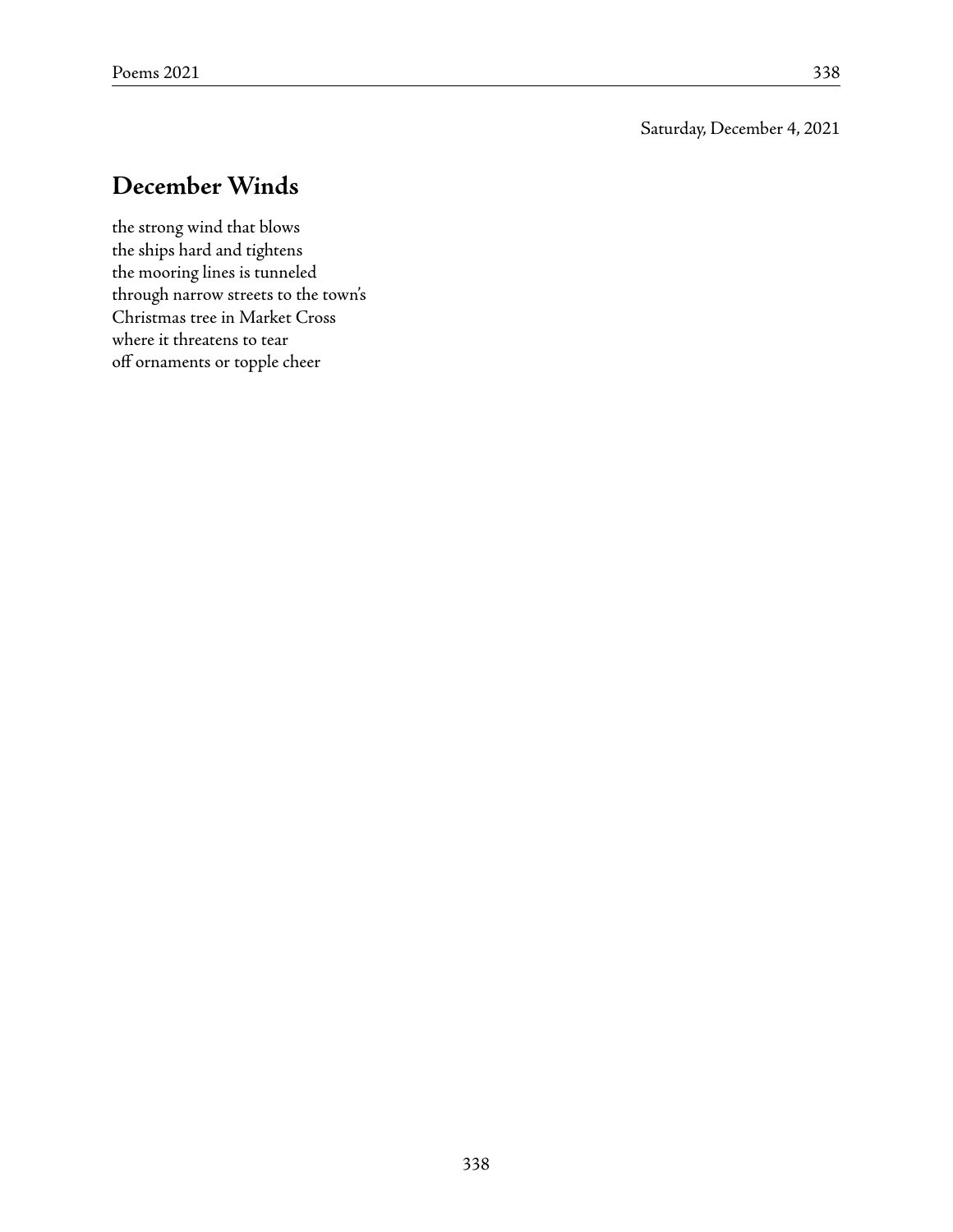Sunday, December 5, 2021

### **In Pairs**

the empty hole of a house long gone / burned down where I played as a child now the lilac next to it once always covered in Spring with panicles light lavender has grown old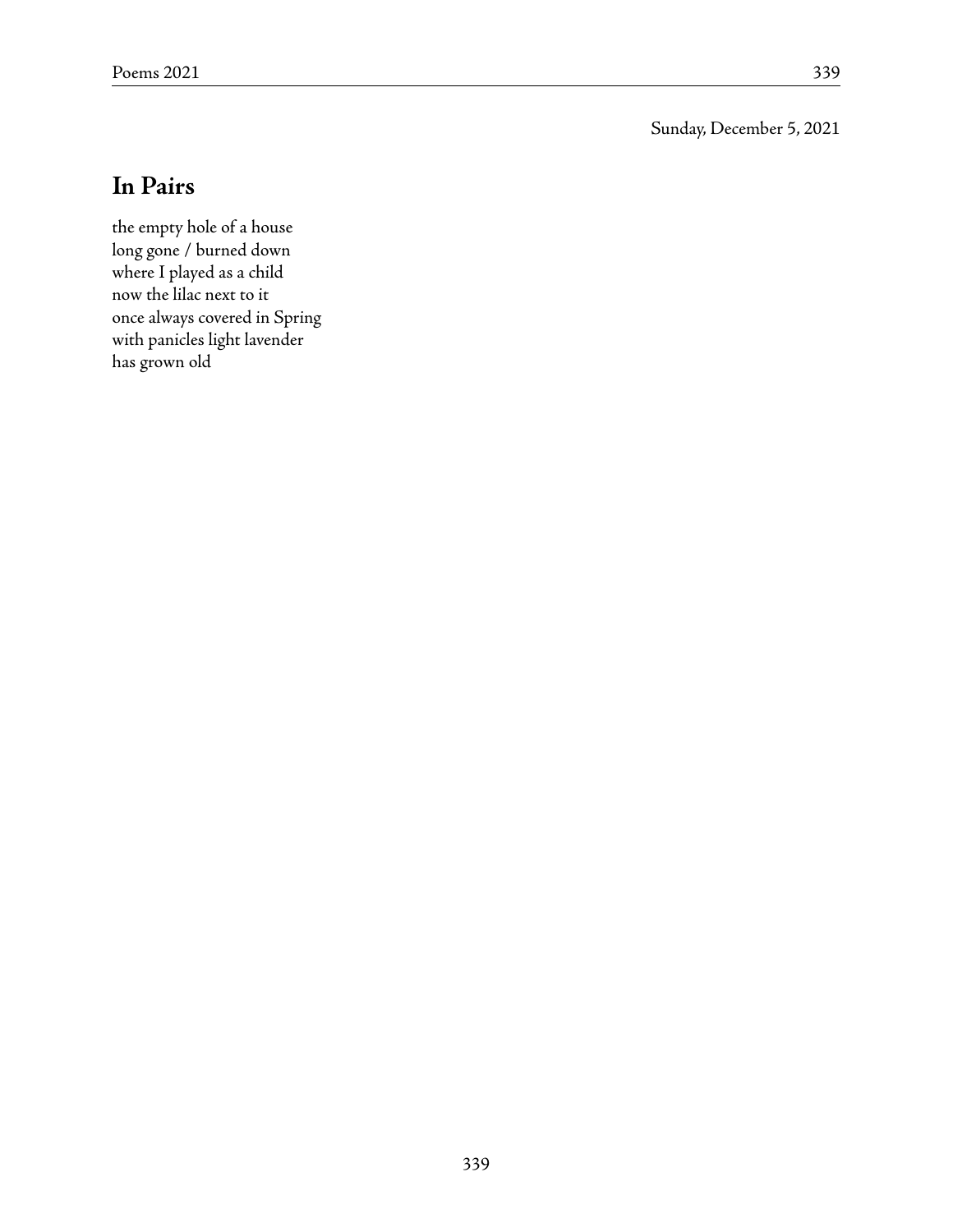Monday, December 6, 2021

# **Women Come and Go**

the one with gray hair accepts the embrace of the one with brown hair as if they'd never met as if they've always met mother / daughter drifting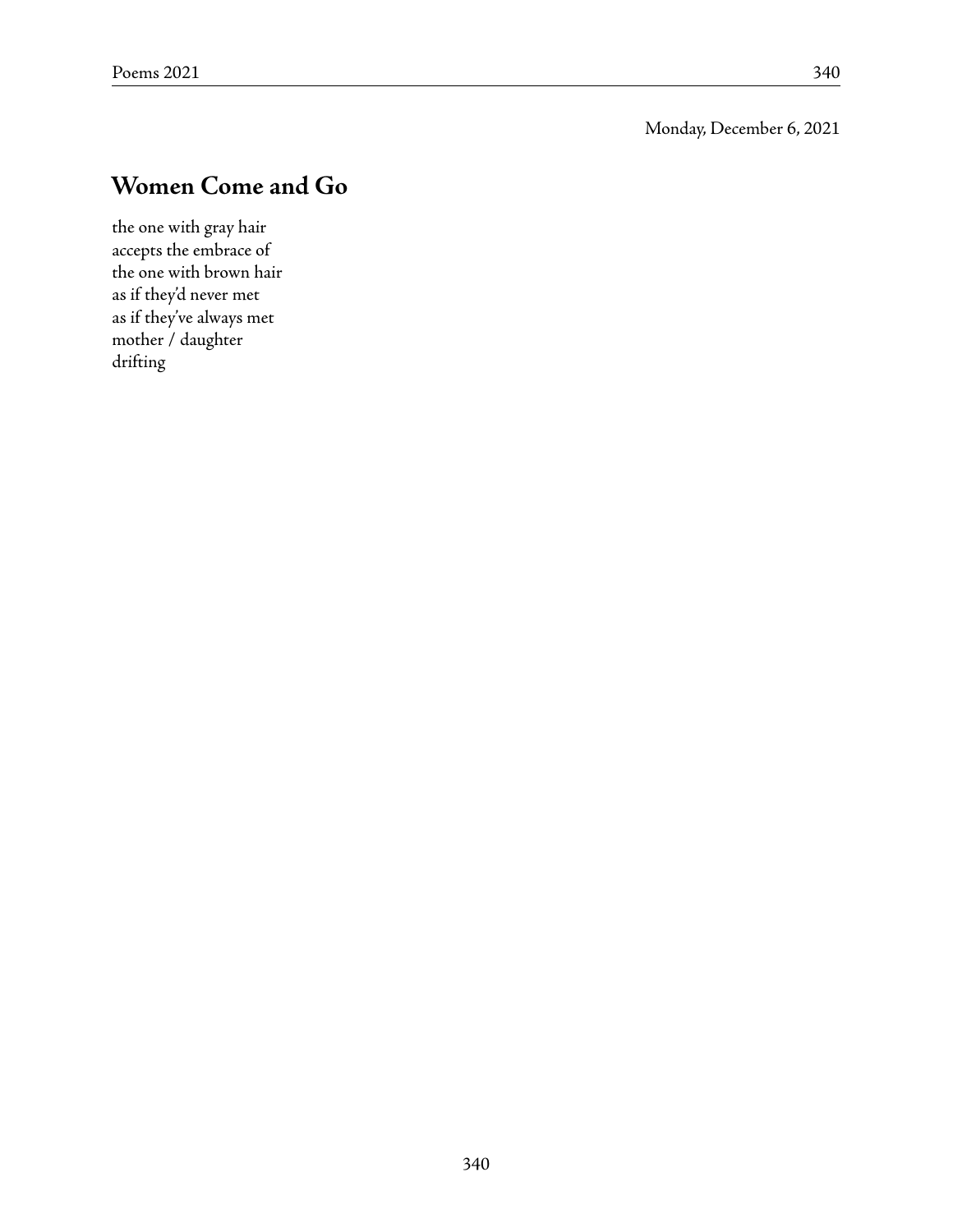#### Tuesday, December 7, 2021

# **Light Reading**

by the river flowing past under a willow tree I sat quietly reading a book about strange things all I could do was absorb it like lotion I don't want on my skin / when I sat down I intended to stay only a little while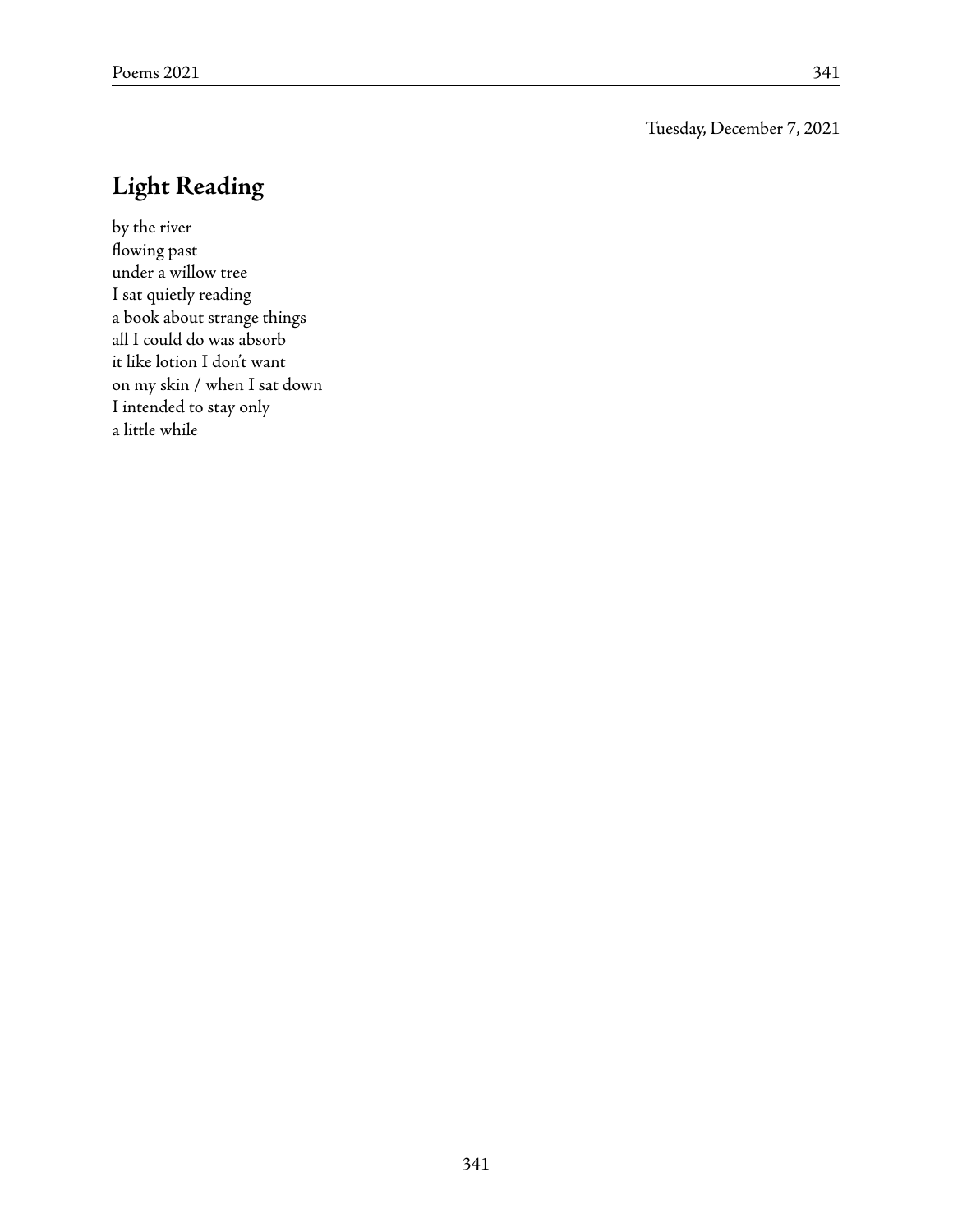### Wednesday, December 8, 2021

## **Because Mystery**

suppose the world does not exist but is a construct of my mind / then I would know all there is to know about the world and looking deeper would reveal nothing if I could not imagine it / but the world is a mystery and when I look I see more revealed / therefore the world exists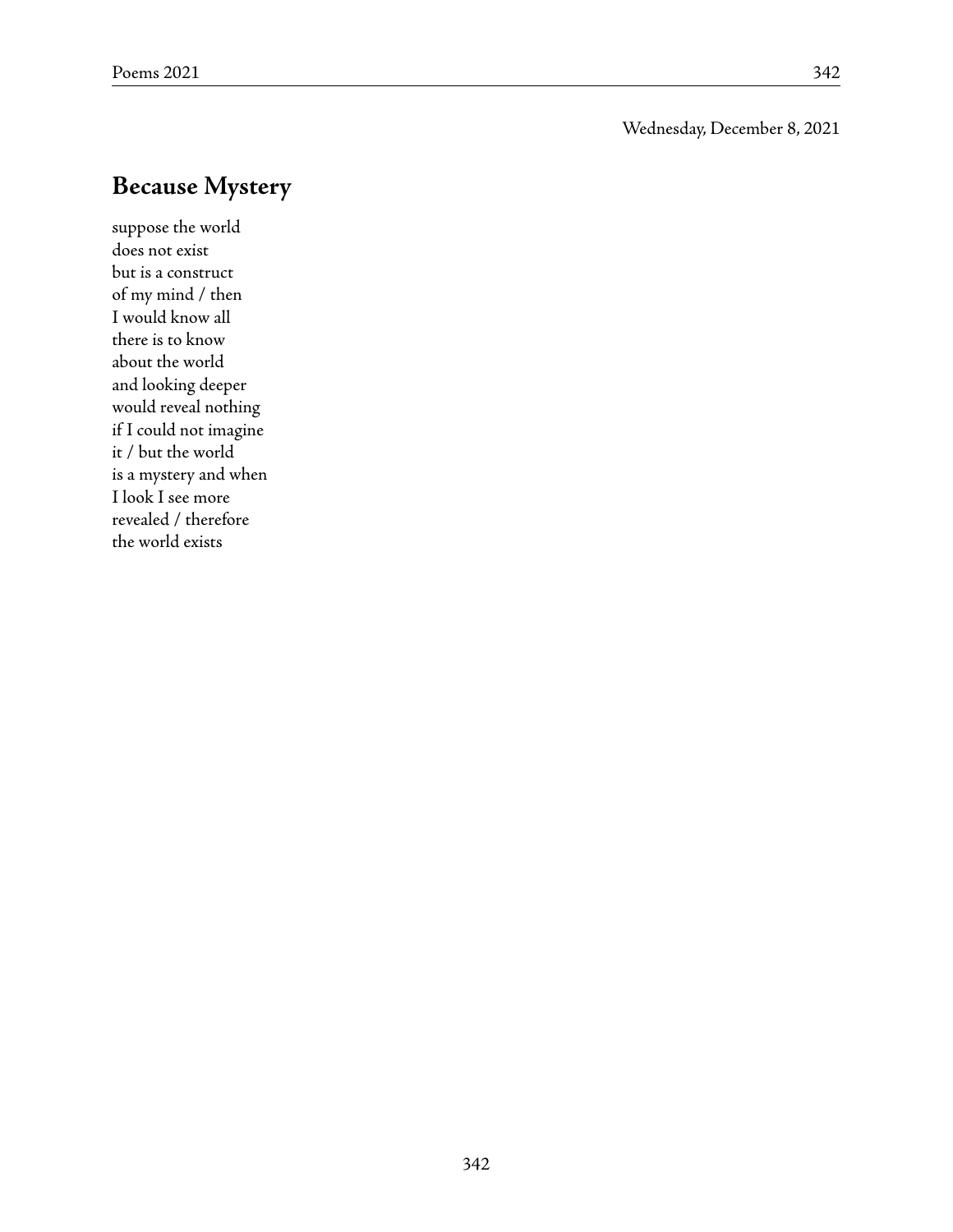#### Thursday, December 9, 2021

## **On Tuesday**

as usual on a Tuesday we sat by the river under an oak and near a birch / on a bench with lunches and books in Autumn / the mid part and instead of eating instead of reading even instead of talking or kissing we watched the leaves fall into the river to be drifted out to sea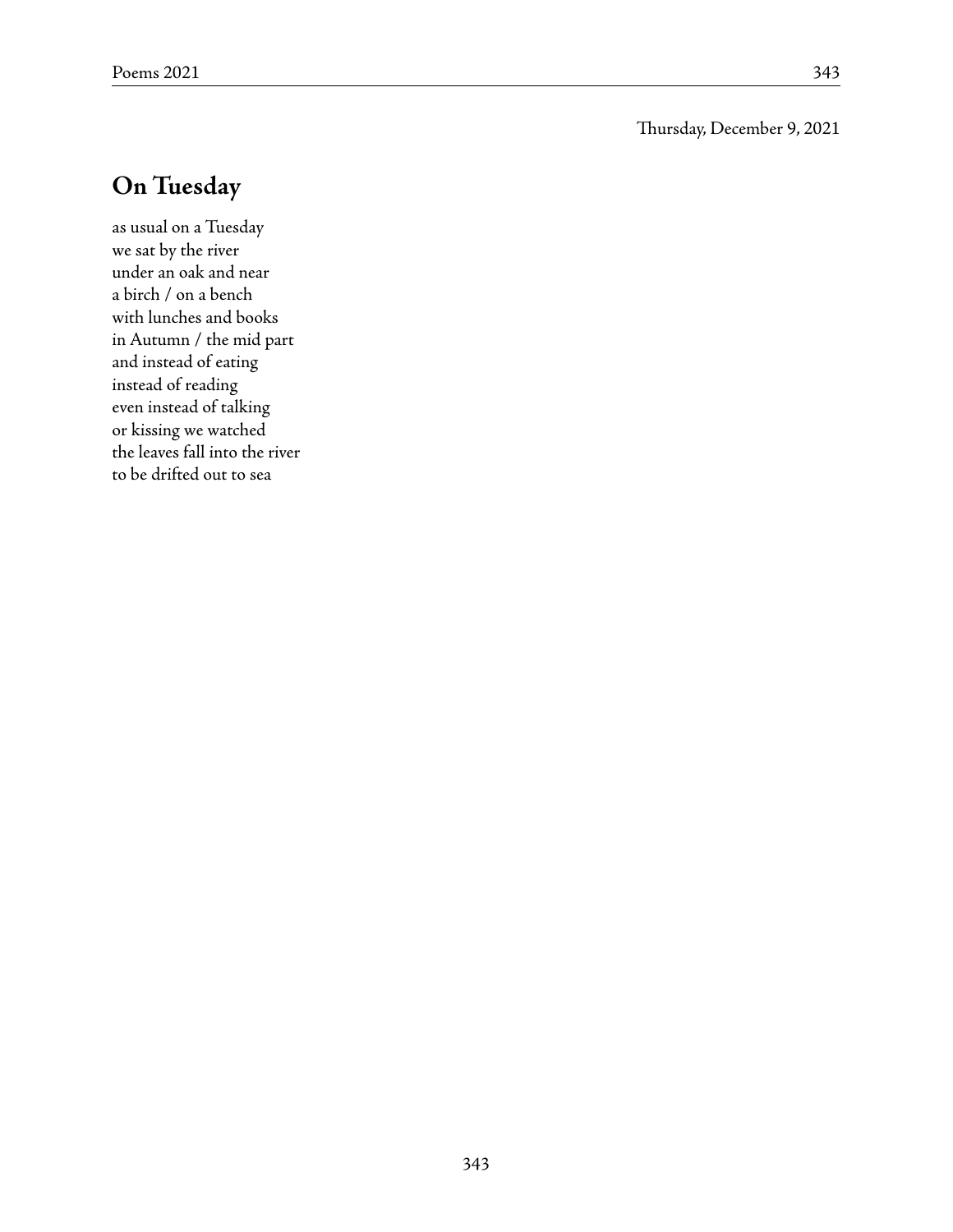Friday, December 10, 2021

# **Tender Buttons**

tender care of a mother long ago / I remember it eagerly but memory's lover is imagination / being held to her breast / was that springtime or was it a mixtape of sentimental poems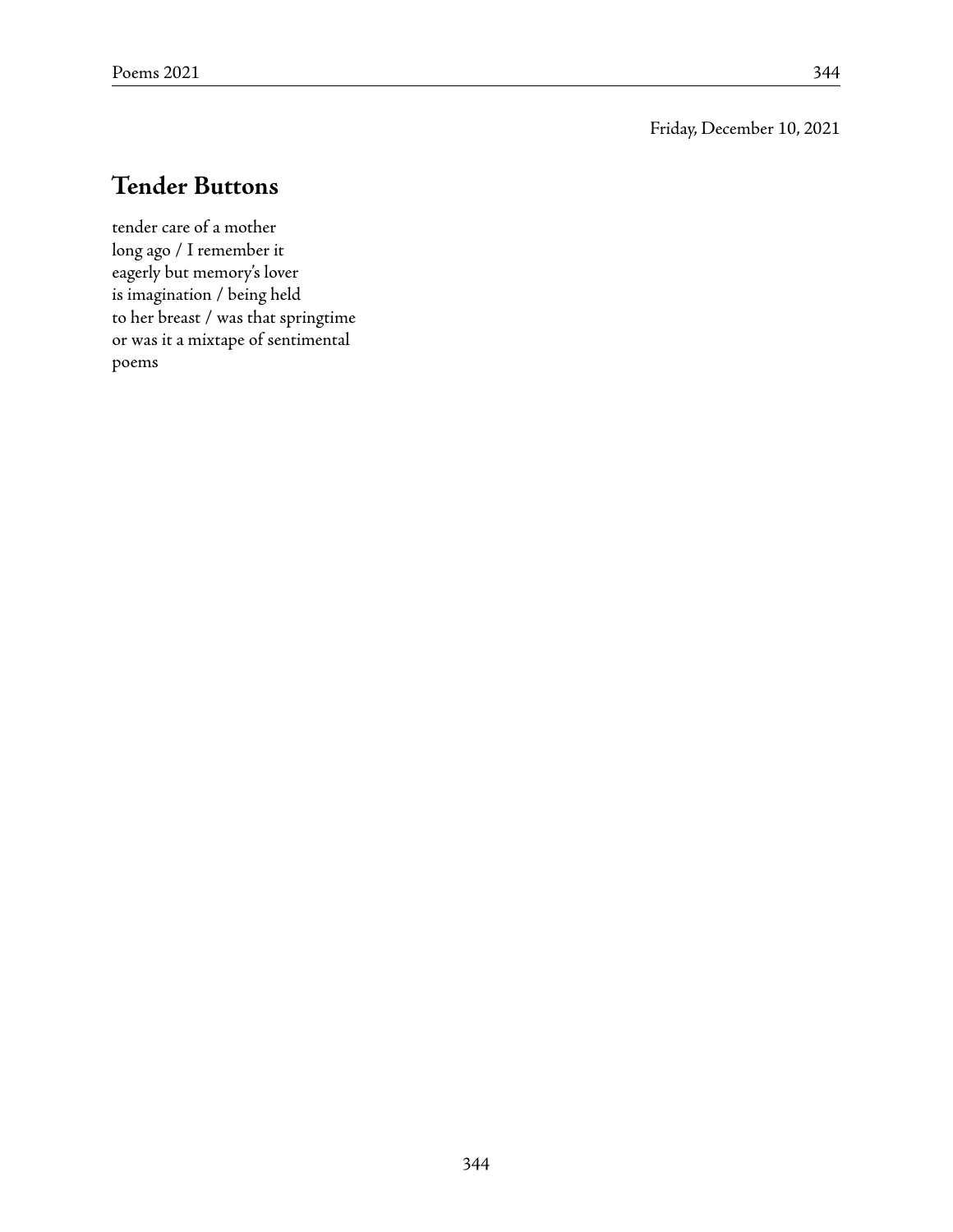#### Saturday, December 11, 2021

## **Rhythm Café, Merrimac**

the café was in an old bank / barely sixteen tables the kitchen right there / all of it just one room / not a big one every entrée's aroma added its distinctiveness to the atmosphere / every meal added its moisture to the air she ate with me there just once in a cold November and she said it was a real place / now gone and the good places are down by one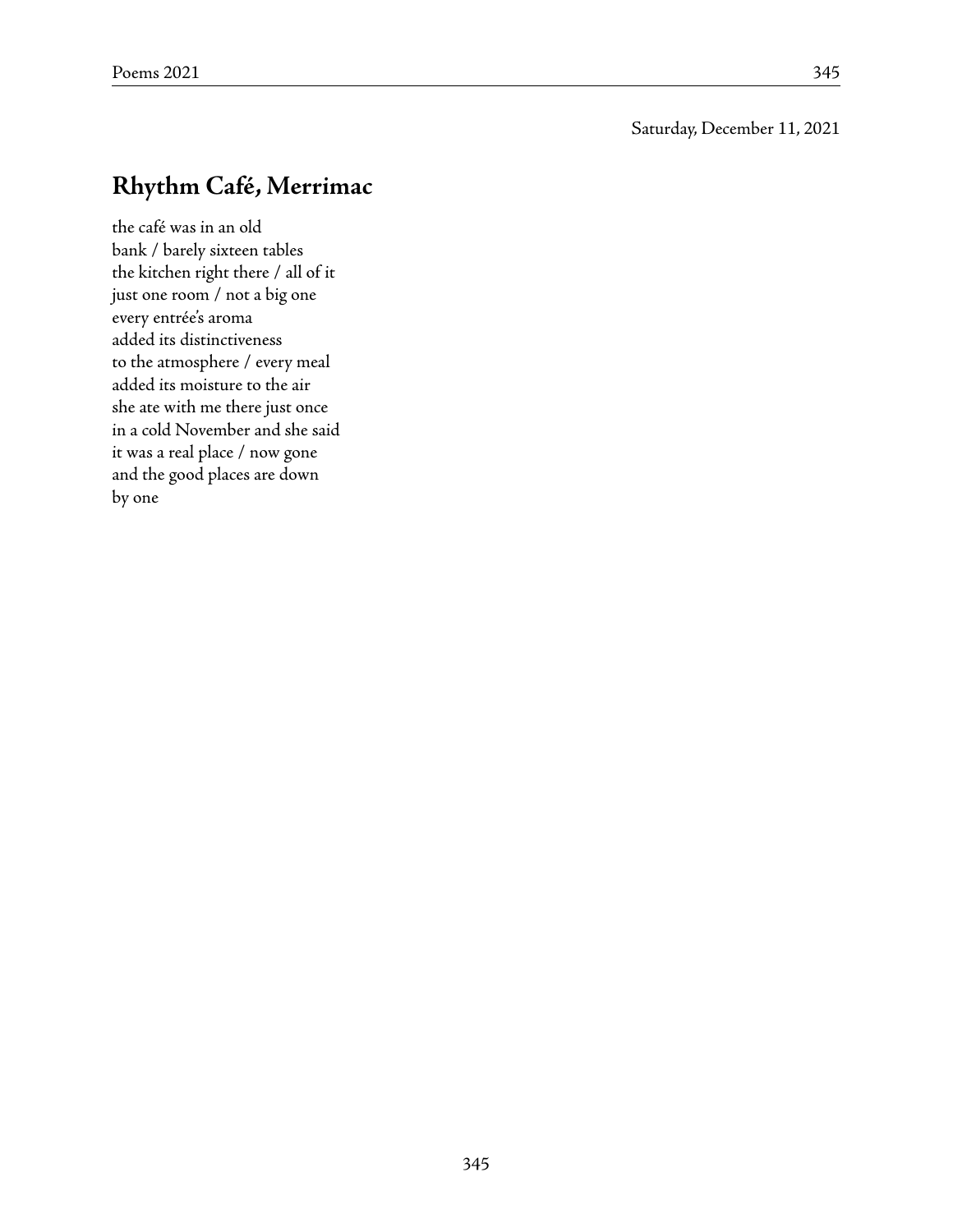Sunday, December 12, 2021

## **Safe**

I live in a hut by the sea in a bay / my stone hut just feet above high tide usually / I work at writing not a noble task like fishing or farming / I sell some of it enough to eat / who needs more every year a king tide comes up nearly entering over the sill my writing desk is heavy and high my life is sage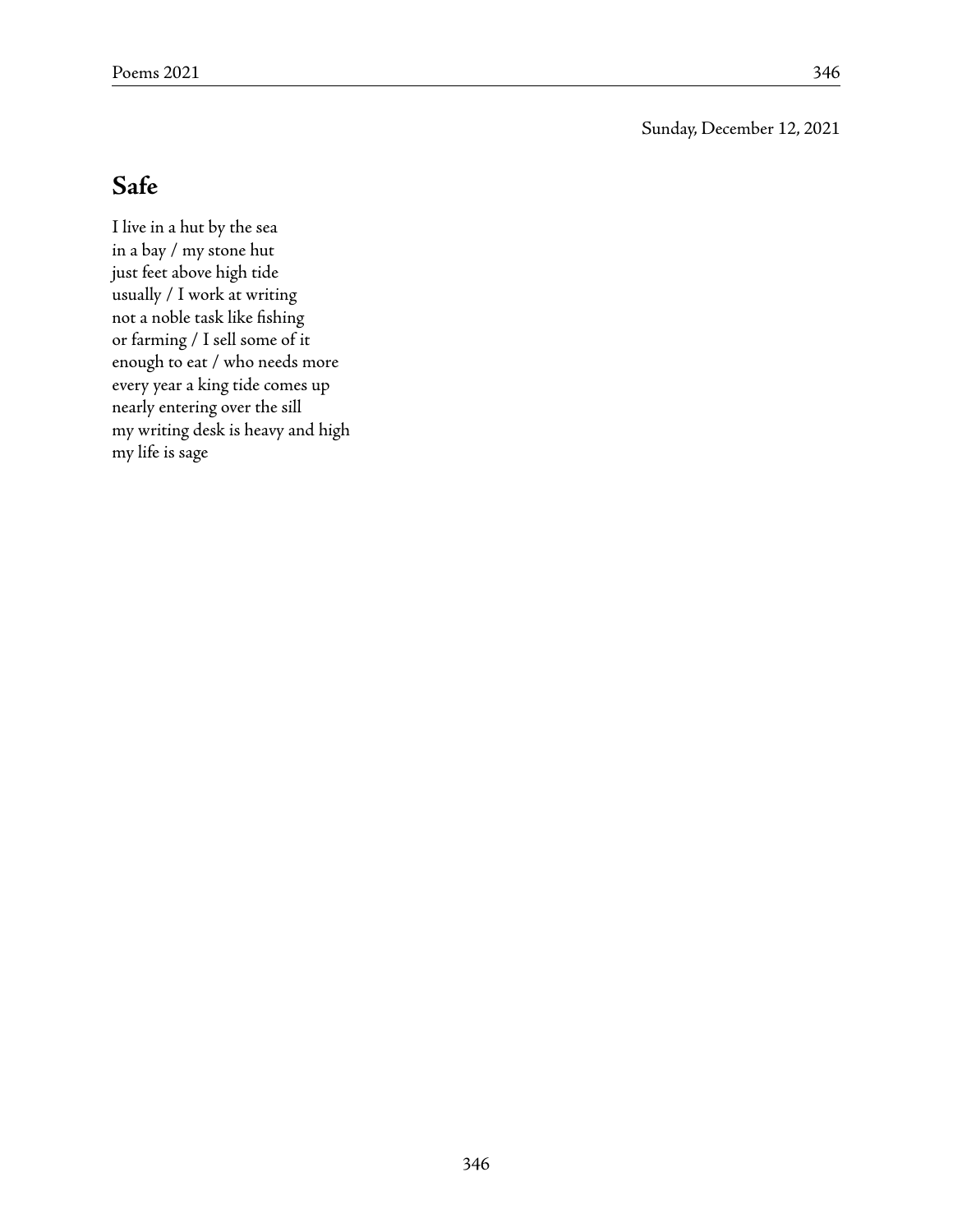Monday, December 13, 2021

# **Short Nights**

when nights are short we spend it thinking about sleep / when light creeps in we hear a small shop opening not far away in the village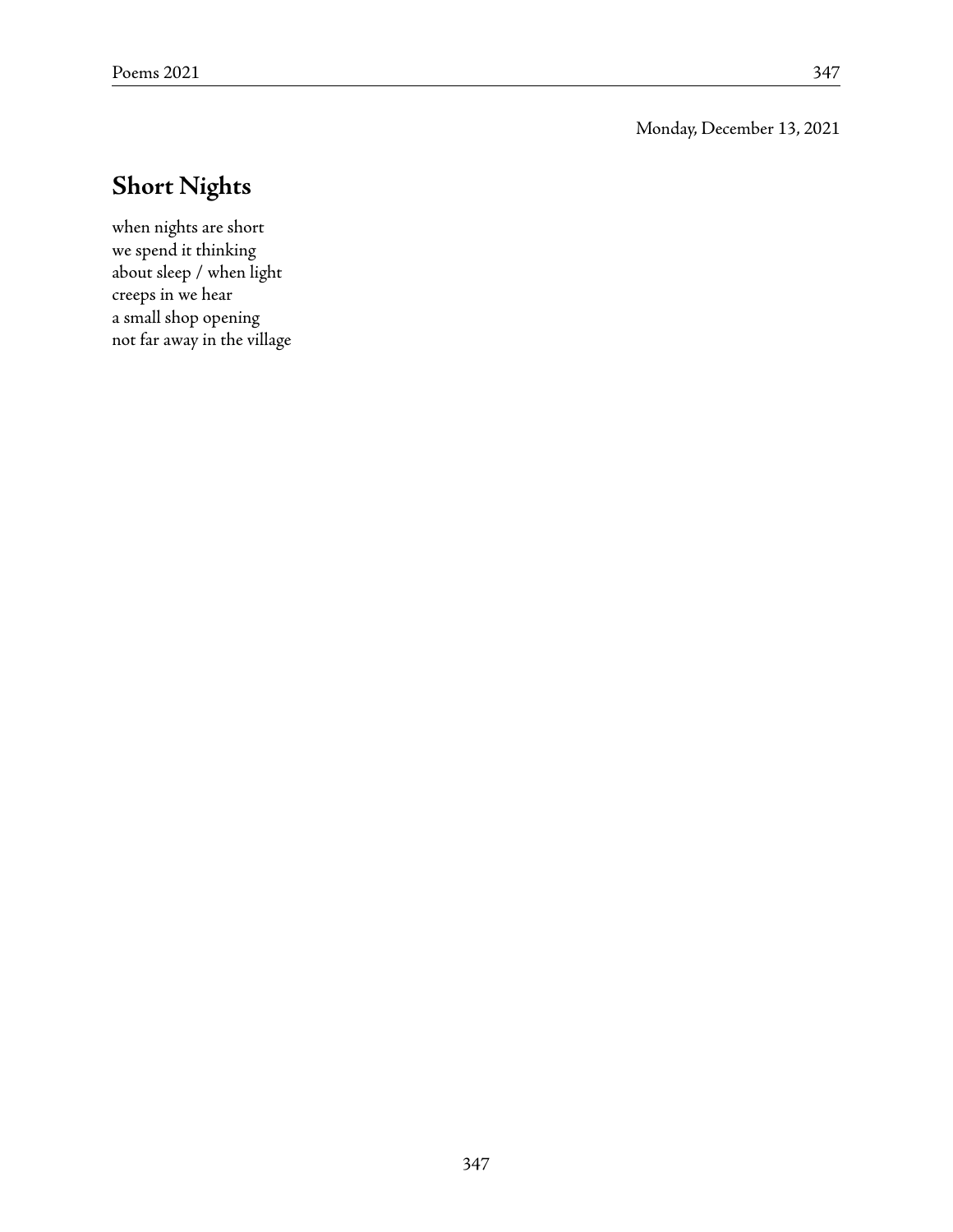Tuesday, December 14, 2021

# **Laden**

she spent the day driving toward an ocean but spent the night dreaming of desert

348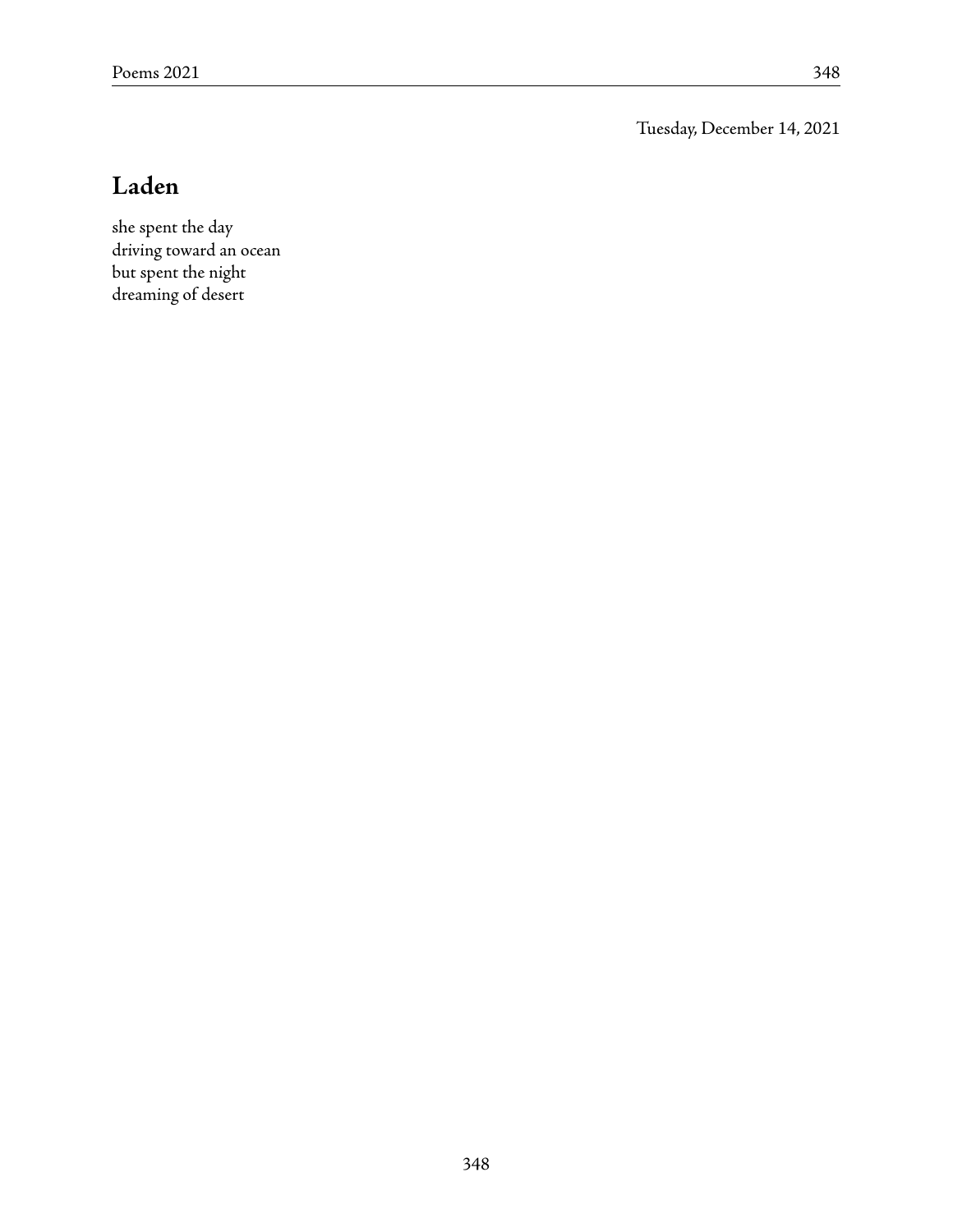### Wednesday, December 15, 2021

### **Grumble**

she would grumble at me every night after our meal Summer / Winter especially I never knew the reason I'd need to pay attention to know / one night the moon though was bright enough for the two of us but she had gone out into town I missed her then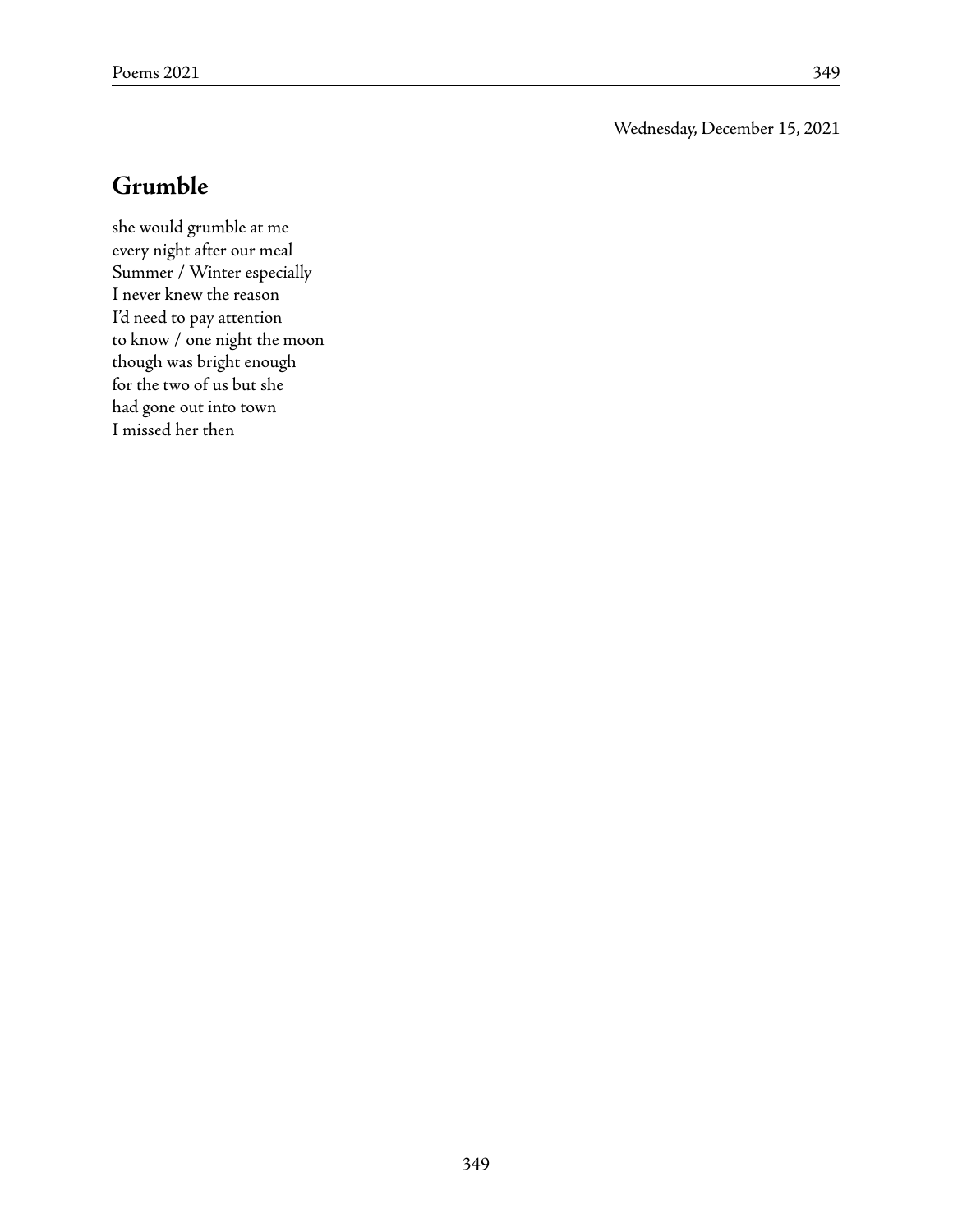### Thursday, December 16, 2021

## **Tourist Office**

the window I watch lit strange times curtains hard to make out on a webcam showing a town north of sixty degrees it's never cold there not for sixty degrees but the rain / the gales a place I could hide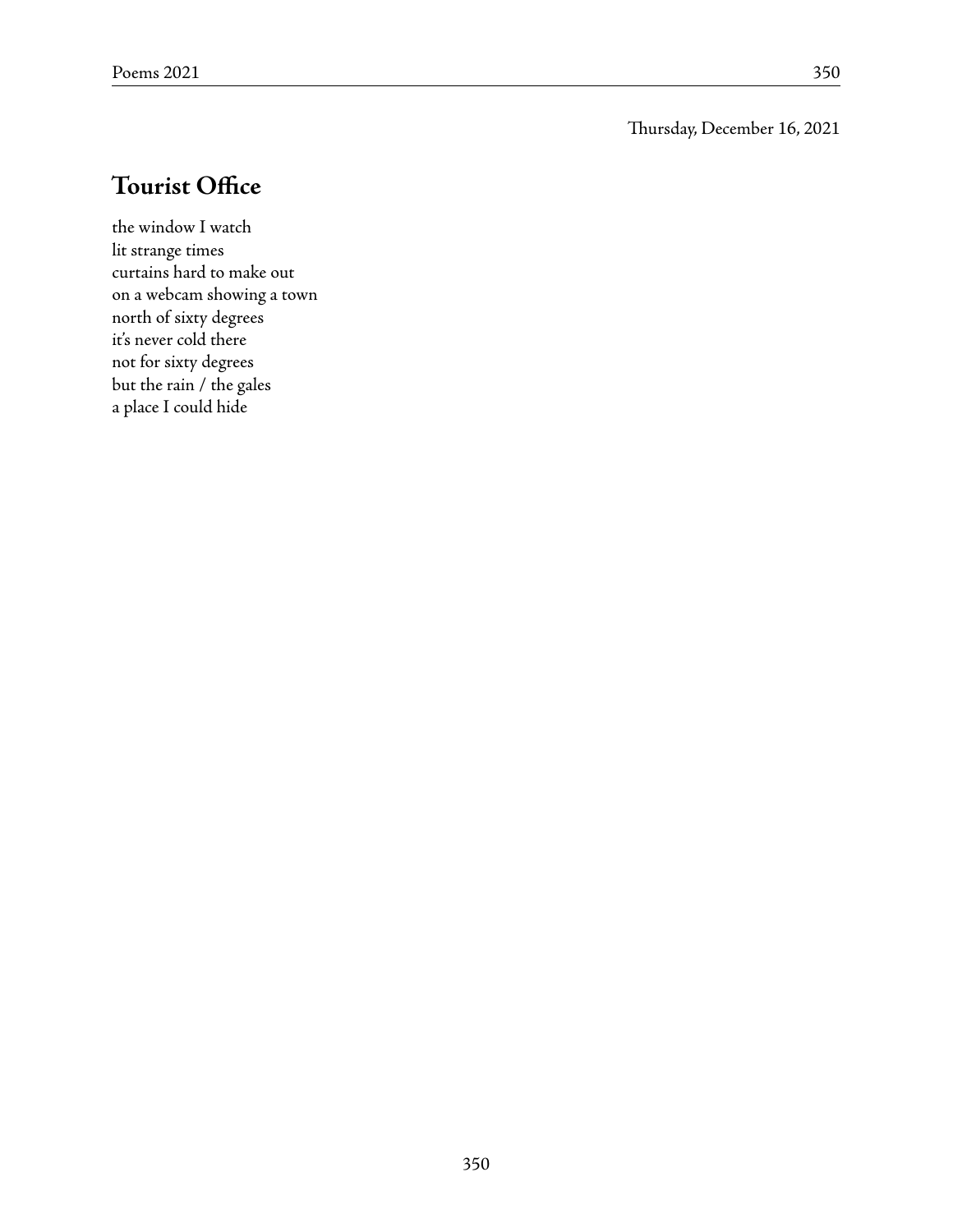Friday, December 17, 2021

## **The Path**

in the small valley leading to my mother's hidden grave young maples in Spring ring a deep deep dark red / they will last all Summer / into Autumn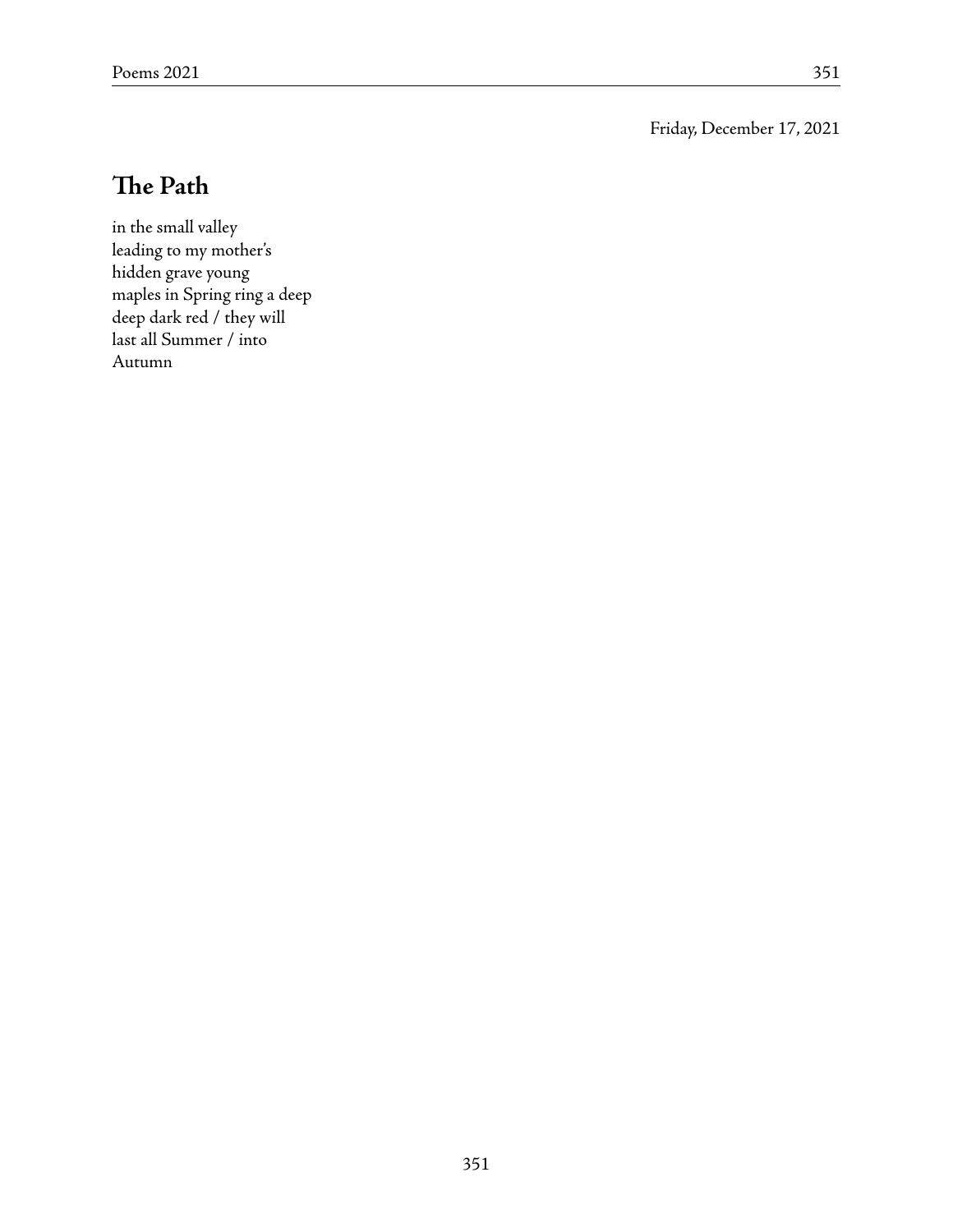Saturday, December 18, 2021

### **Bark**

ten poets came to visit me once / I put them around the room in a circle like a circle of foo dogs they clamored to spout lines I gave in but only to the tune ten poets one song each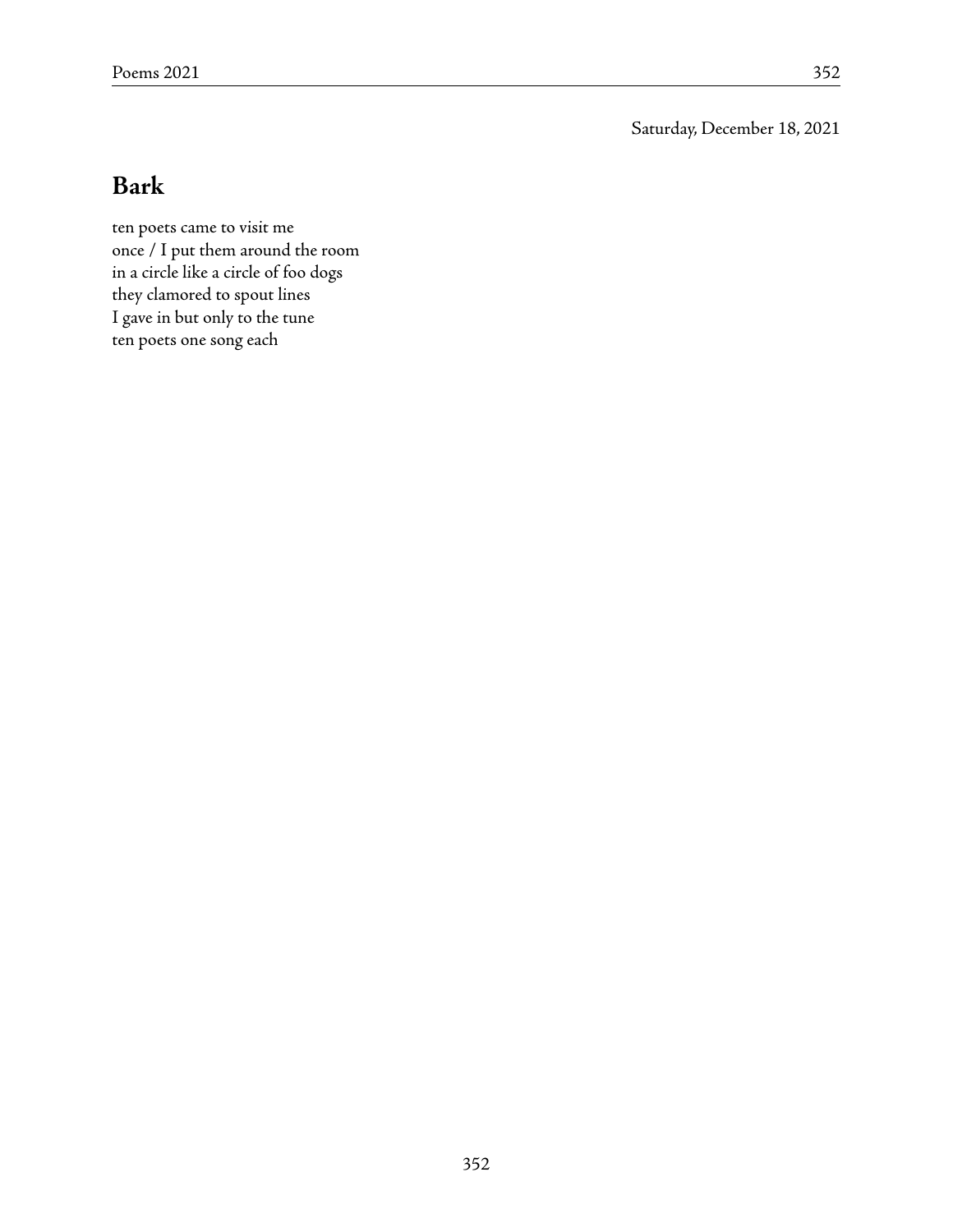Sunday, December 19, 2021

# **Covid Days**

pausing while writing a note to me in the chat window on Zoom she fingers her hair back with one hand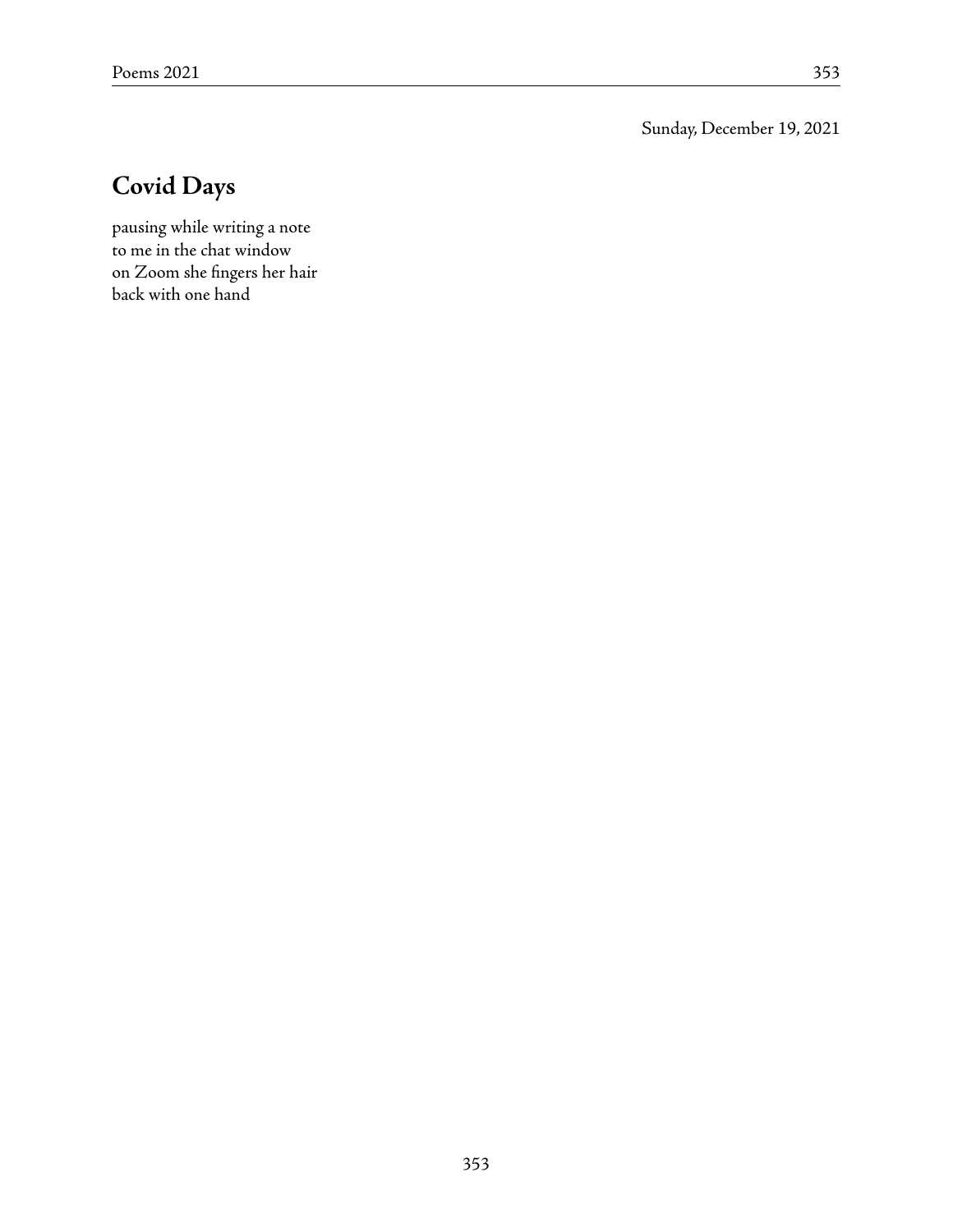Monday, December 20, 2021

# **Time of Year**

what a night / the harbor calm / the water a mirror this happens mostly never for Christmas the light's blue and the pier accommodates I wish she were like this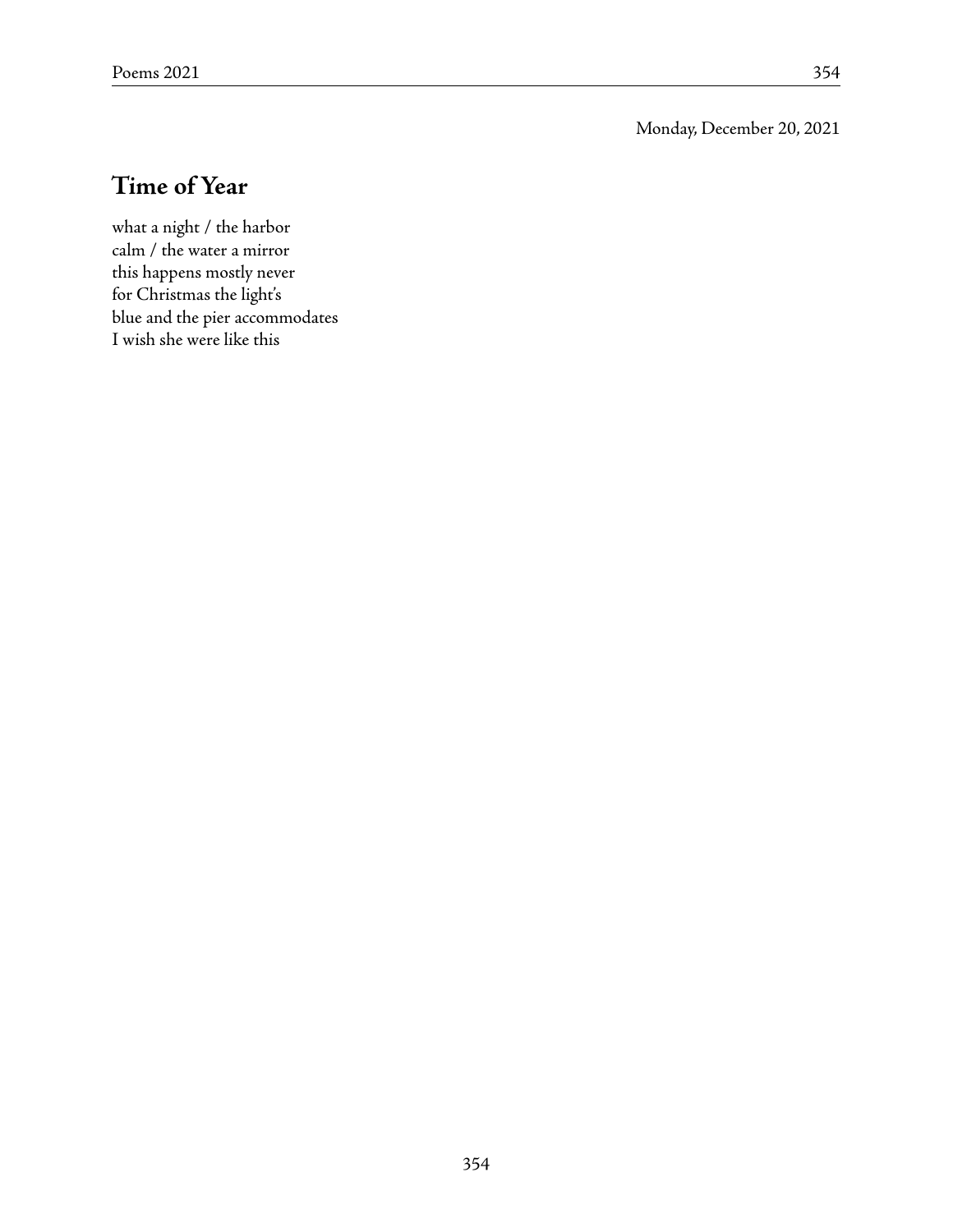#### Tuesday, December 21, 2021

## **The Fog Day**

the fog heavy clinging to the sounds I hear around a corner or down the street / I listen as vigorously as I can and the sounds start to form a shape and the fog still clings and wets my optimism / finally the shape is a half circle of giggling school girls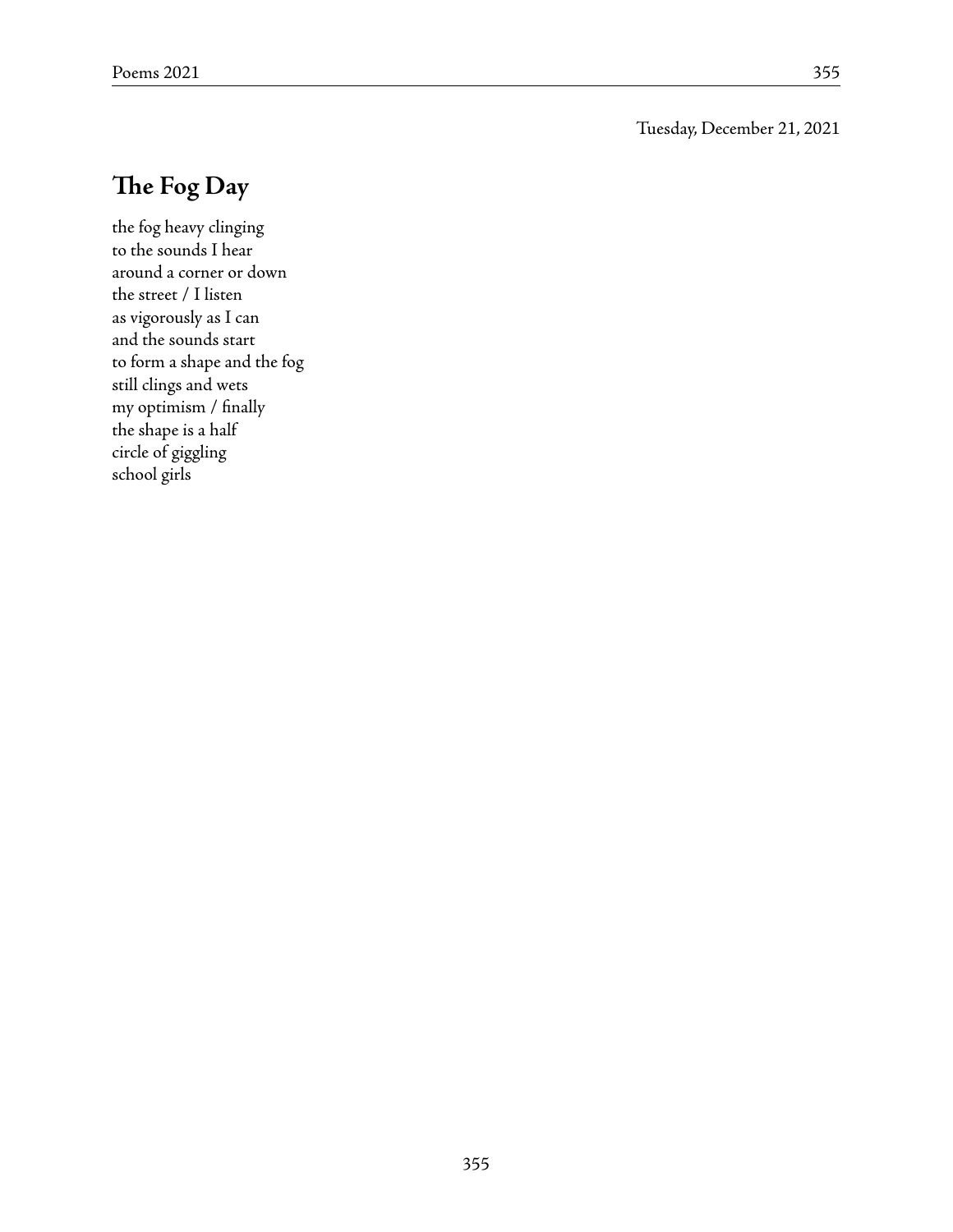Wednesday, December 22, 2021

## **The Swarm**

my swarm doesn't work need to figure out why has to do with work stealing / very hard to debug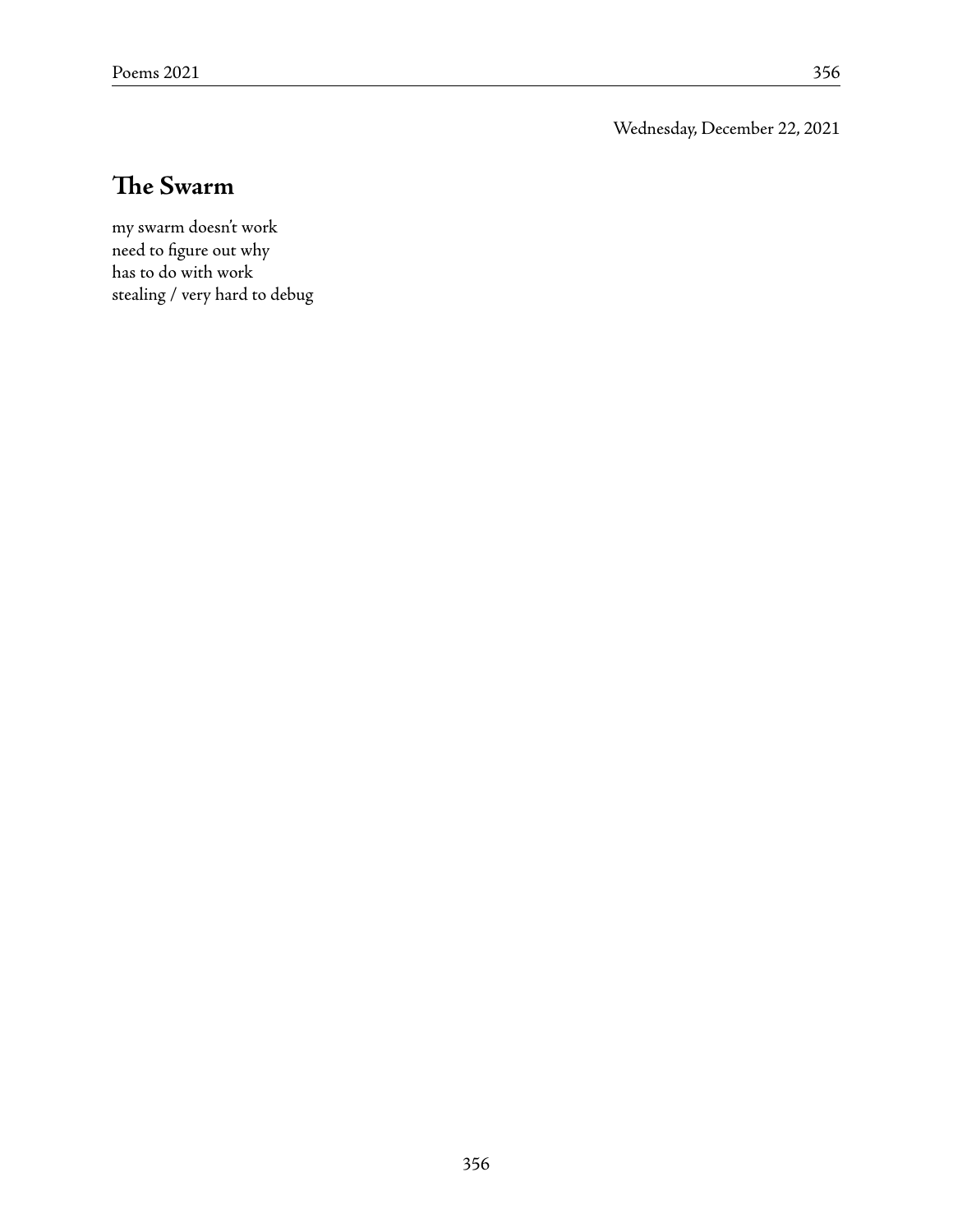Thursday, December 23, 2021

# **Endings**

swarm fixed and understood my team loses and the season's lost / cold out and still worthless work to do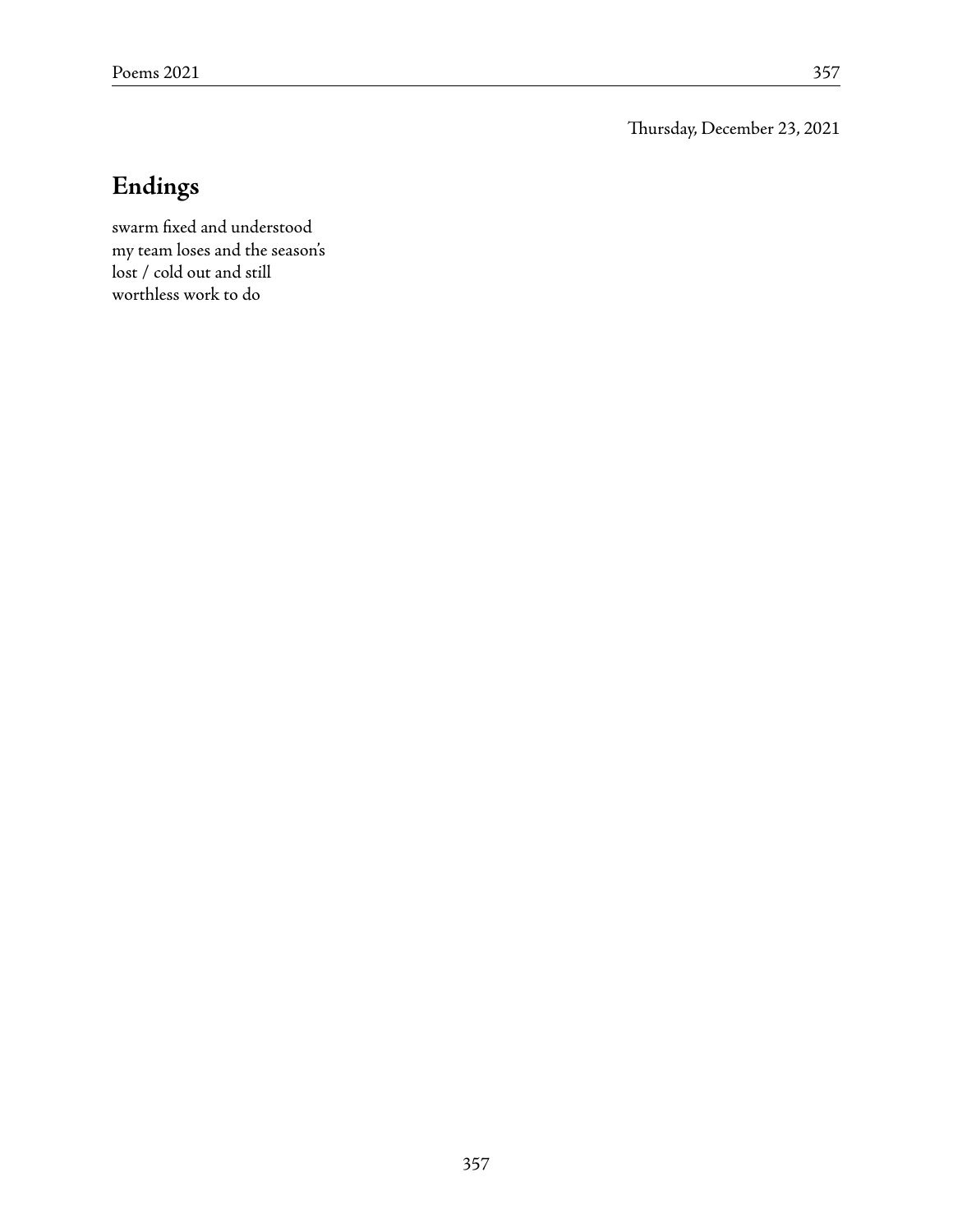#### Friday, December 24, 2021

### **Sea and Snow**

a deep snow before me fallen last night and keeping me from the sea / the sea that refuses the cold's force the snow a concealing drapery I can stand only here on a slight rise above the edge where small waves vibrate the snow is around me / you far off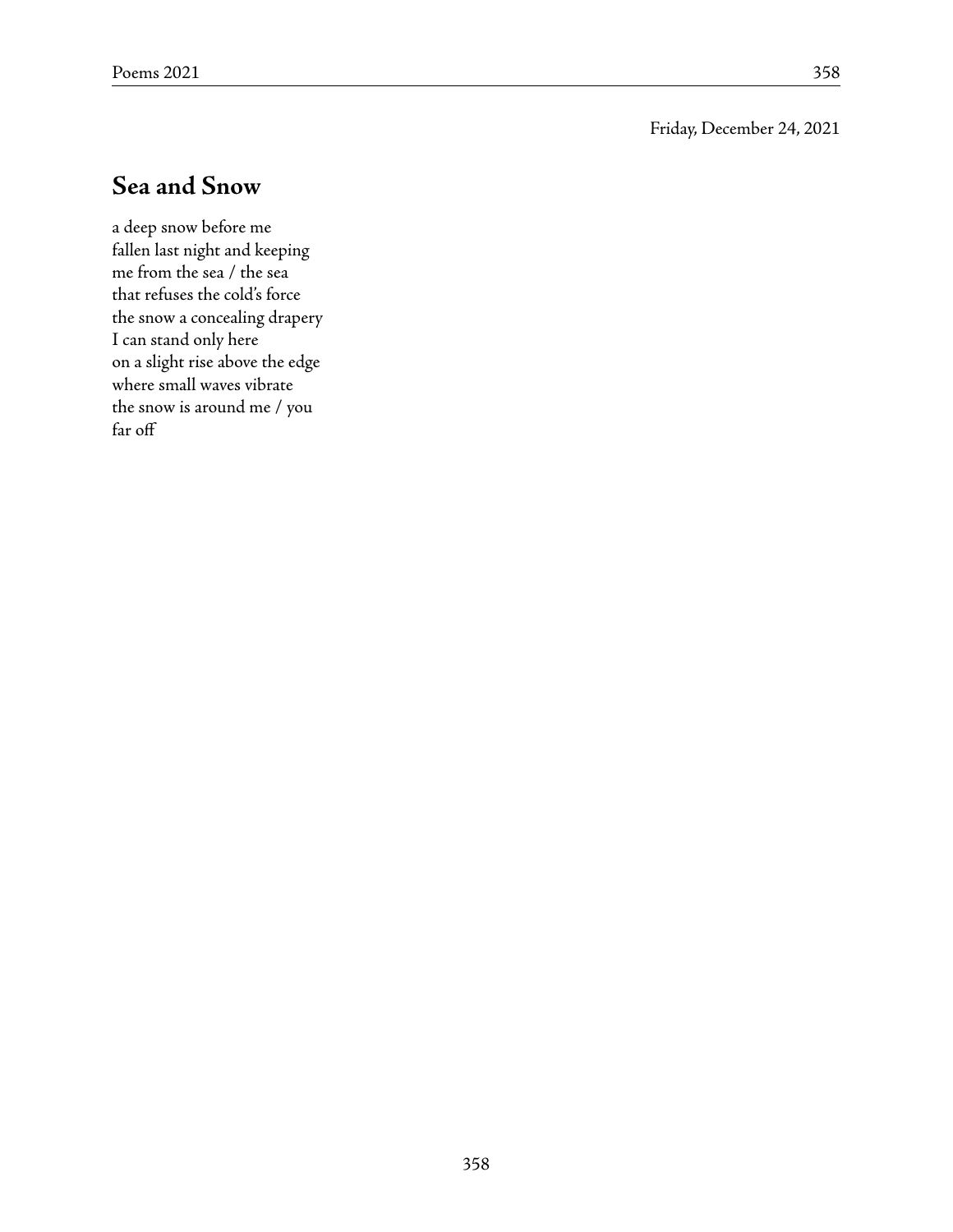Saturday, December 25, 2021

#### **Dawn Bell**

one morning I climbed the spiral stairs to the church bell tower looking out I saw our home distant and serene I brushed my fingers on the bell and it softly called back / next morning at cold dawn a bell woke us was it the same bell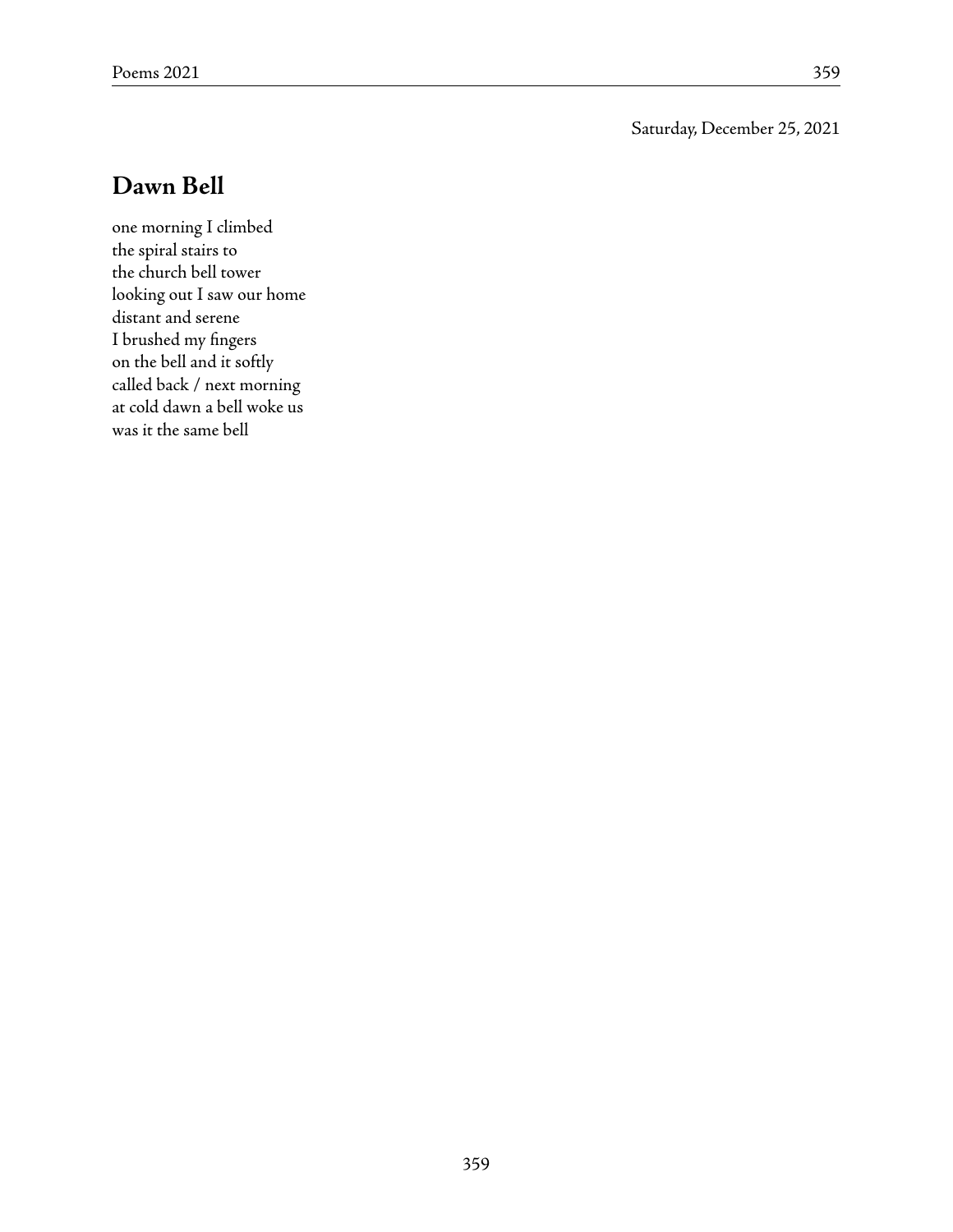Sunday, December 26, 2021

## **Only the River**

one day the river froze solid down where the ocean pushed in like a groom and nothing of that river at that place moved / the pack so dense and unyielding / ice like this made the river calm the calmness of frigidity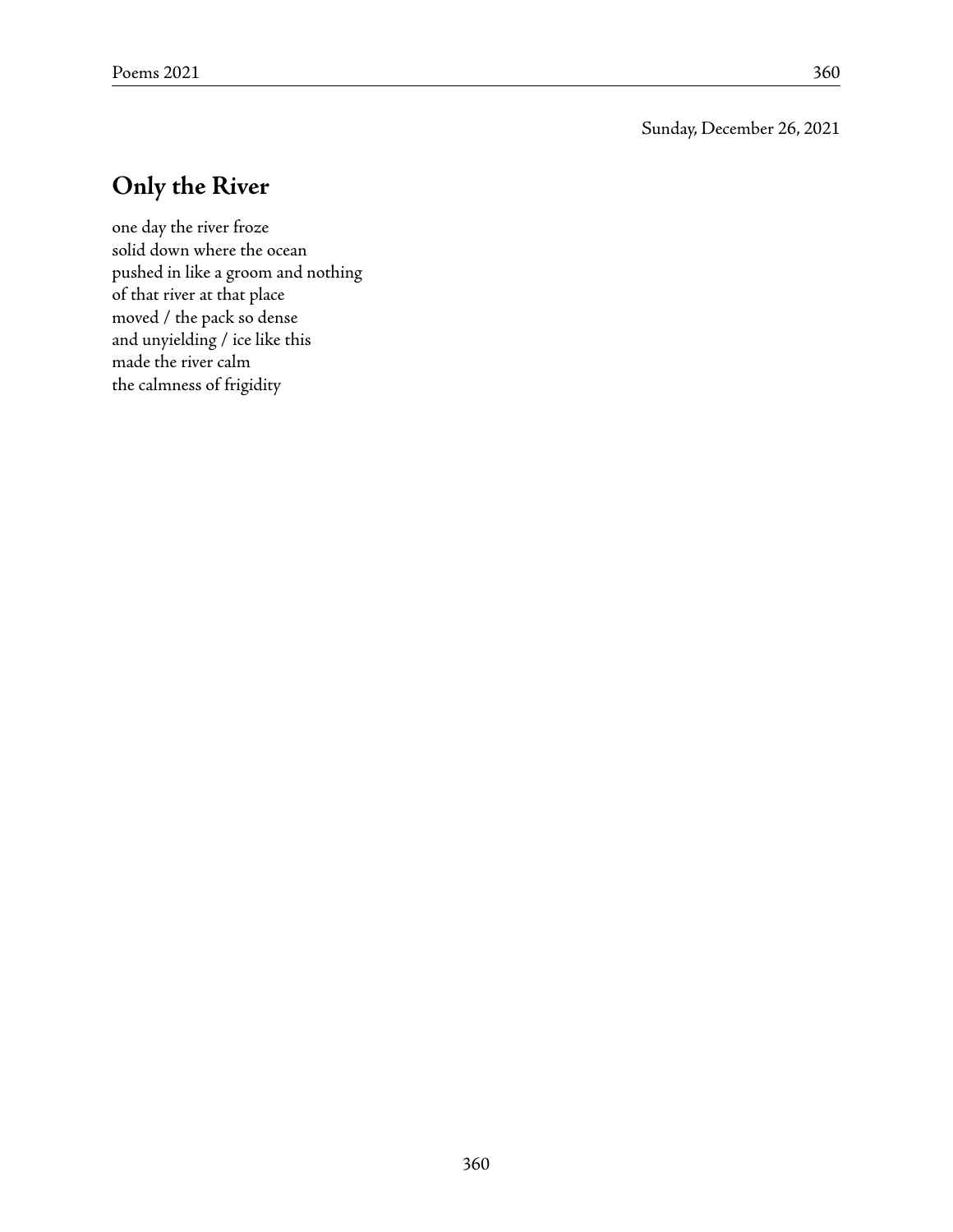Monday, December 27, 2021

### **Gentle**

the wintry river flowing hard to the sea ice in small piles along for the ride from my writing desk above I see a wide white straight-edged blot a newspaper open wide along for the ride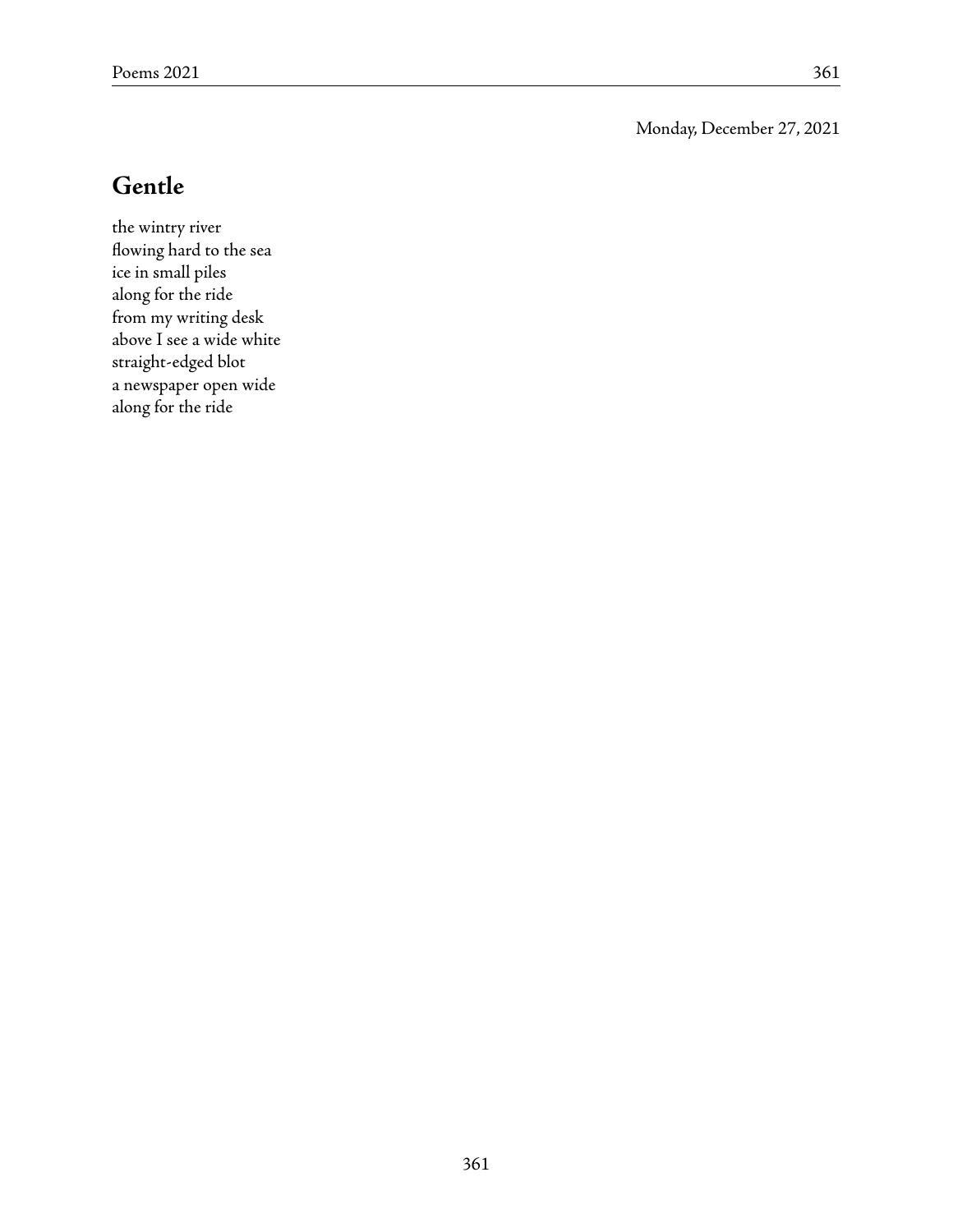Tuesday, December 28, 2021

# **Hands**

in the cold in front of all she rubs her hands together to warm them / a thousand time she rubs them together ten thousand times / this is she say her right as a woman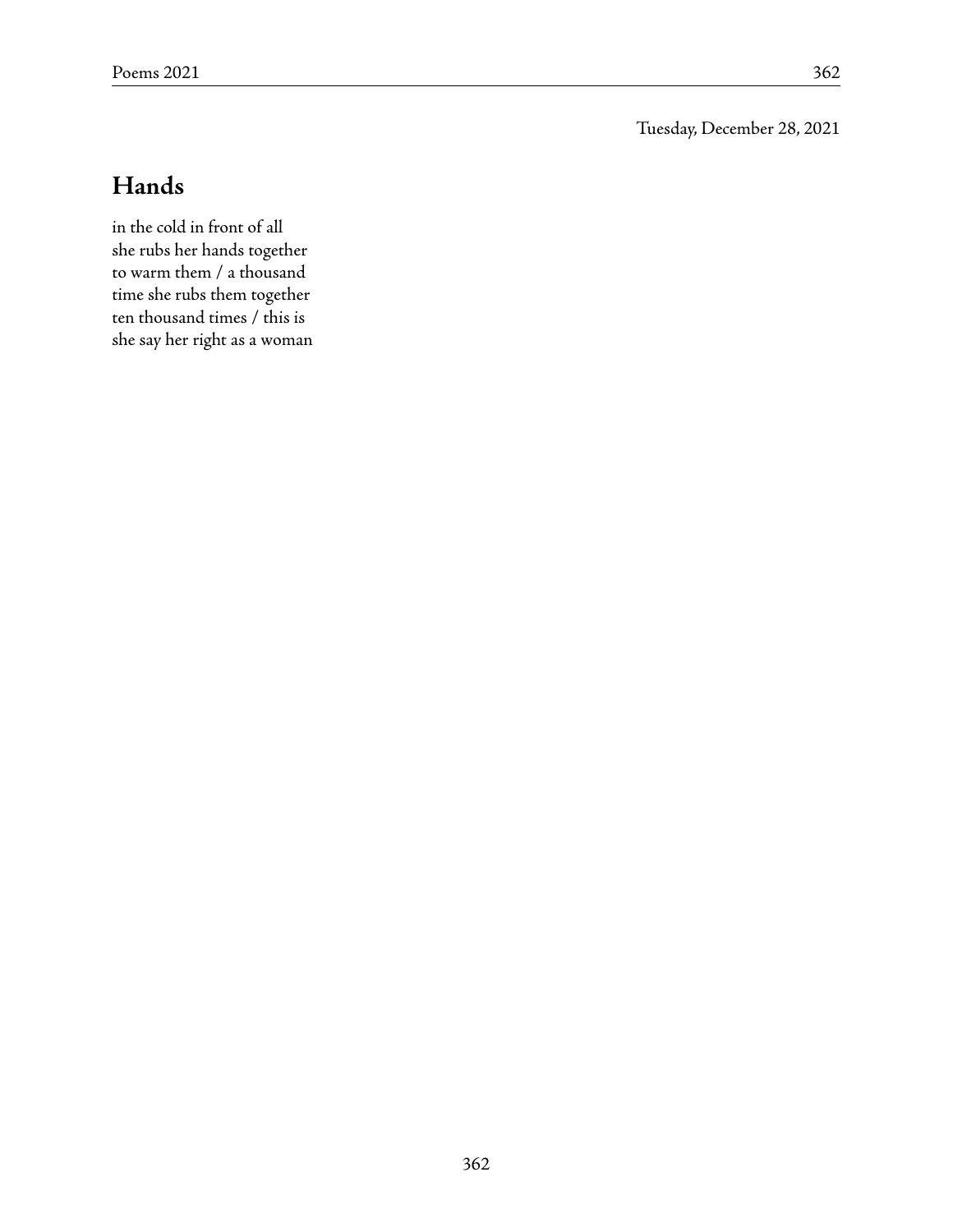Wednesday, December 29, 2021

#### **Glassless**

at dusk a woman walked by outside my window which stood open to the oncoming night air / I could look directly at her without the intercession of glass we were almost together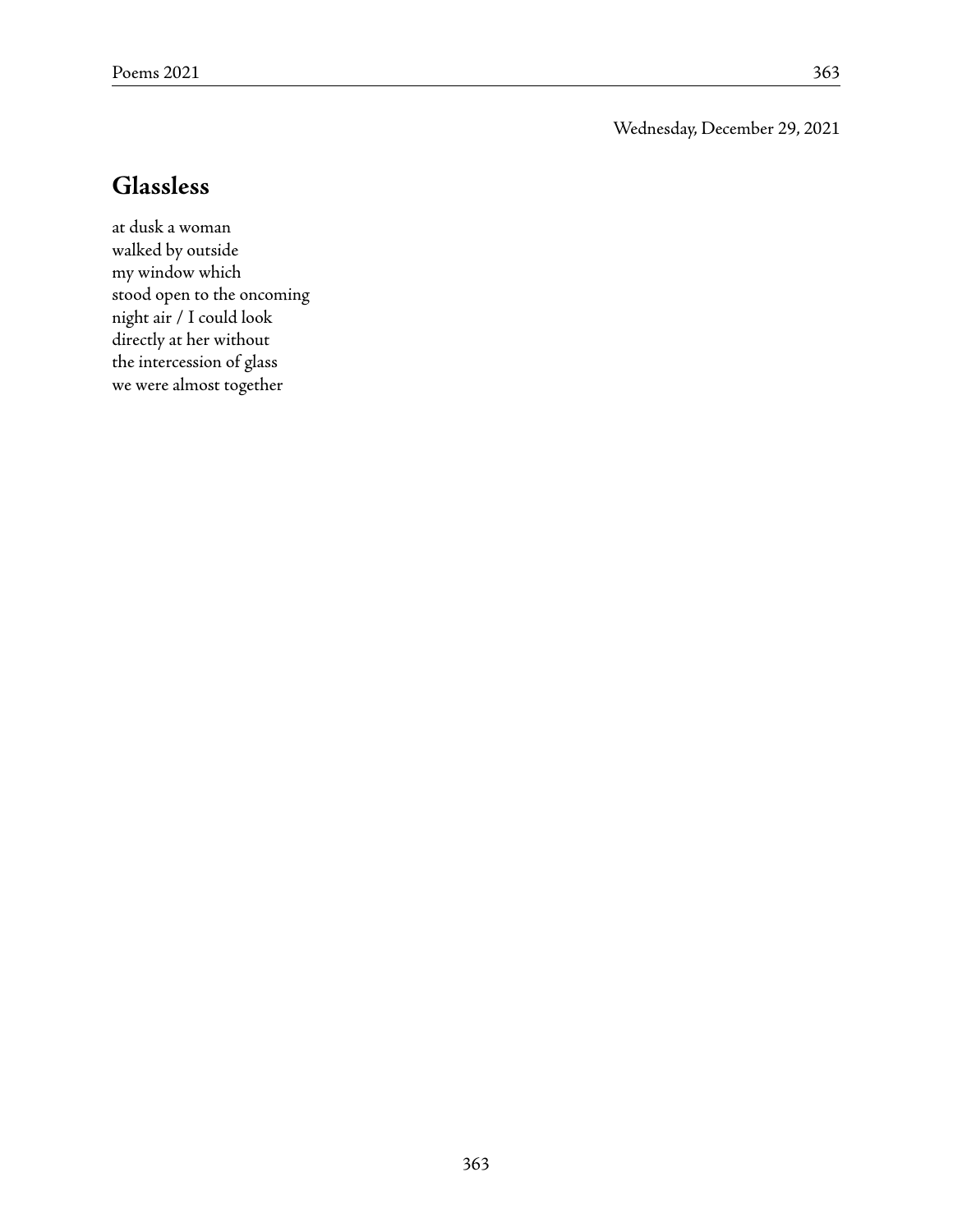#### Thursday, December 30, 2021

### **Blue Lantern**

I bought a paper lantern once in Taos while hoping for a woman / a blue ocean painted on it reminded me of a place she and I could be / the candle must have fallen because when I turned back the ocean was tinged in a flame red / love